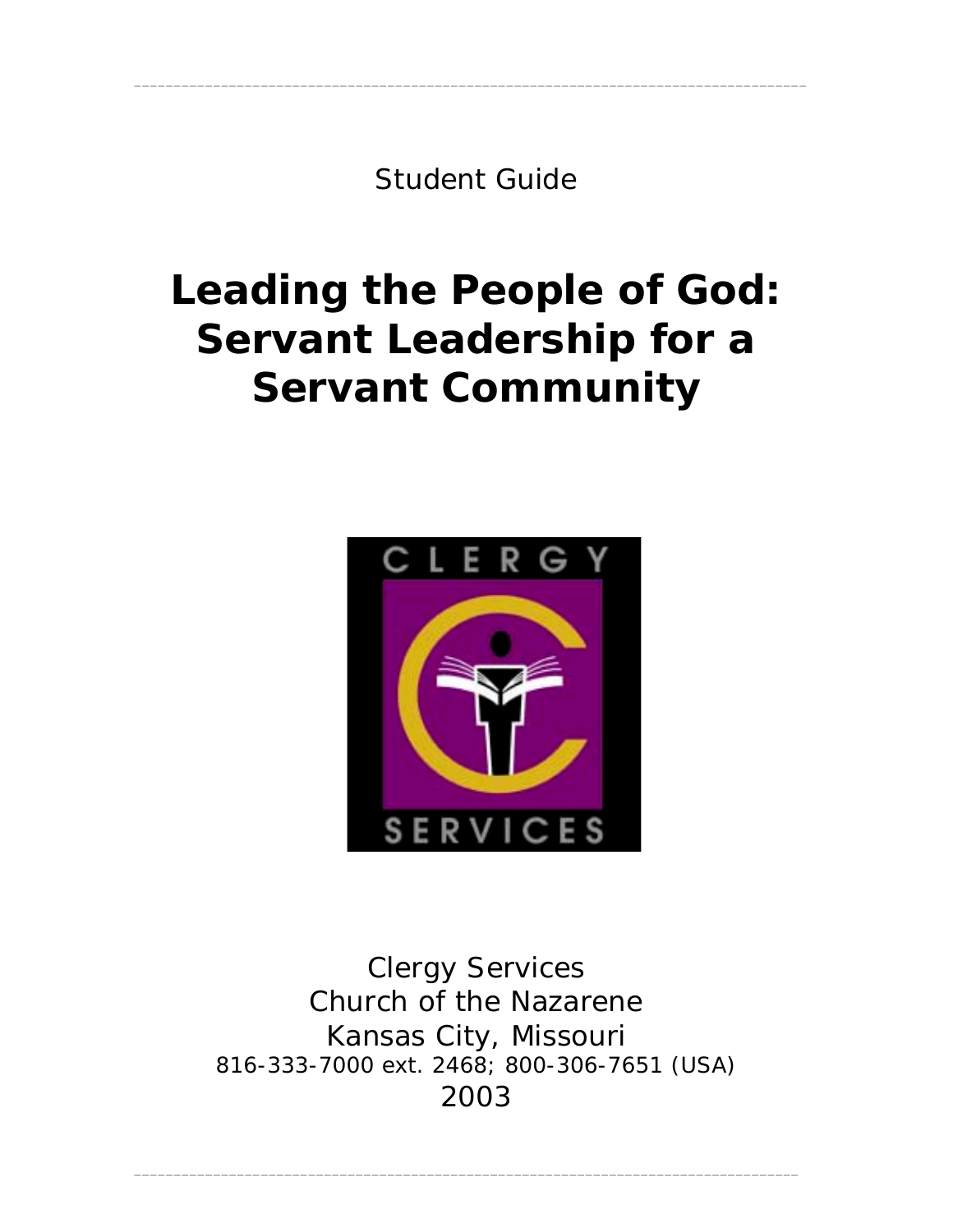#### *Copyright 2003 by Clergy Services, Kansas City, MO USA. All rights reserved.*

All scripture quotations are from the *Holy Bible, New International Version* (NIV). Copyright 1973, 1978, 1984 by the International Bible Society. Used by permission of Zondervan Publishing House. All rights reserved.

NRSV: From the *New Revised Standard Version* of the *Bible,* copyright 1989 by the Division of Christian Education of the National Council of Churches of Christ in the U.S.A. Used by permission. All rights reserved.

RSV: From the *Revised Standard Version* of the *Bible,* copyright 1946, 1952, 1971 by the Division of Christian Education of the National Council of Churches of Christ in the U.S.A. Used by permission. All rights reserved.

#### **Notice to educational providers:**

This is a contract. By using these materials you accept all the terms and conditions of this Agreement. This Agreement covers all Faculty Guides, Student Guides and instructional resources included in this Module.

Upon your acceptance of this Agreement, Clergy Services grants to you a nonexclusive license to use these curricular materials provided that you agree to the following:

- 1. Use of the Modules.
- You may distribute this Module in electronic form to students or other educational providers.
- You may make and distribute electronic or paper copies to students for the purpose of instruction, as long as each copy contains this Agreement and the same copyright and other proprietary notices pertaining to the Module. If you download the Module from the Internet or similar online source, you must include the Clergy Services copyright notice for the Module with any online distribution and on any media you distribute that includes the Module.
- You may translate, adapt, and/or modify the examples and instructional resources for the purpose of making the instruction culturally relevant to your students. However, you must agree that you will not sell these modified materials without express, written permission from Clergy Services.
- 2. Copyright. The Module is owned by Clergy Services and is protected by United States Copyright Law and International Treaty provisions. Except as stated above, this Agreement does not grant you any intellectual property rights in the Module.
- 3. Restrictions.
- You may not sell copies of this Module in any form except to recover the minimum reproduction cost of electronic media or photocopy expense.
- You may not modify the wording or original intent of the Module for commercial use.
- 4. Unpublished rights reserved under the copyright laws of the United States.

Clergy Services Church of the Nazarene 6401 The Paseo Kansas City, MO 64131 USA

The **Modular Course of Study** is an outcome-based curriculum designed to implement the educational paradigm defined by the Breckenridge Consultations. Clergy Services is responsible for maintaining and distributing the Modular Course of Study for the Church of the Nazarene.

**Members of the development committee** for the Modular Course of Study were

Michael W. Vail, Ph.D., Series Curriculum Editor Ron Blake, Director, Clergy Services Jerry D. Lambert, Commissioner, International Board of Education Al Truesdale, Ph.D., Nazarene Theological Seminary (retired) Robert L. Woodruff, Ph.D., World Mission Educational Coordinator David Busic, Pastor, Central Church of the Nazarene, Lenexa, KS Michael W. Stipp, Clergy Services

**Series Foreword** written by Al Truesdale **Journaling Essay** written by Rick Ryding **Principal contributors** for each module are listed in specific Faculty Guides.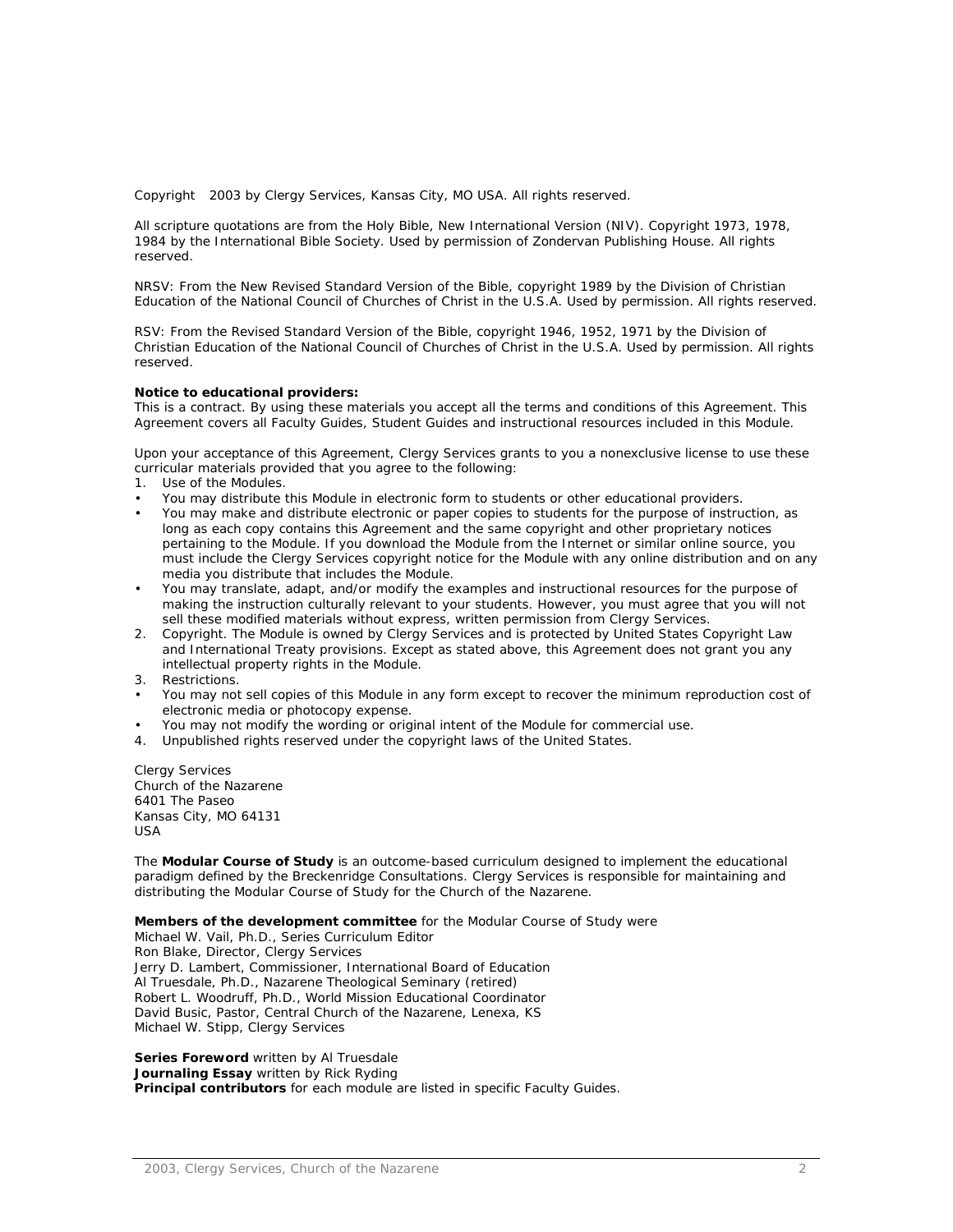### **Series Foreword**

### **A Vision for Christian Ministry: Clergy Education in the Church of the Nazarene**

The chief purpose of all persons—indeed, all of the creation—is to worship, love, and serve God. God has made himself known in His deeds of creation and redemption. As the Redeemer, God has called into existence a people, the Church, who embody, celebrate, and declare His name and His ways. The life of God with His people and the world constitutes the Story of God. That story is recorded principally in the Old and New Testaments, and continues to be told by the resurrected Christ who lives and reigns as Head of His Church. The Church lives to declare the whole Story of God. This it does in many ways—in the lives of its members who are even now being transformed by Christ, through preaching, the sacraments, in oral testimony and in mission. All members of the Body of Christ are called to exercise a ministry of witness and service. No one is excluded.

In God's own wisdom He calls some persons to fulfill the ministry of proclaiming the gospel and caring for God's people in a form that is referred to as the ordained ministry. God is the initial actor in this call, not humans. In the Church of the Nazarene we believe that God calls and that persons respond. They do not elect the Christian ministry. All persons whom God calls to the ordained ministry continue to be amazed that He would call them. They should continue to be humbled and amazed by God's call. The *Manual* of the Church of the Nazarene states, "we recognize and hold that the Head of the Church calls some men and women to the more official and public work of the ministry." It adds, "The church, illuminated by the Holy Spirit, will recognize the Lord's call" (*Manual,* Church of the Nazarene, paragraph 400).

An ordained Christian minister has as his or her chief responsibility to declare in many ways the whole Story of God as fulfilled in Jesus of Nazareth. His or her charge is to "tend the flock of God . . . not by constraint but willingly, not for shameful gain but eagerly, not as domineering over those in their charge but being examples to the flock" (1 Pet 5:2-3, RSV). The minister fulfills this charge under the supervision of Christ, the chief Shepherd (1 Pet 5:4) Such ministry can be fulfilled only after a period of careful preparation. Indeed, given the ever-changing demands placed upon the minister, "preparation" never ceases.

A person who enters the Christian ministry becomes in a distinct sense a steward of the gospel of God (Titus 1:7, RSV). A steward is one who is entrusted to care for what belongs to another. A steward may be one who takes care of another person or who manages the property of someone else. All Christians are stewards of the grace of God. But in addition, in a peculiar sense a Christian minister is a steward of the "mystery of God," which is Christ, the Redeemer, the Messiah of God. In all faithfulness, the minister is called to "make known the mystery of the gospel" (Eph 6:19, RSV). Like Paul, he or she must faithfully preach "the unsearchable riches of Christ, and make all men see what is the plan of the mystery hidden for ages in God who created all things; that through the church the manifold wisdom of God might now be made known to the principalities and powers in the heavenly places" (Eph 3:8- 10, RSV).

In fulfilling this commission, there is plenty of room for diligence and alertness, but no room for laziness or privilege (Titus 1:5-9). Good stewards recognize that they are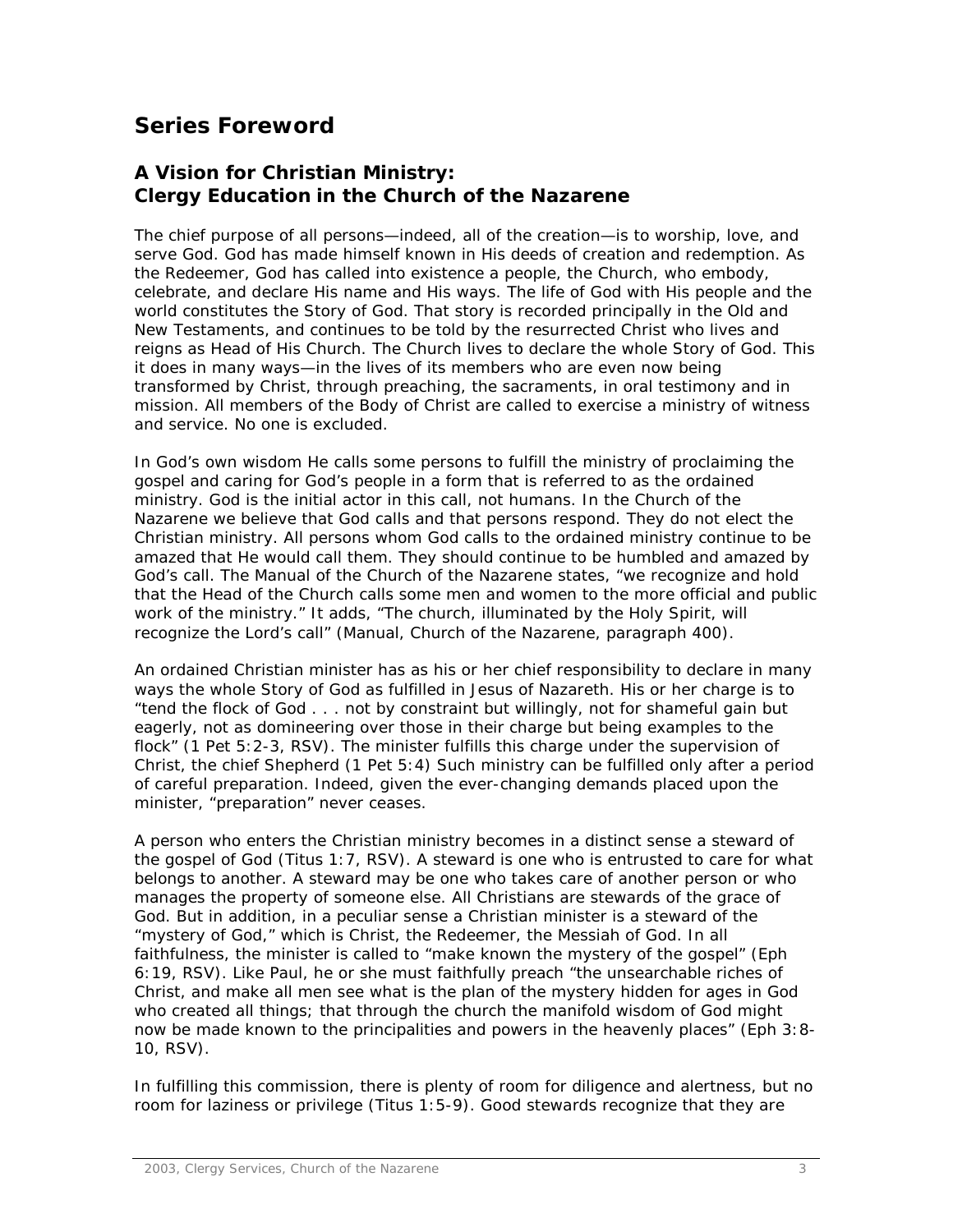stewards only, not the owners, and that they will give an account of their stewardship to the master. Faithfulness to one's charge and to the Lord who issued it is the steward's principal passion. When properly understood, the Christian ministry should never be thought of as a "job." It is ministry—uniquely Christian ministry. No higher responsibility or joy can be known than to become a steward of the Story of God in Christ's Church. The person who embraces God's call to the ordained ministry will stand in the company of the Apostles, the Early Fathers of the Church, the Reformers of the Middle Ages, the Protestant Reformers, and many persons around the world today who joyfully serve as stewards of the gospel of God.

Obviously, one who does not recognize, or who understands but rejects, just how complete and inclusive a minister's stewardship must be should not start down the path that leads to ordination. In a peculiar sense, a Christian minister must in all respects model the gospel of God. He or she is to "shun" the love of money. Instead, the minister must "aim at righteousness, godliness, faith, love, steadfastness and gentleness." He or she must "fight the good fight of the faith" and "take hold of the eternal life to which they were called . . . " (1 Tim 6:11-12, RSV).

Hence, the Church of the Nazarene believes that "the minister of Christ is to be in all things a pattern to the flock—in punctuality, discretion, diligence, earnestness; 'in purity, understanding, patience and kindness; in the Holy Spirit and in sincere love; in truthful speech and in the power of God; with weapons of righteousness in the right hand and in the left' (2 Cor 6:6-7)" (*Manual*, Church of the Nazarene, paragraph 401.1). The minister of Christ "must be blameless; he must not be arrogant or quicktempered or a drunkard or violent or greedy for gain, but he must be hospitable, a lover of goodness, prudent, upright, devout, and self-controlled. He must have a firm grasp of the word that is trustworthy in accordance with the teaching, so that he may be able both to preach with sound doctrine and to refute those who contradict it" (Titus 1:7-9, NRSV).

In order to be a good steward of God's Story one must, among other things, give oneself to careful and systematic study, both before and after ordination. This will occur not because he or she is forced to do so, but out of a love for God and His people, the world that He is working to redeem, and out of an inescapable sense of responsibility. It cannot be too strongly emphasized that the attitude one brings to preparation for the ministry reveals much about what he or she thinks of God, the gospel, and Christ's Church. The God who became incarnate in Jesus and who made a way of salvation for all gave His very best in the life, death, and resurrection of His Son. In order to be a good steward, a Christian minister must respond in kind. Jesus told numerous parables about stewards who did not recognize the importance of what had been entrusted to them (Mt 21:33-44; 25:14-30; Mk 13:34-37; Lk 12:35-40; 19:11-27; 20:9-18).

Preparation—one's education in all its dimensions—for ministry in Christ's Church should be pursued in full light of the responsibility before God and His people that the ministry involves. This requires that one take advantage of the best educational resources at his or her disposal.

The Church of the Nazarene recognizes how large is the responsibility associated with the ordained Christian ministry and accepts it fully. Part of the way we recognize our responsibility before God is seen in the requirements we make for ordination and the practice of ministry. We believe that the call to and practice of Christian ministry is a gift, not a right or privilege. We believe that God holds a minister to the highest of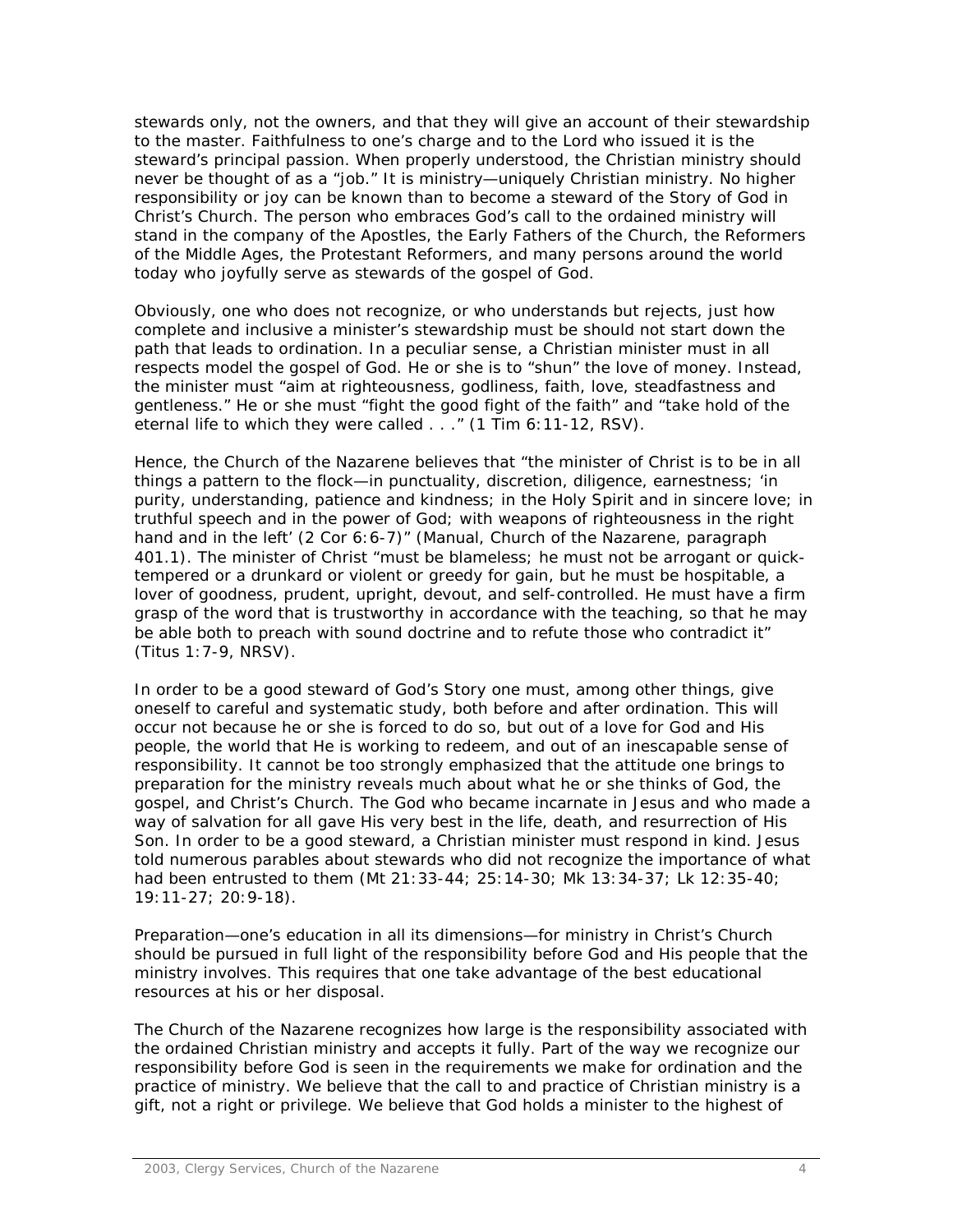religious, moral, personal, and professional standards. We are not reluctant to expect that those standards be observed from the time of one's call until his or her death. We believe that Christian ministry should first be a form of worship. The practice of ministry is both an offering to God and a service to His Church. By the miracle of grace, the work of the ministry can become a means of grace for God's people (Rom 12:1-3). One's education for ministry is also a form of worship.

The modules that comprise the Course of Study that may lead a person to candidacy for ordination have been carefully designed to prepare one for the kind of ministry we have described. Their common purpose is to provide a holistic preparation for entrance into the ordained Christian ministry. They reflect the Church's wisdom, experience, and responsibility before God. The modules show how highly the Church of the Nazarene regards the gospel, the people of God, the world for which Christ gave His life, and Christian ministry. Completing the modules will normally take three or four years. But no one should feel pressured to meet this schedule.

The careful study for which the modules call should show that before God and His Church one accepts the stewardly responsibility associated with ordained ministry.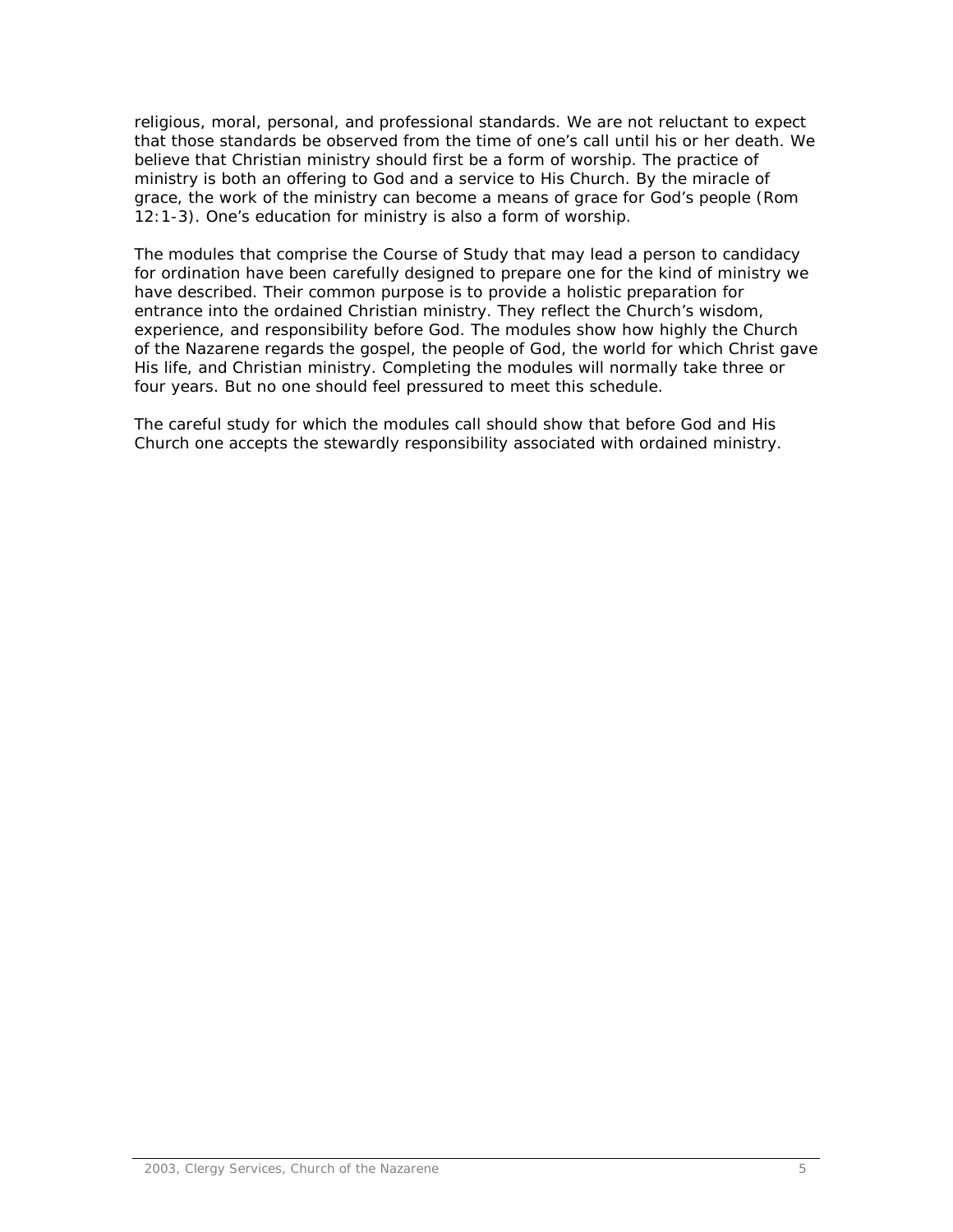### **Acknowledgments**

Every module is the accumulation of effort by many people. Someone writes the original manuscript, others offer suggestions to strengthen the content and make the material more easily understood, and finally an editor formats the module for publication. This module is not different. Many people have contributed to this module.

#### **Principal Contributor**

The principal contributor for this module is E. LeBron Fairbanks, president of Mount Vernon Nazarene University. Dr. Fairbanks earned his undergraduate degree at Trevecca Nazarene University in 1964. He received three master's degrees—the M.A. from Scarritt College in 1967, the M.Div. from Nazarene Theological Seminary in 1970, and the M.Th. from Princeton Theological Seminary in 1971. In 1976, he was designated a Fellow in Pastoral Leadership Education by Princeton Theological Seminary, and earned the D.Min. degree from Nazarene Theological Seminary in 1978. Dr. Fairbanks is a 1991 graduate of the Harvard University Institute of Educational Management. Dr. Fairbanks was a Research Fellow while on sabbatical in 1999 at Yale University Divinity School.

Dr. Fairbanks was involved in local church ministries in Tennessee and Pennsylvania for 14 years. He served as academic dean for the European Nazarene College and associate professor at Southern Nazarene University.

In 1984 Dr. Fairbanks was elected president of Asia-Pacific Nazarene Theological Seminary in Manila, Philippines, where he served until accepting the presidency of Mount Vernon Nazarene University in July 1989.

Dr. Fairbanks has written numerous books and articles. He has traveled to 34 countries worldwide and serves on a variety of community, state, national, and international boards.

#### **Responder**

Each module was reviewed by at least one content specialist to insure that the content did not represent a single, narrow view or opinion. The responder provided suggestions that the principal contributor could integrate into this module.

Jerry D. Lambert was the responder for this module. Dr. Lambert, education commissioner of the International Board of Education, formerly served as president of Nazarene Bible College in Colorado Springs, Colorado. He has also served as district superintendent of the Pittsburgh District and pastor in the Church of the Nazarene. Dr. Lambert pastored 20 years on districts in Florida, Georgia, Texas, Missouri, and Ohio.

He was granted a BA from Southern Nazarene University and a graduate degree in theology from Nazarene Theological Seminary in Kansas City. In 1986, the Doctor of Divinity degree was conferred on him from his alma mater, Southern Nazarene University. Dr. Lambert also graduated from the Harvard University Institute for the Management of Lifelong Education in 1988.

In 1994, Dr. Lambert was elected as the second education commissioner for the Church of the Nazarene, where he works with 57 institutions worldwide. Dr. Lambert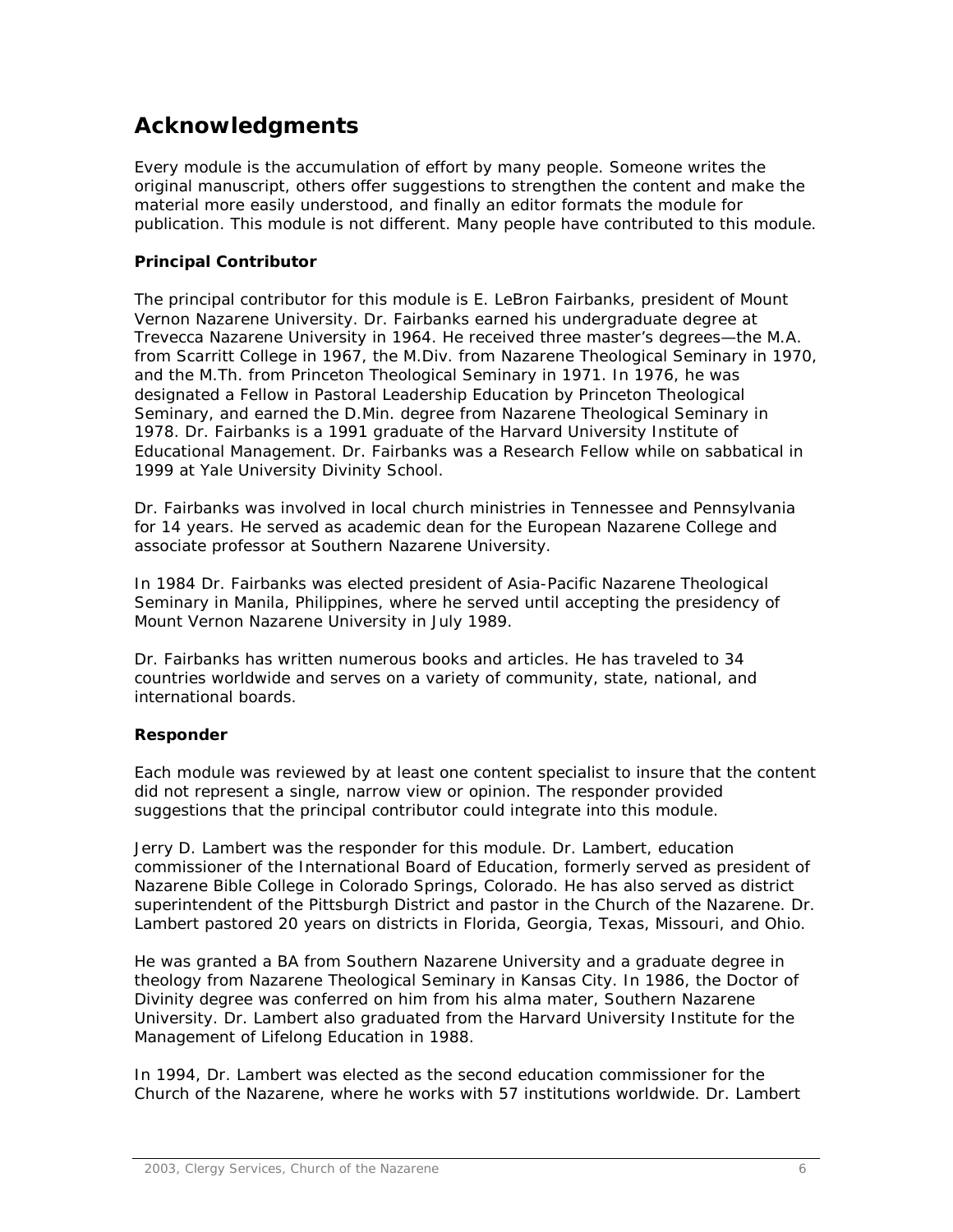has given leadership to pioneering extension education programs for multicultural ministerial students in 37 urban centers of the United States. He is a frequent speaker at retreats, seminars, and revivals.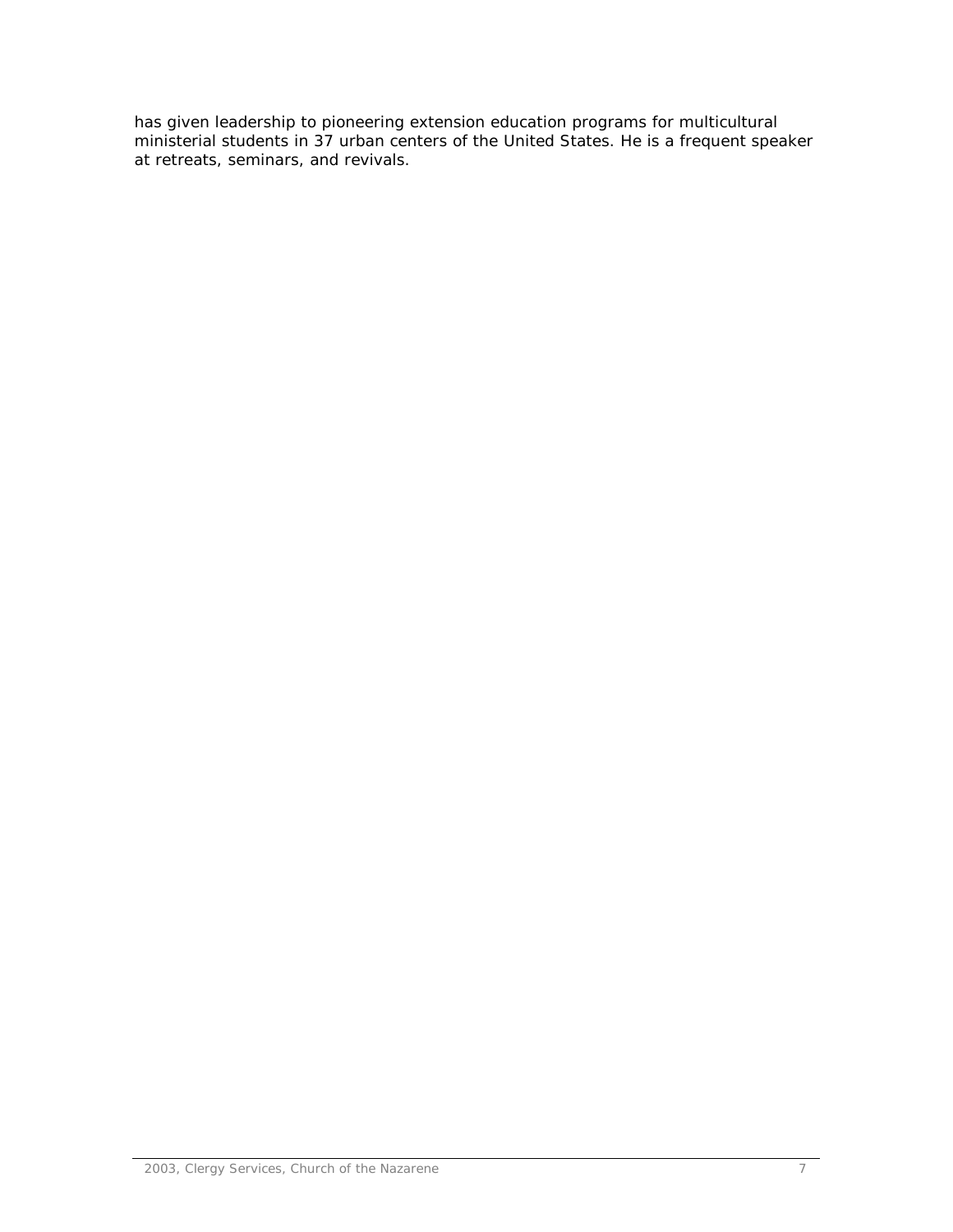# **Contents**

| Lesson 1:                           |                                                                                                                                                                             |  |
|-------------------------------------|-----------------------------------------------------------------------------------------------------------------------------------------------------------------------------|--|
|                                     | Theme 1: The Passion of servant leadership is grounded in a theology of<br>ministry.                                                                                        |  |
| Lesson 2:<br>Lesson 3:              |                                                                                                                                                                             |  |
|                                     | Theme 2: The Power of servant leadership is rooted in a relentless pursuit of<br>Christlikeness.                                                                            |  |
| Lesson 4:<br>Lesson 5:<br>Lesson 6: | In the Name of Jesus: Leading a Faith Community 42<br>A Biblical Model for Leading a Faith Community, Part 1 48<br>A Biblical Model for Leading a Faith Community, Part 253 |  |
|                                     | Theme 3: The Purpose of servant leadership is focused on effectively<br>preparing the Body of Christ-the People of God-for mission and<br>ministry.                         |  |
| Lesson 7:<br>Lesson 8:<br>Lesson 9: | Intentionally Nurturing the Spiritual Life for Mission and Ministry  60                                                                                                     |  |
|                                     | Theme 4: The Plan of servant leadership is biased toward spiritual formation<br>and congregational transformation.                                                          |  |
| Lesson 11:                          | The Leader as Catalyst for Congregational or Corporate                                                                                                                      |  |
|                                     |                                                                                                                                                                             |  |
|                                     | Theme 5: The Proof of servant leadership is reflected in the qualitative<br>growth of the led.                                                                              |  |
| Lesson 13:<br>Lesson 14:            | Care Deeply-The Servant Leader Is Servant First  143                                                                                                                        |  |
| Endnotes                            |                                                                                                                                                                             |  |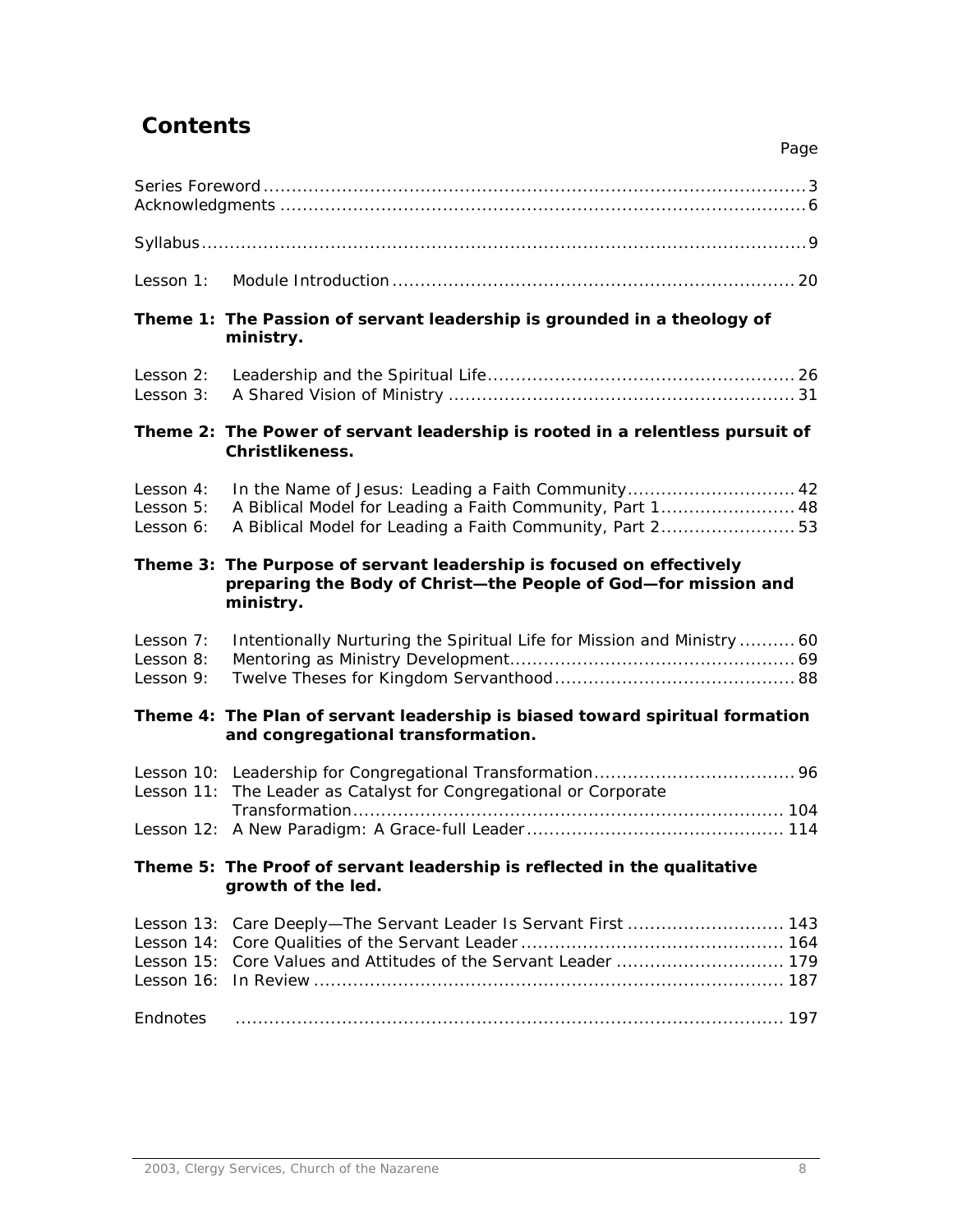### **Syllabus Leading the People of God: Servant Leadership for a Servant Community**

**Educational Institution, Setting, or Educational Provider:**

**Location of the Course:**

**Course Dates:**

**Name of the Instructor:**

**Instructor's Address, Telephone, and E-mail Address:**

### **Module Vision Statement:**

The overarching vision for this module is for each student to embrace the biblical model of "servant" as the driving force and organizing principle within the individual as he or she seeks to lead a Christian community of faith.

Module Purpose

In the context of biblical and theological foundations, and from the perspectives of spiritual, strategic, and skills formation, the course will invite each participant to a lifelong pursuit of and commitment to personal and corporate understanding of Christian leadership and the unique relationship of Christian spirituality and the leadership responsibility of the pastor.

Course Themes

- 1. The *PASSION* of servant leadership is grounded in a theology of ministry.
- 2. The *POWER* of servant leadership is rooted in a relentless pursuit of Christlikeness.
- 3. The *PURPOSE* of servant leadership is focused on effectively preparing the Body of Christ—the People of God—for mission and ministry.
- 4. The *PLAN* of servant leadership is biased toward spiritual formation and congregational transformation.
- 5. The *PROOF* of servant leadership is reflected in the qualitative growth of the led.

### **Educational Assumptions**

- 1. The work of the Holy Spirit is essential to any process of Christian education at any level. We will consistently request and expect the Spirit's presence within and among us.
- 2. Christian teaching and learning is best done in the context of community (people being and working together). Community is the gift of the Spirit but may be enhanced or hindered by human effort. Communities have common values,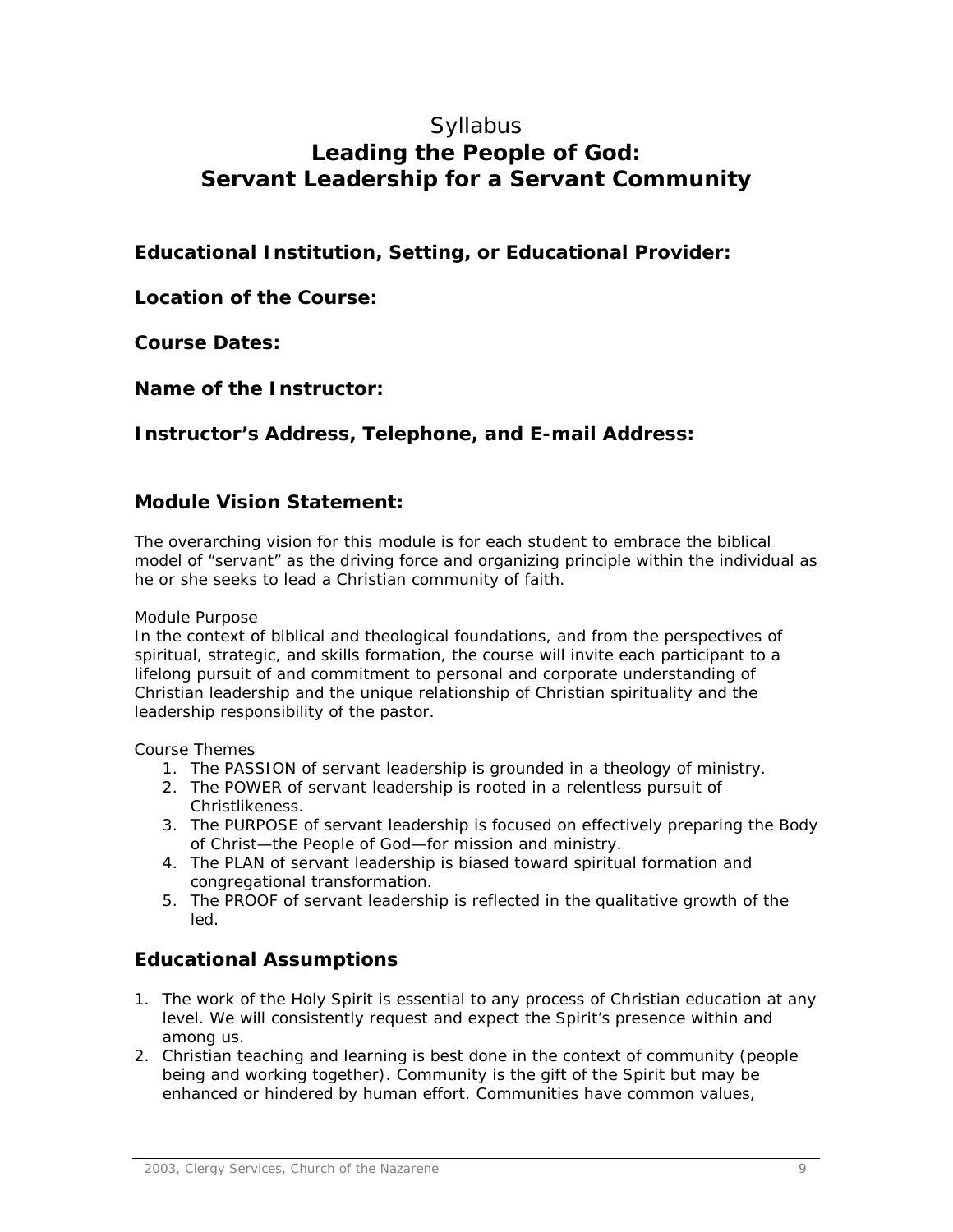stories, practices, and goals. Explicit effort will be invested to enhance community within the class. Group work will take place in every lesson.

- 3. Every adult student has knowledge and experiences to contribute to the class. We learn not only from the instructor and the reading assignments but also from each other. Each student is valued not only as a learner but also as a teacher. That is one reason that so many exercises in this course are cooperative and collaborative in nature.
- 4. Journaling is an ideal way to bring theory and practice together as students synthesize the principles and content of the lessons with their own experiences, preferences, and ideas.

### **Outcome Statements**

This module contributes to the development of the following abilities as defined in the *U.S. Sourcebook for Ministerial Development*.

#### PROGRAM OUTCOMES

- CP 4 Ability to write an integrative philosophy of ministry that will answer "why I do what I do when I do it"
- CP 5 Ability to provide oversight of a congregation using management skills including leadership, conflict resolution, and administration
- CP 6 Ability to manage ministry resources (time, human, financial, etc.) in a way consistent with a church's size and characteristics
- CP 7 Ability to conceive and articulate purpose, mission, vision, and to develop strategic plans in a local church
- CP 8 Ability to develop team-building skills, identify and cultivate spiritual gifts, recruit volunteers, diagnose and intervene in problems
- CP 10 Ability to synthesize, analyze, reason logically for discernment, assessment, and problem solving, and live with ambiguity
- CP 11 Ability to analyze the validity of arguments and to identify their presuppositions and consequences
- CP 20 Ability to preach evangelistically and to be engaged with and equip others in personal and congregational evangelism
- CP 21 Ability to lead the church in discipling and assimilating new converts into the church
- CP 22 Ability to identify social and congregational factors that influence church growth
- CP 23 Ability to envision Christian education most appropriate for a local church and to assure the development and empowerment of those serving it
- CH 1 Ability to apply basic understanding of ethical theories to teach and nurture ethical behavior in the Christian community
- CH 2 Ability to discern and make theologically based ethical decisions in the midst of a complex and/or paradoxical context
- CH 4 Ability to understand and apply the unique ethical dimensions of spiritual leadership in the church
- CH 5 Ability to apply Christian ethics to the issues of the integrity of the minister and the congregation for authentic Christian faithfulness and public witness
- CH 8 Ability to take responsibility for his or her own continuing spiritual development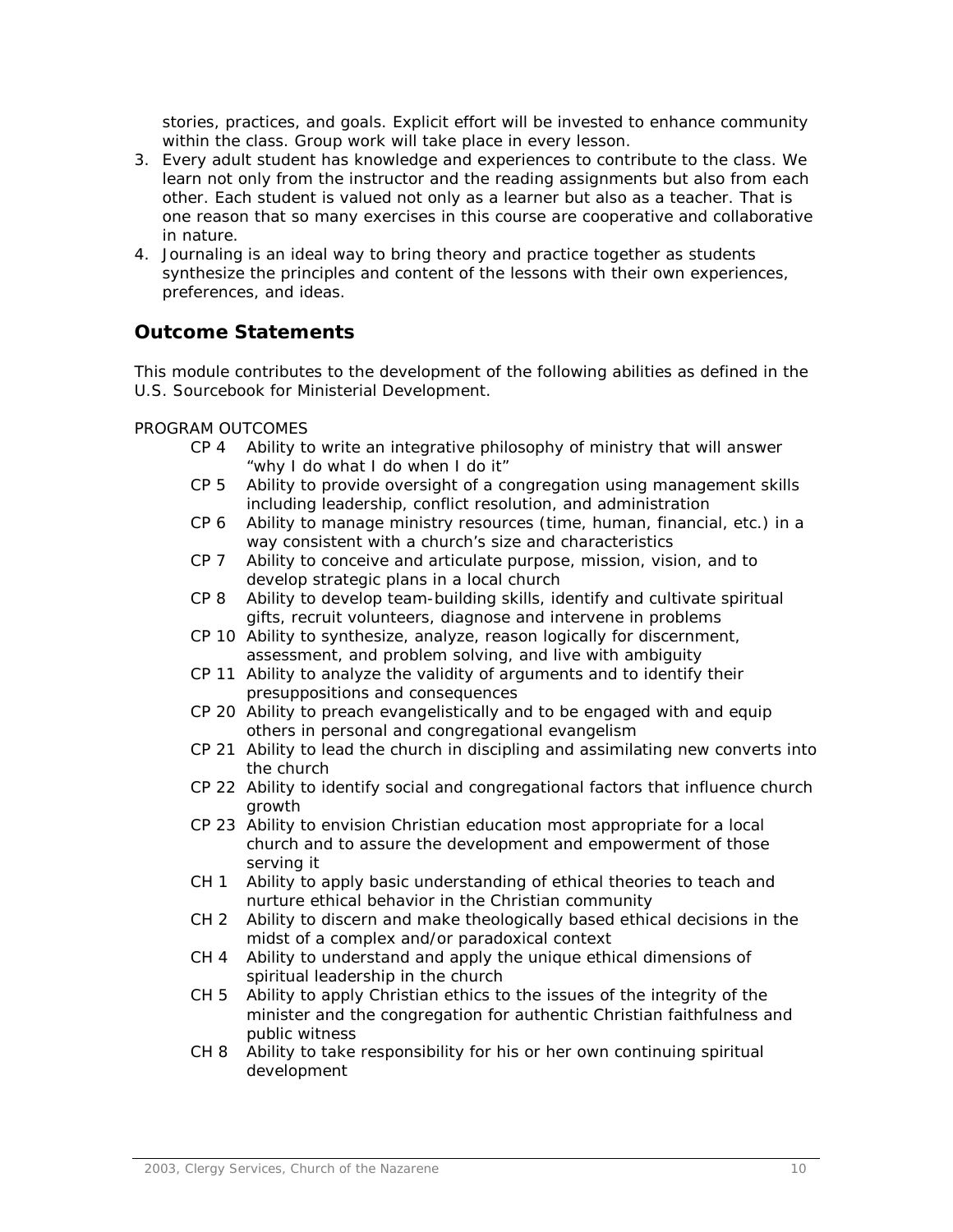- CH 9 Ability to apply understanding of his or her ongoing developmental needs across the life course of the minister to the pursuit of holy character
- CH 10 Ability to demonstrate a realistic self-understanding including personal strengths, gifts, weaknesses, and areas of needed growth

#### OUTCOME STATEMENTS

This course will endeavor to:

- 1. Provide the biblical principles of servant leadership
- 2. Help students:
	- integrate Christian faith and leadership in all aspects of life
	- view ministry as a sacred and lifelong calling for every believer
- 3. Affirm a Wesleyan worldview by:
	- committing oneself to Christ and His teaching as found in the Scriptures
	- basing one's leadership strategy in the emphasis of the "optimism of grace" and the "radicalness of sin"
	- valuing all truth as God's truth
	- striving for integrity in thought and action
- 4. Invite an understanding of the unique characteristics of the Christian leader and the Christian organization that enable the leader and the led to provide a setting and context in which God the Spirit may transform persons and structures
- 5. Challenge students to a lifelong commitment to the disciplines of spiritual formation
- 6. Equip students with the skills needed to work within the community of faith as a leader/facilitator
- 7. Distinguish between Christian and secular leadership styles, and between operational and strategic planning
- 8. Enable students to better comprehend the intentional empowerment God gives to the faithful servant who responds to God's call to be a leader in the Kingdom of God on earth
- 9. Assist students in formulating their personal philosophies of servant leadership

#### **Recommended Reading**

The principal contributor developed this module as a graduate-level course. Five textbooks and monographs are specifically recommended and may be considered as textbooks for in-depth study.

- 1. Bowling, John. *Grace-Full Leadership.* Kansas City: Beacon Hill Press of Kansas City, 2000.
- 2. Lansing, Alfred. *Endurance: Shackleton's Incredible Voyage.* New York: Carroll and Graf, 1998.
- 3. Parrott, Richard L. *Leadership Character.* Ashland, KY: Sandberg Leadership Center, Ashland Seminary Press, 2002.
- 4. Perkins, Dennis N. T. *Leading at the Edge.* New York: AMACOM, 2000.
- 5. Nouwen, Henri J. M. *In the Name of Jesus: Reflections on Christian Leadership.* New York: Crossroad Publishing Company, 1989.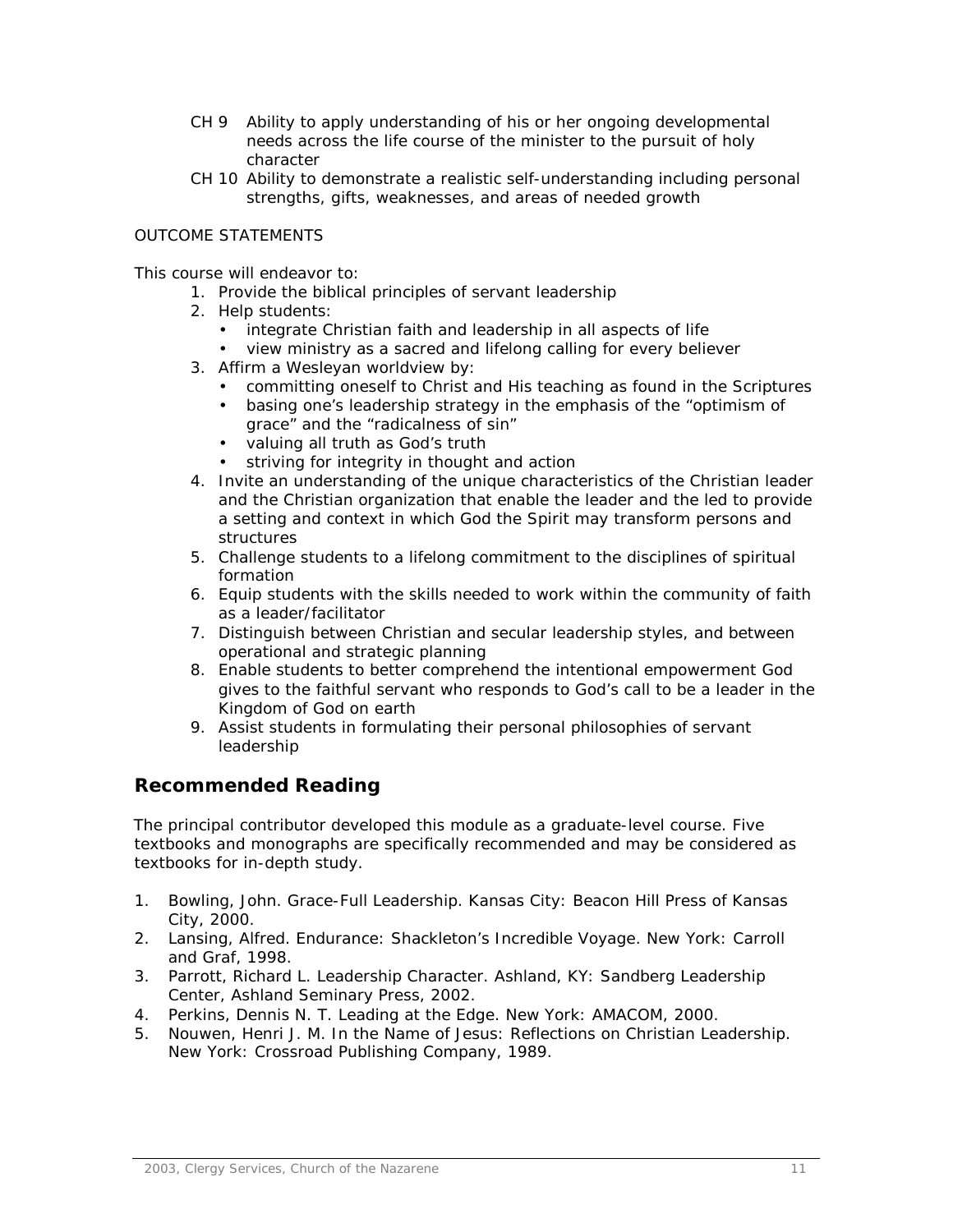### **Module Requirements**

**1. Class attendance, attention, and participation** are especially important. Students are responsible for all assignments and in-class work. Much of the work in this course is small-group work. Cooperative, small-group work cannot be made up. That makes attendance imperative. Even if one does extra reading or writing, the values of discussion, dialogue, and learning from each other are thwarted. If one or two lessons are missed, the learning leader will require extra work before completion can be acknowledged. If three or more lessons are missed, the student will be required to repeat the whole module.

**Small-Group Work.** Nothing is more important in this course than small-group work. The class members will be assigned to groups of two to four students each. The group members will serve as study partners for exploration and discussion.

#### **2. Assignments**

**Journaling:** The only on-going assignment for this module is your journal. It is to be used regularly, if not daily. On at least one occasion during the term, the instructor will check the journals. In each lesson a journal assignment is included.

The journal should become the student's friend and treasury of insights, devotions, and ideas. Here the integration of theory and practice occurs. The spiritual life nature of the journal helps guard against the course of study being merely academic as you are repeatedly called upon to apply the principles studied to your own heart and your own ministry situation.

This journal is not a diary, not a catchall. It is, rather, a guided journal or a focused journal in which the educational experience and its implications are selected for reflection and writing.

The framers of this curriculum are concerned about the way that students fall into learning "about" the Bible, or "about" the spiritual life rather than learning—that is coming to know and internalize the Bible and spiritual principles. The journaling experience ensures that the "Be" component of "Be, Know, and Do" is present in the course of study. Be faithful with all journaling assignments.

**Daily Work:** This module has regular homework assignments. It is called daily work because even though the class may only meet once a week, the student should be working on the module on a "daily" basis. Sometimes the homework assignments are quite heavy. The assignments are important. Even if homework is not discussed in class every session, the work is to be handed in. This gives the instructor regular information about the student's progress in the course. The normal time for homework to be handed in is at the beginning of each class session. **All assignments are to be completed.**

**Staged, Cumulative Paper.** You will be responsible for preparing a staged, cumulative paper on "My Philosophy of Servant Leadership." One portion of the paper will be due at the end of each theme. During Lesson 16 submit the completed paper that includes the review of each theme and your conclusions. This paper should reflect the class discussions and your own supplemental reading on leadership.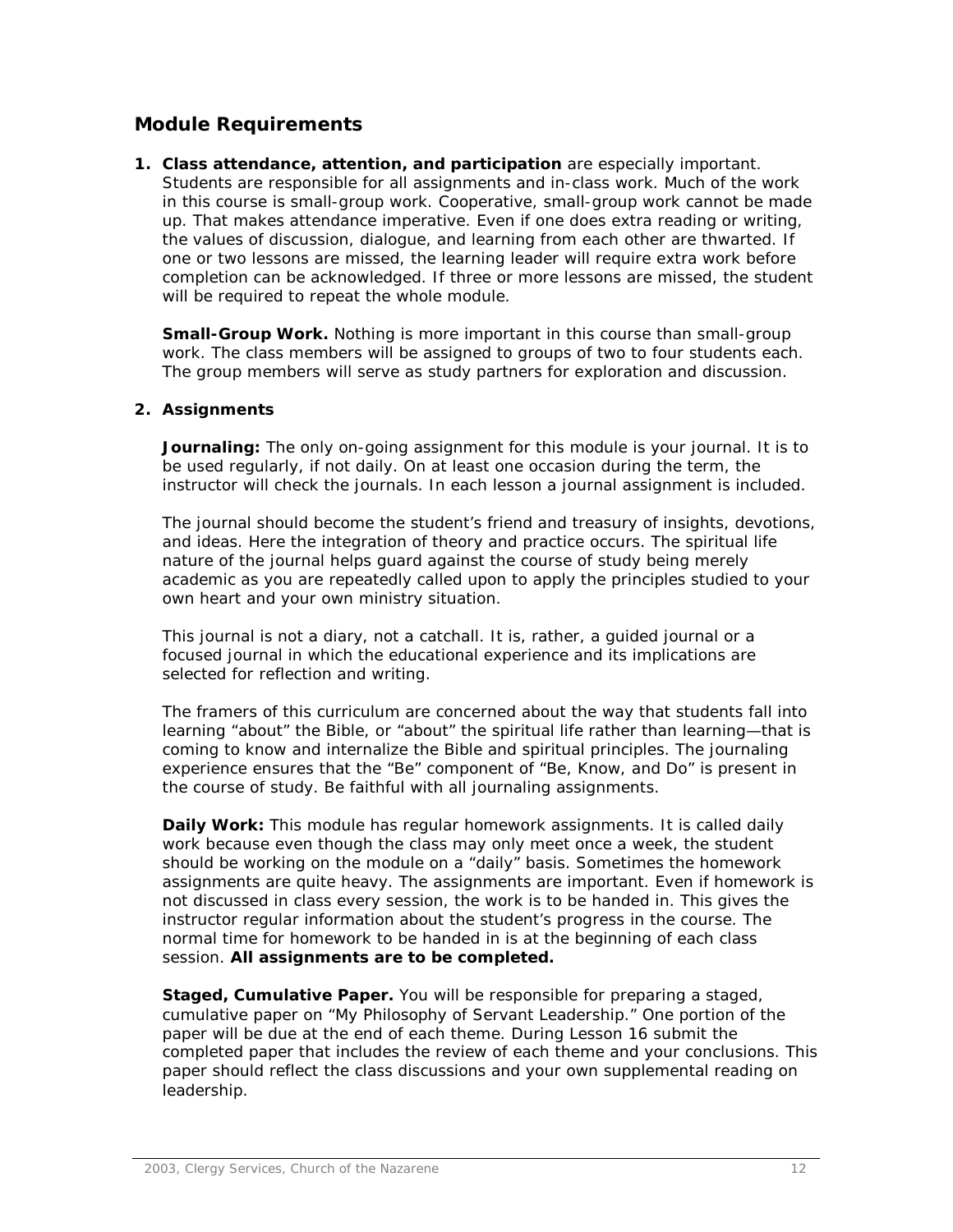### **Module Outline and Schedule**

The class will meet for 24 hours according to the following schedule:

| <b>Session Date</b> | <b>Session Time</b> |                                                              |
|---------------------|---------------------|--------------------------------------------------------------|
|                     |                     | Module Introduction<br>1.                                    |
|                     |                     | Theme 1: The Passion of servant leadership is                |
|                     |                     | grounded in a theology of ministry.                          |
|                     |                     | Leadership and the Spiritual Life<br>2.                      |
|                     |                     | A Shared vision of Ministry<br>3.                            |
|                     |                     | Theme 2: The Power of servant leadership is                  |
|                     |                     | rooted in a relentless pursuit of Christlikeness.            |
|                     |                     | In the Name of Jesus: Leading a Faith Community<br>4.        |
|                     |                     | Biblical Model for Leading a Faith Community, Part 1<br>5.   |
|                     |                     | Biblical Model for Leading a Faith Community, Part 2<br>6.   |
|                     |                     | Theme 3: The Purpose of servant leadership is                |
|                     |                     | focused on effectively preparing the Body of                 |
|                     |                     | Christ-the People of God-for mission and                     |
|                     |                     | ministry.                                                    |
|                     |                     | Intentionally Nurturing the Spiritual Life for Mission<br>7. |
|                     |                     | and Ministry                                                 |
|                     |                     | Mentoring as Ministry Development<br>8.                      |
|                     |                     | Twelve Theses for Kingdom Servanthood<br>9.                  |
|                     |                     | Theme 4: The Plan of servant leadership is biased            |
|                     |                     | toward spiritual formation and congregational                |
|                     |                     | transformation.                                              |
|                     |                     | 10. Leadership for Congregational Transformation             |
|                     |                     | 11. The Leader as Catalyst for Congregational or             |
|                     |                     | Corporate Transformation                                     |
|                     |                     | 12. A New Paradigm: A Grace-full Leader                      |
|                     |                     | Theme 5: The Proof of servant leadership is                  |
|                     |                     | reflected in the qualitative growth of the led.              |
|                     |                     | 13. Care Deeply-The Servant Leader Is Servant First          |
|                     |                     | 14. Core Qualities of the Servant Leader                     |
|                     |                     | 15. Core Values and Attitudes of the Servant Leader          |
|                     |                     | 16. In Review                                                |

### **Module Evaluation**

The instructor, the course itself, and the student's progress will be evaluated. These evaluations will be made in several ways.

The progress of students will be evaluated with an eye for enhancing the learning experience by:

- 1. Carefully observing the small-group work, noting the competence of reports, the balance of discussion, the quality of the relationships, the cooperation level, and the achievement of assigned tasks
- 2. Careful reading of homework assignments
- 3. Journal checks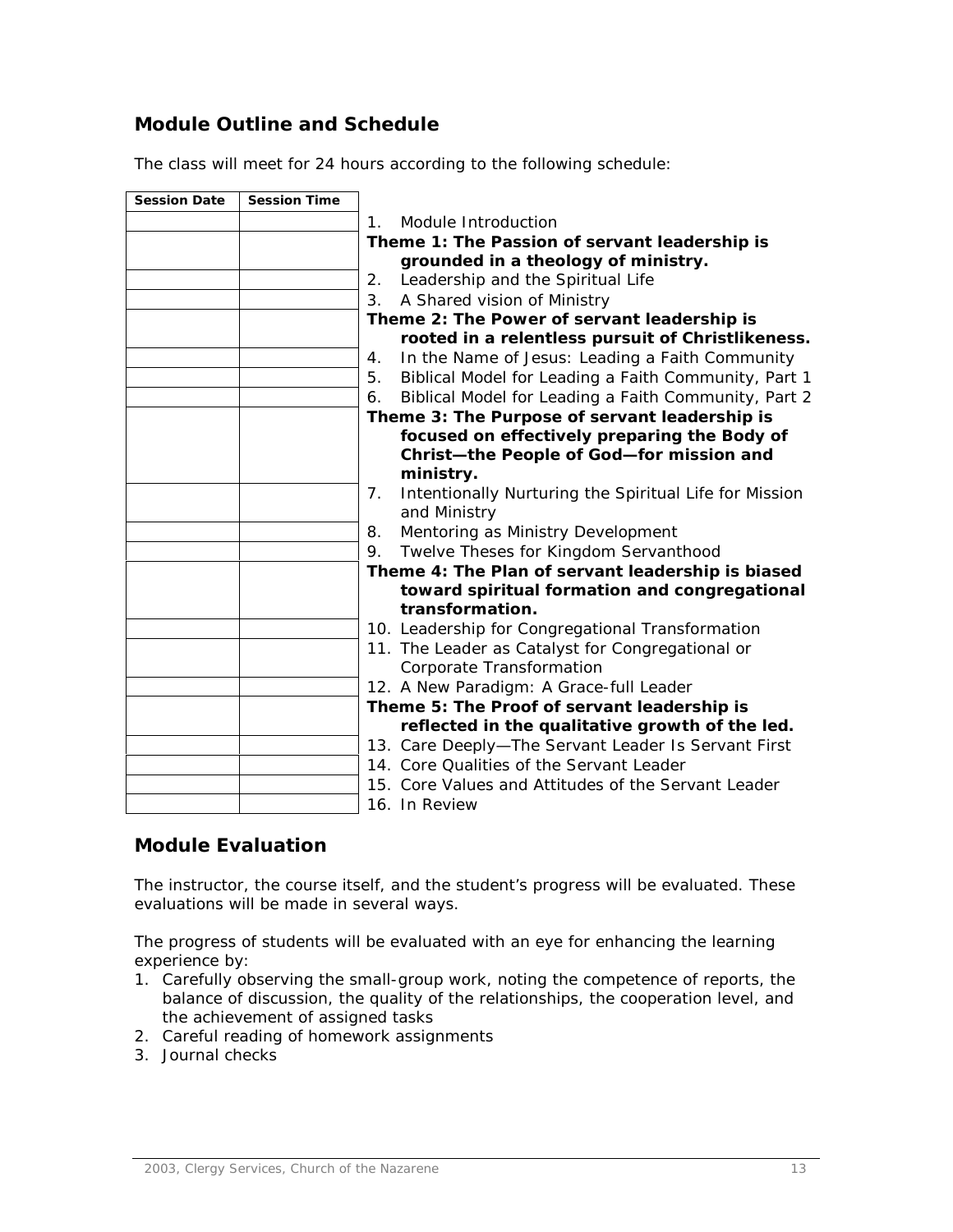Course materials and the teacher will be evaluated by frequently asking and discussing the effectiveness and relevance of a certain method, experience, story, lecture, or other activity.

Some evaluation cannot be made during the class itself. Some objectives will not be measurable for years to come. If students encounter the transforming power of God at deeper levels than ever before, learn devotional skills and practice them with discipline, and incorporate the best of this course into their own ministries, the fruit of this educational endeavor could go on for a long time. In truth, that is what we expect.

### **Additional Information**

A reasonable effort to assist every student will be made. Any student who has physical limitations, learning disabilities, or other conditions that make the achievement of the class requirements exceedingly difficult should make an appointment with the instructor as soon as possible to see what special arrangements can be made. Any student who is having trouble understanding the assignments, lectures, or other learning activities should talk to the instructor to see what can be done to help.

### **Instructor's Availability**

Good faith efforts to serve the students both in and beyond the classroom will be made.

### **Journaling: A Tool for Personal Reflection and Integration**

Participating in the course of study is the heart of your preparation for ministry. To complete each course you will be required to listen to lectures, read several books, participate in discussions, write papers, and take exams. Content mastery is the goal.

An equally important part of ministerial preparation is spiritual formation. Some might choose to call spiritual formation devotions, while others might refer to it as growth in grace. Whichever title you place on the process, it is the intentional cultivation of your relationship with God. The course work will be helpful in adding to your knowledge, your skills, and your ability to do ministry. The spiritually formative work will weave all you learn into the fabric of your being, allowing your education to flow freely from your head to your heart to those you serve.

Although there are many spiritual disciplines to help you cultivate your relationship with God, journaling is the critical skill that ties them all together. Journaling simply means keeping a record of your experiences and the insights you have gained along the way. It is a discipline because it does require a good deal of work to faithfully spend time daily in your journal. Many people confess that this is a practice they tend to push aside when pressed by their many other responsibilities. Even five minutes a day spent journaling can make a major difference in your education and your spiritual development. Let me explain.

Consider journaling as time spent with your best friend. Onto the pages of a journal you will pour out your candid responses to the events of the day, the insights you gained from class, a quote gleaned from a book, an ah-ha that came to you as two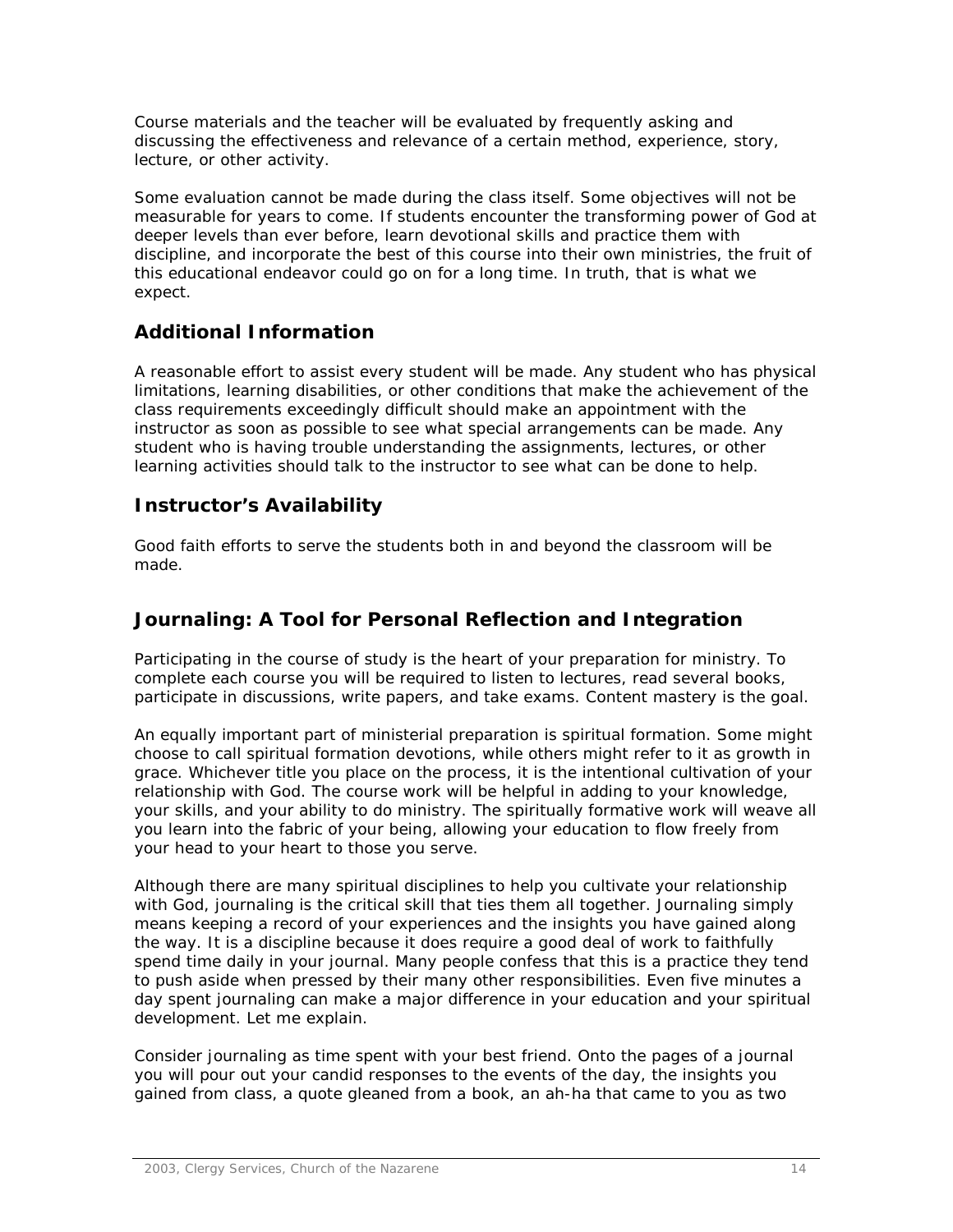ideas connected. This is not the same as keeping a diary, since a diary seems to be a chronicle of events without the personal dialogue. The journal is the repository for all of your thoughts, reactions, prayers, insights, visions, and plans. Though some people like to keep complex journals with sections for each type of reflection, others find a simple running commentary more helpful. In either case, record the date and the location at the beginning of every journal entry. It will help you when it comes time to review your thoughts.

It is important to chat briefly about the logistics of journaling. All you will need is a pen and paper to begin. Some folks prefer loose-leaf paper that can be placed in a three-ring binder, others like spiral-bound notebooks, while others enjoy using composition books. Whichever style you choose, it is important to develop a pattern that works for you.

Establishing a time and a place for writing in your journal is essential. If there is no space etched out for journaling, it will not happen with the regularity needed to make it valuable. It seems natural to spend time journaling after the day is over and you can sift through all that has transpired. Yet, family commitments, evening activities, and fatigue militate against this time slot. Morning offers another possibility. Sleep filters much of the previous day's experiences, and processes deep insights, that can be recorded first thing in the morning. In conjunction with devotions, journaling enables you to begin to weave your experiences with the Word, and also with course material that has been steeping on the back burner of your mind. You will probably find that carrying your journal will allow you to jot down ideas that come to you at odd times throughout the day.

It seems that we have been suggesting that journaling is a handwritten exercise. Some may be wondering about doing their work on a computer. Traditionally, there is a special bond between hand, pen, and paper. It is more personal, direct, aesthetic. And it is flexible, portable, and available.

With regular use, your journal is the repository of your journey. As important as it is to make daily entries, it is equally important to review your work. Read over each week's record at the end of the week. Make a summary statement and note movements of the Holy Spirit or your own growth. Do a monthly review of your journal every 30 days. This might best be done on a half-day retreat where you can prayerfully focus on your thoughts in solitude and silence. As you do this, you will begin to see the accumulated value of the Word, your course work, and your experience in ministry all coming together in ways you had not considered possible. This is integration, weaving together faith development with learning. Integration moves information from your head to your heart so that ministry is a matter of being rather than doing. Journaling will help you answer the central question of education: "Why do I do what I do when I do it?"

Journaling really is the linchpin in ministerial preparation. Your journal is the chronicle of your journey into spiritual maturity as well as content mastery. These volumes will hold the rich insights that will pull your education together. A journal is the tool for integration. May you treasure the journaling process!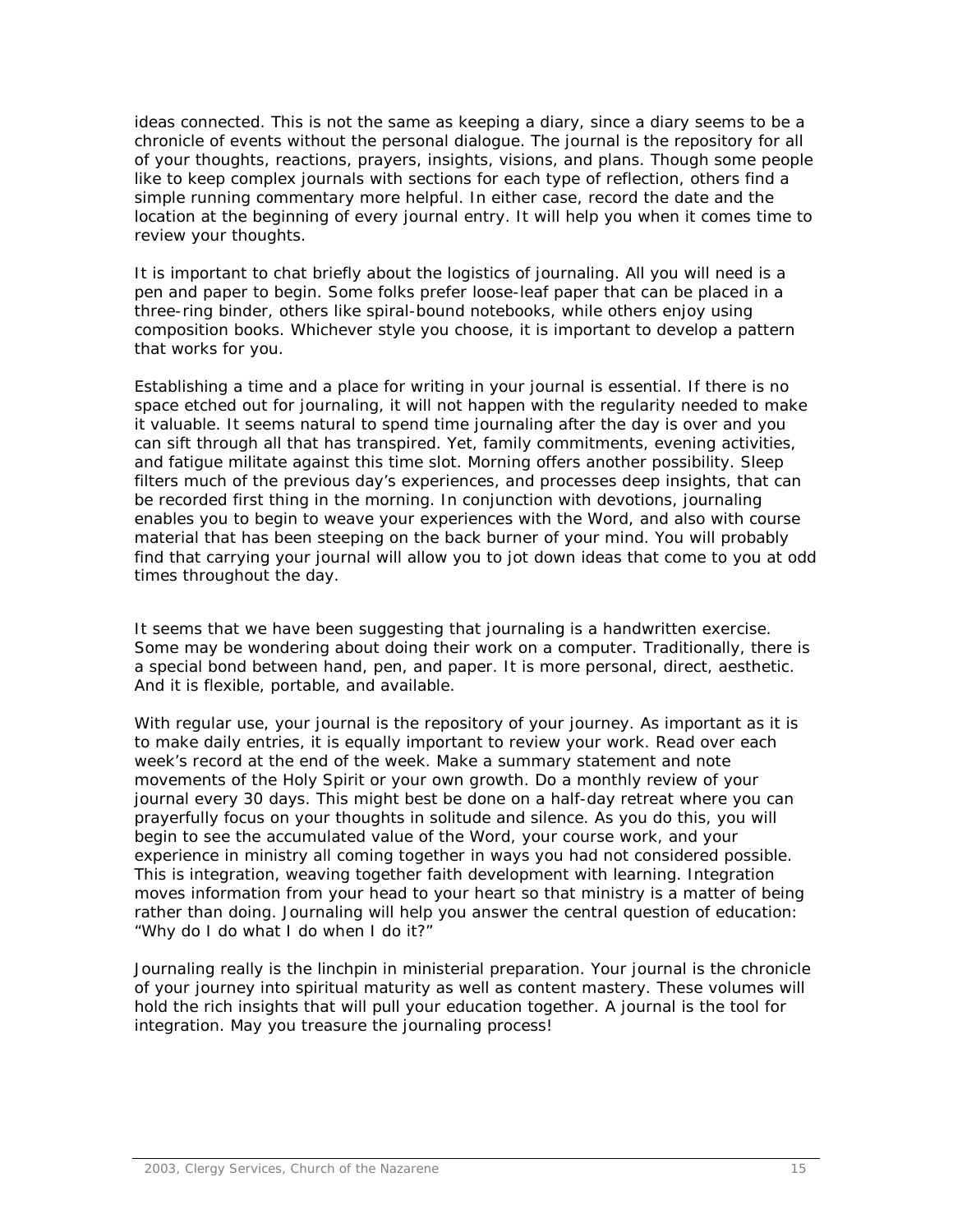### **Bibliography**

- Armerding, Hudson. *The Heart of Godly Leadership*. Wheaton, IL: Crossway Books, 1992.
- Augsburger, David W. *Caring Enough to Confront*. Ventura, CA: Regal Books, 1981.
- Biehl, Bobb. *Masterplanning: The Complete Guide for Building a Strategic Plan for Your Business, Church, or Organization.* Nashville: Broadman & Holman Publishers, 1997.
- Blackaby, Henry, and Henry Brandt with Kerry L. Skinner. *The Power of the Call.* Nashville: Broadman and Holman, 1997.
- Bonhoeffer, Dietrich. *Life Together: The Classic Exploration of Faith in Community*. San Francisco: HarperSanFrancisco, 1978.
- Bowling, John C. *Grace-Full Leadership: Understanding the Heart of a Christian Leader.* Kansas City: Beacon Hill Press of Kansas City, 2000.
- Bridges, William. *Managing Transitions: Making the Most of Change*. Cambridge, MA: Perseus Publishing, 1991.
- Byham, William C., and Jeff Cox. *Heroz: Empower Yourself, Your Coworkers, Your Company.* New York: Fawcett Columbine, 1994.
- Byham, William C., and Jeff Cox. *Zapp! The Lightning of Empowerment.* New York: Fawcett Columbine, 1988.
- Cattall, Everett. *The Spirit of Holiness.* Grand Rapids, MI: Eerdmans, 1963.
- Covey, Stephen R. *The 7 Habits of Highly Effective People: Powerful Lessons in Personal Change.* New York: Simon & Schuster, Inc, 1989.
- De Pree, Max. *Leadership Is an Art.* New York: Doubleday, 1989.
- Elmore, Tim. *Portrait of a Leader.* Atlanta: EQUIP, 2000.
- Fairbanks, E. LeBron. *"Leading the People of God" and "Servant Leadership for a Servant Community."* http://www.mvnu.edu/facstaff/admin/presidentsoffice/speeches.html
- Greenleaf, Robert K. *Servant Leadership: A Journey into the Nature of Legitimate Power and Greatness.* Mahwah, NJ: Paulist Press, 2002.
- Greenleaf, Robert, and Don M. Frick. Larry Spears, editor. *On Becoming a Servant Leader*. San Francisco: Jossey-Bass, Inc., 1996.
- Greenleaf, Robert. Larry Spears, editor. *The Power of Servant Leadership*. San Francisco: Berrett-Koehler Publishers, Inc., 1998.
- Greenleaf, Robert, and Anne. T. Fraker. Larry Spears, editor. *Servant and Seeker: Reflections on Religious Leadership*. San Francisco: Jossey-Bass, Inc., 1966.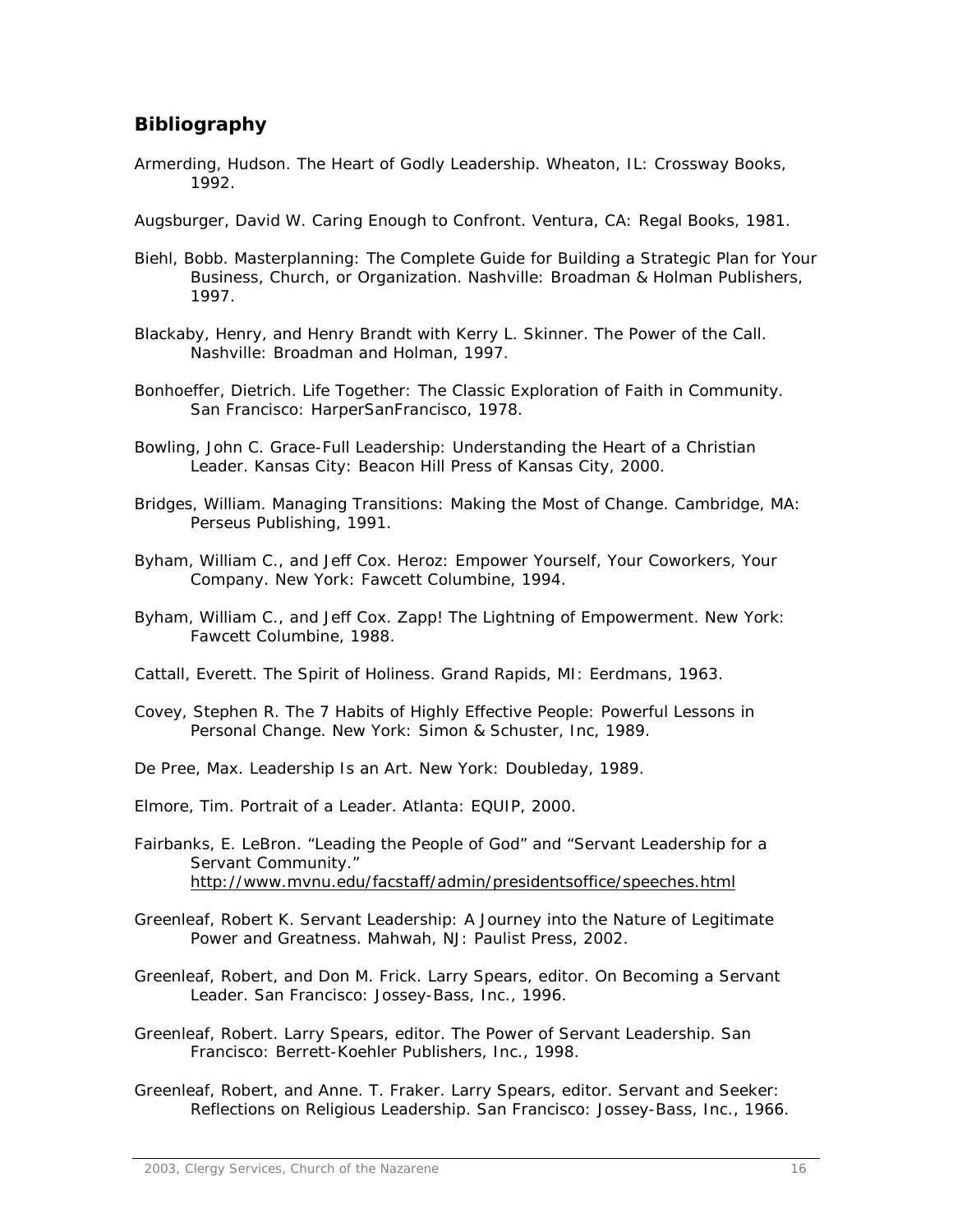- Grider, J. Kenneth. *A Wesleyan-Holiness Theology*. Kansas City: Beacon Hill Press of Kansas City, 1994.
- Hersey, Paul, Kenneth H. Blanchard, and Dewey E. Johnson. *Management of Organizational Behavior: Leading Human Resources* (8th Edition). New York: Prentice Hall, 2000.
- Howe, Reuel L. *The Miracle of Dialogue.* New York: Seabury Press, 1963.
- Kouzes, James M., and Barry Z. Posner. *Encouraging the Heart*. San Francisco: Jossey-Bass Publishers, 1998.
- Kouzes, James M., and Barry Z. Posner. *The Leadership Challenge* (Third Edition). Jossey-Bass, 2002.
- Kuzmic, Peter. *"Twelve Theses on Kingdom Servanthood for Post-Communist Europe." (Included in Theme Three of the Student Guide)*
- Lansing, Alfred. *Endurance: Shackleton's Incredible Voyage.* New York: Carroll and Graf Publishers, 1998.
- Manning, Brennan. *Ruthless Trust.* New York: Harper Collins Books, 2000.
- Markham, Donna J. *Spiritlinking Leadership: Working Through Resistance to Organizational Change.* New York: Paulist Press, 1999, in Maxwell, John C. and Jim Dornan. *Becoming a Person of Influence*. Nashville: Thomas Nelson, 1997.
- Mayer, Herbert T. *Pastoral Care: Its Roots and Renewal.* Atlanta: John Knox Press, 1979.
- Maxwell, John. *Developing the Leader Within You.* Nashville: Thomas Nelson, 1993.
- Maxwell, John. *The 21 Irrefutable Laws of Leadership.* Nashville: Thomas Nelson, 1998.
- Maxwell, John. *The 21 Most Powerful Minutes in a Leaders Day.* Nashville: Thomas Nelson Publishers, 2000.
- Maxwell, John. *Think on These Things.* Kansas City: Beacon Hill Press of Kansas City, 1979, 1999.
- McKenna, David L. *Power to Follow Grace to Lead.* Dallas: Word Publishing, 1989.
- Mulholland, M. Robert, Jr. *Invitation to a Journey.* Downers Grove, IL: InterVarsity Press, 1993.
- Nelson, Alan E. *Broken in the Right Place.* Nashville: Thomas Nelson, 1994.
- Newbigin, Lesslie. *The Household of God.* London: SCM Press, Ltd., 1953.
- Nouwen, Henri, Donald P. McNeil, and Douglas A. Morrison. *Compassion: A Reflection on Christian Life.* Image Books, reprint edition, 1983.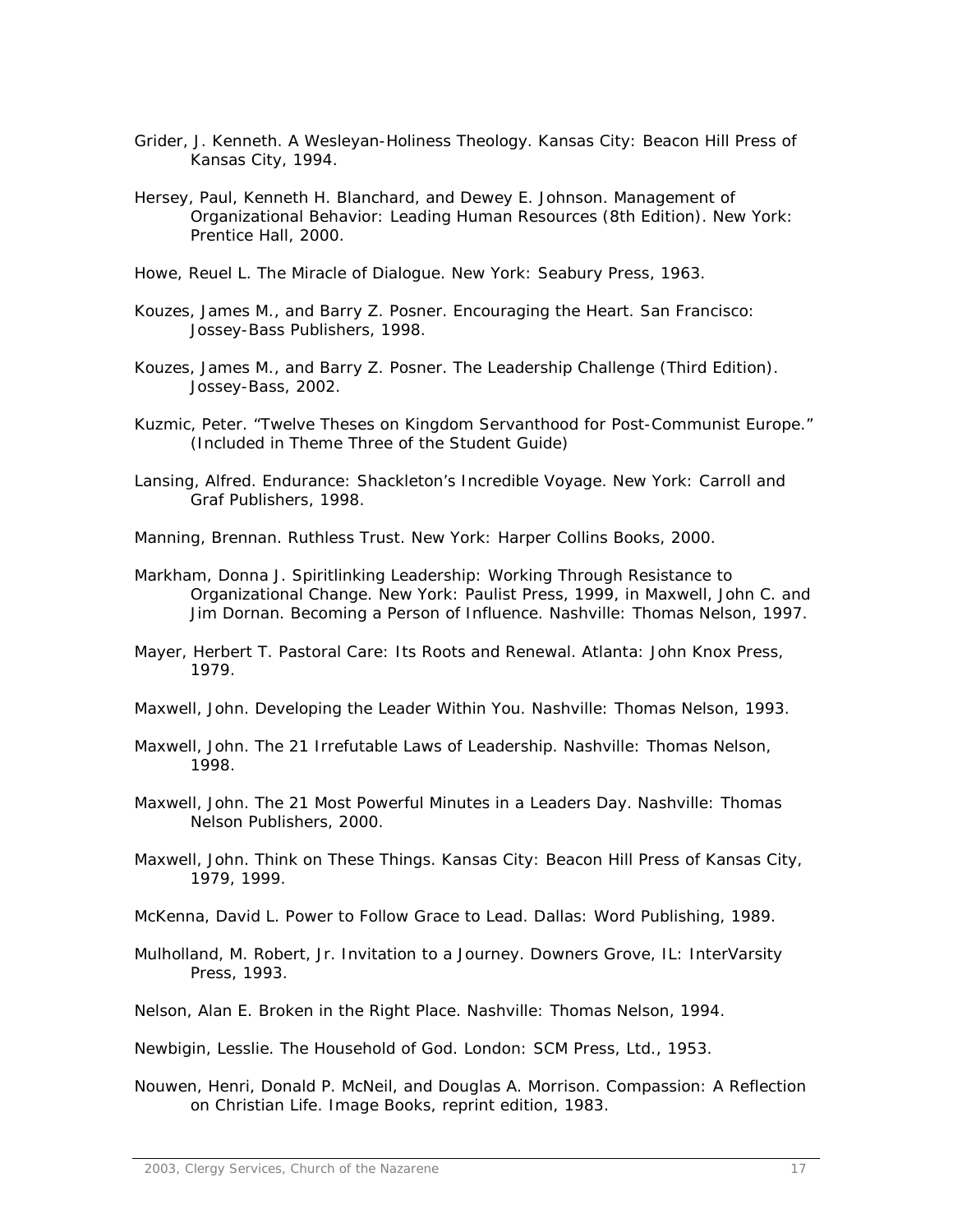Nouwen, Henri J. M. *In the Name of Jesus: Reflections on Christian Leadership.* New York: Crossroad Publishing Company, 1989.

Nouwen, Henri. *Out of Solitude*. Notre Dame, IN: Ave Maria Press, 1984.

- Nouwen, Henri J. M. *Reaching Out.* New York: Doubleday and Company, 1975.
- Nouwen, Henri. *The Way of the Heart: Desert Spirituality and Contemporary Ministry*. San Francisco: HarperSanFrancisco, reprint edition, 1991.
- Ortland, Anne and Ray. *Staying Power: How You Can Win in Life's Tough Situations.* Nashville: Thomas Nelson, 1986*.*
- Parrott, Richard L. *Leadership Character.* Ashland, KY: Sandberg Leadership Center, Ashland Seminary Press, 2002.
- Perkins, Dennis N. T. *Leading at the Edge: Leadership Lessons from the Extraordinary Saga of Shackleton's Antarctic Expedition.* New York: AMACOM, 2000.
- *The Pineapple Story.* Oak Brook, IL: Institute in Basic Youth Conflicts, Inc., 1978.
- Pohl, Christine. *Making Room: Recovering Hospitality in Christian Tradition.* Grand Rapids: Eerdmans, 1999.
- Powell, John. *Why Am I Afraid to Tell You Who I Am?* Allen, TX: Thomas More Publishing, reprint edition, 1995.
- Reed, Harold. *The Dynamics of Leadership: Open the Door to Your Leadership Potential.* Danville, IL: Interstate Printers and Publishers, 1982.
- Satir, Virginia. *Making Contact.* Millbrae, CA: Celestial Arts, 1976.
- Satir, Virginia. *Peoplemaking.* Palo Alto, CA: Science and Behavior Books, 1972.
- Senge, Peter M. *The Fifth Discipline: The Art and Practice of the Learning Organization.* New York: Currency Doubleday, 1990.
- *Sing to the Lord, Hymnal.* Kansas City: Lillenas Publishing Company. 1993
- Thrall, Bill. *The Ascent of a Leader: How Ordinary Relationships Develop Extraordinary Character and Influence.* San Francisco: Jossey-Bass Publishers, 1999.
- Tracy, Wesley D., E. Dee Freeborn, Janine Tartaglia, and Morris Weigelt*. The Upward Call: Spiritual Formation and the Holy Life*. Kansas City: Beacon Hill Press of Kansas City, 1994.

Trueblood, Elton. *Your Other Vocation.* New York: Harper, 1952.

Truesdale, Al. *If God Is God, Then Why? Letters from New York City.* Kansas City: Beacon Hill Press of Kansas City, 2002.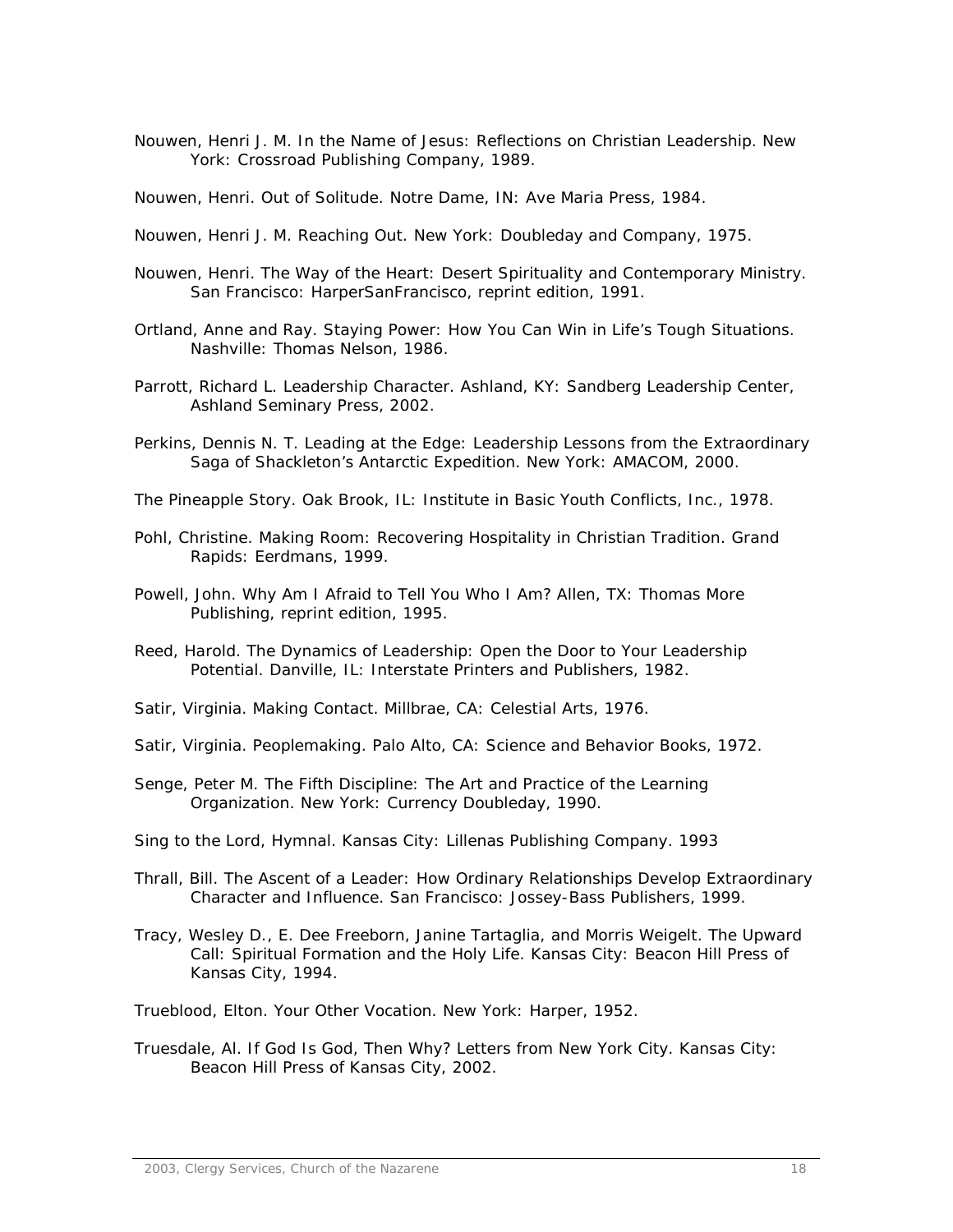- Wahlroos, Sven. *Family Communication*. New York: McGraw-Hill/Contemporary Books, revised edition, 1995.
- Winer, Michael, and Karen Ray. *Collaboration Handbook: Creating, Sustaining, and Enjoying the Journey.* St. Paul: Amherst W. Wilder Foundation, 1994.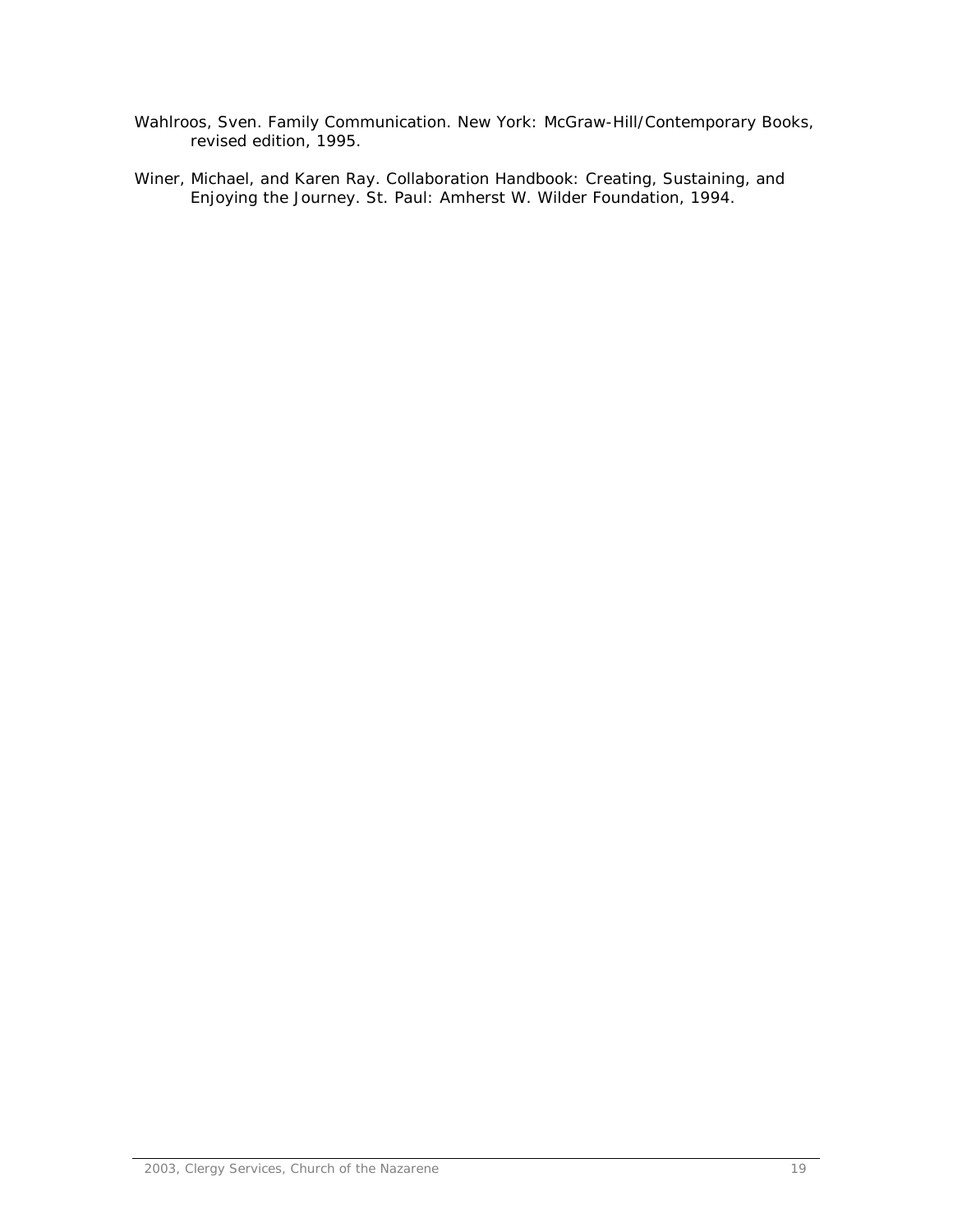### **Lesson 1: Module Introduction**

#### **Due This Lesson**

None

#### **Learner Objectives**

At the end of this lesson, participants will

- be familiar with the other students taking the module
- understand the expectations and requirements for successfully completing the module
- recognize the five guiding themes of this module

#### **Homework Assignments**

Read Resource 1-3: "Leadership and the Spiritual Life."

Read Exodus 2—18 about the life of Moses. How did God prepare Moses for leadership? List your insights into preparation for leadership and how to lead that come from the story of Moses.

In your journal write your responses to the following:

- In your experience, whom have you considered the most influential leader? What did that person do that you consider characteristic of a good leader? This could be someone in the church, from work, from school, etc.
- What is the difference between a manager and a leader?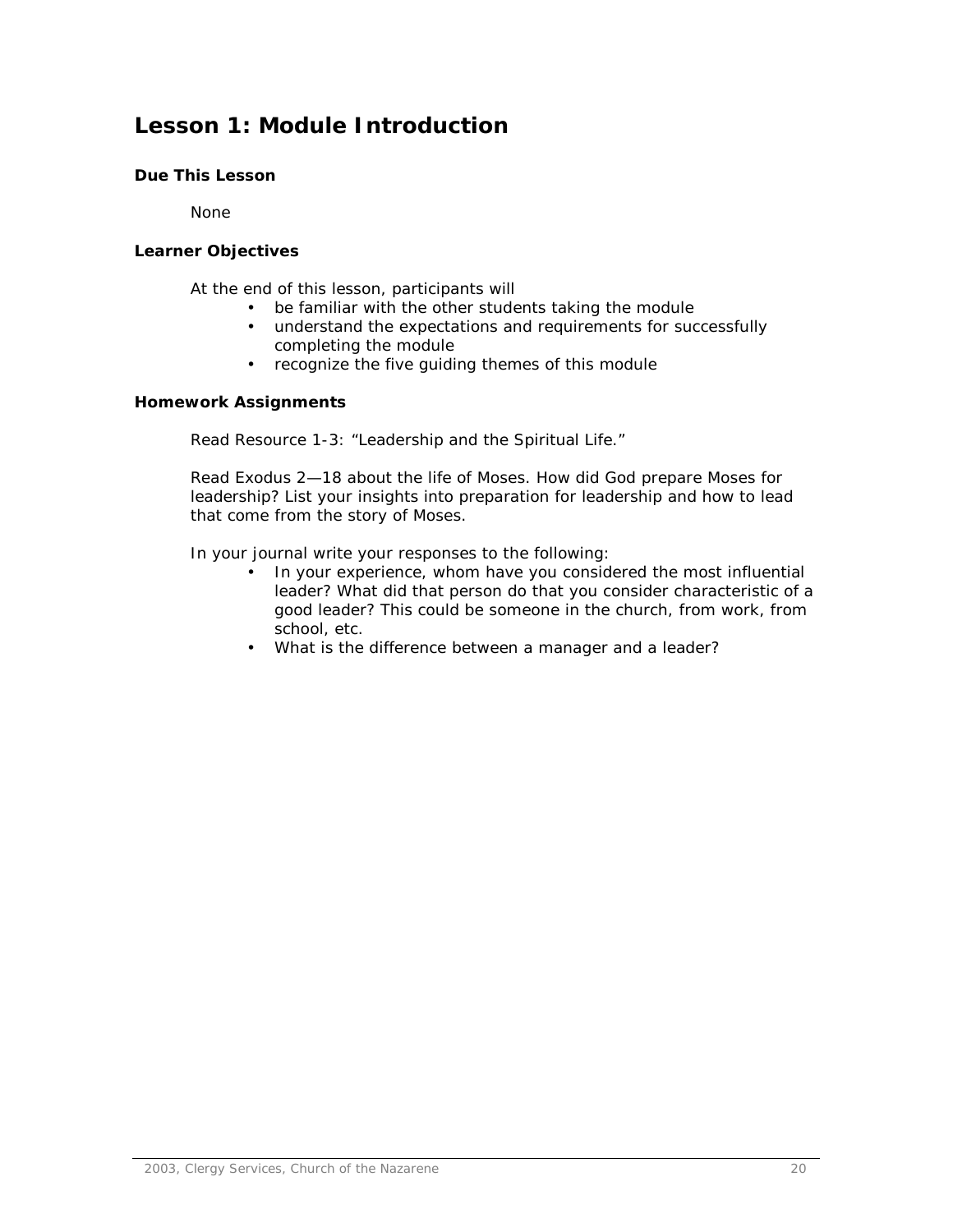# **Getting to Know You**

Find a person that fits the description of each of the statements and have them sign their name after the statement.

| 1.  |                                                                                  |
|-----|----------------------------------------------------------------------------------|
| 2.  | Visited at least two countries outside of North America ________________________ |
| 3.  |                                                                                  |
| 4.  |                                                                                  |
| 5.  |                                                                                  |
| 6.  |                                                                                  |
| 7.  | Has a picture of his or her family with them ___________________________________ |
| 8.  |                                                                                  |
| 9.  |                                                                                  |
| 10. |                                                                                  |
| 11. | Was born in the same state or province as you __________________________________ |
| 12. |                                                                                  |
| 13. |                                                                                  |
| 14. |                                                                                  |
| 15. |                                                                                  |
| 16. |                                                                                  |
| 17. |                                                                                  |
| 18. | Belonged to a denomination other than Nazarene _________________________________ |
| 19. |                                                                                  |
| 20. |                                                                                  |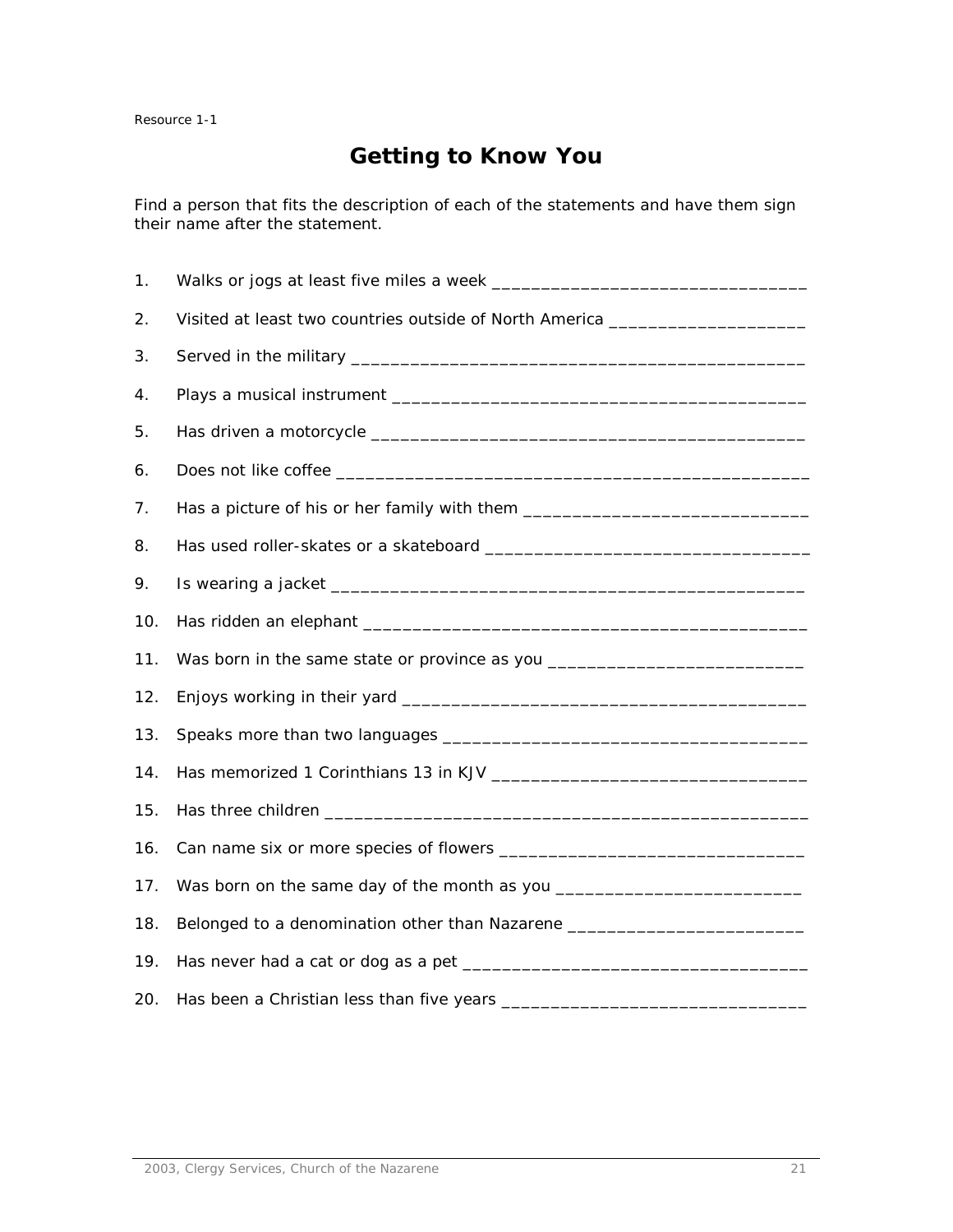Resource 1-2

# **Convictions**

Regardless of where God places us as leaders and with whom He places us within the Christian fellowship, we need—we must have at the core of our being—at least three compelling convictions:

- 1. A **vision** of who we are as people of God
- 2. A **passion** for what we are called to do in the work of God
- 3. An **obsession** for how we live together as the family of God

### **Themes**

If leaders are to assist "the led" to think and act Christianly, we must wholeheartedly embrace these servant leadership motifs around which this module is written:

- 1. The **PASSION** of servant leadership is grounded in a theology of ministry.
- 2. The **POWER** of servant leadership is rooted in a relentless pursuit of Christlikeness.
- 3. The **PURPOSE** of servant leadership is focused on effectively preparing the Body of Christ—the People of God—for mission and ministry.
- 4. The **PLAN** of servant leadership is biased toward spiritual formation and congregational transformation.
- 5. The **PROOF** of servant leadership is reflected in the qualitative growth of the led.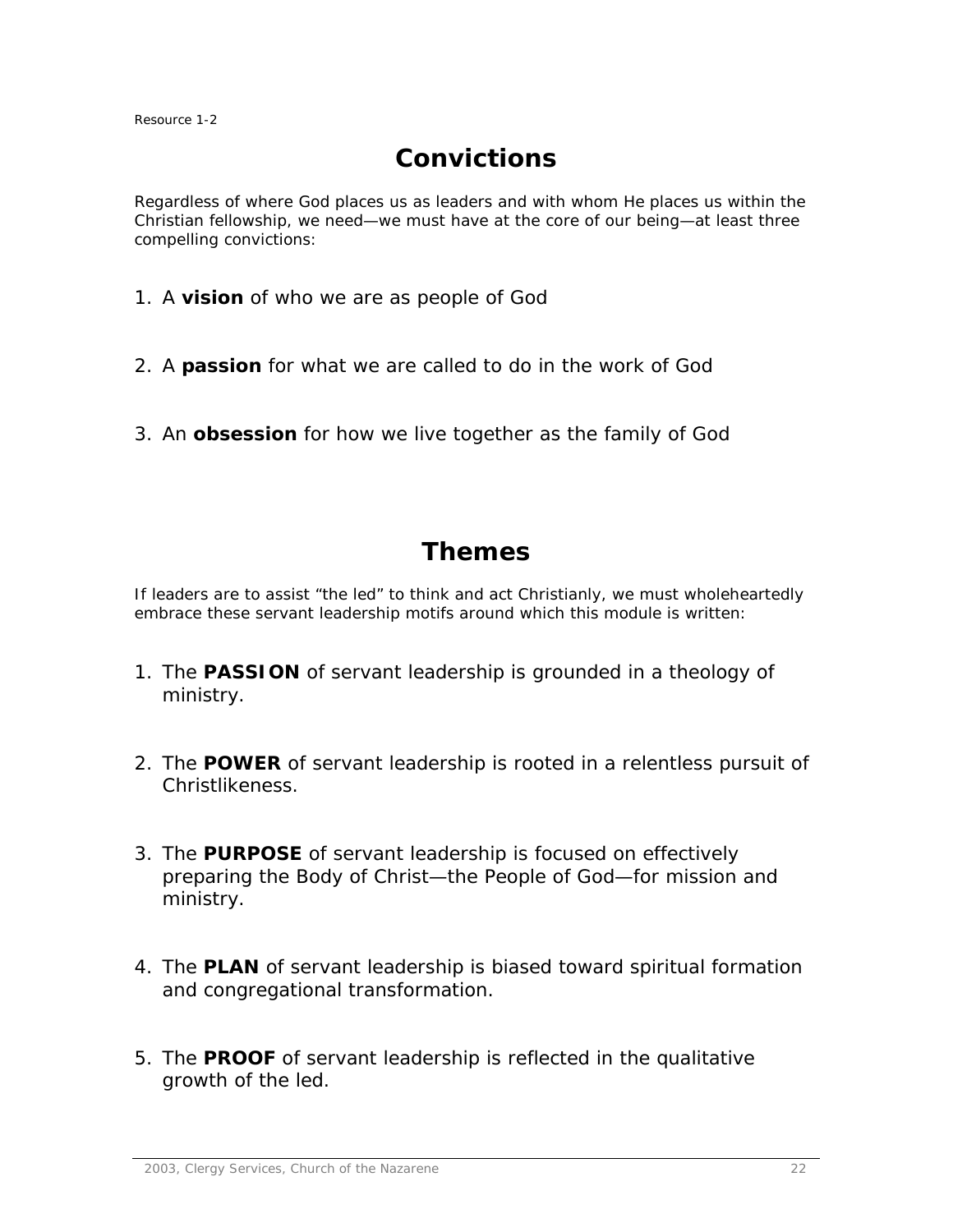# **Leadership and the Spiritual Life**

by

#### E. LeBron Fairbanks

Since this module focuses on spiritual leadership, each theme and lesson is implicitly punctuated with the jarring question,

#### **"If in Christ all things are made new,**

#### **how does our relationship with Christ transform our leadership lifestyle?"**

The question pursues the relationship between spiritual leadership in the kingdom of God with the People of God.

The first theme to be discussed probes the foundations of spiritual leadership with particular attention given to a biblical understanding of ministry within a Christian community. How is servant leadership expressed in a community of faith? Definitions will be discussed. Relevant scriptural passages will be pursued. A ministry model will be explored and key thoughts will provide a biblical perspective on the servant leader and his or her ministry to others. Spiritual persons are those persons who increasingly open themselves to the actions of the Spirit and are increasingly willing to let these actions transform their thoughts, words, and deeds.

During one year of my presidency of Mount Vernon Nazarene University, my wife and I were able to enjoy a three-month sabbatical from our work. The word "sabbatical" as a noun refers to a break or change from the normal routine. The sabbatical year in the Bible refers to a year of rest for the land observed every seven years in ancient Judea. Today, a sabbatical leave is given for rest, travel, or research. My sabbatical became a time for me to look at my leadership ministry for the next 10 years.

Much of the year preceding my sabbatical, I felt like the Canadian CEO whose company specializes in conflict mediation:

*She made a last minute dash to the airport. She was to meet with an angry group of health care administrators who had been informed of an impending merger, and the subsequent termination of their employment.*

*She traveled from Toronto to the west coast of Canada. Soon after arrival, she was engaged in a "tense series of sessions" with the health care administrators. Upon completion of this painful and demanding assignment, she returned to Toronto.*

*Upon arriving at the airport, she reached for her car keys, but could not find them. The van driver from the airport to the parking lot didn't help when she told him that she didn't have her keys. Rather loudly, so all on the van could hear, he proclaimed, "No problem, lady lost keys? I'll just take you last."*

*When she was finally driven to the car, she found no keys inside. She proceeded to the main office. There, on a large piece of tagboard, in the company of dozens of other lost keys, was her key ring, wrapped in a crumpled piece of paper with a rubber band around it. She opened the note and read, "Keys locked in car. Motor running."1*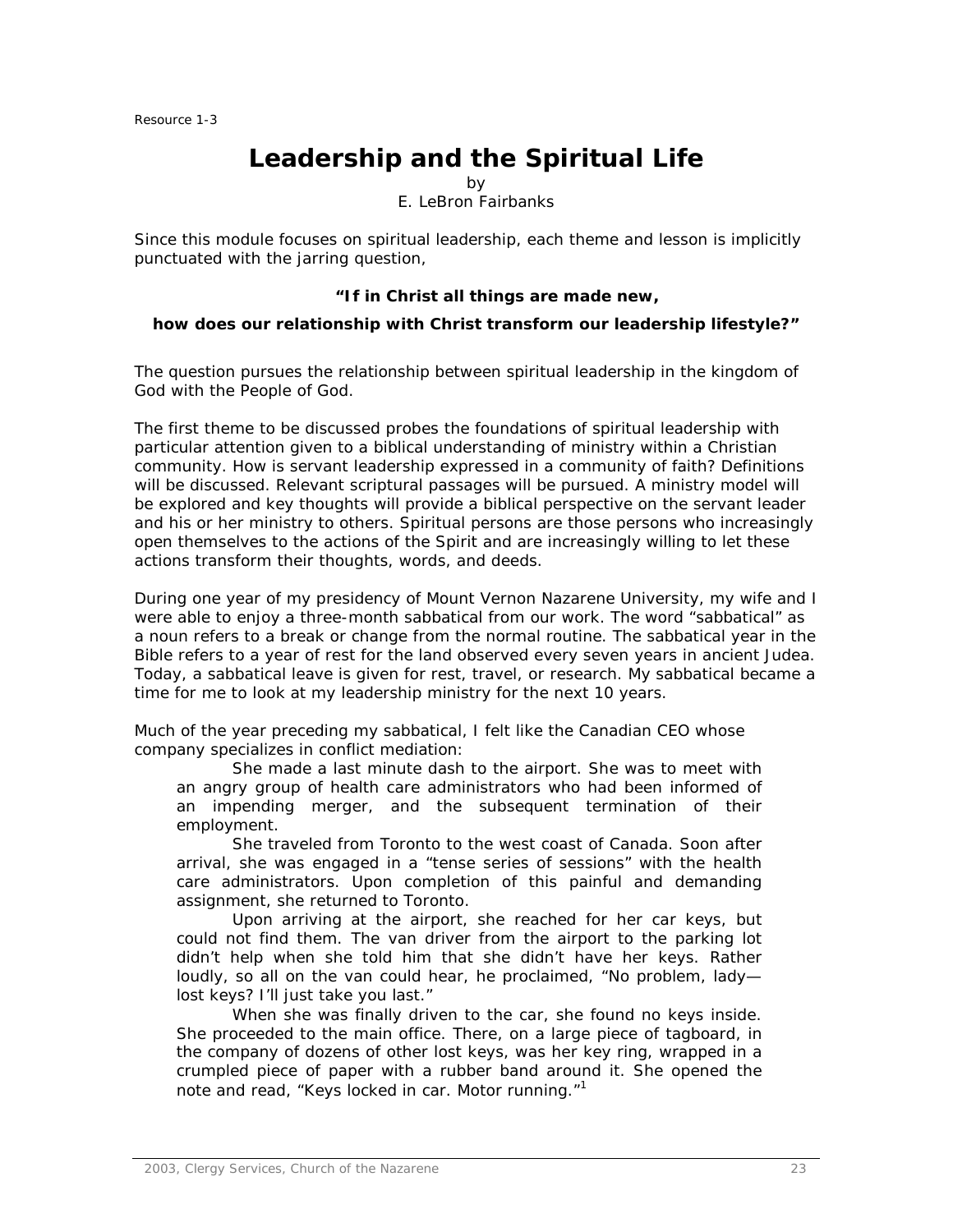During the first few weeks of my sabbatical I wrote the following words about the fundamental question I needed to be asking myself. The wrong question I had been asking myself was: "How and where can I, in the next 10 years, make the greatest impact for the Kingdom?"

I began to realize another question was far more important: "How and where do I need to change, inwardly and in relationship to others, so that in the next 10 years I become a more faithful witness for Christ, wherever God chooses to use me?" I rediscovered that living the spiritual life meant:

- 1. *Identifying* the presence of the Divine Spirit in our individual and communal lives
- 2. *Listening* with care to the Spirit's movements
- 3. *Responding* with our *whole* being to what we hear

Christian spirituality teaches us how to foster a life of holiness while recognizing that such a gift is ultimately only God's to give. Dr. Morris Weigelt and Dr. Dee Freeborn, in their book *The Upward Call: Spiritual Formation and the Holy Life,* identify spiritual formation as "the whole person in relationship with God, within the community of believers, growing in Christlikeness, reflected in a Spirit-directed, disciplined lifestyle, and demonstrated in redemptive action in our world."<sup>2</sup>

During my sabbatical, the following scriptures became very important to me!

| Matthew $6:33$      | "But seek first his kingdom and his righteousness,<br>and all these things will be given to you as well."             |
|---------------------|-----------------------------------------------------------------------------------------------------------------------|
| 1 Corinthians 2:13  | "We teach spiritual things spiritually." (paraphrase)                                                                 |
| 1 Corinthians 2:16b | "But we have the mind of Christ."                                                                                     |
| 2 Corinthians 5:16a | "So from now on we regard no one from a worldly<br>point of view."                                                    |
| 2 Corinthians 4:7   | "But we have this treasure in jars of clay to show<br>that this all-surpassing power is from God and not<br>from us." |

I encourage you to keep a journal throughout the module to capture insights gained for your study of each theme. Pay particular attention to scriptural passages that become "foundation stones" for you as you seek to spiritually lead the People of God "with the mind of Christ" (1 Cor 2:16b).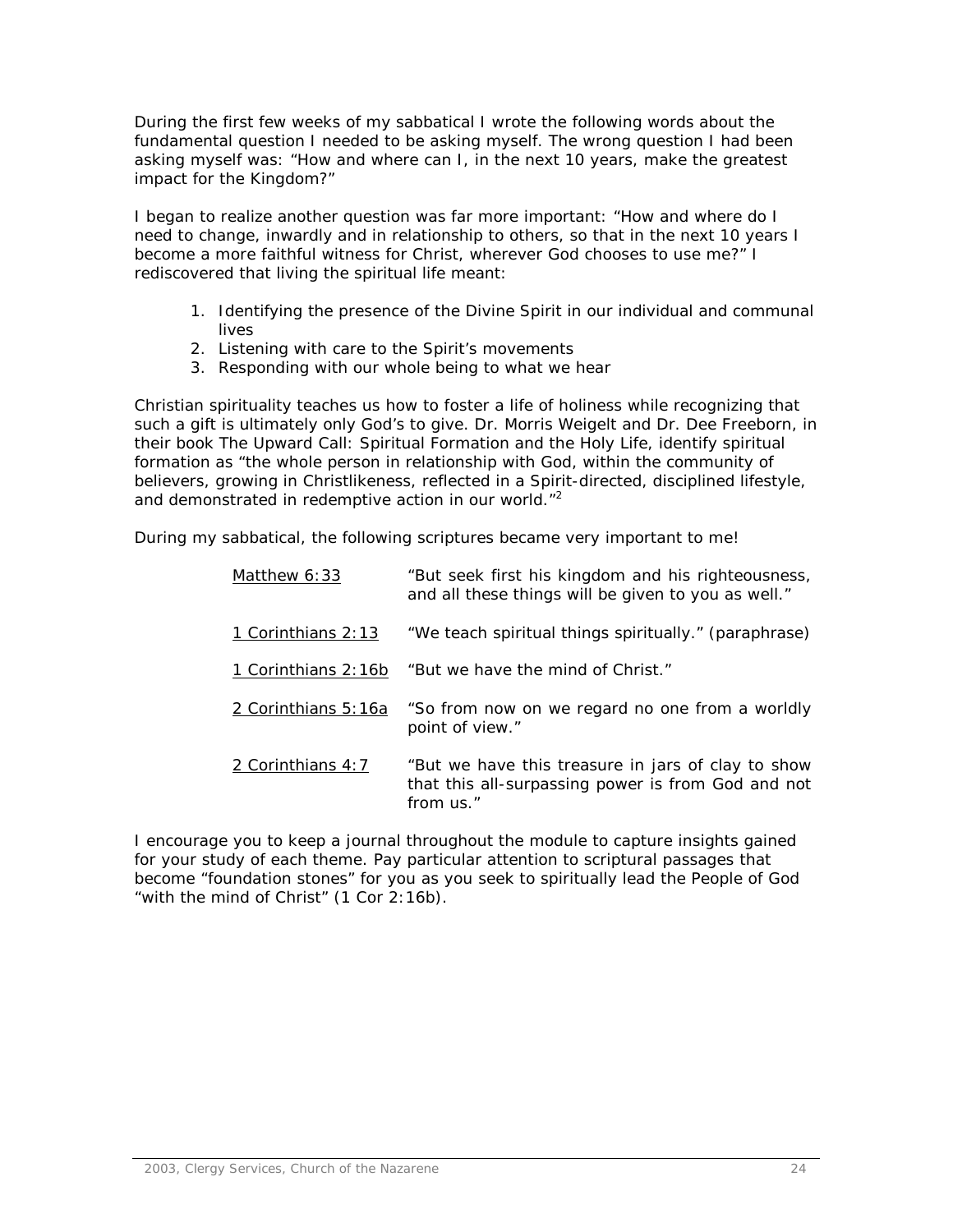## *Theme 1:*

### *The PASSION of servant leadership*

### *is grounded*

### *in a theology of ministry.*

"Christian ministry is the extension of the service of Jesus in our world, incarnating the healing, guiding, sustaining, reconciling work of Jesus in the lives of those with whom we work and live"

—E. LeBron Fairbanks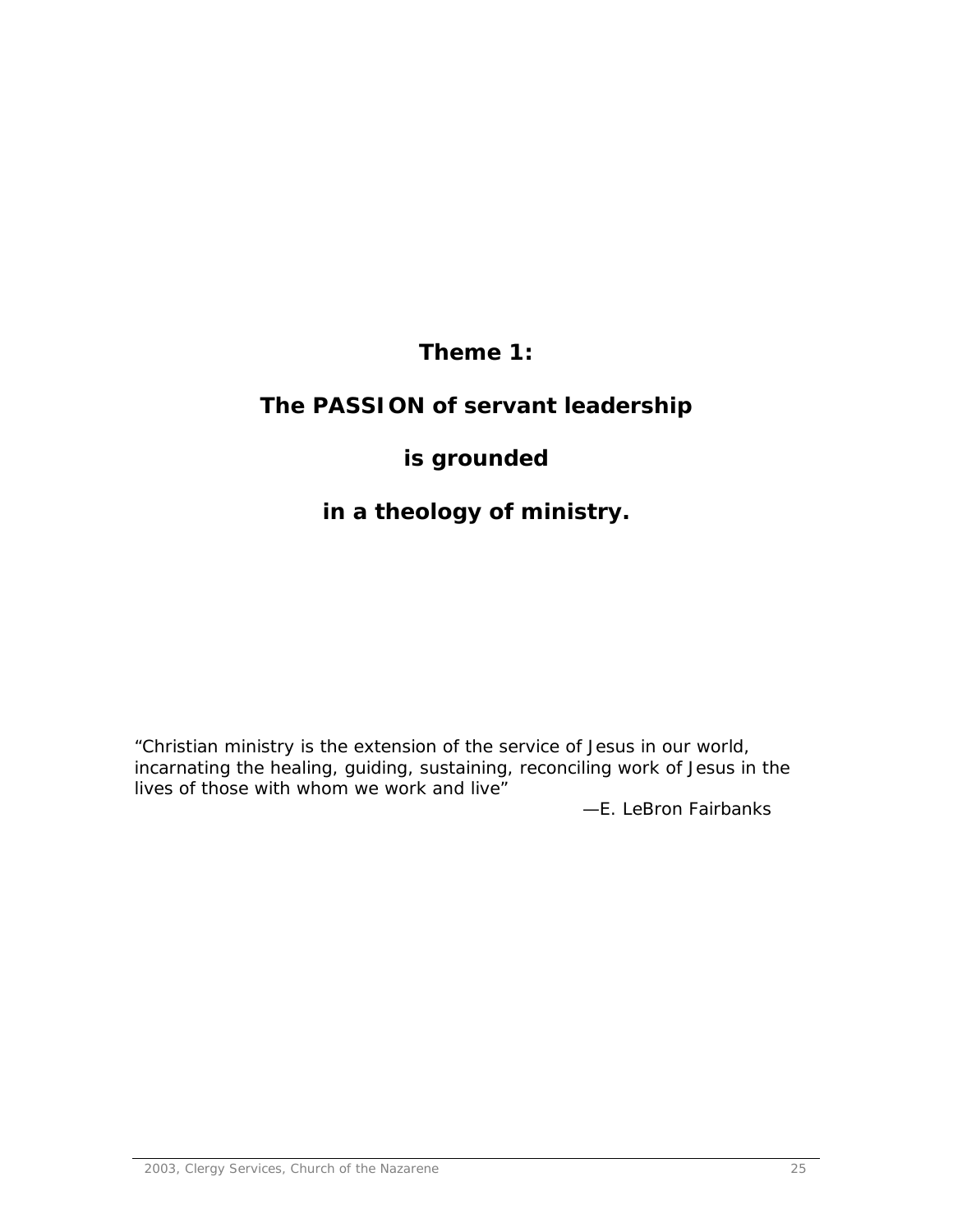### **Lesson 2: Leadership and the Spiritual Life**

#### **Due This Lesson**

Leadership insights from Exodus 2—18 Resource 1-3 Journaling

#### **Learner Objectives**

At the end of this lesson, participants will

- define and describe Christian ministry
- understand the difference between a biblical and secular definition of success in leadership ministry
- list seven expressions of ministry by which a Christian community must be judged and characterized

#### **Homework Assignments**

Study Resource 2-4. Examine the descriptions of each component and the flow between components. Write a two-page description of the model and how it describes ministry within a local church. In the last part of the paper, critique the model. Does it represent local church ministry? How should it be changed to better represent local church ministry?

Write in your journal. Below are summary statements that have been made in this lesson. In your journal give your thoughts and ideas about each. Does the statement express your ideas about ministry? What does the statement say about how you will lead? If you had followed the principle, would you have done something different in your ministry?

- Christian ministry is the extension of the service of Jesus in our world, incarnating the healing, guiding, sustaining, reconciling work of Jesus in the lives of those with whom we work and live. If you are a Christian, you are called to Christian ministry.
- A servant is one who gets excited about helping someone else succeed.
- Christian leadership is humble service to others in the community of faith whose head is Christ for the purpose of enabling them, through modeling and teaching, to live their lives under the Lordship of Christ and to understand, accept, and fulfill their ministry to each other and their mission in the world.
- If our philosophy of life is based on a biblical theology of church and ministry, then our style of leadership will convictionally focus on the qualitative growth of the led as ministers of Jesus Christ, called to serve others in His name.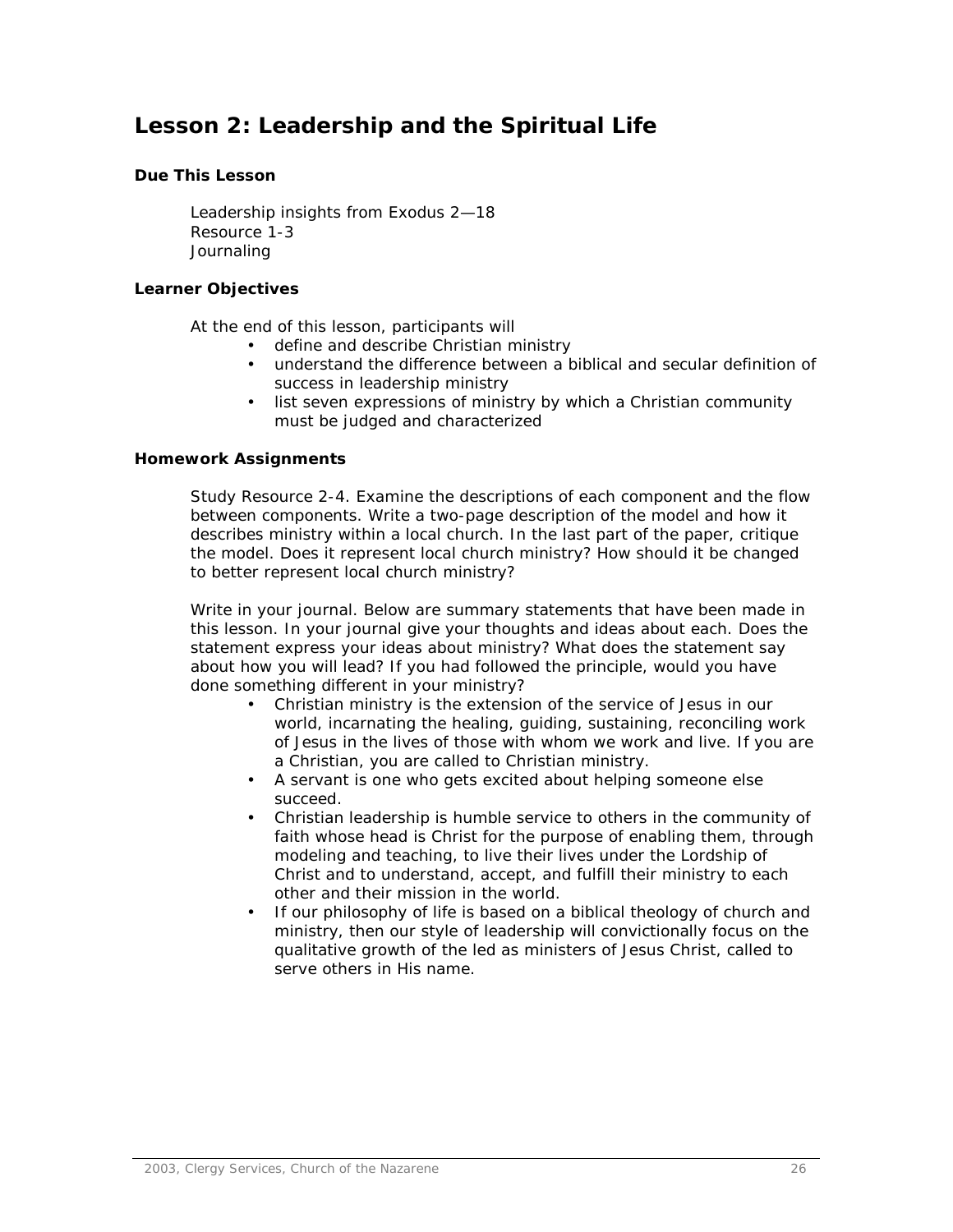Resource 2-1

# **Group Bible Study**

Mark 10:35-45

 $35$ Then James and John, the sons of Zebedee, came to him. "Teacher," they said, "we want you to do for us whatever we ask." <sup>36</sup> What do you want me to do for you?" he asked. <sup>37</sup>They replied, "Let one of us sit at your right and the other at your left in your glory." 38"You don't know what you are asking," Jesus said. "Can you drink the cup I drink or be baptized with the baptism I am baptized with?"  $39<sup>n</sup>$ We can," they answered. Jesus said to them, "You will drink the cup I drink and be baptized with the baptism I am baptized with, 40but to sit at my right or left is not for me to grant. These places belong to those for whom they have been prepared."

 $41$ When the ten heard about this, they became indignant with James and John.  $42$ Jesus called them together and said, "You know that those who are regarded as rulers of the Gentiles lord it over them, and their high officials exercise authority over them. <sup>43</sup>Not so with you. Instead, whoever wants to become great among you must be your servant,  $44$  and whoever wants to be first must be slave of all.  $45$  For even the Son of Man did not come to be served, but to serve, and to give his life as a ransom for many."

As a group, discuss the scripture and how it relates to this theme of leadership. Complete the below items during your discussion.

Key words:

Key phrases:

Key thoughts:

Brief summary of passage:

Questions you have about the passage:

- 1.
- 2.
- 3.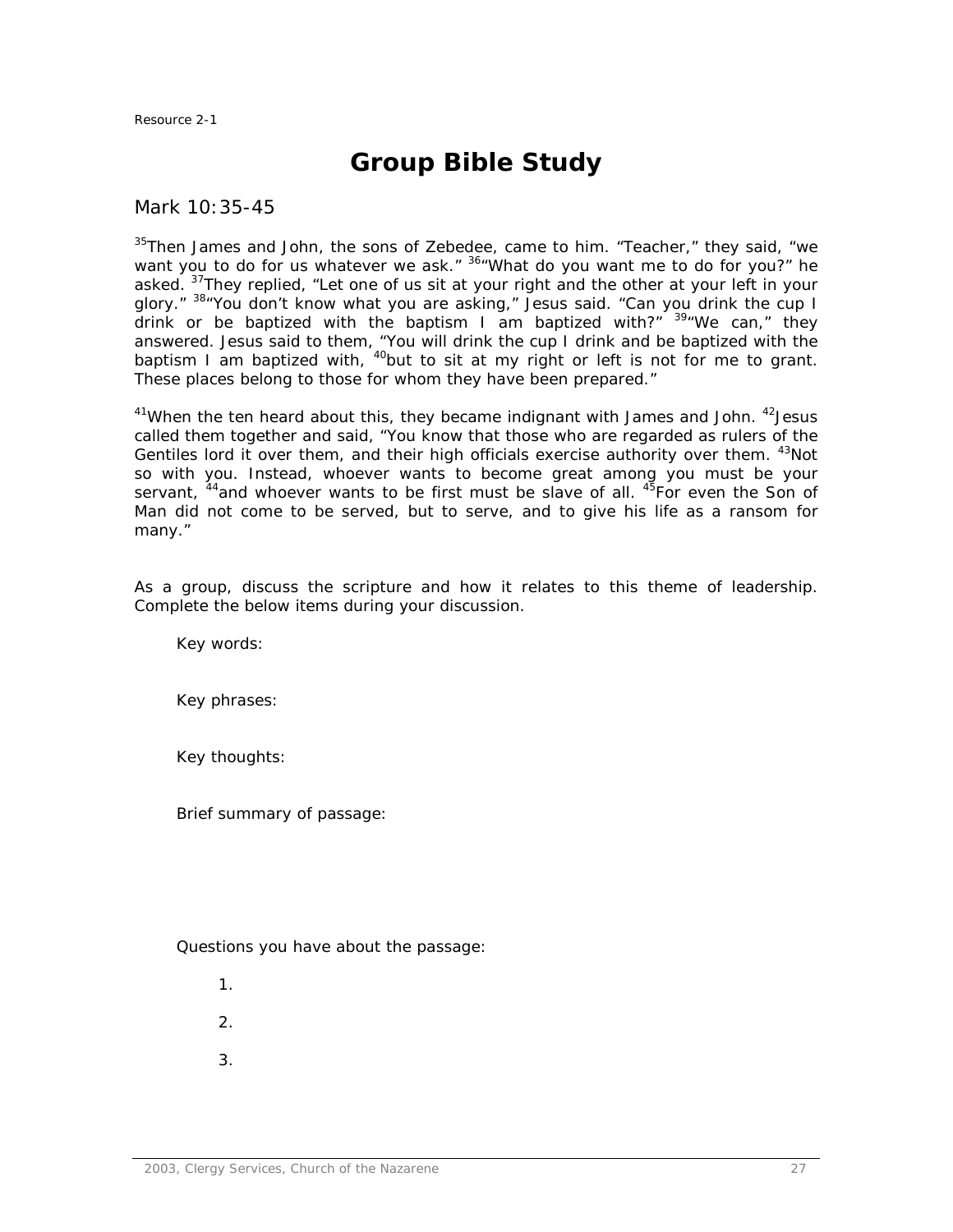# **Seven Expressions of Ministry<sup>3</sup>**

Dietrich Bonhoeffer in *Life Together: The Classic Exploration of Faith in Community* lists seven expressions of ministry by which a Christian community must be judged and characterized.

- 1. The Ministry of Holding One's Tongue
- 2. The Ministry of Meekness
- 3. The Ministry of Listening
- 4. The Ministry of Active Helpfulness
- 5. The Ministry of Bearing (Supporting)
- 6. The Ministry of Proclaiming
- 7. The Ministry of Authority (Leadership)

For Bonhoeffer, these practical expressions of Christian ministry provide the *context* that our specific ministries must function within. This is particularly true as it relates to the specific ministry of leadership.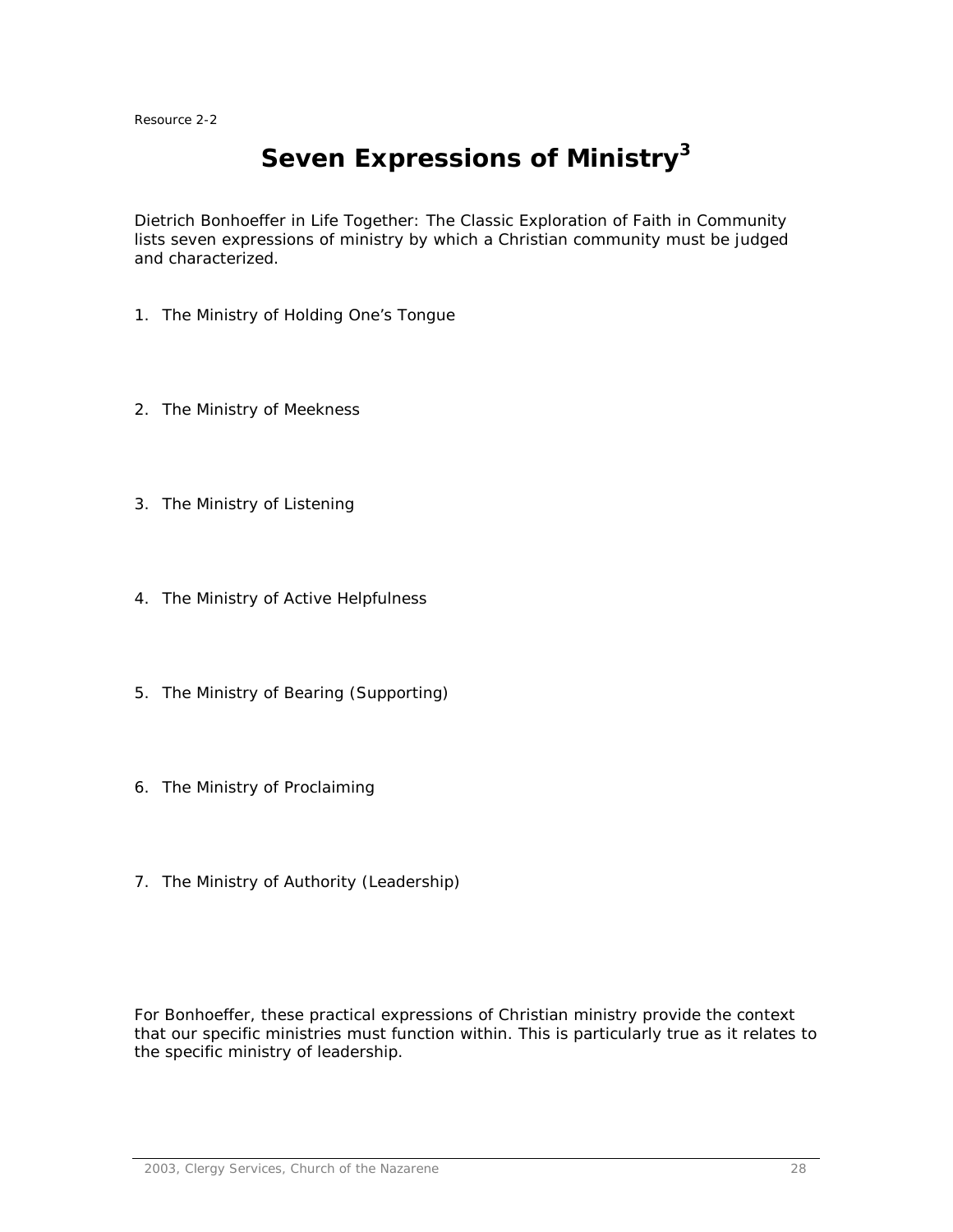Resource 2-3

# **Features of Christ's Ministry**

1. Christ—the Servant

2. Christ—the Teacher

3. Christ—the Sacrifice

Christian leadership is humble service to others in the community of faith whose head is Christ for the purpose of enabling them, through modeling and teaching, to live their lives under the Lordship of Christ and to understand, accept, and fulfill their ministry to each other and their mission in the world.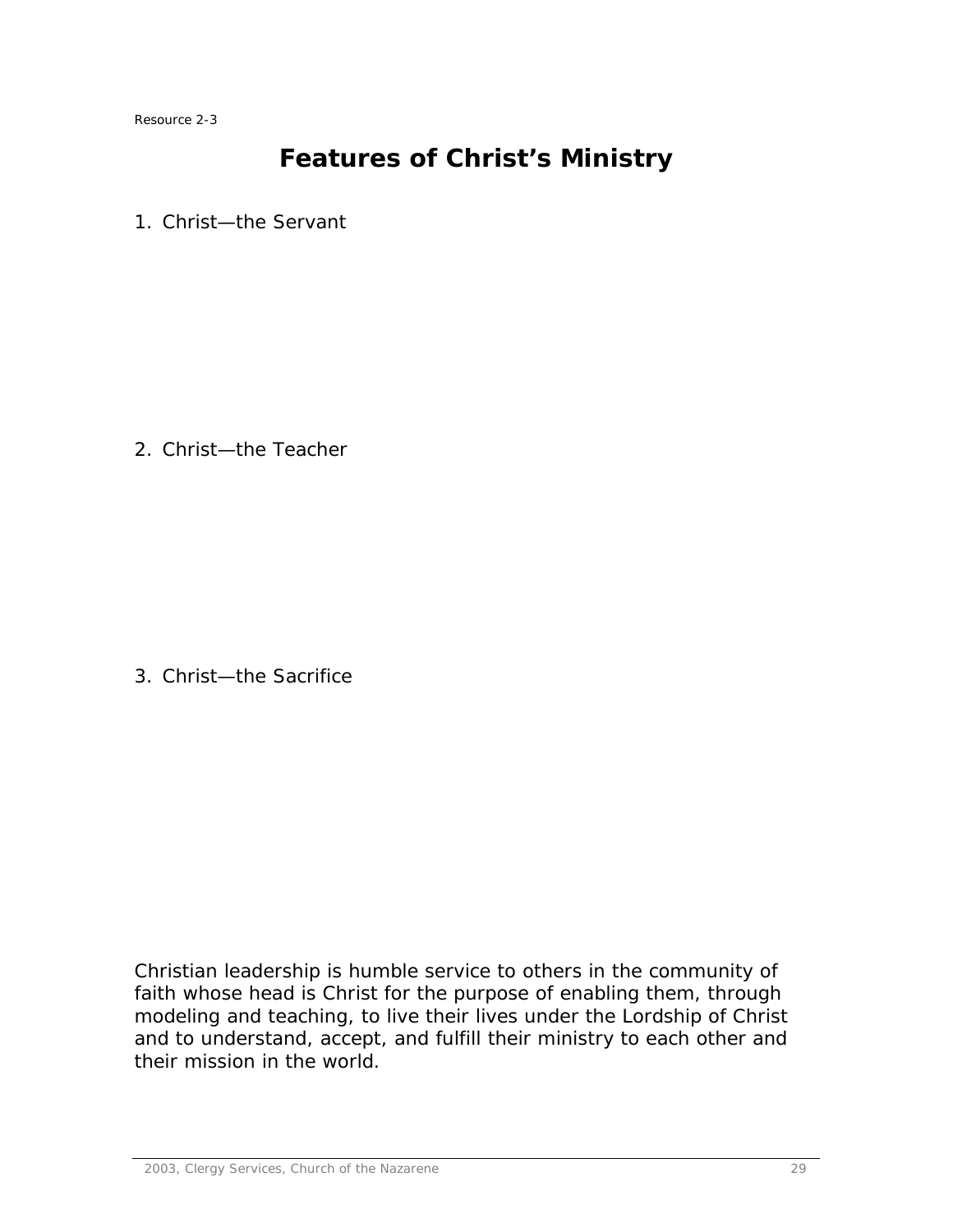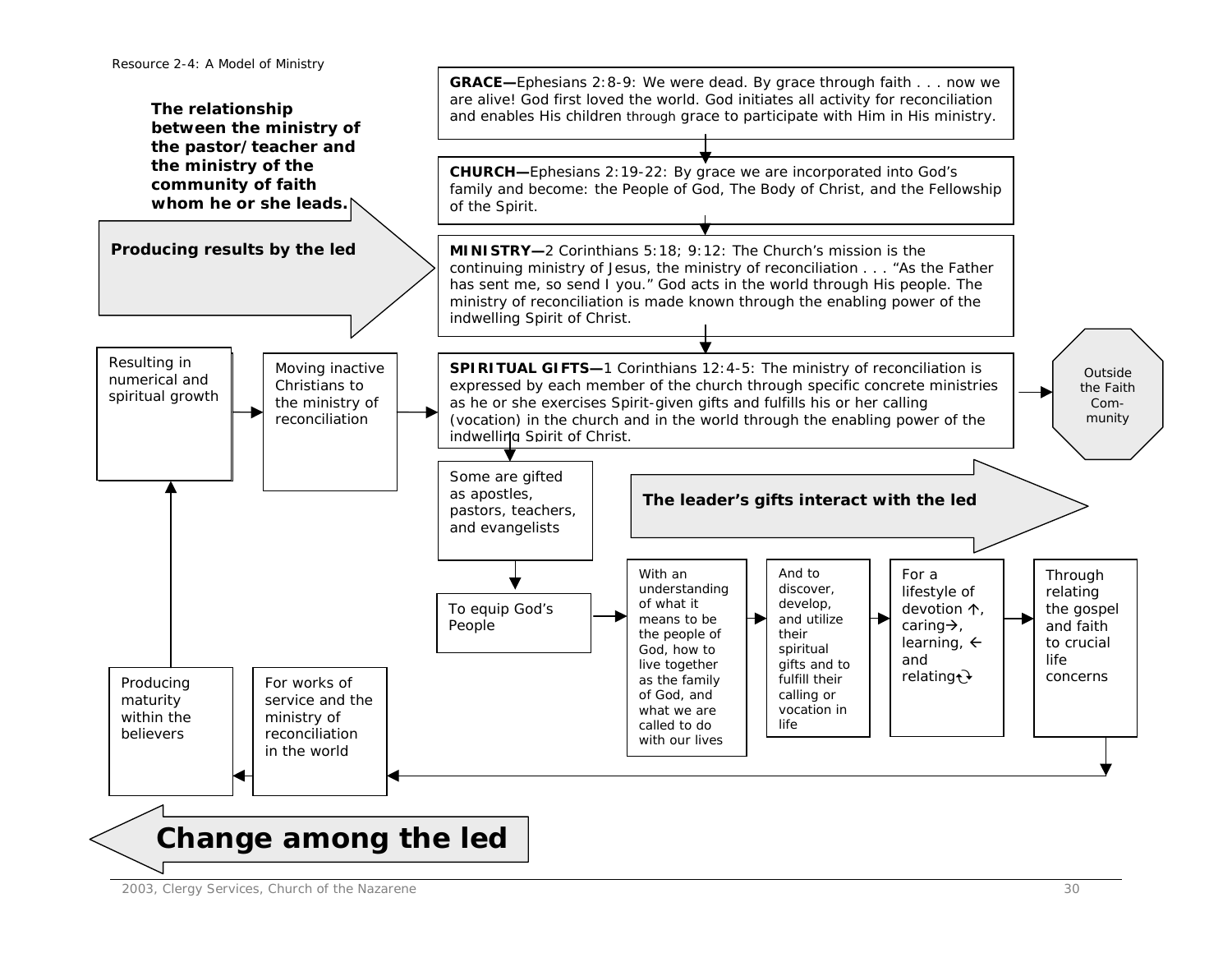### **Lesson 3: A Shared Vision of Ministry**

#### **Due This Lesson**

Resource 2-4 description Journaling

#### **Learner Objectives**

At the end of this lesson, participants will

- understand the strength that arises when a leader and the led share a common vision
- describe ways that leaders can express respect for and valuing of the led
- continue to mentally experiment with how servant leadership principles can affect their leadership style

#### **Homework Assignments**

Theme 1 Review

One of the module requirements is to write a staged, cumulative paper titled "My Philosophy of Servant Leadership." This review of Theme 1 will be the first stage of that paper. When you finish the module you will have produced a review of all five themes and edited them into a single complete paper.

The scriptures in Resource 3-6 are related to Theme 1. Read the scripture references and then write a one- to two-page essay on Theme 1. Your essay should incorporate the insight you have gained and your understanding of the content from Lessons 1-3.

Resource 3-7 contains an Intercessory Prayer Work Sheet. Use the work sheet in your devotional time to note how God is opening your eyes to the needs within your circle of influence.

Read Ephesians 1—6.

Write in your journal. Following are two key questions to help you focus on ministry priorities in your specific assignment. In your journal, write answers to each question.

- 1. Based on the discussion of servant leadership, if I could accomplish three measurable objectives in the next 10 years that would make a 50 percent difference by the end of my life, what would they be?
- 2. More specifically, if I could accomplish three goals in the next 90 days that would make a significant difference in my ministry effectiveness, what would I do?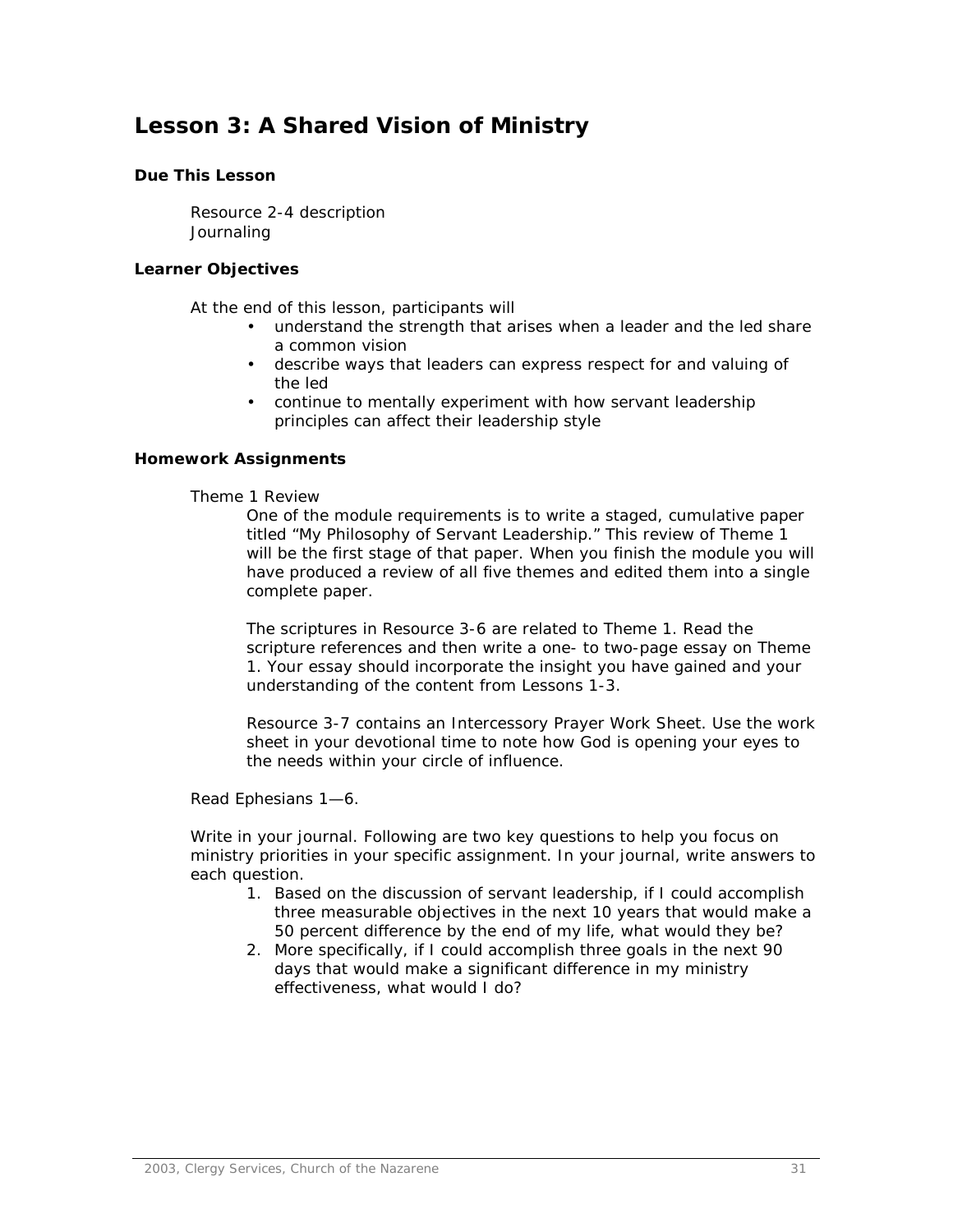Resource 3-1

# **Thoughts on Shared Vision**

Vision has to do with seeing things clearly and at a great distance. It is seeing what others do not see.

Foundational for the Christian leader is not so much organizational "vision," but theological "vision."

As leaders, we need—we must have—a consuming, passionate, compelling inner picture of:

- *who* we are as the people of God
- *how* we may live together as the family of God
- *what* we are called to do with our lives in the work of God

And leadership is the *transference* of this vision!

Without this shared vision, ministry in and through the church or theological institution is as impossible as a triangle with two sides.

We must be captured by this vision that transcends ministry *to* the people and ministry *for* the people, to ministry *with* the people and ministry *by* the people.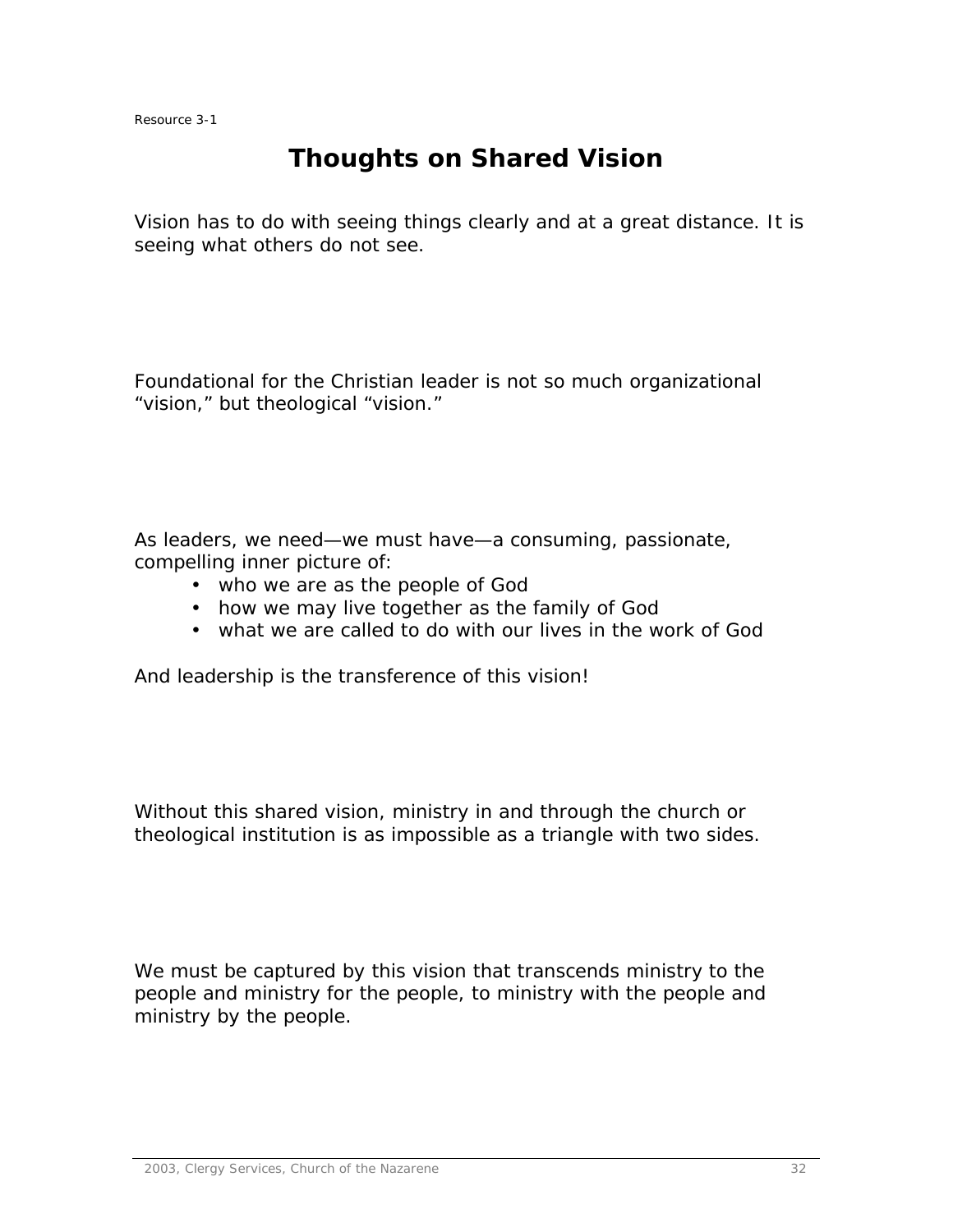# **Walking Worthy**

How do Christian leaders express gentleness, humbleness, patience, and supportiveness? The key principle is found in Ephesians 4:15—"speaking the truth in love." The key concept is fleshed out in Ephesians 4:25-32.

We speak the truth in love

- Because as Christians *we are God's family.* Therefore, we should speak truthfully and not lie to one another (4:25).
- Because, when we do not speak the truth in love, *Satan gets a foothold in our lives.* Therefore, we should not postpone dealing with our anger and should deal with our differences in a Christian way (4:26-27).
- Because of the *power of words to heal and affirm.* Therefore, be supportive and uplifting and avoid negative talking (4:29).
- Because *we have been forgiven in Christ.* Therefore, be forgiving, and do not hold grudges and become resentful (4:31-32).

We can be *honest* . . . with the believers; *immediate* . . . in dealing with conflict among us; *upbuilding* . . . in our words, frequently expressing thoughts that communicate

I love you,

I accept you,

I need you,

I trust you,

I serve you, and

I forgive you . . . so that words and deeds done by others to us will not create bitterness within us.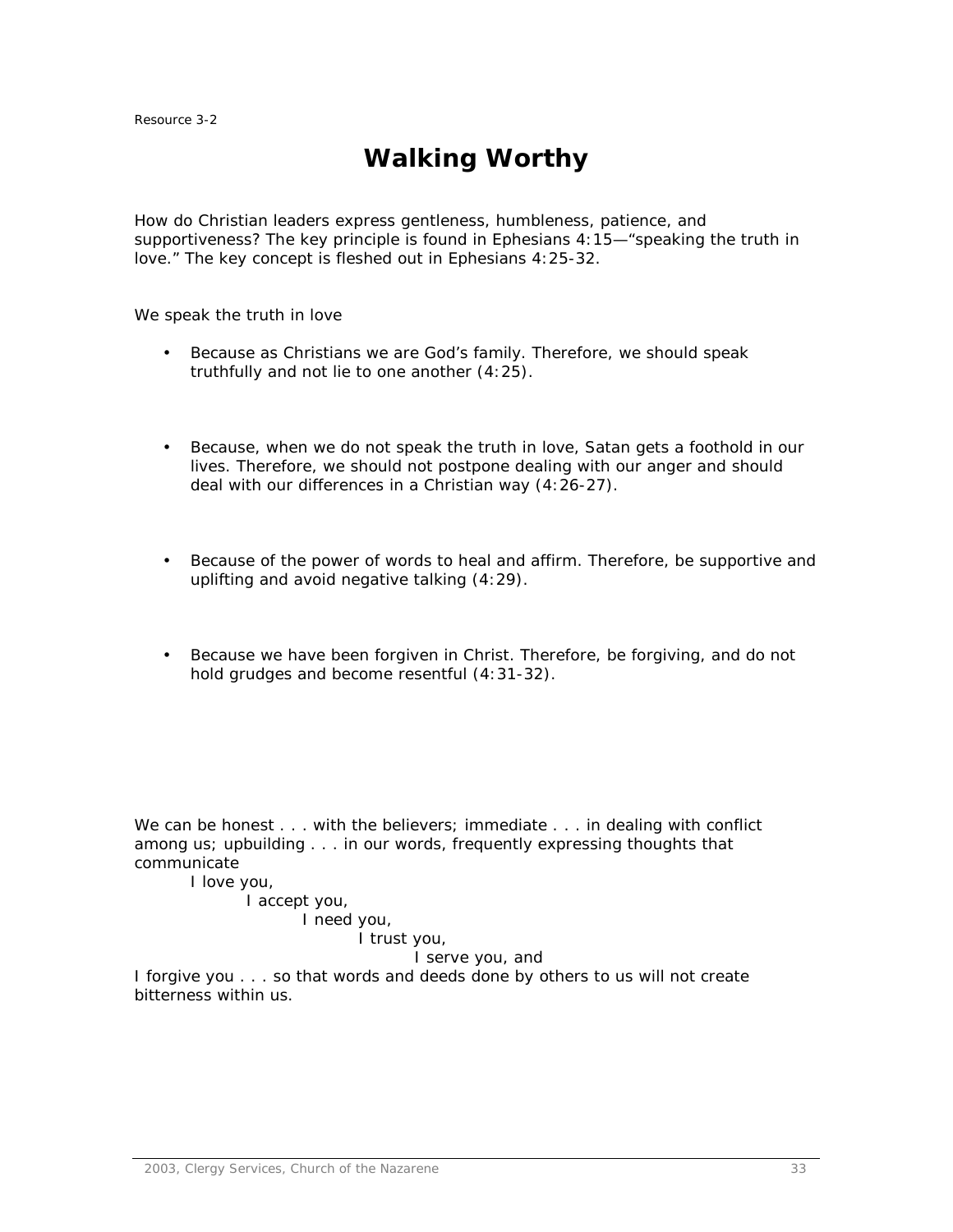# **Definitions of Christian Leadership**

**Activity:** Of the following definitions of Christian leadership, which is most meaningful to you? Why? What are some recurring themes in the definitions?

E. LeBron Fairbanks: Christian leadership is humble service to others, in the community of faith whose head is Christ . . . for the purpose of enabling them, through teaching and example, to live their lives under the Lordship of Christ, and to understand, accept, and fulfill their ministry to each other and their mission to the world.

Harold Reed, *Dynamics of Leadership:* Leadership is known by the personalities it enriches, not by those it dominates or captivates. Leadership is not a process of exploitation of others for extraneous ends. It is a process of helping others to discover themselves in the achieving of aims, which have become intrusive to them. The proof of leading is in the qualitative growth of the led as individuals and as group members.

*Christlike Leadership*: CHRISTIAN OR CHRISTLIKE LEADERSHIP is an optimal unity of dynamically interactive divine (indwelling Holy Spirit) and human (personhood) nature of a Christian who is formed in a community of believers and yields Christ's knowledge, behavior, and character to influence, produce, and reproduce leaders/followers for God's mission in the world.

Bobb Biehl, *Mentoring:* Christian leadership is knowing what God wants done next, knowing why He wants it done, and knowing how to bring to bear the resources He would bring to bear on the need at hand.

The ability to establish and manage a creative climate where people are selfmotivated for the successful achievement of long-term constructive goals compatible with their personal values

Hersey and Blanchard (1992, p.5): Leadership occurs anytime one attempts to influence the behavior of an individual or group, regardless of the reason.

John Maxwell: Leadership is influence.

Max De Pree: The first responsibility of leadership is to define reality.

Napoléon Bonaparte: Leaders are dealers in hope.

2003, Clergy Services, Church of the Nazarene 34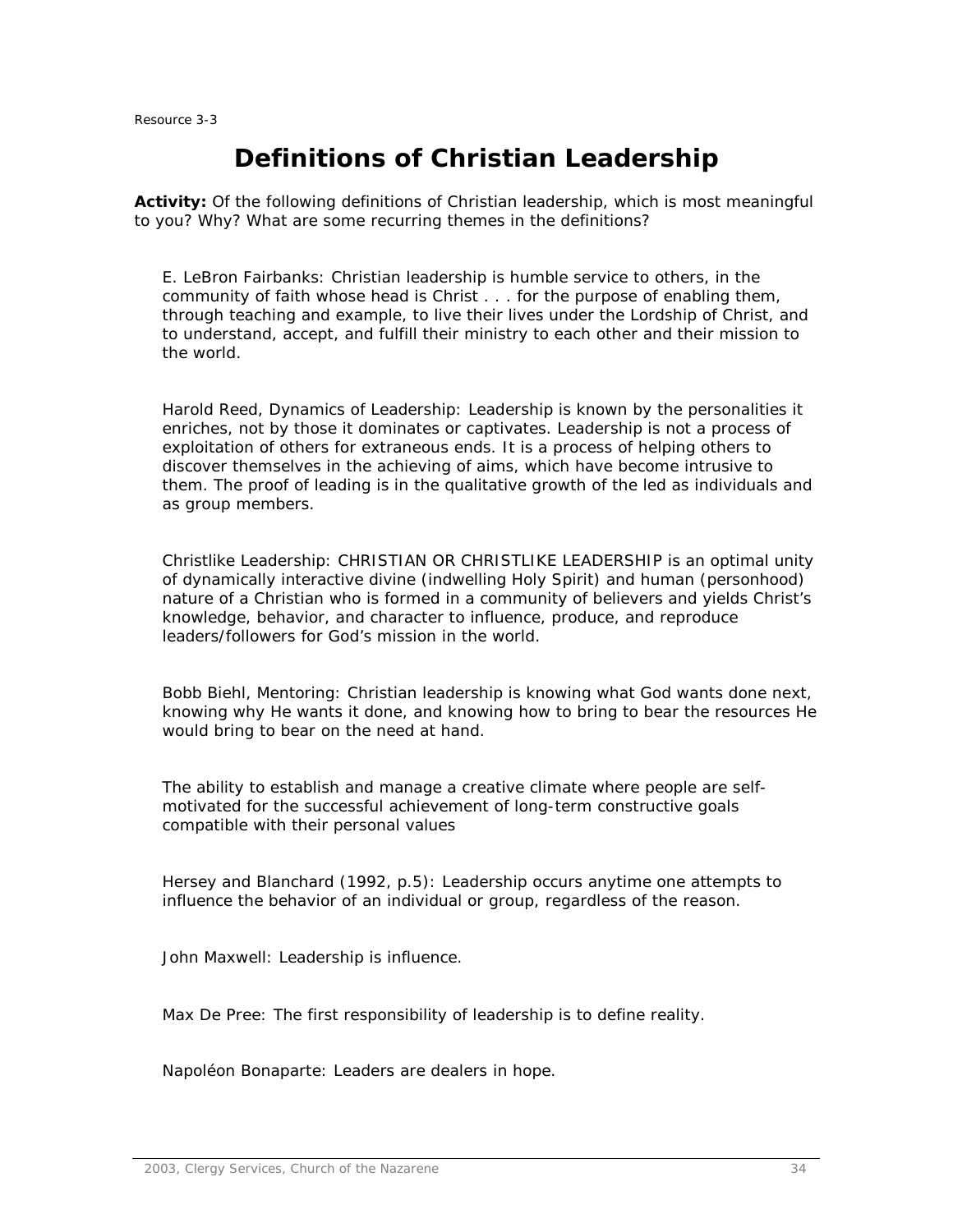Dr. P. LaHone, Fuller Theological Seminary: A process of envisioning, influencing, shaping and enhancing the relationship between leaders and followers that together they may achieve God's goals for change within the community.

James Kouzes and Barry Posner, *The Leadership Challenge,* 1995: We suspect that the best-kept secret of successful leaders is love: being in love with leading, with the people who do the work, with what their organizations produce, and with those who honor the organization by using its work. Leadership is an affair of the ear, not of the head.

Abraham Lincoln: Nearly all men can stand adversity, but if you want to test a man's character, give him power.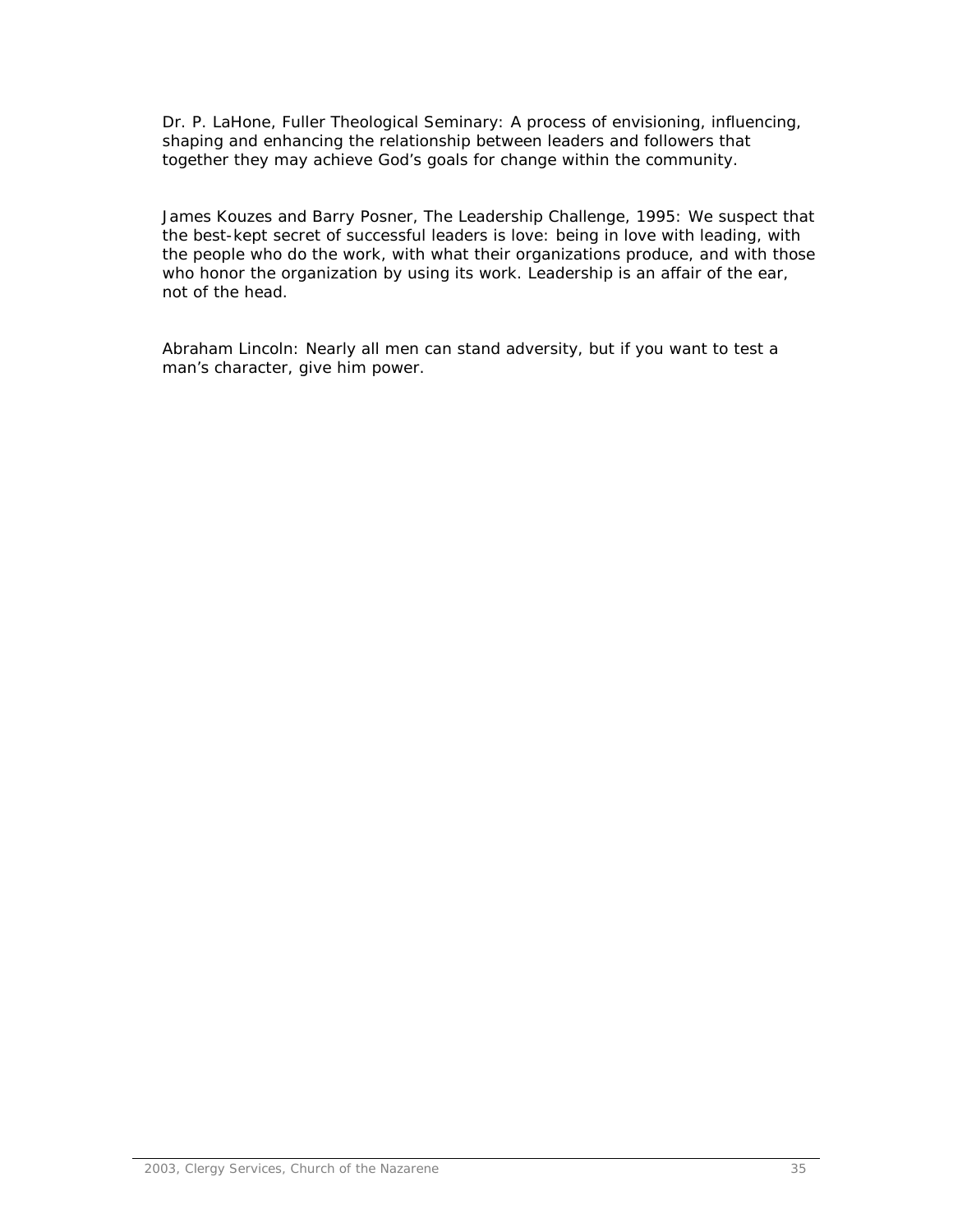Resource 3-4

# **Christian Leadership**

**Activity 1:** Draft your own definition of Christian leadership. Share your definition with others in your group and respond to their definitions.

**Activity 2:** These scriptures relate to leading and leadership. What is the main idea of each passage? Add additional scriptural passages that you find helpful in understanding your role of leadership in the faith community.

1 Kings 4:7 Romans 12:1-3, 9-13 1 Corinthians 2 1 Corinthians 12—13 2 Corinthians 4:1-12 2 Corinthians 5:15-25 2 Corinthians 8—10 Galatians 3:26-28 Galatians 5:16-26 Ephesians 5:15-21 Philippians 2:5-11 1 Thessalonians 1—2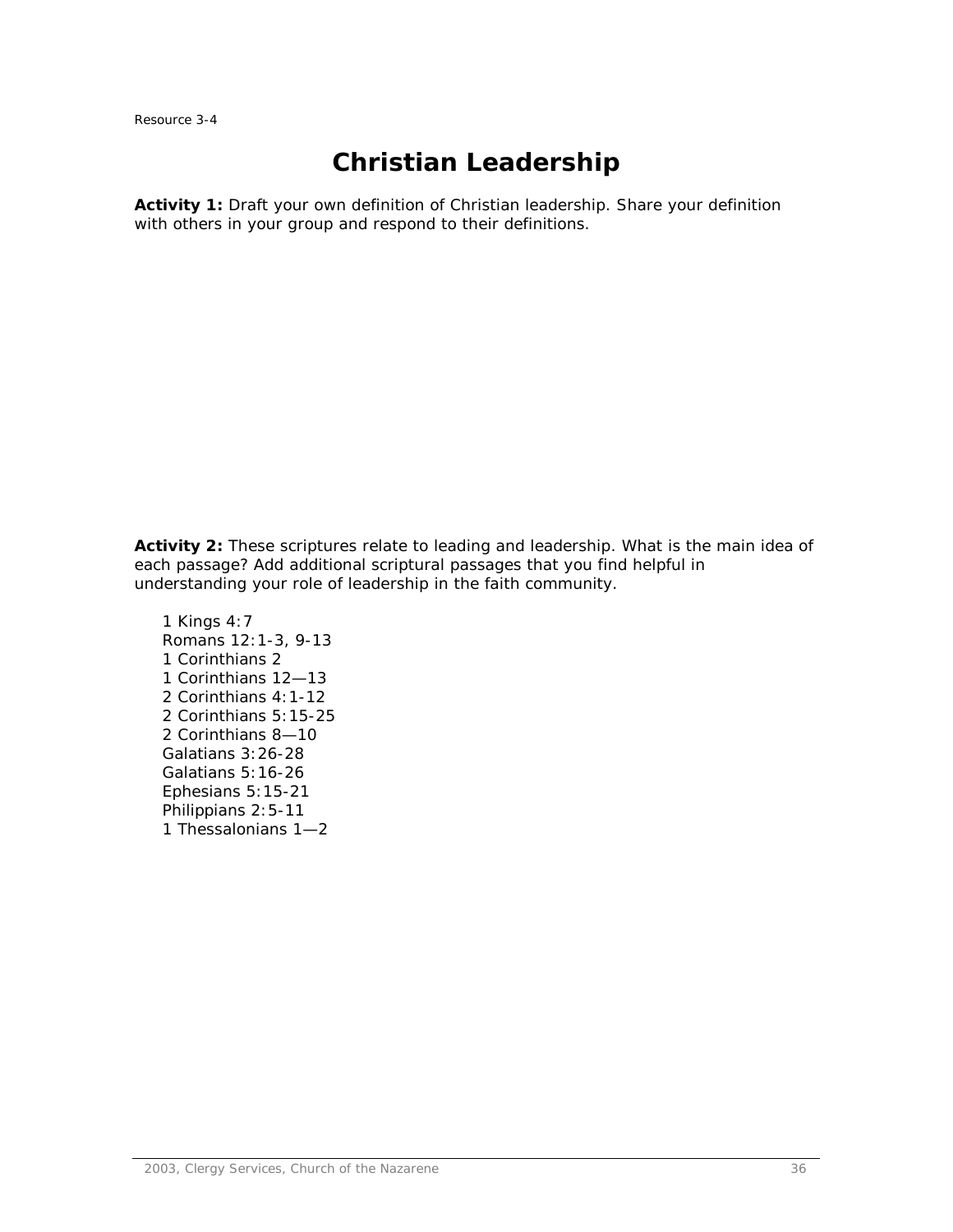#### **Activity 3:**

The Big Question

1. How can my ministry of Christian leadership enable others to fulfill their ministry to each other and mission in the world in the context of a dynamic laboratory of learning how to live together as God's children?

Other questions to consider:

- 2. What is my definition of servant leadership?
- 3. What is my motivation for leading others?
- 4. Is my definition/motivation based on Christ's model of ministry?
- 5. What expressions of ministry come easy to me?
- 6. Which expressions of ministry do I have to work at consciously?
- 7. What steps can I take to incorporate these disciplines into my life?
- 8. Am I willing to ask my Heavenly Father for help?

### *"Your care for others is your measure of greatness."*

—author unknown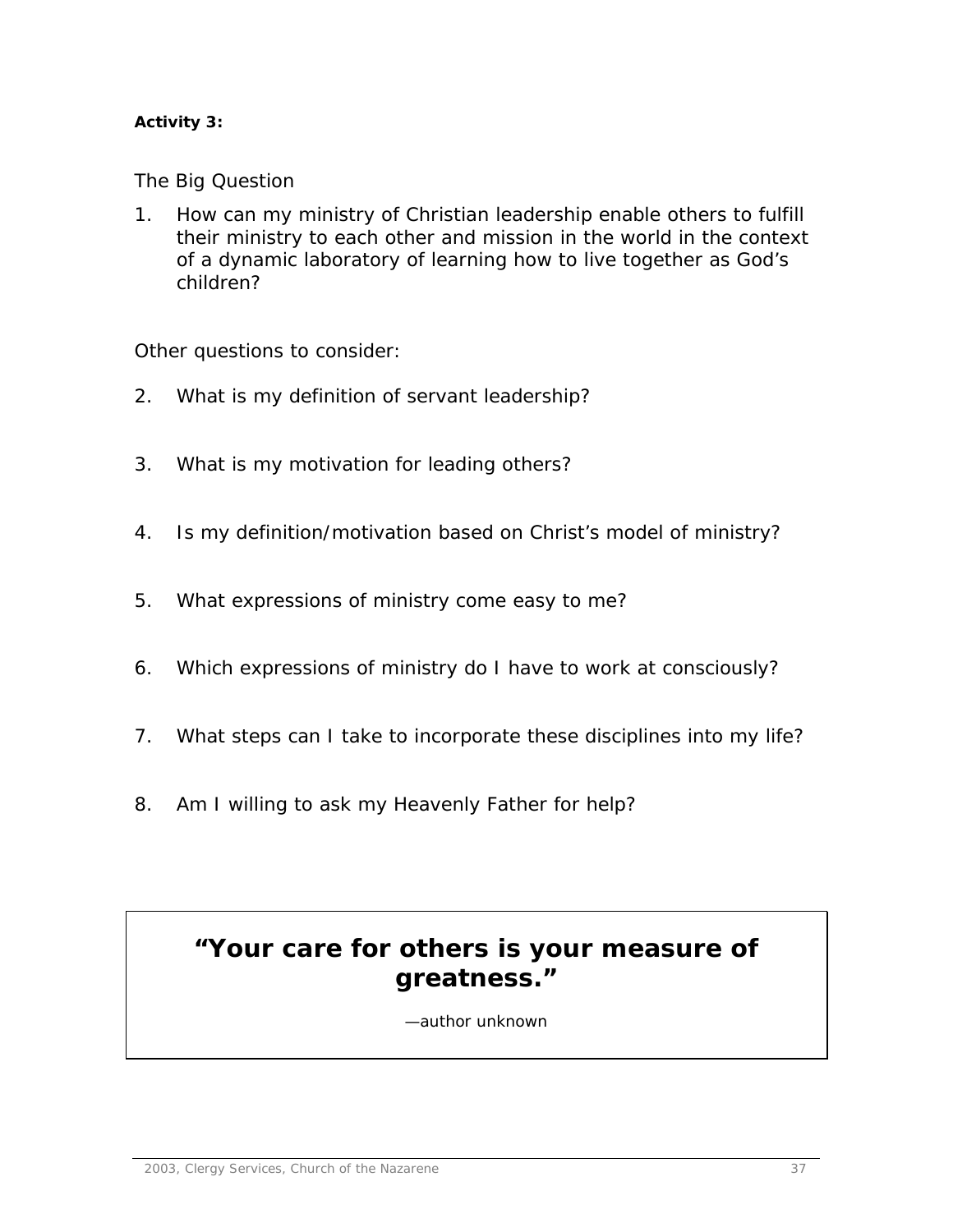### **The Leader's Credo<sup>4</sup>**

# $\triangleright$  I believe in VISION

"Only He who can see the invisible can do the impossible."

# > I believe in INTEGRITY

"Integrity is the cornerstone of a free society."

# > I believe in ENTHUSIASM

"Enthusiasm is a catalyst that produces miracles."

# > I believe in TIMING

"Timing is the art of knowing when to say WHEN."

# > I believe in PEOPLE

"Mutual respect—caring—genuine appreciation."

# > I believe in SUCCESS

"Dreams with a deadline  $+$  dedication  $+$  $determination = success''$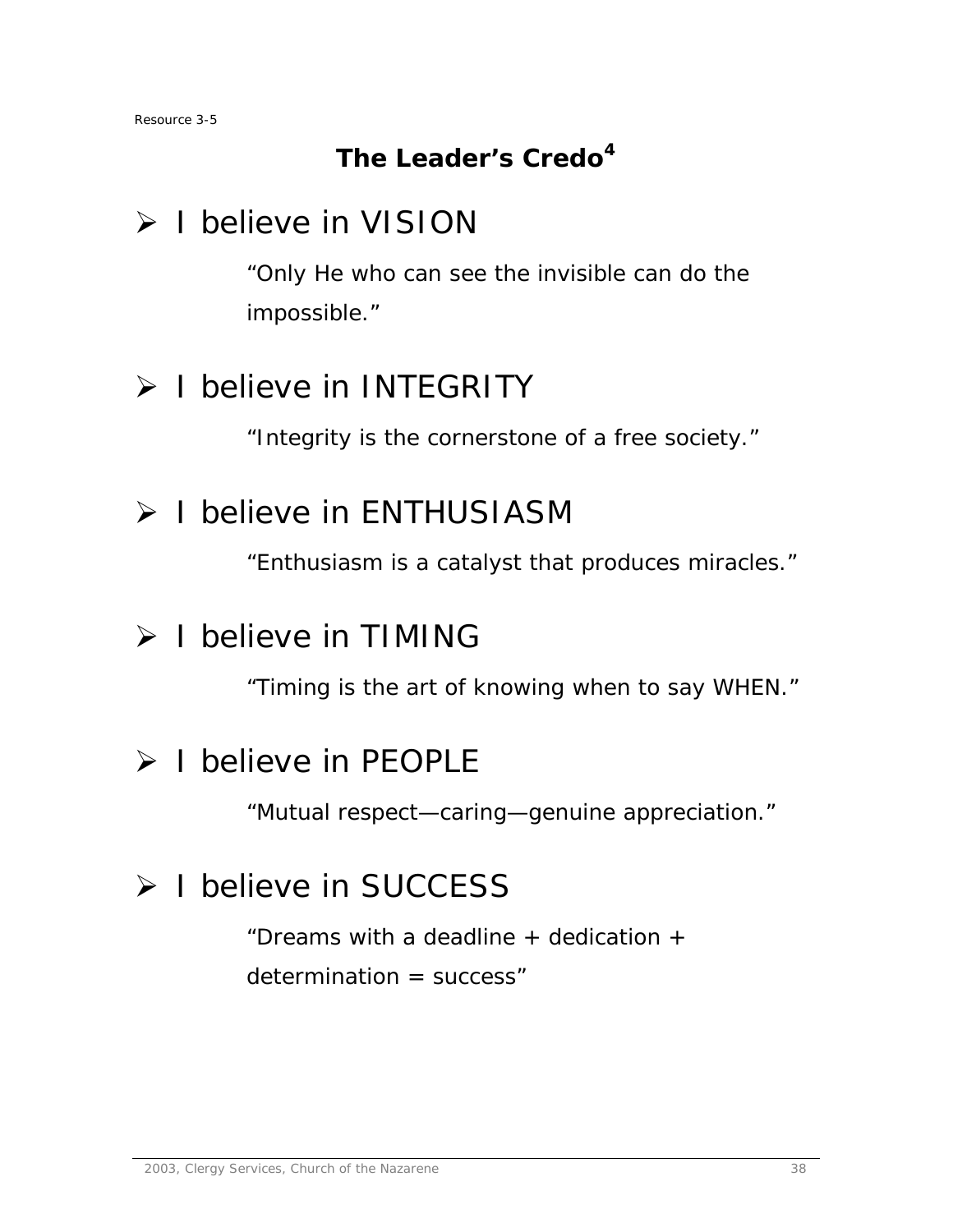Resource 3-6

### **Theme One Review**

Theme One: The PASSION of servant leadership is grounded in a theology of ministry.

These scriptures are related to Theme One. Read the scripture references and then write a one- to two-page essay on Theme One. Your essay should incorporate the insight you have gained and your understanding of the content from Lessons 1-3.

1 Corinthians 2:16b

1 Corinthians 12:4-7; 12:12-27

Romans 12:1-8

2 Corinthians 4:5-10; 5:16

Matthew 23:1-11

Galatians 2:20; 3:26-28; 5:16-25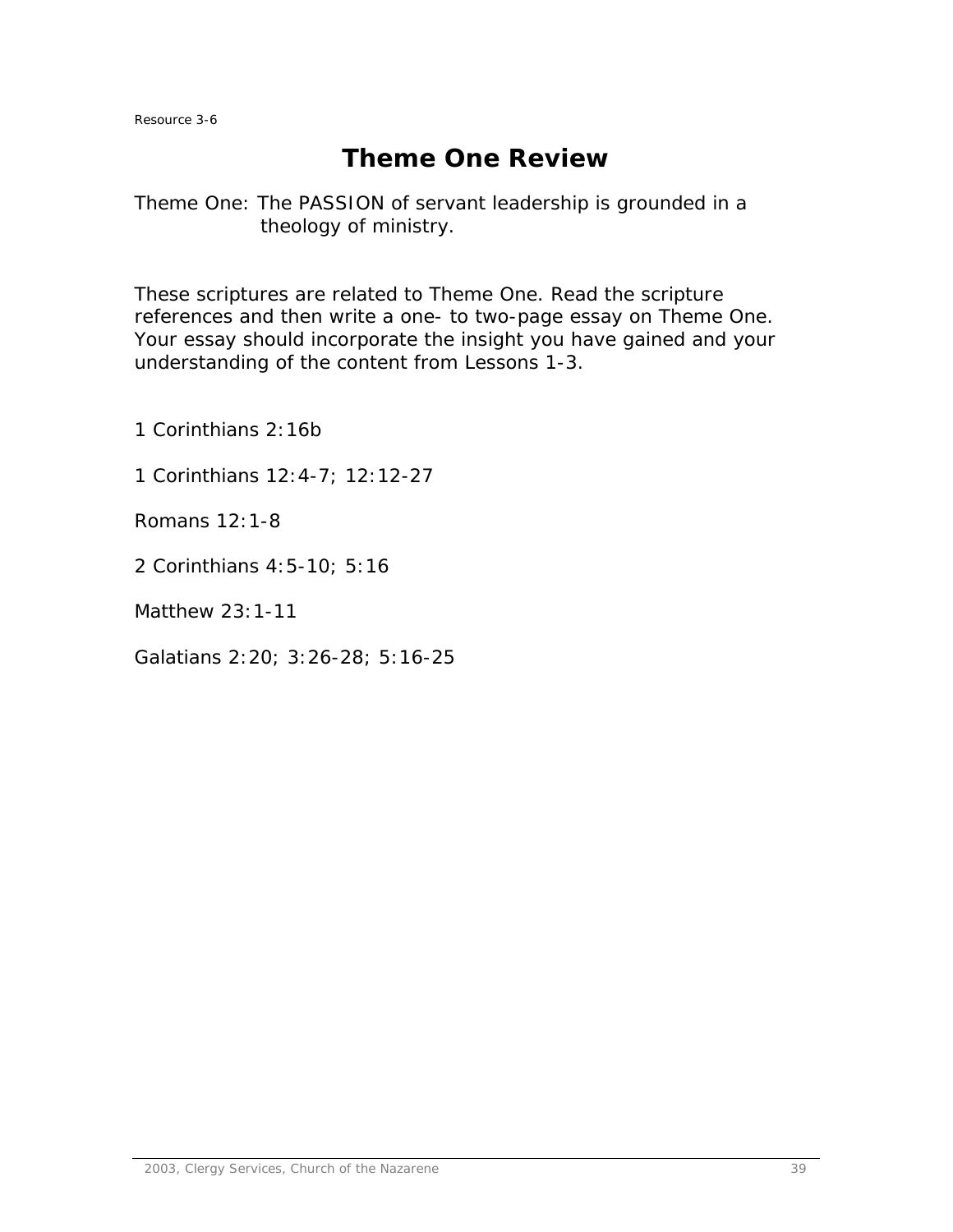## **My Intercessory Prayer Work Sheet**

#### **MY MINISTRY OF INTERCESSORY PRAYER**

#### **WHAT DOES THE LORD WANT ME TO DO?**

SPECIFIC APPLICATION OF THE WORD TO MINISTRY OPPORTUNITIES

| <b>DATE</b><br><b>OF</b><br><b>ENTRY</b> | <b>MY MINISTRY OF</b><br><b>INTERCESSION:</b><br>Specific people, concerns, needs I<br>want to lift to the Father.<br>$\mathcal{P}$ | MY WITNESS OF LOVE AND CARE:<br>Acts of love, encouragement, and<br>ministries of service. What does God<br>want me to do or say? Be specific.<br>Include the when, who, where, and<br>how. |
|------------------------------------------|-------------------------------------------------------------------------------------------------------------------------------------|---------------------------------------------------------------------------------------------------------------------------------------------------------------------------------------------|
|                                          |                                                                                                                                     |                                                                                                                                                                                             |
|                                          |                                                                                                                                     |                                                                                                                                                                                             |
|                                          |                                                                                                                                     |                                                                                                                                                                                             |
|                                          |                                                                                                                                     |                                                                                                                                                                                             |
|                                          |                                                                                                                                     |                                                                                                                                                                                             |
|                                          |                                                                                                                                     |                                                                                                                                                                                             |
|                                          |                                                                                                                                     |                                                                                                                                                                                             |
|                                          |                                                                                                                                     |                                                                                                                                                                                             |
|                                          |                                                                                                                                     |                                                                                                                                                                                             |
|                                          |                                                                                                                                     |                                                                                                                                                                                             |
|                                          |                                                                                                                                     |                                                                                                                                                                                             |
|                                          |                                                                                                                                     |                                                                                                                                                                                             |
|                                          |                                                                                                                                     |                                                                                                                                                                                             |
|                                          |                                                                                                                                     |                                                                                                                                                                                             |
|                                          |                                                                                                                                     |                                                                                                                                                                                             |
|                                          |                                                                                                                                     |                                                                                                                                                                                             |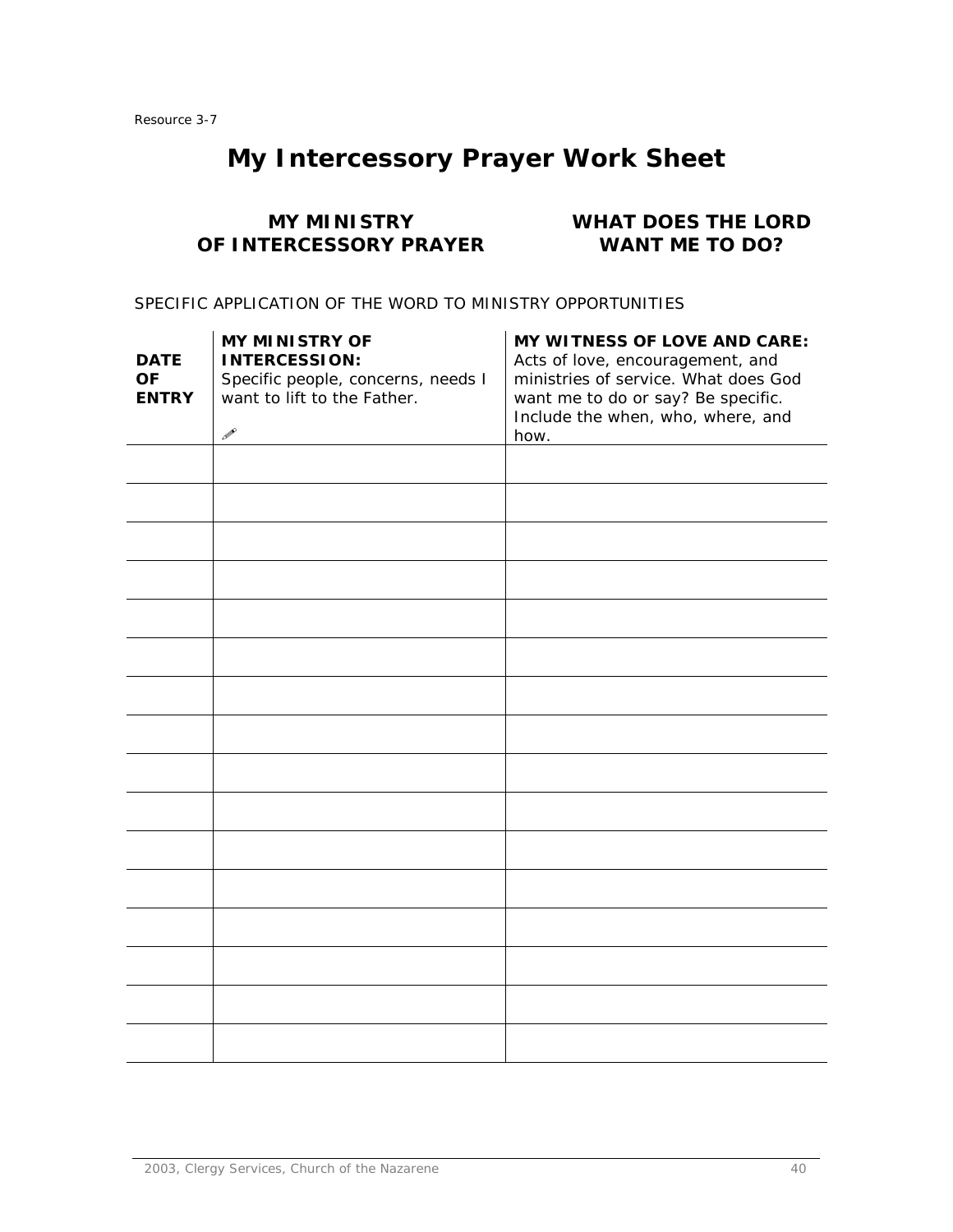### *Theme 2:*

### *The POWER of servant leadership*

### *is rooted*

### *in a relentless pursuit of Christlikeness.*

"Spiritual formation is the process of being conformed to the image of Christ for the sake of others."

—Dr. Robert Mulholland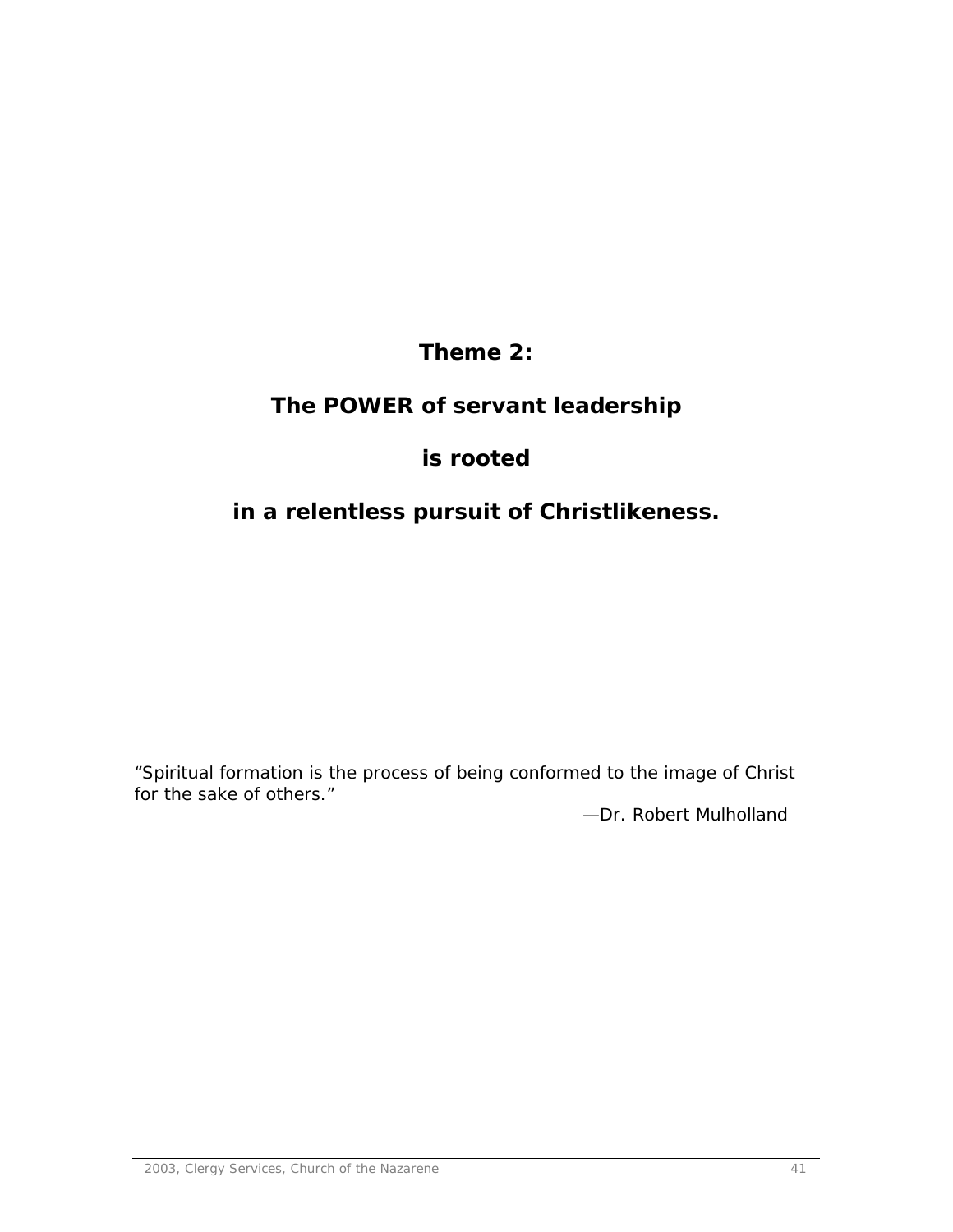### **Lesson 4: In the Name of Jesus: Leading a Faith Community**

#### **Due This Lesson**

Theme One Review Intercessory Prayer Work Sheet Read Ephesians 1—6 Journaling

#### **Learner Objectives**

At the end of this lesson, participants will

- compare the lessons learned from Jesus' temptations in the desert and characteristics of Christlike leadership
- apply the biblical principles of leadership communication to their personal lives

#### **Homework Assignments**

Study Resource 4-5: A Communication Model for Leading the People of God. From the model create a three column table that compares what not to do with what to do and why.

Internet search and insight paper

Use the Internet search engine at www.google.com and enter the name "Henri Nouwen" (in quotes). The search will return many different websites that refer to Henri Nouwen or contain papers, quotes, and books by him. Access at least three of these sites and read about the man or read what he has written. Write a one- to two-page paper containing the insight you have gained about Henri Nouwen. You may gain insight into the jobs he held, his theology of leadership, his attitude toward community, societies that study his work, notable quotations, or other aspects his life.

Write in your journal.

- What are you learning about "incarnational leadership"?
- Recount one incident you had this week where the words that were spoken either helped heal or hurt a relationship.
- How are you doing in your response to those who speak truth to you in love?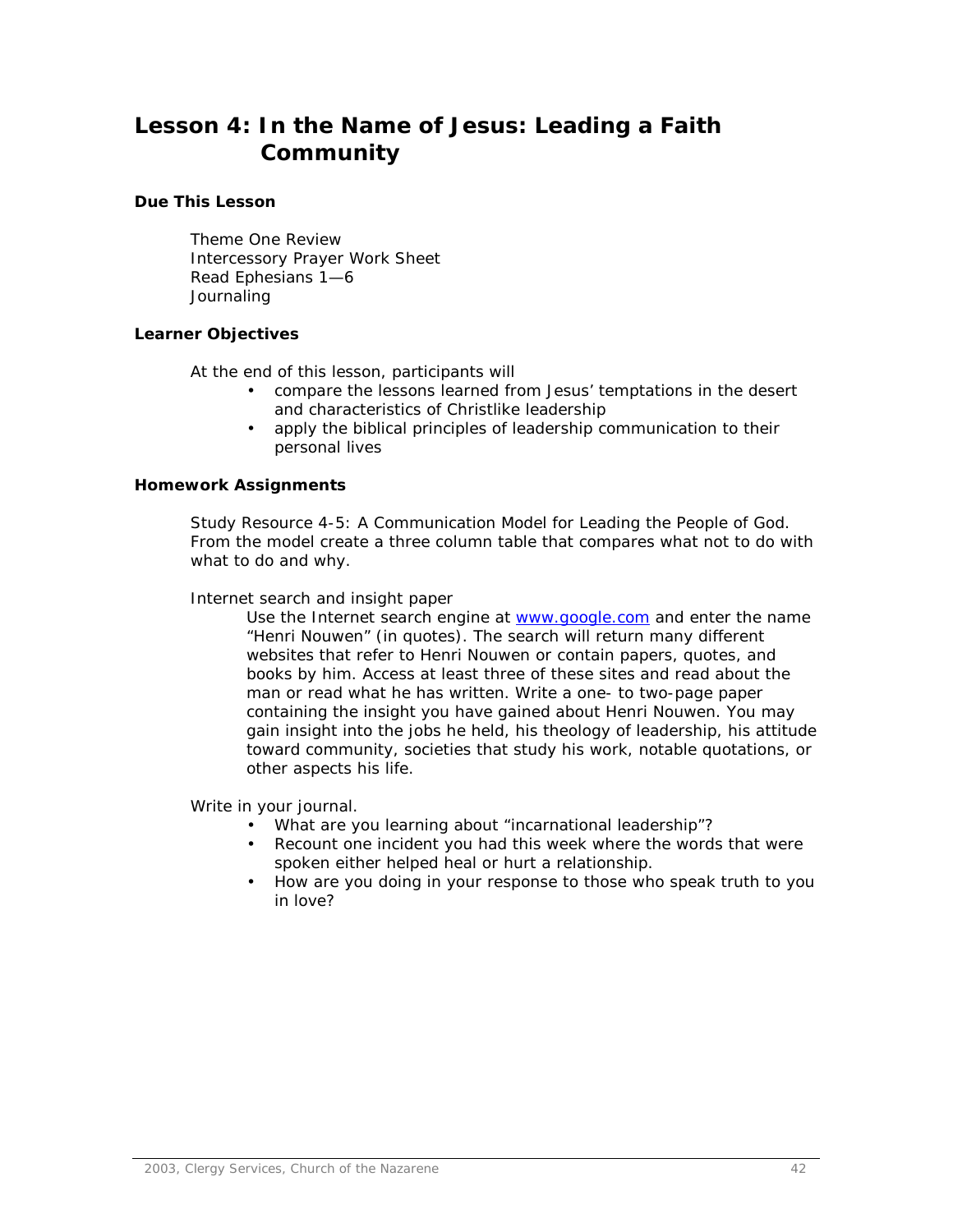#### **Power**

Although the **Power** involved in leading the people of God may appear to mostly reside in area **B** below, in fact the **Power** comes from Christ as shown in **A**. Your leadership style (**B**) is a reflection of how you use the power Christ bestows upon you. Most of this theme will explore area **B**; however, it is essential to take a moment to explore **A** at the outset.

Early in the Bible, God instructs Moses to lead his people out of Egypt. When Moses hesitates and asks God to send someone else, God underscores the concept of **A**. Not only did God reassure Moses saying He would be with him, furthermore, He told Moses, "It is I—the great 'I am'—who calls, empowers, keeps and carries you." First and foremost, God reassured Moses of **A**, and He reassured Moses that armed with **A**,



Moses will have God's power and support to conduct **B**. At the outset of this theme, we will look at **A**, then move on to **B**.

In discussing Christian leadership, Henri Nouwen clearly recognizes that both **A** and **B** are to be considered when looking at the power or authority component of Christian leadership.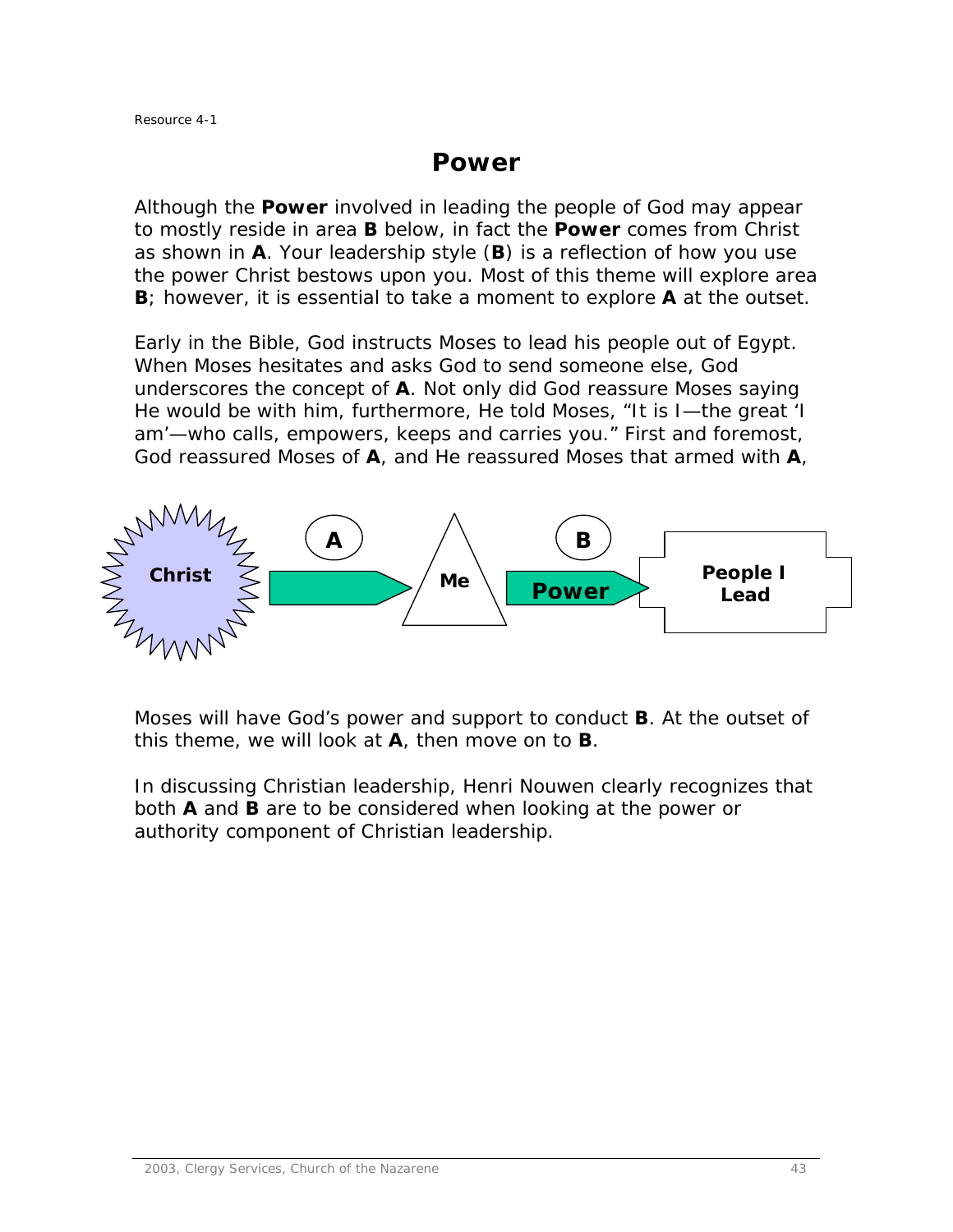### **Leadership Principles from Jesus' Temptation in the Desert**

1. Jesus' first temptation was to be relevant

Satan's suggestion to Jesus

Leadership principle

2. Jesus' second temptation was to do something spectacular Satan's suggestion to Jesus

Leadership principle

3. Jesus' third temptation was for power, control

Satan's suggestion to Jesus

Leadership principle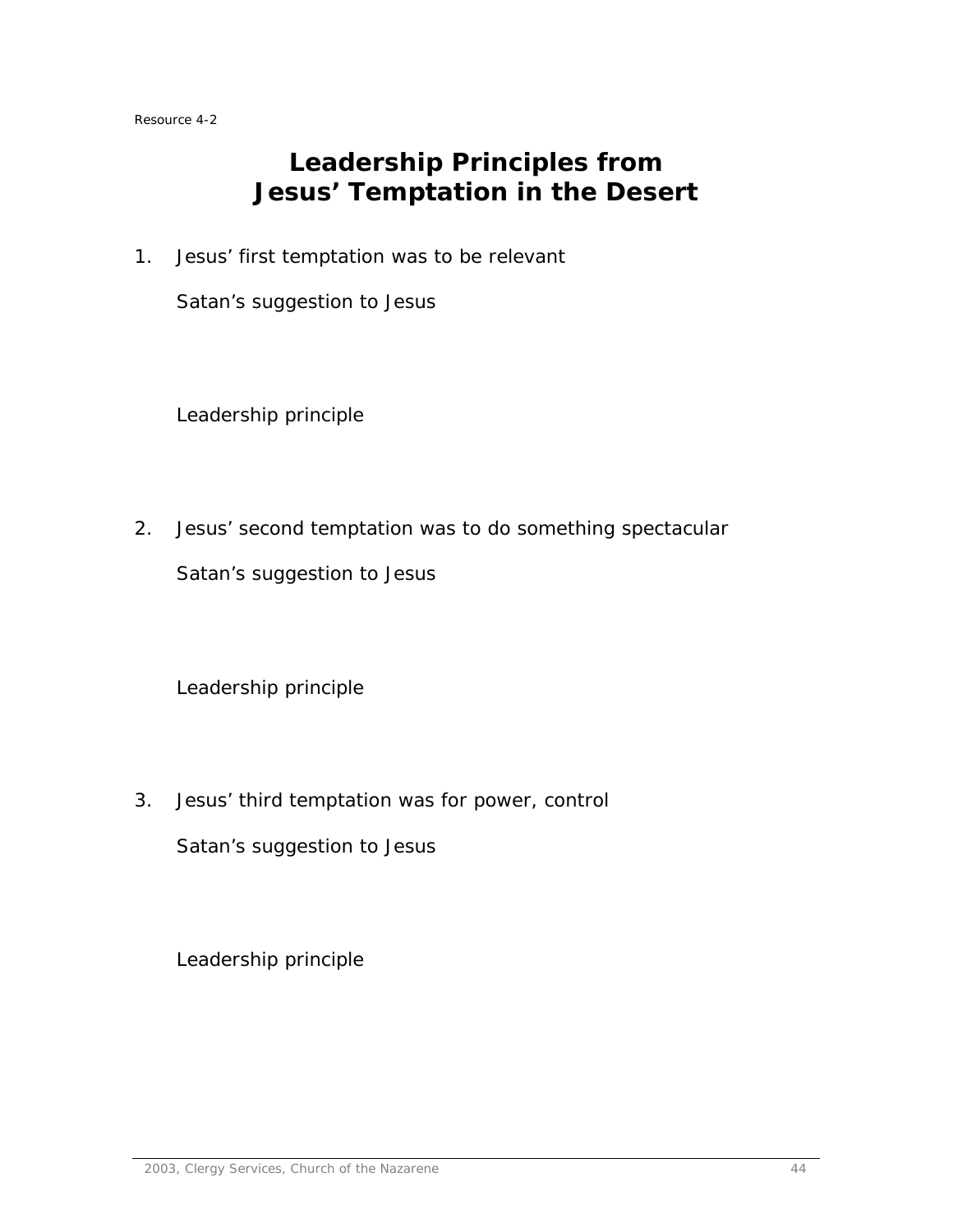### **Group Bible Study Philippians 2:1-11**

<sup>1</sup> If you have any encouragement from being united with Christ, if any comfort from his love, if any fellowship with the Spirit, if any tenderness and compassion,  $2$ then make my joy complete by being like-minded, having the same love, being one in spirit and purpose. <sup>3</sup>Do nothing out of selfish ambition or vain conceit, but in humility consider others better than yourselves. <sup>4</sup> Each of you should look not only to your own interests, but also to the interests of others.

<sup>5</sup>Your attitude should be the same as that of Christ Jesus: <sup>6</sup>Who, being in very nature God, did not consider equality with God something to be grasped, <sup>7</sup>but made himself nothing, taking the very nature of a servant, being made in human likeness. <sup>8</sup>And being found in appearance as a man, he humbled himself and became obedient to death—even death on a cross! <sup>9</sup>Therefore God exalted him to the highest place and gave him the name that is above every name,  $10$ that at the name of Jesus every knee should bow, in heaven and on earth and under the earth,  $11$  and every tongue confess that Jesus Christ is Lord, to the glory of God the Father.

As a group, discuss the scripture and how it relates to this theme of leadership. Complete these items during your discussion.

Key words:

Key phrases:

Key thoughts:

Brief summary of passage:

Questions you have about the passage: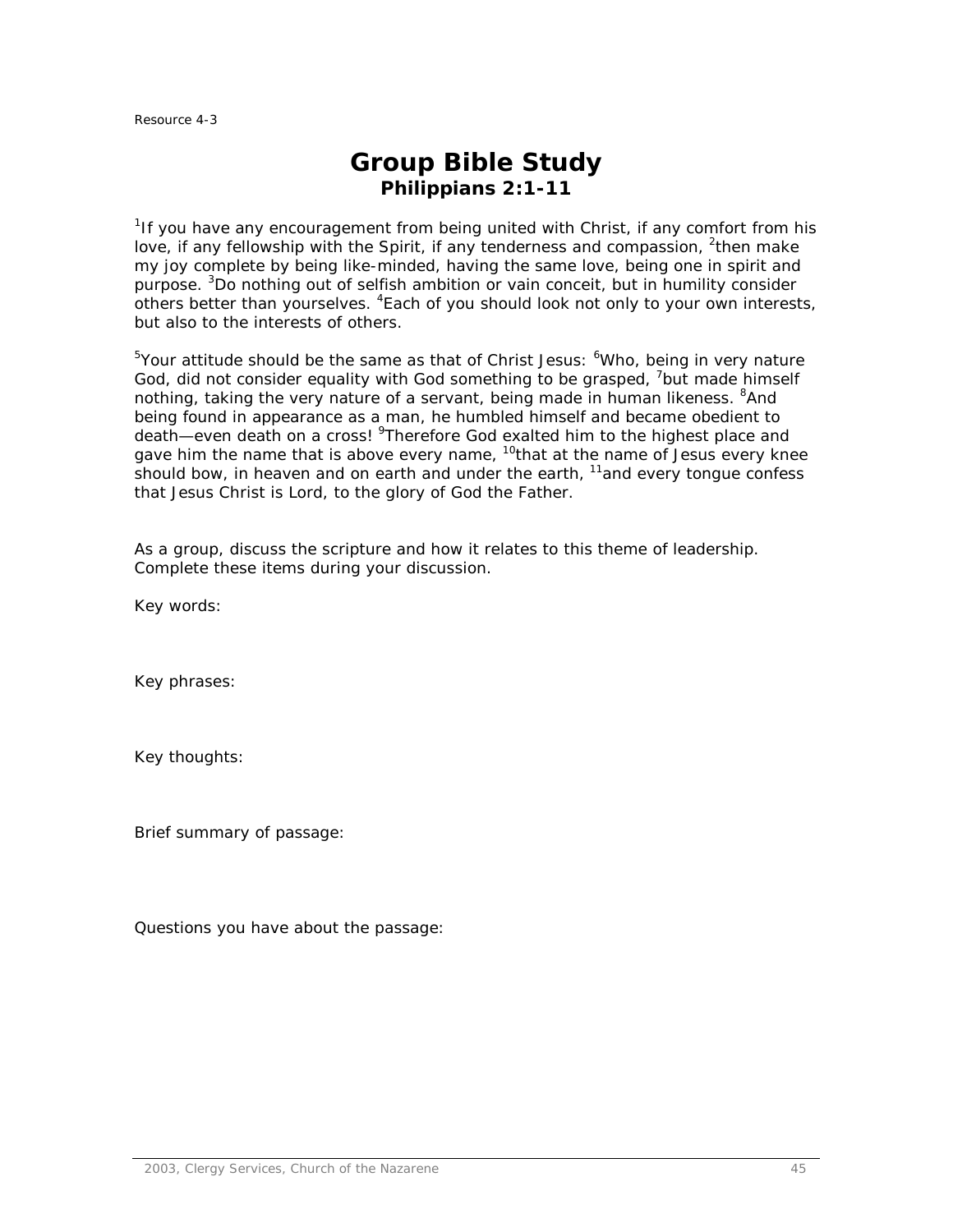### **A Christlike Leadership Lifestyle**

| 1. Key Concept:                                                                                       |                |  | Communication is the greatest single factor affecting one's<br>personal health and relationship to others.                                              |                   |  |
|-------------------------------------------------------------------------------------------------------|----------------|--|---------------------------------------------------------------------------------------------------------------------------------------------------------|-------------------|--|
| 2. Key Question:                                                                                      |                |  | How can we so live together as Christians that our relationships<br>are redemptive and a witness to others of the reconciling work of<br>God in Christ? |                   |  |
| 3. Key Challenge:                                                                                     |                |  | "Walking worthy of our calling"                                                                                                                         | Ephesians 4:1     |  |
| 4. Key Insight:                                                                                       |                |  | "Living the reconciled life"                                                                                                                            | Ephesians 4:2-3   |  |
| 5. Key Principle:                                                                                     |                |  | "Speaking the truth in love"                                                                                                                            | Ephesians 4:15-16 |  |
|                                                                                                       |                |  | 6. Key Application: "Be honest, forthright, upbuilding,<br>kind and compassionate"                                                                      | Ephesians 4:25-32 |  |
|                                                                                                       |                |  | We "speak the truth in love" because:                                                                                                                   |                   |  |
| А.                                                                                                    |                |  | "We are members of one body" (Eph 4:25).                                                                                                                |                   |  |
|                                                                                                       | 1.             |  |                                                                                                                                                         |                   |  |
|                                                                                                       | 2.             |  |                                                                                                                                                         |                   |  |
| "Satan gets a foothold in our lives" when we do not speak the truth in<br>Β.<br>love. (Eph 4:26-27)   |                |  |                                                                                                                                                         |                   |  |
|                                                                                                       | 1.             |  |                                                                                                                                                         |                   |  |
|                                                                                                       | 2.             |  |                                                                                                                                                         |                   |  |
| C.<br>Of the power of words to bless or to curse. (Eph 4:29)                                          |                |  |                                                                                                                                                         |                   |  |
|                                                                                                       | 1 <sub>1</sub> |  | Prohibition: New York Prohibition:                                                                                                                      |                   |  |
|                                                                                                       | 2.             |  |                                                                                                                                                         |                   |  |
| We have been forgiven in Christ. (Eph 4:32)<br>D.                                                     |                |  |                                                                                                                                                         |                   |  |
|                                                                                                       | 1.             |  |                                                                                                                                                         |                   |  |
|                                                                                                       | 2.             |  |                                                                                                                                                         |                   |  |
| Summary:<br>The Spirit of God is deeply concerned with the speech of His people. (Eph<br>1.<br>4:30a) |                |  |                                                                                                                                                         |                   |  |

2. The key to maintaining the "unity of the Spirit" in the midst of multifaceted diversity within a Christian community is to speak the truth in love.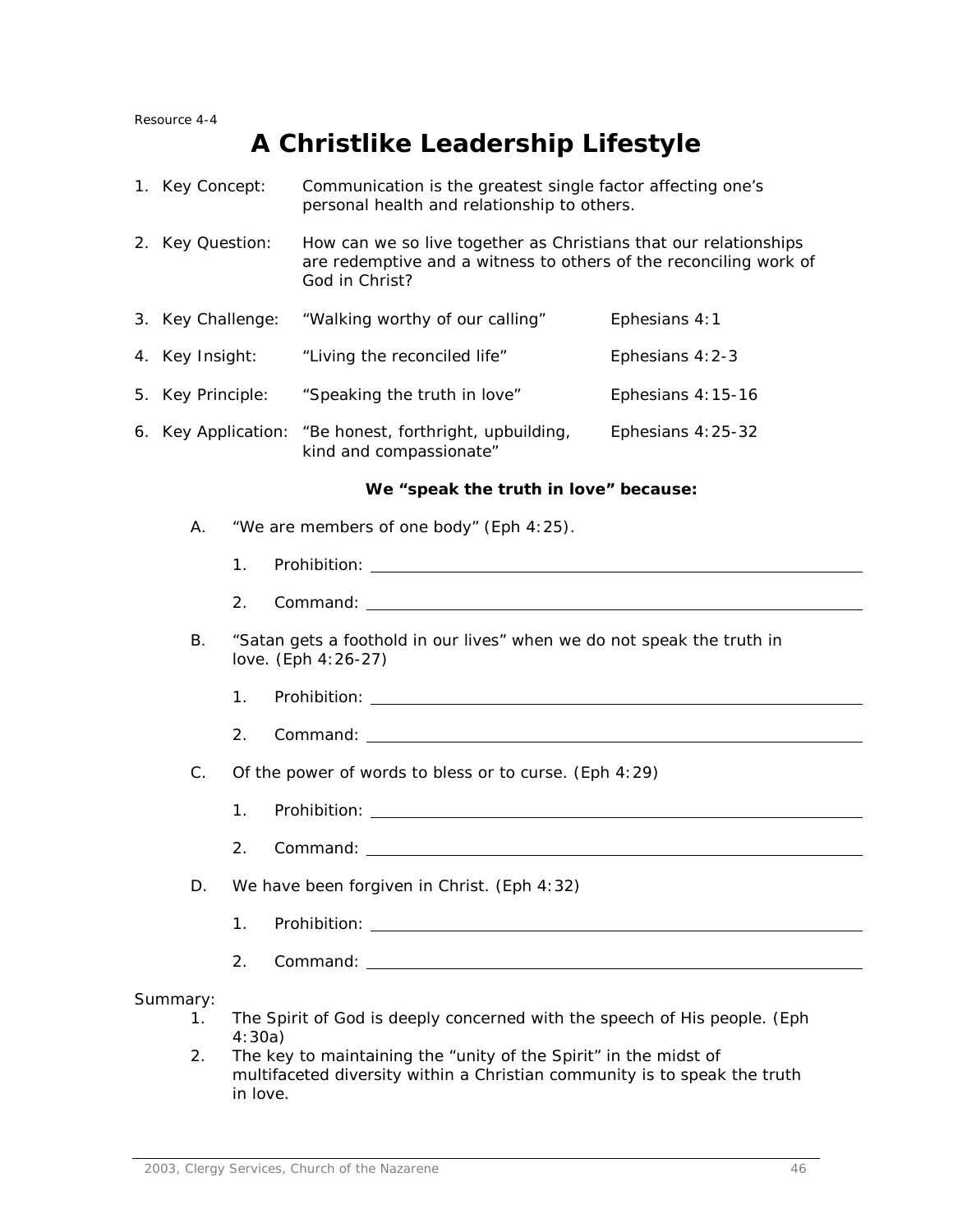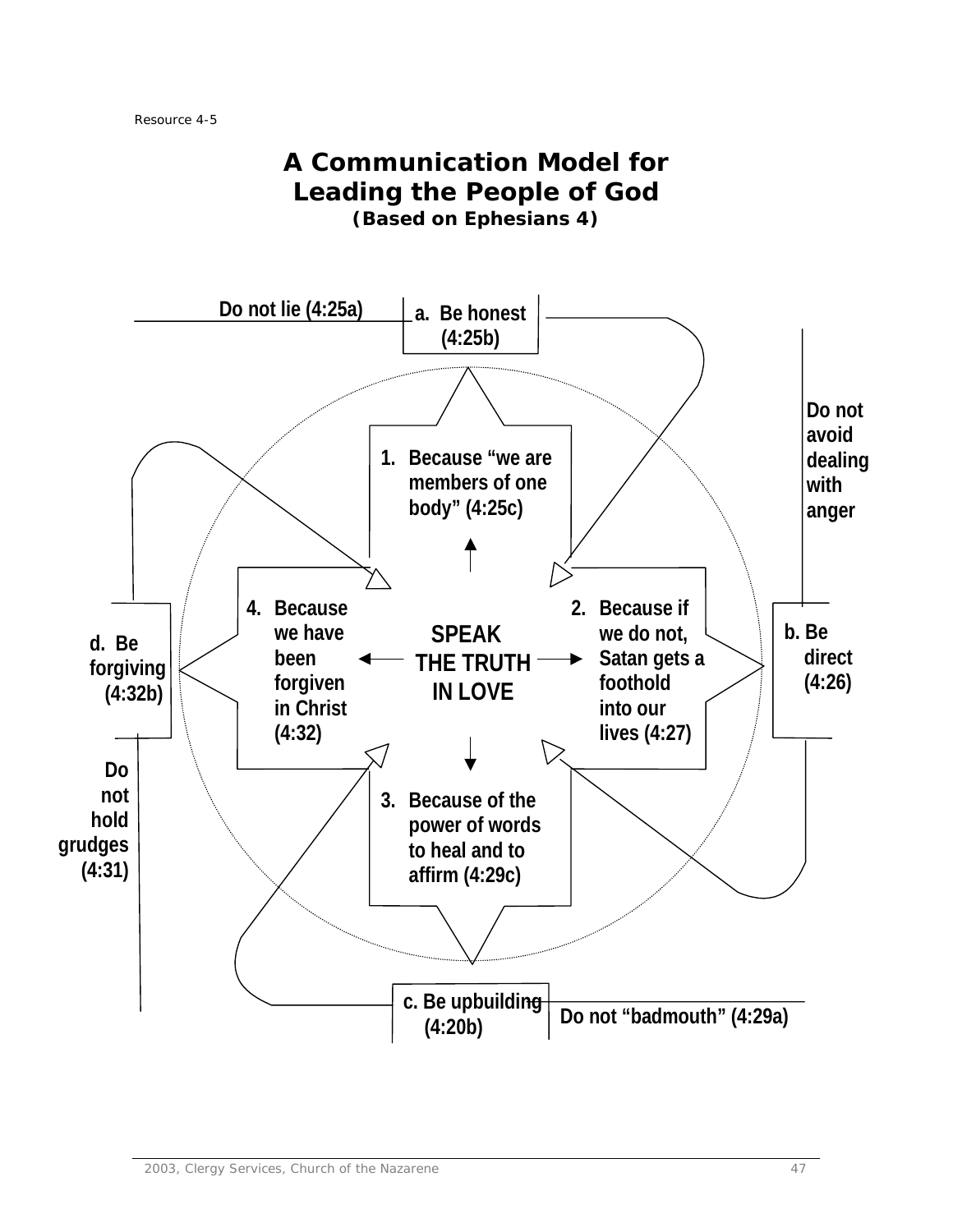### **Lesson 5: A Biblical Model for Leading a Faith Community, Part 1**

#### **Due This Lesson**

Study Resource 4-5 Internet search and insight paper **Journaling** 

#### **Learner Objectives**

At the end of this lesson, participants will

- draw communication principles from biblical analogies of the body of believers to strengthen the unity of believers
- describe how sin may result from failure to speak truth in love
- identify two ways to manage conflict in interpersonal relationships

#### **Homework Assignments**

Complete **one** of the following two writing assignments. The paper should be from one to two pages.

- 1. Use one of the scripture passages on Resource 5-1 as the foundation for an essay on the different roles of people within a church or a family. Describe the interdependence of each person and the way their division of labor and responsibility can lead to unity and mutual respect.
- 2. Produce a case study from a recent interaction you have seen where conflict occurred. Describe the situation giving sufficient detail so the reader understands the nature of the conflict and the attempted resolution by the individuals involved. Analyze the attempted resolution in light of the five ways to deal with conflict on Resource 5- 4. If the conflict was not resolved, describe a way that would have led to a more satisfactory outcome.

Write in your journal.

- What is God teaching you about how you personally handle conflict in your life?
- How can "speaking the truth in love" help you to gain greater understanding of those with whom you have conflict?
- What conflicts have you delayed resolving?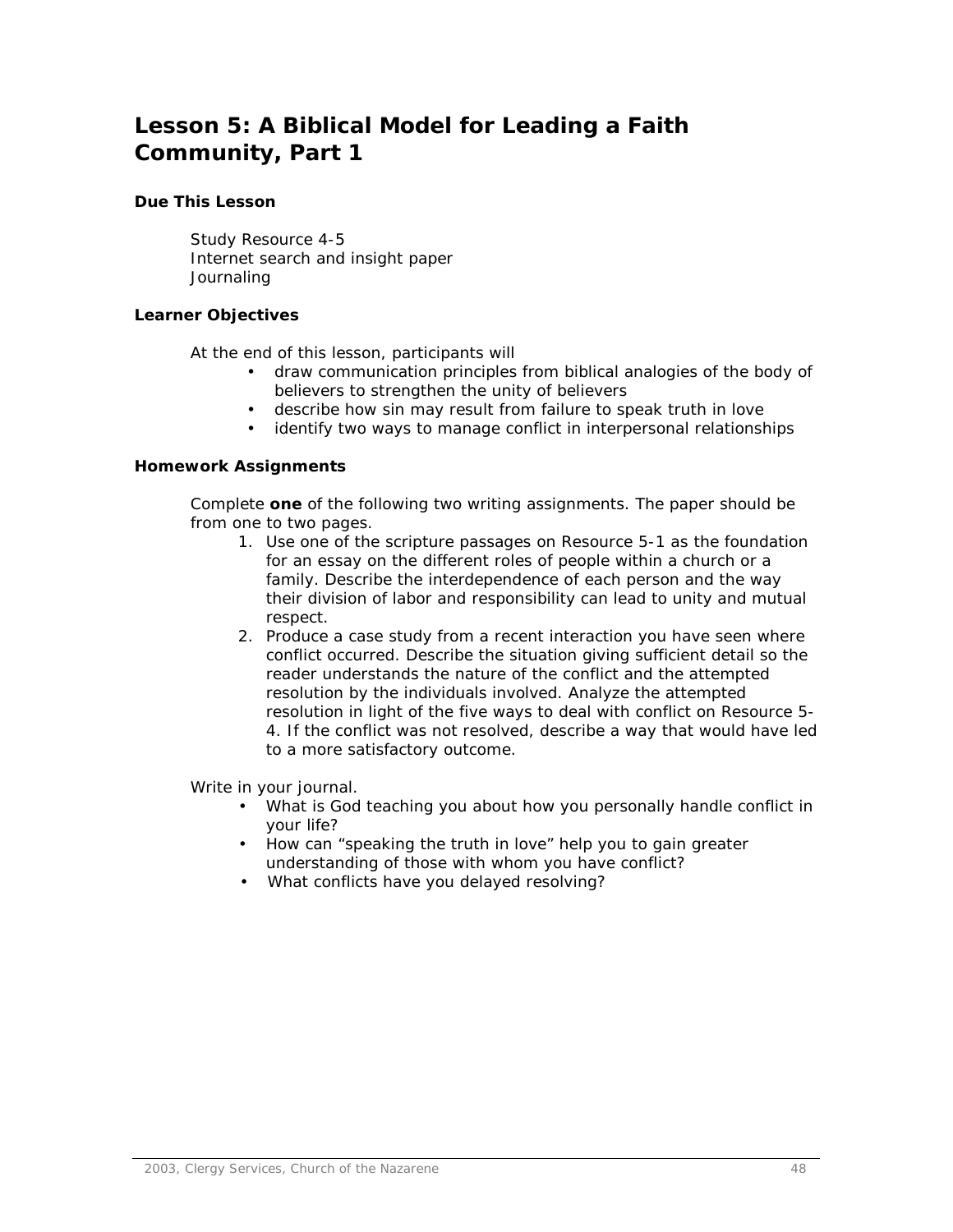Resource 5-1

### **We Speak the Truth in Love Because We Are Members of One Body**



identify the key concept, insight, and principle in the passage.

|                           | <b>Key Concept</b> | <b>Key Insight</b> | <b>Key Principle</b> |
|---------------------------|--------------------|--------------------|----------------------|
| 1 Cor 12:12-27            |                    |                    |                      |
|                           |                    |                    |                      |
|                           |                    |                    |                      |
| 1 Pet 3:8-9,<br>$13 - 17$ |                    |                    |                      |
|                           |                    |                    |                      |
|                           |                    |                    |                      |
| Rom 12:3-8                |                    |                    |                      |
|                           |                    |                    |                      |
|                           |                    |                    |                      |
| Eph 4:1-6                 |                    |                    |                      |
|                           |                    |                    |                      |
|                           |                    |                    |                      |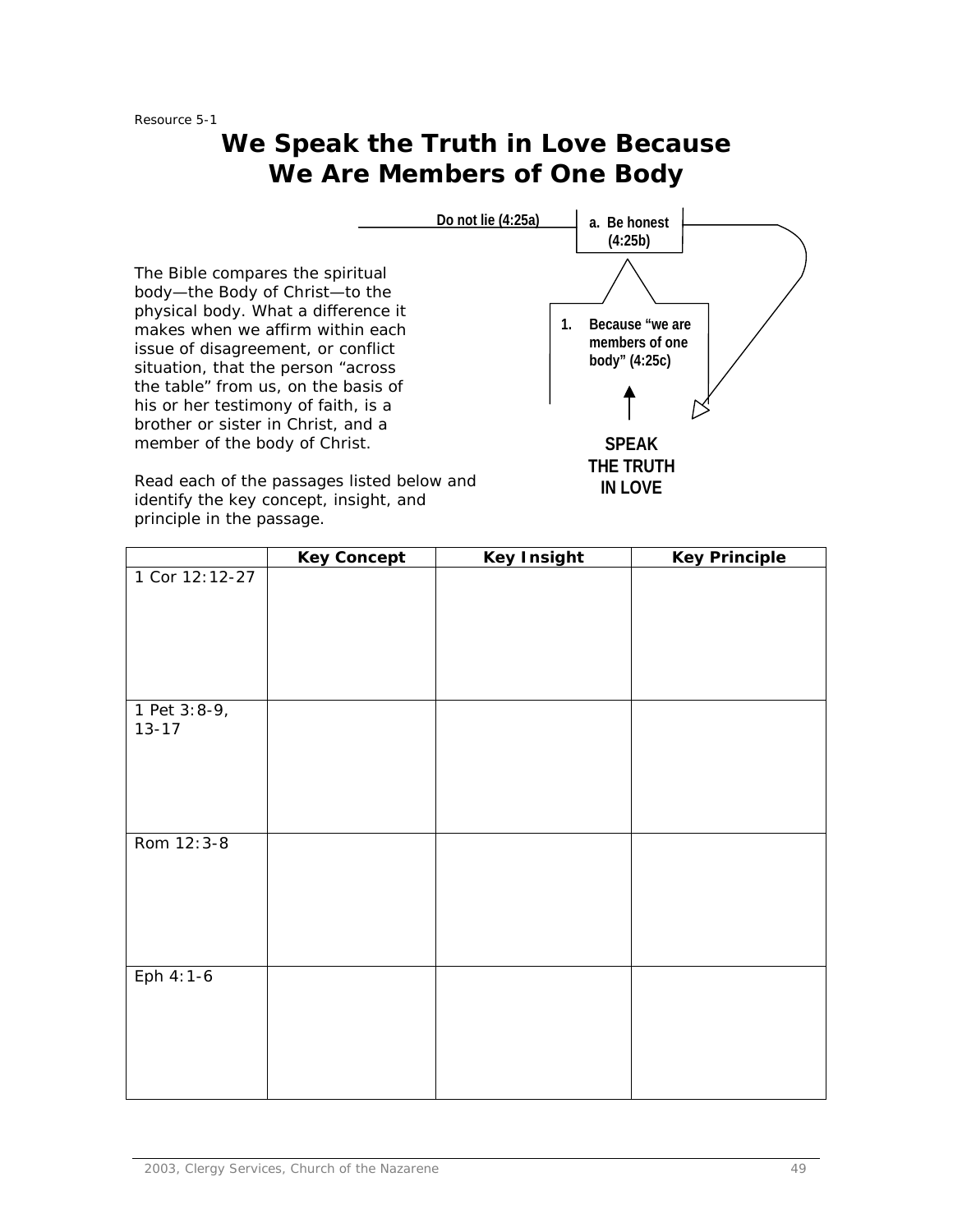Resource 5-2

### **Honesty in Communication**

John Powell<sup>5</sup> explains the levels of communication on which we speak:

- Lowest level—the level of cliché
- Next level—the level of facts
- A higher level—the level of ideas
- An even higher level—the level of feelings

Paul was a model of openness and honesty.

2 Corinthians 1:3-9; 2:1-4

1 Thessalonians 2

Pharisees were a countermodel.

John deals with the issue of honesty in 1 John 1:1-9.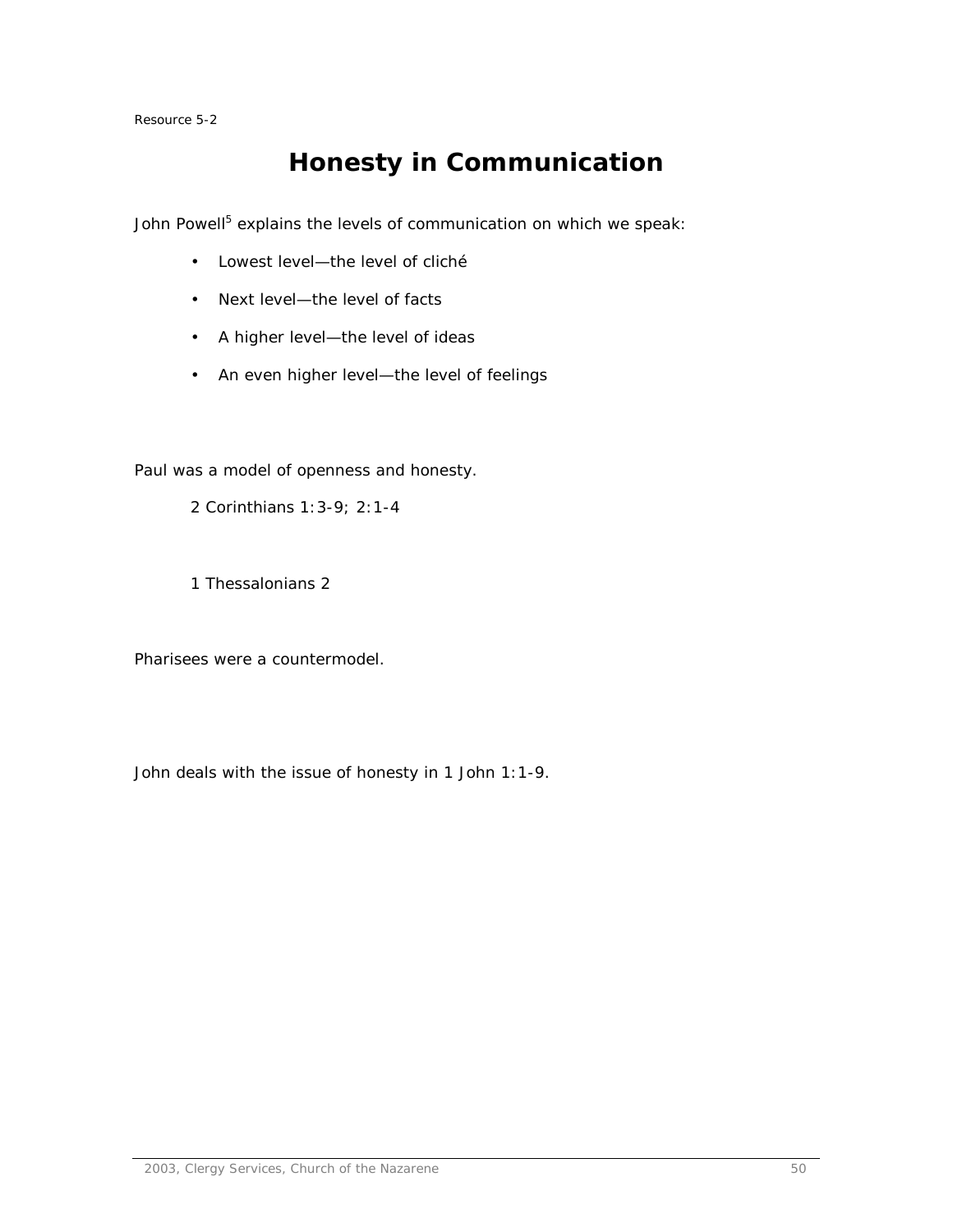Resource 5-3

### **We Speak the Truth in Love Because Satan Gets a Foothold in Our Lives When We Do Not**

Ephesians 4:26-27 emphasizes not to delay. "Do not let the sun go down on your anger." You should respond Christianly. "In your anger do not sin." It is important to consider the issue of conflict within the Christian community.



In conflict management, the key issue is understanding, not agreement.

> The question is not—will conflict arise? The question is—how do we deal with it?

"Speaking the truth in love" is the Christlike response to conflict.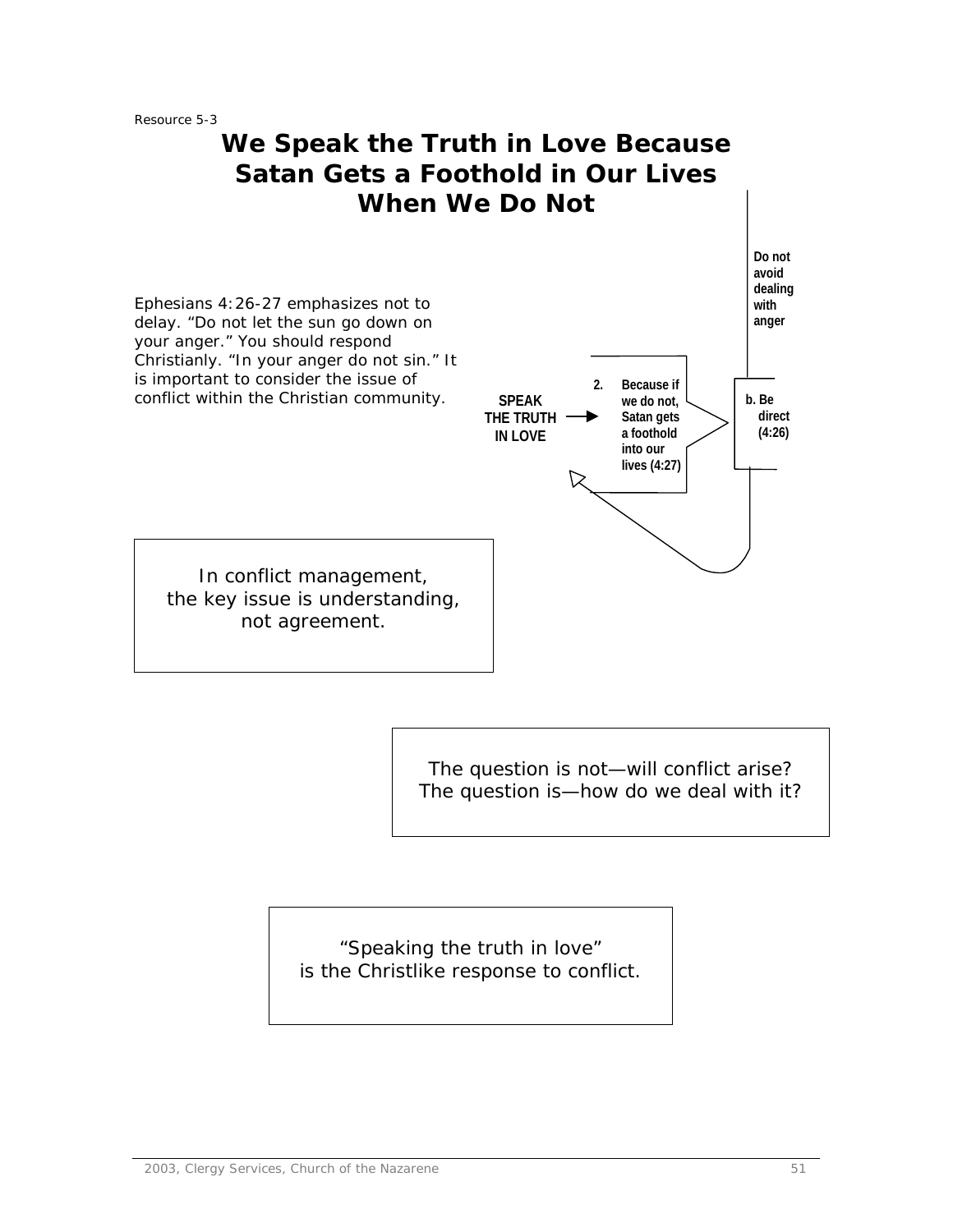### **Dealing with Conflict**

Ninety-six percent of troubled families deal with conflict in one of four inappropriate ways.<sup>6</sup>

- 1. Placate (give in) He says, "I told you not to go out with the others." She says, "You're right, darling. I'm wrong."
- 2. Blame

"Those ladies took you away from the phone today so you were not here when I called."

3. Withdraw

He says, "What do you ladies do when you get together in the afternoon?" She leaves without saying anything.

Or hide behind someone else. Use a third party to do your work—child, friend, etc.

4. Distract

She says, "We need to work on our finances, they are out of balance." He says, "You were out with those silly women again, weren't you."

An appropriate fifth option:

5. "I care enough to confront," "leveling with love," or "speak the truth in love." He says, "You are spending too much time with those stupid women." She says, "I'm angry with you because of your attacks on me and my friends. I must talk this over with you now because I'm building up resentment and hostility toward you."

Two ways of thinking and reacting to conflict can be diagrammed as follows:

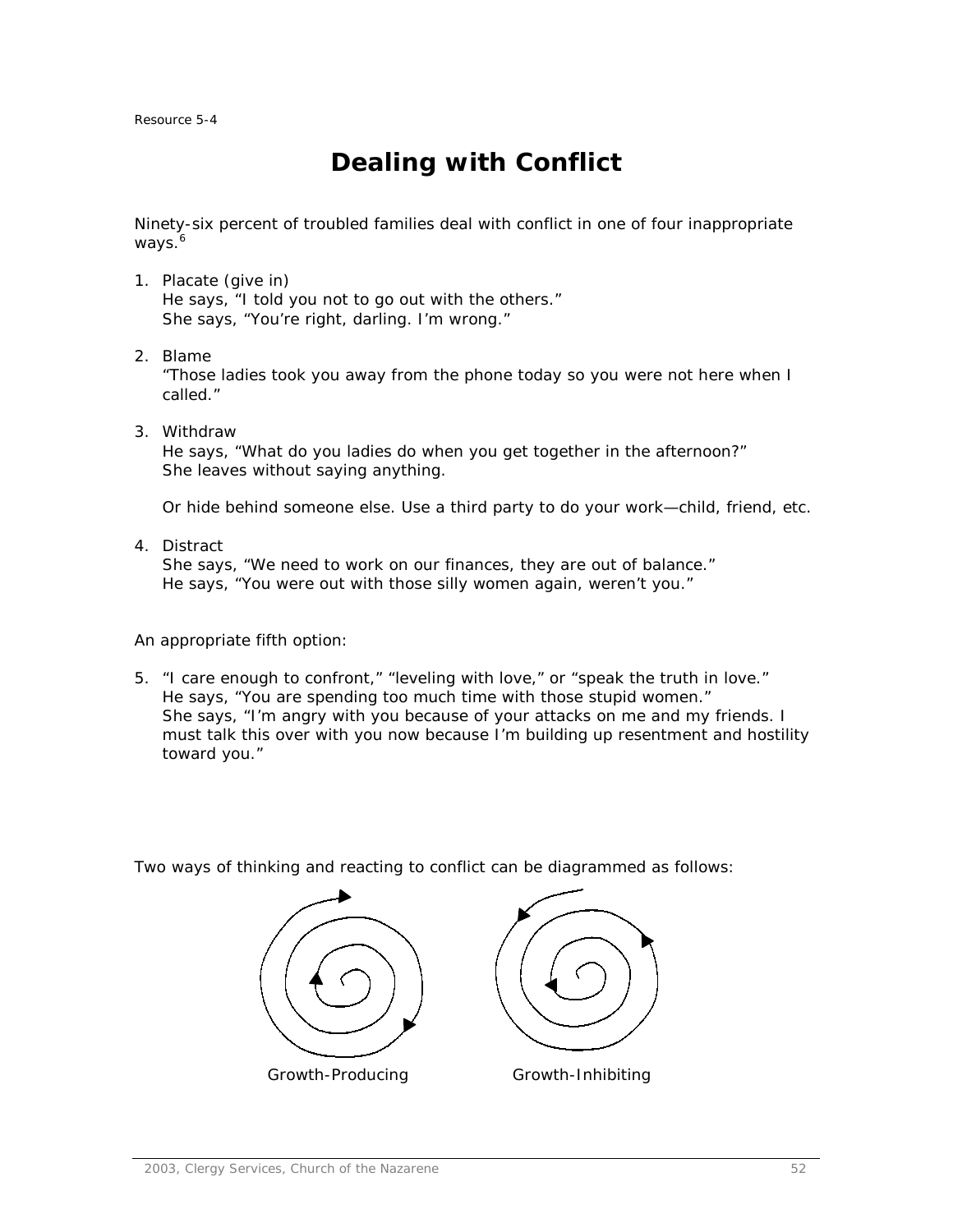### **Lesson 6: A Biblical Model for Leading a Faith Community, Part 2**

#### **Due This Lesson**

One- to two-page paper Journaling

#### **Learner Objectives**

At the end of this lesson, participants will

- adjust personal communication to help heal and affirm others
- recognize and avoid destructive communication styles
- practice forgiveness among the people of God in response to the forgiveness they have received

#### **Homework Assignments**

Theme 3 Review

One of the module requirements is to write a staged, cumulative paper titled "My Philosophy of Servant Leadership." This review of Theme 2 will be the second stage of that paper. When you finish the module you will have produced a review of all five themes and edited them into a single complete paper.

The scriptures in Resource 6-4 are related to Theme 3. Review the work from your small-group discussion and write a one to two-page essay on Theme 2. Your essay should incorporate the insight you have gained and your understanding of the content from Lessons 4-6.

Resource 3-7 contains an Intercessory Prayer Work Sheet. Use the work sheet in your devotional time to note how God is opening your eyes to the needs within your circle of influence.

Write in your journal. Theme 2 suggests several probing questions that can be addressed in your journal. Answer those you find important to your personal/spiritual development.

- In what area discussed in Theme 2 do you have the most problems with your faith community? Why?
- With whom among the people of God are you having the most problems? Why?
- What one thing, specifically, can you do now to begin to heal the broken or ruptured relationship?
- Complete these sentences:
	- I need to stop . . .
	- I need to begin . . .
	- I need the help of the Holy Spirit with . . .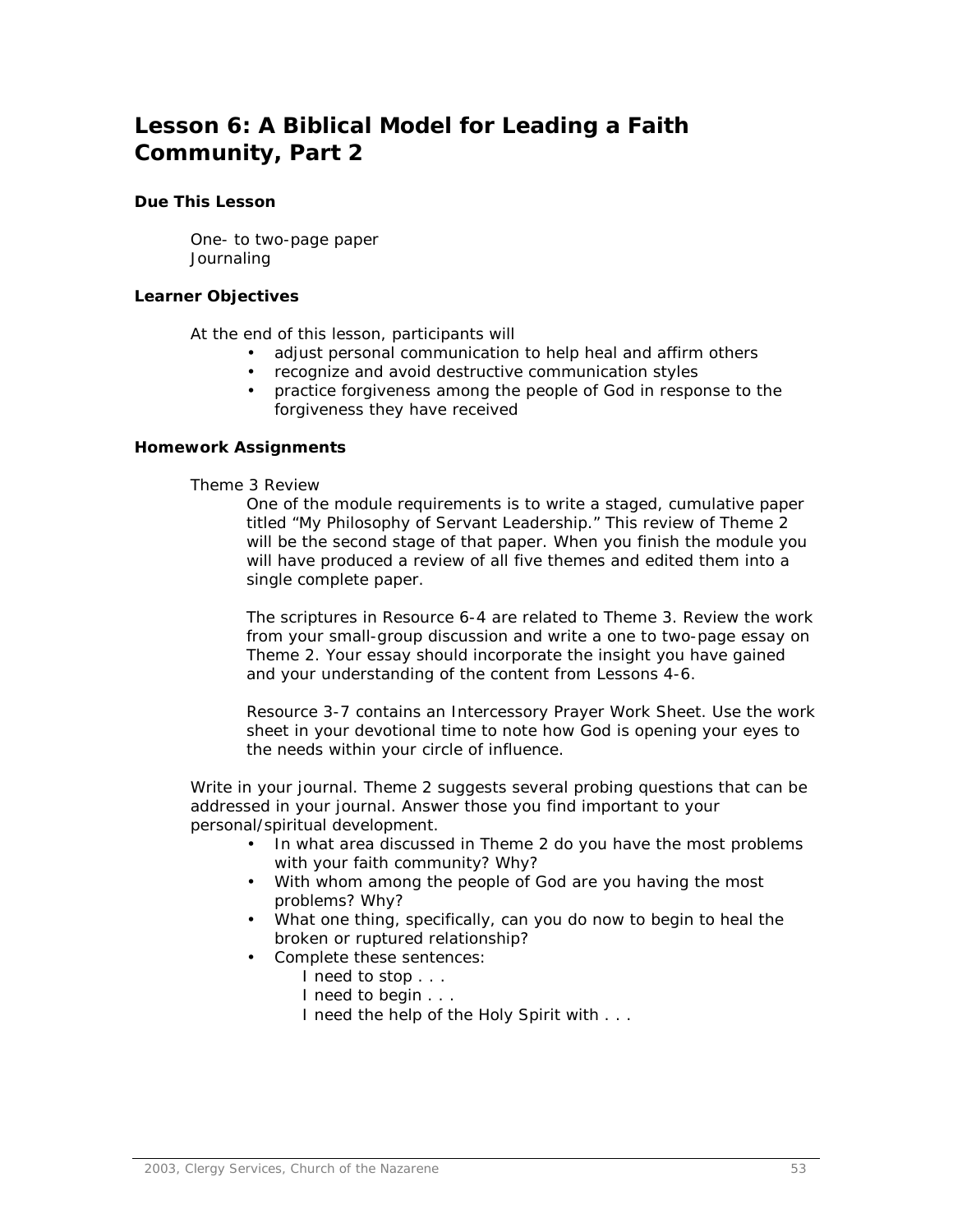### **The Power of Words to Heal and Affirm**



In all conversation, the choice of language and subject matter has to be such that the upbuilding and edification is for the purpose of "ministering grace" to the hearer.

Paul emphasized that one's speech reveals the quality of his or her relationship with Christ.

| <b>Positive Attitude</b>                   | <b>Negative Attitude</b> |
|--------------------------------------------|--------------------------|
| "I need you-you have gifts and strengths   | "You need me."           |
| I don't have to affirm, disciple, correct, |                          |
| upbuild."                                  |                          |
| "I love you-you are my brother/sister in   | "You need to love me."   |
| Christ."                                   |                          |
| "I accept you-you are being changed by     | "You need to accept me." |
| Christ as I am being changed."             |                          |
| "I trust you-you desire to serve the       | "You must trust me."     |
| same Christ I serve."                      |                          |
| "I respect you-you are different, yet we   | "I do it like this."     |
| are one in Christ."                        |                          |
| "I serve you—I want to minister grace to   | "I need $\ldots$ "       |
| you."                                      |                          |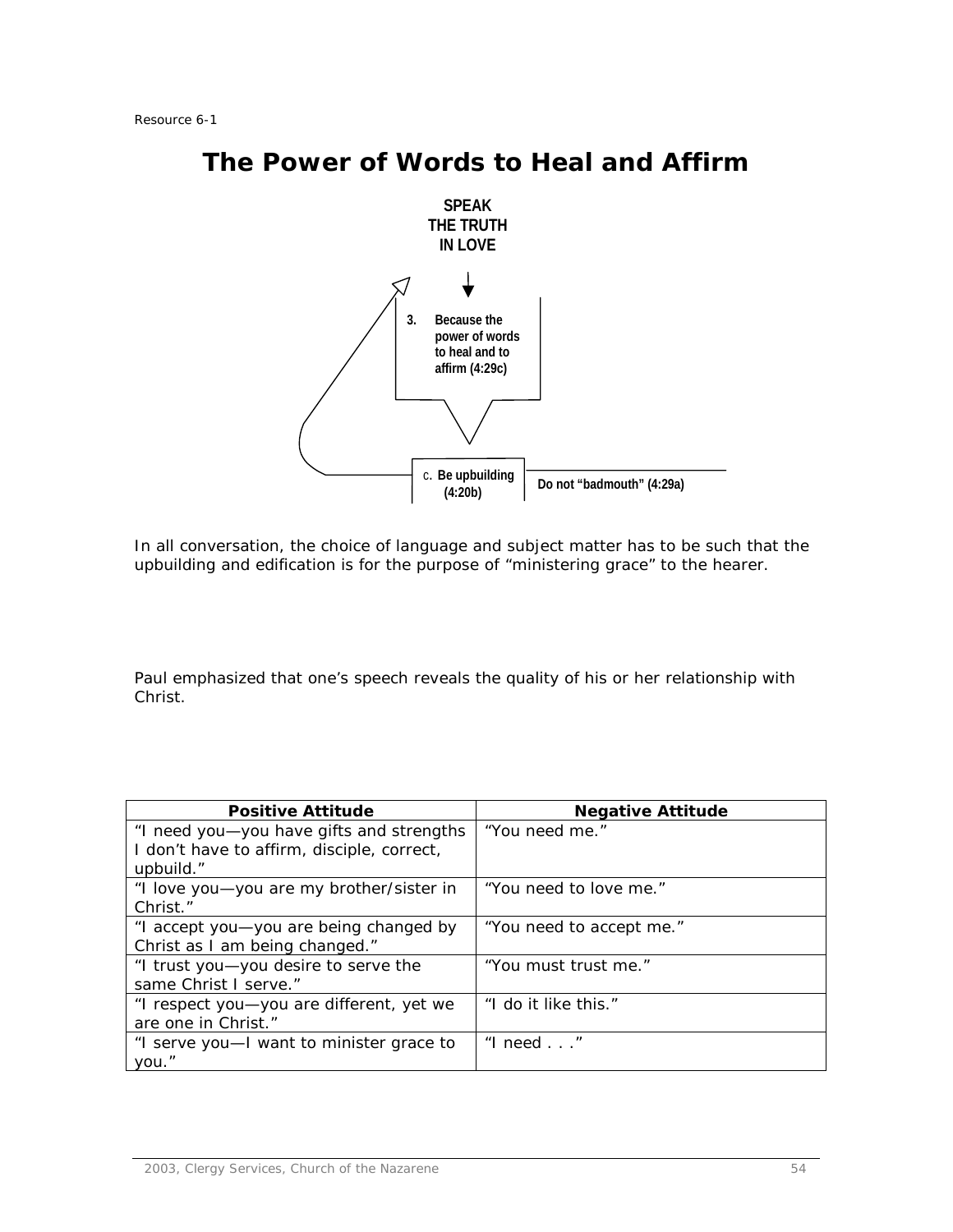Sometimes being emotionally honest necessitates criticism of another in an appropriate manner.

"Unfair" communication techniques present problems with what we say and problems with what we *don't* say.

Can the situation be seen from a different perspective? Have I tried to accept the feelings of the other person and understand why the person feels the way he or she does?

**The man beside you is different only until you get to know him.**

> **If it doesn't make a difference, don't let it make a difference.**

All who have influence and weight with others have the power to bless and to withhold blessings, to cause others to grow or to wither, to help or to hinder, to heal or to hurt.

> **Paul is concerned with the role of words exchanged between individuals within the body. In the midst of everyday dialogue God's grace and power should flow through words used.**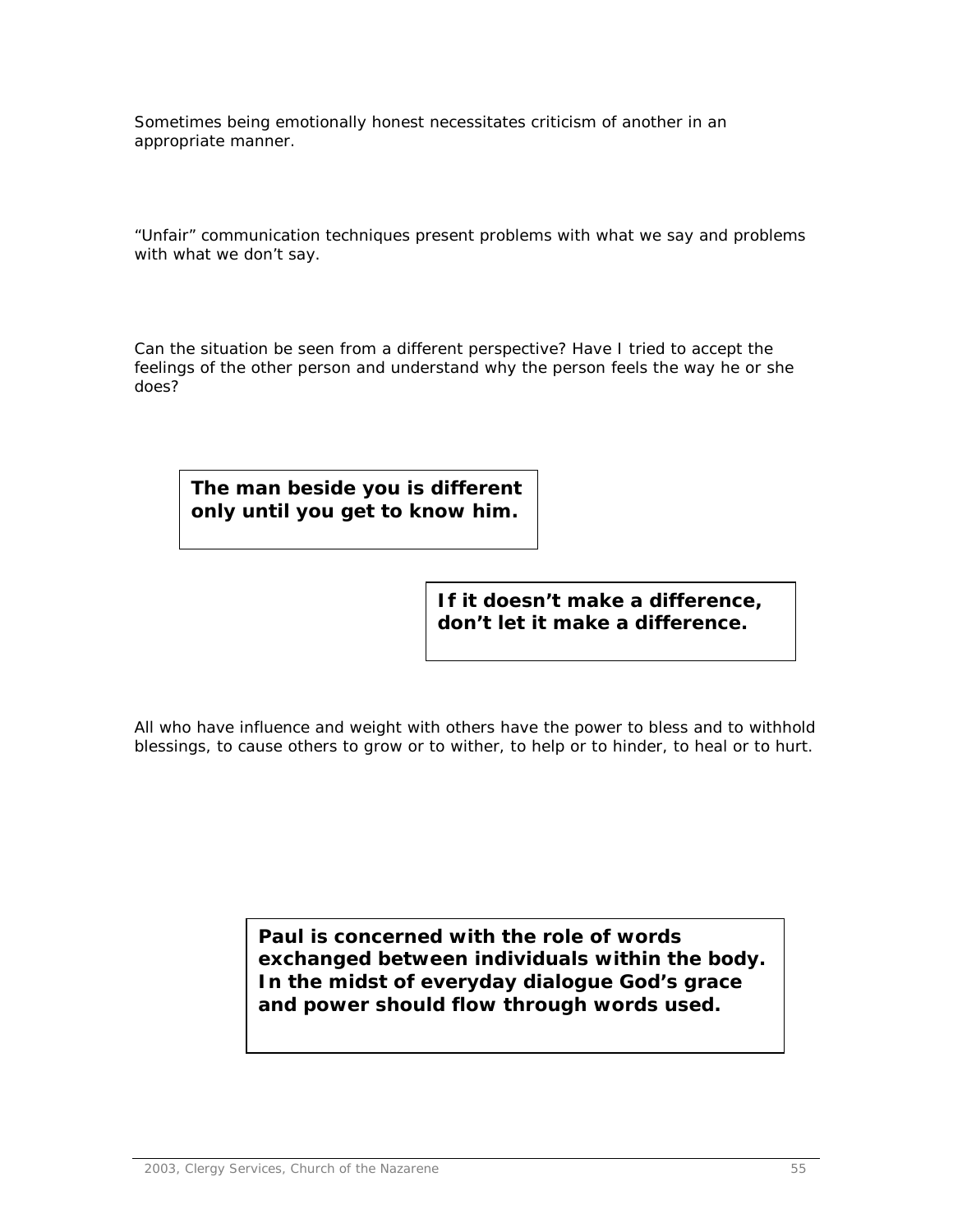Resource 6-2



An attitude of "realized forgiveness" describes the climate in the faith community.

Forgive quickly.

The issue is not so much the response from others to our efforts to be kind, compassionate, and forgiving. Our efforts may not always be received in the spirit they were given.

Our calling is to be Christlike even in the uncomfortable situations in which we sometimes find ourselves.

Anything that tends to destroy fellowship grieves the Spirit who seeks to build it up.

How can we live together as Christians so that our relationships will be redemptive and a witness to unbelievers of the reconciling word of God in Christ?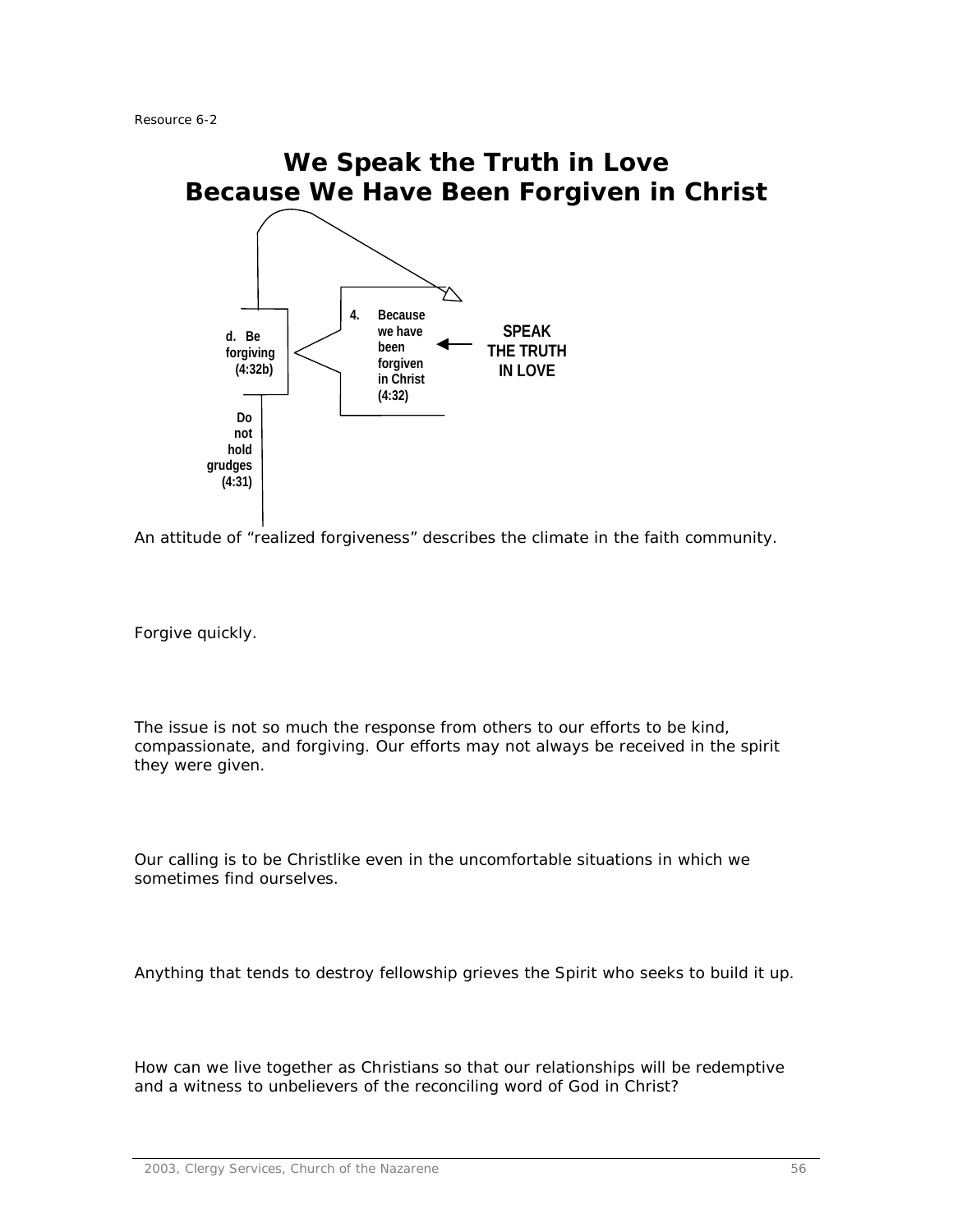Resource 6-3

### **Qualities of a Christlike Leader**

Consider these questions:

*Who were the most Christlike leaders you have ever known? What was the spiritual quality that most stands out in your mind?*

Qualities of a Christlike Leader:

**Authentic**—dependable, real, faithful reliable, trustworthy, trusted, credible, believable, veracious, genuine

**Grateful**—attentive, inclusive, and God-centered thankful, appreciative, agreeable, refreshing, restful

**Humility**—Godly, obedient, modest, broken, gentle meek of heart, mind, or spirit, humble, reverent, content, peaceful

**Integrity**—trustworthy, honest, just, fair, conscientious truthful, just, courageous

**Magnanimous spirit**—giving, generous, gracious, courteous forgiving, merciful, bighearted, fair, kind, philanthropic, self-sacrificing, noble, majestic

**Sensitive**—intuitive, perceptive, insightful responsive, compassionate, understanding, tenderhearted, warm, gentle, discriminating

#### **MAKING CONTACT**

I believe the greatest gift I can conceive of having from anyone is to be seen by them, heard by them, to be understood and touched by them. The greatest gift I can give is to see, hear, understand, and to touch another person. When this is done I feel contact has been made. $<sup>7</sup>$ </sup> —Virginia Satir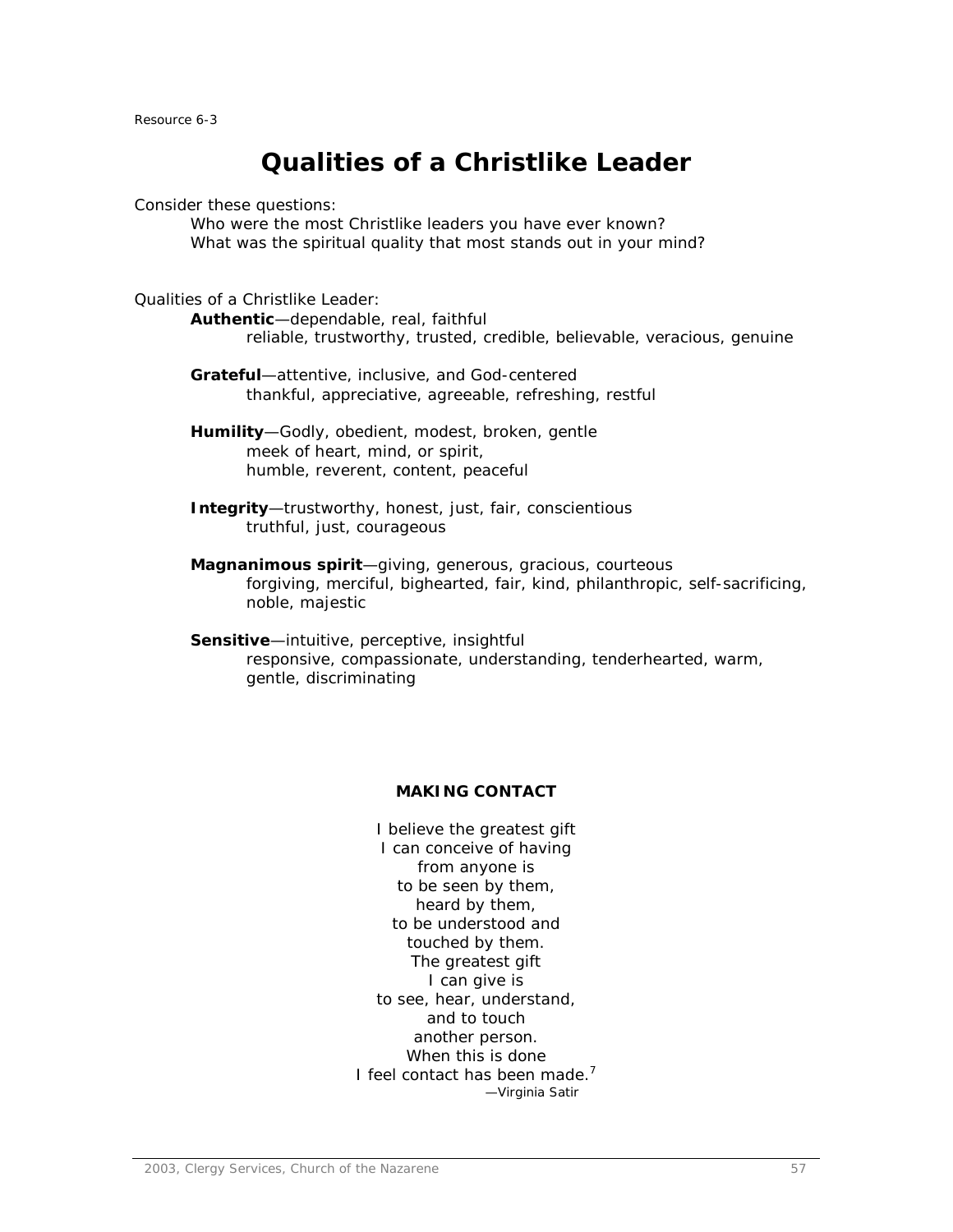Resource 6-4

### **Theme 2 Review**

#### Theme 2: The **power** of servant leadership is rooted in a relentless pursuit of Christlikeness.

The following scriptures relate to Theme Two. From your small-group discussion, list the key concept from each scripture and the leadership principle suggested.

Ephesians 4:1—5:2 Key Concept:

Key Principle:

Romans 12:9-21 Key Concept(s):

Key Principle(s):

Matthew 5—7 Key Concept(s):

Key Principle(s):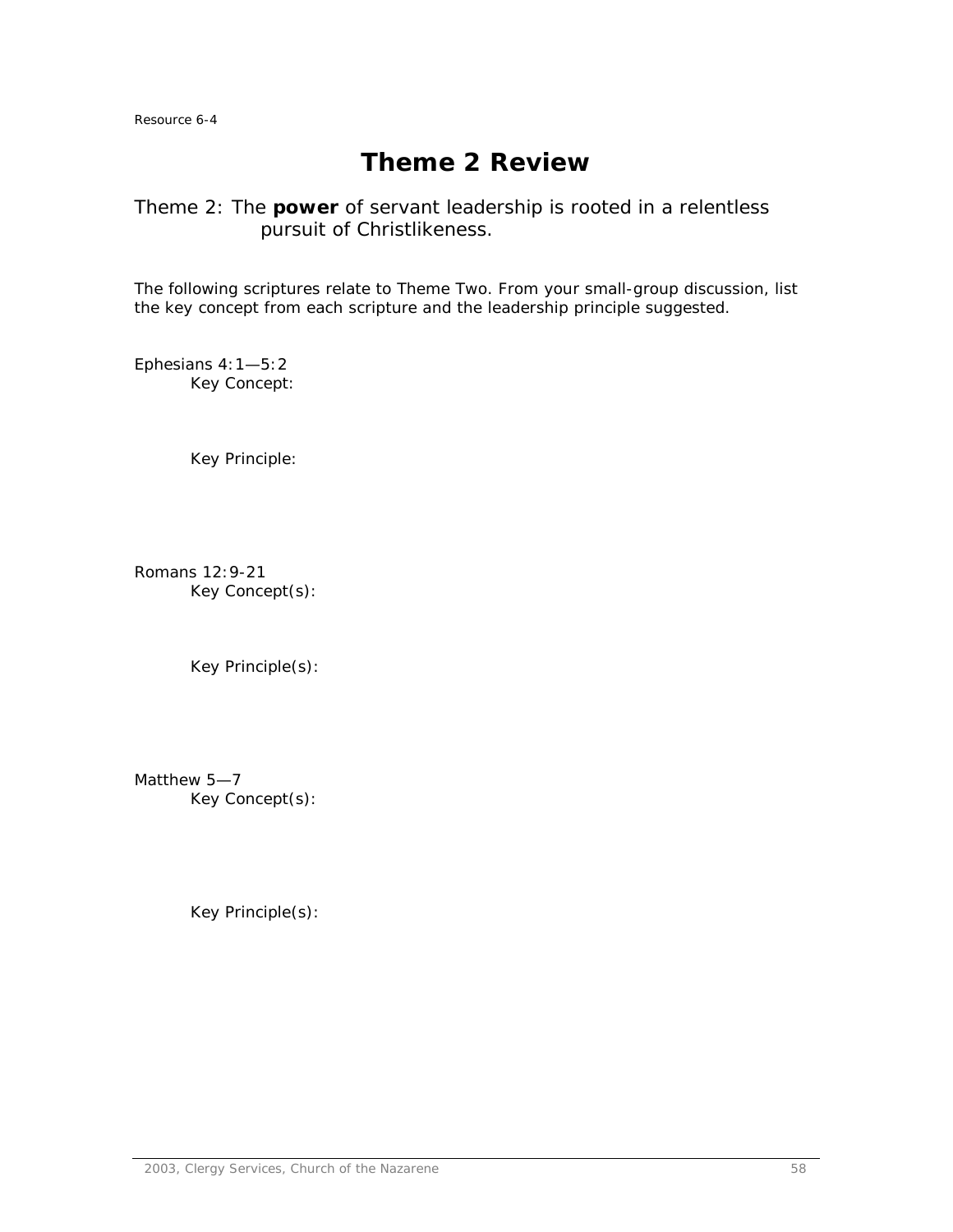#### *Theme 3:*

# *The PURPOSE of servant leadership is focused on effectively preparing the Body of Christ—the People of God—*

*for mission and ministry.*

"We must be captured by this vision which transcends ministry to the people, and ministry for the people, to ministry with and ministry by the people." —Ross Kinsler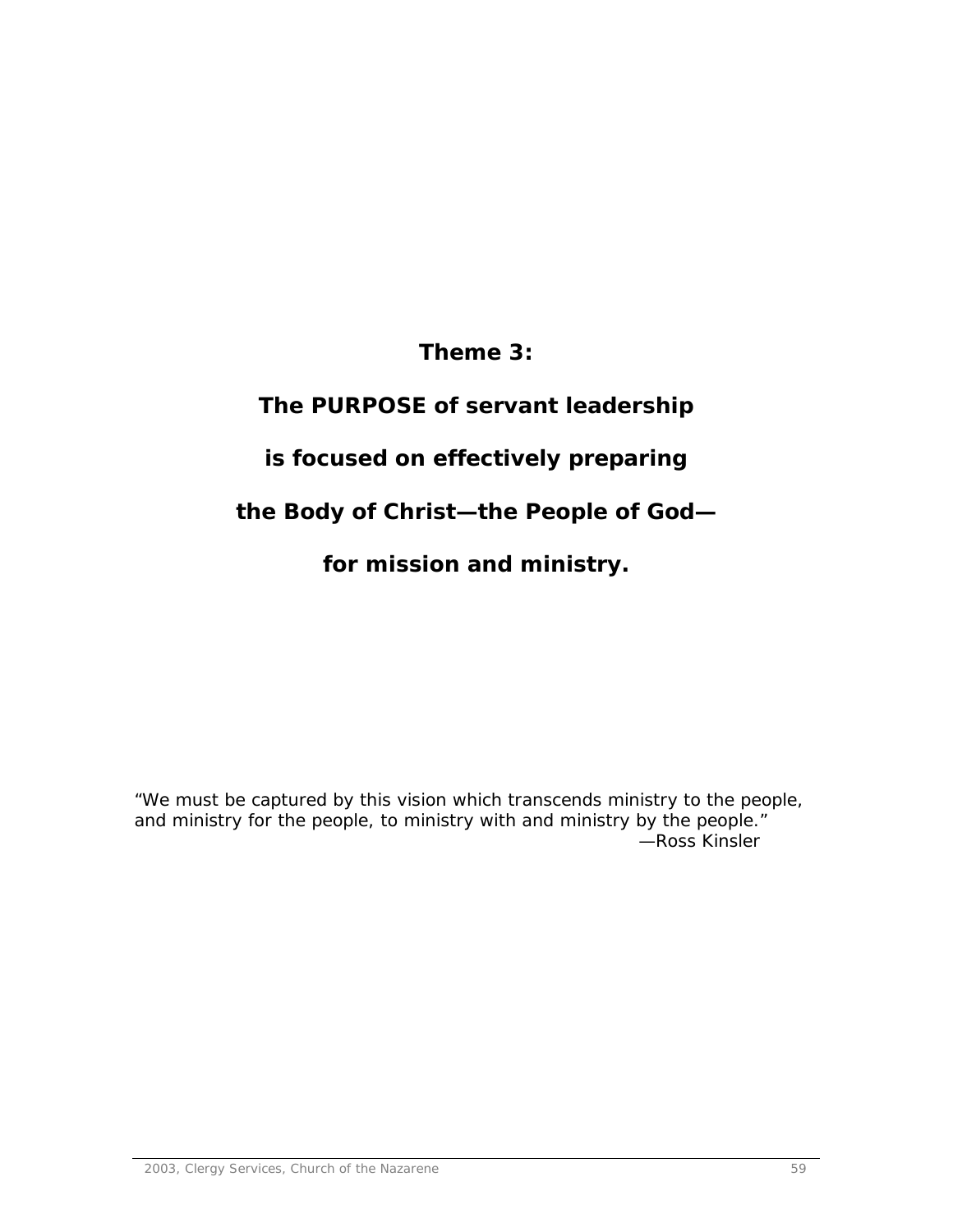### **Lesson 7: Intentionally Nurturing the Spiritual Life for Mission and Ministry**

#### **Due This Lesson**

Theme Two Review Intercessory Prayer Work Sheet **Journaling** 

#### **Learner Objectives**

At the end of this lesson, participants will

- understand that the purpose of leadership is to prepare others for their ministry
- cite key biblical passages to support Theme 3
- describe a model for teaching others to lead in a Christian way

#### **Homework Assignments**

Think about the people in your life that have been your mentors. Select one mentor and write a one- to two-page description of the area in which he or she has been your mentor, the activities through which you were mentored, and the relationship that developed between you and your mentor. If you cannot identify a specific mentor, you may conduct an interview with another person who has been mentored and report on the interview.

Read Resource 7-5: Coaching Ministers.

Read Resource 8-6 in preparation for an in-class activity.

Write in your journal.

- Theme 3 implies that every Christian has a call to minister. What differences, if any, do you see between a call to full-time Christian service, such as pastor, and God's leading and gifting someone for other types of employment (teacher, builder, doctor, laborer, etc.)?
- To what has God called you? What gifts have been given to you by God to allow you to fulfill His call?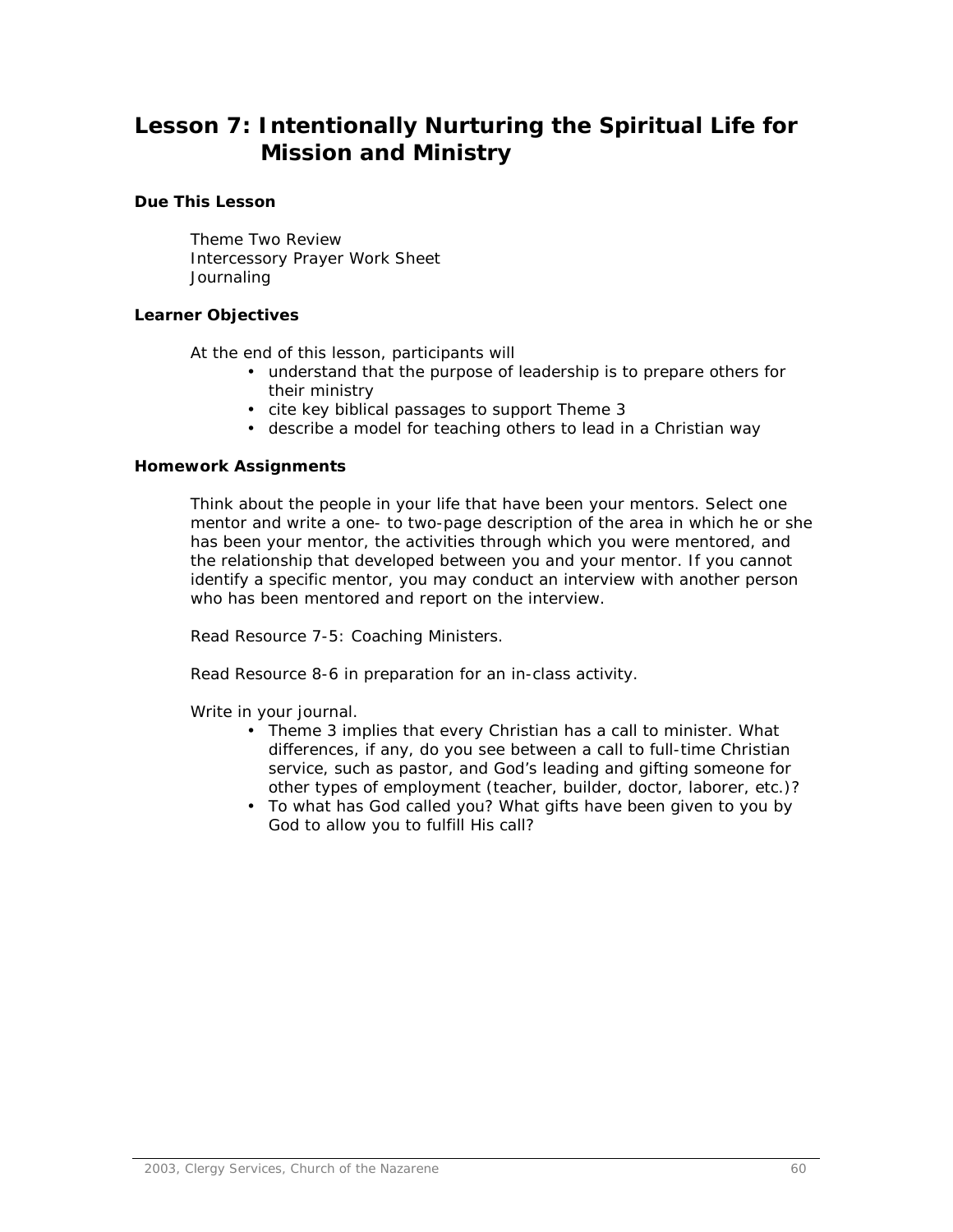### **Desert Spirituality**

Abba Arsenius, a well-educated Roman tutor in a royal household in the fourth century, answered God's call to "flee, be silent, and pray always." He led a group of 4th- and 5th-century monks in the Egyptian desert to honor God's call. The desert provided a geographical space of intense solitude.

Dr. LeBron Fairbanks tells of his own impressions while traveling through the Jordanian desert.

I experienced this same sense of solitude while traveling through the Jordanian desert with my wife to visit our son. Experiencing the desert elements gave me a glimpse of how extreme the desert can be, regarding the intense heat and isolation.

Solitude is a quality of the heart or an inner disposition, not always a physical place. Such profound stillness is not always easy for us to find, and for most of us it does not include retreating to a desert. In the midst of much noise and many people though, we have a need to find within ourselves a place of quiet a place where we can be quiet before God.

This quiet time is imperative for disciples as we do not have an opportunity to enjoy lengthy experiences of solitude in the desert or otherwise; we are in need of finding the essence of these experiences within ourselves. Solitude is a means to facilitate inner stillness and aloneness before God. During my sabbatical, I was convicted by God about the "busyness" of my schedule, and how little time I schedule to withdraw in solitude before Him. God seemed to say, "If you plan a year in advance the meeting time and dates for your senior administrators, why not plan just as diligently for solitude with me?"

During a January class term, a psychology professor at MVNU taught a class on "Psychology of the Contemplative Life." The course included five days at a Trappest Monastery in Kentucky. I would encourage you to visit such a retreat center in your own quest for solitude. It is in solitude that we find space for God. Pray, "Speak to me, Lord, regarding my need for times of solitude with you."

Few of us would "go into the Egyptian desert" in these days to find solitude. Yet, in our busy world with the constant, uninterrupted flow of information we need solitude to be able to seek the face of God. What are some ways that we can achieve this goal in today's world?

#### **Waiting patiently in expectation is the foundation of the Christian life.**<sup>8</sup> **—Henri Nouwen**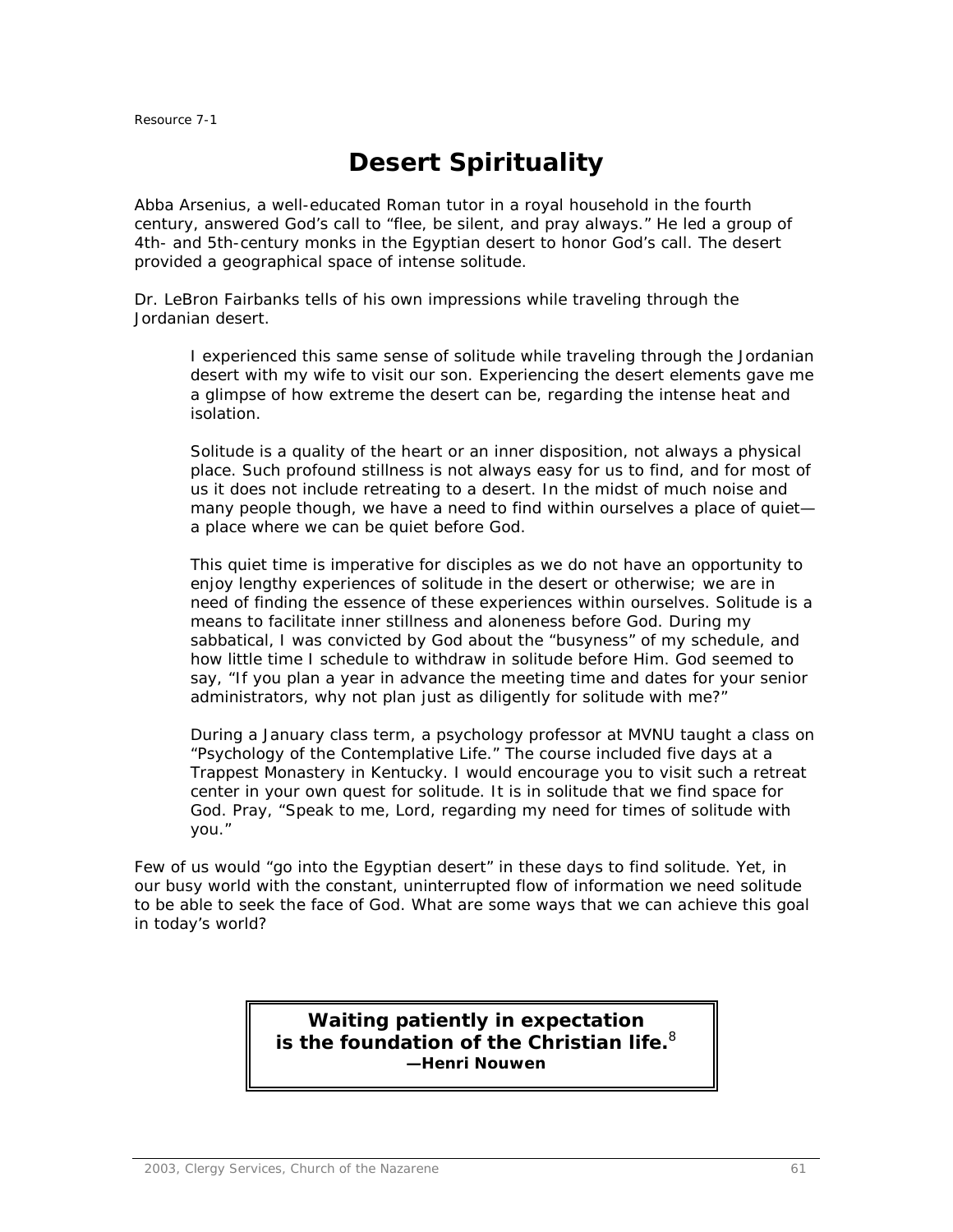Resource 7-2

### **Group Bible Study 1 Thessalonians 2:1-12**

Theme 3: The PURPOSE of servant leadership is focused on effectively preparing the Body of Christ—the People of God—for mission and ministry.

Read 1 Thessalonians 2:1-12. As a group, discuss the scripture and how it relates to this theme of leadership. Complete the outline below.

Key words

Key phrases

Key thoughts

Brief summary of the passage

Questions you have about the passage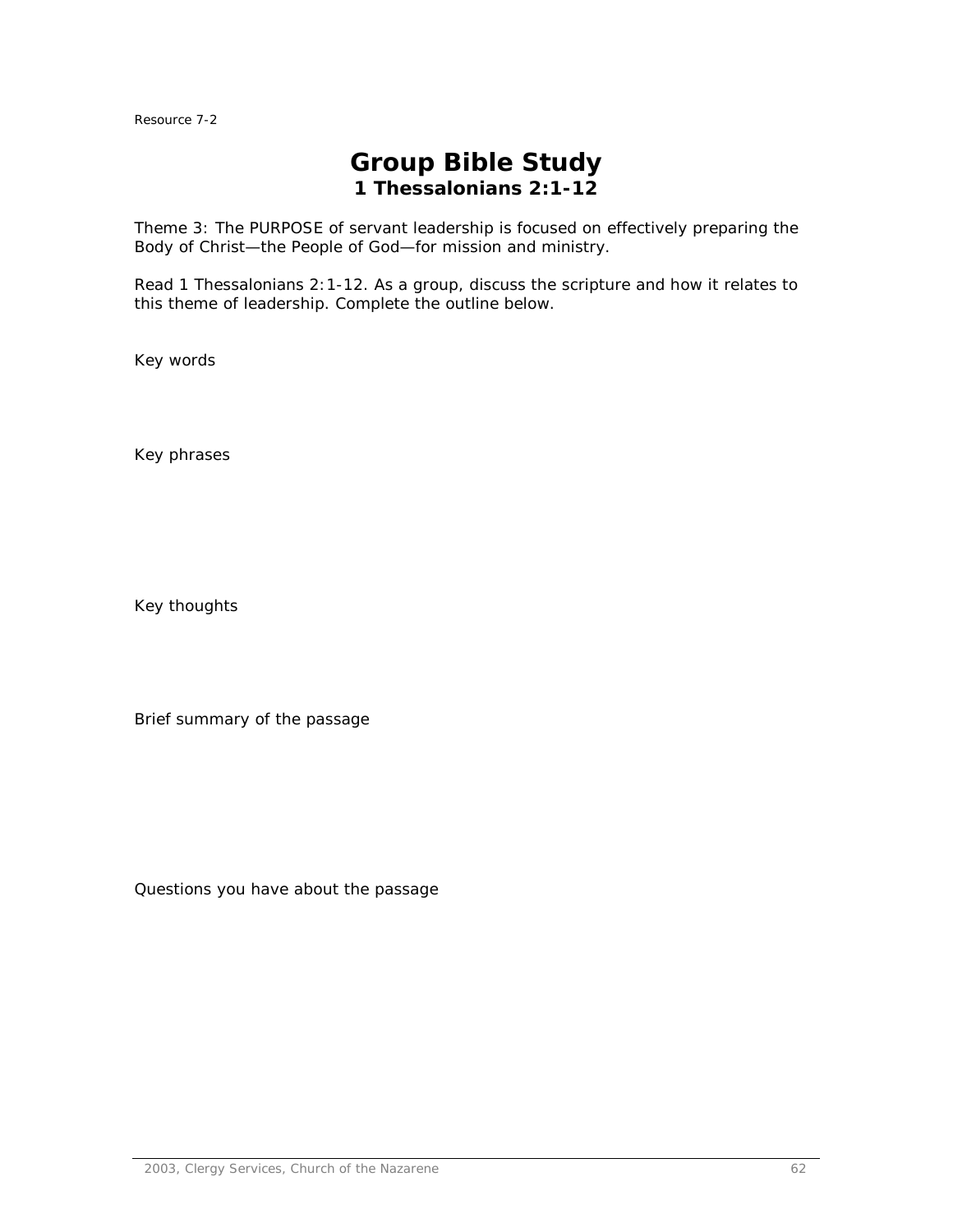Resource 7-3

### **Discovering Biblical Principles**

List the key phrase for each of these verses.

1 Corinthians 11:1

2 Thessalonians 3:7

Philippians 4:9

2 Thessalonians 3:9

Summarize these key phrases into a single principle.

A paradigm for teaching a Christian lifestyle can be based on Ephesians 4:11-16:

He gave gifts . . . to some . . . to guide and teach his people. . . . So that Christians might be properly equipped for their service. That the body might be built up . . . until we arrive at real maturity. . . . (Therefore) we are meant to speak the truth in love, and to grow up in every way unto Christ, the head.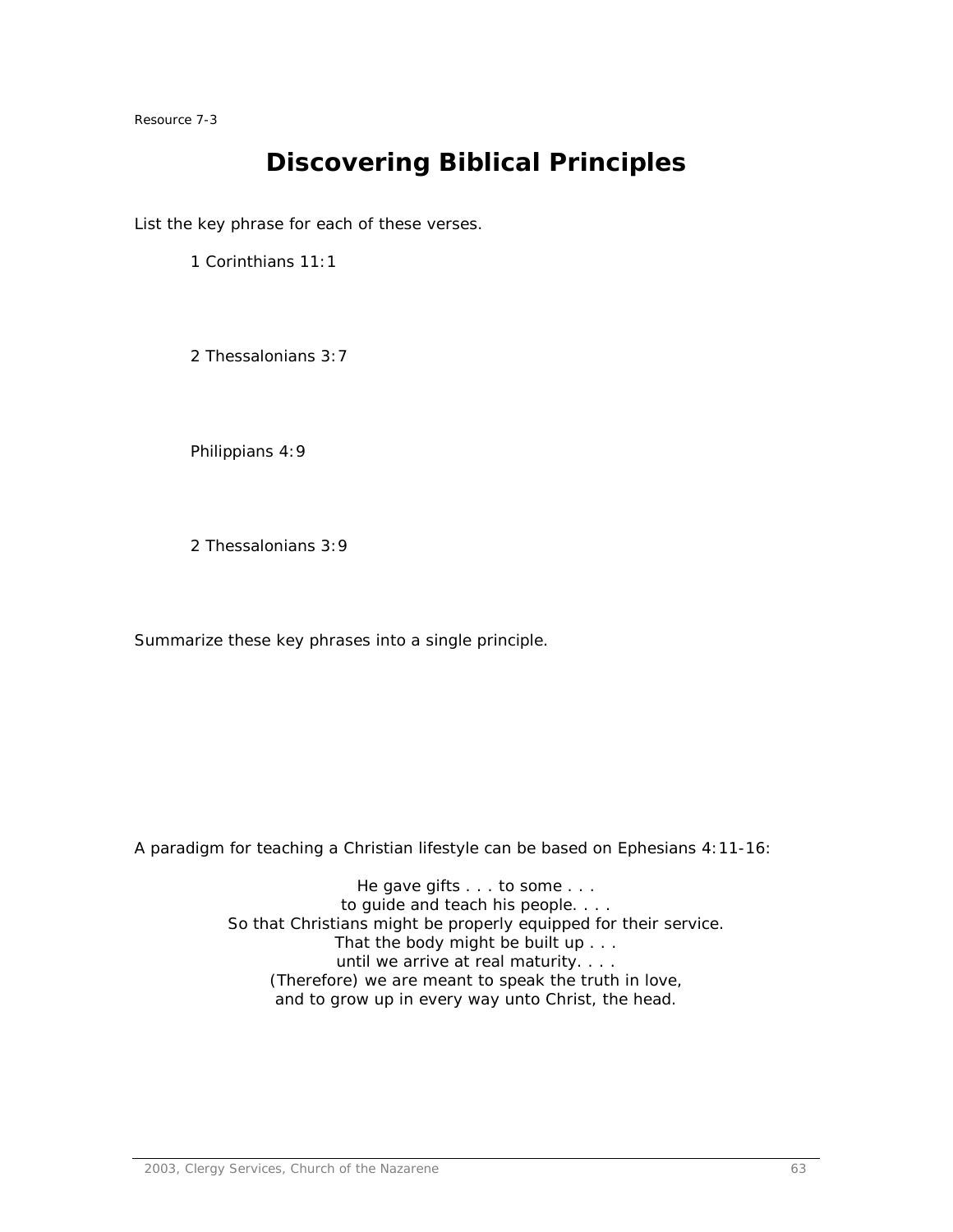

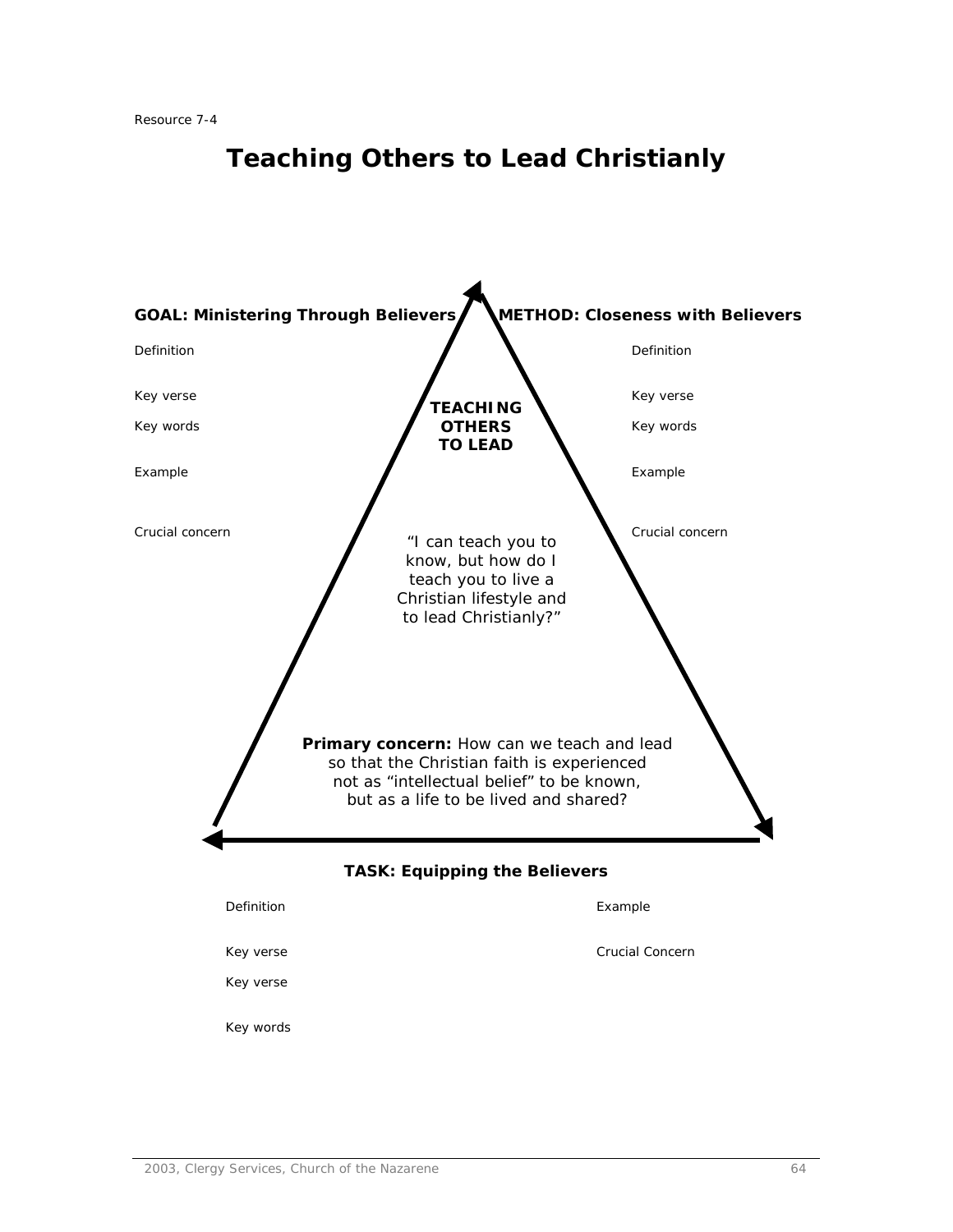#### **COACHING MINISTERS by Jim Stocks<sup>9</sup>**

The world's greatest golfer at the present is Tiger Woods. He has phenomenal talent. He is a mega-superstar. His driving, chipping, putting is superb. His swing, stance, address nearly perfect. Yet, for over 10 years a man has traveled with him, Coach Tom Harmon. Unbelievable as it may seem, Tiger Woods has a coach.

But Tom Harmon has never been the leading money winner of the PGA. He has just coached many of them. Great coaches are seldom superstars themselves. Bear Bryant had a nominal career as a football player but became one of the greatest college football coaches ever. Phil Jackson has won many NBA championships as a coach but was never a star player. A good coach does not have to be the most talented, skilled person in the profession.

Research has shown that 9 out of 10 pastors today list their present mood and feelings about themselves and their ministry as "discouraged." Fifty percent of pastors leave the ministry within the first 10 years of their careers. In the USA-Canada Church of the Nazarene from 1996-2001 the rate was 2 per week under the age of 40. Currently these are not being replaced. Now, all the superstars have slumps, get frustrated, discouraged, and lose confidence. When they snap out of it, it is usually the patience, pushing, and positive feedback from a coach that does it. Perhaps it is not more hard work, persistence, or new tools that ministers need as much as it is a little coaching.

#### **What Coaching Is**

So, what then is a coach? **A coach assists the** *player* **in bridging the gap between concept and action, idea and implementation, preparation and practice, theory and thumping.** Players have the knowledge. Players get the concept. They can quote the theory and philosophy. Where they need help is getting it to work for them, putting it into practice on the field, making it their own where they are serving. A good coach helps players get from process to performance. Ministerial coaching is providing feedback, a different assessment, another perspective and, when appropriate, a nudge to move someone forward.

#### **What Coaching Is Not**

In leadership development there are many terms that are used interchangeably. Coach is the latest buzzword in a category that includes mentor, consultant, trainer, counselor, guru, etc. However, coaching, while often using the methodology of these, has a different goal.

- 1. Coaching vs. counseling: Counseling tends to delve into the past searching for causes of personal present actions that need to be altered. Coaching tends to focus on the present, the here, the now, and the future as it pertains to professional issues and public actions.
- 2. Coaching vs. consulting: Consulting addresses organizational issues and targets organizational changes for improvement. Coaching seeks to unleash the potential of the player so that the team/organization receives the benefit.
- 3. Coaching vs. mentoring: A mentor uses experience in a specific task/career to advise a client. A coach assists players to reach a specific goal from the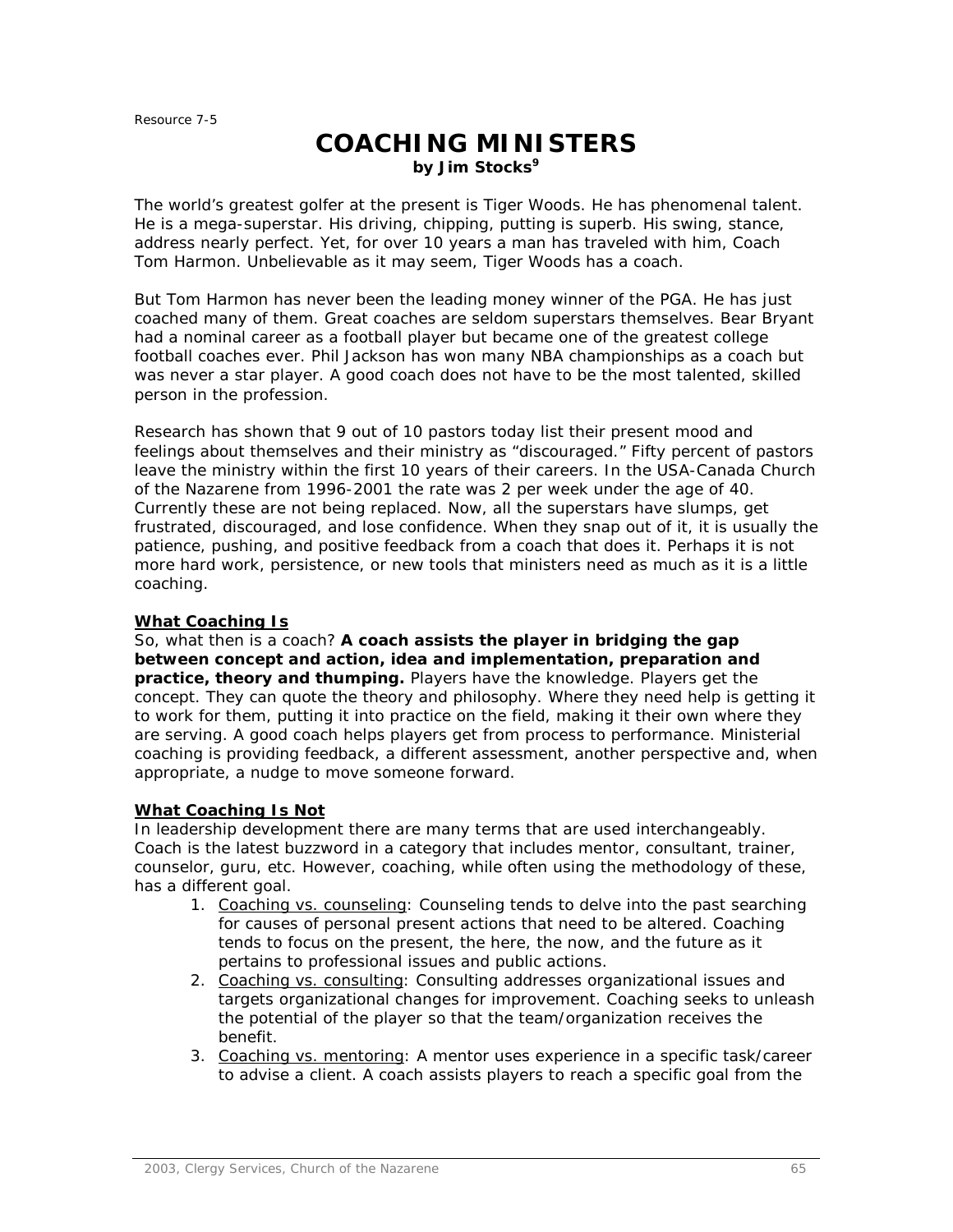base of knowledge they have. Mentors suggest. Coaches show. Mentors inform. Coaches inspire. Mentors prompt. Coaches persuade.

4. Coaching vs. training: Training is telling the players what to do or think by providing set solutions to problems. Coaching seeks to lead players to compare their present state to their potential as seen by the coach and then convince the players they can reach that potential.

All of these have a place in leadership development. However, for ministerial development the coaching model would seem to be the most effective.

#### **Why Coaching?**

By merit of the office a minister is an influence in the church. The degree of influence most often depends upon the perceived effectiveness of the minister by the congregation. Those who are inadequately prepared try to respond outside their comfort zones but do not know how in their particular context. Many try to compensate by self-improvement. However, while books, conferences, and resources abound, there is often a disconnect between those events and the ministry context. After a few starts and failures the minister gets discouraged and returns to the old rut. The minister may work harder at the same thing, but the effort will still bring the same old results. For change and improvement there needs to be someone outside the loop that helps identify the transitions and transformations that need to occur and motivates the player to action.

Coaching is a proactive attempt to unleash potential effectiveness within the minister. Coaching transcends books and conferences, which often add to a minister's discouragement and sense of failure. Coaching helps ministers gain the skills to reach the levels of expectations they were led to believe they could achieve by these venues. Therefore, not only is coaching practical, but it promotes self-esteem and success in the efforts of the minister as well.

#### **Who Needs Coaching?**

This question is a major focal point of ministerial development. Some suggestions are:

- 1. New senior pastors and new staff. A new minister who is coached has a better chance of getting acclimated more quickly and is apt to stay longer. Such ministers should be automatic candidates for coaching. If they are new on the district, fresh from university, Bible College, or seminary, or entering the position for the first time, they get a coach. If the minister is taking a first-time position as senior pastor or staff, then it is imperative they have a coach. We all know war stories of rookies who committed career suicide because they lacked skilled input. Even a new pastor on the block with long experience needs orientation. A coach can do that in a short time. It saves frustration, embarrassment, and estrangement.
- 2. Ministers whose churches tend to fade at a particular point. Many ministers have a history of being able to bring a church to a certain level but cannot seem to lead to the next. The growth of the church ceases and discontent begins. The minister leaves and repeats the process at another church. A little coaching may help such a minister to perceive the potential within and be able to advance the church as well as maximize personal effectiveness.
- 3. First-time situational events. Constructing a new facility, expanding community ministries (day care, school, compassionate ministries, ministry to minorities, etc.), searching for staff, infrastructure reorganization are critical events that will impact the life and ministry of the church. Coaching ministers through such events can give them confidence and add credibility to their ministry.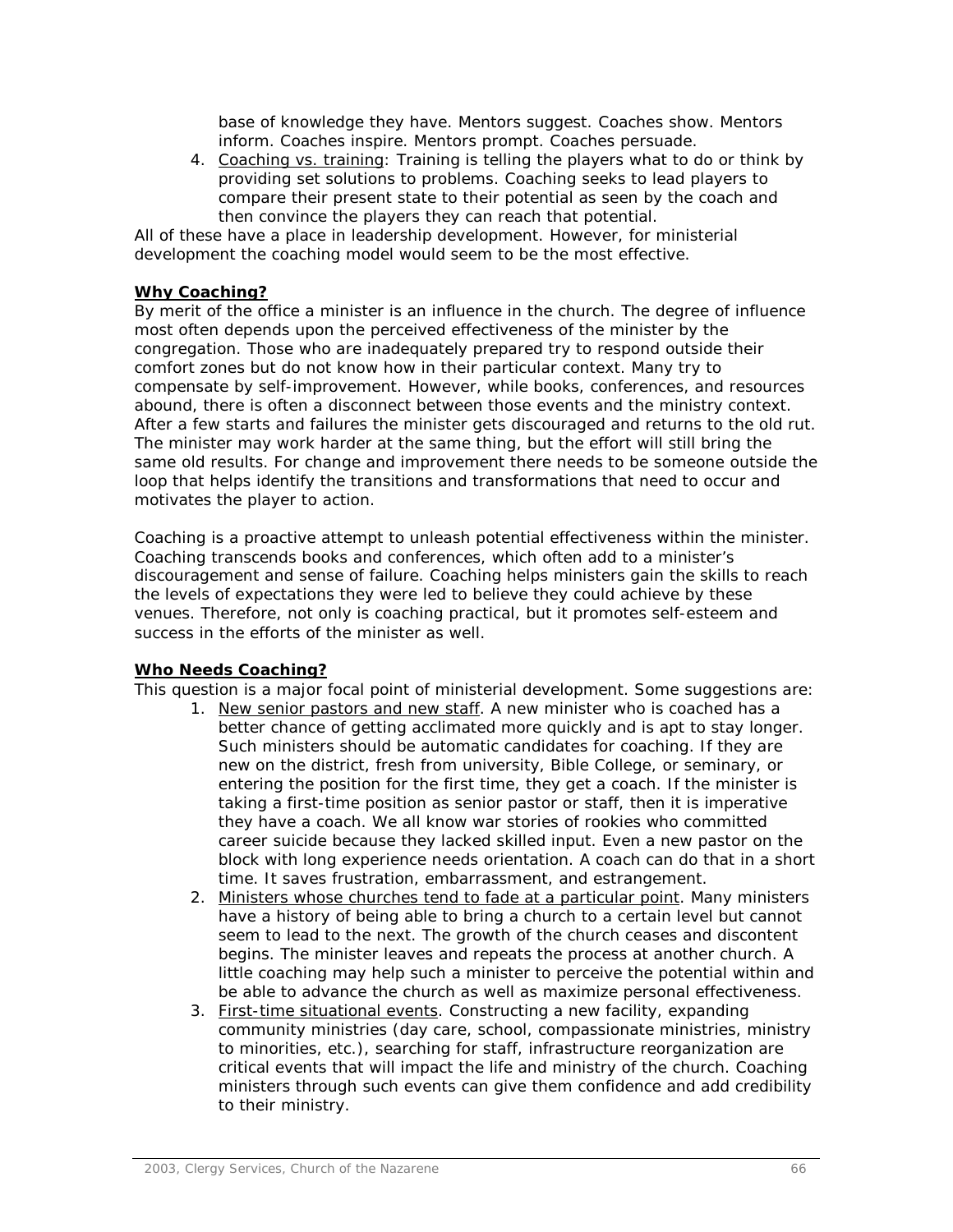- 4. A church staff needing a jump-start. A staff that has lost the passion for ministry needs to refocus. Bringing in a coach for a staff retreat to help the individual ministers evaluate where they are and where they want to go can be an effective tool to ignite a new enthusiasm in the staff.
- 5. A minister whose church has not advanced in the last three years. The minister may work hard, pray often, and preach well, but his or her level of expertise needs to be improved and methodologies upgraded. Most ministers have a deep desire to hone their skills, enhance their leadership abilities, and be more effective. Providing the services of a coach can be the medicine needed to activate knowledge into productivity.
- 6. A minister in crisis. A minister facing a personal, congregational, or community crisis needs someone alongside to help. A coach can remain outside the turmoil and give insight and perception not seen by one embroiled in the dilemma. Such a coach can save the minister, the church, and the good name in the community.

#### **The Coaching Process**

How does the coaching process proceed? Is there a process that needs to be followed? Suggestions are:

- 1. Minister should contact coach. In the ministerial context coaches do not recruit. Those seeking to improve must approach the coach and ask for help. If a coaching attempt is to succeed, then a request must be made for a coach. There are those who are assigned coaches because of the position they take. However, unless someone is seeking help, then it is useless to offer.
- 2. Carefully match coach with minister. If there is no compatibility with the coach, then no learning will take place. The minister must admire, trust, and enjoy the coach. And the coach must respect, esteem, and connect with the minister. Letting a minister choose a coach is sometimes the best way. If the minister has no choice, then the Ministerial Development Board will appoint, keeping the above proficiencies in mind.
- 3. Assessment. An in-depth look at personality types, leadership skills composite, and a 360-degree honest feedback process is essential to successful coaching.
- 4. Accountability. The minister and the coach need to be honest with one another. There must exist a free flow of frank discussion between them. Candidness between minister and coach is fundamental. The minister should agree to follow action items, training, and monitoring. This does not mean face-to-face meetings all the time. Much of it can be done by phone or e-mail. However, face-to-face is needed along the way.
- 5. Follow-up. A minister has the option to continue a follow-up process with the coach after the formal sessions are over. If the coach agrees and is available, then such an arrangement is most profitable.

#### **Choosing the Coaches**

What characteristics should a coach have that are put on the roster of the ministerial development committee or board? Who are likely candidates?

1. Star practitioners rarely make the best coaches. Exceptional talents frequently get quoted and are often imitated. However, they do not usually make good coaches. In the athletic arena the best coaches were less than star performers. Stars often make good teachers, dispensing knowledge of how they did it, but seldom have the insight or the time to coax out of another their own potential.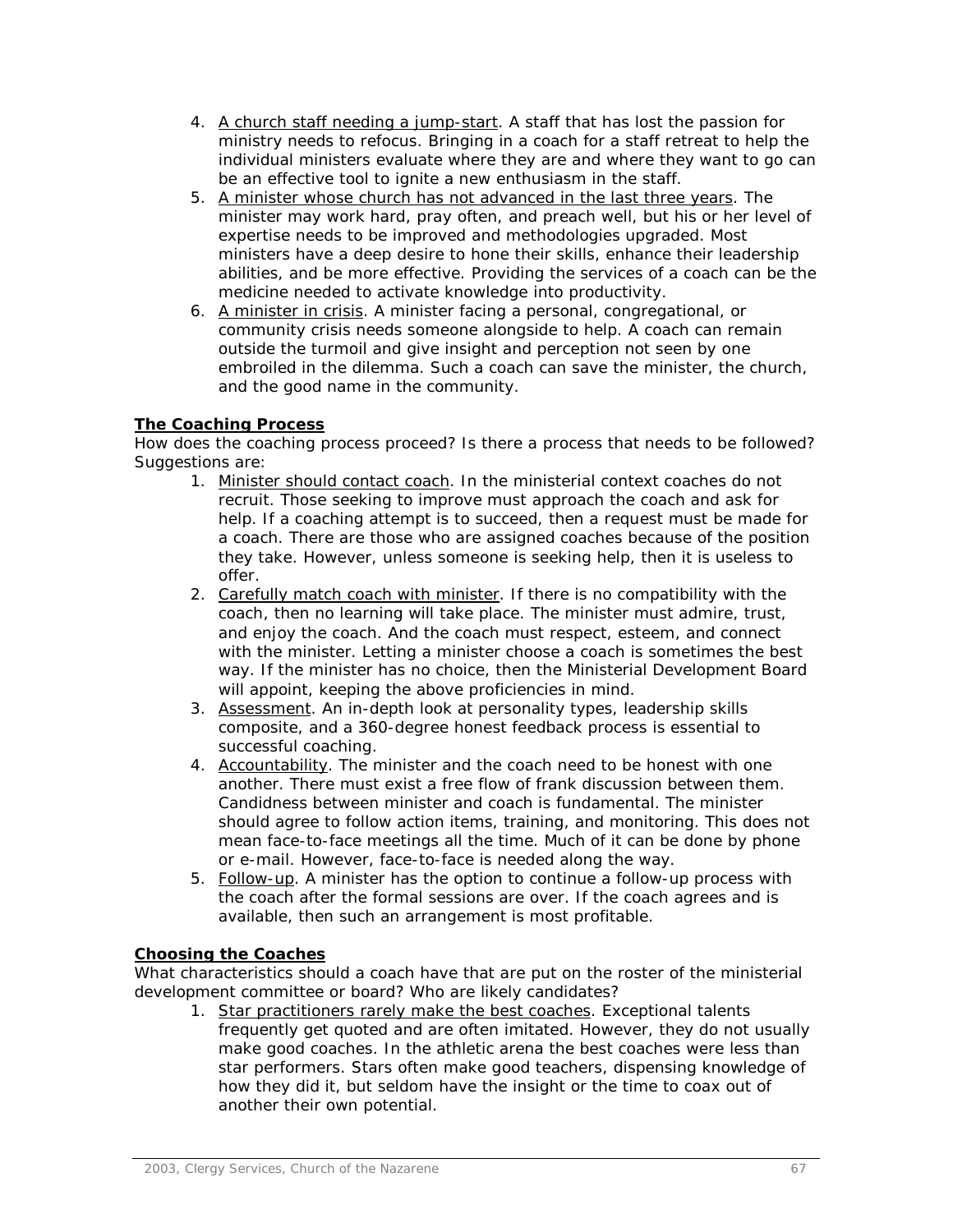- 2. A facilitator rather than a teacher. A facilitator is able to promote and advance a minister beyond knowledge to action. A teacher dispenses knowledge; i.e., provides data that the students have to process on their own. A person who can help identify concerns and then advance that to change of behavior is a good prospect for a coach.
- 3. Passion. A coach must have a passion to help others realize and maximize their potential. Passion shows itself in commitment to, patience with, and genuine interest in the player's advancement and achievement. Passion makes time for doing the job well.
- 4. Leaders. Leaders are easily identified. They have followers. A person may have all kinds of knowledge, skills, and experience. But if no one follows, then that person is not a leader. Leaders have influence. People listen to leaders. People attempt to connect with leaders. Leaders make good coaches. Look for those that others already follow, those whom others seek out for advice and wisdom. Coach them to be coaches.

#### **Downside of Coaching**

Like mentoring, counseling, teaching, etc., coaching has its disadvantages. Some of these are:

- 1. Proximity. Coaches usually have direct contact with the player at the point of action where theory is put into practice. Ministerial coaching will most often be done at a distance. The coach will not have the privilege to observe the player in action. The coaching will most often not be done "on the spot" but "after the fact." This is not the best of circumstances but it does not mean that coaching is ineffective. The player-coach relationship will have to be such that the player will "report" to the coach the practices that have been put into play. The coach will then make assessments and suggestions.
- 2. Relational development. In normal coaching conditions the players and coach are in daily contact. The time is set. The routine is definite. The purpose is clear. Theory is reviewed and put into practice. Under most circumstances neither the coach nor the minister will be able to meet weekly. This will hamper the impact of the coaching experience. For a player to make real progress there must be a relational satisfaction with the coach. The coach is not a pal or buddy but is a person that when the players walk away they feel it has been time well spent with someone who cares.
- 3. Not everyone can be coached. Some ministers may wish to improve but are not "coachable." Discouragingly, research shows that only about 20% are coachable while 80% are either too proud to admit needing help or are unwilling to act on insights of the coach. Most ministers refuse to be coached because they think they can do whatever needs to be done on their own. Many believe they have the skills but the congregation is not willing to follow their lead. Such ministers are not easily convinced otherwise. But one who wishes to be the best, to be a pro will be easy to coach and will advance in skills.

Clergy Services has done a great deal of work to put together a viable educational track for ministerial candidates to follow. Through the instruction of the modules, Bible School, colleges, and universities, future pastors should be well-grounded in theology, theory, and practice. With this coaching system established on each district, the Church of the Nazarene should be able to produce ministers who are effective and efficient in the winning of souls in the 21st century.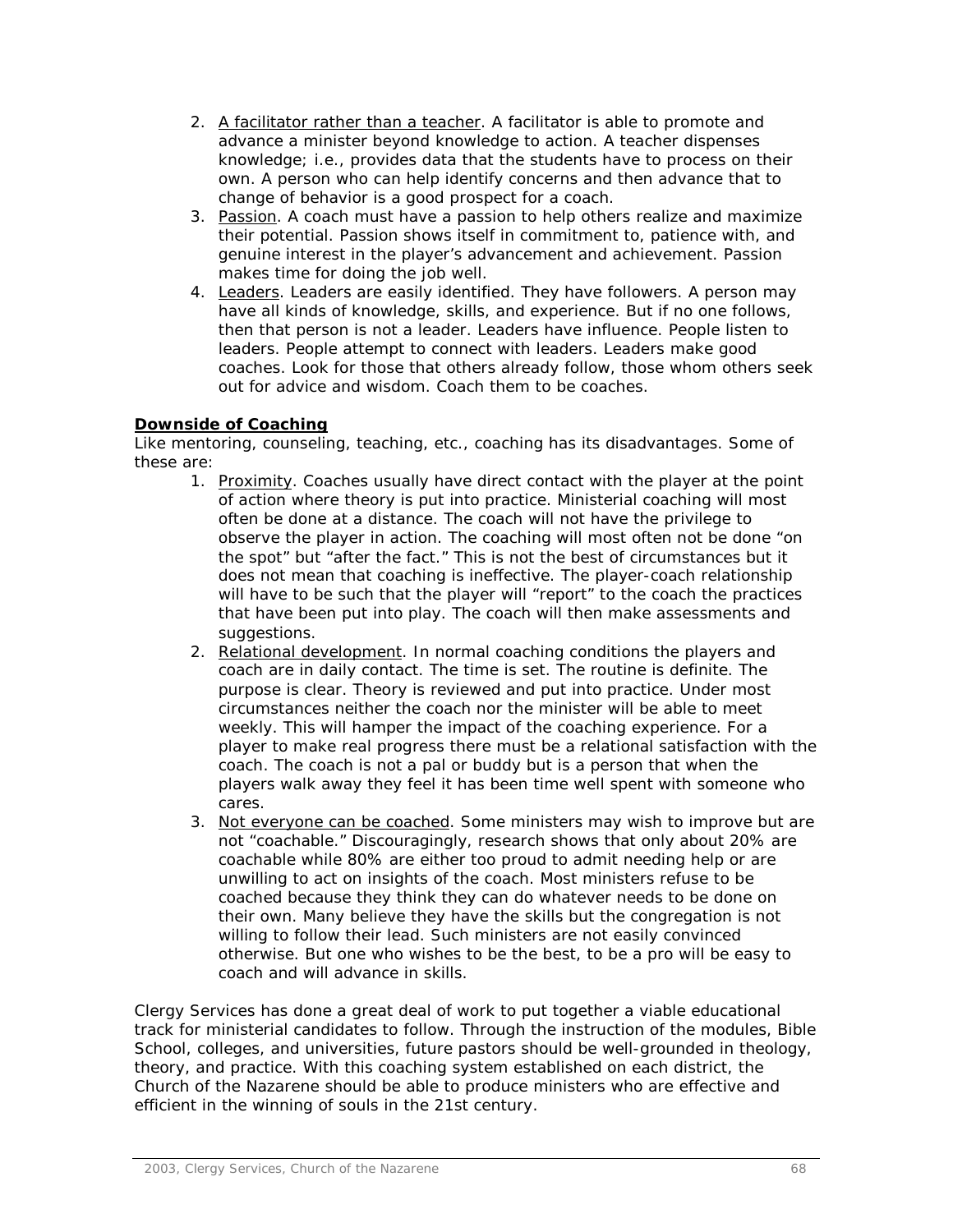### **Lesson 8: Mentoring as Ministry Development**

#### **Due This Lesson**

One- to two-page on mentoring Read Resource 8-6 Journaling

#### **Learner Objectives**

At the end of this lesson, participants will

- identify areas of personal development in which they desire mentoring
- develop personal skills to prioritize demands on time and resources
- understand the use of collaboration as a leadership tool within an institution

#### **Homework Assignments**

Read Resource 8-7. It contains a list of core topics from the Nazarene World Mission Department for mentoring and training new missionaries. Use the list to reflect on your own development needs. Complete Resource 8-7 by identifying the five areas in which you would like to be mentored. Identify a person or persons that you would like to help mentor you in these areas.

Read Resource 8-8: "Twelve Theses for Kingdom Servanthood in Post-Communist Europe" in preparation for the next lesson.

Write in your journal.

- How do you feel about being a mentor/coach? Are you willing to make that commitment?
- Who are the people that you should be mentoring/coaching today?
- What skills and experience do you have that you would be willing to share with others?
- What is your reaction to being mentored/coached by someone else?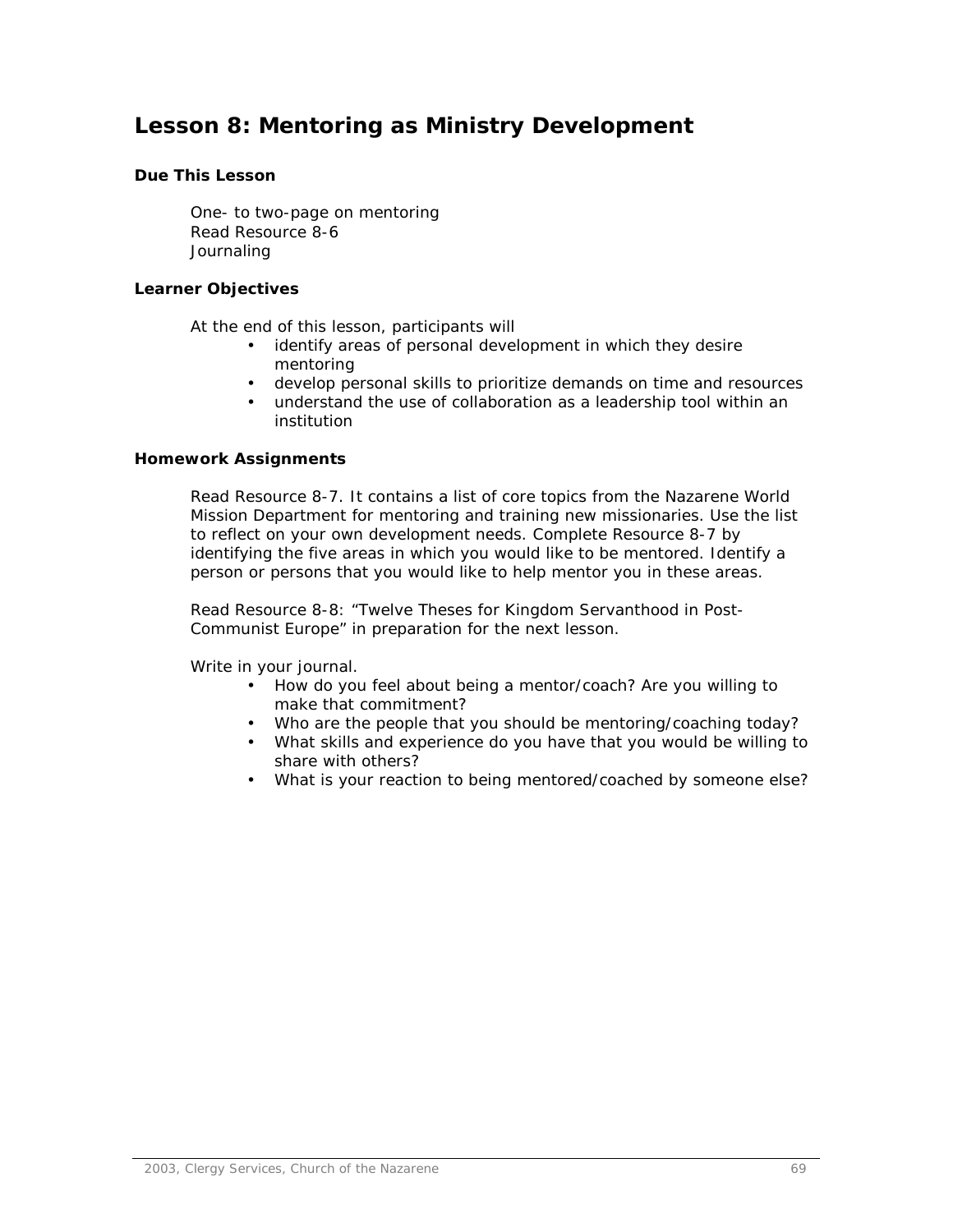### **Common Mistakes of a Leader**

In the mentoring relationship, discussions frequently take place around these "common" mistakes of a leader.

| <b>Mistakes</b>                                      | <b>Necessary Alternative</b>               |  |
|------------------------------------------------------|--------------------------------------------|--|
| Inconsistency                                        | Consistency                                |  |
| <b>Indecisiveness</b>                                | Decisiveness                               |  |
| Duplicity<br>(saying one thing and doing<br>another) | Integrity<br>(what you say is what you do) |  |
| Reactiveness                                         | <b>Proactiveness</b>                       |  |
| "Forked tongue" (lying)                              | Honesty                                    |  |
| Impure motive                                        | Pure motive                                |  |
| Lack of "stick-to-itivness"                          | Tenacity                                   |  |
| "Jumping around"                                     | Staying power                              |  |
| Talking too much                                     | Listening before speaking                  |  |
| Disloyalty                                           | Loyalty                                    |  |

#### **Mentoring is . . . a lifelong relationship, in which a mentor helps a protégé reach her or his God-given potential. —Bobb Biehl,** *Mentoring*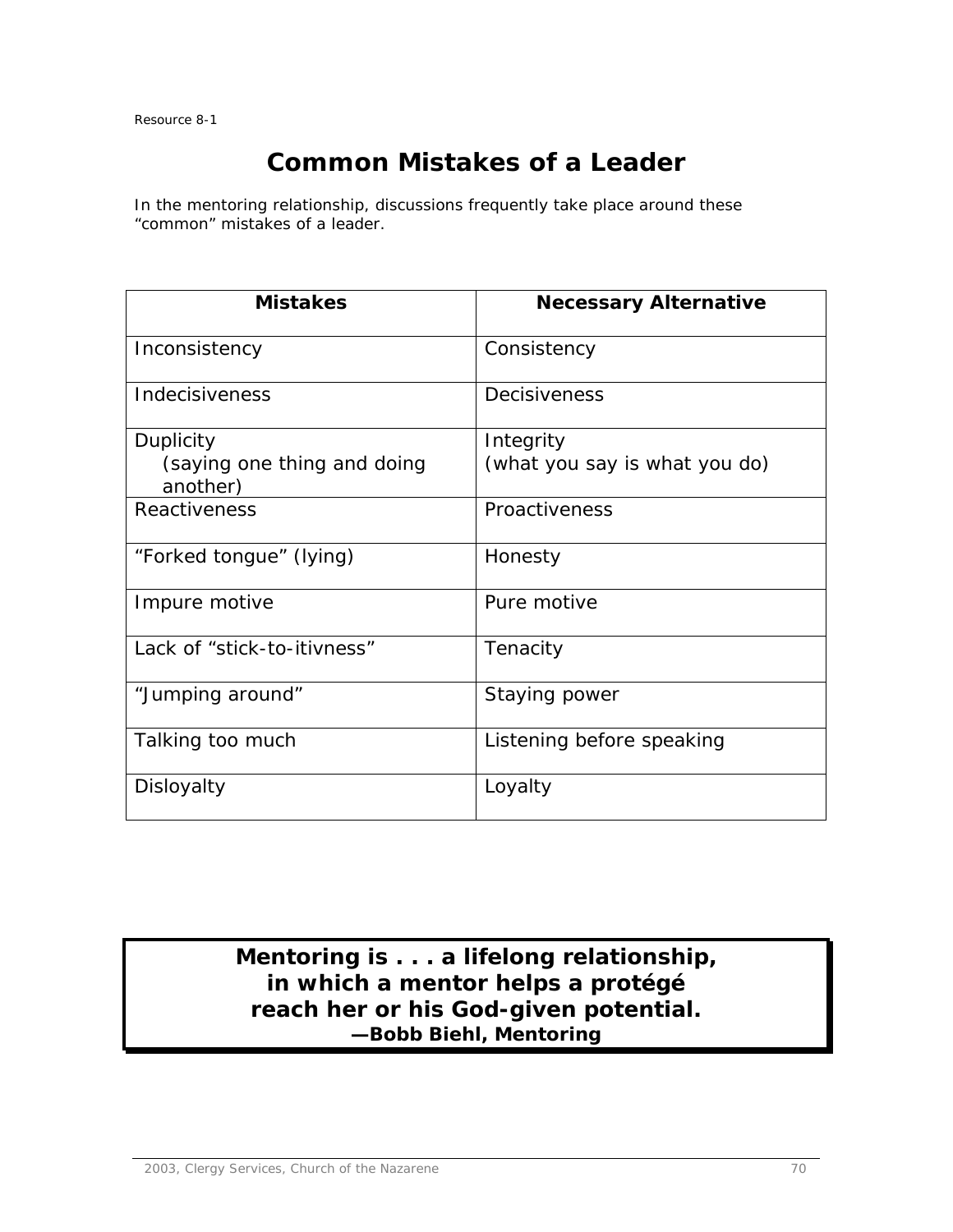### **Mentoring Questions**

As a leader you will need to purposefully initiate the mentoring process with those you lead. Here are some questions that can help.

- 1. Why do you work at [church or institution]?
- 2. Has your faith been strengthened or weakened as a result of your work at [church or institution]?
- 3. In what ways do your spiritual gifts match the responsibilities assigned to you?
- 4. Where do you feel most vulnerable or weak?
- 5. With which of the [church or institution] core values do you agree most? Least? Which one needs to be strengthened or eliminated?
- 6. With which of the guiding principles do you most resonate? Least? Why? What can we do to strengthen the guiding principles statements?
- 7. How are you working to more effectively communicate [church or institution]'s mission and vision to the staff or faculty with whom you work most closely and those employees within your administrative responsibility?
- 8. What questions do you have for me?
- 9. How can I help you? How can I help you to increase your effectiveness in your leadership role?
- 10. What would you like for me to consider or change in my leadership role at [church or institution]?

Mentoring agendas differ vastly according to need, purpose, time, money, and personnel. However, the more structured the plan or strategy, the better chance there is for sustained growth of the mentee. Be proactive, not reactive.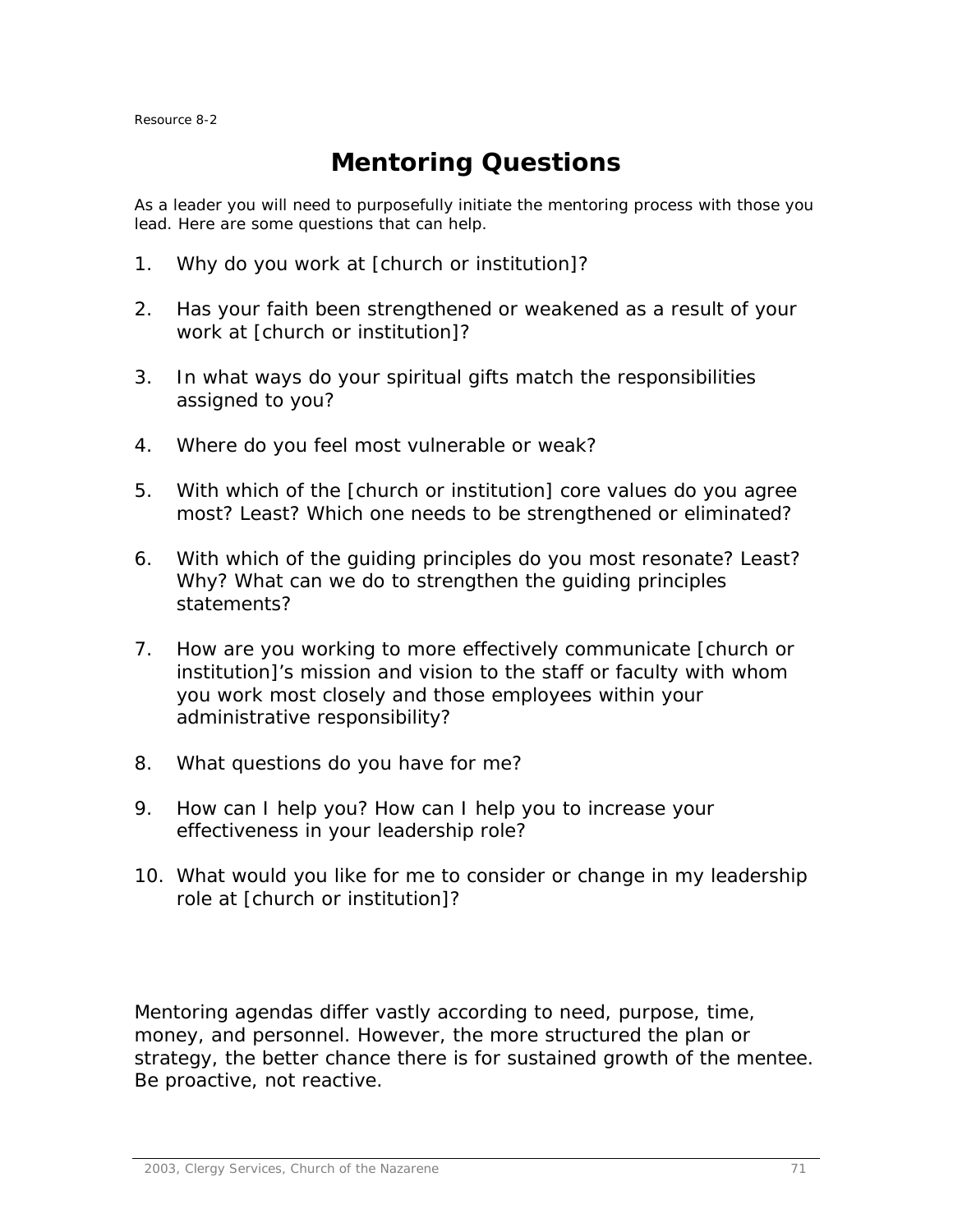### **The 20/80 Principle**

Twenty percent of your priorities will give you eighty percent of your production if you spend your time, energy, money, and personnel on the top 20 percent of your priorities.<sup>10</sup> —John Maxwell

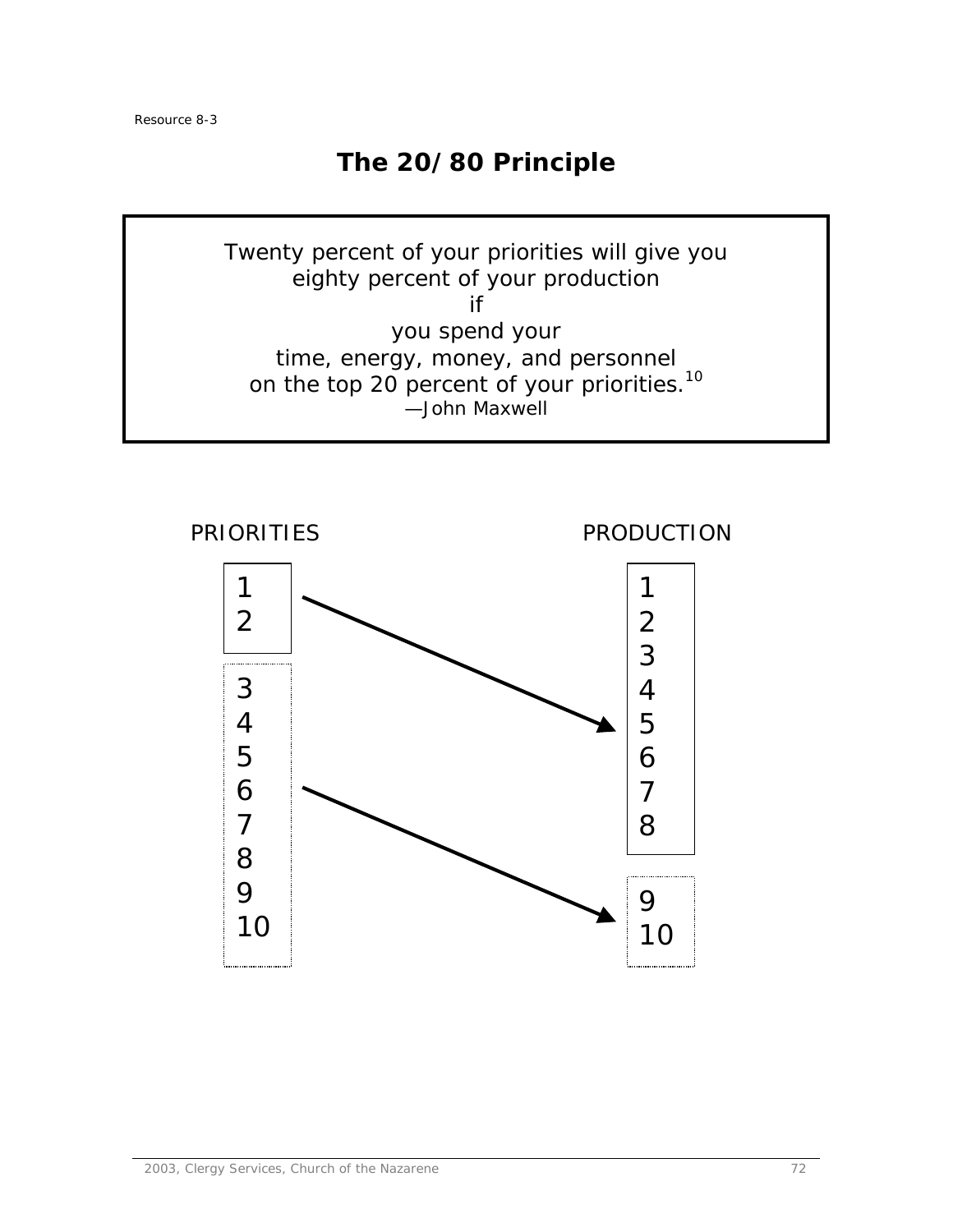# **Priority Categories**

For a detailed discussion of setting priorities for productivity, see Habit 3: Put First Things First in the popular book by Stephen Covey, *The 7 Habits of Highly Effective People: Powerful Lessons in Personal Change.<sup>11</sup>*

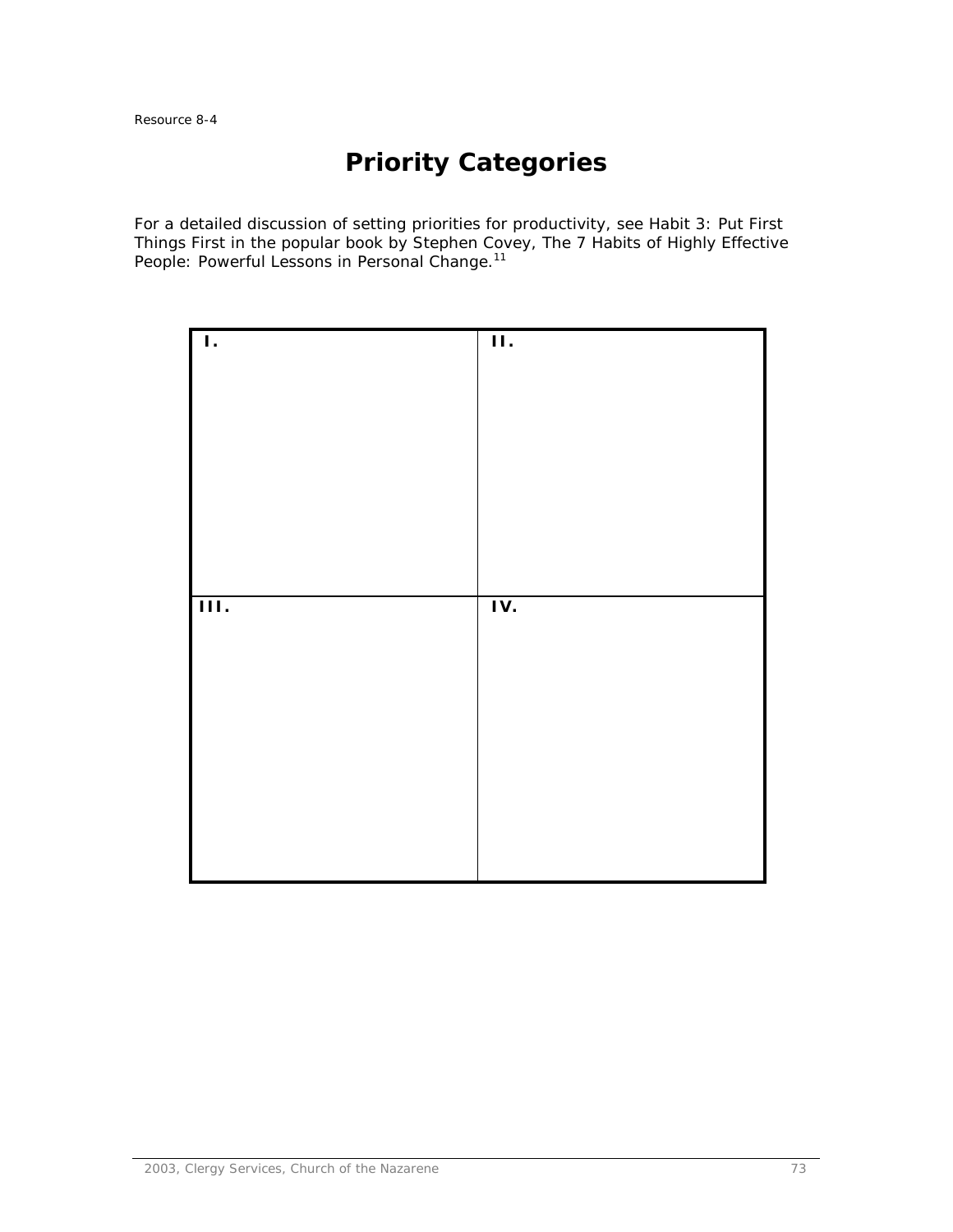### **Activity One Mentoring the Church or Governing Board**

Six characteristics of strong and effective boards:

- 1. Board members articulate the church's mission, vision, and values.
- 2. Board members understand the role, purpose, function, and structure of the board.
- 3. Board members relate to the pastor and the congregation with one voice.
- 4. Board members communicate with each other Christianly (Eph 4:2), compassionately, respectfully, directly, and supportively.
- 5. Board members listen to congregational members and friends, appreciate the heritage of their faith community, and model faith development and spiritual formation to the congregation.
- 6. Board members develop new leaders for increasing responsibilities throughout the congregation.

**Activity:** As a group, discuss the six characteristics of a strong and effective board.

• How would you modify this list with additions or deletions to make these "characteristics" a mentoring outline to guide you as you work with your board?

• Name and describe the first three mentoring sessions that you would spend with your board. What outcomes would you expect from each session?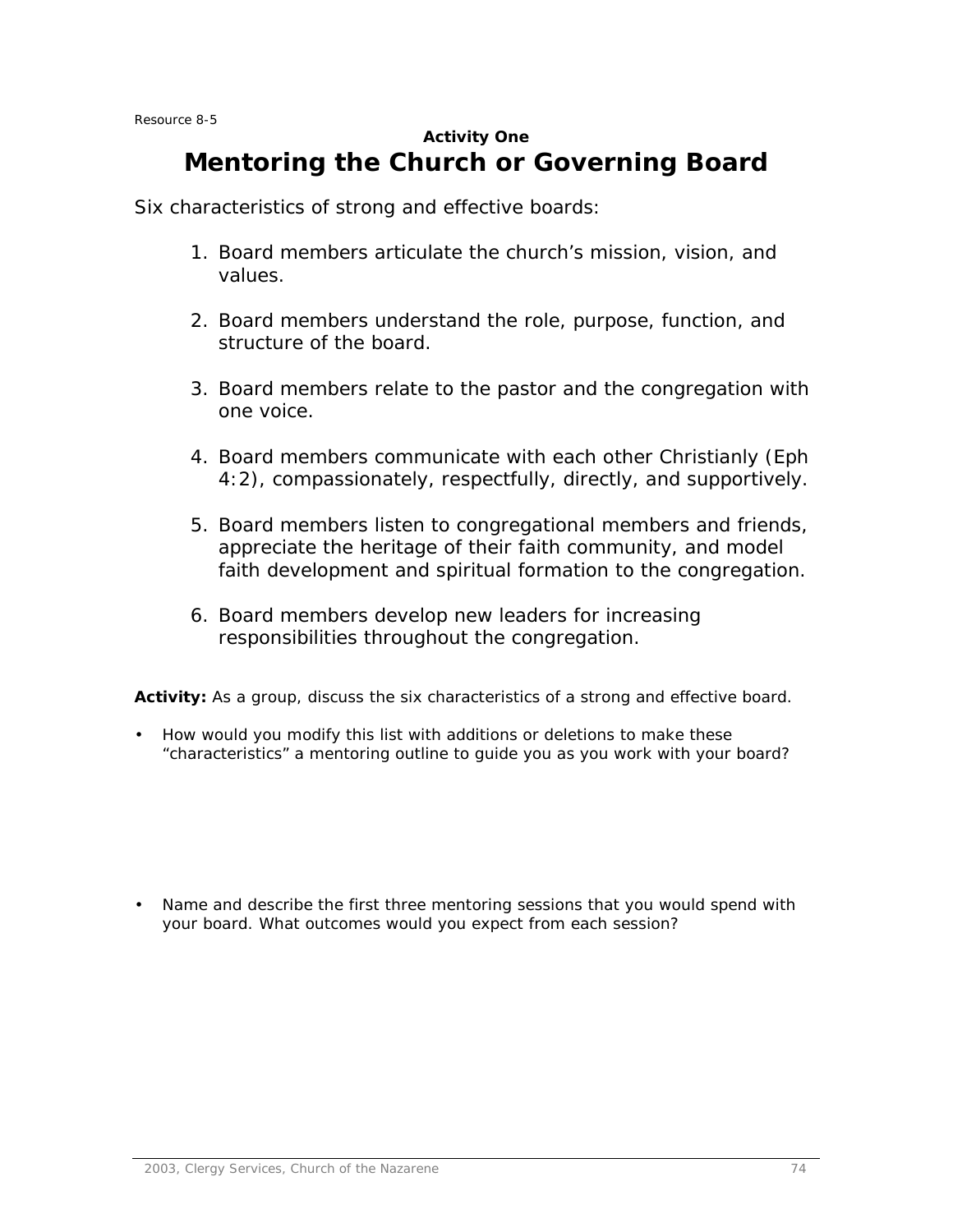Resource 8-6

**Activity Two**

# **The Power of Three (or More) Working Together in the Body of Christ**

by LeBron Fairbanks, President Mount Vernon Nazarene University

"Two are better than one, because they have a good return for their work. If one falls down, his friend can help him up. But pity the man who falls and has no one to help him up! . . . two can defend themselves. . . . A cord of three strands is not quickly broken." Ecclesiastes 4:9-12

A few years ago, I had the privilege of speaking to a group of Church of the Nazarene educators in Johannesburg, South Africa. The setting was the first Consultation on Global Faculty Development for the denomination. Nazarene educators spent a week together probing the possibilities of an Academy for International Education in the Church of the Nazarene. My part in the conference program was to lead two sessions on the subject of institutional collaboration. The title of my presentation was "Institutional Collaboration as Academy Strategy." I addressed the need for intra- and inter-institutional strategy as foundational for the denomination to "maximize access" to the rich resources of the educational institutions of the Church of the Nazarene worldwide, particularly in the two-thirds world.

It was a wonderful experience for me. I met many friends from around the world. However, something happened to me while I was there. My purpose was to assist other educators. Instead, I found myself asking some hard questions about my leadership character at MVNU and the degree to which I model the partnership and collaboration I "preached." I was asking probing questions about my personal integrity. Was the strategic process I thought I was championing at MVNU falling on deaf ears? If so, why?

I returned to the MVNU campus determined to share with the faculty and staff my "moment of truth," to outline some specific steps for us to take together and to request for the campus community to hold me accountable to my word. If "trust is the foundation of effective leadership" (Weens), then I must be the change I seek to produce in the MVNU faculty and staff before institutional collaboration is to become a way of life on our campus.

Let me summarize what I said to the educators in Johannesburg, and then identify some questions I asked the MVNU faculty and staff about our relationships.

I re-emphasized to the conference participants that "leadership rises up at the intersection of personal passion and public need." I suggested that every organization needs a "champion" for the collaborative process, if partnering or collaborating is to become a way of life for an institution, and not just an intellectual game. I presented some lessons learned at MVNU about collaboration.

- Using collaboration to manage change is challenging.
- A vision and need are required for success.
- Regular communication is the glue of collaboration.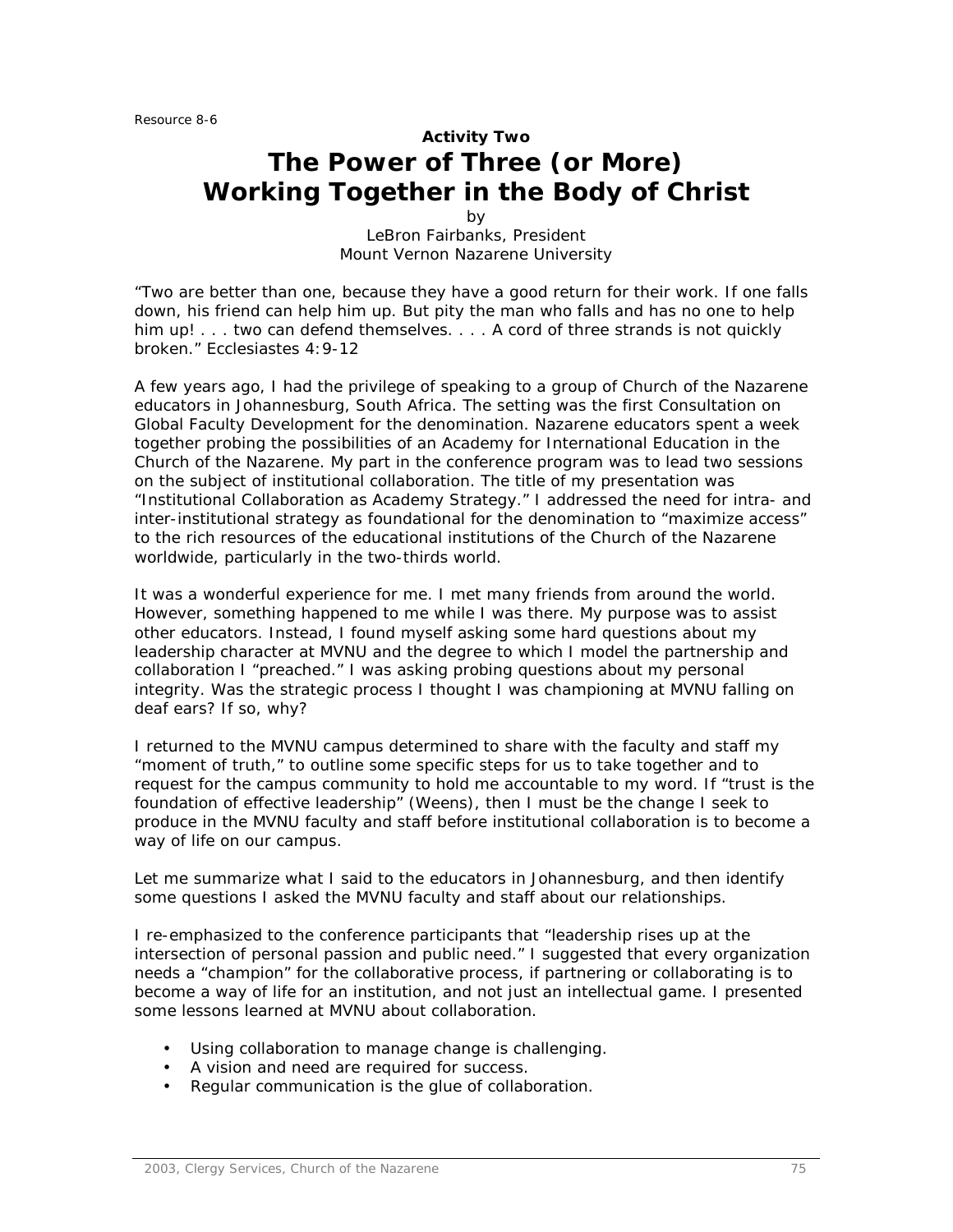- Active, committed leadership at the senior administrative level and an informed and broad-based steering committee are required.
- The greater the trust and communication, the faster and more profound is the benefit.
- Institutional collaboration must become institutional strategy.

Before I completed the presentation, I made some remarks using quotes I had included for them in a booklet I had distributed. But as I was speaking to THEM, I found myself speaking to myself about MVNU. I sincerely wanted to increase the level of involvement and trust between the administration and the campus community of employees. The power of three (or more) as affirmed in Ecclesiastes is a powerful image and necessary concept for an institution or church seeking to embrace collaboration as strategy.

Indeed, institutional collaboration must become institutional strategy. This is my passion. But it will not happen simply by the leader making pronouncements. It will happen if we passionately believe with Helen Keller that "alone we can do so little, together we can do so much."

More specifically, I returned to MVNU and shared with the campus community the following commitments:

- 1. I want to affirm each of you as brothers and sisters in Christ whom I chose to work at MVNU as a vocational calling.
- 2. With this affirmation will come a renewed emphasis on continued training and development. The staff development committee is being restructured and will provide ongoing staff development throughout the year.
- 3. I will work closely with a task force specifically and with the campus community during the next 18 months to streamline the administrative and decision making structures. The goal is to facilitate, not inhibit, you in accomplishing your vocational assignments and realizing your ministry goals at MVNU. "None of us is as smart as all of us."
- 4. I ask for your assistance in revising the document, FOR THIS WE STAND: VALUES UNDERLYING THE MVNU FAITH COMMUNITY. I wrote this document in 1993 with your feedback when I realized that MVNU was enrolling an increasing number of students with no previous connection to MVNU or understanding to the sponsoring denomination of the institution. I again need your counsel. I need you to work with me in revising this important document.
- 5. The MVNU vision statement needs revising. I shared with the MVNU Board of Trustees recently that I needed to revise the present MVNU vision statement.
- 6. A task force has been working to revise the MVNU master campus development plan in light of enrollment growth projections for the next 20 years and the recent acquisition of the Pinecrest farm property across Martinsburg Road. You will have another opportunity to review the several scenarios developed by the task force and our consultants before recommendations are forwarded to the Board of Trustees for consideration.
- 7. A board appointed task force is studying the issue of university status for MVNU. The MVNU faculty and staff will have an opportunity to discuss the information and the tentative recommendations already forwarded to you.
- 8. I want to find ways to periodically update the campus community regarding our progress in developing an operating budget proposal for the Board of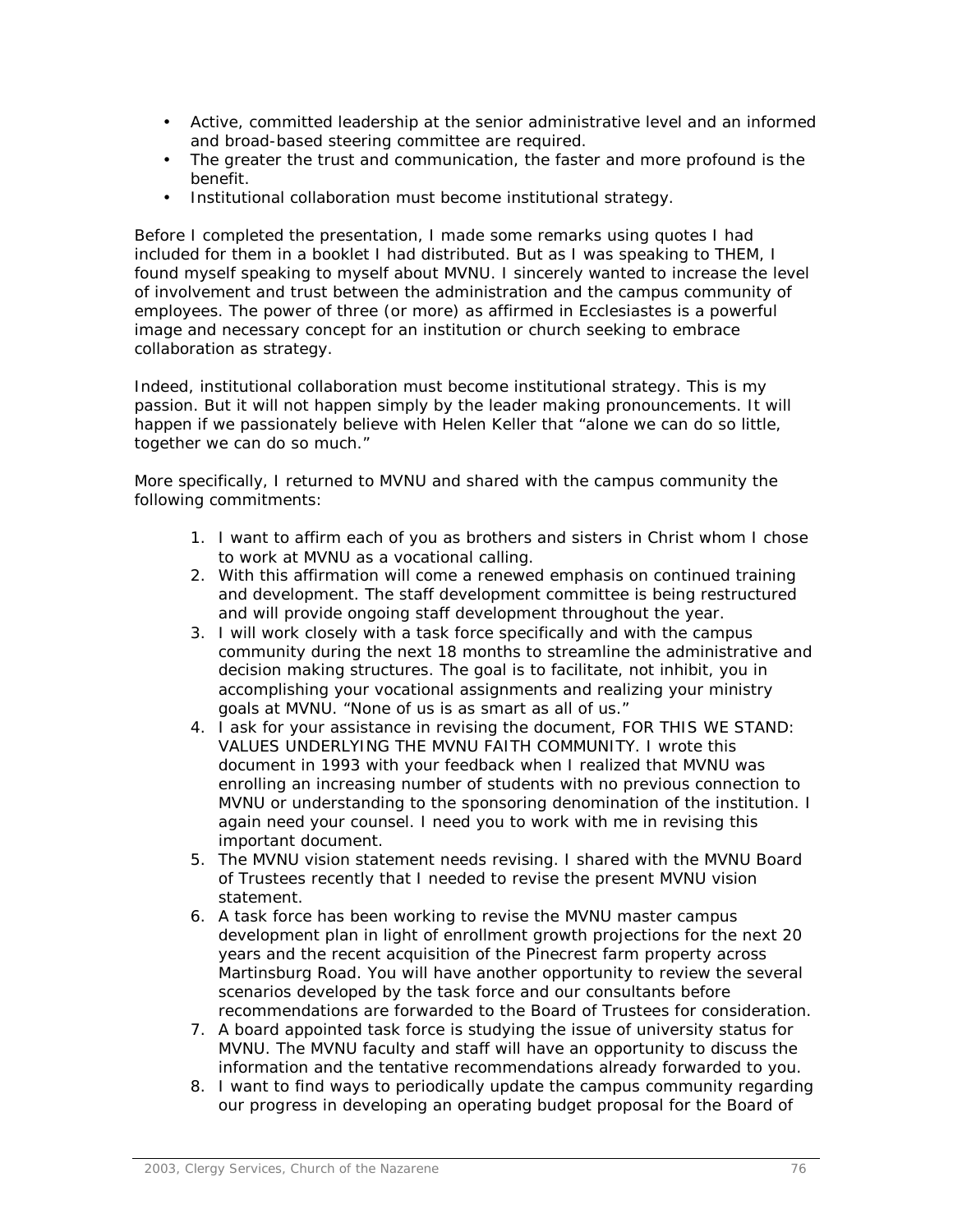Trustees. I believe you trust us, but I think the budget planning committee can do a more effective job in communicating with you the process, progress, problems, and potential regarding the budget building experience.

I shared with the campus community the proverb of the Kikuyu people of Africa that states:

### **"WHEN ELEPHANTS FIGHT, IT IS THE GRASS THAT SUFFERS."**

The proverb means that when the people in power (the leaders) fight, it is the "grassroots" people who get hurt. I seek to empower and support the faculty and staff. Yet, I wonder if the structure presently in place facilitates or inhibits the "grass roots" of this institution from working and relating at their peak potential.

I concluded my remarks to the faculty and staff by stating, "In a new and profound way since my Johannesburg experience, to a degree I don't think has characterized me in the past, I want to understand, embrace, and lead the academic faith community at MVNU from the perspective reflected in the eight commitments outlined above."

Integrity. Character. Vulnerability. Community. Courage. Conviction. Gratitude. Hope. Trust. These words shape a leader who seeks to lead from a Christian value base. Have I succeeded in all that was outlined above to the MVNU faculty and staff? No! Interestingly, more was accomplished than one might expect. The issue, however, is not so much a "checklist" of accomplishments as it is the growth of the leader in both competence and character. And the growth of the led!

Since the event on campus when I presented the above material to the faculty and staff, I have continued to think about the broader theme of leadership character, particularly as the imperative relates to leading an academic community of faith in the midst of diverse personalities, conflicting expectations, differing faith traditions, distinct assignments, and various levels of maturity. Leadership character becomes the issue. Character counts—big time!

Leadership character is the connection between "The Power of Three (or more)" and institutional collaboration. For institutional collaboration to become institutional strategy in an academic faith community, a spirituality of leadership must be forged and embraced. I seek to lead and learn from this perspective and commitment. "May it be so, Lord, for me and the people with whom I serve."

**Activity:** This article was written in the context of an academic institution and its president.

- How do the ideas about collaboration, personnel and constituent development, and empowering the "grass roots" relate to a local church and pastor?
- As a pastor, how would you implement the concepts of collaboration to mobilize the members?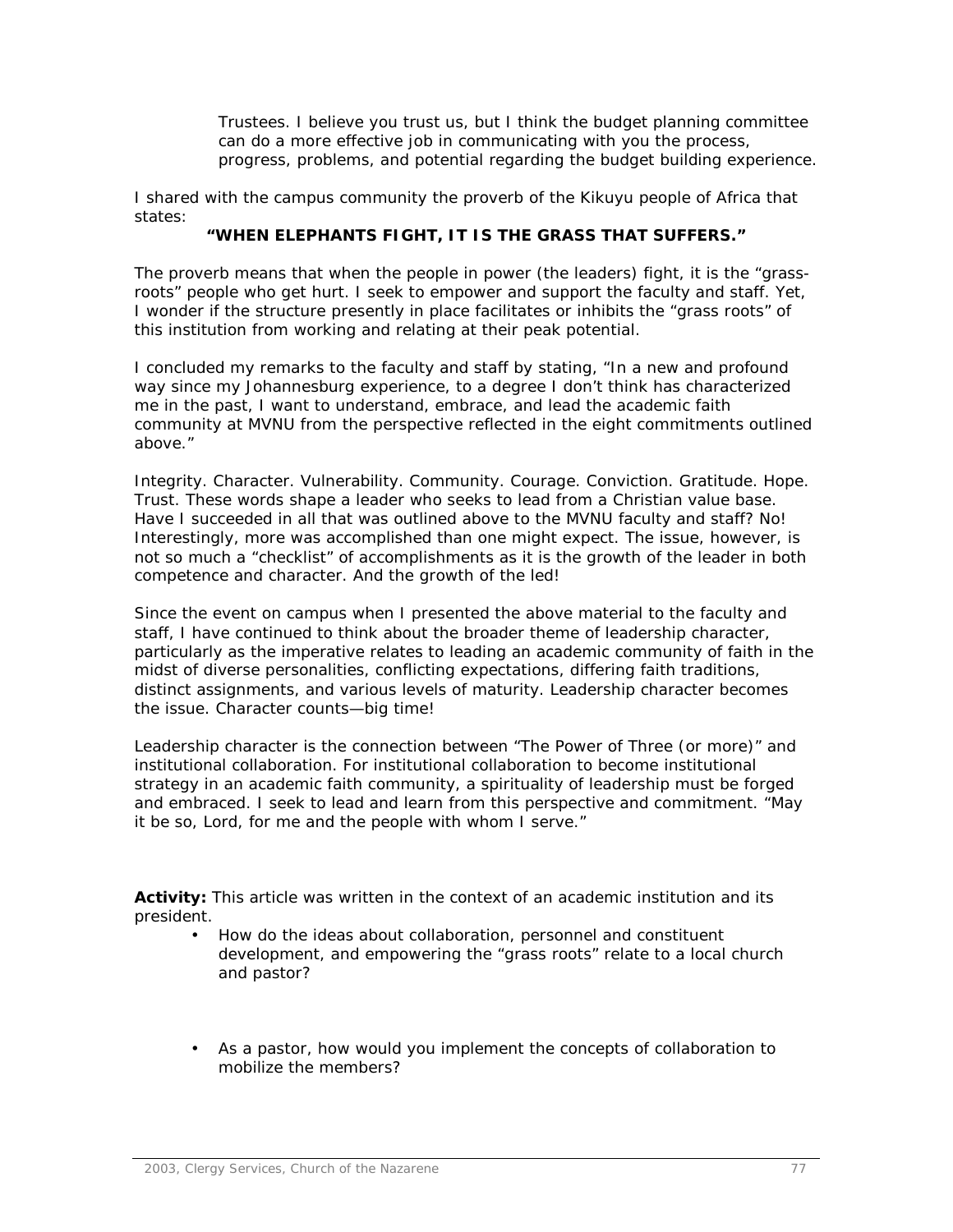Resource 8-7

## **Mentoring and Training New Missionaries**

The core elements of the World Missions Division of the Church of the Nazarene in the mentoring and training of new missionaries are:

Personal Development Relationship Management **Spirituality** Psycho-Social Health

Practical Skills Teaching Leadership Development Ordained Elder Accounting/Compassionate Ministries

Professional Development Language Development Cultural Awareness Leadership Development Contextualization

Global Perspective

Foundations of Christian Faith—Discipleship/Evangelism

World Religious/Philosophical Ideologies

Foundations of Mission and Evangelism

**Activity:** Begin to define the areas in your leadership setting where you need to be mentored. Use the list above as a starting point to look at specific issues that need to be addressed. Identify positions you feel are most in need of attention. Focus on individuals whom you believe would be responsive to a mentoring relationship.

| <b>Mentoring Need</b> | Mentor |
|-----------------------|--------|
|                       |        |
|                       |        |
| 2.                    |        |
| 3.                    |        |
| 4.                    |        |
| 5.                    |        |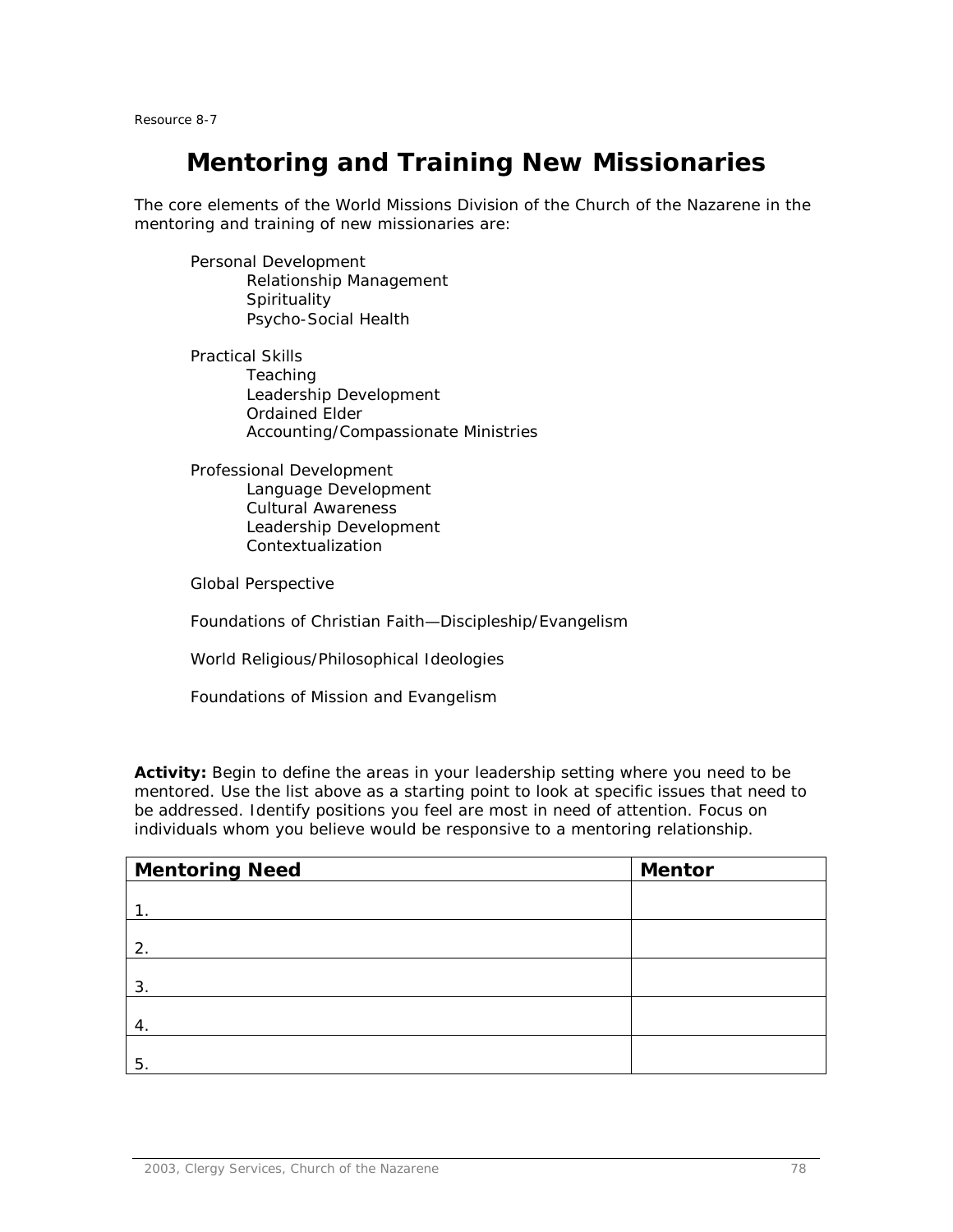### **Twelve Theses on Kingdom Servanthood for Post-Communist Europe<sup>12</sup> by Peter Kuzmic<sup>13</sup>**

I want to offer a theological reflection which comes out of a personal concern. The kingdoms of this world are invading the community of the King in such a way that we are uncritically importing concepts that are strange to biblical standards and alien to the kingdom of God. One of them comes from those parts of the world where the kingdom of God and kingdoms of this world have fused. With all the uncritical adoption of leadership and management language we must discover the biblical concept of servanthood if we are truly talking about the kingdom of God. The corporate and political are invading the church. The church may lose its saltiness, quality of light, and attitude of servanthood. If it loses that identity it will lose its authority and have nothing to say to the kingdoms of this world. In our part of the world we need to be especially alert because we are somewhat naive and we used to think that anything that comes from the West is Christian, pure, and noble. The 3 M's of Mission in the west—Money, Methods, and Management—are very difficult to reconcile with the biblical concept of the nature and mission of the church as the community of the King. These twelve theses are:

- 1. Servants of the King know, love, and obey their Lord above everyone and everything else.
- 2. Servants of the King are neither totally at home nor fully comfortable in any kingdoms of this world.
- 3. Servants of the King are seekers of the Kingdom and not empire-builders.
- 4. Servants of the King excel in righteousness and practice a prophetic spirituality.
- 5. Servants of the King are indifferent to worldly gain and recognition.
- 6. Servants of the King are disciplined people, striving for excellence in all areas of life.
- 7. Servants of the King refuse to divorce theory and practice (word and deed).
- 8. Servants of the King are not religious tourists but engaged citizens of God's kingdom among the kingdoms of this world.
- 9. Servants of the King have a comprehensive vision.
- 10.Servants of the King are concerned for the unity of all God's people.
- 11.Servants of the King are holy people, people of prayer and praise, full of the Holy Spirit.
- 12.Servants of the King have a memory and a hope.

### **1. Servants of the King know, love, and obey their Lord above everyone and everything else.**

To summarize the New Testament teaching on the Kingdom we are participants in the blessings of the Kingdom. But we are also practitioners of the demands of the Kingdom. The New Testament teaching is very clear: to enter the kingdom of God you have to lose your life in order to find it. In order that you may live you have to die unto yourself. Our friends in North America discovered in the last decade a corrective to their evangelical rationalism by rediscovering spiritual character formation in preparation for the ministry. Let us not lose that in our East European context where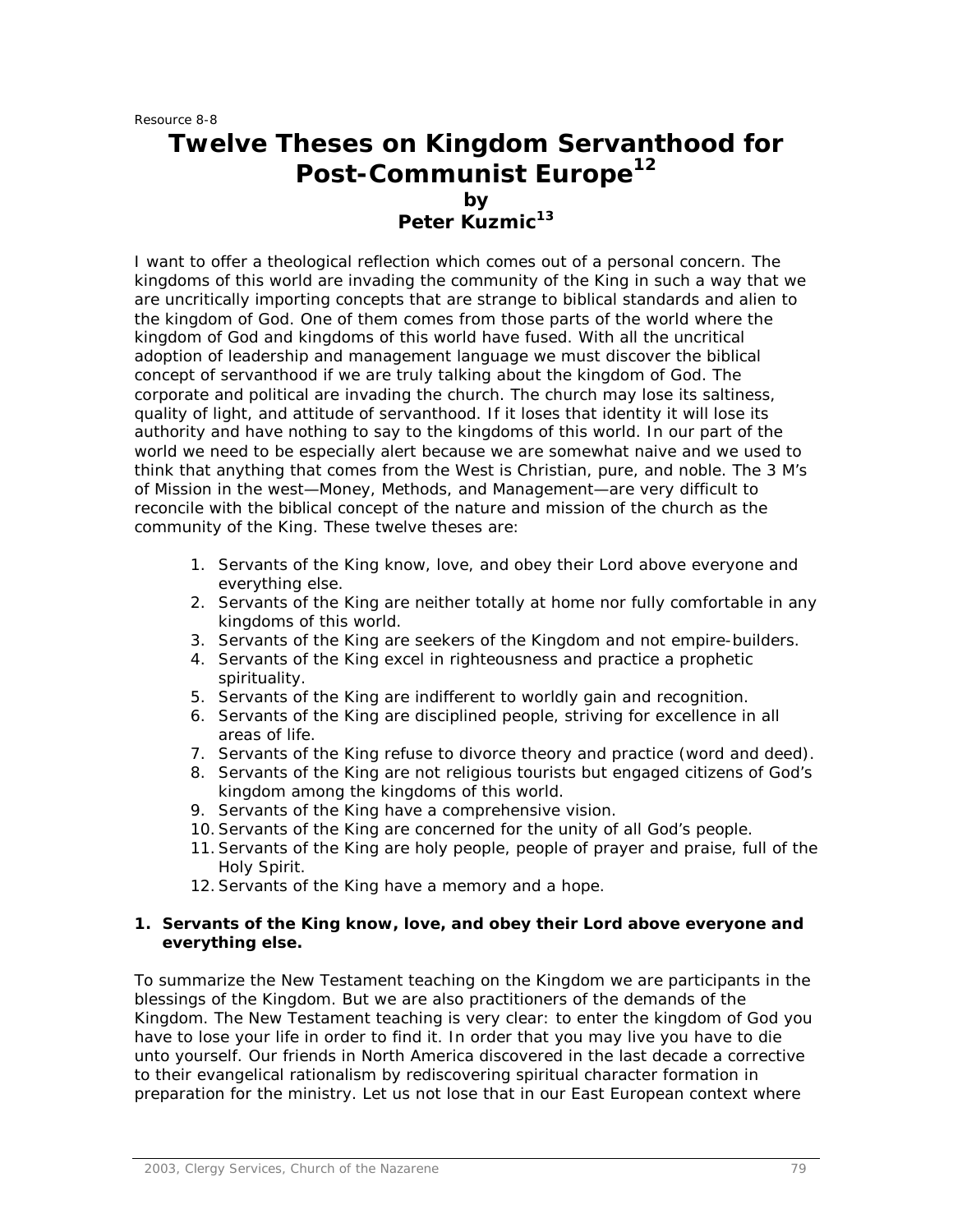we are searching for an intellectually coherent, viable, and articulate theology. Let us not one-sidedly major on the cognitive. The Early Church expresses its faith in Christ the King and pledges its allegiance to Him in that short yet powerful confession 'Jesus is Lord.' Acknowledging Christ's Lordship is the same as submitting to His kingship.

Abraham Kuyper was a great theologian, a great philosopher, and author of a number of amazing volumes but also Prime Minister of Holland and the founder of the Free University of Amsterdam. In his inaugural speech in the opening of the Free University of Amsterdam, Kuyper made an amazing statement. He said, "There is not one centimeter on which Christ the Lord does not put his finger and say, 'Mine, mine, mine.' The Lordship of Christ, Christ founded, Christ centered Christianity."

William Temple said, "Our message is Jesus Christ, we dare not give less, we cannot give more." Now this Jesus of Nazareth, 121 times in the Synoptic Gospels, uses the expression *Basileia tou theou* (*ouranon* is the Jewish adaptation) referring to the kingdom of God or the kingdom of Heaven. It is the master thought of Jesus. We do not understand His identity, His mission, His practice, His death; we do not understand who Jesus was, what He did or why He died, if we do not understand what He meant when He uttered the phrase 'the kingdom of God.' The kingdom language is not there in Paul or Acts. *Basileia* for kingdom is not a good translation. We moderns have a problem with the Kingdom. We prefer democracy rather than monarchies. So we need to translate it, as the Early Church did, without abandoning the concept and the content.

The term *Basileia* appears 8 times in Acts and 14 times in the Pauline writings. The context reveals that the concept of the Kingdom is of major importance in the preaching of Paul, and essentially synonymous with its use by Jesus. It is clear, however, that Paul took the original messianic language of the kingdom of God as used by Jesus, with which the Jews were familiar, and translated and expressed it with a 'dynamic equivalency' for the new audience as the gospel movement was internationalized in the Roman empire within the wider mission field. John does something similar when he speaks of life or life eternal. Paul finds the best expression in a term that was used in a number of convergent areas: the Septuagint Greek Old Testament in which Jahweh is Lord; Roman politics marked by Caesar's claim to be the sole lord; the heathen temple and the slave market. The baptismal confession that 'Jesus (Christ) is Lord' becomes the equivalent of the acknowledgment of Christ's kingship and the point of entrance into the kingdom of God (John 3).

K. L Schmidt (*Basilea*, TNDT, 1, 589) summarizes this aspect of the proclamation of the Early Church as follows: "We can see why the apostolic and the post-apostolic church of the New Testament did not speak much of *basilea tou theou* explicitly, but always emphasized it implicitly by its reference to the *Kurious Iesous Christos*. It is not true that it now substituted the church (*ekklesia*) for the kingdom as preached by Jesus of Nazareth. On the contrary, faith in the kingdom of God persist in the post-Easter experience of Christ."

The church is the community of the King. The true nature and mission of the church is to be marked by humble service, and a recognition that we can claim no ownership of the things and people that belong to God alone. We are called to be His humble servants, always ready to obey his command and to do His will. Whatever exists outside this attitude has no right to be called the church of Jesus Christ, for it is out of tune with the kingdom of God. The Kingdom demands commitment and obedience in service, following the model of the Servant-King. And so the nature and mission of the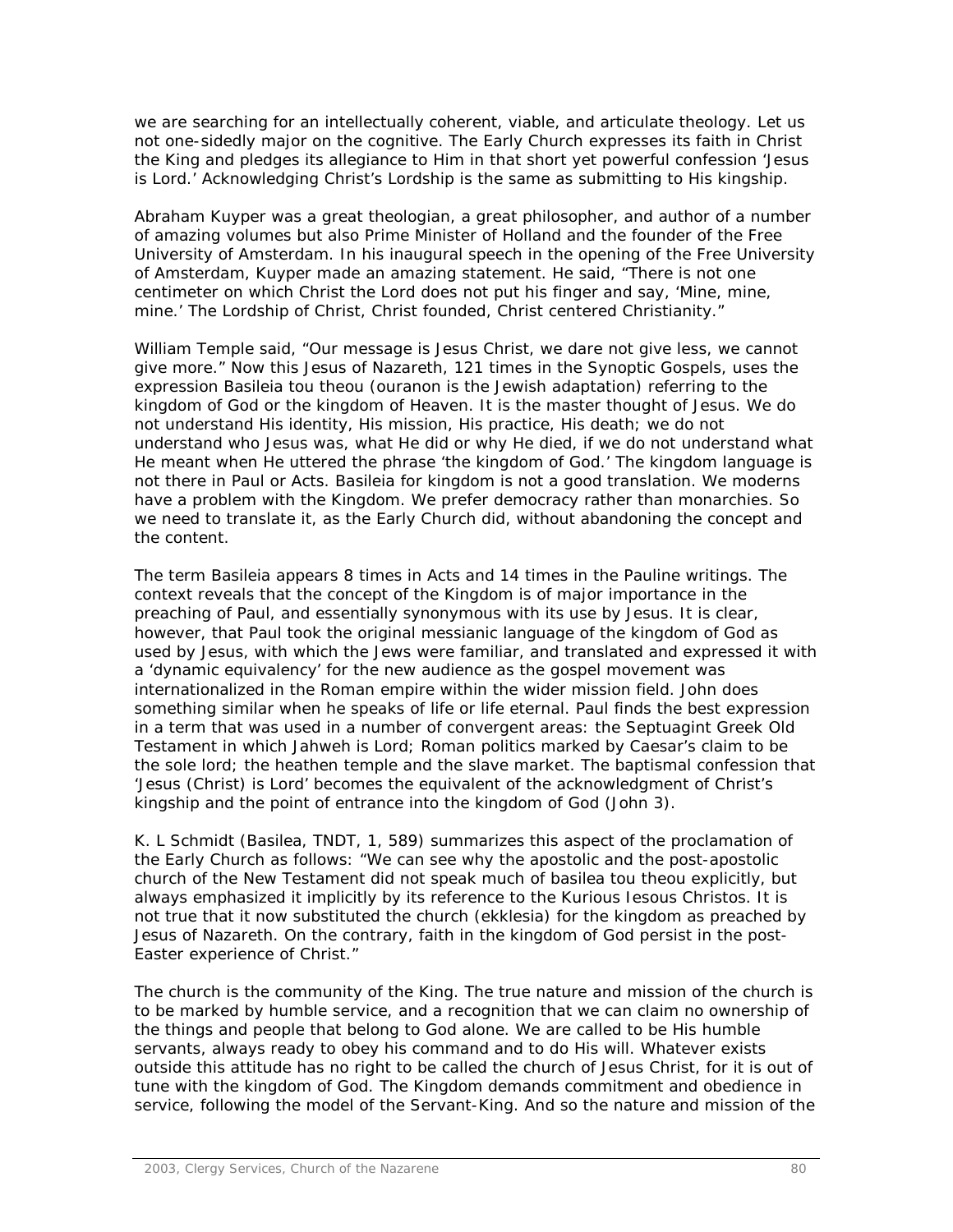church can be rightly understood, lived, and practiced only in right relation to its founder and head, Jesus Christ, and in accordance with His central message about the kingdom of God. Only the church that is deeply rooted in and wholly faithful to the divine purposes disclosed in Christ will be sustained by the power of His Spirit, and effectively able to reach out in service and mission to a needy world.

Our American evangelical friends have been trying since the beginning of the century to recover from the major mistake made by orthodox Christianity. They threw out the baby with the [bath] water. Because Kingdom language was used by the social-gospel movement, by the liberals, evangelical Christians have thrown Kingdom language out, forgetting that the Kingdom is central to Jesus. Let us not repeat these mistakes in our infant stages of free exploration of biblical teaching and formation of the Kingdom leaders for the future. Let us avoid the mistakes that conservative Christians are better in reacting than acting, better in reconstructing than constructing. Our concern is not reacting left or right, our concern is affirmation based on full-fledged biblical theology. That is where we need to start to re-examine our theology and practice continually.

### **2. Servants of the King are neither totally at home nor fully comfortable in any kingdoms of this world.**

We must humbly recognize that although the church must be defined in terms of its relationship to the kingdom of God in its 'already' of Jesus' life and message, the Kingdom is 'not yet' its present possession. The church is not yet in *patria*, it is not yet home, but is still in *via,* it is 'already' the community of the King, but it is still on the way and has 'not yet' arrived at its final destiny and completion.

Although the church is in the world, it is not of the world. The church is to serve the world, but not to be a servant of the world. The redeemed community, the *communio sanctorum,* is still on the way. It is a pilgrim community; it should never feel at home. One of the gravest errors which the medieval catholic church committed with the help of St. Augustine was to identify itself with the kingdom of God. This is the problem with eastern orthodoxy today. The reign of Christ is perverted into the reign of the church. Christocracy became ecclesiocracy. The distinction between the two was blurred. That is why we face the problem with the national Eastern Orthodox churches. They are trying to reclaim their monopoly on the religious life and activity of their nations in totality. They are thinking in the old terms that there is one God, one Caesar, one patriarch, one nation, and one church; that whatever is outside that kingdom is a foreign intrusion and a danger to the culture, religion, and nation building.

Protestants are very often considered a foreign intrusion, sectarian, and a threat because Christianity is defined alongside bona fide citizenship and patriotism rather than defined at its very sources. That is where in a non-sectarian way, our evangelical task in a loving dialogue is to remind our friends in the Eastern Orthodox Church to rediscover biblical Christianity. I sometimes joke with some of my orthodox colleagues that they need to bring their elevated *logos* Christology down to reality because *logos sarx e geneto,* the Word became flesh. There is the social dimension because of the Incarnation. But they also need to go beyond the fathers to the apostles, so Christocracy is the Kingdom message.

Newbigin reminds us that in Europe the Christendom era is behind us. But around us is the situation where Christianity is trying to recover this monopoly that will not work.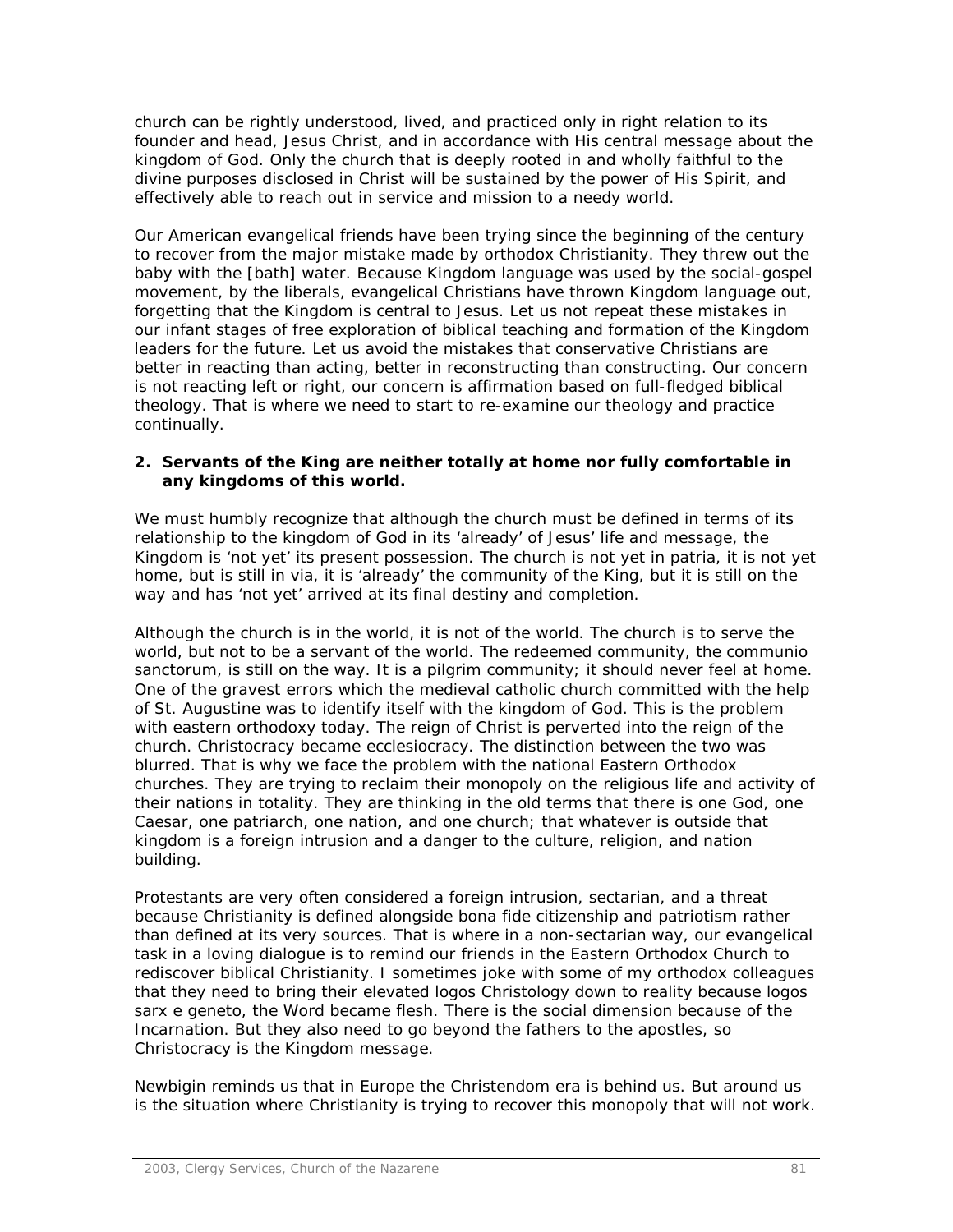Although some of our countries had neither an Enlightenment nor a Reformation, there is no question that they will move towards the West for obvious reasons. The forces of globalization will take this dream of individual freedom to the point of forcing them to recognize and actually face the same predicament that the post-Enlightenment Christianity in the West is facing, where Christianity has become *cultus privatus,* tolerated within a society where *cultus publicus* has been shaped by the vision of the Enlightenment. This is true of course more of Central Europe than of the former Soviet Union and some the Balkan countries.

E. Stanley Jones warns us about the relativisms which make absolute claims on us, whether it is Race, State, Class, Church, Mammon, Family, or Self. The danger to the state is not from those who are conscientious but from those who have no conscience. They are the fifth columnists who undermine the morals and hence the morale of the country. We must always remember that the church is not of the world and will at times have to be against the world. Our authority in the world is grounded in our identity in the Lord. If we lose this identity, we have lost the authority. We have no prophetic ministry and nothing to contribute to our nations. The teaching of Romans 13 about submission to the governing authority does not relieve us of our prophetic ministry in our societies. Romans 13 must be read along with Revelation 13 in which the state is a horrible beast that is worshiped by man blaspheming against God and thus must be repudiated. There are times when the church has to act. Henry Kramer describes the church as the interfering community which refuses to allow the state to have the last word and has to challenge it in the name of higher authority. We will often have to say 'no' to the worldly authorities because we always have to say 'yes' to our Lord who is Lord of the church and Lord of the universe.

When my country became independent, some patriotic political leaders asked for the total allegiance of all its citizens. I declared in a widely publicized media event that criticism of the government can be an act of patriotism. The uncritical loyalty that some of our authoritarian governments ask of Christian leaders must be repudiated in the name of our Lord. We shall give to Caesar that which belongs to Caesar and give to God that which belongs to God. By doing so as Jesus commended we shall however always remember, that it is God who defines what belongs to Caesar and not vice versa. No secular authority should have the authority to define the nature and mission of the church who primarily serves the Lord. All authority should be submitted to that authority. In very short but extraordinary advice in a letter written to the church in time of persecution we read in 1 Peter 2:17, "Fear God, honor the emperor." The priority of this command is crucially important. First of all and above all we must fear God and only then can we properly honor the emperor or the state. Faithfulness to God must always be given priority over the loyalty to our nation. When that priority cannot be kept, when our nation demands of us an uncritical allegiance by making exclusive claims on our loyalty and God can no longer be given the first place, then we must take the uncompromising stand of the Early Church. "We must obey God rather than men!" (Acts 5:29). That means we must develop as a primary and very important task for us in Eastern Europe, as responsible evangelicals who are citizens of both kingdoms—the kingdom of God and the kingdom in which God has sovereignly placed us. We must develop a theologically based political ethic—that will encompass moral visions for our nations, and this will require of us to hold truth and justice together. We must try to overcome that division of the body which often tears it apart by locating justice on the left and truth on the right. Here again, let no man put asunder what God has put together. The pursuit of truth apart from justice leads to tyranny. The idealistic search for justice without truth can end up in anarchy.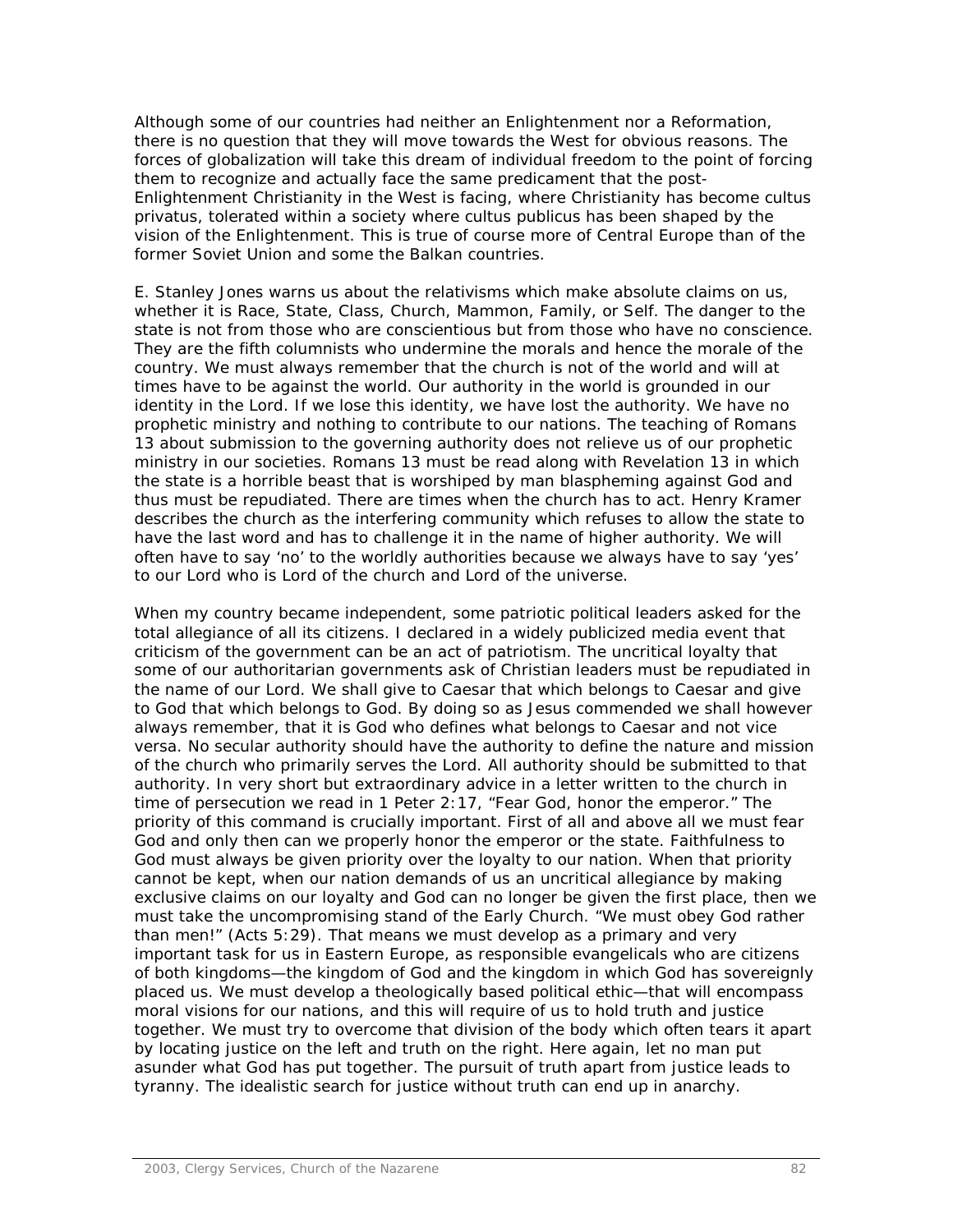At the Lausanne Consultation in Pattaya we had a major encounter with western evangelical missiologists who had all the methods. They knew how to win the world, and they claimed it was through proclamation alone. There was a conflict, which we later tried to resolve at the Grand Rapids Consultation, between Articles 4 and 5 of the Lausanne Covenant, one emphasizing priority on evangelism and the other sociopolitical involvement. I said in a press conference there that I had a little problem. While I had a great appreciation for American inventiveness, for American pragmatism and vision, I have a little problem with some of my North American friends because they continually ask the question, "What is right and what is left?" and I would like to suggest that the biblical question is, "What is right and what is wrong?" Let us not allow the ideological categories of the kingdoms of this world to invade our kingdom theology and thus distort it. We are at a stage of building foundations. We are talking about leadership formation and training. We need to develop a new base of leadership in our post-Communist world. Some may return to some kind of Communist rule.

There is certainly a tremendous opportunity to recover biblically rooted and yet relevant Christianity. So we must explore and challenge our authorities and engage in dialogue with the intelligentsia as well as with the hierarchies of the national churches as servants of Christ the Lord. We are not here as exporters of western agencies. We are here as ambassadors of God's kingdom. We are placed sovereignly and providentially in the context of our kingdoms and our nations, where we have a great responsibility and God the Lord will judge us on how we have fulfilled that. We must explore and search for the relevance of the biblical concept of *shalom,* which includes well-ordered relationships, justice, stability, and material well-being. In our search and practice of the peace of *shalom,* we need to be continually reminded of the words of Isaiah that peace is the fruit of righteousness which could for some of our national contexts be politically paraphrased as justice is the foundation of order. Responsible citizenship will require us to contribute to the political stability of our nations. To be politically viable and effectively govern nations, states, we must meet a number of requirements. The chief among them are these: first to have an adequate economic base—that's a difficult one. The ruble devalues 50 percent in 3 weeks, our friends in parts of the Balkans are going hungry.

Secondly, competent leadership—not the populist charismatic figures, who make promises which are outrageous lies, because nobody can deliver them. Sufficient political consensus and the requirement to guarantee unity and social cooperation. Twenty-one new nation states came into existence following the fall of the Berlin wall. The geo-political map has changed more radically since 1989 in Europe than probably since the end of the First World War in Europe. Our experience is somewhat analogous with the independence of many nations in the fifties in the third-world. Now, these nation states have democratic legitimacy only to the extent to which those in government have the consent of the governed.

Eschatology relativizes history by saying that the meaning of history does not lie in the history itself. Such a verdict liberates the individual from the tendency—at once suicidal and murderous—to bow down to some historical god, whether this be an agency within history, like a nation, or history itself. By undermining historical idolatry, eschatology saves the concrete individual. This again brings in the relevance of the Kingdom terminology. It will help us in the name and on behalf of the universality of the redemptive love of Christ who sends us with this gospel to all nations to resist this renaissance of tribal and national religions. Several years ago I wrote that, 'God is not a Serbian and God is not a Croat. God is not a Catholic or an Orthodox.' That is our evangelical distinctive message. The result of that is that the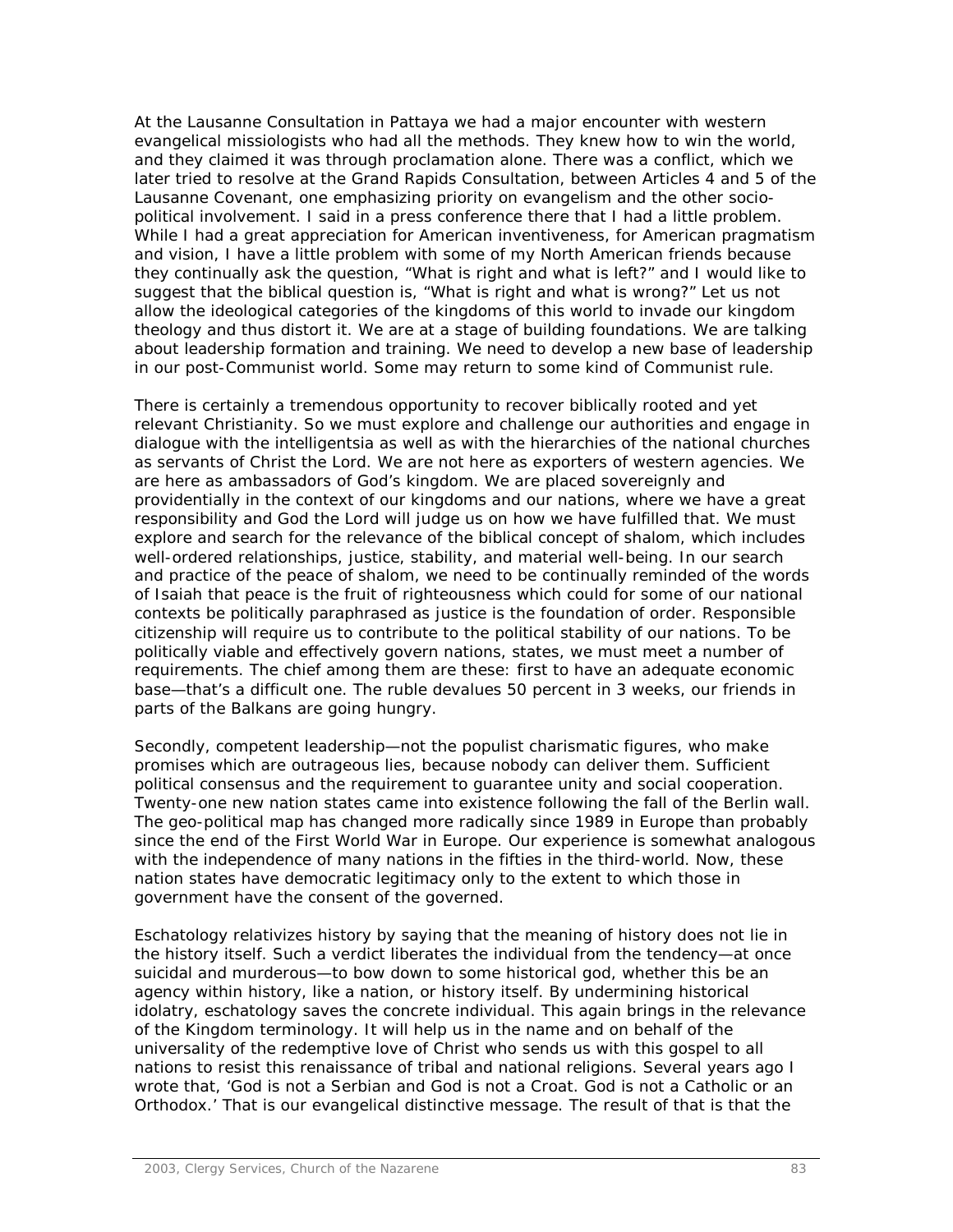international community of the redeemed which models reconciliation has something to say to the kingdoms of the world, to the ethnic groups, and to the political parties which are in conflict with each other. Europe for a greater part of this century has been torn apart between western individualistic consumerism and eastern communist collectivism. Both are alienating and destructive of communities. And in our east European culture, our emphasis on community and family, we have values that we dare not sacrifice to western pragmatism, ecumenism, individualism, and consumerism. Let us hope that there will be two-way traffic between the West and East, and let us involve our brothers and sisters from the South as we have, although not in a sufficient way, involved them in this consultation.

### **3. Servants of the King are seekers of the Kingdom and not empire builders.**

A man who has been my spiritual mentor spent three years in prison. Prisons do amazing thing to you I was told. Some of us were studying engineering. I had a full scholarship to the University of Zagreb and was feeling the call of the Lord to train for ministry which was impossible at that time. So I planned to wait and become a fulltime servant of the Lord. Everybody else said, 'Take care of your future, become an engineer, have a secure job and then you can preach on a Sunday.' My mentor said, the logic of the kingdom of God is Matthew 6:33. 'Seek first the kingdom of God and its righteousness, and then everything will be added unto you.'

Leighton Ford, when calling together younger leaders for Singapore, said the following: 'It is of prime importance that this emerging generation of Christian leaders becomes Kingdom-seeking and not empire-building. The kind of empire-building unworthy of Christ is that which exalts ego over Christ, rates visible success higher than God's invisible work, promotes rivalry rather than cooperation and shows little concern for accountability.'

### **4. Servants of the King excel in righteousness and practice a prophetic spirituality.**

The Lausanne Covenant article 5 said, 'The message of salvation implies also a message of judgment upon every form of alienation, oppression, and discrimination, and we should not be afraid to denounce evil and injustice wherever they exist. When people receive Christ they are born again into His kingdom and must seek not only to exhibit but also to spread its righteousness in the midst of an unrighteous world. The salvation we claim should be transforming us in the totality of our personal social responsibilities. Faith without works is dead.' We need to have a consultation on the issue in Eastern Europe. We also need to heed the words of Lesslie Newbigin, "The church can be the sign of the kingdom in so far as it follows Jesus in steadfastly challenging the powers of evil in the life of the world by accepting total solidarity with those who are victims of those powers; in so far as, by accepting in its own life the weight of the world's wrong, it exposes and judges the wrong-doers in the act of saving both them and their victims."

### **5. Servants of the King are indifferent to worldly gain and recognition.**

All of us have to fight against the spirit of the age to the spirit of greed, the spirit of personal promotion. We must recognize and learn from the West that material affluence divorced from human and spiritual values is empty and meaningless. Spiritual poverty, mindless technology, social manipulation, depersonalization that reduces human beings to the status of being things. The deepest human needs and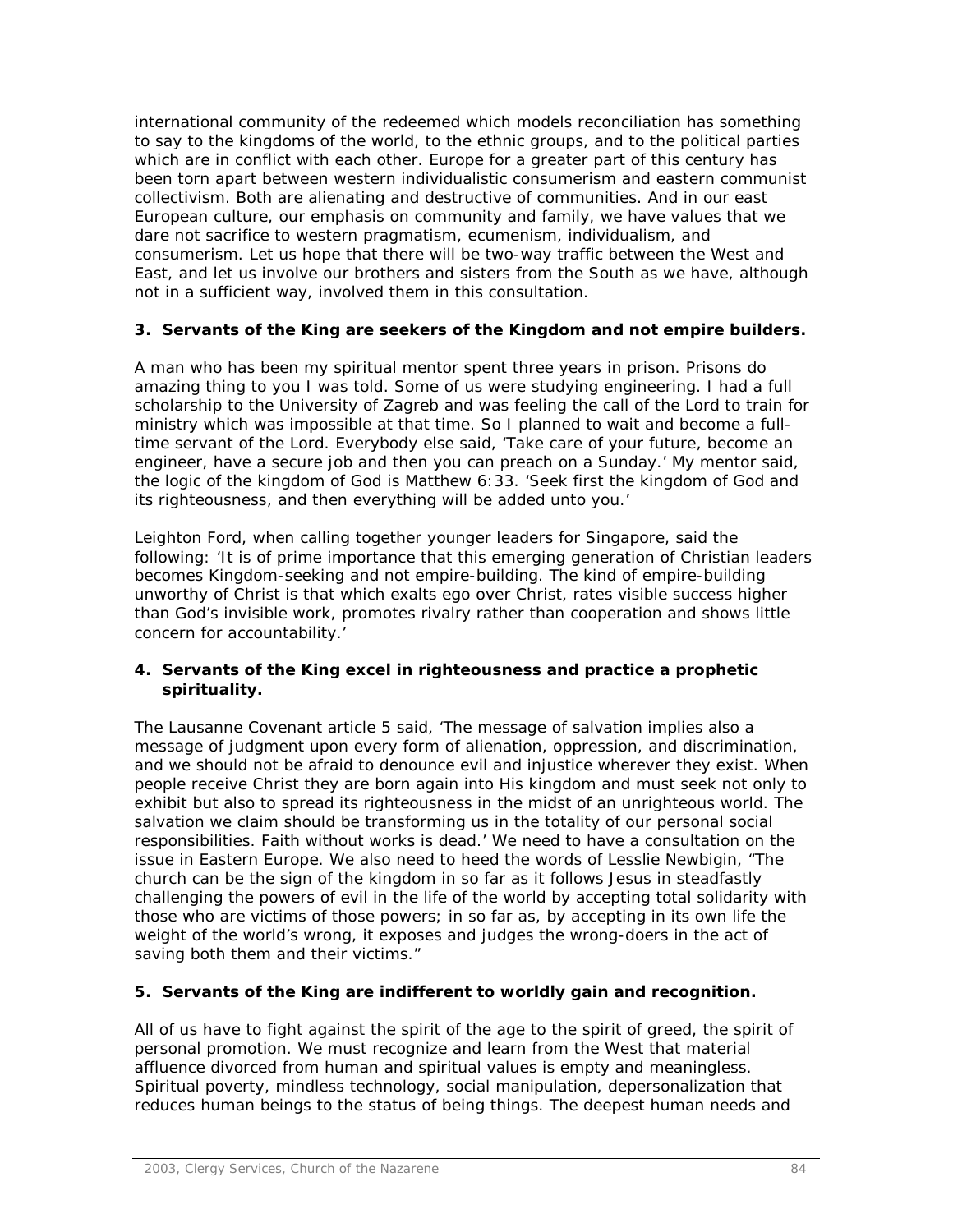longings cannot be met by more money, better management, and improved gadgets. All these lead to technocratic imperialism. Agape love for humans must overcome idolatrous worship of things.

George Soros, a Hungarian-born Jew, self-made billionaire, humanitarian, founder and funder of Open Society, is a capitalist par excellence who shocked the world. In an article in Spring 1997 in *Atlantic Monthly* he said, "The main enemy of the open society is no longer communist but capitalist threat." Soros contends that the "cult of success has replaced a belief in principles" and the "society has lost its anchor."

### **6. Servants of the King are disciplined people, striving for excellence in all areas of life.**

In inviting people into His kingdom, Jesus calls them to a life of self-denial. Only followers of Jesus qualify to be leaders in His kingdom. Leaders are to be lifelong learners, a translation of disciples. For those of us involved in education, part of our Christian stewardship of our gifts is to seek academic excellence. The kingdom of God stands against mediocrity and contentment with the status quo. The attitudes that should mark a Kingdom-learner are to be 'Severe with self; gentle with others; honest with all.'

### **7. Servants of the King refuse to divorce theory and practice (word and deed).**

The New Testament does not drive a wedge between a personal gospel and a social gospel. There is only one gospel of Jesus Christ which is both personal and social because it has two focal points: the individual person and the kingdom of God. This is clearly taught and consistently practiced in the ministry of Jesus. Mahatma Gandhi who liked the teachings of Jesus but did not like what he saw in the followers of Jesus, called the church, said:

> There are seven sins in the world; wealth without work; pleasure without conscience; knowledge without character; commerce without morality; science without humanity; worship without sacrifice; politics without principal.

Karl Marx said in his theses on Feuerbach, 'Philosophers have only interpreted the world, the point, however, is to change it.' Servant leaders of the King refuse to divorce theory and practice. Maybe we evangelicals have frequently only interpreted the Word but failed to be God's transformative agents in the world. Germans have a wonderful saying, "*Was Theorie von Praxis scheidet, ist das voran die Menscheit leidet."* 'Whatever divorces theory form practice, is that which causes the pain of humanity.' So word and deed must be held together, proclamation and loving service, evangelism and social responsibility, sacred and secular. I was asked the other day, what has Bosnia taught you? And I said, please don't misunderstand me, I am an evangelist at heart, but Bosnia has taught me that proclamation alone does not do it. It may even be counter-productive, for it can sound like religious propaganda, senseless proselytizing and exploitation of human suffering. It is who we are, it is the credibility of our being that is the soil out of which our doing, our activism must grow to have the ring of authenticity.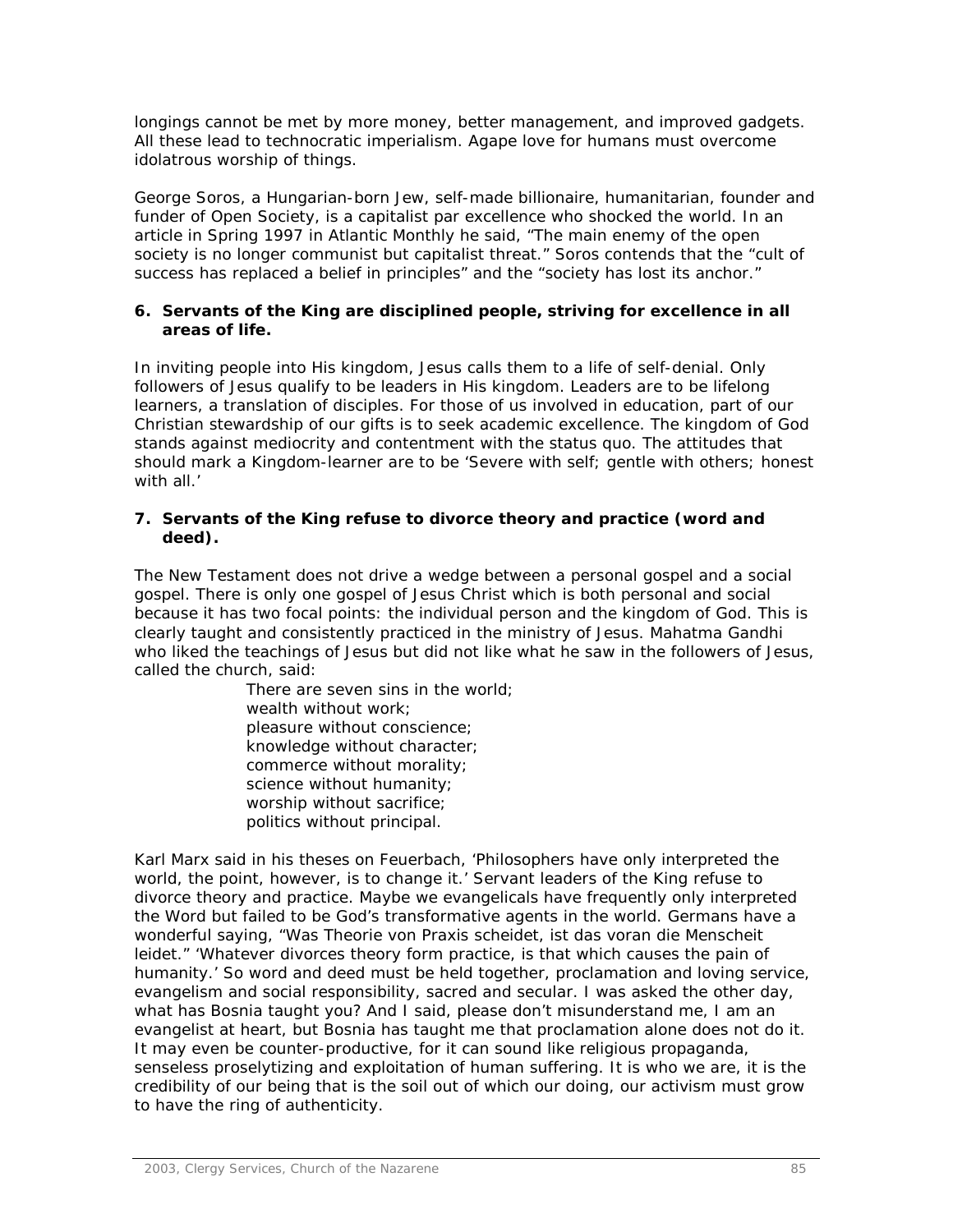### **8. Servants of the King are not religious tourists but engaged citizens of God's kingdom among the kingdoms of this world.**

We have learned to distinguish in Eastern Europe between those who come to serve the King and His people and are truly incarnationally involved. There are wonderful servants of the King that come to our nations. But there are many more who come to look for good photographs, good stories for newsletters, they serve their ego and their kingdom agencies and sometimes are venturous, with no accountability. If you read their newsletters, you would believe that every Russian, every Romanian, every Albanian is already converted, two or three times! The job is finished. That is not in tune with the kingdom of God. That does not honor Christ. That does not build the church in our societies; that will not bring lasting fruit for the Kingdom. All of us can create big sensations. Hire a stadium, bring the media. What will stay for the Kingdom? And some of my friends, and I would say myself, are tired of being religious tourist guides. We have been forced because of the external pressures, persecutions, and administrative restrictions to develop a spirituality of withdrawal. Democracy makes it an imperative for us to work on models, develop leadership that will work and practice a spirituality of engagement. Withdrawal and disengagement are not part of the kingdom of God's citizens' vocabulary. For there is no disincarnate gospel that fails to intercept flesh-and-blood life or the real events in people's lives.

### **9. Servants of the King have a comprehensive vision.**

The King is not our private Lord. He is Lord of the universe. His purposes have cosmic dimensions and are holistic. He has the right to supremacy over all. This requires that we develop a non-sectarian ecclesiology; that we develop an evangelical base for sociopolitical ethics; that we seek the welfare of society; that we promote peace and be the agents of reconciliation; that we monitor human rights and speak for truth, justice, and minorities. Unless we do these things we may save souls but lose minds.

### **10. Servants of the King are concerned for the unity of all God's people.**

Because there is only one King, there is only one—His—Kingdom; because there is only one head, there is only one church. I don't own a church, I am not the head of the church, neither are you. Christ is the founder and the head of the church, and we are just members—bodies. Under His headship, under His Lordship, we will work together. We have to, our churches—and we as servant leaders—need to continually ask ourselves the painful question: "How can a sinful and divided church announce to the world the gospel of salvation and reconciliation?" It pleases our Lord that we love each other as brother and co-servants of His.

The problem in the evangelical family is that is it dysfunctional, fragmented, and has too much in-fighting. We must develop a non-sectarian ecclesiology in order to be a witness to our society. That will practically mean less independence and more interdependence; less competition and more cooperation—to move from competing to complementing; less ambition to lead and more willingness to follow and serve; less of a drive to dominate and more of ability and willingness to develop—a primary task of us teachers; less of a need to control and more willingness to contribute and facilitate; less self-seeking and self-serving power and more empowerment of others; less to talk and more to listen; less empire-building and more Kingdom-seeking; be better stewards of resources and avoid the sinful waste and duplication in evidence everywhere.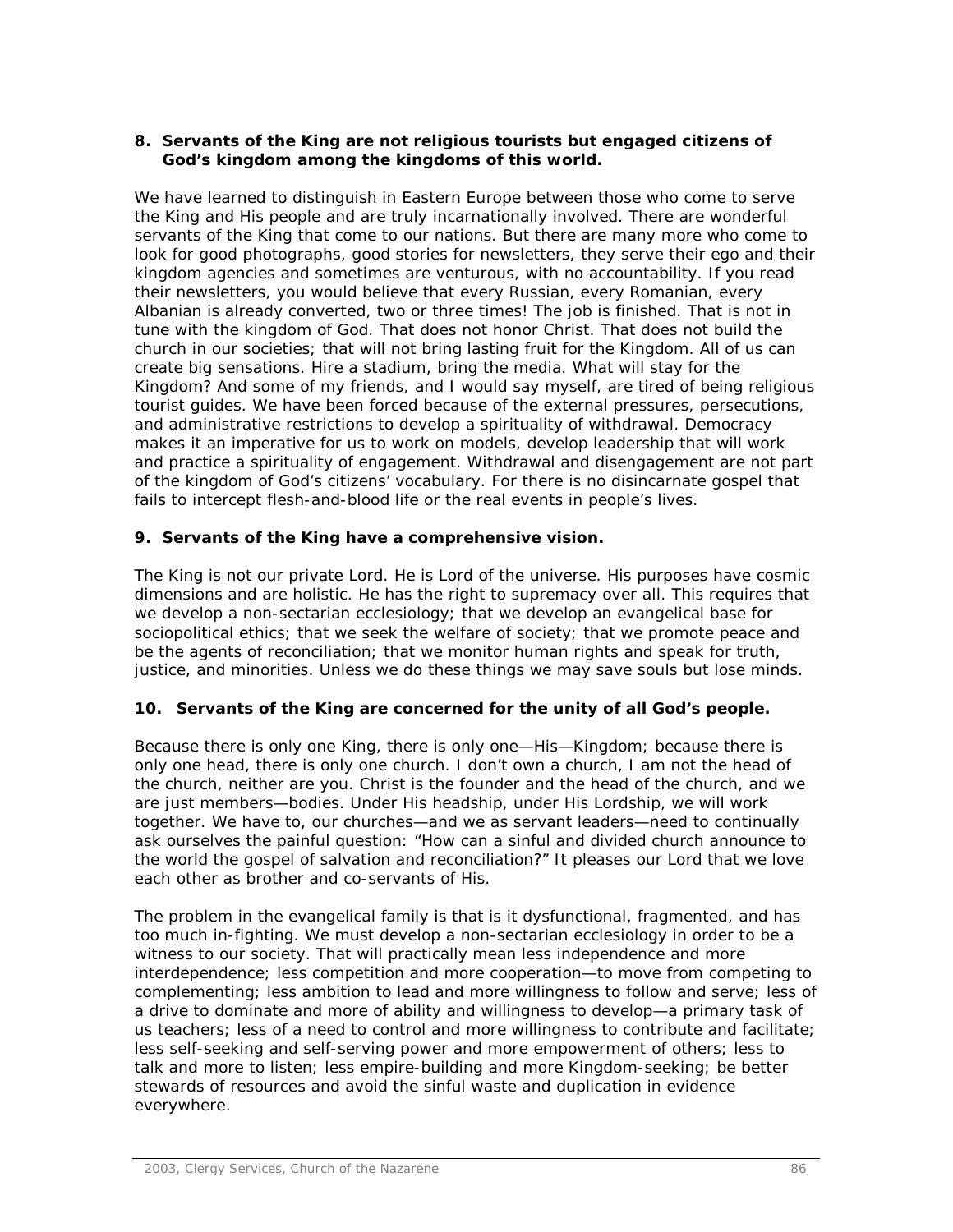### **11. Servants of the King are holy people, people of prayer and praise, full of the Holy Spirit.**

Jesus proclaimed and brought the reign of God, which broke the reign of Satan. Messianic prophecies were fulfilled. The result was and is freedom, joy and celebration. The reign of God brings redemption and the redeemed rejoice. The gospel is good and therefore joyful news. We are to be dependent and grateful; thirsty and filled; liberated and joyful; and marked by holiness, humility, and simple life style.

### **12. Servants of the King have memory and a hope.**

God's dynamic, redemptive, renewing, and life-bringing reign, exercised over and through the believing community that is called by His name, has two most important points of reference. The first is a foundational one, the past Christ-event, encompassing the Incarnation, the earthly life and ministry of Jesus and their culmination in the substitutionary death on the Cross and victorious resurrection.

The second point of reference is still future and will find its fulfillment in the return of Christ when His within-history-already-inaugurated kingdom will find its completion at the end of history.

We as the people of the Kingdom, the church of Jesus Christ, live between the times, within this two-advent structure of salvation history. It is within this time when the old and new orders overlap that we are commissioned to preach the good news of the Kingdom as a testimony to all nations (Mt 24:14), to evangelize the world and to pray 'Your kingdom come'.

So as we work here and now on behalf of the kingdom of God as His servants (the primary qualification for us to be leaders, to remain servants), we must constantly look back to the foundation laid by Christ and His apostles, for we have a memory to keep. We are the people of the Book and we must look forward for we are the people of hope, fully cognizant of the fact that though we obediently strive and serve on behalf of the kingdom of God, we cannot bring it in: He will come to both complete and judge.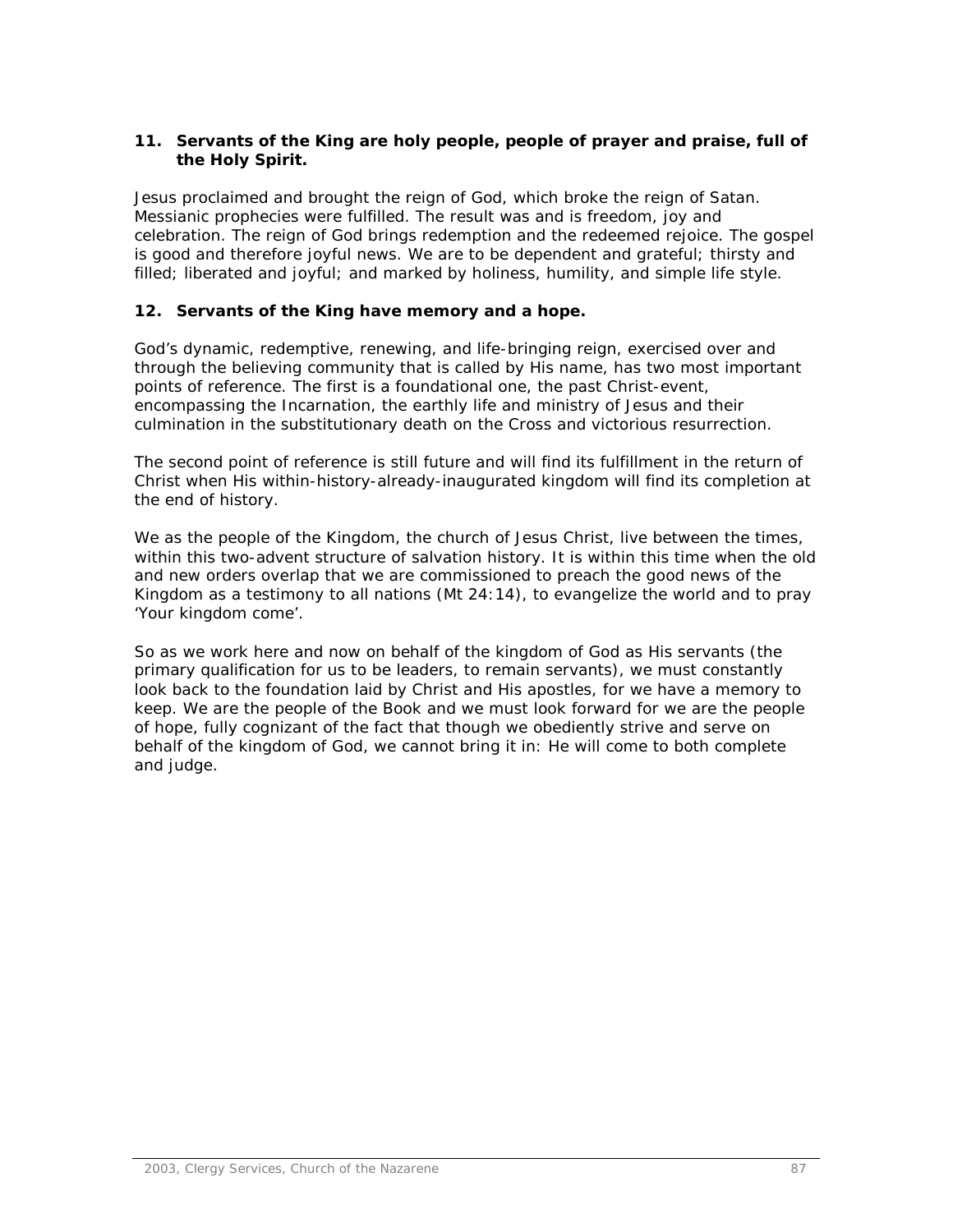### **Lesson 9: Twelve Theses for Kingdom Servanthood**

#### **Due This Lesson**

Complete Resource 8-7 Read Resource 8-8 Journaling

#### **Learner Objectives**

At the end of this lesson, participants will

- list Kuzmic's 12 theses for Kingdom servanthood
- extract ideas for personal development from the list of 12 theses for kingdom servanthood
- describe how Kuzmic's 12 theses for Kingdom servanthood relate to our culture and context

#### **Homework Assignments**

Select **one** of the questions from the journaling section below and write a onepage answer to the question.

#### Theme 3 Review

One of the module requirements is to write a staged, cumulative paper titled, "My Philosophy of Servant Leadership." This review of Theme 3 will be the third stage of that paper. When you finish the module you will have produced a review of all five themes and edited them into a single complete paper.

The scriptures in Resource 9-3 are related to Theme 3. Read each passage and take notes on relationships that you find. Then, write a one- to two-page essay on Theme 3. Your essay should incorporate the insight you have gained and your understanding of the content from Lessons 7-9.

Resource 3-7 contains an Intercessory Prayer Work Sheet. Use the work sheet in your devotional time to note how God is opening your eyes to the needs within your circle of influence.

Write in your journal. Select **three** of the following questions raised by Kuzmic's article and answer them in your journal.

- Explain why you agree or disagree with Kuzmic's statement that "Jesus (Christ) is Lord" becomes the equivalent of the acknowledgment of Christ's kingship and the point of entrance into the kingdom of God (John 3)?
- How do Christian disciples "serve the world, but not . . . be a servant of the world"?
- What are some ways that we may live out the words of Matthew 6:33, "Seek first the kingdom of God and its righteousness, and then everything will be added unto you"?
- Do we seek to denounce evil and injustice wherever they exist?
- Are we "severe with self; gentle with others; honest with all"?
- Do others see us as doing what we say we believe?
- What can we do that will bring lasting fruit for the Kingdom?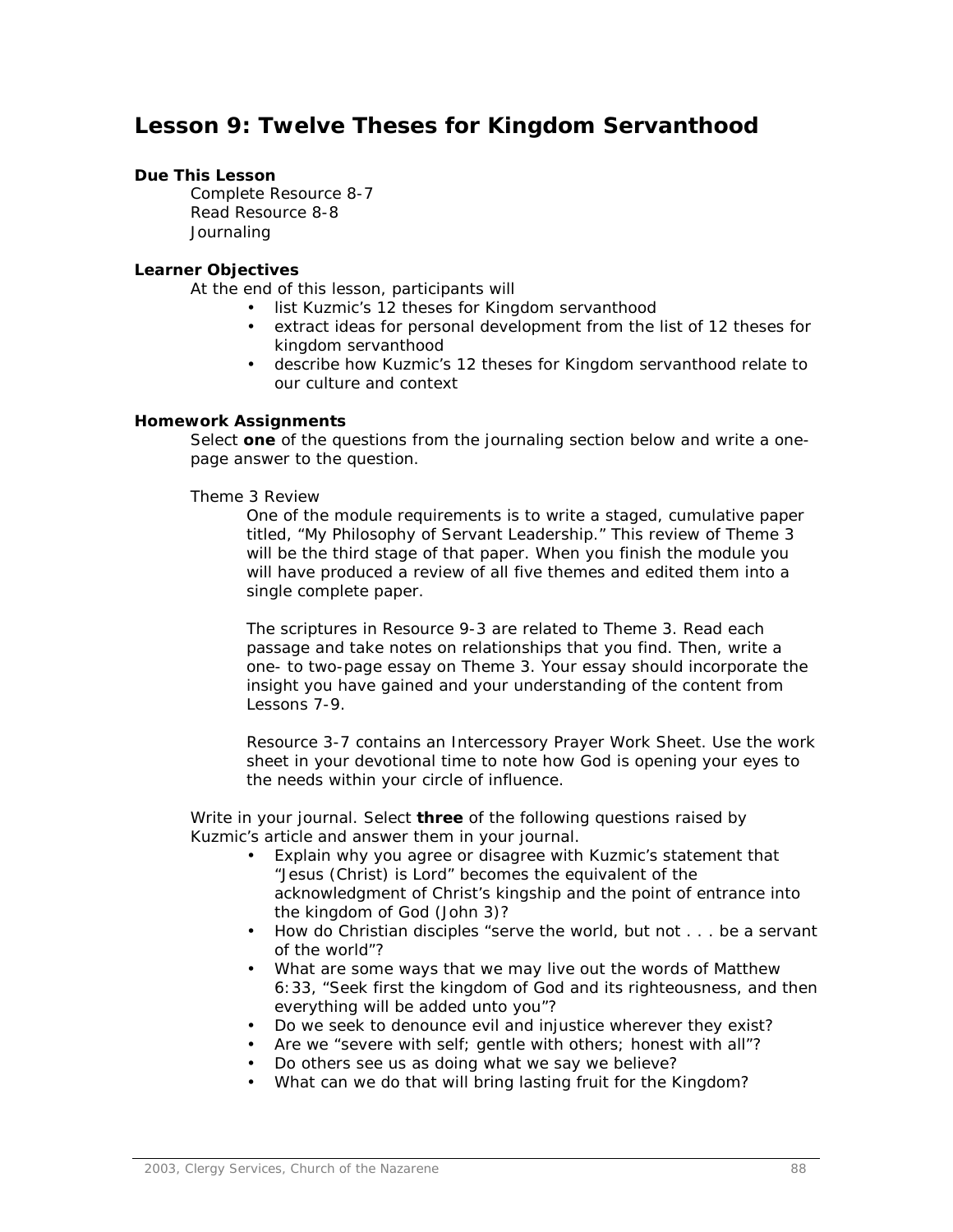- How does the statement, "The King is not our private Lord" make you feel? Why?
- Kuzmic says less independence, less competition, less ambition, less drive to dominate, less of a need to control, less self-seeking and self-serving power, less talk, less empire-building, and less wastefulness is needed. How do we as individuals and we as the church tackle this list?
- Because of Jesus we have freedom, joy, and celebration. Do we act like that? Do others recognize Him in our life?
- Kuzmic states that as leaders, the primary qualification is to remain servants. What does remaining a servant as you are leading mean to you?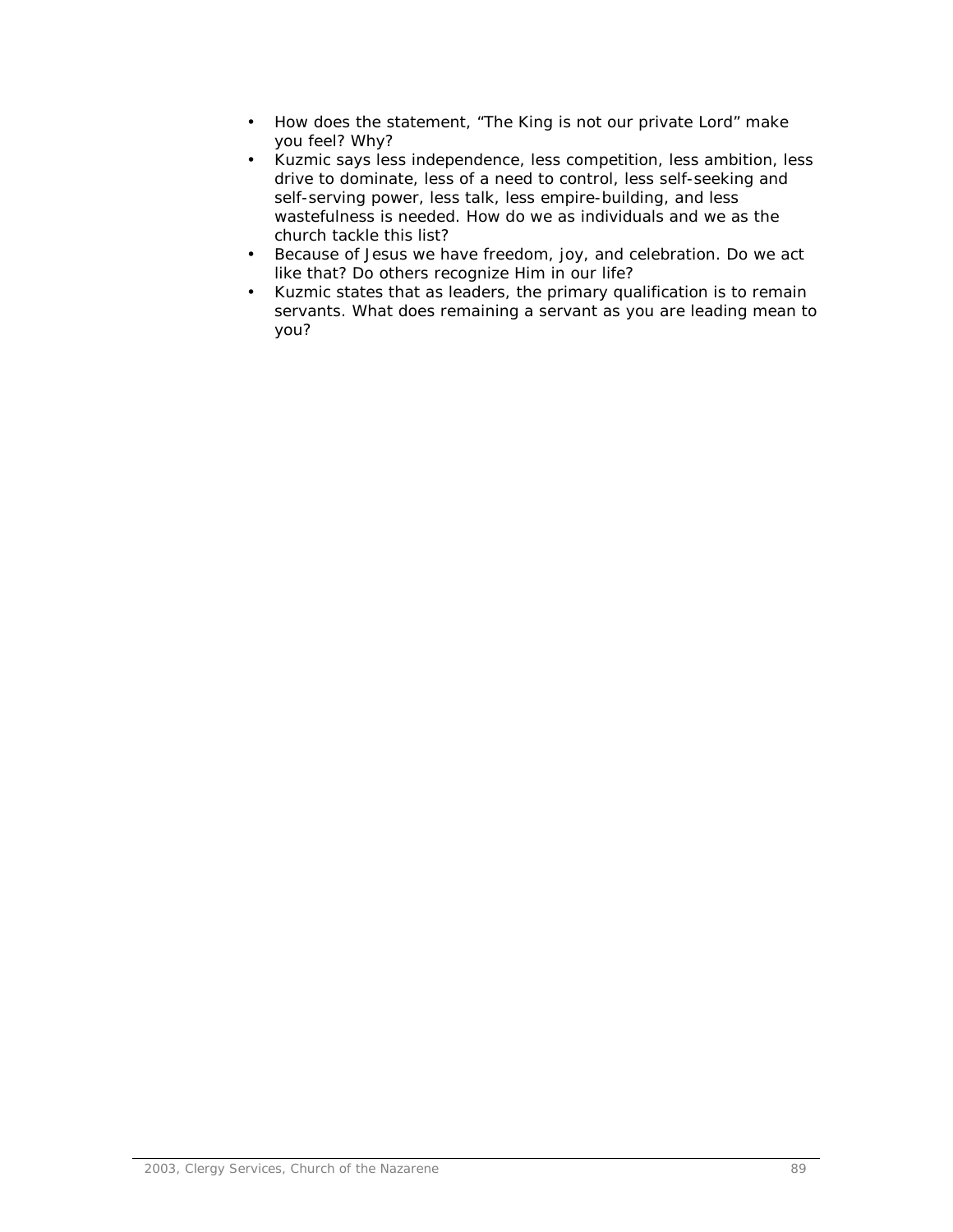# **Summary of Kingdom Servanthood**

Discussion Questions

- 1. Servants of the King know, love, and obey their Lord above everyone and everything else.
	- "Our concern is not reacting left or right. Our concern is affirmation based on full fledged biblical theology." What does the author mean by these statements?
- 2. Servants of the King are neither totally at home nor fully comfortable in any kingdoms of this world.
	- What ways can we manifest the biblical concept of shalom? Do you agree that shalom includes well-ordered relationships, justice, stability, and material well being?
- 3. Servants of the King are seekers of the Kingdom and not empirebuilders.
	- What fruit will be evident in our lives if we are kingdom-seeking?
- 4. Servants of the King excel in righteousness and practice a prophetic spirituality.
	- Are we spreading the righteousness of Christ in our world? How comfortable does this make us?
- 5. Servants of the King are indifferent to worldly gain and recognition.
	- How well are we doing? Is giving up prosperity for poverty the point the author is trying to make?
- 6. Servants of the King are disciplined people, striving for excellence in all areas of life.
	- Do we stand against mediocrity and contentment with the status quo? How do we do that graciously?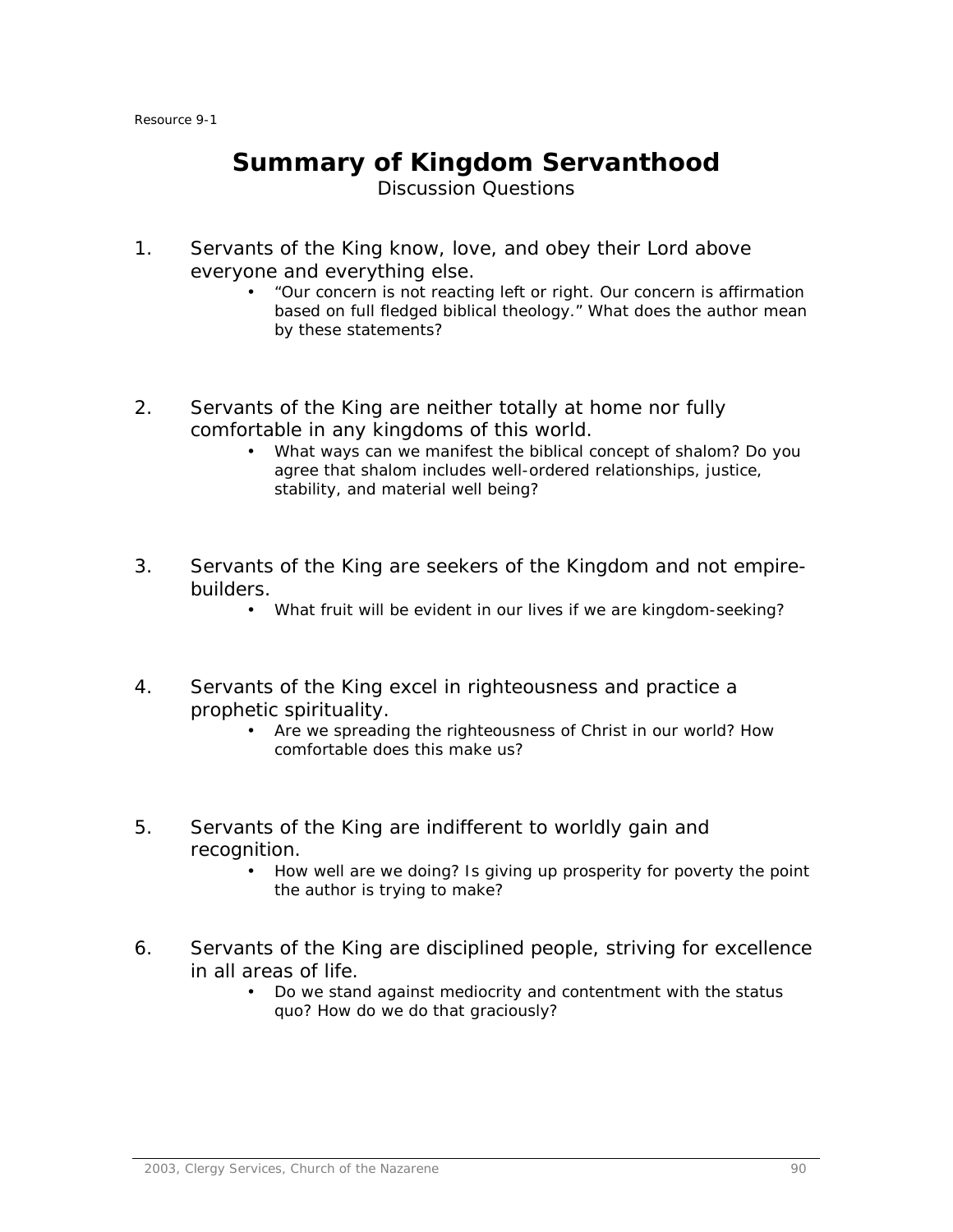- 7. Servants of the King refuse to divorce theory and practice—word and deed.
	- How can we consistently be the transforming agents that God desires?
- 8. Servants of the King are not religious tourists but engaged citizens of God's kingdom among the kingdoms of this world. • Are we behaving in such a manner that serves God and His people?
	-
- 9. Servants of the King have a comprehensive vision.
	- Is it God's calling for us to develop a non-sectarian ecclesiology and an evangelical base for socio-political ethics, seek the welfare of society, promote peace, be agents of reconciliation, monitor human rights, and speak for truth, justice, and minorities? How do we do these things and not be overwhelmed?
- 10. Servants of the King are concerned for the unity of all God's people.
	- How do we tackle the problem of the evangelical family, being dysfunctional, fragmented, and having too much in-fighting?
- 11. Servants of the King are holy people, people of prayer and praise, full of the Holy Spirit.
	- Is our lifestyle marked by dependency upon Christ as well as gratefulness, joy, holiness, and a simple life-style?
- 12. Servants of the King have a memory and a hope.
	- We are commissioned to preach the good news to all nations. Are we doing that?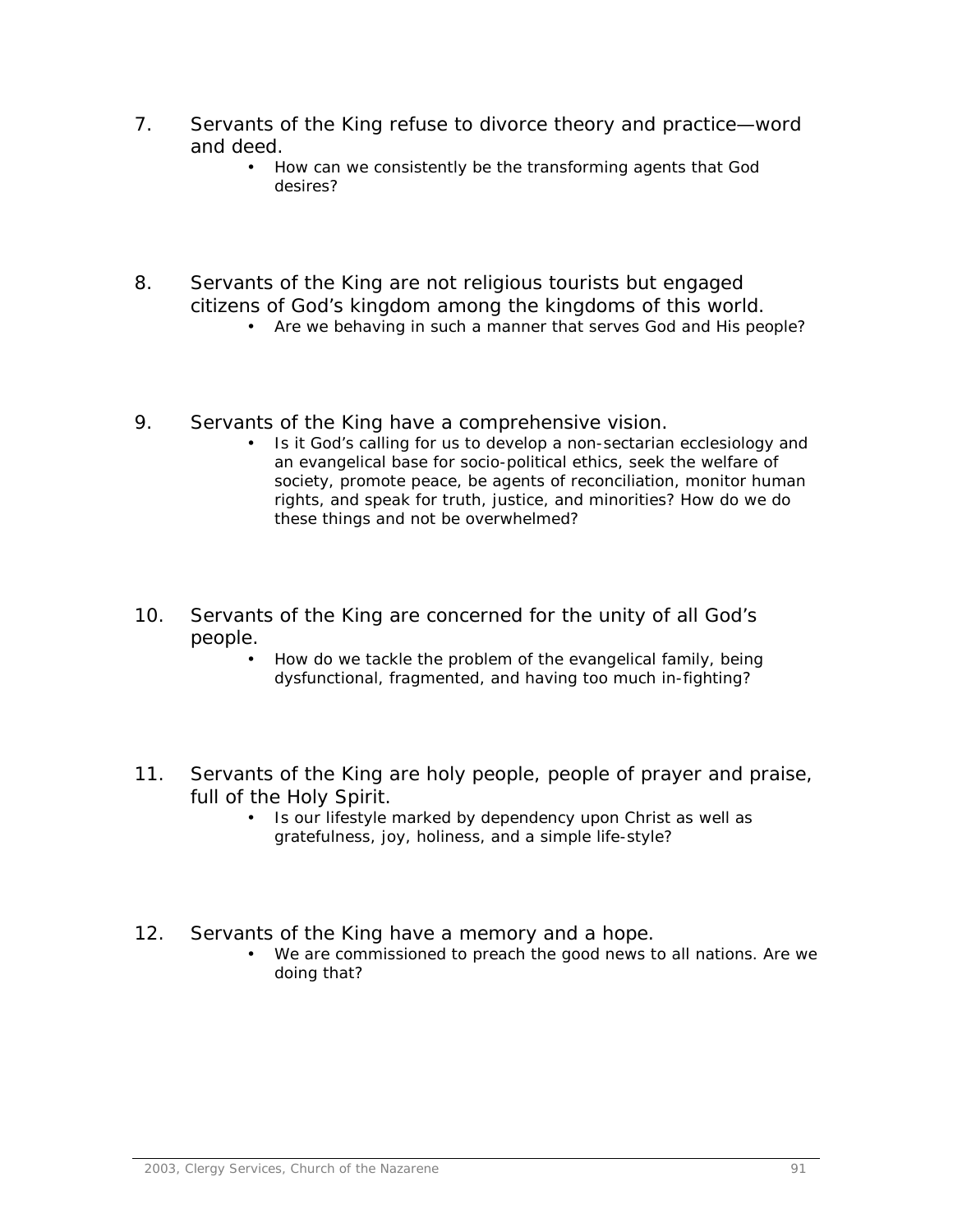Resource 9-2

### **Kingdom Servanthood Small-Group Questions**

- Servants of the King know, love, and obey their Lord above everyone and everything else.
	- Kuzmic says that we are called to be Christ's "humble servants, always ready to obey his command and to do his will." How do we die unto ourselves and become humble servants?
- & Servants of the King are neither totally at home nor fully comfortable in any kingdom of this world.
	- How shall we challenge the authorities and engage in dialogue with the intelligentsia as well as with the hierarchies of the national churches as servants of Christ the Lord?
- & Servants of the King are seekers of the Kingdom and not empire builders.
	- How can we check ourselves to know if we are Kingdom-seeking or empirebuilding?
- & Servants of the King excel in righteousness and practice a prophetic spirituality.
	- Is our salvation transforming us in the totality of our personal and social responsibilities?
- & Servants of the King are indifferent to worldly gain and recognition.
	- Is giving up prosperity for poverty the point the author is trying to make?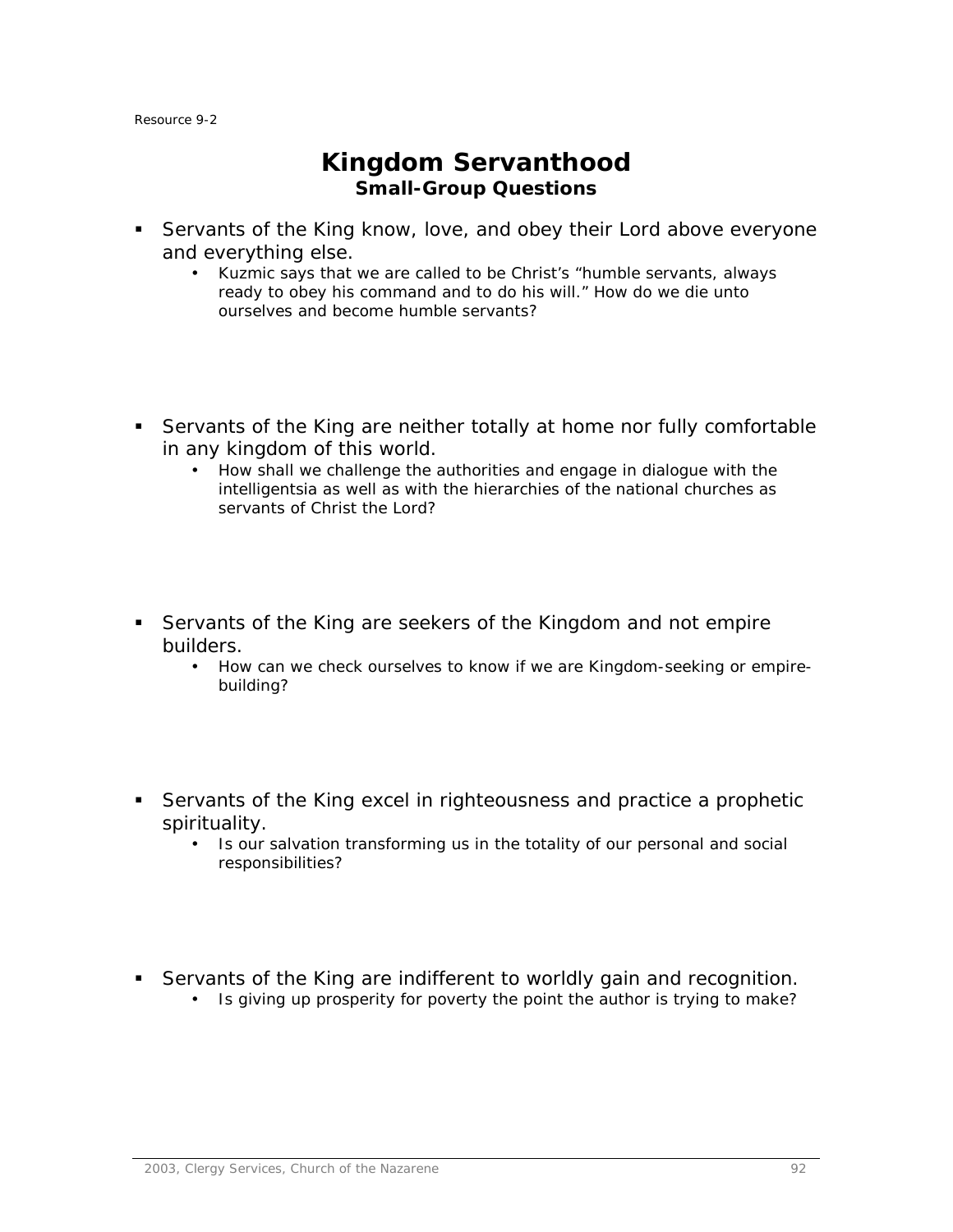- & Servants of the King are disciplined people, striving for excellence in all areas of life.
	- How does a Christian demonstrate a life of "self-denial"?
- & Servants of the King refuse to divorce theory and practice (word and deed).
	- How can we consistently be the transforming agents that God desires?
- & Servants of the King are not religious tourists but engaged citizens of God's kingdom among the kingdoms of this world.
	- How can we engage leadership to develop and maintain a practice of spiritual engagement?
- Servants of the King have a comprehensive vision.
	- According to Kuzmic, we need to develop a non-sectarian ecclesiology and an evangelical base for socio-political ethics, seek the welfare of society, promote peace, be agents of reconciliation, monitor human rights, and speak for truth, justice, and minorities. How do we do these things?
- Servants of the King are concerned for the unity of all God's people.
	- How do we encourage, lead, or invigorate others with the vision of God's people working together on these issues?
- & Servants of the King are holy people, people of prayer and praise, full of the Holy Spirit.
	- How can we cultivate more gratefulness and holiness in our lives?
- Servants of the King have a memory and a hope.
	- Why is it important to focus on Christ and His resurrection as well as the future when He returns?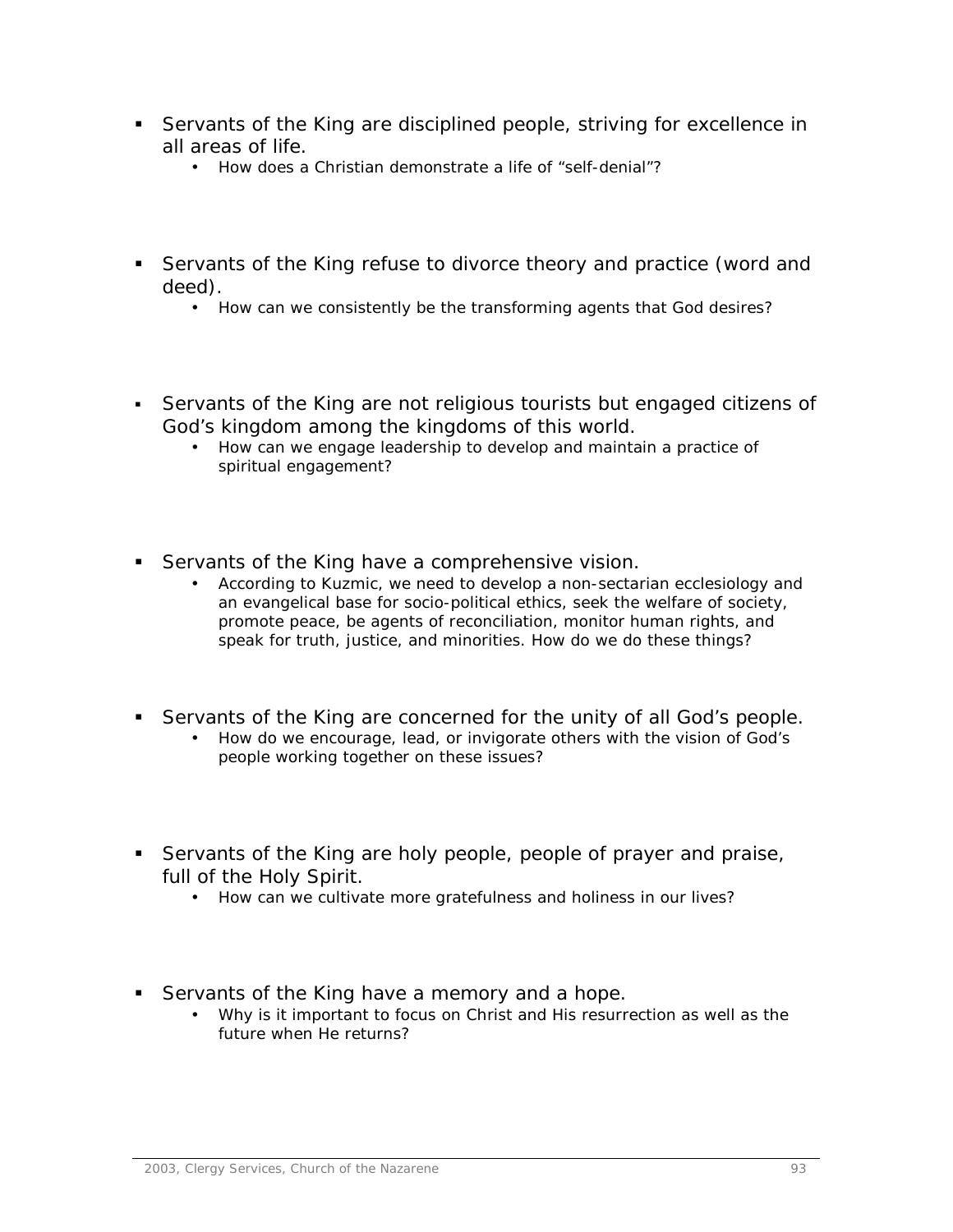### **Theme 3 Review**

Theme 3: The *purpose* of servant leadership is focused on effectively preparing the Body of Christ the People of God for mission and ministry.

These scriptures relate to Theme 3:

1 Thessalonians 1—2

1 Corinthians 8:1—11:1

Galatians 6:10

1 Peter 1:3-9

Titus 2:15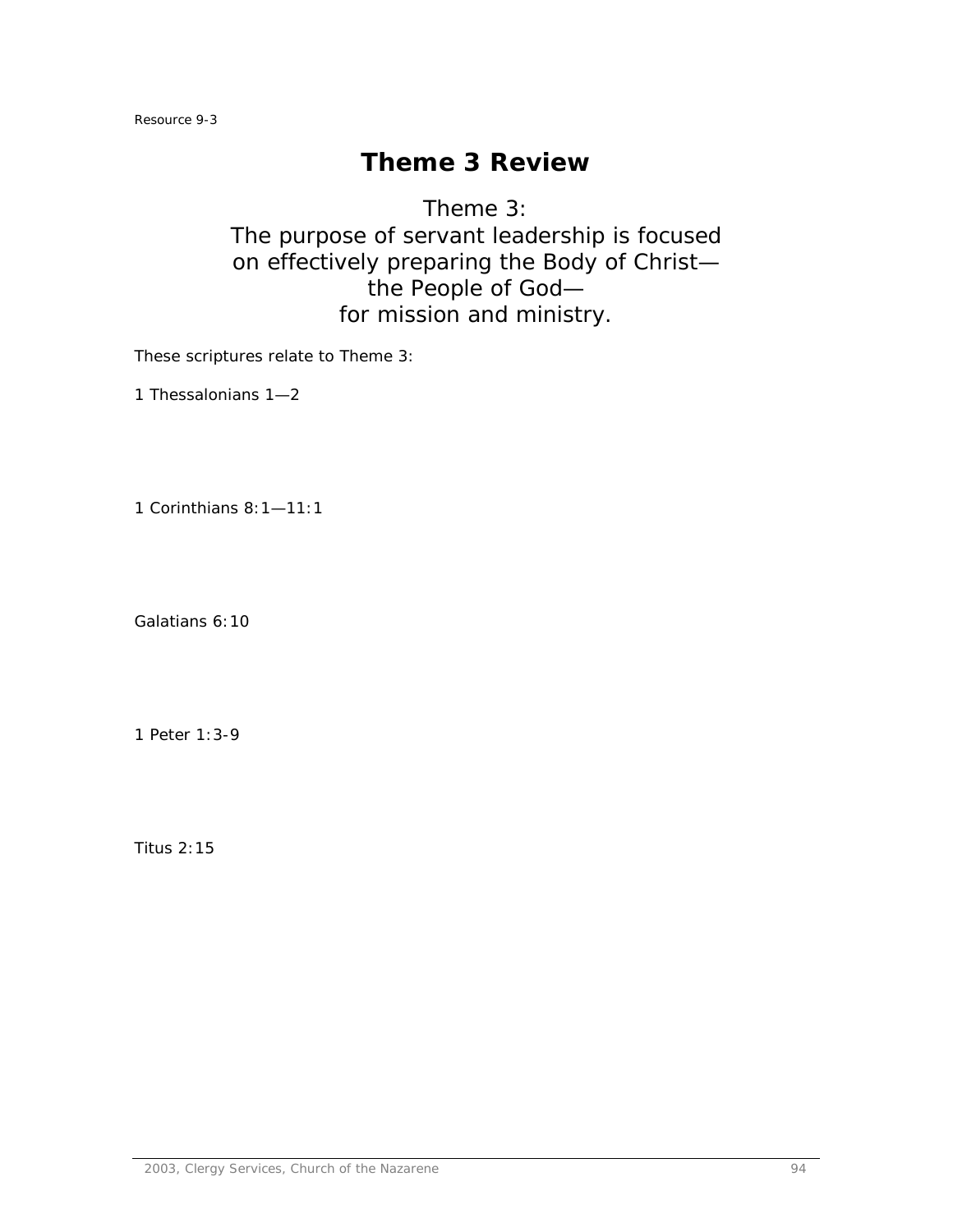*Theme 4:*

*The PLAN of servant leadership is biased toward spiritual formation and congregational transformation.*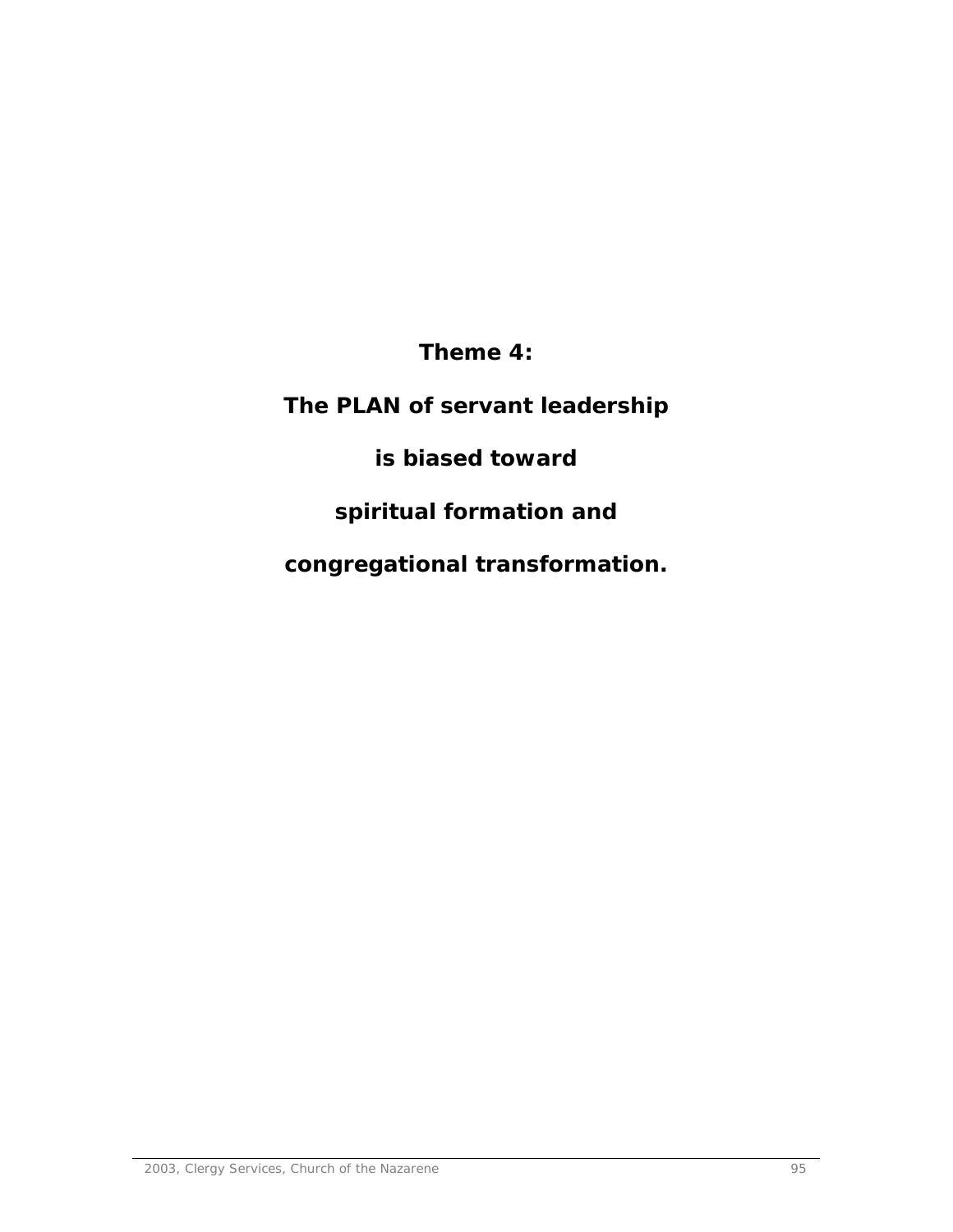### **Lesson 10: Leadership for Congregational Transformation**

### **Due This Lesson**

One-page answer Resource 9-3 One- to two-page essay Resource 3-7 Journaling

### **Learner Objective**

At the end of this lesson, participants will

- outline a model for equipping others for a lifestyle of service
- examine ways that God wants to transform them personally
	- distinguish between character and reputation

### **Homework Assignments**

Complete Resource 10-6: The Highs and Lows of Life. Write a one-page essay on the final question: What lessons emerge regarding reconciliation and transformation, hope and character?

Write in your journal. Use the following questions as journal starters.

- What evidence is there that Christ's character is being formed in you, and you are growing and maturing in Christlikeness?
- When I complete my present ministry assignment, will I be remembered for my character or for my reputation?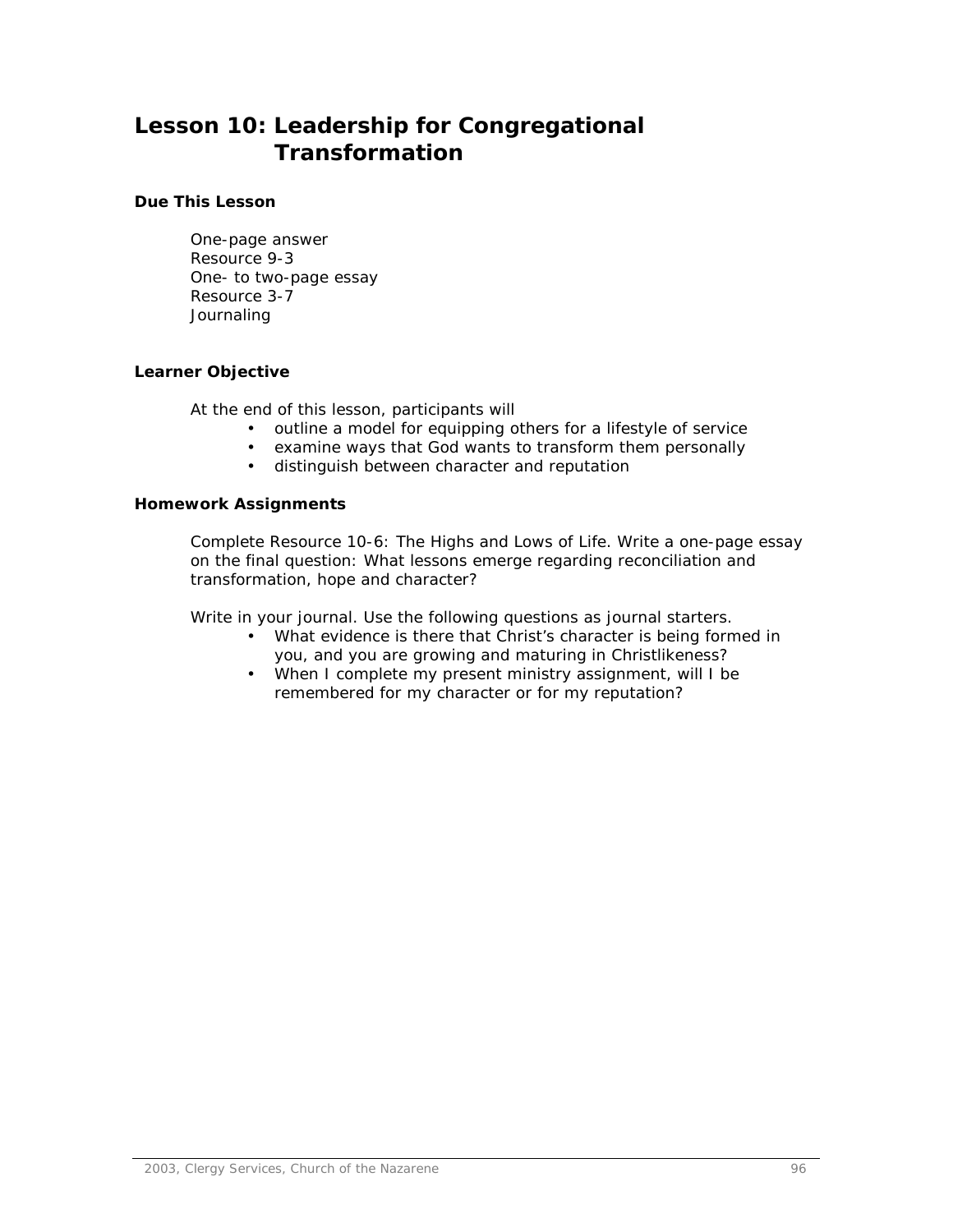# **Leadership for Congregational Transformation**

If believers are committed to a lifestyle of service, and if the people of God will build a better society, one that is more just, more loving, more Christian, and one that provides greater creative opportunity for its people, then local congregations must, to use Greenleaf's words, "raise both the capacity to serve and the very performance of a servant. $14^{\circ}$ 

How do we communicate with each other so that the Christian faith is presented not as an intellectualized belief to be learned, but a life to be lived?

Ephesians 4:11-16 enunciates such a model.

*The context . . .* is "God's people" (Eph 4:11). The key focus is participation.

*The task . . .* is to "prepare God's people" (Eph 4:12). The key idea is formation.

*The goal . . .* is "works of service" (Eph 4:12). The key thought is expression.

*The dynamic . . .* is "love within the Body of Christ" (Eph 4:15-16). The key concept is interaction.

*The purpose . . .* is transformation for a "holiness lifestyle" (Eph 4:13). The key issue is Christlikeness.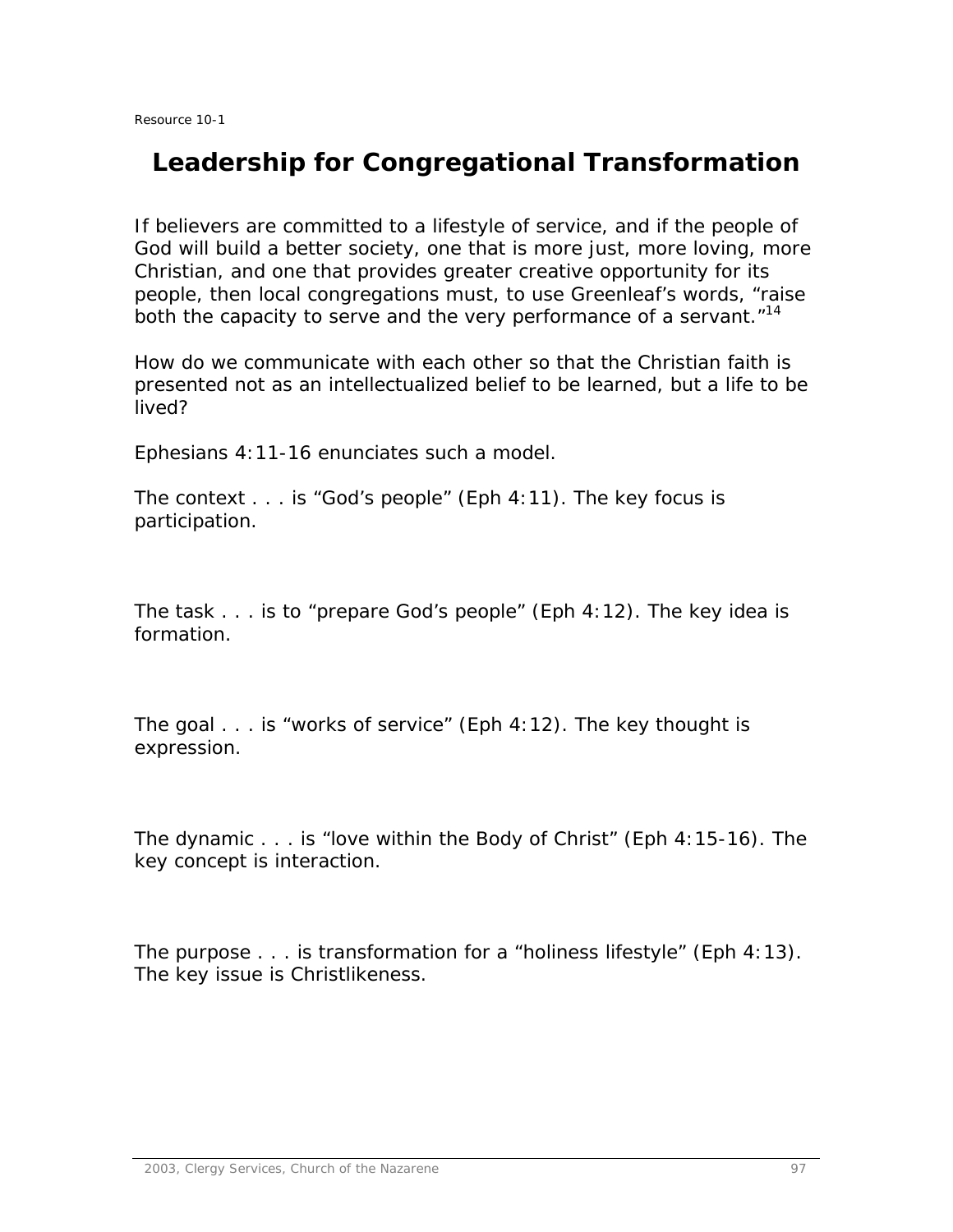# **Group Bible Study**

1 Corinthians 5:11-21

Theme 4: The *plan* of servant leadership is biased toward spiritual formation and congregational transformation.

As a group, discuss the scripture and how it relates to this theme of leadership. Complete the following items.

Key words:

Key phrases:

Key thoughts:

Brief summary of passage:

Questions you have about the passage: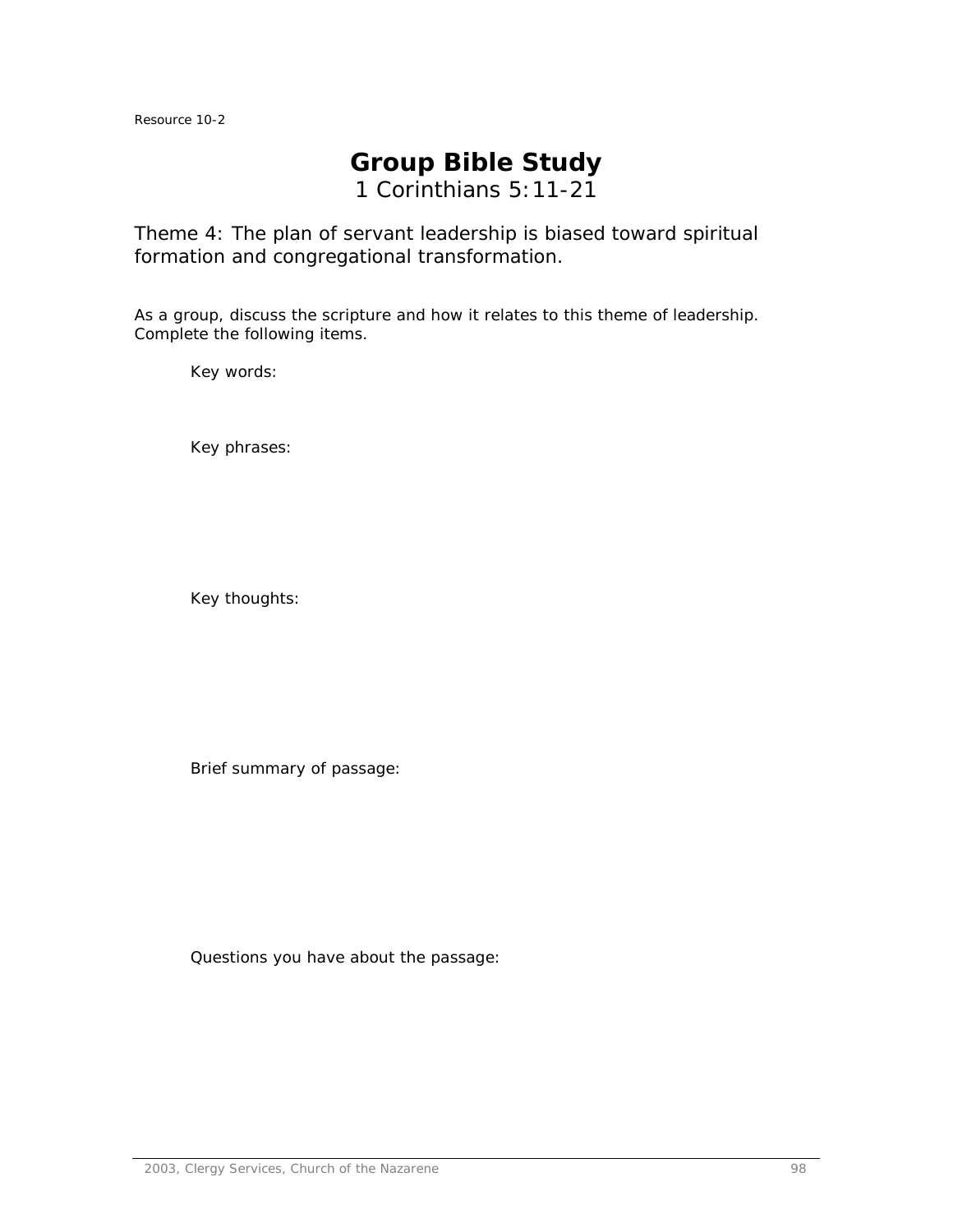# **A Transformation Story**

LeBron Fairbanks writes: "I'm fascinated with the stories . . . the stories of university students, their families, their faith, how they heard about MVNU, and the miracles that occurred in each of their lives to bring them to MVNU. I'm strengthened in my faith and my work when I hear their stories."

Dr. Fairbanks recently received the following e-mail from Jason, a recent Mount Vernon Nazarene University graduate. In the letter Jason shared part of his story and gave permission to share these words. It is a story of how God did "a new thing" in him. Jason tells us how God is beginning to shape a Christlike character in him.

### *Dr. Fairbanks,<sup>15</sup>*

*I doubt that you will remember me, but I just wanted to drop you a quick email. I graduated a couple of years ago and had several conversations with you about Theater and New York City, where I will finally move to so I can pursue a career in acting and writing. I never told you while I was a student at MVNU, but you were someone who I looked up to and considered to be a good Christian man. You spoke several times in Chapel of your upbringing and the type of Father that you had. It sounded like we had similar childhoods. I too had an abusive Father who took out his daily frustrations of life out on his children. Your speaking about your Father helped me to realize that the cycle does not have to repeat itself like many of the studies show. I believe all people that have childhood's like that have moments of weakness, in which a certain emotion can come back to haunt us, but for the most part, through God and others, we realize that the repetition of the acts can stop. It was my greatest fear that I someday would participate in the same acts of my father. I have married a wonderful woman. She is a great Christian and has helped me realize that I must forgive my father for his actions in order to move on. I have forgiven my father; I don't like him; but I have forgiven him.*

*I also wanted to tell you another way that you were "Jesus" to me. While I attended MVNU, I was not your typical Nazarene student. I enjoyed drinking, smoking, and other immoral acts that are against the Christian faith. Most of the people I came across at the college looked down upon me, because they knew that I participated in these acts. I was friends with other people like me, others that smoked and drank with me. During all that time, I could tell you had a genuine love for the students like me, and that was greatly appreciated. I wish I would have told you while I was still attending college, but everyone has those people in their lives that they look back upon and see them as instrumental people in their current walk with God. One of my biggest regrets in college is that I did not participate in more acts of service in the various activities that the college participates in. I wish I could do it all over again, but I can only start from this point on.*

*The reason I wanted to go to Mount Vernon was because I grew up with Reggie and Jerrod. The three of us were best friends. They were Nazarene and I was Baptist. I did not want to go to college after high school, and they went off to the Naz. After the accident and Jerrod died, I signed to go to the Naz just because I wanted to be there for my best friend Reggie, for he was going through a rough time. It seems like I*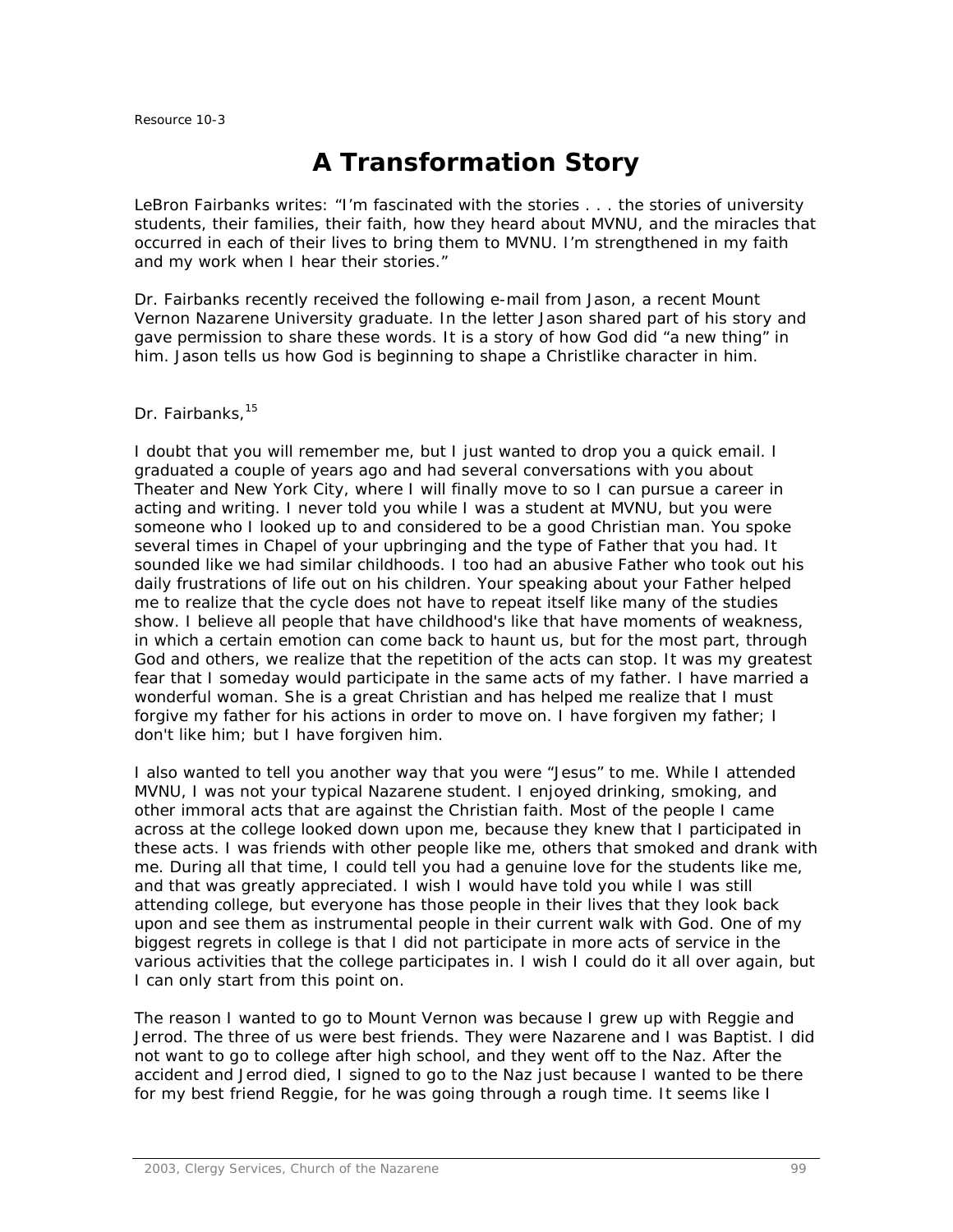*should have known the errors of alcohol then, but I still ignored the signs and stories, and became maybe the biggest drinker the Naz has ever seen. I even bartended my way through college and became friends with many people in the community.*

*After graduation I moved to Columbus, where I continued to bartend at some clubs and worked during the day. One night after bartending, I had a freak stroke. I was rushed to the hospital, and it looked like I could die. I could not move my mouth or think properly, but I knew that I had treated Jesus improperly. My girlfriend who later became my wife was constantly working on me to listen to my heart, and this experience gave us both opportunities to grow more together and towards the Lord. I laid in the hospital for 8 days unable to move the left side of my body, and my mind seemed to work in slow motion. There were times I just wanted to die. After being released, I had a lot of therapy to go through. It was during all of this that I realized, Jason, you have got to get yourself straight and listen to what God wants with your life. And miraculously, I can move both sides of my body, and I am strong and healthy. No stroke related symptoms bother me anymore.*

*My wife and I got married last October, and I have never been closer to God. Now at the end of this month, Cara and I will be moving to New York City, where I will pursue acting and writing, and my wife will go to law school, two places that are in desperate need of Christ. I look forward to the challenge now of fulfilling my duties for Christ, I just wish I would have done them sooner.*

*I guess I wanted to write this email for encouragement to you. I know it must be hard at times to see kids struggling with their Christian walk, but the only thing you can do for them is pray and continue to be an example. One of the biggest problems that I faced in college was constantly being judged, and I never felt that directed from you. Thank you Dr. Fairbanks for being an instrumental teacher in my Christian walk, even though you did not know it at the time. God Bless you, the campus, faculty, and all the students this school year, In Him,*

*Jason*

What stands out to you about Jason's story? What kind of vision does he have? What does he want to do with his life?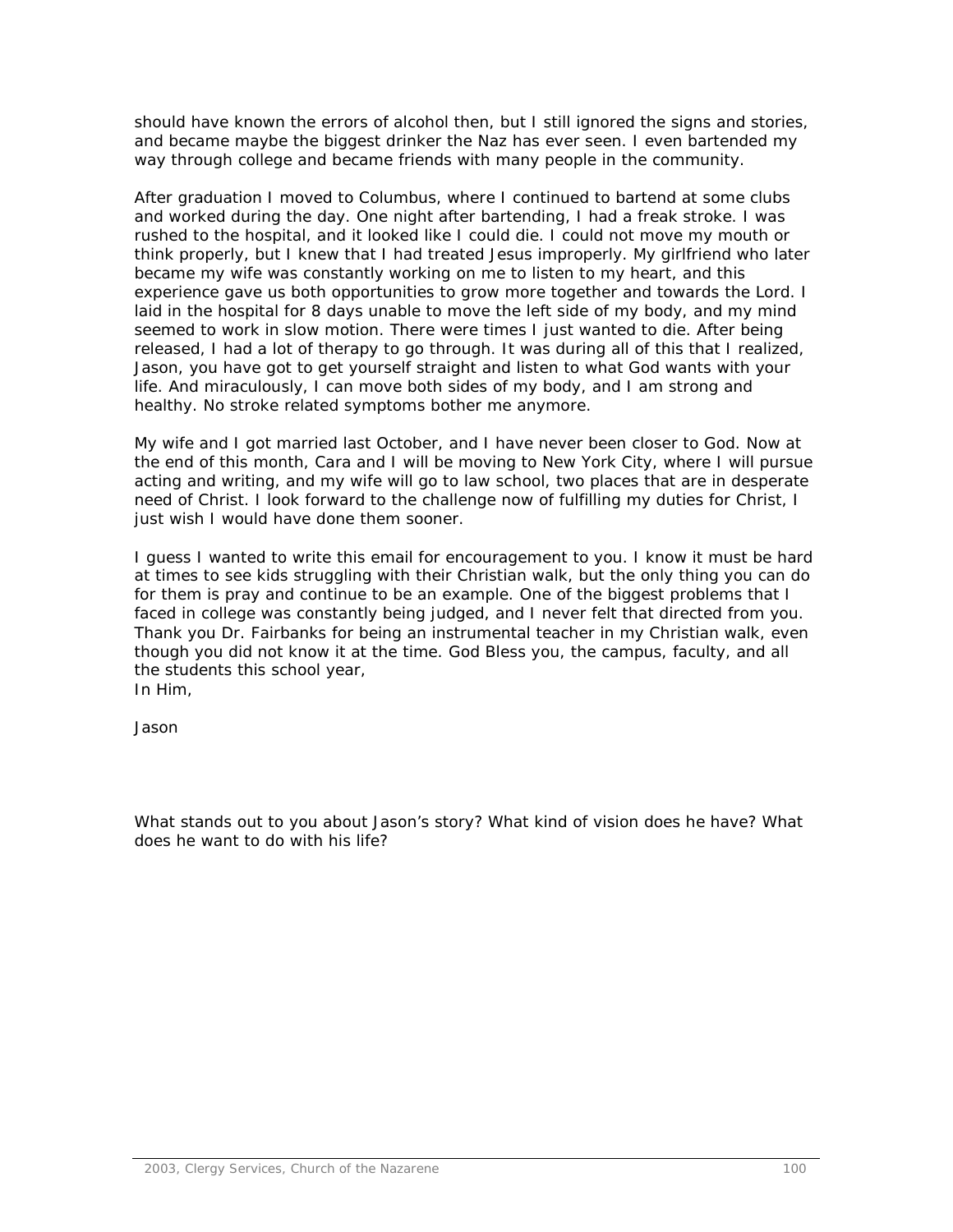## **Three-Minute Essay**

In a three-minute essay you may only be able to outline the idea you wish to communicate. Read the question below, take one minute to formulate your response, and then spend the remaining time quickly putting your response on paper.

What do you want to do with your life? What do you want to BE? Is there a new vision God wants to give to you about yourself in your present leadership assignment?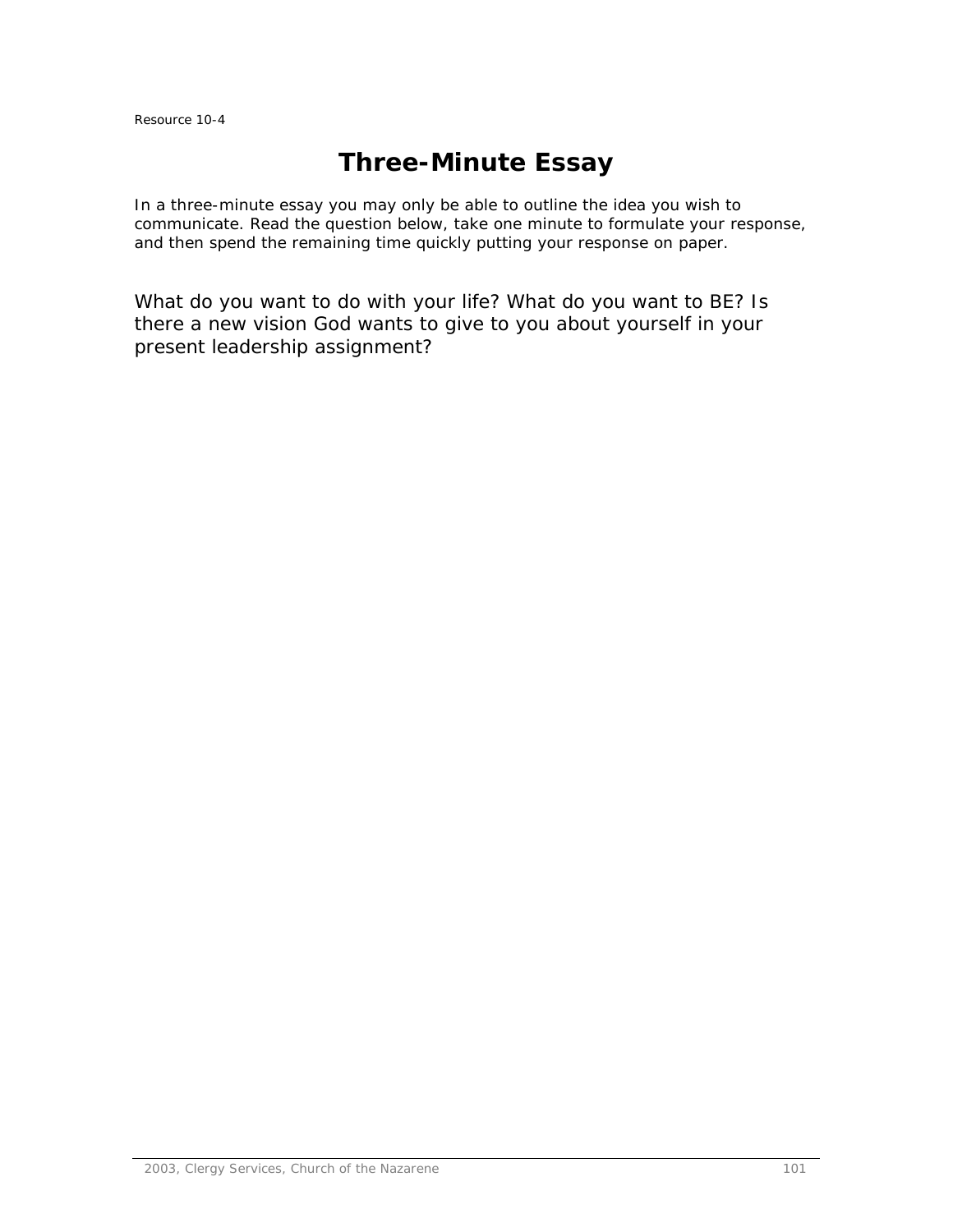Resource 10-5

## **Character Is . . .**

Character is what you are when \_\_\_\_\_\_\_\_\_\_\_\_\_\_\_\_\_\_\_\_\_\_\_\_\_\_\_\_\_\_\_

Character is who we are in \_\_\_\_\_\_\_\_\_\_\_\_\_\_\_\_\_\_\_\_\_\_\_\_\_\_\_\_\_\_\_\_\_\_\_

Character provides \_\_\_\_\_\_\_\_\_\_\_\_\_\_\_\_\_\_\_\_\_\_\_\_\_\_\_\_\_\_\_\_\_\_\_\_\_\_\_\_\_

2 Peter 1:5-7 identifies qualities of Christian character.

Five questions that help in the development of Christian character:

- 1. Will this action strengthen me spiritually?
- 2. Would I want my child, my spouse, or my best friend to copy this action of mine?
- 3. Does this action violate a biblical principle?
- 4. Does this action strengthen the Body of Christ?
- 5. Would an unbelieving friend be attracted to Christ and the Christian faith by my behavior?

God's vision for us is that we be men and women of good and godly character . . . individuals who live holy and godly lives.

> Will you be remembered more for your character than for your reputation?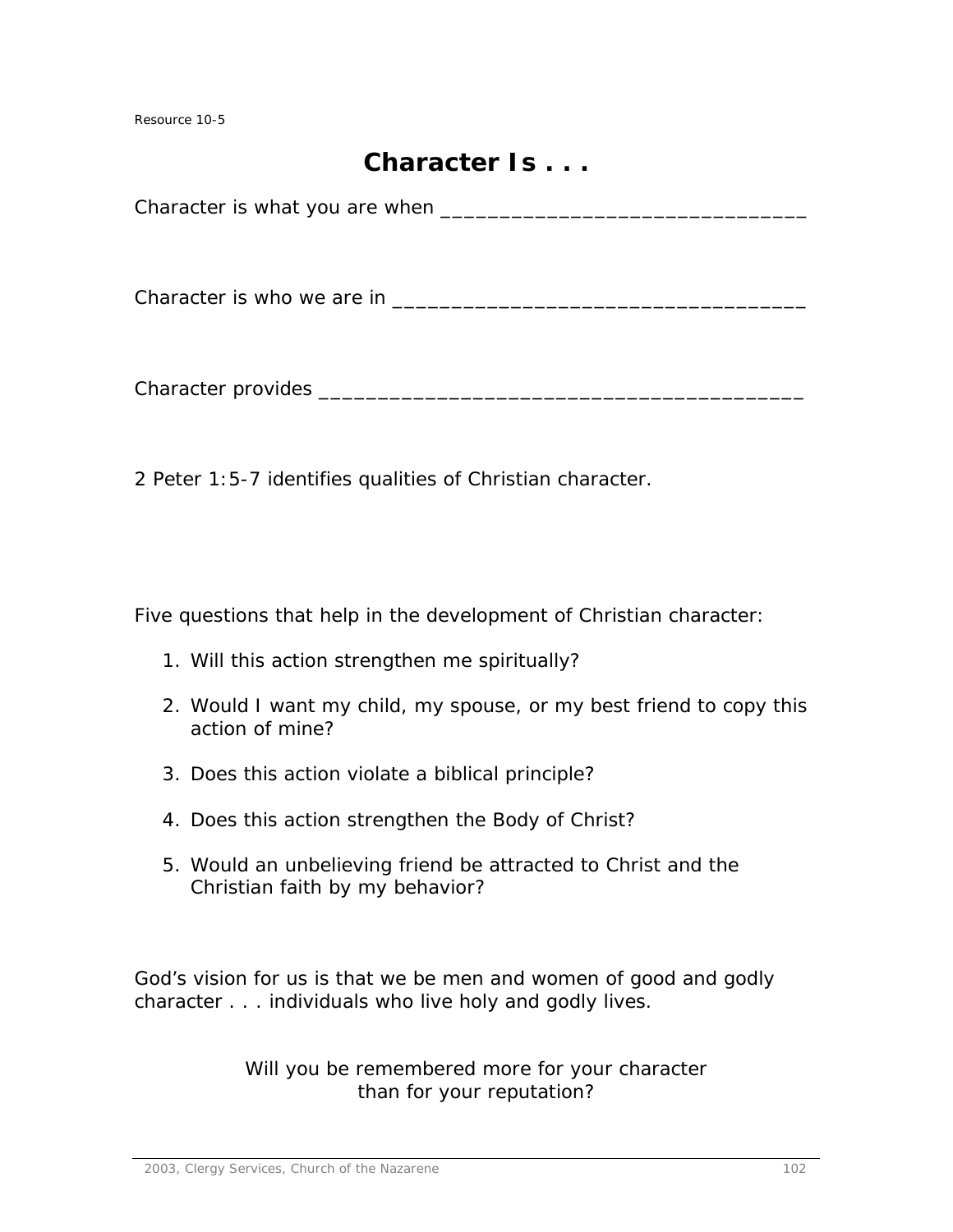Resource 10-6

# **The Highs and Lows of Life**

The timeline below indicates the "flow" of your life—the highs and lows. List the highs or peaks above the line and the lows or valleys below the line. Tell what, when, and why for each occurrence.

HIGH

LOW

Parallel this exercise for the church or group for which you now serve as leader. The highs? The lows? Why?

HIGH

LOW

What lessons emerge regarding reconciliation and transformation, hope and character?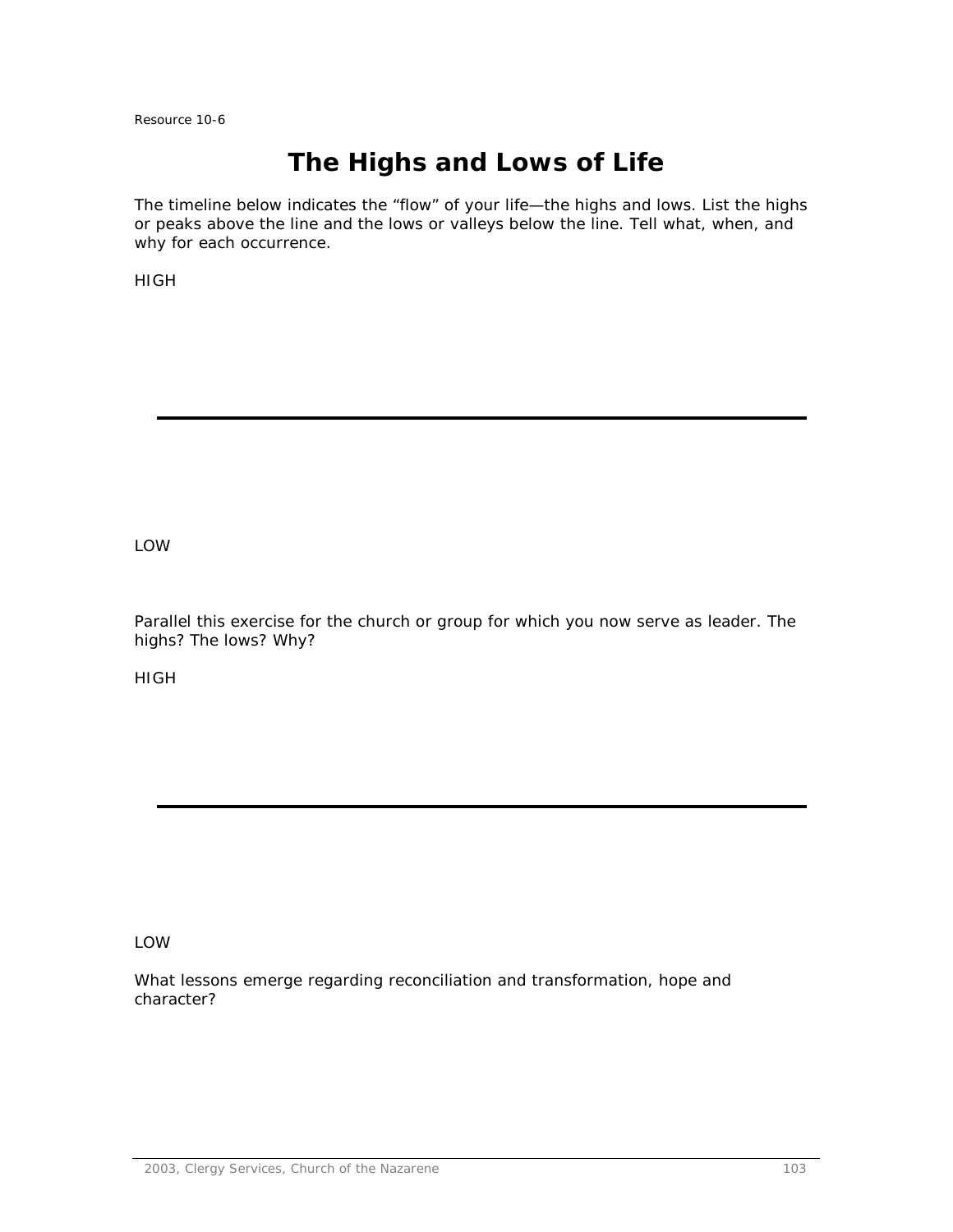### **Lesson 11: The Leader as Catalyst for Congregational or Corporate Transformation**

### **Due This Lesson**

Resource 10-6 One-page essay **Journaling** 

### **Learner Objectives**

At the end of this lesson, participants will

- understand how the functions of leadership affect the implementation of vision
- recognize inherent leadership conflict between vision and the status quo
- draft a personal vision statement incorporating principles of servant leadership

### **Homework Assignments**

Developing well-formed personal vision and mission statements takes time, but a first draft is the first step. Study the vision and mission statements in Resource 11-4, then write a draft of your own mission. The statement should be concise but include elements for personal growth and ministry.

Read Resource 11-6: Summary of the Qualities and Traits of Grace-Full Leaders

Write in your journal. Use these as journal starters:

- My small group raised an issue that I hadn't considered before.
- The leadership function that concerns me the most is . . .
- Today, I found encouragement in the words . . .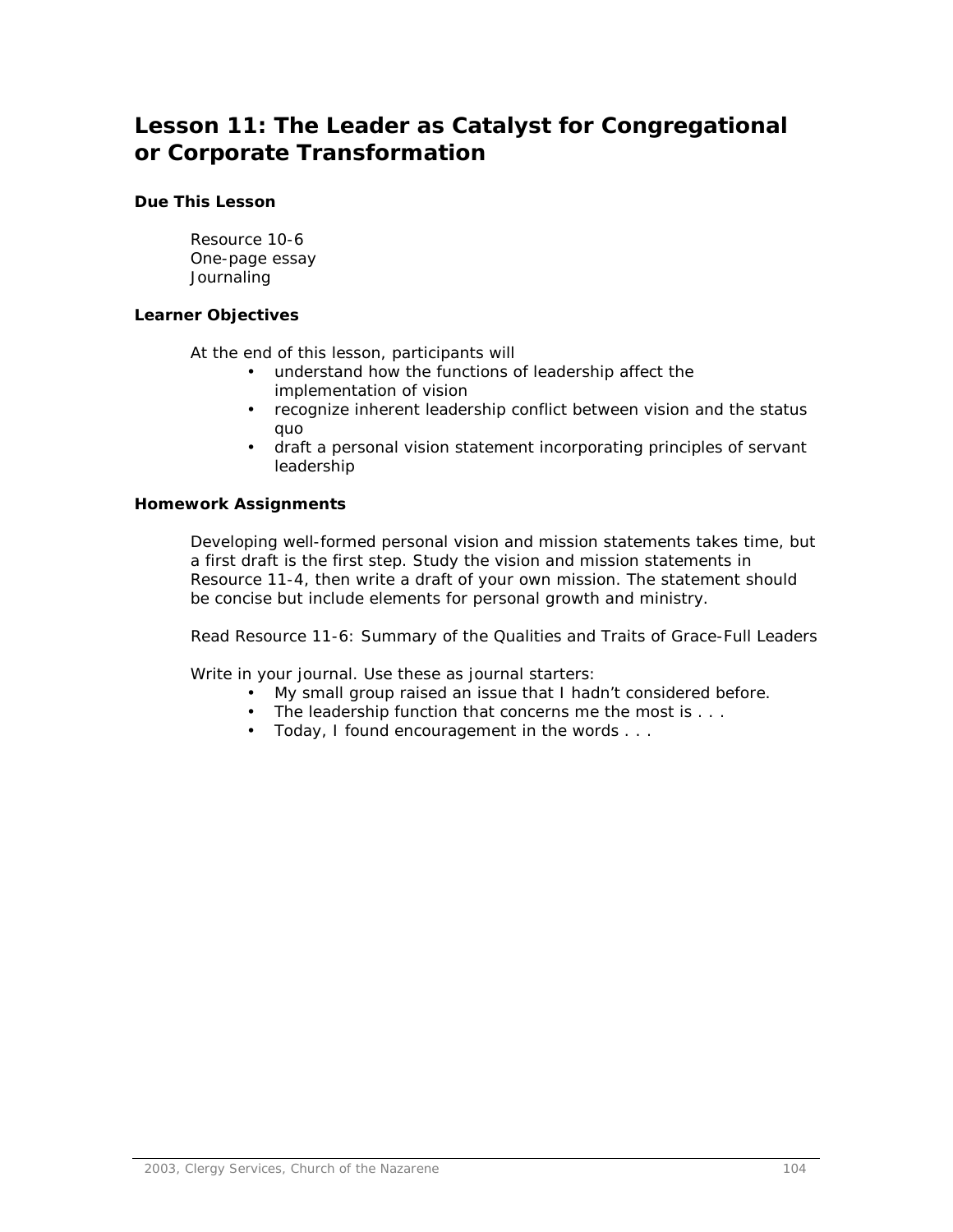Resource 11-1

# **Functions of Leadership**

### Planner

Organizer

Motivator

Evaluator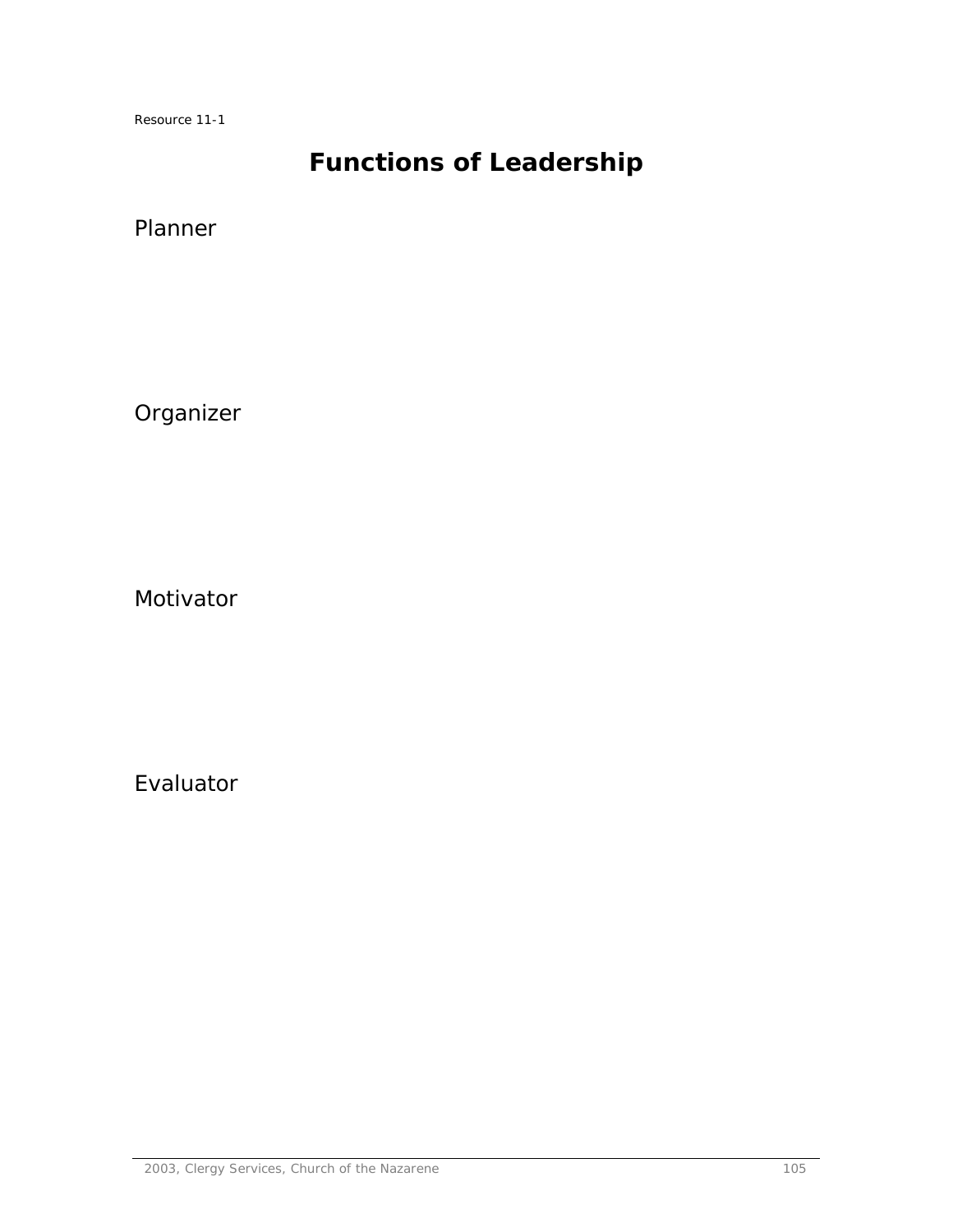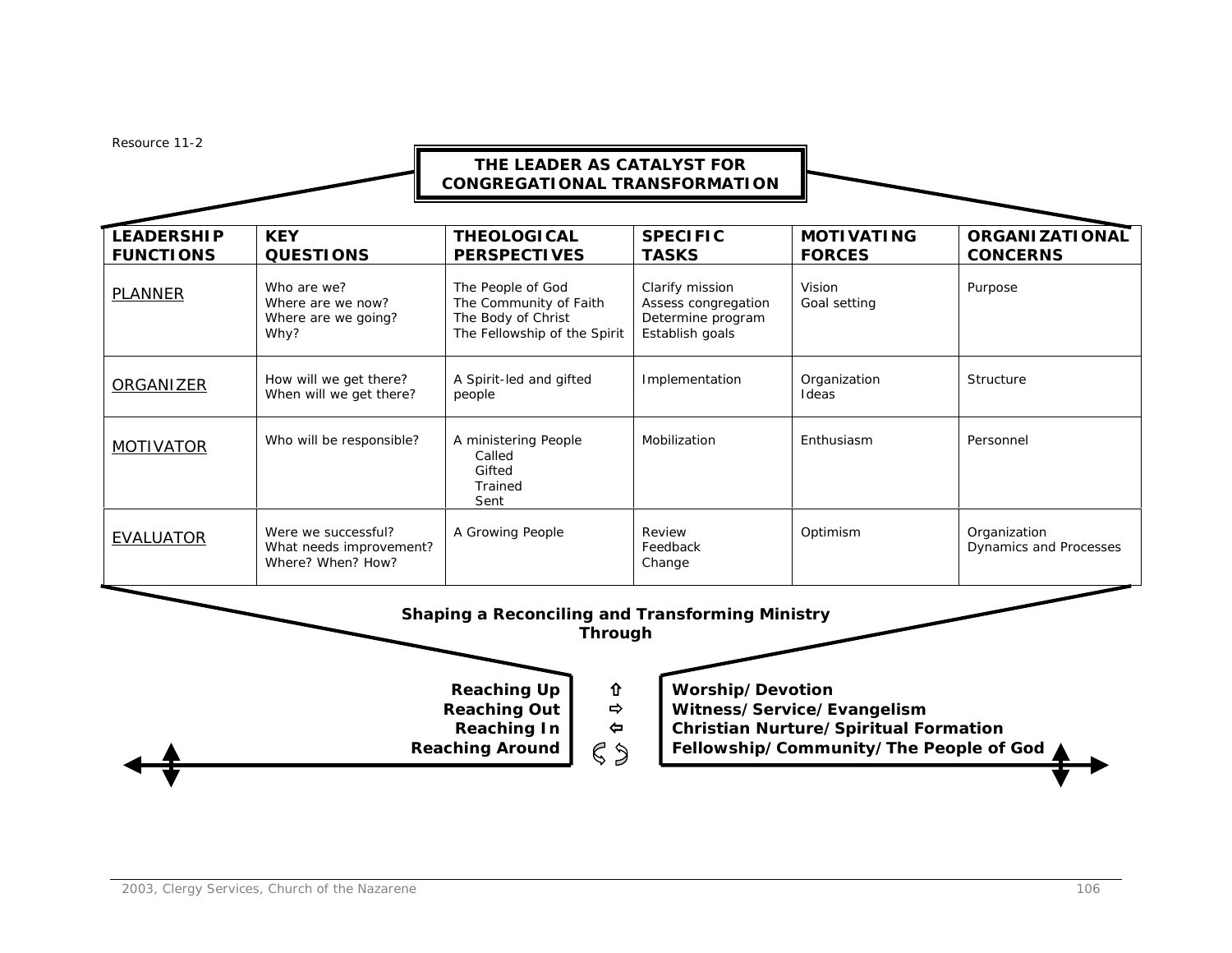# **Dynamics of Christian Leadership**

Vision is the ability to see clearly and at a great distance.

Leadership is the transference of vision.

Fundamental to Christian leadership is a theological vision.

To build a vision, ask

- 1. If you knew you couldn't fail, where would you like to be five years from now?
- 2. What if . . . ?
- 3. Why not . . . ?

"The difficult is that which is worth doing."<sup>16</sup>

Visionary leaders have an unswerving courage under pressure with a "poorly developed sense of fear and no concept of the odds against them."<sup>17</sup>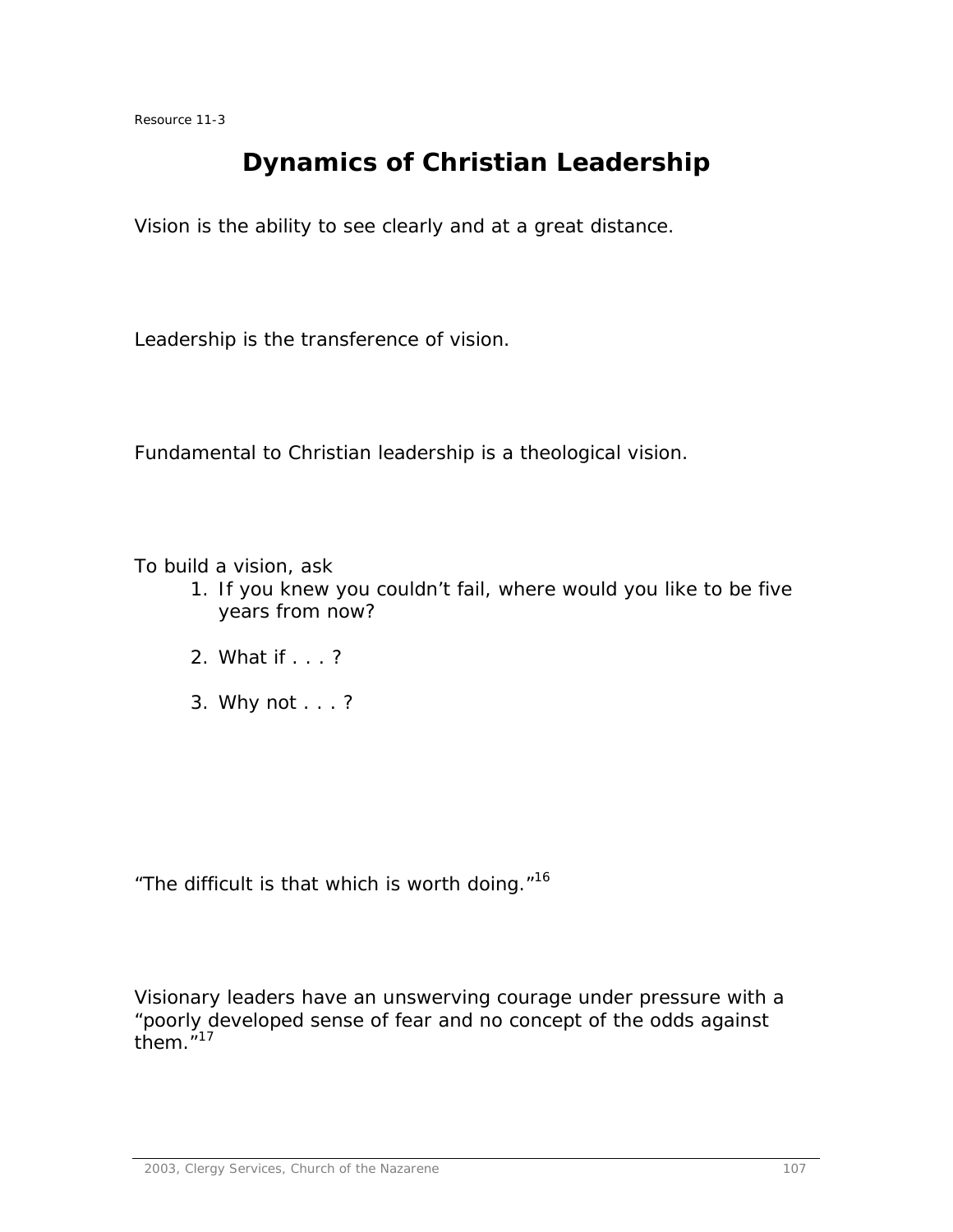# **A Personal Vision**

By LeBron Fairbanks

Don't overlook your personal vision and mission. I shared the following *"personal vision"* with the MVNU Board of Trustees in March of 2001:

There is a new sense of urgency within me to spend quality time throughout the next ten years in teaching and writing, particularly in the areas of Christian spirituality, Christian leadership, and Christian community. I am increasingly committed to developing national church leadership and strengthening local church leadership, focusing on spiritual formation and leadership ethics. I feel these initiatives could be pursued without interfering with my leadership responsibilities at MVNU.

In another board meeting, I shared with the board that the following four priorities would guide me in making decisions regarding the use of my time:

- 1. Spiritual leadership to the campus community—staff, faculty, senior administrators, students—and beyond
- 2. University-wide strategic thinking, planning, and implementation
- 3. Christian leadership development regionally and worldwide
- 4. Major donor cultivation and gifting and endowment development for MVNU.

Early in my tenure at MVNU, I spent quality time forging a *mission statement* that addressed twin concerns of mine—personal (including family) and professional (MVNU responsibility).

My mission is to be a Christian role model and leader to my family first, and subsequently to the Mount Vernon Nazarene University community in the context of servant and visionary leadership. I will give attention to the financial needs of my family, including retirement, and keep myself physically and emotionally conditioned to enable me to function with maximum effectiveness. I am a growing professional who gives priority time to strategic planning for the institution I serve. In this context, I will enable and energize my family, friends, and colleagues to give their best to their unique roles and assignments. All of my activities initiate from and operate out of a pastoral calling as one who views himself first and foremost as a follower of Jesus who articulates, models, and is committed to His life and teachings.

Developing theological, organizational, and personal vision statements take time. If you have not already done so, block off some time to get away from the routine and begin the process. Give yourself several months for the process to germinate and bear fruit. Share your draft statement with family, trusted friends, colleagues, pastor, teacher, mentor, or others. It is a *transforming* experience!

#### Discussion Questions

- 1. Compare Dr. Fairbanks' *personal mission statement* with the Leadership Functions in Resource 11-2. What evidence do you see of a desire to develop leadership skills?
- 2. What can one gain from having personal vision and mission statements?
- 3. How would you describe Dr. Fairbanks' theological vision of his family? Of the students and faculty of MVNU?
- 4. Who are some of the people with whom you would need to share your personal mission statement?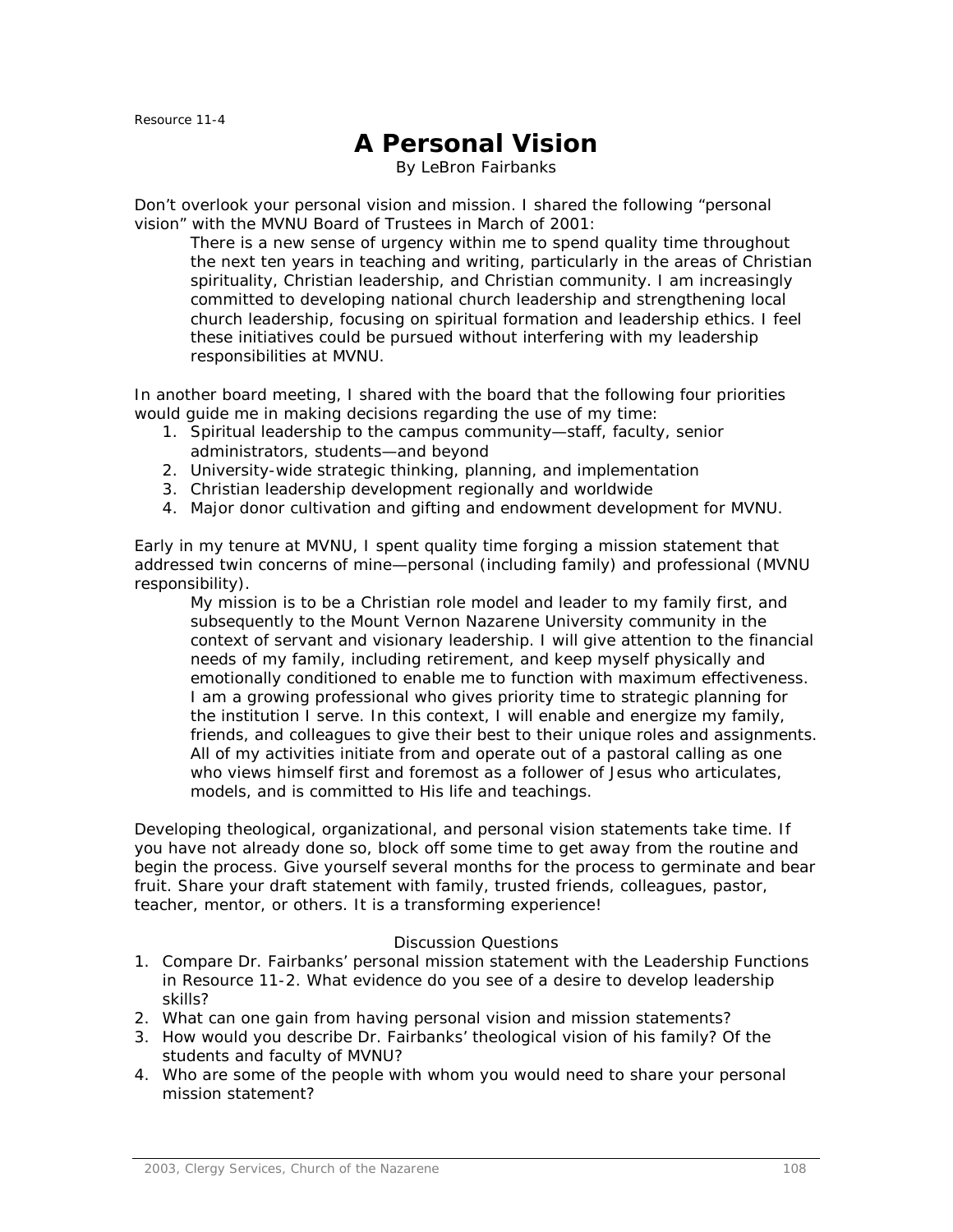Resource 11-5

### **Dream Big—Dare Greatly**

The following quotation is from Teddy Roosevelt, the 26th President of the United States of America. Reflect on it for encouragement, perspective and comfort.

It is not the critic who counts, not the man who points out how the strong stumbles, or where the doer of deeds could have been better. The credit belongs to the man in the arena, whose face is marred by dust and sweat and blood, who strives valiant . . . who knows the great enthusiasms, the great devotions; who spends himself in a worthy cause, who at the best knows in the end the triumph of high achievement, and at worst, if he fails, at least fails while daring greatly, so that his place shall never be with those cold and timid souls who have never known neither victory or defeat.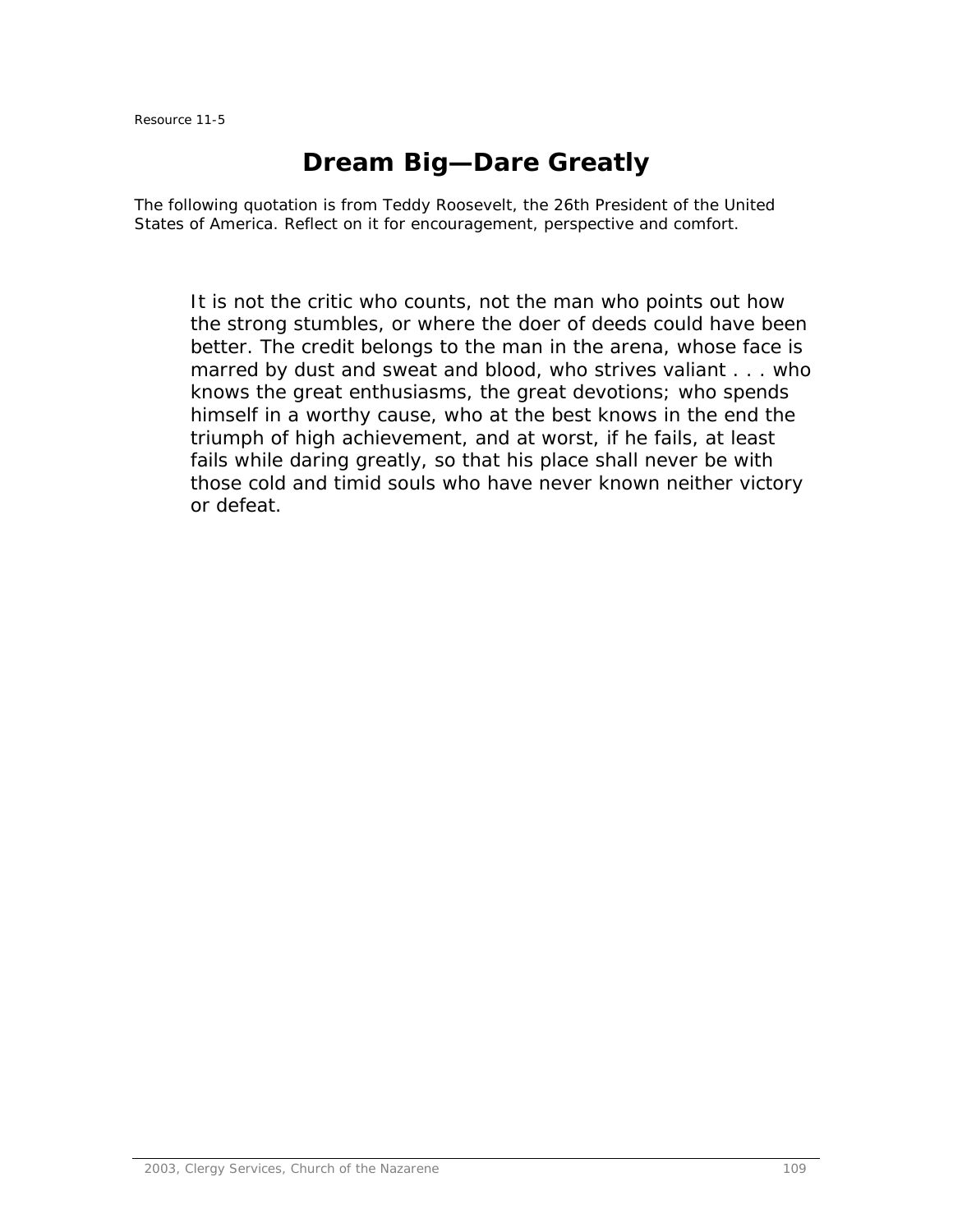### **Summary of the Qualities and Traits of Grace-Full Leaders***<sup>18</sup>*

Grace-full leaders are more concerned with spirit than with style. Leading from the inside out is an expression of grace-full leadership. A grace-full leader has the right combination of confidence and humility to recognize strengths and weaknesses and to consciously seek to build character, competency, and the confidence of those who are led. This formula is a key component of leadership. Leadership is the tapestry of integrity of heart and life, words and deeds, thoughts and actions.

Grace-full leaders are more concerned with covenantal rather than contractual relationships. Contracts take the place of trust; covenants express it, for trust is at the heart of a covenantal relationship. While most relationships have some elements of both, at some point all relationships become essentially one or the other. Contractual relationships exist because of what people *do* for each other. Covenantal relationships exist because of what people *are* or *mean* to each other.

Grace-full leaders view people as ends—not means. While occasionally within organizational life things do change and people are displaced, nonetheless, the gracefull leader seeks to foster an environment where people can flourish. Leadership that does not promote the overall welfare of the people involved might appear to be efficient and powerful, but it is not Christian. Grace-full leaders recognize the dignity of others and affirm the diversity of their gifts. Everyone comes with certain gifts—but not the same gifts. A polar bear is as unique as a stingray, but don't ask a polar bear to survive under water or a stingray on polar ice. The challenge is to match the person to the position and need at any given time.

Grace-full leaders recognize the changeable from the changeless. Change can be a genuine opportunity for renewal, but the problem is the "change has no constituency." That is to say, most people do not like change. Change often means letting go of things that are familiar and moving into unknown territory. Even when a person does not like things as they are, he or she may still find it hard to venture into the unknown. In order to successfully determine what should change and what should not, and then to effectively manage those things, you must first be comfortable with the realities of change in your own life. If the followers are to respond positively, the leader must first accept the pace and necessity of change.

Grace-full leaders seek significance, not just success. In the New Testament it becomes clear that although we must work, our primary calling (vocation) is to repentance, faith, fellowship, and service. Men and women are called to be new creations in Christ. This call *to be* precedes the call *to do.* The Bible doesn't indicate that God calls us to an earthly profession or trade. Paul, for example, is called by God to be an apostle; he is not "called" to be a tentmaker as shared by Elton Trueblood in *Your Other Vocation*. 19

So faith makes a difference in how one views work and how one works. Bringing the gospel to all of life can flood a person's working hours with new meaning and new potential. The hours spent at work can become "Kingdom hours" that provide a powerful witness to the world of the grace and glory of God. It is vital to the church,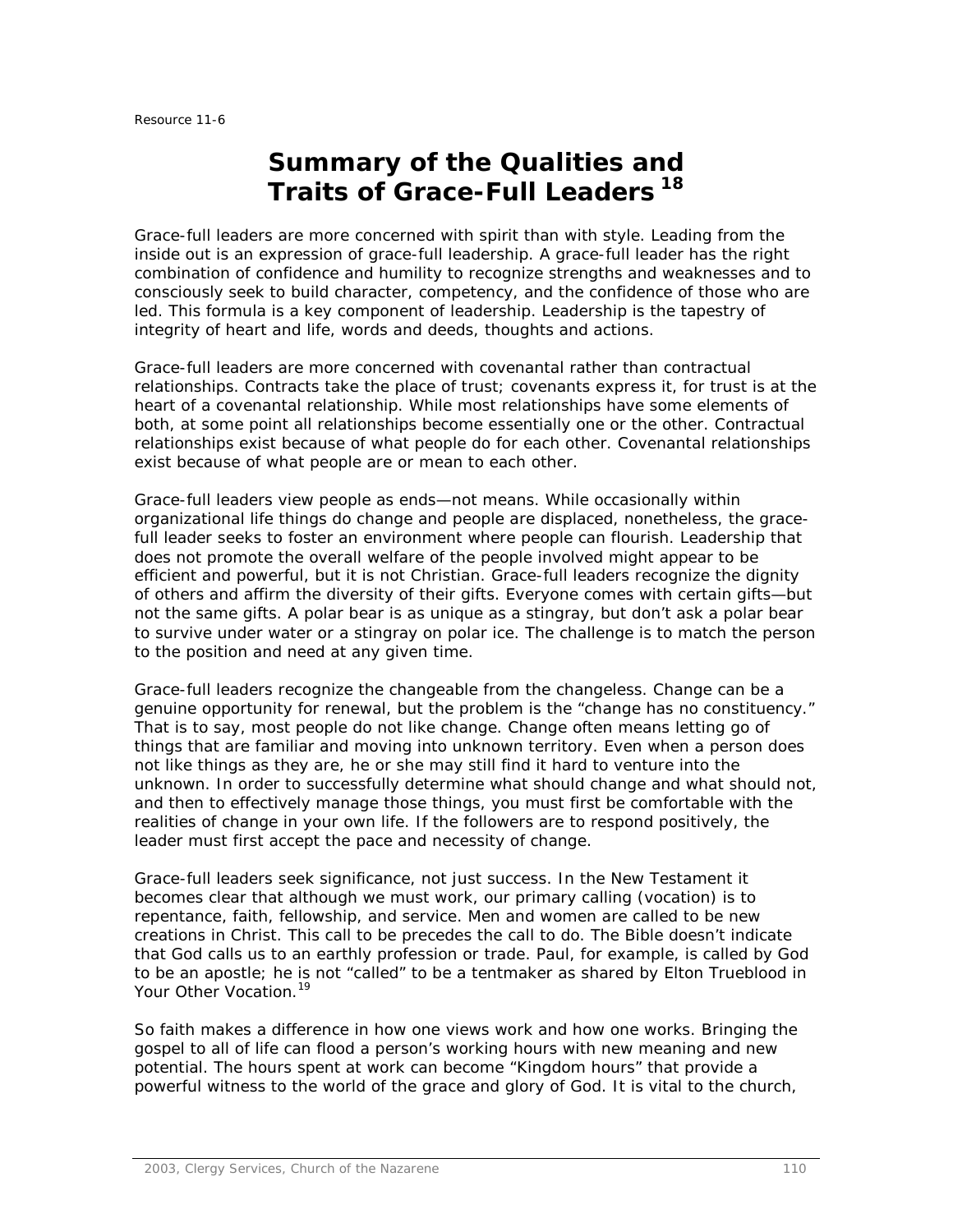the individual, and the world at large that a true integration of faith and work take place in the life of every believer. As this happens, success gives way to significance.

Grace-full leaders are responsive as well as responsible. Being responsive allows an organization to discontinue practices no longer effective. Most good ideas and effective methods run their course in time and need to be replaced with other good ideas and effective methods. The "we've always done it that way" attitude is often hard to overcome because the weight of tradition and organizational history supports the tried-and-true ways of the past. The responsive leader has the ability to recognize when new outcomes are needed and when old methods may not be sufficient.

Grace-full leadership is "high-touch" in at least four dimensions. You must stay in touch with

- 1. yourself,
- 2. the internal and external environment in which you must function,
- 3. those whom you lead, and
- 4. God.

Grace-full leaders maximize influence and minimize authority. Whenever possible, grace-full leaders seek to lead through influence rather than authority. The difference between the two approaches strikes at the heart of why and how employees/ members/followers choose to respond to leadership initiatives. If the only method of motivation is the authority of the leaders, the response of the follower will no doubt be a minimal commitment. The follower may comply with his hands, but not his head or heart.

Grace-full leaders are passionate. They must have something of Sisyphus's tenacity and perseverance. Just as they must have the courage and energy of Odysseus, leaders must also have the perseverance and determination of Sisyphus. We would like for all our work to be exciting and immediately rewarding, but it isn't always that way; much of life and labor is tough and boring and routine, and therein lies the challenge to excellence. For grace-full leaders merely to repeat Jesus' words is not to continue His work; they must be intent on reproducing His life and passion. Such leaders are not building their kingdoms, but His; grace-full leaders are passionate people, set aflame by the Spirit.

Grace-full leaders focus primarily on the body, not the head. A spirit of community doesn't just happen; it must be fashioned and fostered, nourished and maintained. Community can be a fragile thing in many ways. Relationships can be broken; isolation can set in; and communication can dissipate. Employees and coworkers can drift apart, living in their own little worlds, almost untouched by the others.

Grace-full leaders understand accountability. Accountability means that leaders take responsibility for their words and actions. And just as one is accountable *to* others, the grace-full leader is also accountable *for* others. Leaders must bear a sense of responsibility for the individuals with whom and for whom they work. Leaders often are called upon to balance the needs of people and of the institution.

Grace-full leaders interact rather than react. Interactive leadership is a recognition that we may legitimately act in different ways at different times, depending on the interaction we have with the circumstances confronting us. Management is both a science and an art. This is the art part. It is a way to maximize our timing and to learn from the environment as we plan our proactive and reactive responses.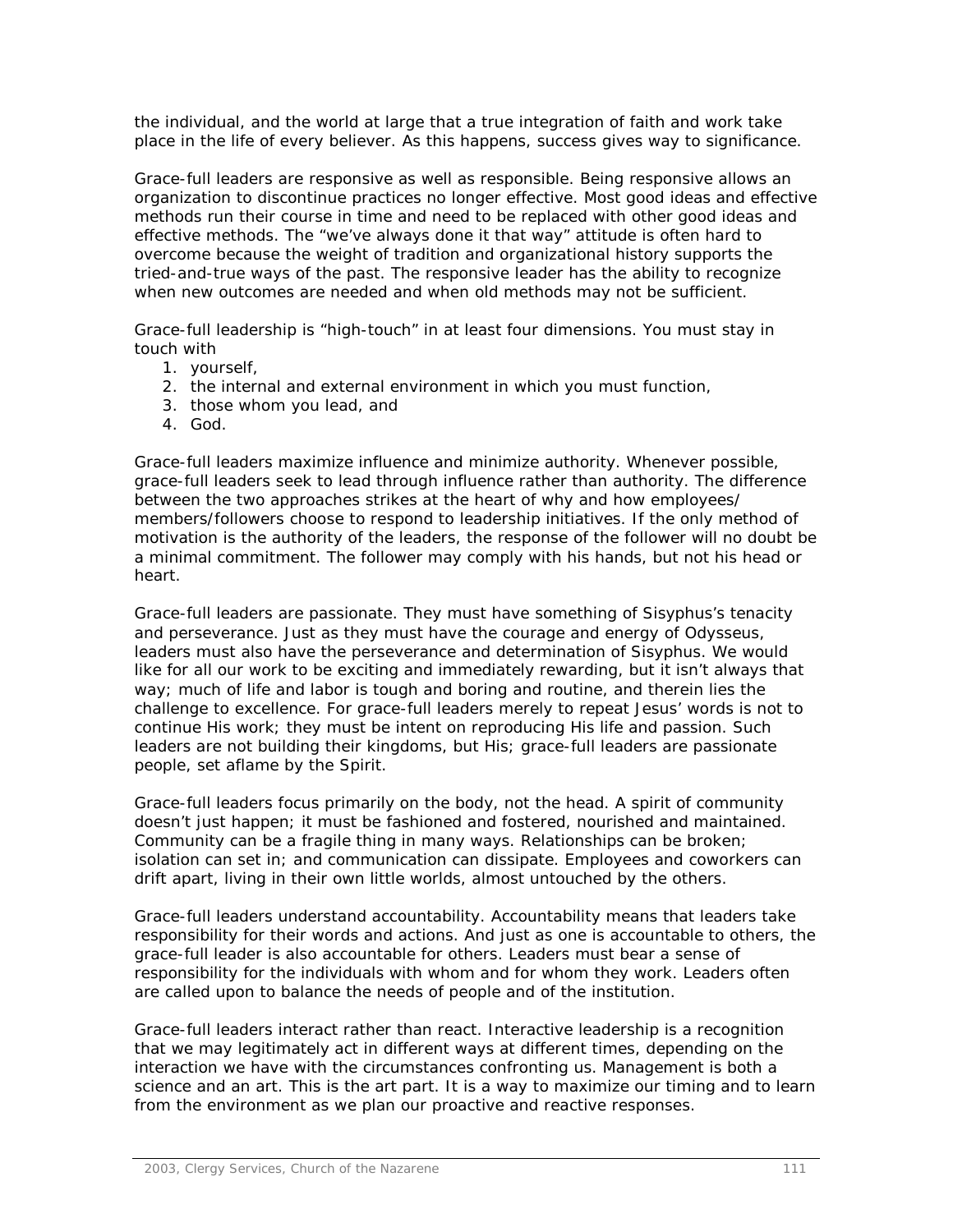Grace-full leaders follow their "knows." Following your "knows" involves getting the right information, talking with the right people, and balancing that input with your instincts and inner compass—but there is more. Ultimately, for the Christian leader, knowing must also include the spiritual dimension. God has promised wisdom and guidance, protection and empowerment. The grace-full leader knows he or she must stay in tune with God and follow His leadership. Of all the things there is to know, knowing God is most important.

Grace-full leaders are willing to follow as well as lead. I suppose that "a leader who follows" might, at first glance, appear to be an oxymoron as well. However, the gracefull leader knows that learning to follow is one of the first great lessons of leadership. This idea of leaders as followers may take some getting used to for some. It seems just the opposite of the normal role of leadership, which is commonly understood as being out front, pointing the way, and giving the orders.

Grace-full leaders maintain their balance. Balance in life prevents becoming an extremist or being eccentric in beliefs, attitudes, and actions. It keeps the pressures of success and failure in proper balance. Dealing with adversity and prosperity are two extreme tests. Both challenge your ability to remain steady and focused and to keep spiritual equilibrium. And of the two, perhaps success is the hardest.

Grace-full leaders have double vision. Leadership demands that you see both what is and what can be. This "double-vision" helps enable us to keep our sights set on the future as we deal with the daily demands of leadership.

Grace-full leaders "go deep." Grace-full leaders know that having wet feet rather than cold feet means they must start—must be willing to take those first steps of leadership. No matter how unlikely the timing or difficult the circumstances or impossible the task, it falls to the leader to lead.

Grace-full leaders are skilled meteorologists. Every organization has a "climate." A skilled leader knows how to react to various organizational weather patterns—storms, calm, high pressure, thunder, and lightning. Leadership is, in many ways, a foulweather job because that's when a leader is most severely tested. One cannot always avoid the winds, the snow, and the sleet, but a leader can prepare for them. Anticipating the storm is one key responsibility of a leader.

Grace-full leaders anticipate through planning, pathfinding, planting, and prospecting. Good leaders create positive energy that helps people overcome obstacles, break free from inertia, and rise to new challenges and levels of performance. They act in the present with the future in mind—they anticipate.

Grace-full leaders take care. Grace-full leaders learn to take care of their organizations, themselves, and their relationship to God. Unless care is consistently given to each aspect of life, a person's leadership can be eroded. Grace-full leaders are aware that an organization is held together by shared values, beliefs, and commitments. This is what gives it fiber, integrity, and the capacity to endure cyclical hardships. Since organizations are people, the first way to care for the organization is to hire the right people—individuals who are committed to the core values of the organization. One of leadership's classic axioms is to "hire for attitude and train for skills."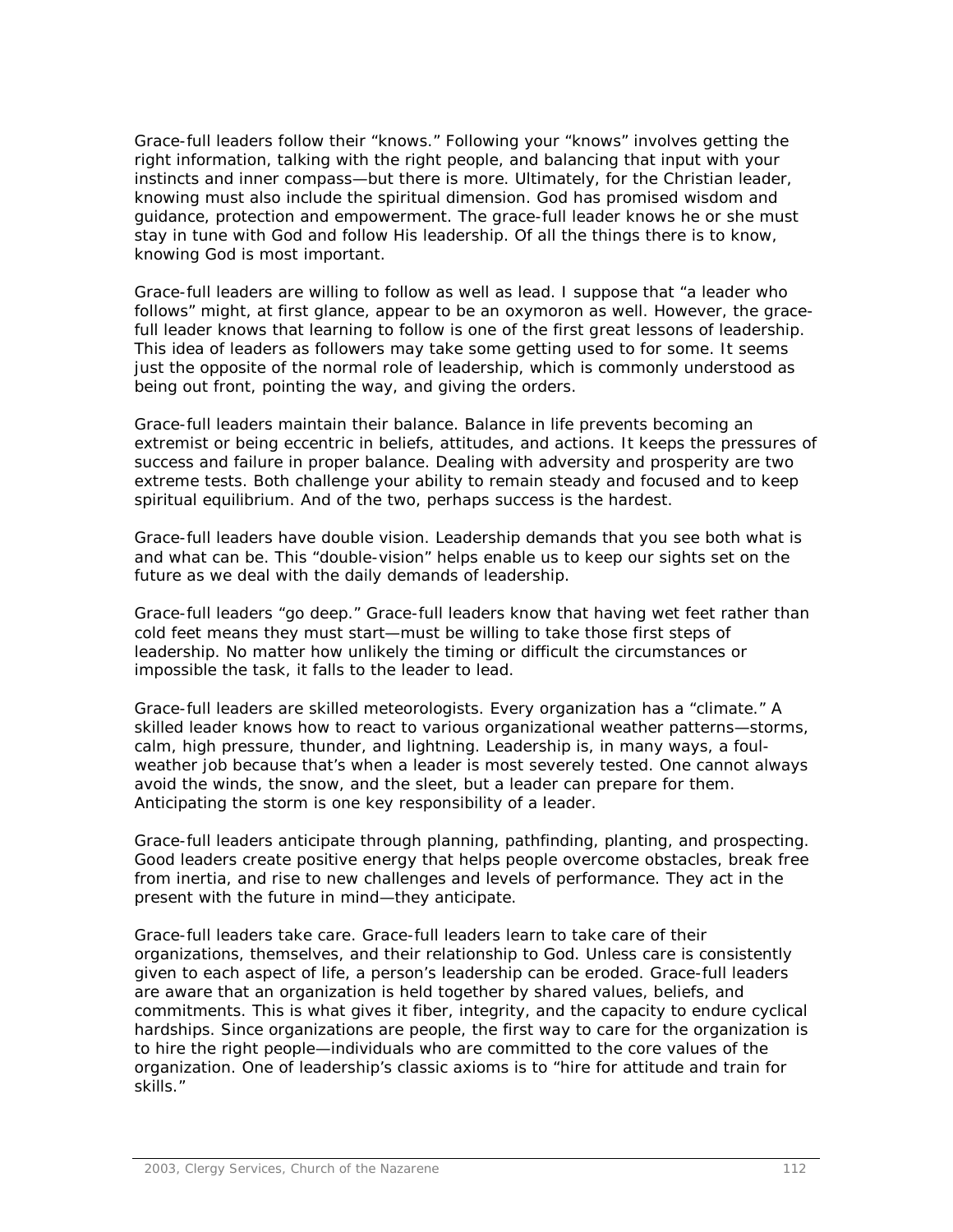Learning to lead is a lifelong process. It doesn't happen by reading a book or taking a course or wishing it were so. We all learn to lead by leading. And learning to lead is also a part of learning to live with purpose and meaning beyond our own interests and abilities. The world is waiting for a new generation of leaders—men and women whose mission is more than profit, whose morality is not contextual, and whose very life is an expression of grace; leaders who will manage themselves, inspire others, and forge the future.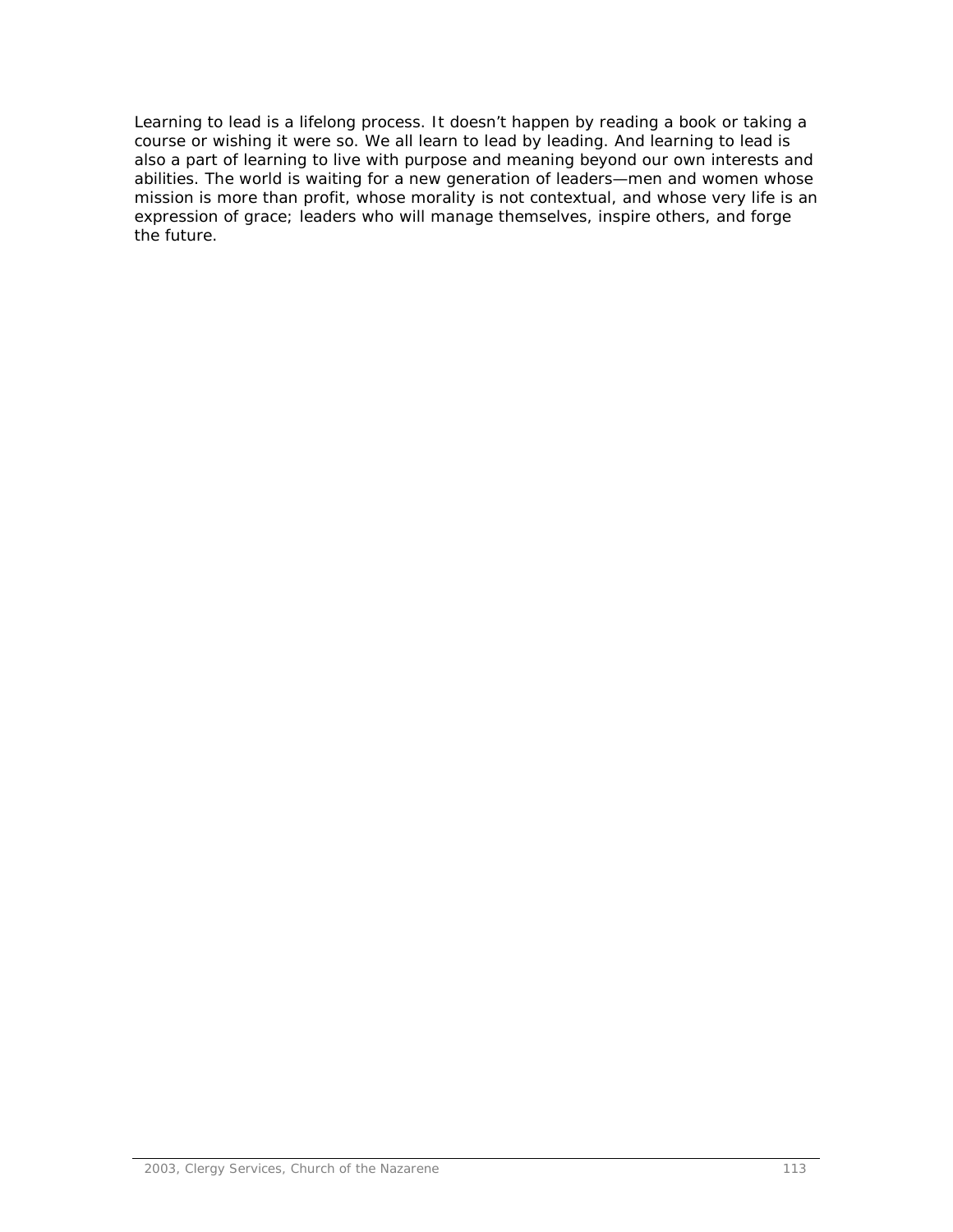### **Lesson 12: A New Paradigm: A Grace-full Leader**

#### **Due This Lesson**

Personal mission statement Read Resource 11-6 Journaling

#### **Learner Objectives**

At the end of this lesson, participants will

- describe the qualities and traits of a grace-full leader
- understand the relationship between congregation cycles and leadership initiative and activity
- find Christian hope in times of crisis and confusion

#### **Homework Assignments**

Read Resource 12-6: Christian Hope in Confusing Times. Write a one-page paper describing a time of crisis in your life when you asked similar questions as those asked by Habakkuk.

Read Resource 12-8: Trust—the Foundation of Effective Leadership and Resource 12-9: Brokenness and the Christian Life in preparation for the next lesson.

#### Theme 4 Review:

One of the module requirements is to write a staged, cumulative paper titled "My Philosophy of Servant Leadership." This review of Theme 4 will be the fourth stage of that paper. When you finish the module you will have produced a review of all five themes and edited them into a single complete paper.

The scriptures in Resource 12-7 are related to Theme 4. Read each passage and take notes on relationships that you find. Then, write a one to two-page essay on Theme 4. Your essay should incorporate the insight you have gained and your understanding of the content from Lessons 10- 12.

Resource 3-7 contains an Intercessory Prayer Work Sheet. Use the work sheet in your devotional time to note how God is opening your eyes to the needs within your circle of influence.

Write in your journal. Use these as journal starters:

- When I first heard about the September 11, 2001, terrorist attacks on New York City's World Trade Center and the USA Pentagon (or personal news) I felt like . . .
- God's grace is more than saving grace. It extends to . . .
- In order to lead people in spiritual formation, I need to grow in these areas . . .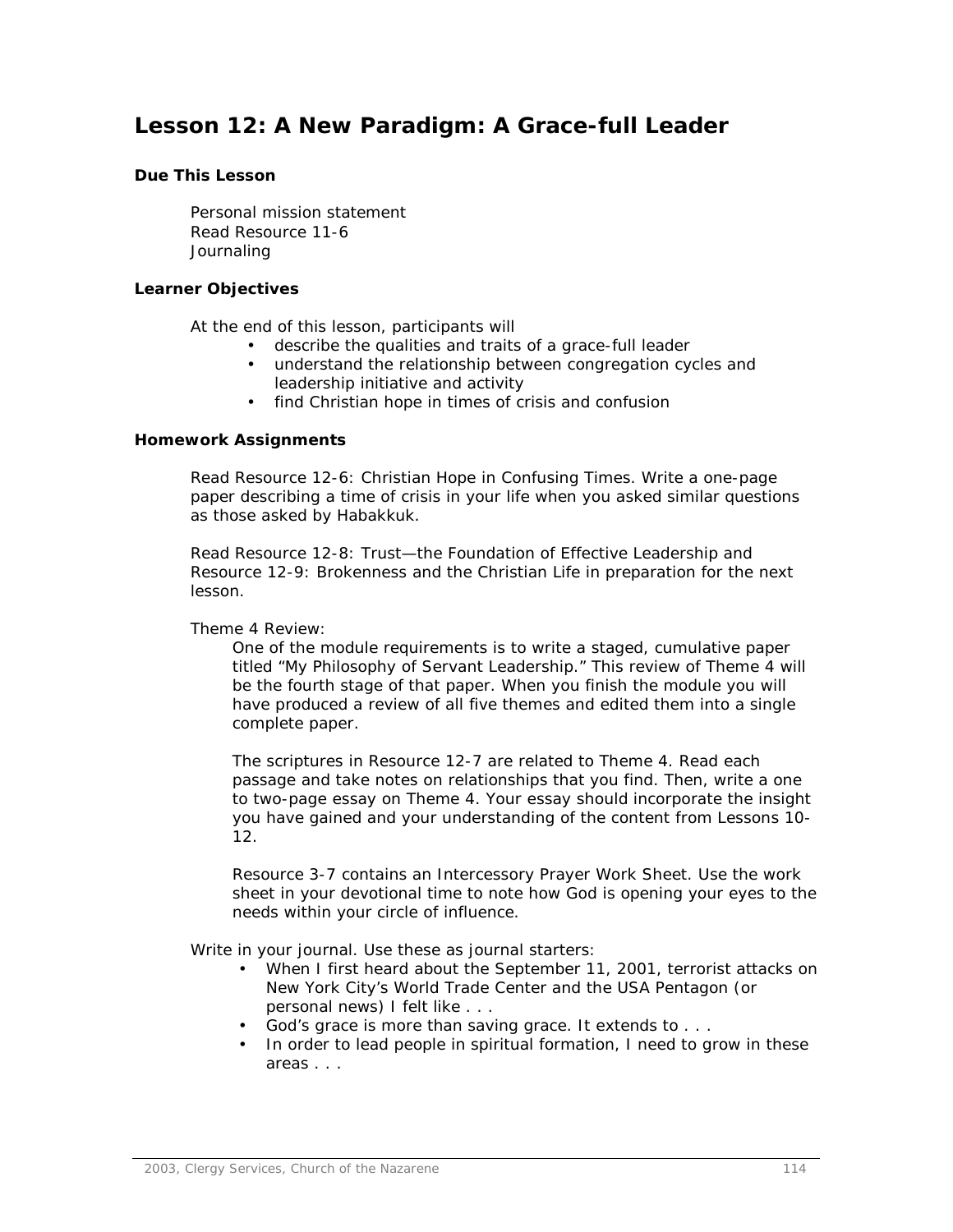### **The Big Question Again**

How can *my* ministry of Christian leadership enable *others* to fulfill *their* ministry to each other and mission in the world in the context of a dynamic laboratory of learning how to live together as God's children?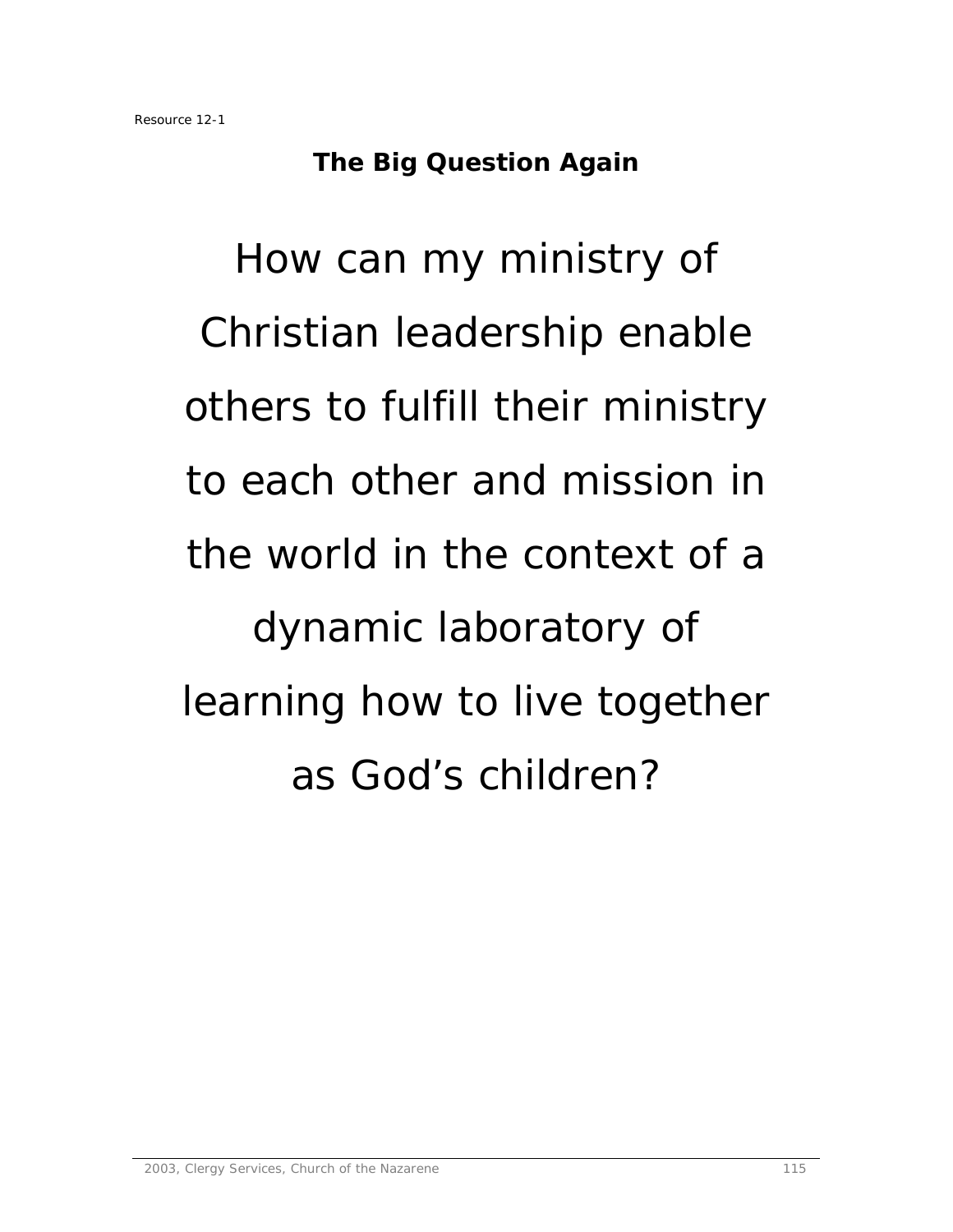## **Grace Receiving and Grace Giving**

What drives my commitment to spirituality in leadership that manifests itself in the preparation of the faith community for personal spiritual formation and congregational transformation?



## **Grace Receiving and Grace Giving**

Mount Vernon Nazarene University Chapel Sermon by Dr. Alex Varughese April 28, 2003, Used by permission.

For the first time in my life, about 34 years ago, at the age of 24, I received a gift of charity from someone who was not a member of my immediate family.

It was a day that I would never forget. Before I tell you the circumstances of that day, let me share with you why this was such a life-changing event in my life.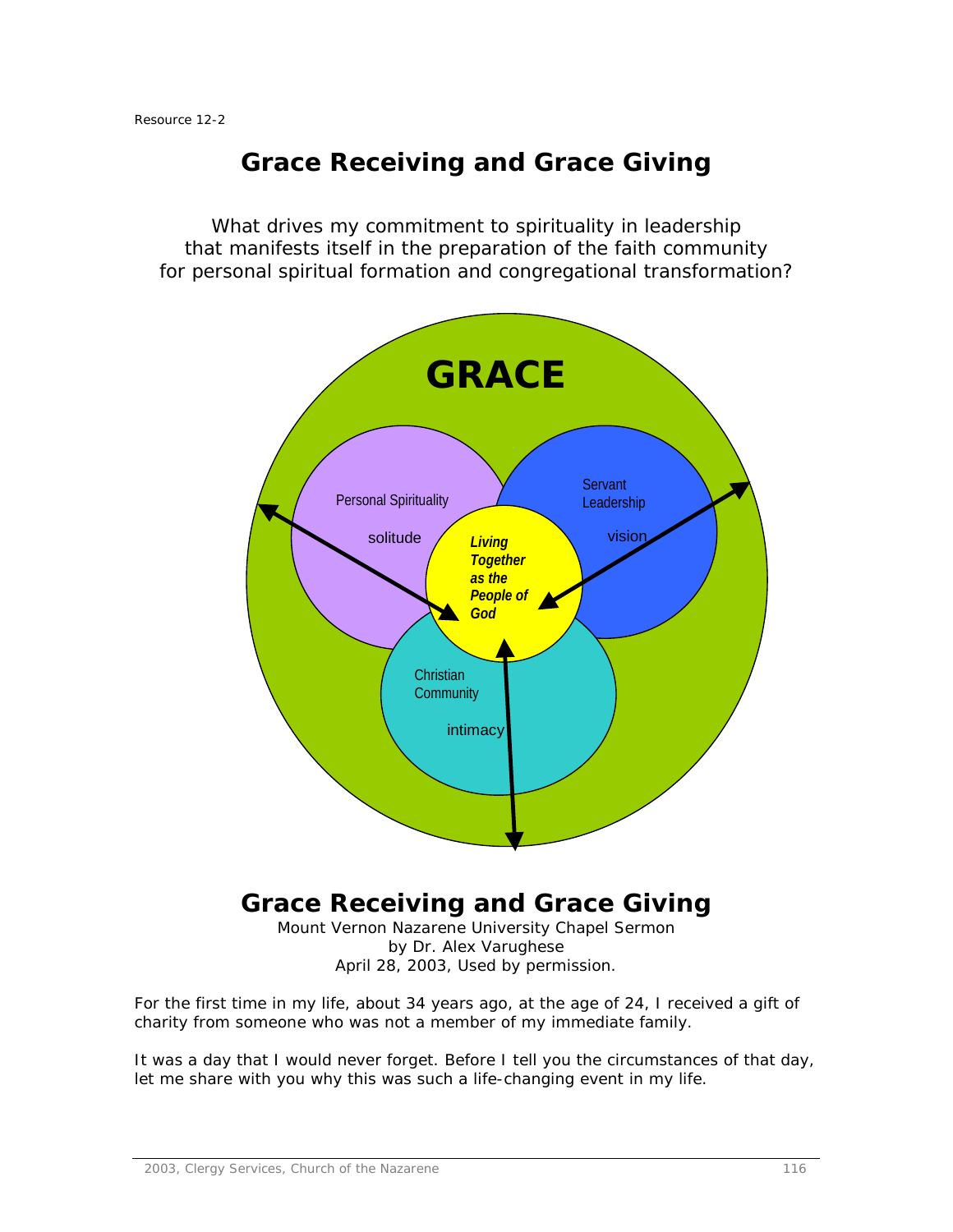I grew up in a culture where a gift of charity made the recipient a debtor to the giver of the gift. It is not a bad thing to live in debt to your family; it is certainly not a good thing to be a debtor to others outside of your family.

I came to this country with seven dollars in my pocket and with this cultural baggage. I landed on the campus of Olivet Nazarene University with no financial aid, no scholarship, and no work study; but the university allowed me to register for classes in good faith that I would find an off-campus job and pay the school bill.

A few months later, the winter season arrived; this was my first experience of the cold climate. I did not have any winter clothing. All I had as winter clothing was a used jacket that my brother who was also a student in Seattle sent me with some other personal items. I hadn't found a part-time job. I desperately needed a heavy coat to keep warm from the nasty cold wind in Kankakee.

One of my older brothers who was at that time in the Middle East sent me \$200 to help out with some of my personal expenses. I decided to use some of that money to buy a new winter coat. So I bought a nice coat and proudly wore it on a Sunday to go to church; after church service, I came back to the campus cafeteria for dinner; hung my coat on the coat rack and went to get my dinner. After dinner, I went back to get my coat; it was not there. My brand-new coat, that I wore only once, was gone.

I looked all over the cafeteria for that coat; there was no sign of it anywhere in the Ludwig Center. I came back later that evening for the evening meal; it was not there. I surely hoped that whoever took it by mistake would return it; there was a tag in the pocket with my name on it; even if somebody had taken it by mistake, I thought that person would return it to the cafeteria coat rack. It never came back.

Being a new student, I did not have contact with anyone at Olivet except Rev. Norman Moore, who was the foreign student advisor on campus; I met with him to see if there was any way he could help me to get my coat back. Days went by, and there was no luck.

A month or so later, Rev. Moore took me to the president's office to introduce me to Dr. Reed who was president at that time. After the meeting, we were about ready to leave Dr. Reed's office and Rev. Moore asked if my coat had been returned to me. Dr. Reed wanted to know what happened. I shared with him the story of my missing coat.

The next few moments were life-changing moments in my life. Dr. Reed was obviously upset. But more than that he was heart-broken; he went over to his coat closet and brought his coat and started to put his coat around me.

I was in shock; the more I refused, the more he insisted that I take his coat; I finally ran out of his office in tears.

The next morning I heard a knock on my door; there was the business manager to take me to a store in Kankakee to buy me a coat.

I have never before in my life received a gift from a stranger. For the first time, someone insisted that I receive a gift of charity. For the first time I received the gift of grace from another human being who was not a member of my family.

My life has never been the same.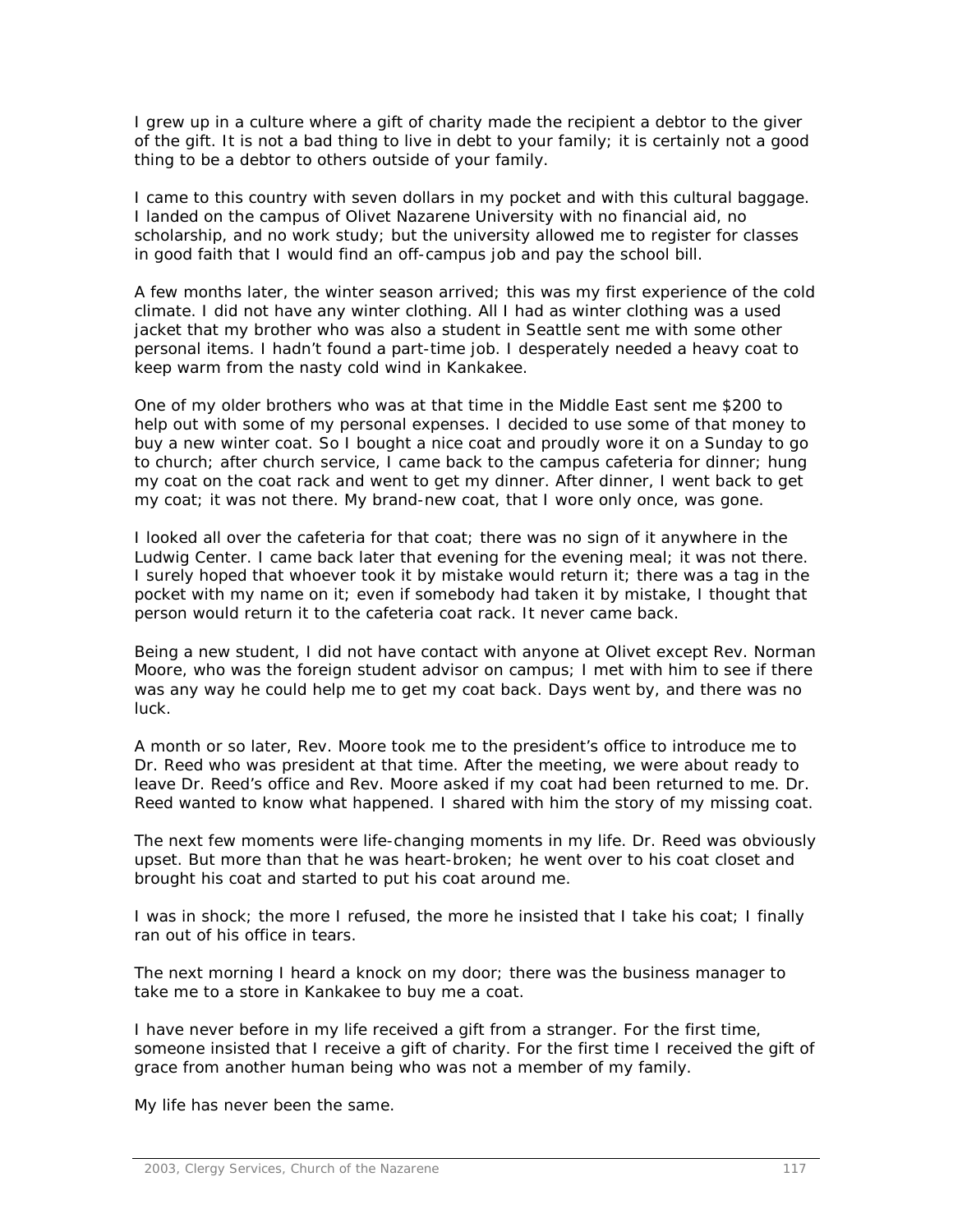The three years that I spent at that Christian college, and the next three years that I spent at Nazarene Seminary helped me to have a proper theological understanding of charity. The word charity comes from the Greek word *charitos,* which has a whole lot of meanings: some of these are "graciousness; favor, grace, gracious care or help, good will, gracious deeds, gift, benefaction, thanks, and gratitude."

Charity in the Christian sense is then grace giving—giving grace to others. Grace giving on our part is in a real sense giving thanks to God for the favor or grace he lavishly bestows upon us.

Since then, I have received grace from many, many saintly people over these years names like Forrest Benner, Bill Woodruff, Willard Taylor, Ralph Earle, Harvey Finley, Paul Riemann, Herbert Huffmon—to name a few of my own teachers and mentors, who have through small deeds of compassion taught me a whole lot about what it means to give grace. I have been the rich recipient of grace from a number of you here at MVNU during these past 21 years.

I learned the truth that extending charity is an act of grace; I also learned that receiving charity is also an act of receiving grace from others.

I learned the lesson that we give not to dominate, not to manipulate, not to control, but as an act of thanksgiving to God who gave himself to us through His Son Jesus Christ. I learned not only to receive grace/charity from others, but also learned to give grace to others. We give grace, because we have received grace.

This theology is what Paul teaches in his letters that are filled with not only expressions of receiving grace but also giving grace. Receiving grace in Paul's writing is always found at the beginning of all of his letters. Often Paul begins his letters with a greeting, which includes words like this: *Grace and Peace from God the Father and Our Lord Jesus Christ.*

Grace comes to us from God the Father and His Son Jesus Christ through His Holy Spirit. This is the beginning point of Paul's understanding of grace.

We have been the rich recipients of God's amazing grace that He demonstrated on the Cross, and we continue to receive that grace in our daily life. Therefore Paul is thankful. He would continue his letters by expressing gratitude to God who bestows grace upon us. Often it would be something like this: "I give thanks (or, 'I give grace'), always when I remember"—followed by something about the church he is addressing in his letter. Receiving of grace is always accompanied by the giving of grace or thanksgiving in Paul's writings.

Paul found that grace on the road to Damascus; God, who is rich in His mercy, extended His charity to one who did not deserve it; Paul who was a persecutor of the Church received charity or grace from God.

So, Paul gives grace in all of his life's circumstances; for every church, for every Christian brother or sister, even in his trials of life. Only the person who has experienced grace knows the true meaning of grace giving. So Paul would remind the reader: Give thanks always. In all circumstances of life, give thanks, or give grace.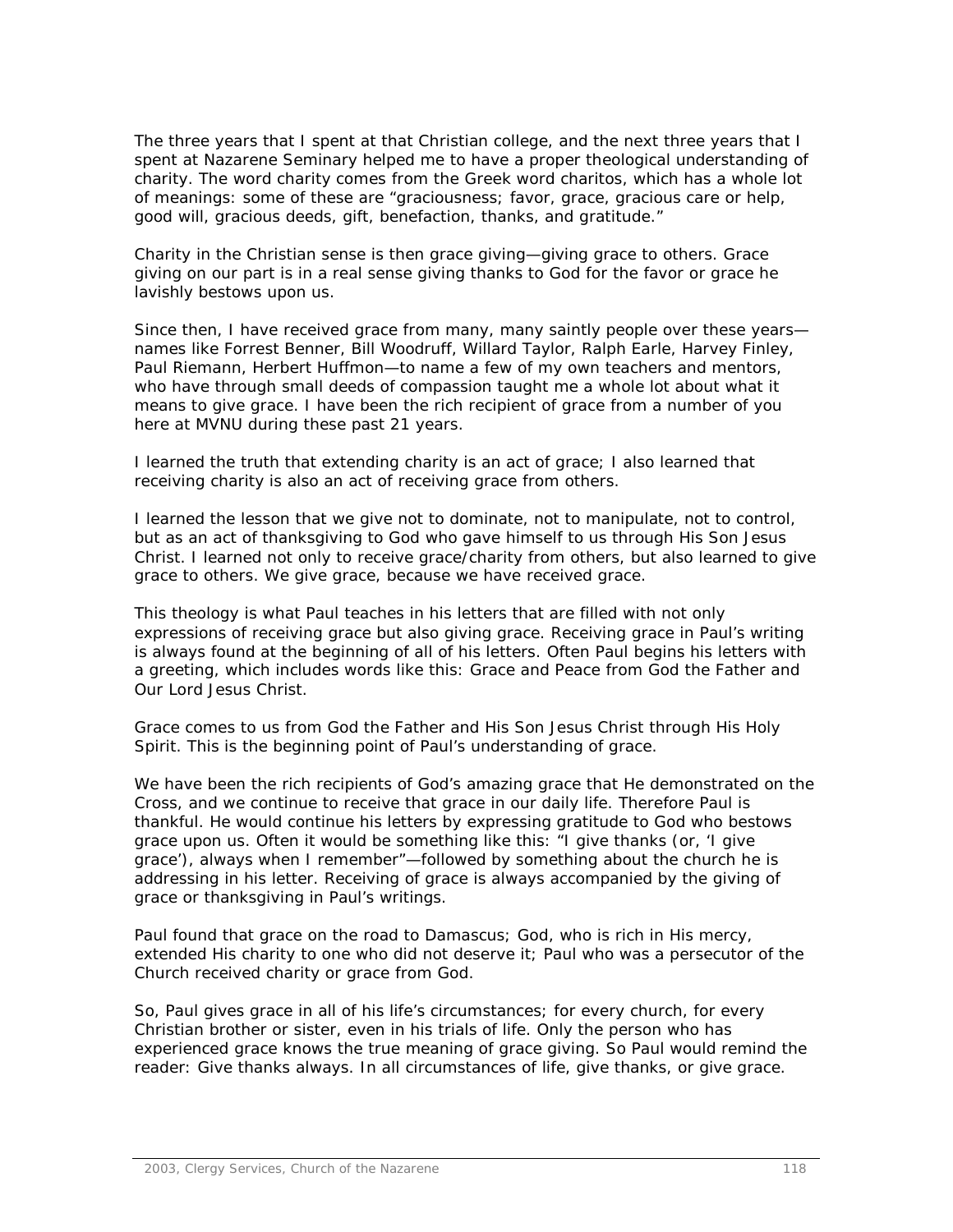After being here for 21 years, I am convinced that life at MVNU is all about giving and receiving grace to others. MVNU is more than a place where we gather together to work, a place of our employment, a place of earning a livelihood. All of us are here because of MVNU's distinctive identity as a Christian university.

We are more than a university; we are a Christian community. We are Christian; that means we have an identity as a community that is made up of people who have received God's richest and most amazing grace through Jesus Christ. We are Christian and the characteristic mark of our community life is charity or grace. We are Christian and therefore we are a charitable community—a grace giving community.

Our calling is to give charity/grace to others in all aspects of our community existence. Giving grace is not only our small deeds of compassion and kindness to others but is also

- a kind word spoken
- our humility before others
- our willingness to forgive others
- our commitment to speak truth
- commitment to maintain integrity in every aspect of our community life and decision making at all levels of our life and work
- our commitment to treat others as better than ourselves, looking after the interest of others

and the list could go on.

It is being gracious to others even when we disagree on issues. It is speaking graciously when we express our disagreement with others. It is our commitment to live by the majority decision when our voice is the minority voice. It is our commitment to be thankful for those whom we work with, those whom we live with, those who are our neighbors. It is our commitment to consider the little things in life as little things. Ultimately, those little things will not make any difference in matters that are of eternal significance.

I think this is the purpose for which God has called us to be here at Mount Vernon Nazarene University. I think this is what God wants all of us to be doing in our various contexts of vocation here at this beloved institution. God has called us to be here at MVNU to live a life of grace receiving and grace giving.

We have a wonderful vision statement: "Mount Vernon Nazarene University: an academic community of faith, shaping Christlike leaders for life-long service." Fulfillment of this vision depends upon our commitment to be a charitable community.

We cannot fulfill this vision without becoming a gracious and graceful community, a grace filled community, a grace receiving community, and a grace giving community that is our calling from God.

In our community life, it is so tempting for us to focus on everything that is going wrong, and lose heart. Some of us may be tempted to simply exist with our deepseated resentment and complaints.

Carlisle Marney, the famous Baptist preacher of the last century, after his retirement from his active preaching ministry, started a retreat center in North Carolina for preachers. Preachers came there to listen to Dr. Marney and revitalize their ministry. On one occasion, in a small-group meeting, a young preacher began to share his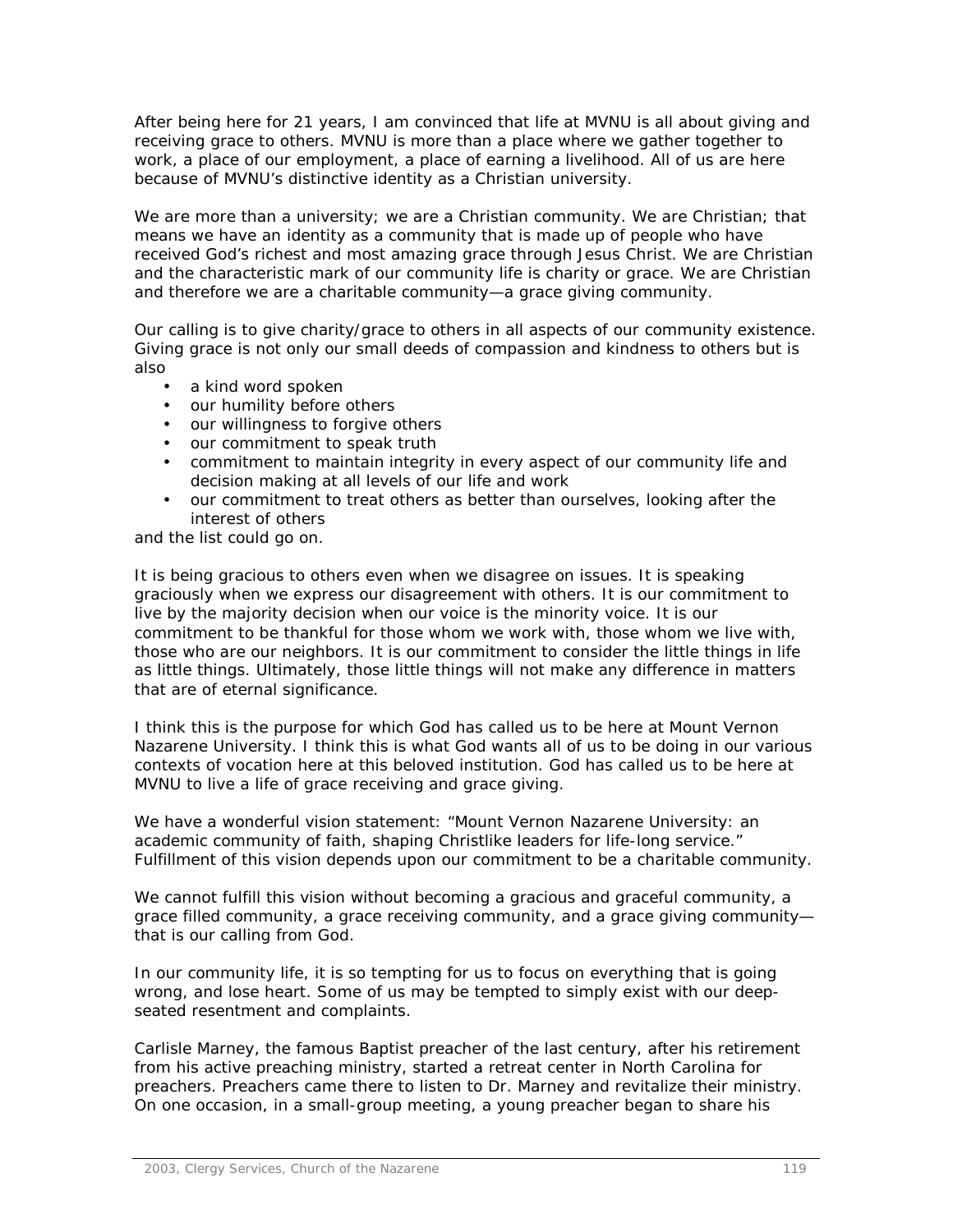burden, his frustration with his church members, and his disappointments in life. Nothing was going in the way he had hoped for. Life has become nothing but a difficult journey for him. There was no acceptance from anyone; no one paid any attention to what he had to say. The young preacher went on and on.

After a while, Dr. Marney interrupted the young preacher and said: "Bob, give grace." I believe Dr. Marney was saying to the young preacher, Be thankful for life. Be thankful for ministry; be thankful even for the most difficult people in your church. Be thankful for the Cross.

Several years ago, an evangelist came through our campus. A statement he made had a profound influence on my life. He reminded this campus community this profound yet simple truth: *Love received but never expressed is hell on earth!* I might add to that my own statement: *Grace received but grace never given is hell on earth*.

Would you take a few moments in your life today, in the middle of this day's work schedule, in the midst of your frustrations and disappointment with others, in the midst of your troubles and heartaches, would you take time to give grace?

Would you make it possible for others, long after they are gone from this community, when they remember this place, to say: "I have received grace at MVNU."

May the Lord, by His grace, help us to be what He has called us to be by His grace!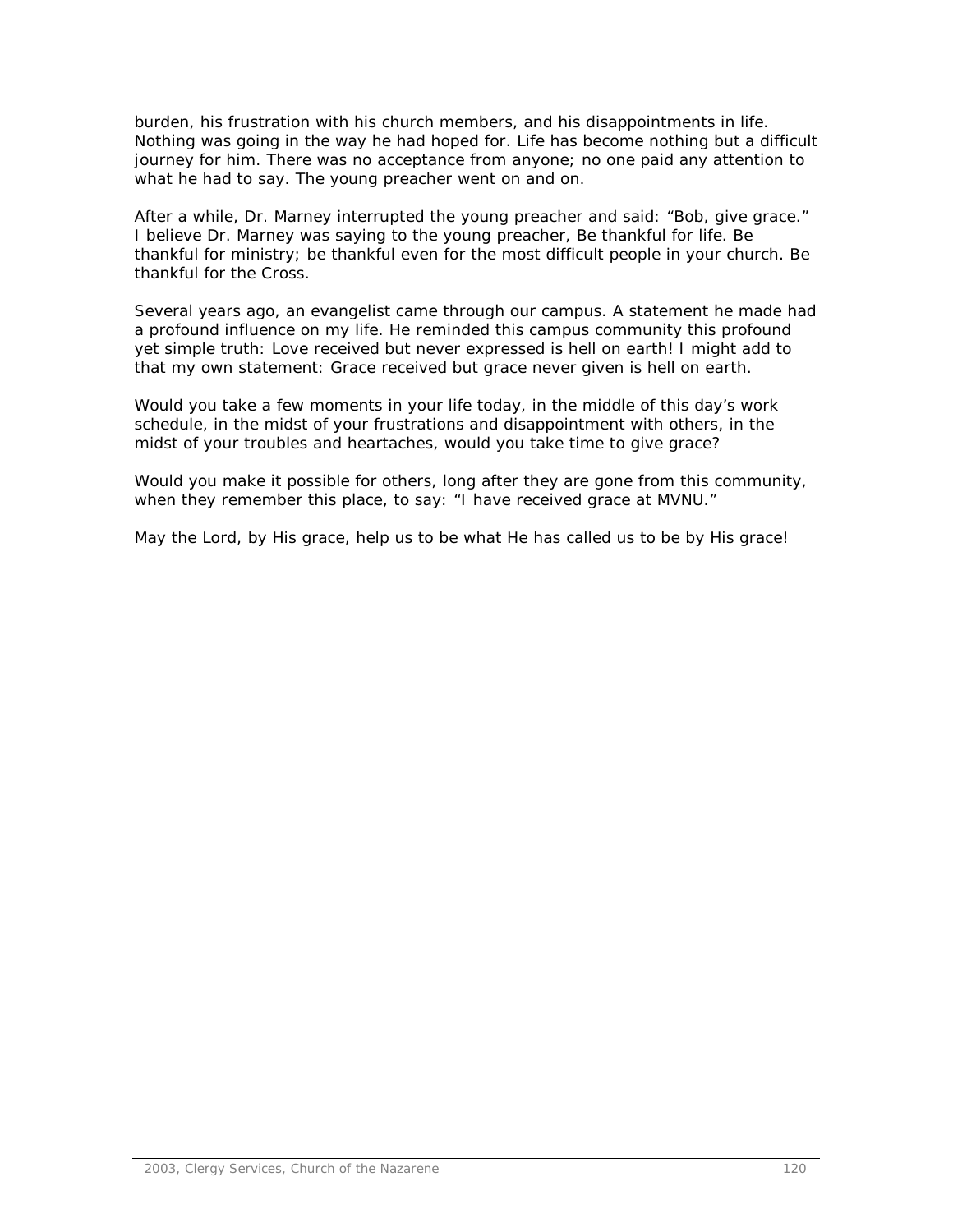## **A Grace-Full Leader**

In *Grace-Full Leadership: Understanding the Heart of a Christian Leader<sup>20</sup>, Dr. John* Bowling lists qualities and traits of what he calls a grace-full leader.

The Qualities of a Grace-Full Leader

A grace-full leader

- is more concerned with spirit than style
- is covenantal rather than contractual
- views people as ends—not means
- recognizes the changeable from the changeless
- seeks significance, not just success
- is responsive as well as responsible
- is high-touch
- maximizes influence and minimizes authority
- is passionate
- focuses primarily on the body, not the head

The Traits of a Grace-Full Leader

A grace-full leader

- understands accountability
- interacts rather than reacts
- follows his or her "knows"
- is willing to follow as well as lead
- maintains his or her balance
- has double-vision
- "goes deep"
- is a skilled meteorologist
- anticipates through planning, pathfinding, planting, and prospecting
- takes care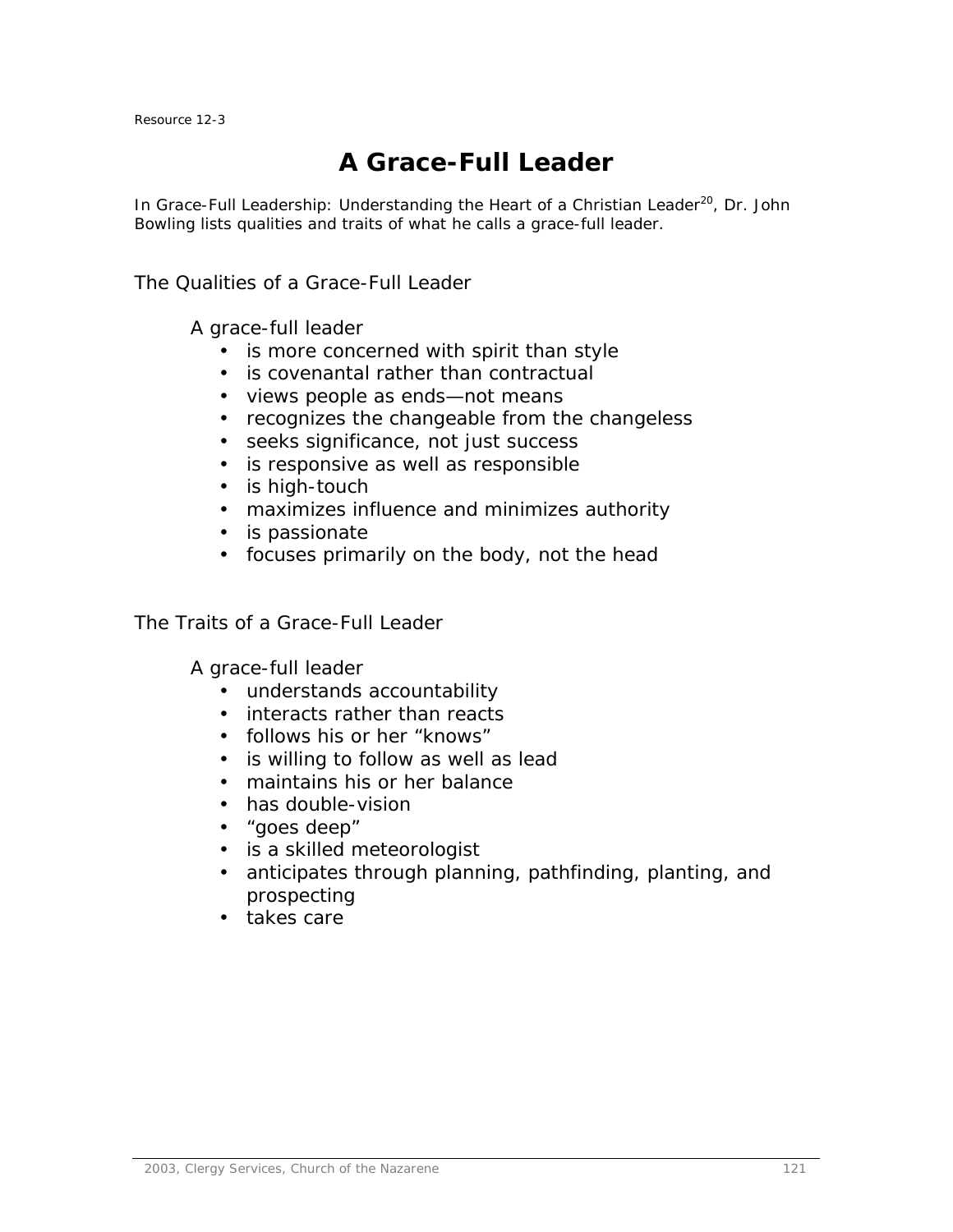### **Small-Group Activity**

Review Questions for *Grace-full Leadership*

As a group, discuss and prepare answers for 5 of the 15 questions below. At the end of the discussion period, one of your group will report your answers to the class.

- 1. If an individual is to be a grace-full leader, God must be rightly placed at the center of his or her life, work, and relationships. How does one measure or know that God is in the center of every aspect of an individual's life? Is He at the center of your life, work, and relationships?
- 2. Trust is foundational to covenantal relationships. What are three characteristics of trust and how can they be manifested in who we are?
- 3. How does an environment where individuals accept one anothers' weaknesses as well as strengths allow an individual to change, grow, and develop?
- 4. What are the factors that shape and mold us? Some of those forces are outside our control, but there are also forces at work within us. What are the forces within us from which character flows? How can we develop these forces?
- 5. What is the primary response of the responsive leader?
- 6. Explain at least four dimensions of grace-full leaders being "high-touch."
- 7. What does "walk softly and carry a big heart and a generous spirit" mean in terms of grace-full leadership?
- 8. How do we overcome the routine of our work and our mission?
- 9. What type of an environment will a grace-full leader create and why?
- 10. Give four parallels between sailing and leadership and why they are important to remember.
- 11. Explain the statement "We can lead only as we follow."
- 12. What transforms our visions and brings them into spiritual focus?
- 13. The life of every leader is filled with moments when he or she must trust. What are you going to do when the water gets deep and the going gets tough?
- 14. Explain why an effective leader is both a weather forecaster and a weather factor.
- 15. How does a leader find time to take care of his or her organization, himself or herself, and his or her relationship with God with all the other items to do?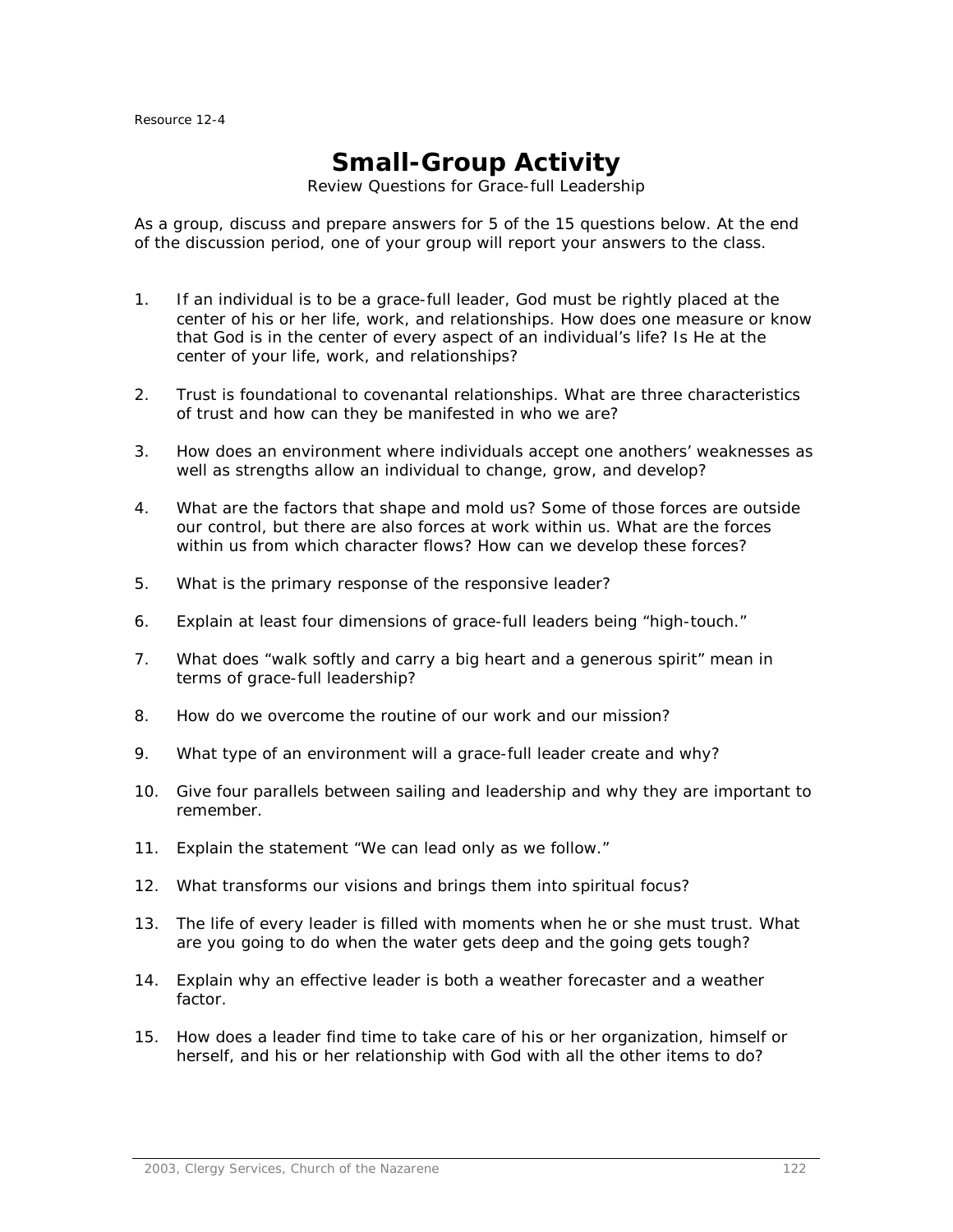



A break-out view of sections F-G:

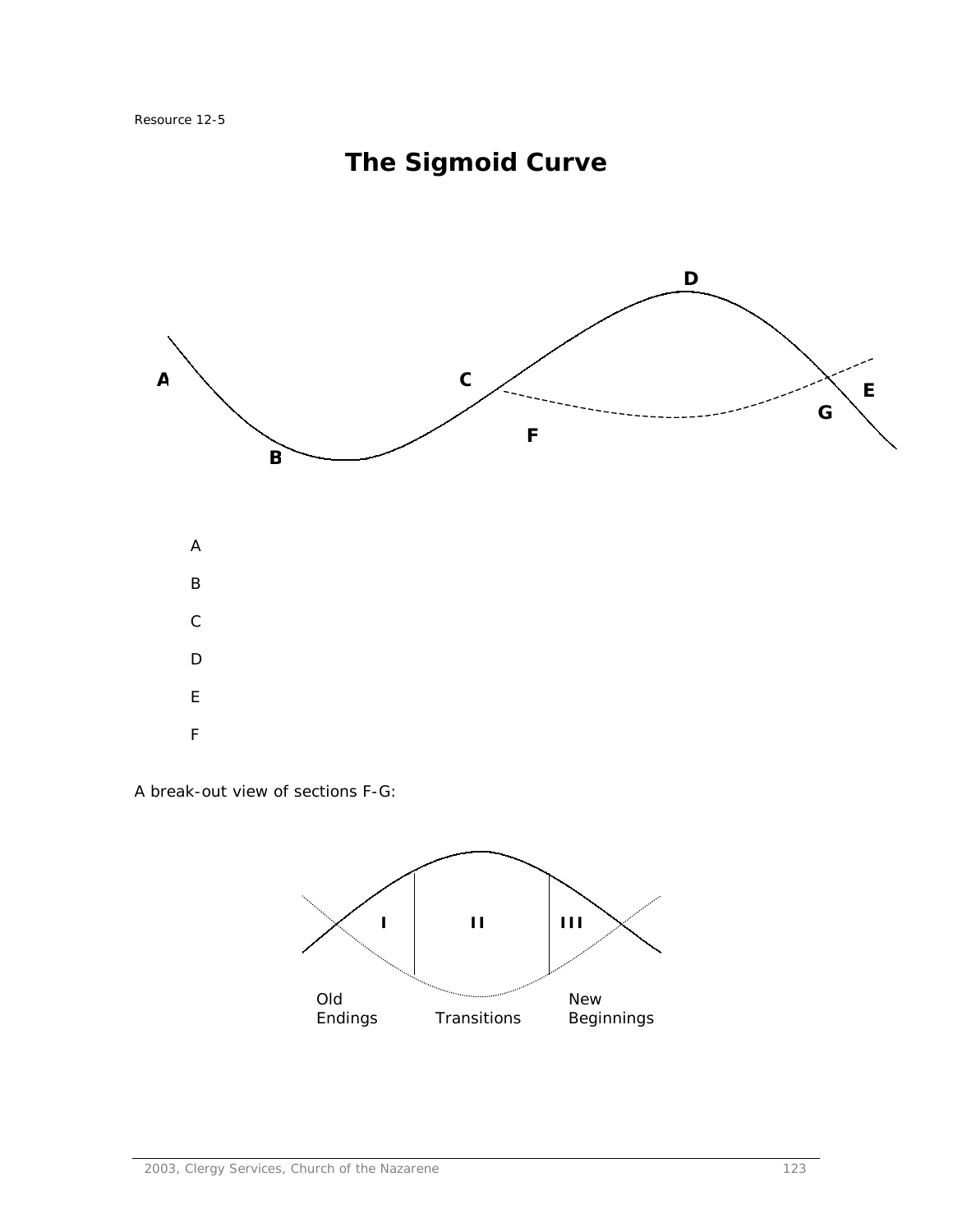### **Christian Hope in Confusing Times**

by LeBron Fairbanks

Months before the 2001-02 school year began, I was scheduled to speak on September 12, 2001, to Mount Vernon Nazarene University students in a chapel service. The events of September  $11^{21}$  shook us to the core on campus, as it did to many around the world. I will never forget praying with students, staff, faculty, and their families as they came to the MVNU R. R. Hodges Chapel/Auditorium throughout the afternoon of September 11. At 6:00 p.m., the chaplain and his staff led the campus community in a meaningful service of prayer and reflection.

My sermon theme for the Wednesday morning, September 12, chapel service changed radically. With much prayer and not much sleep, I spoke to our campus family on the subject "Why Do Good People Suffer?" The text for the sermon was the Old Testament book of Habakkuk. All of us, it seemed, were asking questions and seeking answers regarding the problem of evil and human suffering.

Habakkuk, you may remember, was an Old Testament prophet who was deeply distressed by the apparent injustice that prevailed in the world. He attempted to reconcile the evil of his day to the goodness and the righteous character of God.

As a prophet of God, he was concerned with the suffering of his people.

- Were they not the chosen of God?
- Why would God use a heathen nation to chastise His own people?

Habakkuk reminded God that they were not so bad as the Chaldeans whom God was using to humiliate or chasten Judah, the children of God. In the midst of Habakkuk's complaining to God (in chapter 1), he breaks forth in the midst of his search for answers with this startling affirmation (in chapter 2): "The *just* shall *live* by his *faith*."

When God told Habakkuk that Babylon would conquer Israel, the prophet felt that this was not just. Without hesitation, he asks God why He would allow a heathen and cruel nation to oppress *His* people? Habakkuk concludes his power-packed, three-chapter book not only with the great affirmation that "the just shall live by his faith," but with these words near the close of chapter 3:

#### **Habakkuk 3:17-19**

"Though the fig tree does not bud and there are no grapes on the vines, Though the olive crops fail and the fields produce no food Though there are no sheep in the pen and no cattle in the stalls, *Yet* I will rejoice in the Lord, I will be joyful in God my Savior."

#### *Fairbanks' translation of these verses:*

When God appears silent, when there is no apparent evidence that God heard or even understood the situation, when all that we have worked for seems lost.

In these moments, we choose to believe radically in a God who is faithful and true; we stake our lives on His promise to never leave us nor forsake us; and we pray, "We don't know what to do, but we are looking to You."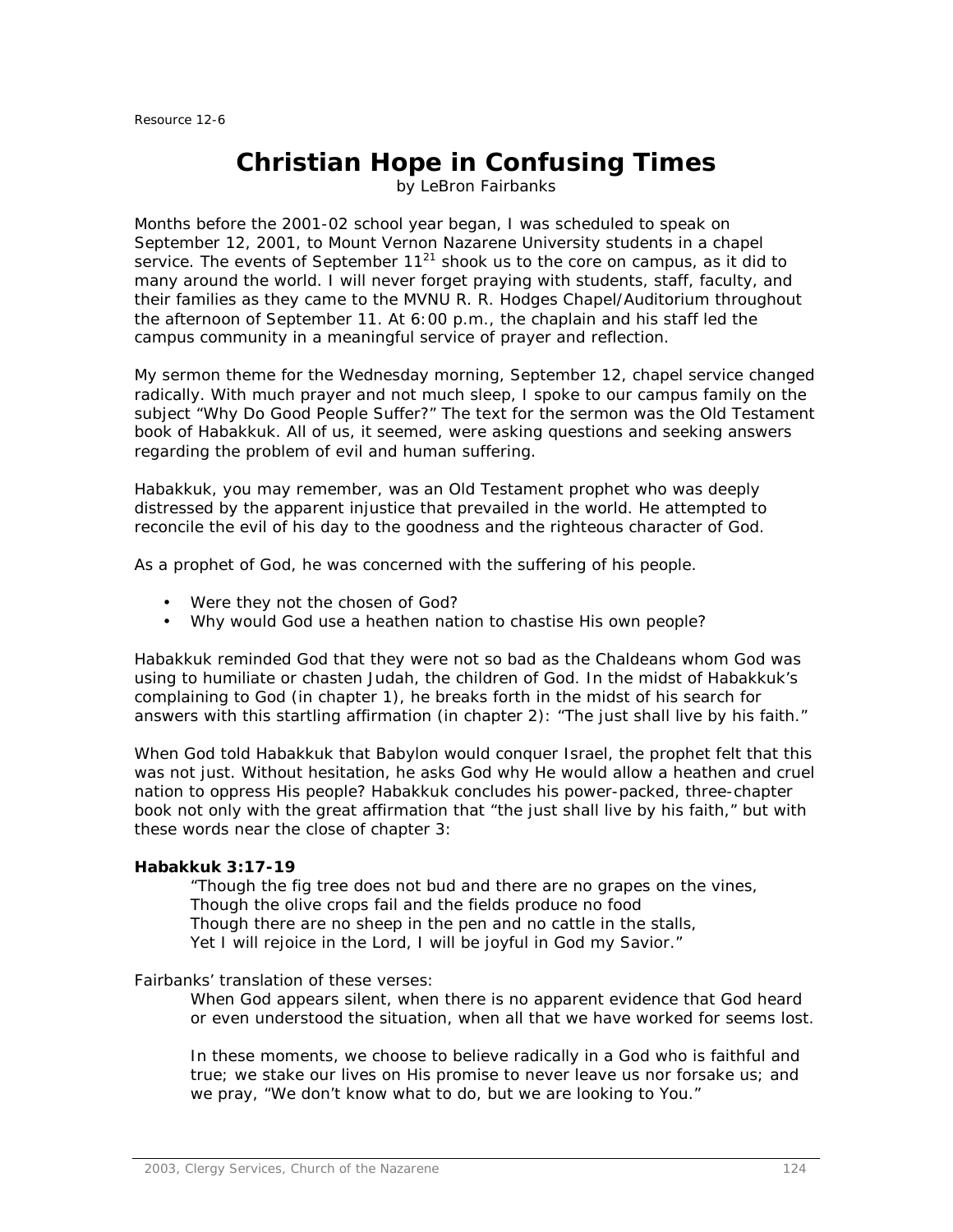Our faith, in these moments, is not based on *feelings* but on the *conviction* that God is sovereign and will bring good out of every situation in which we find ourselves. God dealt with Habakkuk patiently until he could see that Babylon was being used by God to discipline Israel and that Babylon itself would also face the judgment of God.

The providence of God does not mean that disappointment and trouble will not come. It does mean that NOTHING, NOT EVEN THE GREATEST TRAGEDY, THE BITTEREST PERSECUTION, THE WORST MISFORTUNE, OR DEATH OF THE BODY CAN DO ANY PERMANENT HARM OR SEPARATE US FROM THE LOVE OF GOD!

This confidence in the faithfulness of God is available only through God's enabling grace as described in this chorus:

> *Grace alone which God supplies, Strength unknown He does provide, Christ in us our cornerstone, We will go forth in grace alone.*

The words to this chorus remind me of a profound experience during the summer of 2002.

Anne and I celebrated our 40th wedding anniversary on a summer weekend in New York City. Each day we were in the Big Apple, we walked around "Ground Zero."<sup>22</sup> We were *overwhelmed* by the huge number of pictures, cards, tributes, letters and prayers attached to anything and everything around the perimeter. We paused and read many of the tributes, letters, cards, and prayers.

In the midst of such grief and tragedy, I found myself singing over and over again the chorus of the old hymn:

> *On Christ, the solid Rock, I stand; All other ground is sinking sand. All other ground is sinking sand.*

Verse two of the song, written in 1834, seemed especially appropriate on this occasion in 2002:

> *When darkness seems to hide* His *face, I rest on His unchanging grace. In every high and stormy gale, My anchor holds within the veil.<sup>23</sup>*

As Christians, our hope is in Christ! By grace alone, we *convictionally* affirm this hope in the midst of the suffering from economic deprivation, vast social disparity, political dictatorship, or the hideous work of terrorists.

Our hope as Christians is in the God of Abraham, Isaac, and Jacob, the God who was in Christ reconciling the world unto himself. **The center of the Christian gospel is the reconciliation of all creation to God through Jesus Christ.** The old gospel song has it right, "This world is not my home, I'm just a-passing through." We are to live in the world but not of the world.

As Christians, our hope is not for this life only; it is for life eternal with the Triune God. The question we face as followers of Jesus Christ is: Are we living faithfully as members of the "community of the King," with Kingdom "eyes," ruthless trust and a radical hope?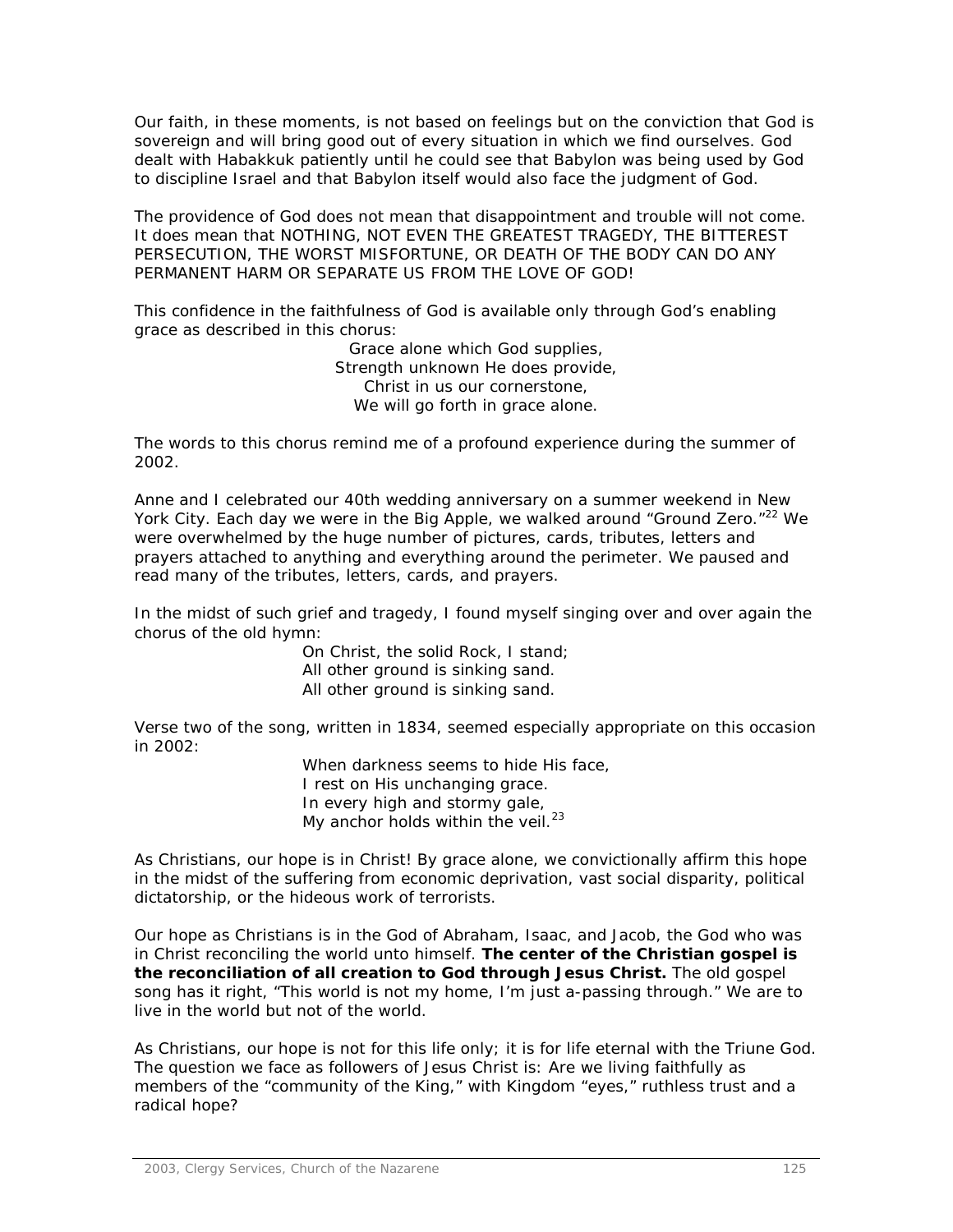Anne, Stephen, and I lived in Manila, the Philippines, prior to moving in 1989 to Mount Vernon. At the time, the average per capital income was \$700 a year. We worshiped with beautiful Filipino Christians whose joy was contagious. Their church facilities were simple. Their homes were modest. Some of our closest friends lived in what we in America would call "shanties." Many traveled to the market each day for food because of no refrigeration in their homes.

Yet, these Christians were joyful because their hope was not in their government, their job or their income. Their hope was in Jesus Christ for their *salvation* and for *their comfort.* They truly believed that, "This world is not my home, I'm just a-passing through."

Hope in Christ does not mean we will avoid or be able to ignore suffering. We know that hope born of faith is nurtured and purified through pain, suffering, and difficulty. The basis of our hope, however, has to do with the One who is stronger than the suffering we encounter.

The people of Israel repeatedly reflected on their history and discerned God's guiding hand in the many painful events. **Memory reminds us of the faithfulness of God in the hard times and in the joyful moments.** Without memory, there is no expectation.

With expectation, we experience the minutes, hours, and days of our life differently. Christian hope is not dependent on peace in the land or justice in the world.

A chorus we sing often in MVNU chapel services includes these words:

My life is in You, Lord My strength is in You, Lord My hope is in You, Lord In You, it's in You.

I will praise You with all of my life I will praise You with all of my strength With all of my life With all of my strength All of my hope is in You.

> My life is in You, Lord My strength is in You, Lord My hope is in You, Lord In You, it's in You.<sup>24</sup>

Hope is willing to leave some questions unanswered. Hope makes you see God's guiding hand not only in the gentle and pleasant moments but also in the shadows of disappointment and darkness.

Why? Because we believe!! In a memorial chapel service at MVNU on September 11, 2002, we sang this chorus:

> BECAUSE WE BELIEVE *We believe in God the Father, We believe in Christ, the Son;*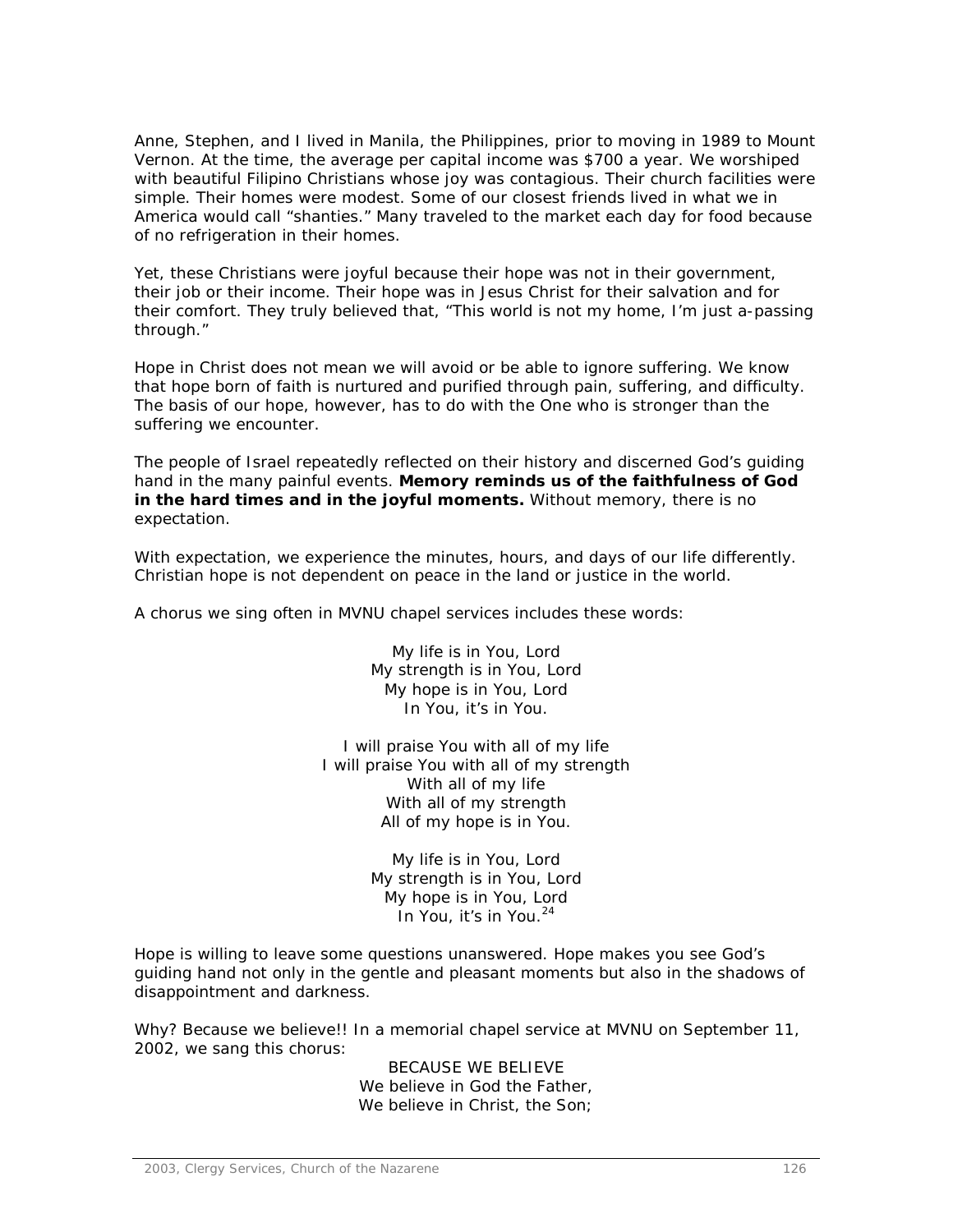*We believe in the Holy Spirit, We are the church and we stand as one.*

*We believe in the Holy Bible, We believe in the virgin birth. We believe in the resurrection, That Christ one day will return to earth.*

*We believe in the blood of Jesus, We believe in eternal life; We believe in His blood that frees us To become the Bride of Christ.*

*(Chorus) Holy, holy, holy is our God; Worthy, worthy, worthy is our King! All glory and honor are His to receive; To Jesus we sing because we believe.<sup>25</sup>*

And because "we believe," we offer our lives to Christ as a living sacrifice. Listen to the words we often sing.

> I OFFER MY LIFE *All that I have, all that I am, I lay them down before You, O, Lord. All my regrets, all my acclaim; The joy and the pain, I'm making them Yours.*

> > *(Chorus) Lord, I offer my life to You— Everything I've been through, Use it for Your glory.*

*Lord, I offer my days to You, Lifting my praise to You As a pleasing sacrifice. Lord, I offer You my life.*

*Things in the past, things yet unseen, Wishes and dreams that are yet to come true. All of my hopes, all of my plans, My heart and my hands are lifted to You.*

*What can we give that You have not given? And what do we have that is not already Yours? All we possess are these lives we're living And that's what we give to You, Lord.*

> *(Chorus) Lord, I offer my life to You— Everything I've been through, Use it for Your glory.<sup>26</sup>*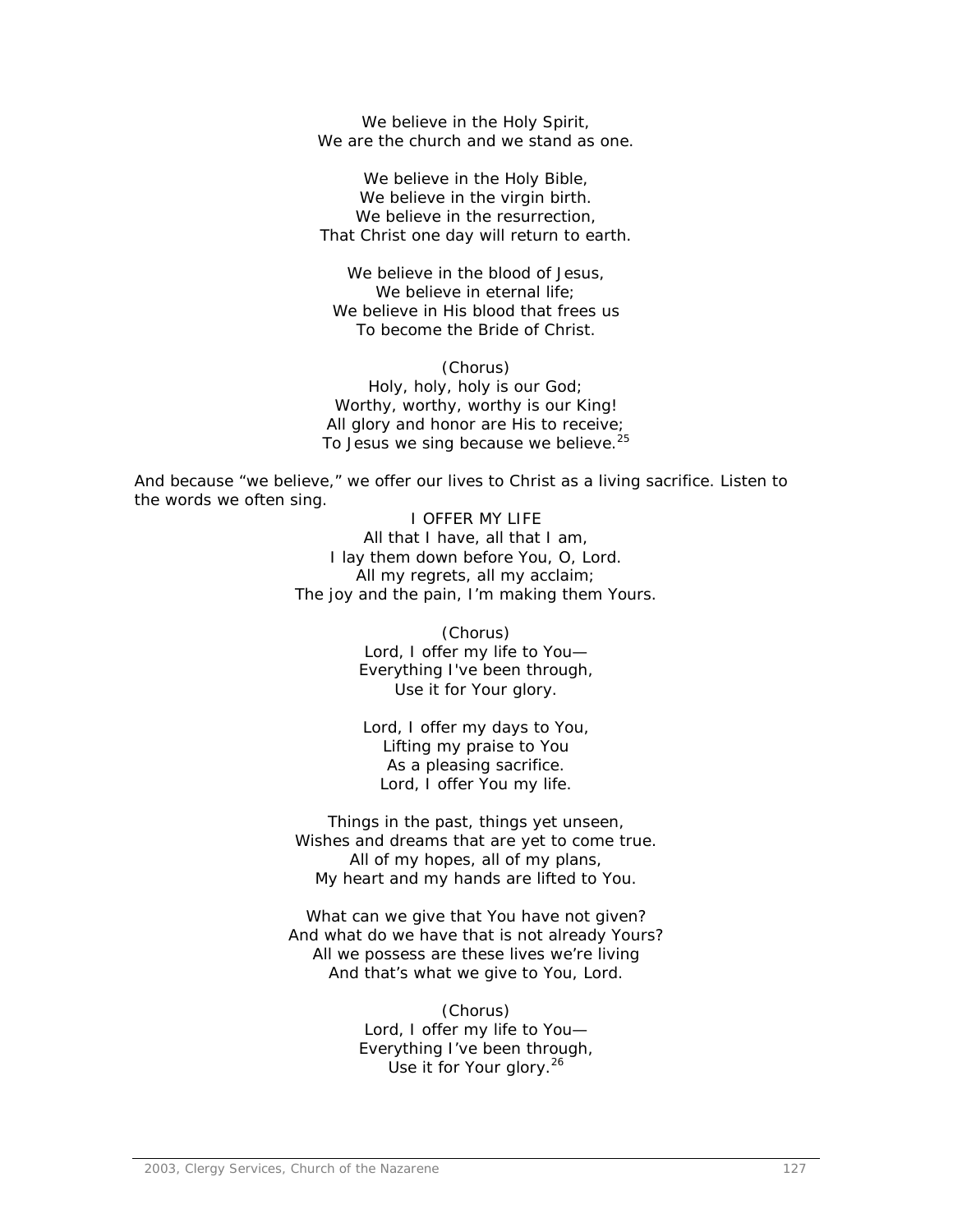May these words speak grace, peace, and hope to us as we reflect upon the leadership "hope" of reconciliation and transformation—individually and collectively—especially in difficult and confusing times!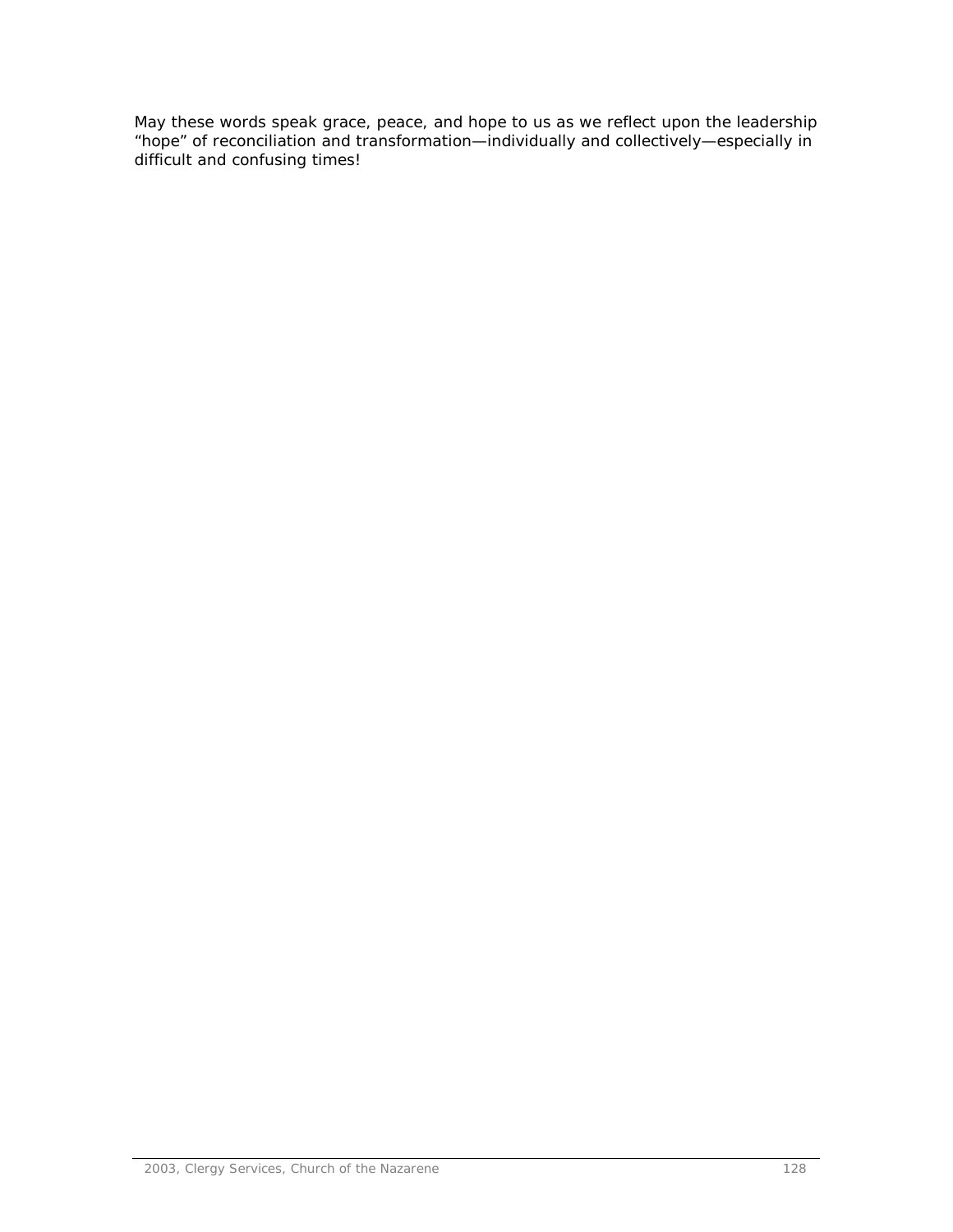Resource 12-7

### **Scriptures Related to Theme 4**

Theme 4: The PLAN of servant leadership is biased toward spiritual formation and congregational transformation.

Related Scriptures:

Philippians 4:8-9

Ephesians 4:11-13

1 Corinthians 2:13; 4:16; 9:12b

2 Corinthians 4:5

My ideas and paper outline: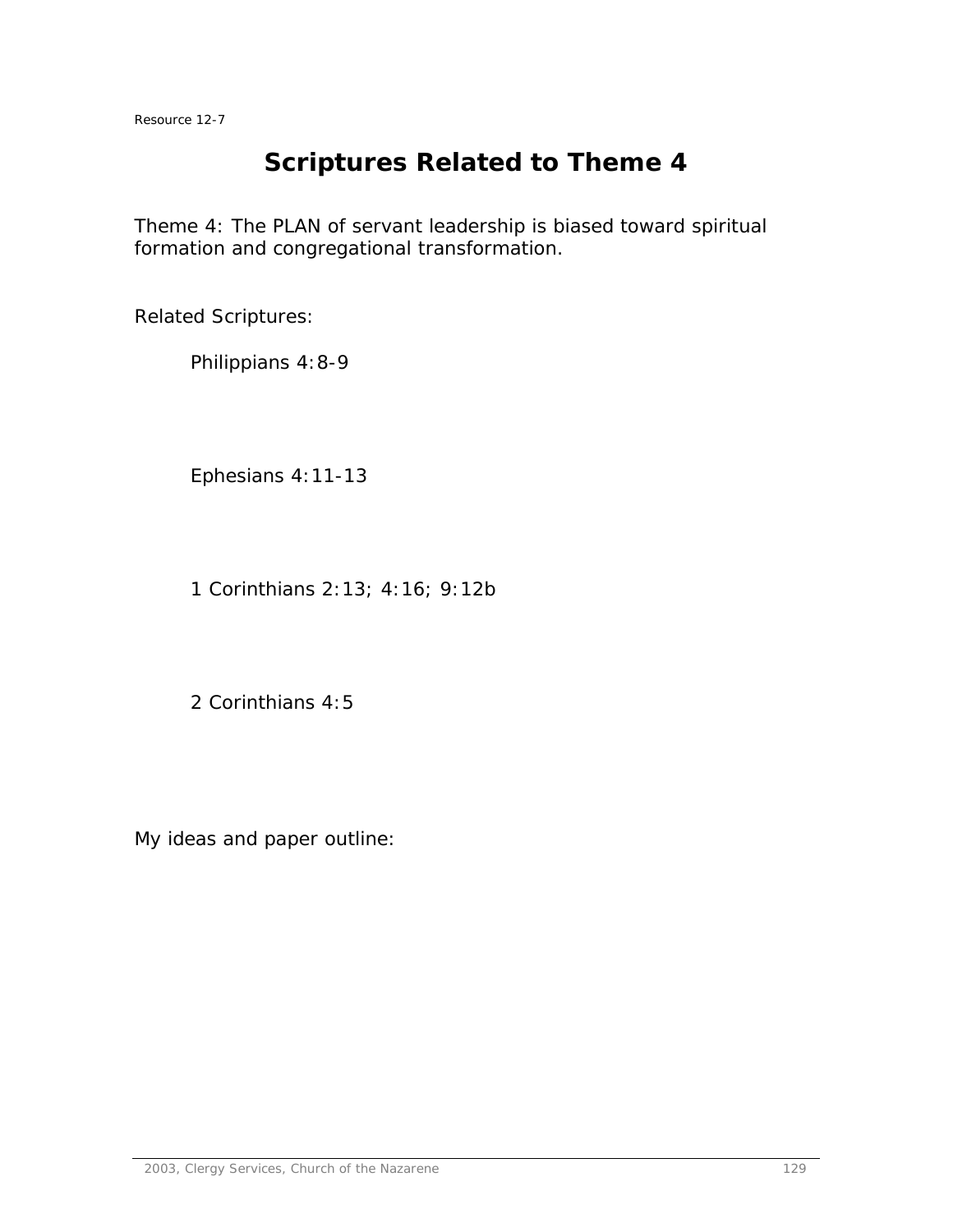# **Trust—The Foundation of Effective Leadership<sup>27</sup>**

*This article was written by Lovett H. Weems, Jr., President of Saint Paul School of Theology in Kansas City, and was published in* Leadership Character *by Ashland Theological Seminary in 2002. This material is being used with permission from Lovett Weems and Richard Leslie Parrott, Doctor of Ministry Program Director at Ashland Theological Seminary, Ashland, Ohio.*

#### *We must be the change we seek to produce—Gandhi*

Seminary presidents spend much time raising money. Years ago I heard the statistic that large gifts tend to come after a dozen or so visits, often by the president. I was close to that statistical average with a woman in her nineties. She had ample resources, no family, close ties to the church, interest in our school, yet had never given a single gift. I scheduled yet another visit with her by scheduling a flight with a lengthy layover in her city so I could take her to dinner, as was our usual pattern.

When I arrived at her home, she was not dressed to go out. She indicated that she was not feeling well and perhaps we could visit for a few minutes then I could head back to the airport. We talked briefly in her living room. Then, as we were standing near the door as I was leaving, she said simply, "I trust you." I knew then that we would receive a major gift. She left half of her estate to the seminary for student scholarships.

That was the day I learned that the term "development" was no mere euphemism for "fund raising." It became clear to me that people give out of trust and that trust grows out of relationships and experience that engender such trust.

When church leaders begin reading supposedly secular books about leadership, it is often a great surprise that the language used in the best of books seems to come from the vocabulary of the church. Church leaders may expect to find elaborate grids, schemes, and designs. Instead, the words that dominate have to do with values and character. It soon becomes quite evident that there is no way to talk about leadership without talking about values, meaning, character, and relationships.

A term sometimes used in communication theory is the "ethical proof" of the speaker. "Ethical proof" refers to the credibility that the hearers accord the speaker. When the ethical proof is high, the task of persuading the audience is not hard. When the ethical proof is neutral, the speaker has a more difficult time. When the ethical proof is extremely negative, the speaker has a very difficult time persuading the audience. This concept means that the way the constituents perceive the leader is probably much more important than the "facts" of the presentation.

So it is with the presence of trust and credibility between leaders and constituents. James Kouzes speaks of credibility as "credit-ability." People are doing an analysis of our credibility all the time just as a bank might assess our credit worthiness. Indeed, credibility is the working capital of the leader. It is the account of credibility that the leader draws to make possible creative change. Credibility is the foundation upon which all effective leadership builds.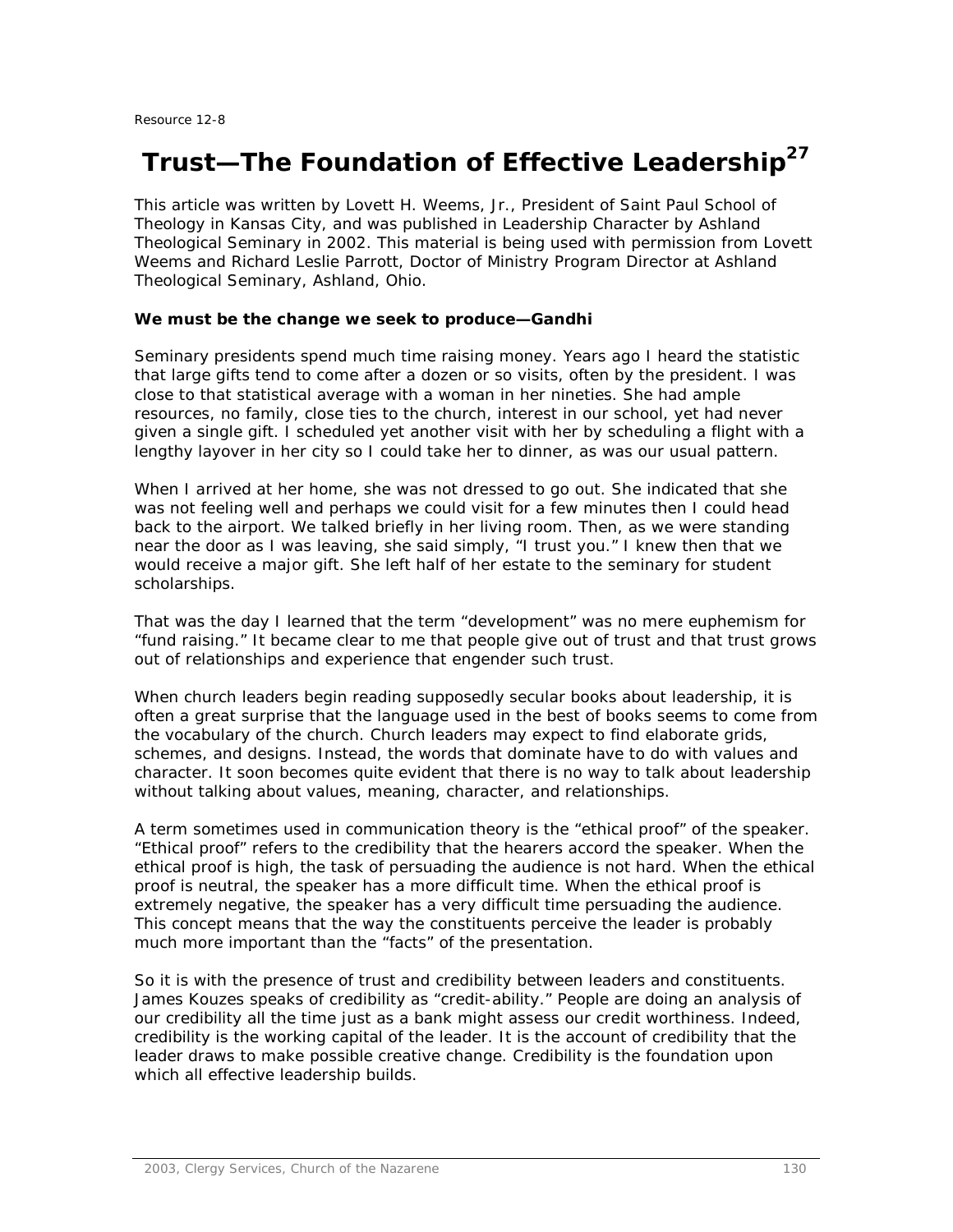A leader's trust is won very slowly, but it can be lost quickly. Once lost, this trust is very difficult to regain in that leadership setting. People may give us a leadership position through election or employment. However, the credibility needed to lead must be worked out among the people with whom we serve. It is trust from those with whom the leader works most closely that gives a leader the essential element of credibility.

#### **Trust Required for Leadership**

The level of trust that exists within an organization and toward leaders is crucial to the effectiveness of leadership. When trust is limited, it is difficult for progress to take place. Change requires a minimal level of trust. Some speak of a "trust threshold" or a "radius of trust" that describes the variations in trust that we all experience in relation to individuals and groups. Over time we come to extend more trust to some people and organizations than to others.

Economists remind us that in societies where the "radius of trust" is limited to family and a few close friends, a strong and expanding economic life is difficult to achieve. Economic transactions require a certain level of trust. Lack of sufficient trust imposes a kind of tax on all interactions that makes progress more difficult.

This helps to explain why in low trust organizations, even modest change is hard to achieve. Conversely, in places where a high level of trust has been developed, remarkable change can be accomplished with a minimum of acrimony and delay.

#### **Components of Trust**

#### *Relationships*

Warren Carter, who teaches New Testament at Saint Paul School of Theology, describes characteristics that are central to leadership in the Church in the New Testament, and names "relationships" as the first. Helen Dohan notes personal involvement with the people as a significant characteristic of Paul's leadership. It is seen in Paul's early leadership as described in I Thessalonians and developed more fully in later letters in which he is personally and intimately involved with the community, and his life is intimately bound together with theirs (*Leadership in Paul,* Michael Glazier Publisher, 1984, 59).

It was relationships that provided the foundation for Paul to address pivotal issues. Relationships are more than ends in themselves for leaders. For Paul, involvement and relationship provided a context in which issues and questions could be placed and handled (*Leadership in Paul,* 59). Relationships are built so that we can all better serve a common mission and vision. On the other hand, working on fulfilling a common purpose, with all its struggles, can be important in building strong and lasting relationships. One does not build positive relationships as a substitute for mission but to make mission possible. And on the way to fulfilling mission, new and even deeper relationships are discovered.

Before there are plans and programs, human relationships must be formed. Credibility is built on relationships. While leaders normally can expect some basic acceptance from the group because of the leadership role, that is not an adequate relational basis for leadership at all. A strong bond must be established if leadership is to take place.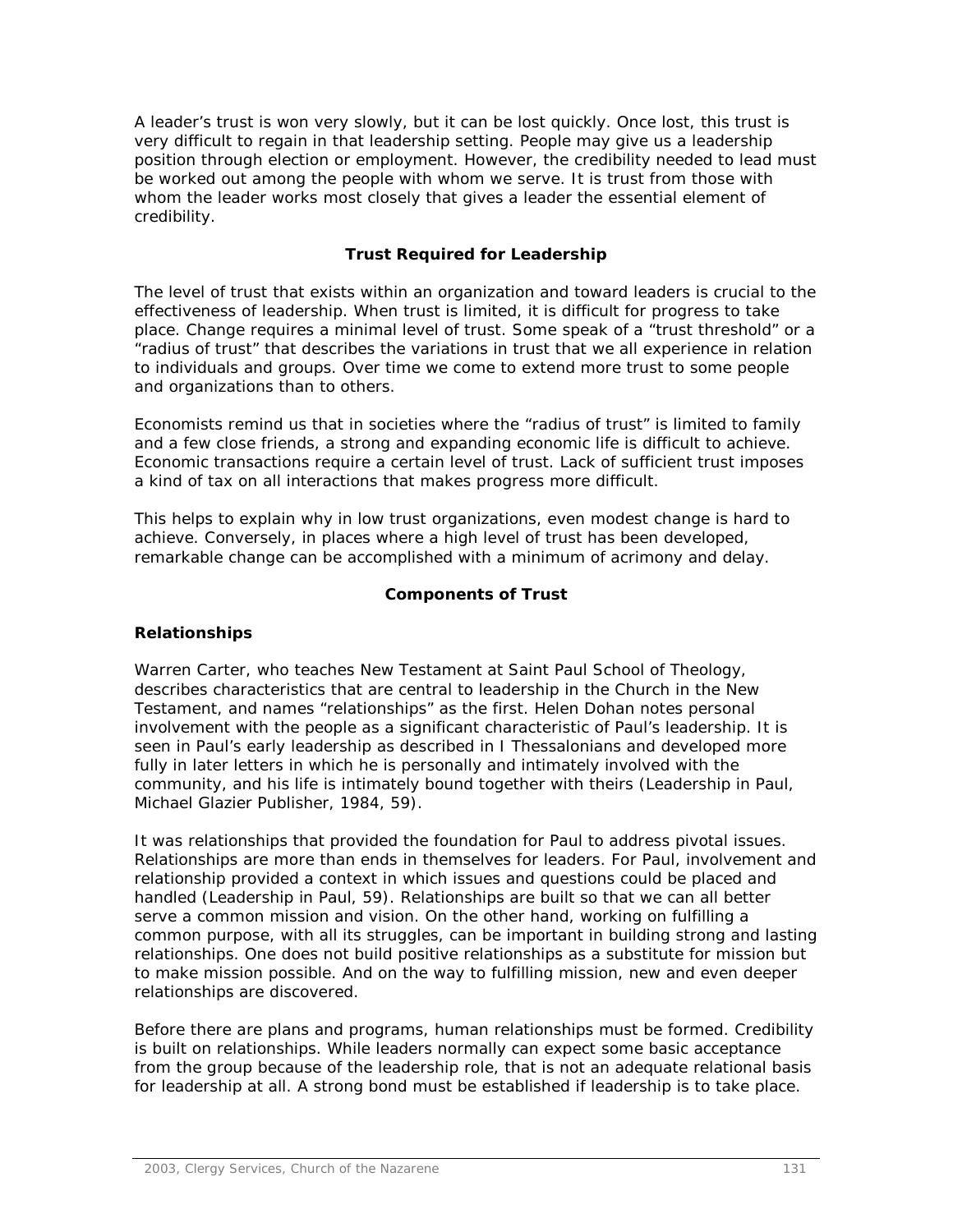In fact, Kouzes and Barry Posner define leadership as "a reciprocal relationship between those who choose to lead and those who decide to follow" (*Credibility*, 1). Margaret Wheatley makes clear the importance of relationships in her understanding when she says, "Relationships are everything" (*Leadership and the New Science* video).

The first imperative for establishing and maintaining trust is the quality of relationships that are established by the leader. Therefore, the priority for a leader is to establish a relationship of trust and respect with the people with whom the leader is working. Everything depends on this bonding. Relationships are crucial. We come to trust people we know. Building such relationships requires active presence. Absence does not "make the heart grow fonder" in organizational life. Just the opposite. Since we come to trust people we know, who do we know? We know people who are there. Proximity is the most important reason people talk to each other. Leaders are present and visible.

At the most basic level, we trust those who care about us. We trust those who we believe understand our concerns and will act in a way that takes our needs into account. Trust develops from relationships that engender confidence and mutual respect. It is developed within the context of leadership in the day by day interactions with real people in actual circumstances. Proverbs says that "when the righteous are in authority, the people flourish" (Prov 29:2). Paul speaks of authority being used for "building up" and not for "tearing down" (2 Cor 3:10). Do people perceive us as caring about them and seeking what is best for them?

"Whom you would change," Martin Luther King, Jr., said, "you must first love." Secular writers make the same point in saying "just possibly the best-kept secret of successful leaders is love" (Kouzes and Posner, *The Leadership Challenge,* 305).

#### *Integrity*

A second imperative for trust is integrity. Integrity here means honesty and consistency between one's words and actions. Behavior is the key to credibility. Even perceptions of inconsistency hurt trust. Perfection is not the issue so much as coherence among words, values, and actions. Do people see us doing what we say we are going to do?

For a number of years, a United Methodist pastor served in Mississippi with great difficulty. He and his family moved regularly from one modest pastorate to another, sometimes after only one year. The reasons for the frequent moves were many. The educational, personal, and social differences between pastor and assigned congregations were gigantic. However, never far from the surface of parish conflict with their pastor was a profound witness by the pastor against the segregation and racism of the day.

When the United States Supreme Court rendered a decision in late 1969 that finally instituted unitary school systems across the South, this pastor was serving a white congregation in the Mississippi Delta where pronounced African-American population majorities were common. The pastor's community was in a school district affected by the ruling. Within a matter of weeks, whites left the public school system with the exception of the pastor's children.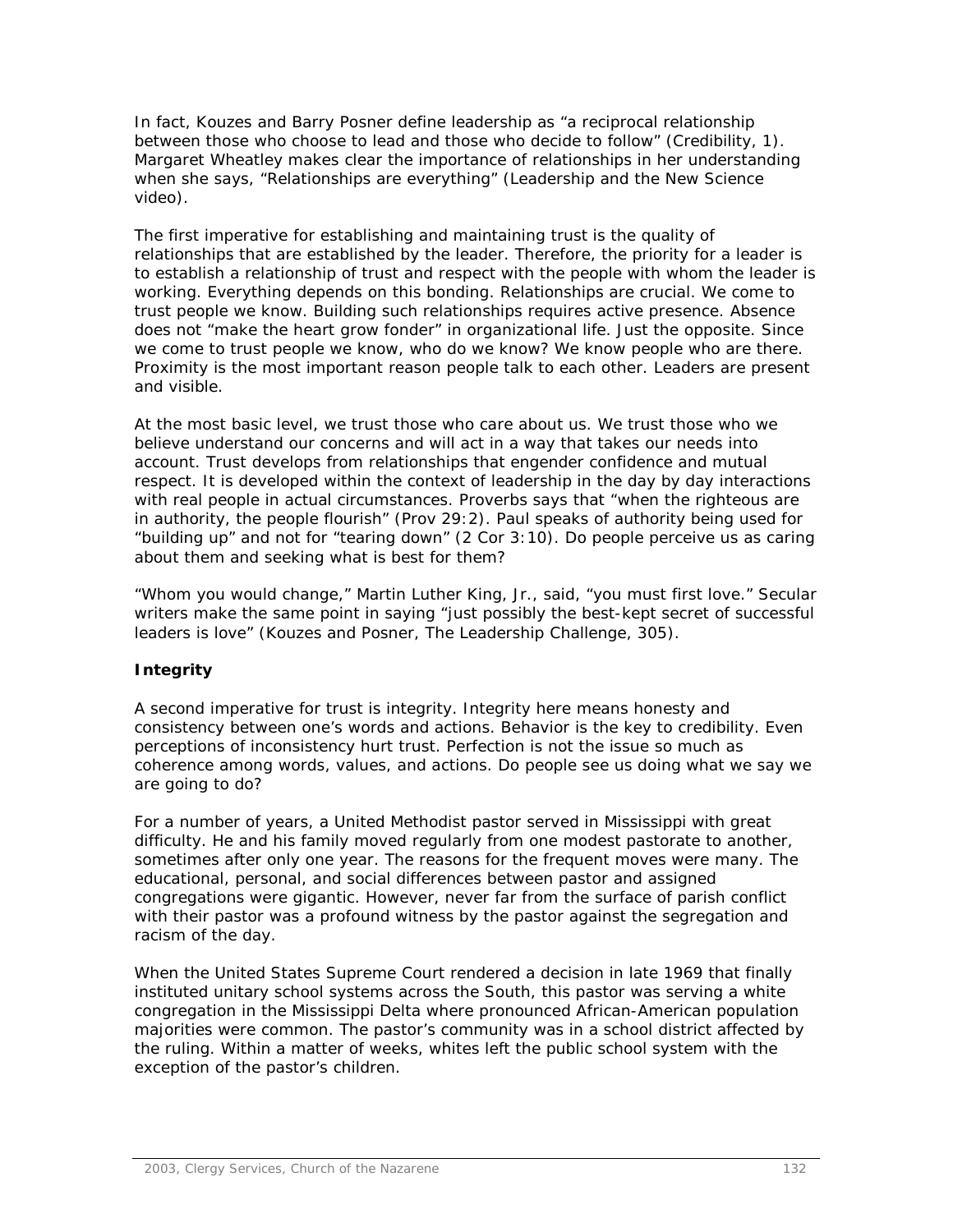A committee from the church made an appointment with the United Methodist bishop to talk about their pastoral appointment for the coming year. Bishops were accustomed to meeting with delegations upset with this particular pastor. However, the bishop was surprised by the delegation's message. They said, "We don't agree or understand what our pastor and his family are doing. However, we respect his commitment to his beliefs. We understand, bishop that it may be best for our pastor's family to move. But, we want you to know that our request to you is that our pastor whom we respect be returned for another year."

Personal leadership and organizational leadership require the persistent example and power of integrity. A study of exemplary leaders among Catholic health systems found a "profound synthesis of values and actions." Integrity strengthens the capabilities of leaders and institutions to address pressing needs. As Rosita de Ann Mathews puts it, "Integrity builds structures that become impervious to demonic penetration" ("Using Power from the Periphery" in *A Troubling in My Soul*, ed. By Emily M. Townes, Orbis, 1992, 101).

#### *Competence*

A third imperative for trust is competence. Can constituents depend on the leader's faithfulness in accomplishing what they have a right to expect from their leaders? Are leaders servants of the vision of the group? People may have warm feelings for a leader, but if they are consistently disappointed in the leader's accomplishment of basic expectations, trust will soon evaporate. People may trust the honesty of a leader, but if the leader is not addressing effectively the current needs, trust will not remain.

A study of outstanding leaders in nonprofit organizations found that professional competence was essential to their success (Nanus and Dobbs*, Leaders Who Make a Difference,* 231-32). Likewise, a study of very large congregations found that their pastoral leaders "establish their authority or right to lead not primarily by virtue of the office they hold or because of their formal credentials, but more by a combination of *demonstrated competence and religious authenticity*." (Jackson W. Carroll, *Mainline to the Future,* Wesminster John Knox Press, 2000, 8, italics added).

Note that the competence required is not technical competence of a type that might be judged and ranked by tests. Rather, the need is for applied competence that assesses what is most needed for a particular time and place and a willingness to assume responsibility for leading people to move in appropriate directions. "Stewardship begins," according to Peter Block, "with the willingness to be accountable for some larger body than ourselves—an organization, a community . . . It requires a level of trust that we are not used to holding" (Peter Block, *Stewardship,* Berrett-Koehler, 1993, 6).

Leaders of character are willing to do what is required, to accept responsibility for faithfulness to mission, to pursue an appropriate vision, and to maintain the healthy functioning of the group. Such leaders guide groups in making decisions to enhance mission and to admit mistakes and change direction when necessary.

Everyone suffers when leaders never get seriously focused on what is most needed by the group and never see themselves as accountable to the group for the results of the group. Warren Carter captures this sense of appropriate action in the New Testament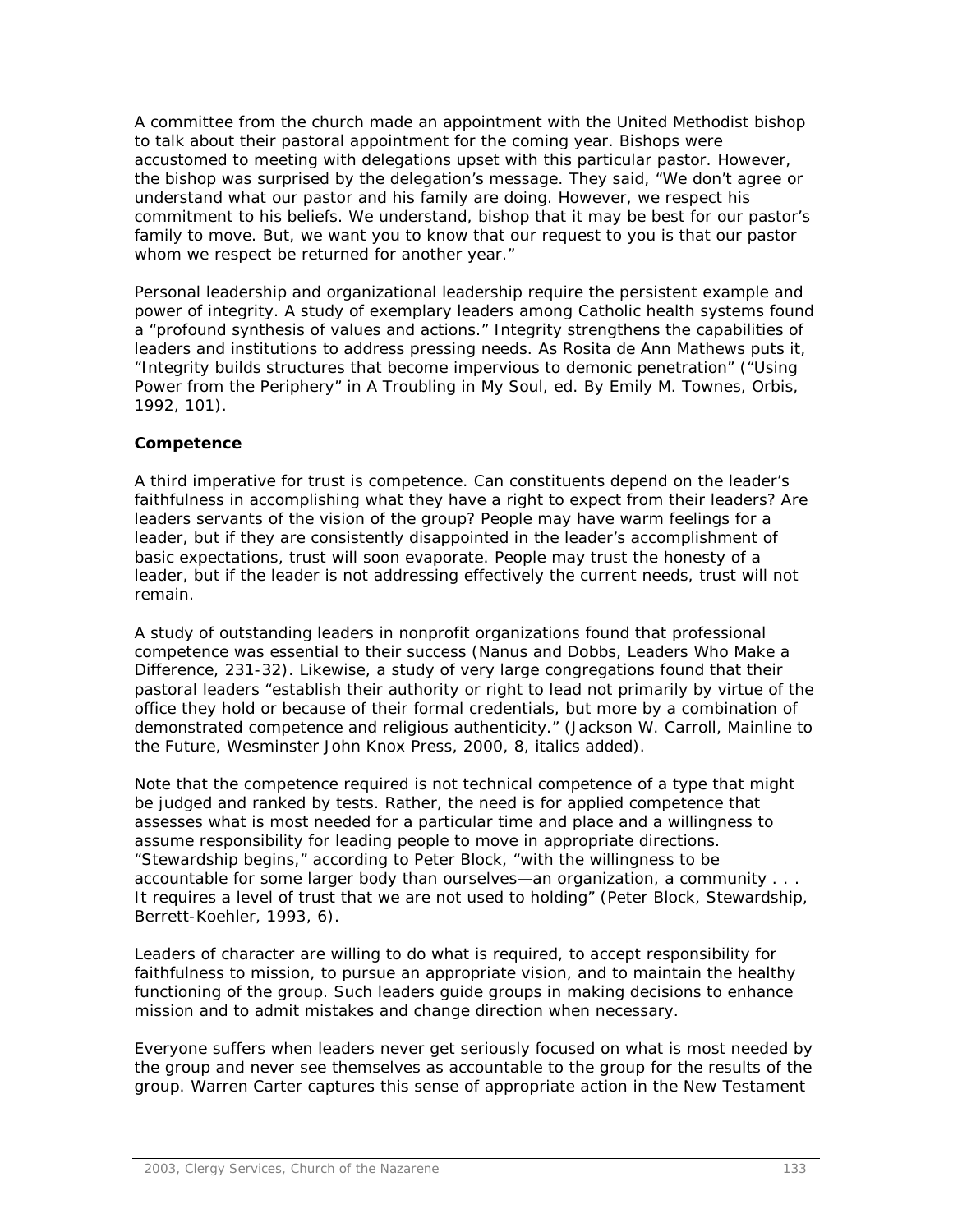when he talks about action (doing something) and mission (a community sent out) as constitutive of early church leadership.

Competence illustrates that personal authenticity is not enough. Authenticity and fitting action must come together. Being and doing cannot be separated in understanding character.

When I was in high school, our football team went two years with only one win. To make matters worse, this dry spell came after many years of superior teams under the leadership of a coach who had left. My father was a member of the school board when the superintendent recommended after the second failed season that the current football coach be dismissed. The board members knew a change was needed but firing someone is never easy. One board member who attended the same church as the football coach said, "I hate to see us let him go because he is such a good man." Bringing a sense of reality back to the group, another school board member replied, "My mother was a good woman. But she was not a football coach." The board made a coaching change.

Leaders should always be concerned with the question, "What should I be as a person?" They must also keep before them the other question, "What should I be doing?"

Garry Wills maintains that most leadership literature is unitarian when it should be trinitarian. "Unitarian" leadership focuses on the leader. "Trinitarian" leadership has the leader as the "one who mobilizes others toward a goal shared by the leader and followers . . . Leaders, followers, and goals make up the three equally necessary supports for leadership." (*Certain Trumpets: The Call of Leaders,* Simon & Schuster, 1994, 17).

Leaders come to be seen not as persons pursing their own agendas but as, in the words of Robert Greenleaf, "servants of a vision and always seeking a better one." Such leaders of character keep pointing everyone toward the overall mission and calling all to find their place in the fulfillment of a mission far greater and grander than any individual.

#### **Trust Becomes Leadership Through an Inspiring Vision**

If trust consists of relationships, integrity, and competence, then inspiration is the ingredient that transforms such trust into effective and compelling leadership. There must be something that distinguishes leadership from mere moral and competent management. Great leaders exude energy and passion for a cause greater than themselves.

Warren Carter speaks of leadership in the New Testament representing an alternative to the conventional wisdom of its society. Christian community was not the same as the world around them. This was not a separatist model. Indeed, Christians lived in the cities and used language and cultural symbols of their time. However, they were also very different. Their commitment to a vision larger than that of the world made all the difference in their lives.

Such is always the case with leadership of character. Such leaders lift up the "not yet" of God's preferred future and inspire others to make the sometimes difficult journey to the fulfillment of the alternative vision. Leaders do more than manage the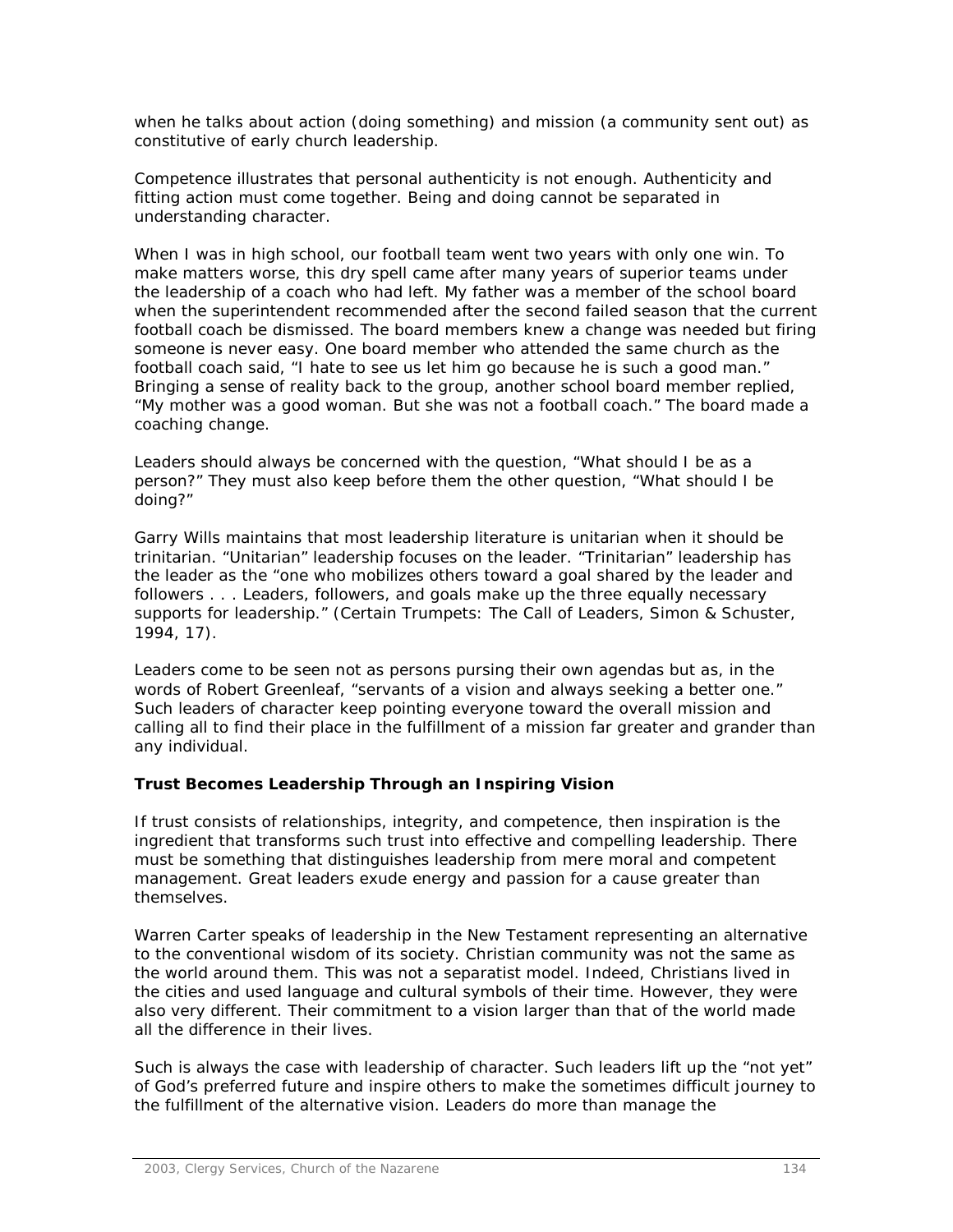circumstances they inherit. They understand that leadership is about pointing to that "land that never had been," in the words of Langston Hughes.

Descartes understood what finally motivates humans. "The passions are the only advocates," he said, "that always persuade." Such passion does not come so much from a leader eliminating all the difficulties faced by people. Indeed both biblical and secular history remind us that passion comes from a deep and abiding belief that one is a part of something truly important, despite the sacrifices and suffering that often accompany such a journey.

Craig Dykstra's term "visional ethics" captures the interrelationships of vision, action and character. "For visional ethics, action follows vision," says Dykstra, "and vision depends on character . . ." (*Vision and Character,* Paulist Press, 1981, 59).

#### **No Character Exemptions for Leaders**

The setting for William Golding's novel *The Spire* is a fourteenth century English cathedral town. The dean of the cathedral, Dean Jocelin, has a dream of doing a wonderful thing for God. He sets out to guild a four-hundred-foot spire on the cathedral church as a testimony to the greatness and grandeur of God. Surely if he and the congregation can do this great thing, they will serve God well.

Problems emerge from the beginning. The congregation does not share the vision. For that reason the congregation becomes divided. Furthermore, the building will not structurally support such a spire. The builder takes on this project after threats and intimidation. The unwise construction jeopardizes his professional reputation. The construction disrupts church services. Workers die in construction accidents. The pastor takes tainted money to keep the project going. The builder becomes involved with the caretaker's wife. She dies in childbirth having his child.

Through everything, Dean Jocelin persists. After all, he is doing a great thing for God. As the novel unfolds, one sees a spire going steadily upward. At the same time there is human suffering and death caused by the project piling up beneath it. Fulfilling this great dream of Dean Jocelin proves to be extremely costly. It is as if his religious dream has blinded him to all other competing values.

Finally, Dean Jocelin no longer can remain oblivious to what is happening around him. He comes to himself, realizes what has happened, and says with sadness, "If I could go back, I would take God as lying between people and to be found there."

Dean Jocelin should remind us that no vision—no matter how grand, how spiritual, how religious—frees a leader from the trust and character people have a right to expect from leaders.

#### *For Reflection . . .*

*"I have been reminded today that as I raise up leaders on the staff of our congregation I need to support and sustain them so that they and I can grow in integrity, authenticity and effectiveness, to what is God calling us."—Sanford Mitchell*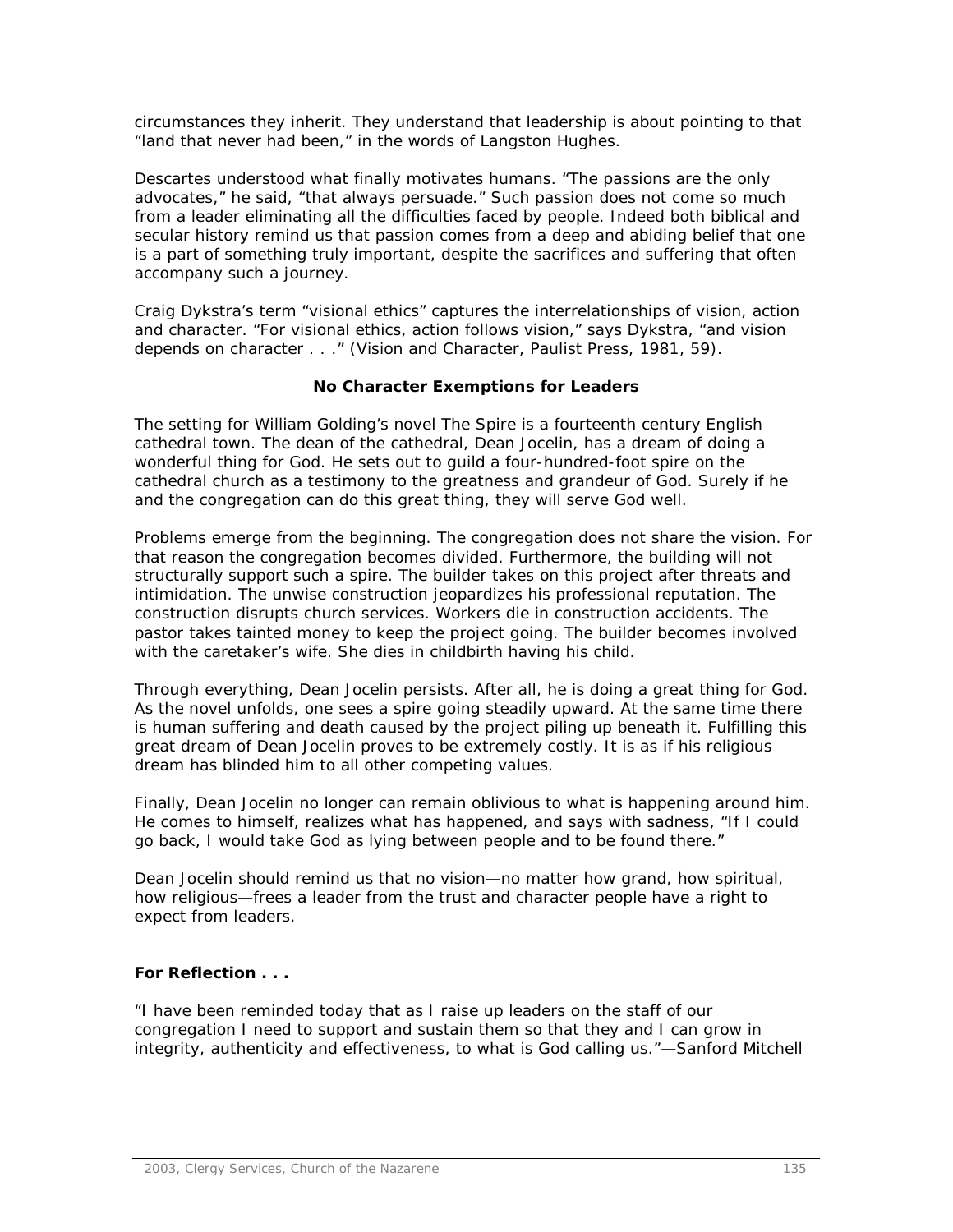### **BROKENNESS AND THE CHRISTIAN LIFE**

Text: Psalm 66:10-12; Genesis 25:22 Chapel, September 13, 2000 E. LeBron Fairbanks (Used by permission)

*And she* [Rebekah] *said, "If all is well, why am I like this?"* (Gen 25:22)

*For you, O God, have tested us. You refined us as silver is refined. You brought us into the net. You laid affliction on our backs. You have caused men to ride over our heads.* We went through fire and through water, but you brought us out to rich fulfillment (Ps 66:10-12).

#### **Introduction**

- 1. I have been thinking recently about the relationship between brokenness, suffering, and the Christian life.
	- a. In several ways, this summer has been an outstanding one for me. I taught an intensive one-week course in the Master of Ministry program. Anne and I traveled with a group of MVNC friends and alumni to Europe to attend the year 2000 presentation of the Oberammergau, Germany, Passion Play. I participated in an international conference for Nazarene educators in Johannesburg, South Africa.
	- b. In several other ways, this summer has been "heavy" as I have tried to share the pain, suffering, and brokenness of spirit with our campus community.
		- 1) Many of you know that Luke Skon, the 9-year-old son of MVNC faculty members, Dr. and Mrs. Jim Skon, underwent critical surgery this summer at Johns Hopkins Hospital to try to correct a very severe curvature of his spine that is life-threatening. I spent the June day of surgery with the Skon family in Baltimore.
		- 2) Anne and I have spent choice time with Dr. Bruce and Jackie Petersen this summer as Jackie is undergoing chemotherapy treatments for cancer.
		- 3) Many of us in the MVNC family shared with Mike Cunningham in the passing of his father.
		- 4) Professor Strayer's baby daughter has recently been diagnosed with leukemia.
		- 5) And I have talked at length with some students who are dealing with "heavy" personal issues.
	- c. Anne and I have also been preoccupied this summer with a family in Pennsylvania—friends of ours dating back twenty-five years. We received an early Monday morning (3:00 a.m.) phone call in June from Kathy, who with her husband, Tom, have been longtime friends of ours. Kathy told us, "Tom had a massive heart attack last night and died several hours later." Tom was 57 years old. Their teenage daughter was on the phone with Kathy. We talked and prayed with each of them. Anne and I try to contact Kathy every week.
- 2. It is one thing to sing on Sunday, "It Is Well with My Soul."
	- a. But what a shock to return home after a Sunday evening service to find your companion lifeless from a heart attack?
	- b. Doesn't Rebekah's words regarding the twins she was carrying come to mind? "If all is well, why am I like this?"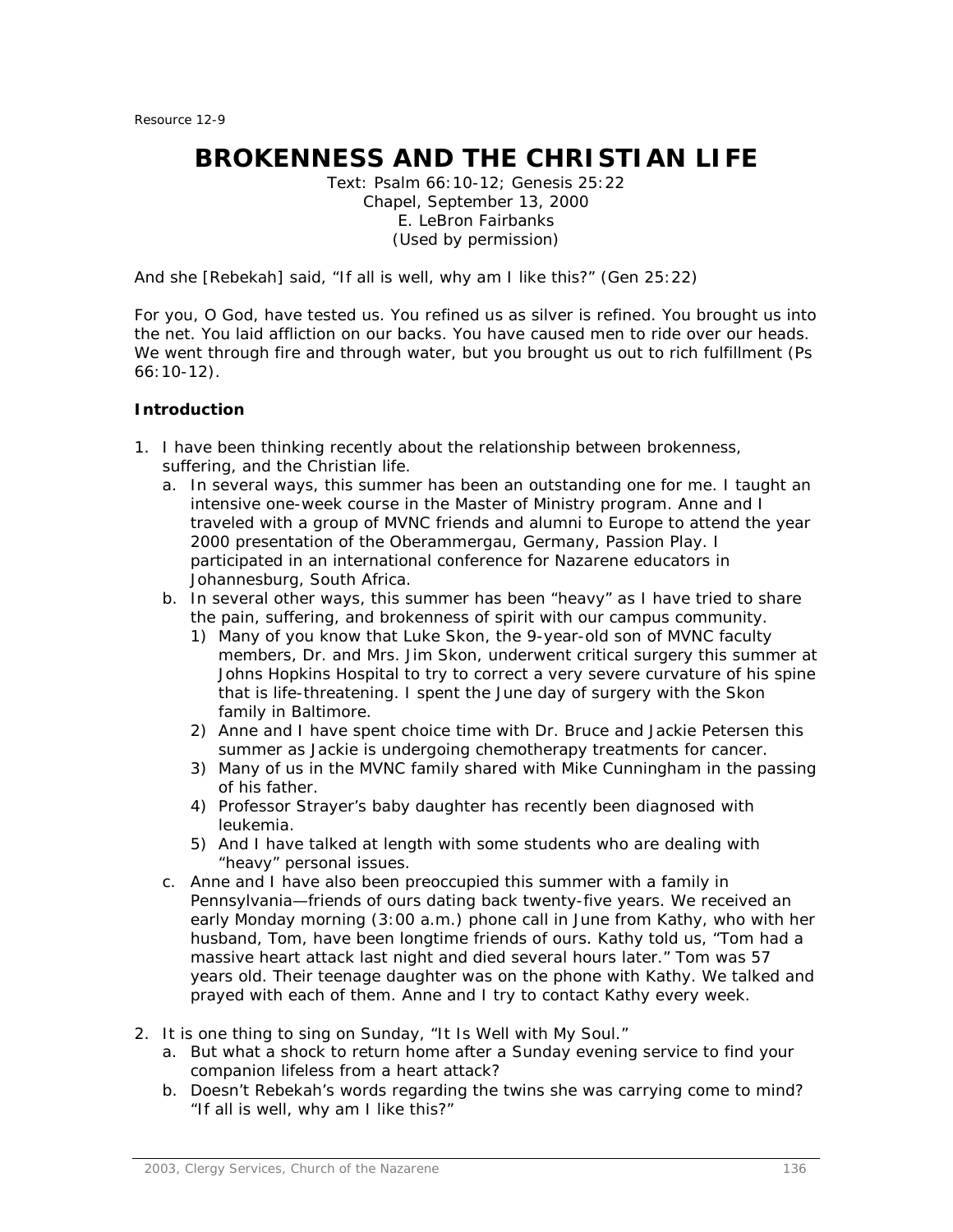- c. Modern-day versions could be:
	- If I have faith in You, why is this happening to me? Or,
	- If I am living for You, why am I having so many problems?
	- 1) How can we live as Christians through these times of pain, suffering, disappointment, illness, or death of a loved one? What about other times when we feel abused, manipulated, undermined, and ignored?
	- 2) What about the inner turmoil that is experienced by some MVNC students as they seek to make the transition from home to college, and from high school familiarity to the uncertainty and even loneliness of a college campus where they know very few classmates?
	- 3) And why does God permit some words to be spoken or deeds done against us by family members, so-called friends, fellow employees, or employers?
- 3. Back to the burning question within me:
	- What is the relationship between brokenness, suffering, living the Christian life, and leadership?

Let me share two biblical insights I have received this summer about the question.

#### **I. Insight 1: Brokenness can draw us closer to God.**

Psalm 51:16-17 tells us that *A broken spirit, a broken and contrite heart is the sacrifice to God that He desires from us.*

- A. Brokenness is one of those things that is easier to recognize when it is experienced, but often difficult to describe.
	- 1. Yet we know some contributors to a broken spirit—circumstances overwhelm us; suffering overtakes us; personal sin defeats us; words spoken that cut us and deeds done that hurt us; so-called friends use and abuse us; family members misunderstand us.
	- 2. God uses our brokenness of spirit to get our attention, wherever we happen to be in our walk with Him.
	- 3. In these times of brokenness, God teaches us lessons, painful as they may be, about others, ourselves, and Him that we need to learn in order for us to grow and mature in our faith.
- B. In the book *Broken in the Right Place: How God Tames the Soul,<sup>28</sup>* the author makes some powerful statements regarding brokenness:
	- 1. "Brokenness purifies our ambitions."
	- 2. "Brokenness allows us to see our own blind spots. We cast stones at others," he says, "out of our blind spots."
	- 3. He quotes Korean pastor Paul Cho, "I've yet to see a leader God has used tremendously who has not been broken."
- C. As strong as we think we are, with a brokenness of spirit we recognize how weak we really are and how much we need our Heavenly Father if we are to live in the way He wants us to live.
	- 1. In these moments, we are driven to our knees with the words of 2 Corinthians 12:9: *"My grace is sufficient for you, for my power is made perfect in weakness."*
	- 2. The contemporary song reminds us of the truth of this passage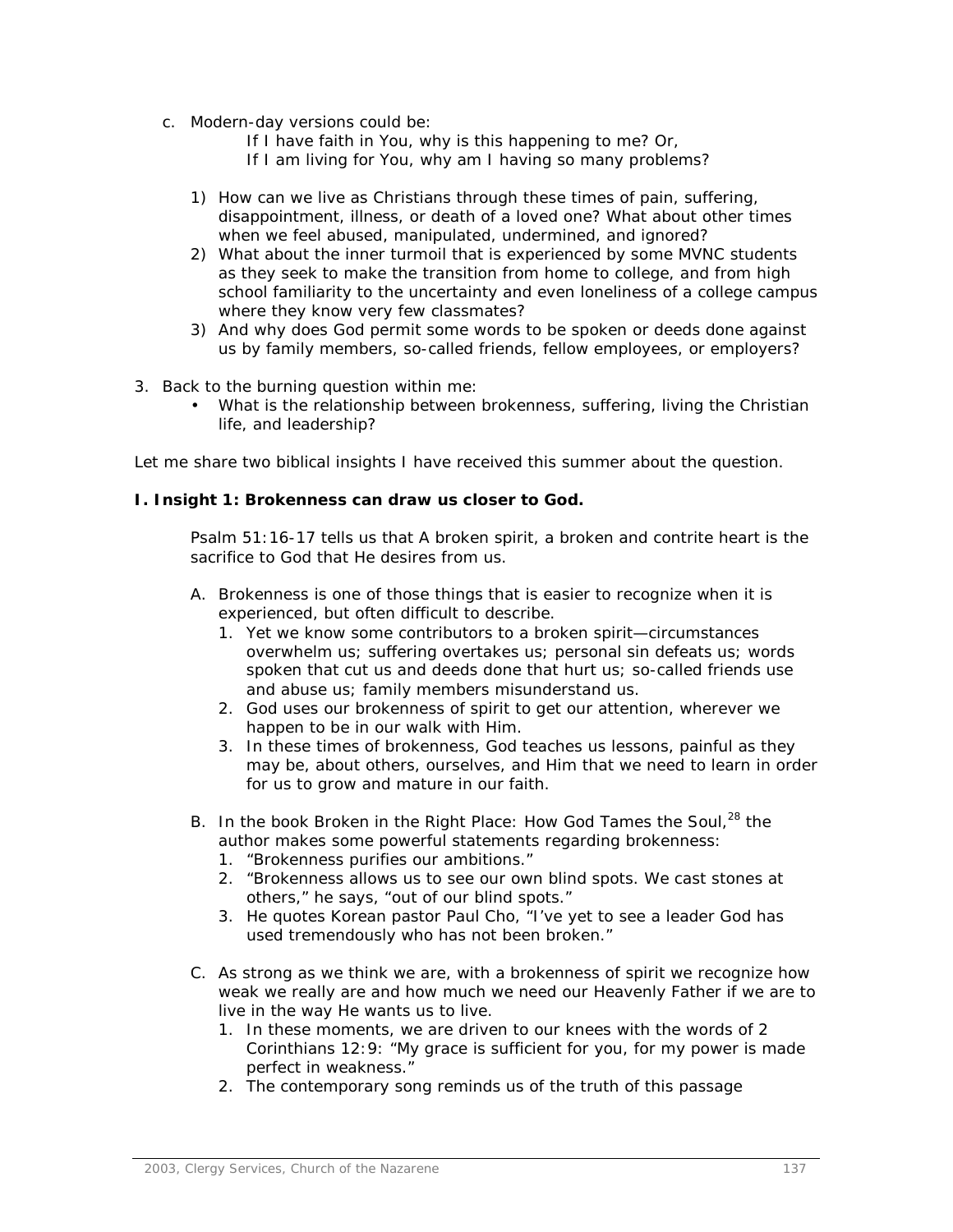*His strength is perfect when our strength is gone, He'll carry us when we can't carry on, Raised in His power, the weak become strong, His strength is perfect, His strength is perfect.29*

3. Upper-class students have fond memories of Lora Hernandez and Lisa Roberts. Lora and Lisa were killed in Columbus three hours following the 1999 Baccalaureate Service. I was surprised to see Lora's mother, Jan, several weeks ago at the viewing of Mike Cunningham's father. Listen to the e-mail message Jan wrote near the end of her recent visit to Columbus and Mount Vernon.

*This is a difficult email to write—I don't know how to capture everything I saw, felt, and heard during my visit with Iva Jane Morris, Lora's heart recipient. God blessed us both so much on my one-day visit yesterday with her. I barely know how to start.*

*First of all, Iva Jane has become a Christian within the last couple of years, so she is a "newbie" to the faith (and VERY eager to learn all* she *can about the Lord Jesus and the Bibl*e) . . .

*Iva's youngest son took our picture together for me. While I was sitting next to Iva on the couch, she suddenly pulled my head down to her chest to listen to the heart—I started bawling . . . Iva started crying . . . Dino said, "Does that heartbeat sound familiar?" I looked up and he was crying too.*

*Later that night, Iva's sister Debbie came over—and I told them the story of "that day"—of how I heard about the accident, of getting to the airport and calling the hospital only to hear she hadn't made it, of seeing her at Grant Medical Center, of making the decision alone to donate Lora's organs—we were all weeping—but after getting the worst said, Debbie and Iva were able to tell me about how the whole family had grieved for the one who gave Iva her new heart. Apparently, Iva's doctors told her she wouldn't have made it more than 2 or 3 months more without a transplant.*

*On the drive home this morning, I kept thinking about how Lora must love it that someone with very limited finances was able to get her heart. I kept thinking about how she reached out to those in need whenever she could. I thought about the fact that Iva and Debbie both are new Christians, and when they discovered (during our long visit last night) that I'm knowledgeable and able to teach them about the Lord, they were as excited as little children . . .*

*As I drove along, I KNOW that I heard Lora saying to me, "Mom—I gave her MY heart—now you give her YOURS." I plan to do just that.*

- a. Jan could have responded like Rebekah in Genesis 25:22 in crying out to God, "If all is well with my soul, then why did this happen to my daughter whom I loved so very much?"
- b. But Jan is responding to God's faithful work in her life. He is patiently, but surely, teaching her the power of the prayer of St. Francis of Assisi—a prayer that also embodies the brokenness in Psalm 66.

*O Divine Master, grant that I may not so much seek To be consoled as to console,*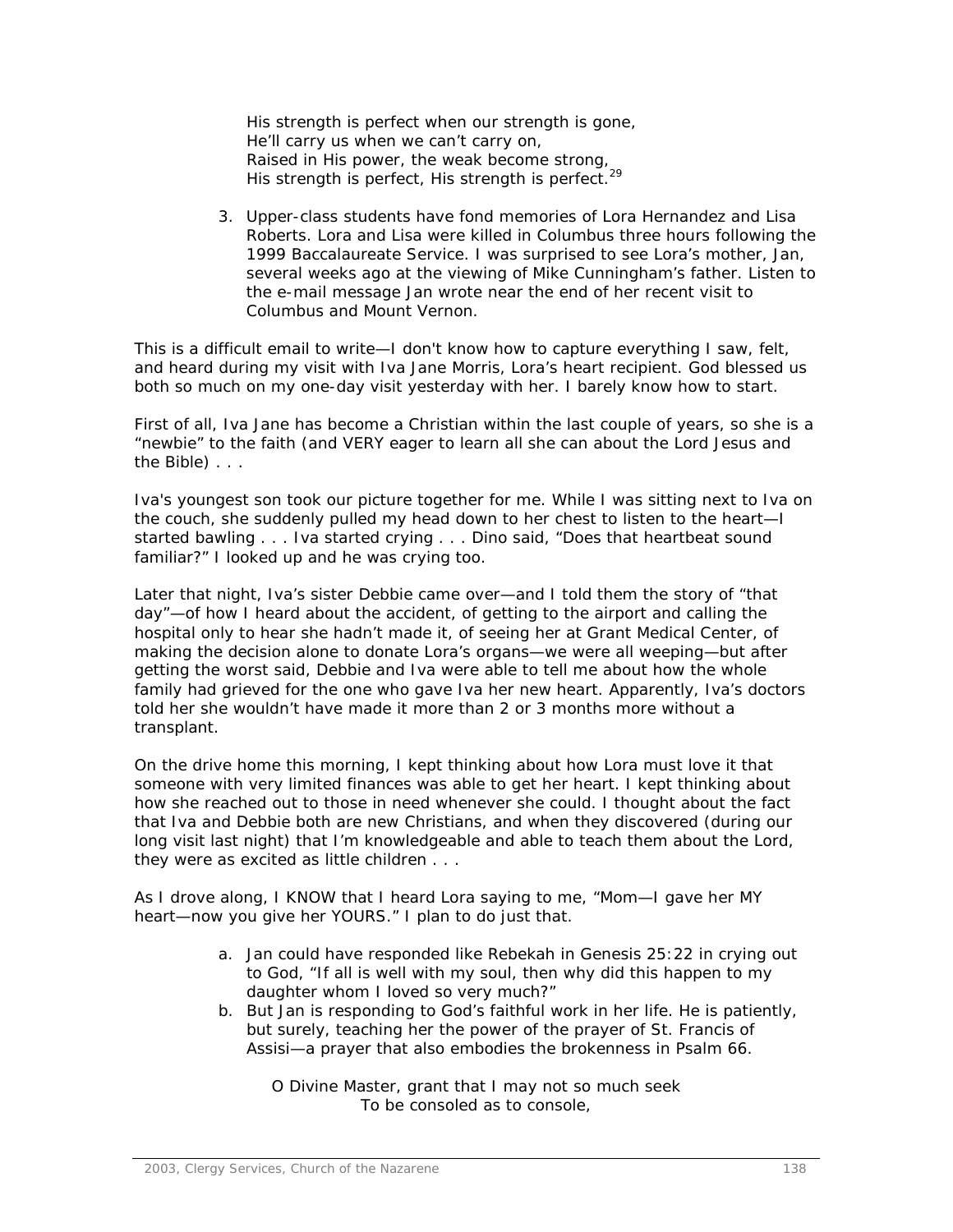*To be understood as to understand, To be loved as to love; For it is in giving that we receive; It is in pard'ning that we are pardoned; It is in dying that we are born to eternal life.<sup>30</sup>*

D. Remember, brokenness of spirit—a recognition of utter dependence on God—draws us closer to Him.

#### **II. Biblical insight 2: Our brokenness can develop Christlike character qualities in us.**

A. The paragraph heading for Philippians 2:1-11 is "Imitating Christ's Humility."

*Your attitude should be the same as that of Christ Jesus: Who, being in very nature God, did not consider equality with God something to be grasped, but made himself nothing, taking the very nature of a servant, being made in human likeness. And being found in appearance as a man, he humbled himself and became obedient to death—even death on a cross!*

- B. God's process of helping us develop character involves being broken before Him (1 Pet 1:5-9). *For this reason, make every effort to add to your faith goodness; and to goodness, knowledge; and to knowledge, self-control; and to self-control, perseverance; and to perseverance, godliness; and to godliness, brotherly kindness; and to brotherly kindness, love. For if you possess these qualities in increasing measure, they will keep you from being ineffective and unproductive in your knowledge of our Lord Jesus Christ. But if anyone does not have them, he is nearsighted and blind, and has forgotten that he has been cleansed from his past sins.*
	- 1. Sounds like Ephesians 4:1-2: *I urge you to live a life worthy of the calling you have received. Be completely humble and gentle, be patient, bearing with one another in love.*
	- 2. Brokenness of spirit can produce in us Christlike character qualities, especially the character quality of humility.
	- 3. Humility is another word difficult to define but necessary for effective Christian living.
- C. In biblical perspective, humility is a prerequisite to the things we, as Christians, seek most in our lives.
	- 1. Humility exudes an attitude of service.
	- 2. Humility forgives when offended but is hard to offend.
	- 3. Humility produces a teachable spirit.
	- 4. Humility is gracious and thankful. In fact, one of the most Godlike attributes we can express is a gracious spirit—a spirit of mercy and thanksgiving.
	- 5. Humble servants overcome evil with good.
- D. We can respond in one of two ways to the brokenness in our lives.
	- 1. We can resent the situation, person, circumstance, or God, and grow bitter, become angry, withdraw, and give up.
	- 2. Or, we can go to our knees to ask God what He is wanting to teach us through the "dark night of the soul," things we need to know about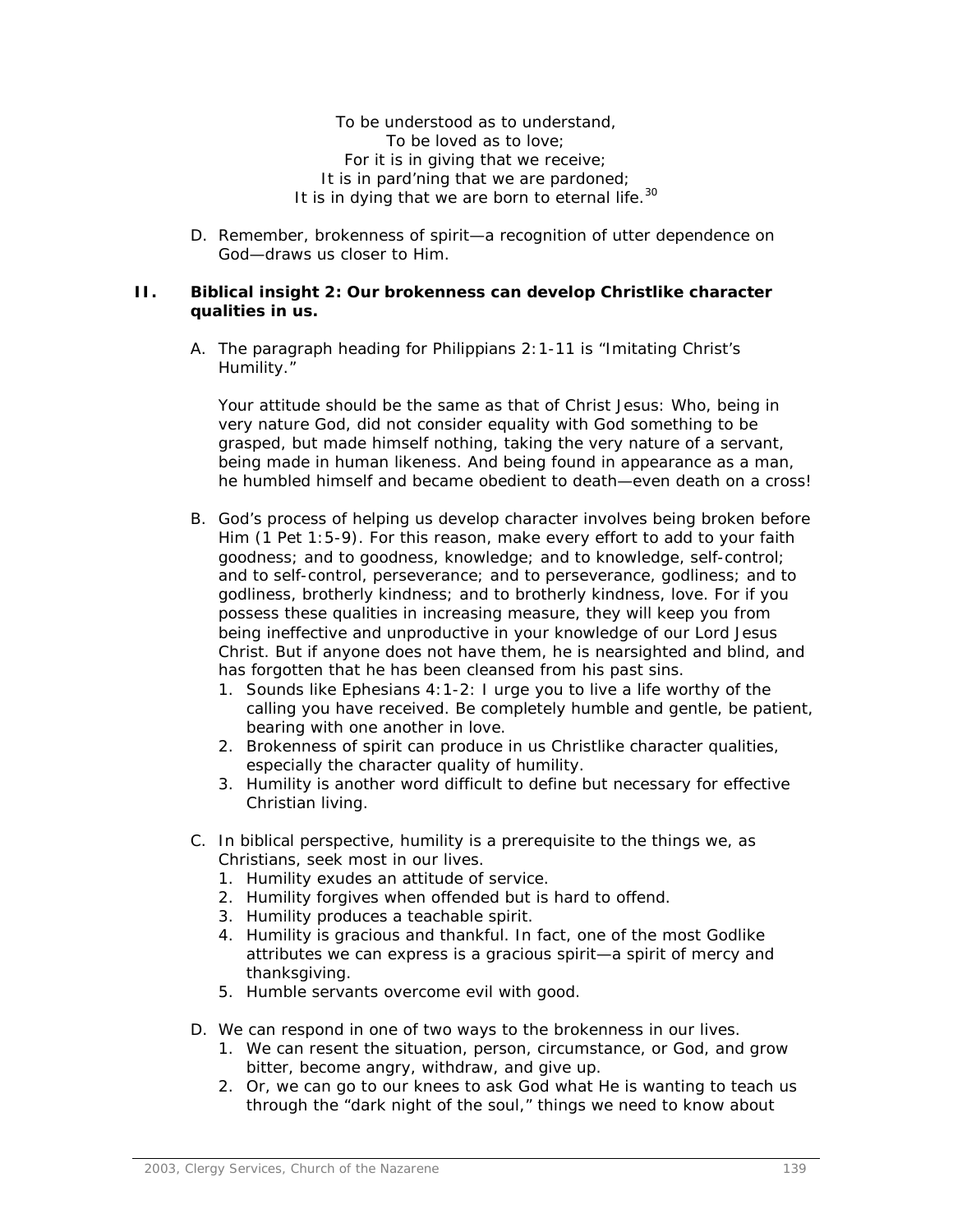ourselves and Him if we are to grow and mature in the faith and our calling.

- a. What really hurts is that God sometimes uses people who are different from us, often people with whom we have problems, to teach us these lessons we need to know about ourselves.
- b. Satan often pounds us at our weak points, creates doubt within us, and raises questions within us regarding God's grace in our lives.
- c. And, we sometimes experience the "silence of God" when our family members or close friends are suffering.
- E. In these times, we need to remember the text:

*For you, O God, have tested us. You refined us as silver is refined. You brought us into the net. You laid affliction on our backs. You have caused men to ride over our heads. We went through fire and through water, but you brought us out to rich fulfillment (Ps 66:10-12, NRSV).*

This kind of living and dying is only possible by grace alone.

*Grace alone, which God supplies, Strength unknown, He will provide. Christ in us, our cornerstone; We will go forth in grace alone.<sup>31</sup>*

- F. Remember:
	- 1. God uses brokenness to draw us closer to himself.
	- 2. Our brokenness can develop Christlike character qualities in us.

#### **Conclusion**

- 1. In conclusion, let's return to Wesley's Covenant Prayer.
- 2. Did you hear the descriptors of a broken heart in the Covenant Prayer?
	-
	- suffering have nothing
	- brought low by you
- 
- I yield to your disposal
- 3. At the beginning of a new school year, let's renew this covenant—this promise with God and before God.
	- a. Never forget we renew this covenant with the God who has made an everlasting covenant with us—a promise never to leave us or forsake us!
	- b. At the end of the prayer, please affirm a second "Amen" with me if indeed you have made this covenant prayer your own.
- 4. Please stand. (Re-read prayer—484 in *Sing to the Lord.*)

*I am no longer my own, but Yours. Put me to what You will, Rank me with whom You will. Put me to doing, put me to suffering. Let me be employed by You or laid aside for You. Exalted for You or brought low by You.*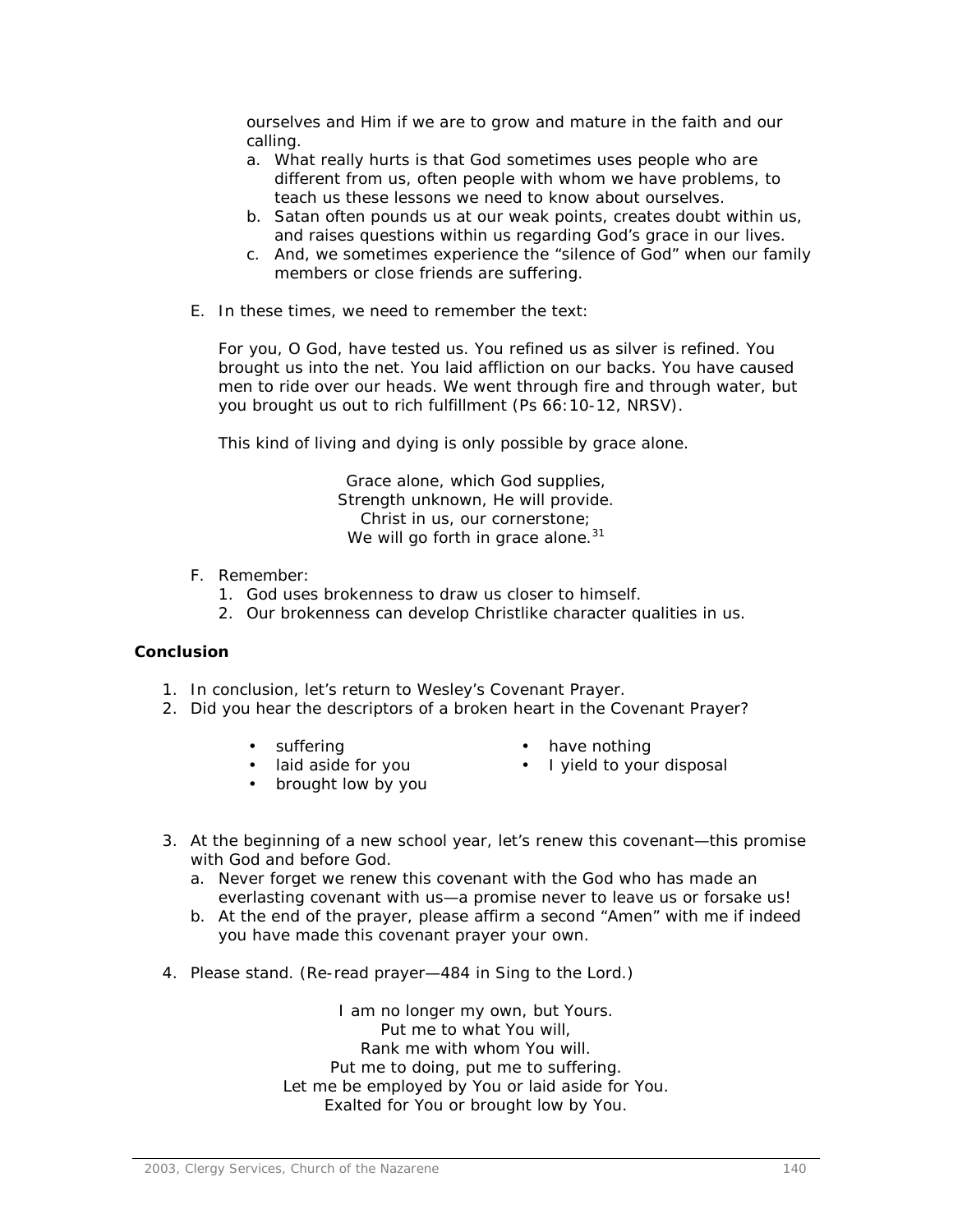*Let me have all things, let me have nothing. I freely and heartily yield all things to Your pleasure and disposal. And now, O glorious and blessed God, Father, Son, and Holy Spirit, You are mine, and I am Yours. So be it. And the covenant which I have made on earth, Let it be ratified in heaven. Amen.<sup>32</sup>*

5. Closing chorus: *Great Is Thy Faithfulness* (*Sing to the Lord,* 44)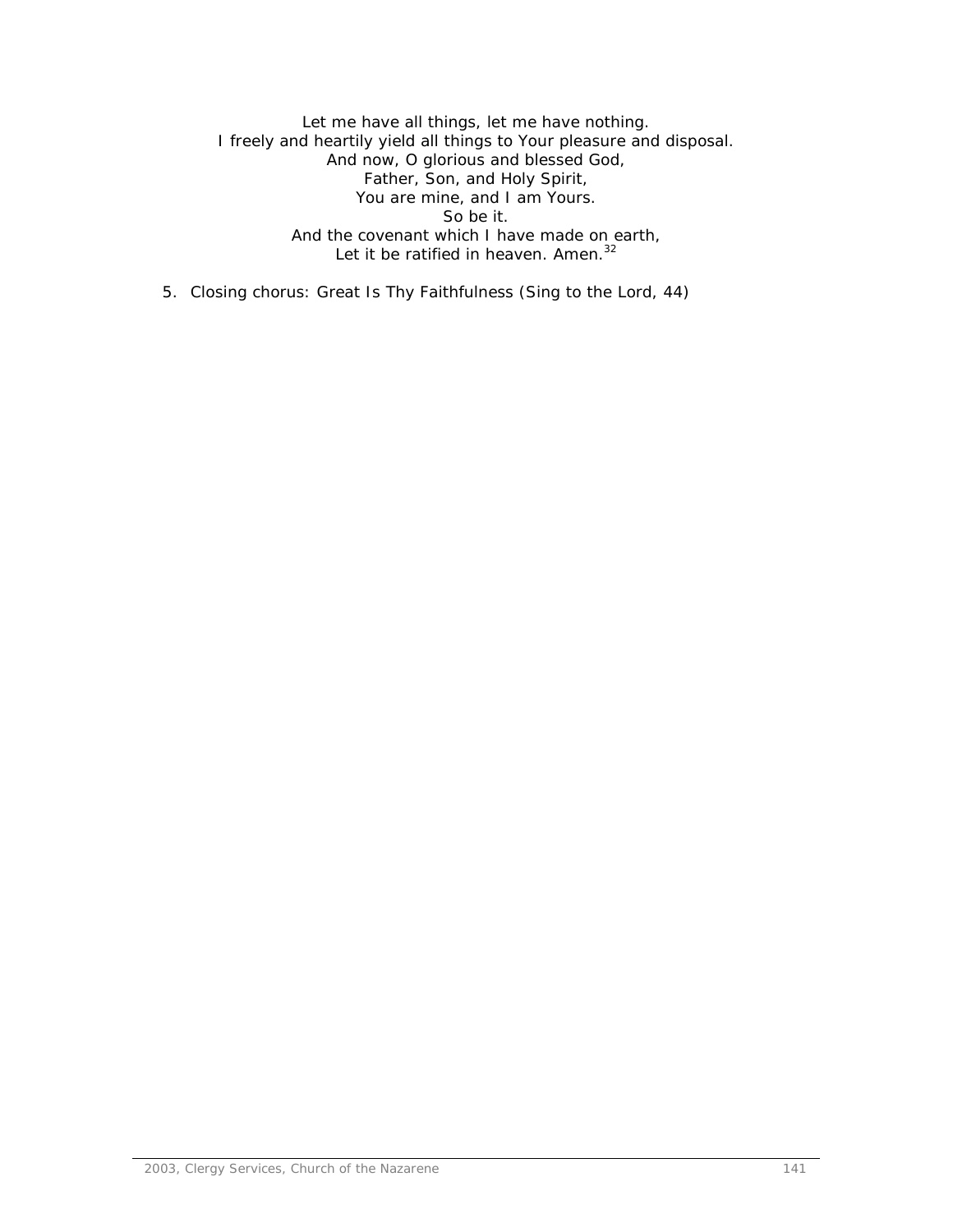*Theme 5:*

### *The PROOF of servant leadership*

*is reflected in*

*the qualitative growth of the led.*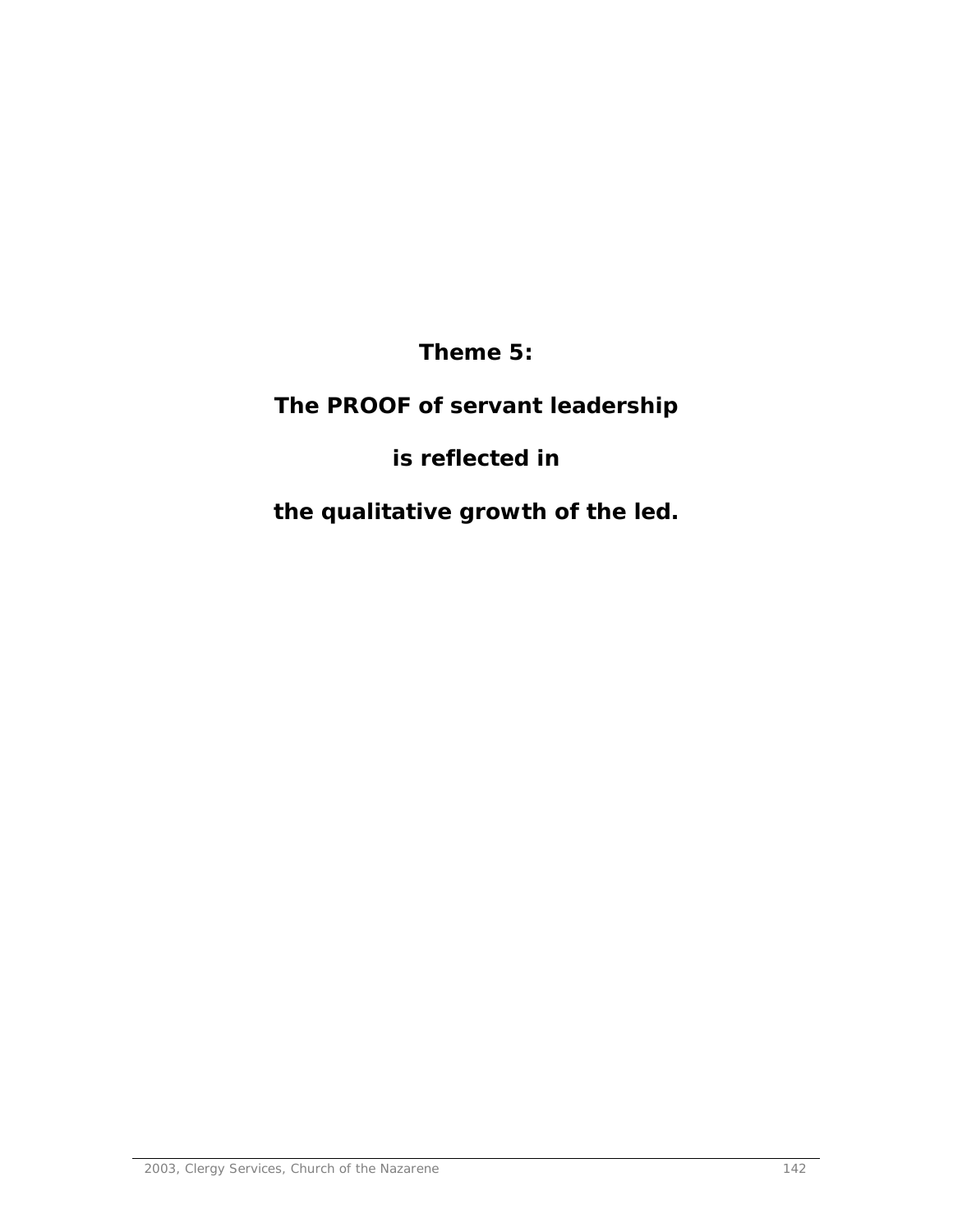### **Lesson 13: Care Deeply—The Servant Leader Is Servant First**

#### **Due This Lesson**

One-page paper on Christian hope Read Resource 12-8 and Resource 12-9 Essay on Theme 4 Resource 3-7 **Journaling** 

#### **Learner Objectives**

At the end of this lesson, participants will

- identify the core qualities of a servant leader
- develop trustworthiness as the foundation for leadership
- describe brokenness and its role in the life of the servant leader

#### **Homework Assignments**

During this lesson you began two one-page papers based on the questions following Resource 13-2. Expand one of your papers to two or three pages by giving personal examples of experiences where you have found it easy (or hard) to trust someone in a leadership position.

Read Resource 13-6, 13-7, and 13-8. Write a one-page paper describing a personal experience for which you were grateful.

Write in your journal.

- Re-read Resource 12-9 and use these questions as starters:
	- How can you lead when you feel abused, ignored, manipulated?
	- Am I willing to see my brokenness?
	- Am I willing to bring my brokenness to God and allow Him to bring about transformation?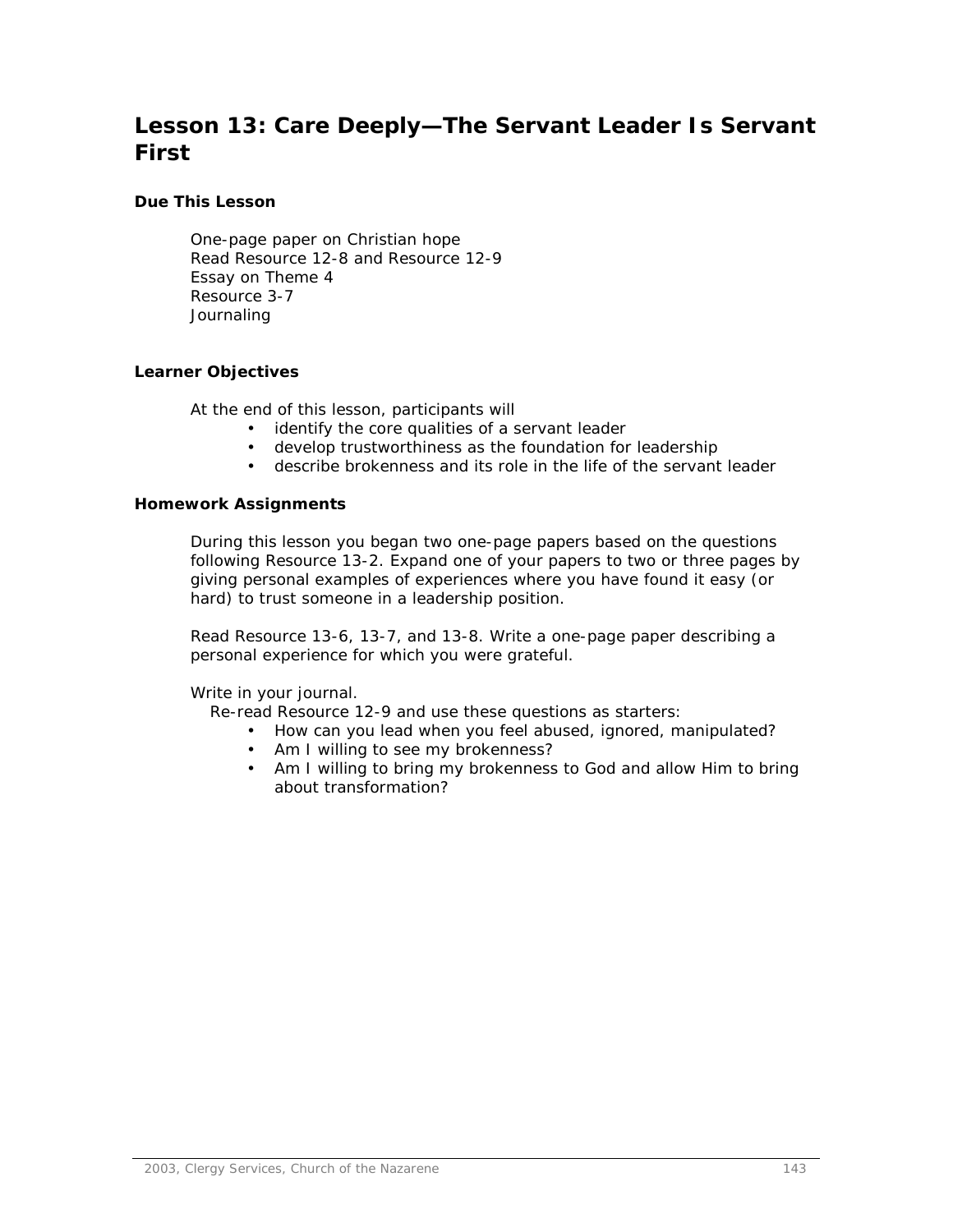Resource 13-1

# **Group Bible Study**

Ephesians 5:1-21

Key words

Key phrases

Key thoughts

Brief summary of the passage

Questions about the passage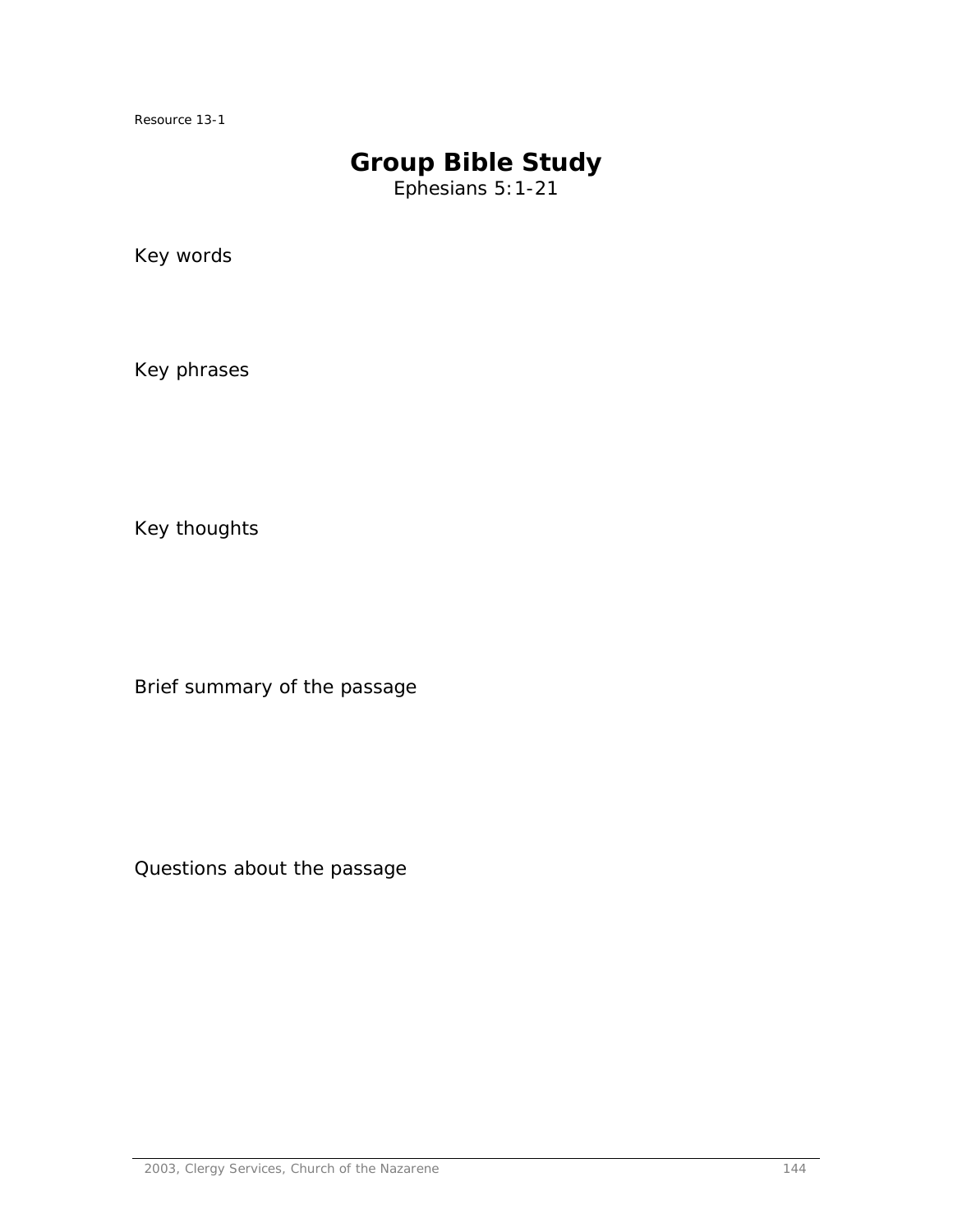

## **Core Qualities of a Servant Leader**

Questions about trust as the foundation for leadership:

- 1. In which core component of trust, from Resource 12-8, are you the strongest? What evidence can you cite for your conclusion?
- 2. Why is trust really the foundation of leadership?
- 3. Who are people who inspire trust in you and how do they fit into this model?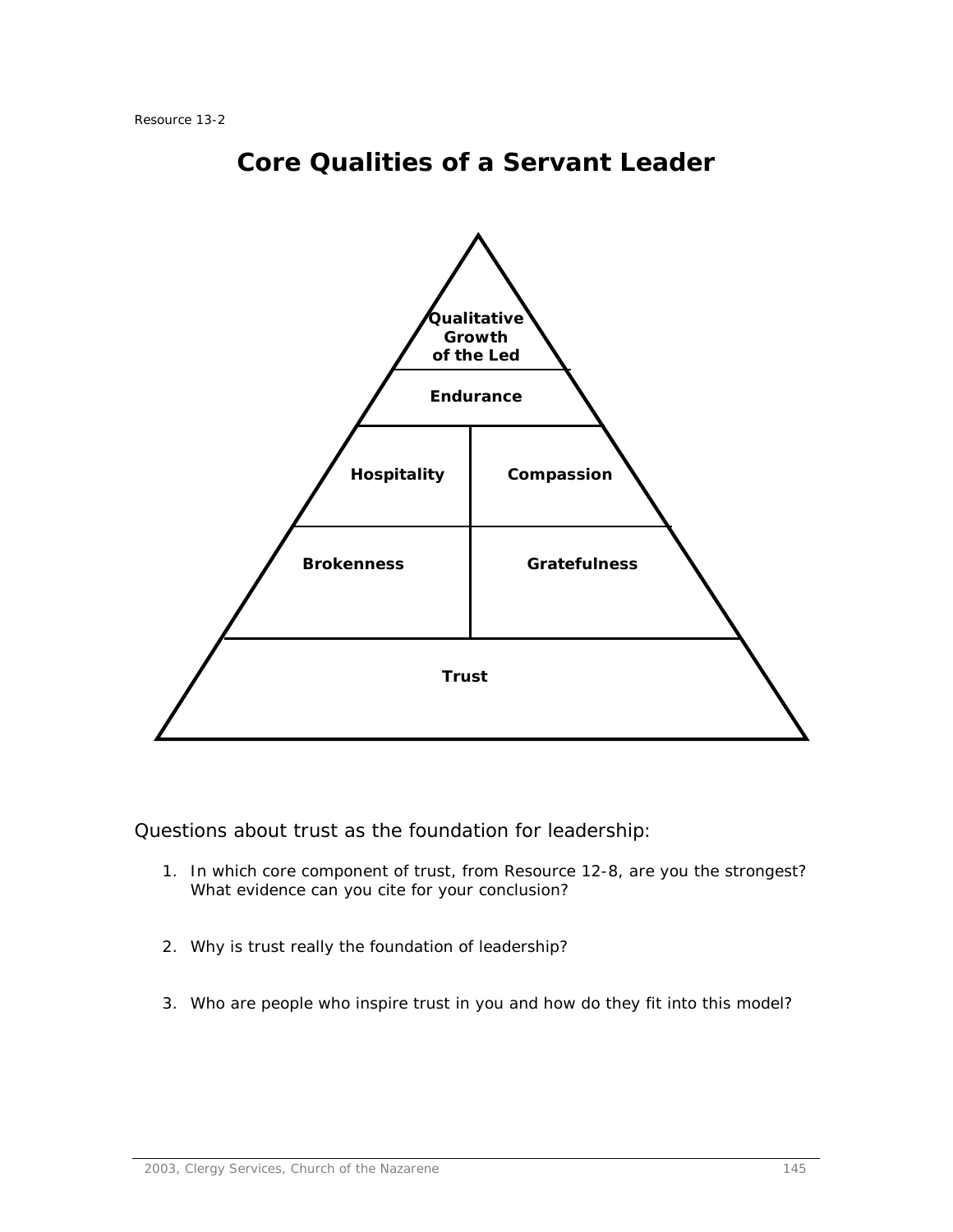# **Wesley's Covenant Prayer<sup>33</sup>**

I am no longer my own, but Yours.

Put me to what You will, Rank me with whom You will.

Put me to doing, put me to suffering.

Let me be employed by You or laid aside for You.

Exalted for You or brought low by You.

Let me have all things, let me have nothing.

I freely and heartily yield all things to Your pleasure and disposal.

And now, O glorious and blessed God, Father, Son, and Holy Spirit, You are mine, and I am Yours.

So be it.

And the covenant which I have made on earth, Let it be ratified in heaven. Amen.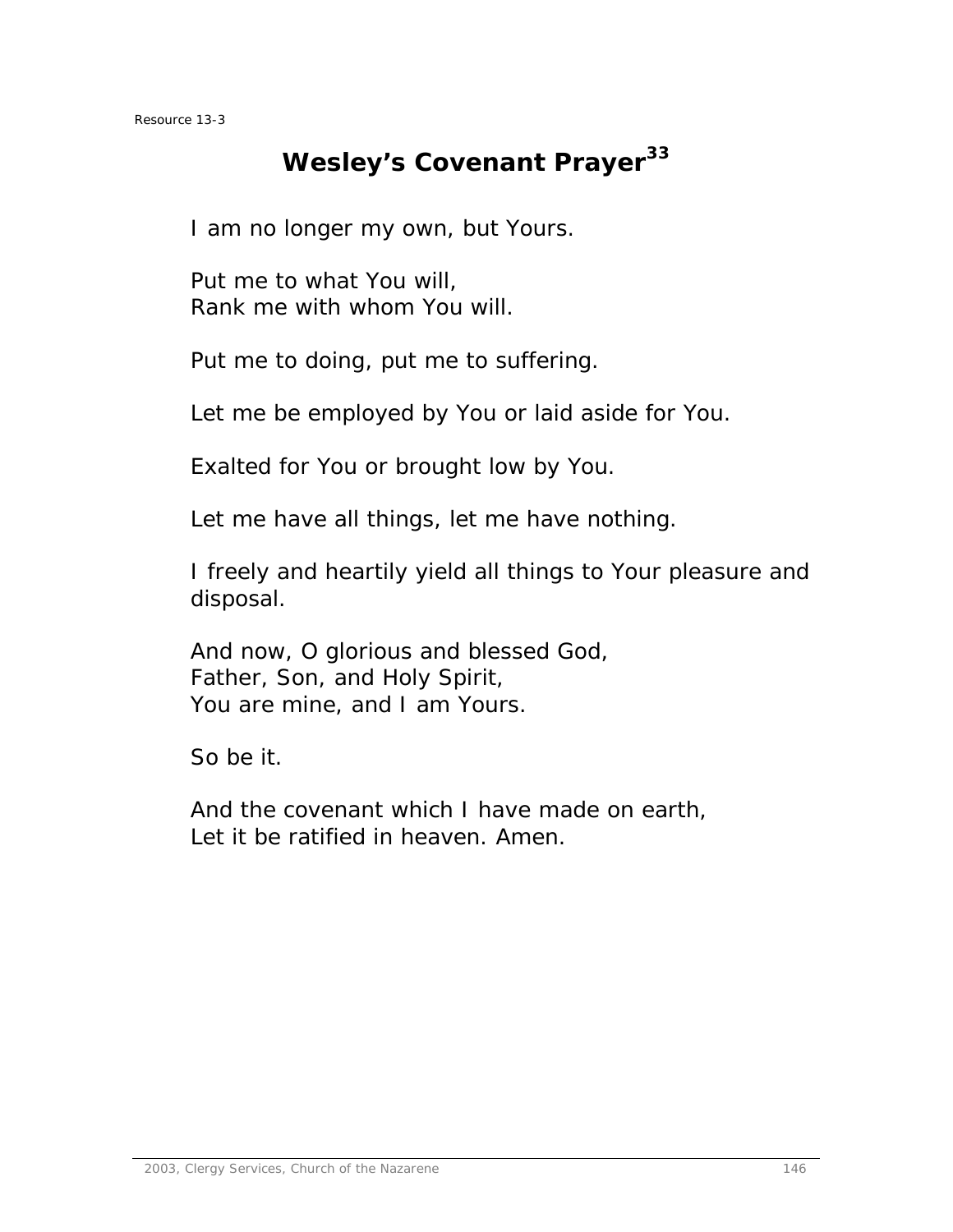## **Brokenness Purifies Our Ambitions**

### Attitude Checks for Brokenness

- Am I willing to let go of my dreams and ambitions if such is God's will?
- Am I defensive when accused, criticized, or misunderstood?
- Am I coveting what others have instead of waiting for heaven's rewards?
- Am I forgiving when offended, with or without apology?
- Am I complaining or arguing out of unsurrendered rights?
- Am I thinking of others first out of love?
- Am I proudly appearing that I am always right or know all the answers?
- Am I practicing the spiritual disciplines (prayer, fasting, solitude, simplicity, etc.)?
- Am I being silent regarding self-promotion and letting God do my public relations?
- Am I daily saying, "God, whatever it takes, I'm willing to submit to Your leadership"?
- Am I expressing joy in the difficulties, which serve to refine me?
- Am I taking risks out of obedience to Christ instead of giving into fear, pride, or denial?

The fruits of brokenness are humility, authenticity, integrity, and sensitivity. All of these qualities are desirable as a leader.

Seven ways—very common ways—to spot a humble spirit.

- 1. Humility does not demand its own way.
- 2. Humility exudes an attitude of service (service is doing mundane things that help others).
- 3. Humility does not seek attention or credit.
- 4. Humility forgives when offended but is hard to offend.
- 5. Humility does not criticize others.
- 6. Humility produces a teachable spirit.
- 7. Humility is gracious and thankful. In fact, one of the most Godlike attributes we can express is a gracious spirit—a spirit of mercy and thanksgiving.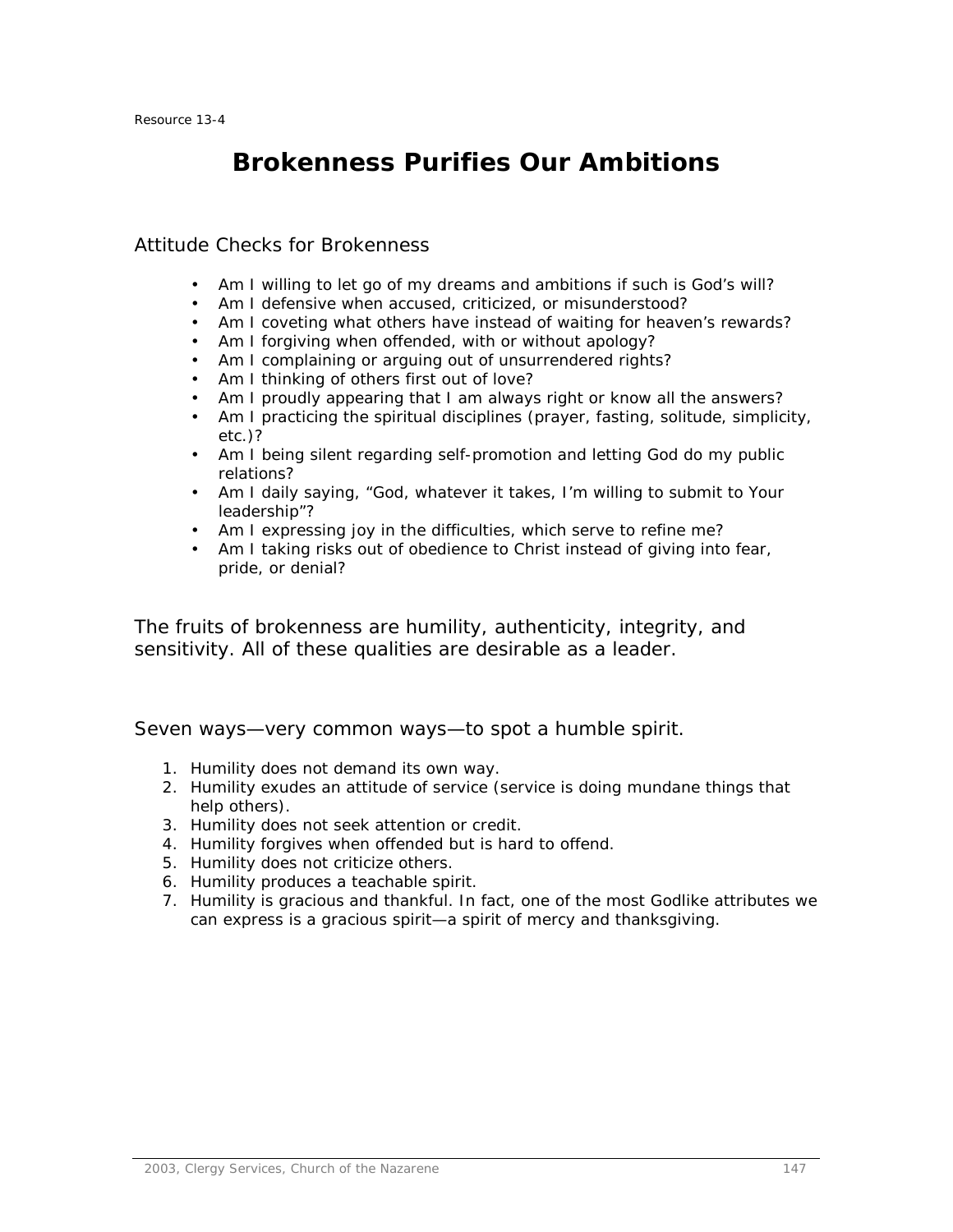## **The Christian Leader's Response to Brokenness**

Respond as Christian leaders . . .

- by yielding responsibility of the "led" to the Christ who indwells us by His Spirit.
- by living in, through, and from the spiritual disciplines of prayer, Bible study, solitude, etc.
- by living a grace-filled life (a theology of grace).
- by focusing on our walk and relationship with Christ, and not on others and their expectations.
- by leading pastorally out of the pain and brokenness (not denying it).
- by acknowledging our weaknesses, and our total dependency upon the Christ who indwells by His Spirit. He is the One who will empower, guide, and comfort the pastor and other leaders who seek to lead out of their brokenness.
- by expecting trials, temptations, misunderstandings, verbal abuse, rejection, and a sense of being "used" by some whom we are supposed to lead.
- by relating to those in the Christian fellowship who profess faith in Christ as brothers and sisters in Christ (even though evidence may not support their testimony).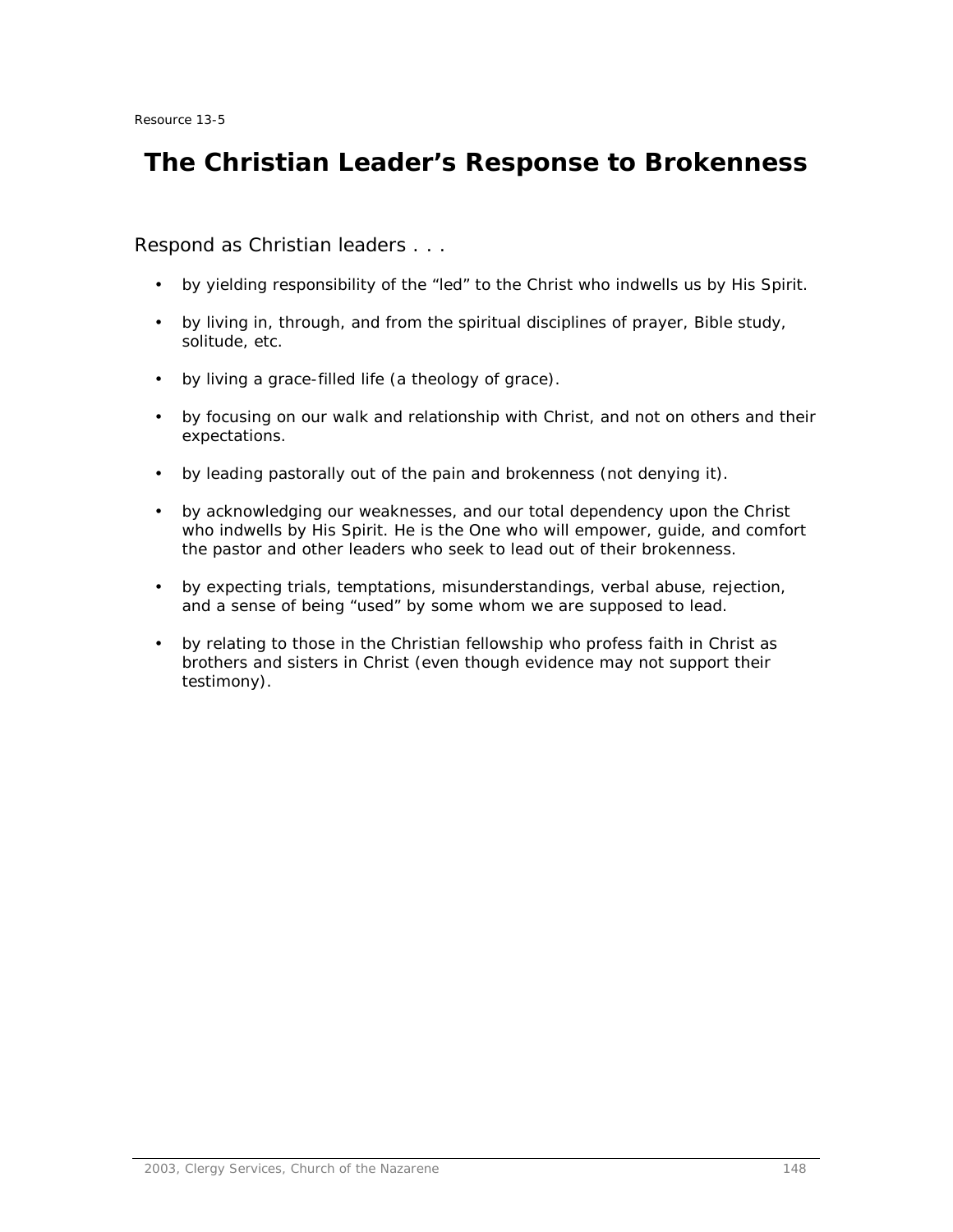### **Gratefulness Cultivating a Spirit of Gratefulness Baccalaureate Address, May 2001 by E. LeBron Fairbanks**

I first heard the words to the chorus "Give Thanks" in 1989 when I attended the Lausanne Congress on World Evangelization in Manila, Philippines. You may know the words.

> *Give thanks with a grateful heart; Give thanks to the Holy One; Give thanks because He's given Jesus Christ, His Son. And now let the weak say, "I am strong," Let the poor say, "I am rich," Because of what the Lord has done for us. Give thanks.34*

Five thousand delegates from 192 countries participated in the ten-day conference. At the time of the conference the Berlin Wall stood firm. The Central and Eastern Europe Soviet bloc remained in-tact. Numerous African countries were involved in civil wars.

Yet, I heard testimonies of God's grace from delegates from these and other countries where Christians were regularly persecuted. I was profoundly impacted. These believers accepted 1 Thessalonians 5:18 as an imperative and a way of life for them. "Give thanks in all circumstances for this is God's will for you in Christ Jesus."

Two weeks later, July 27, 1989, to be exact, I was elected president of Mount Vernon Nazarene University. For several reasons, Anne and I hesitated to accept the call. We were fearful that we would forget some core values of the Filipino Christians. The Filipino Christians with whom we worked were such grateful people. **They prayed often for daily bread and were so free to express gratitude to God and to others for the numerous blessings (a word frequently used by Filipino Christians).** Anne and I did not want to return to the States and get caught up in the cynicism, sarcasm, materialism, negativism, and criticism that we felt was so pervasive here in America.

The 2000 academic year was a wake-up call for me. I began the year feeling as if I had been sucked into the very lifestyle and mind-set that I detested 11 years earlier. It came to a head for me in October when I heard Brennan Manning during MVNU's Estep Prayer Lecture Series.

Therefore, these words are deeply personal. In his chapel message, Manning asked, "Let's say I interviewed 10 people, asking each the question—'Do you trust God?' and each answered, 'Yes, I trust God,' but 9 of the 10 actually did NOT trust Him. How would I find out which one of the professing Christians was telling the truth?" He continued, **"I would videotape each of the 10 lives for a month and then, after watching the videos, pass judgment using this criterion: the person with an abiding spirit of gratitude is the one who trusts God."**

The scriptures remind us that God desires a thankful people, a grateful people, not a murmuring, grumbling, faultfinding, and complaining people. However, in our real world of living and leading within the Christian community, how can we recapture a spirit of gratitude as we work daily with problems, people, and the conflicting perspectives of those whom we serve?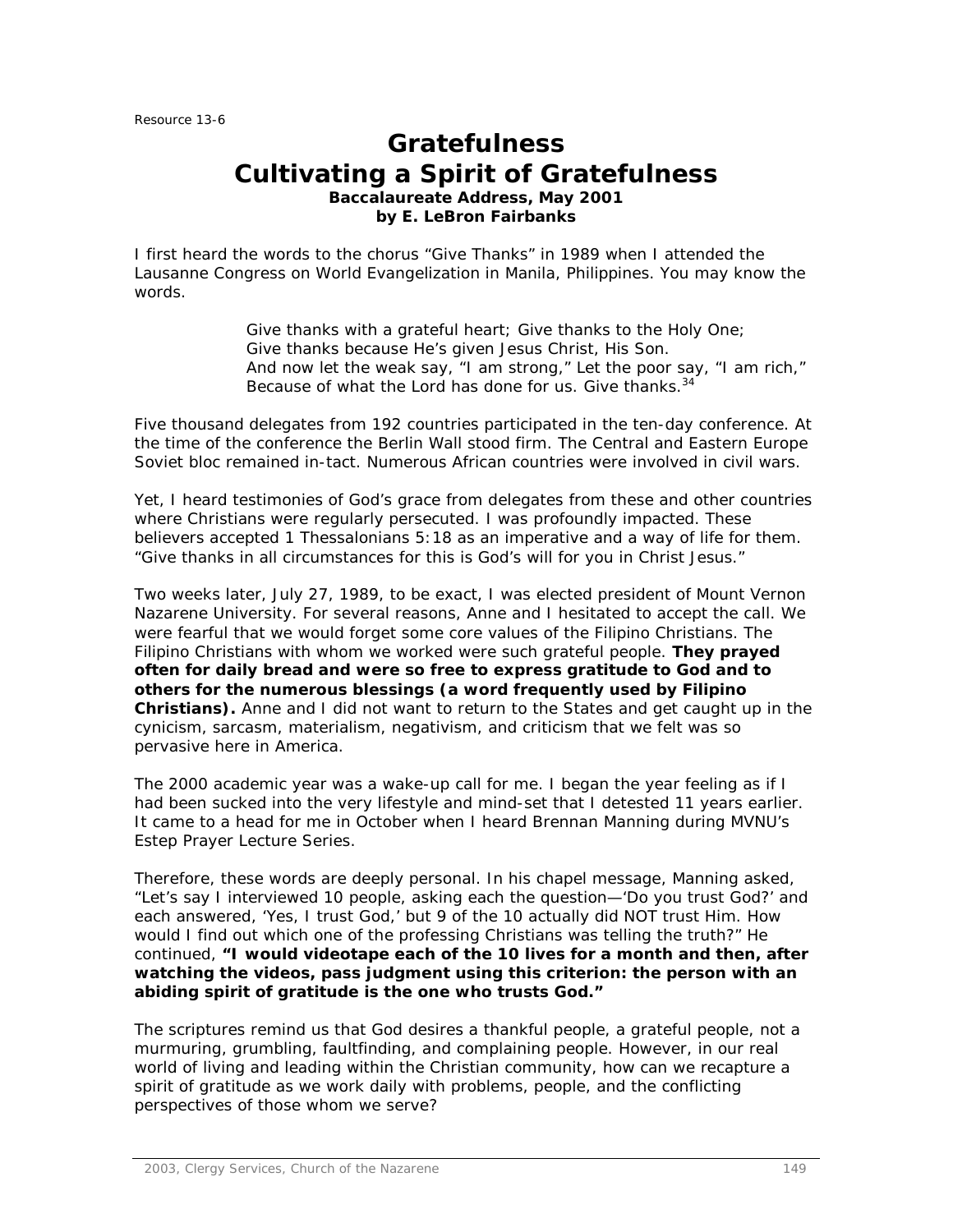Will we live as faithful disciples with consistently grateful hearts in the difficult situations we face and the multiple demands placed on us in present and future leadership assignments? I passionately desire that each of us have a renewed commitment to cultivate a spirit of gratefulness in our lives. But how can we recapture a spirit of gratitude as a way of living? Listen again to 1 Thessalonians 5:18: "Give thanks in all circumstances, for this is God's will for you in Christ Jesus."

"TO WALK IN GRATITUDE AS A WAY OF LIVING . . ." This text reminds us, our gratitude must be: ATTENTIVE ("Give thanks . . ."), INCLUSIVE ("in all circumstances"), and GOD-CENTERED ("for this is God's will in Christ Jesus").

Let's look more carefully at each one of these imperatives for a consistently grateful Christian.

**OUR GRATITUDE MUST BE ATTENTIVE**—**"Give thanks . . ."** (1 Thess 5:18a). Do you recall the story in Luke 17 of the 10 lepers cleansed by Jesus? Ten were cleansed, yet only one of the cleansed lepers returned to Jesus to thank Him. Were the other 9 not aware they had been cleaned?

### **Attentiveness to what God is doing enables us to "see" and "focus" through the "eyes of our eyes"—our spiritual eyes.**

We look for the miracles and marvels of God in our lives—our equivalent to the crossing of the Red Sea, the pillar of fire by night, and the manna by day, the daily protections from our "enemies," or the "healing" of our leprosy! And with this attentiveness comes gratitude to Him who promised never to leave or forsake us! God really is for us!

When we are continually preoccupied with busyness, the tyranny of the urgent, and the incessant running to meet everyone's expectations, then our thoughts cannot be focused. In my own flurry of activities last fall, Manning caught my attention when he repeated, rather loudly, I recall, "Awareness, awareness, awareness, awareness."

A Spirit-empowered attentiveness to God alerts us to the presence of God manifested in a piece of music, a bird, a daffodil, a kiss, an encouraging word from a friend, a thunderstorm, a newborn baby, a fresh blanket of snow, a full moon, a sunrise, a sunset or a rainbow.

There are gifts of God we often take for granted. What about the grace-gifts from individuals—people with whom we live, work, or worship—colleagues and friends on this campus or in local churches? And what about our family members and fellow employees . . . or even employers? Are we attentive to the small and large gifts God gives us through people close to us! Or are we taking them for granted . . . always expecting more? In Georgia and Tennessee USA where Anne and I grew up, should you spend any time with the older Christians, you would not help but notice how often they say, "Thank You, Jesus."

### **To be aware and alert to the presence of God manifested in the predictability of a job or the unpredictability of the people with whom we live and work requires a spirit-empowered attentiveness to God.**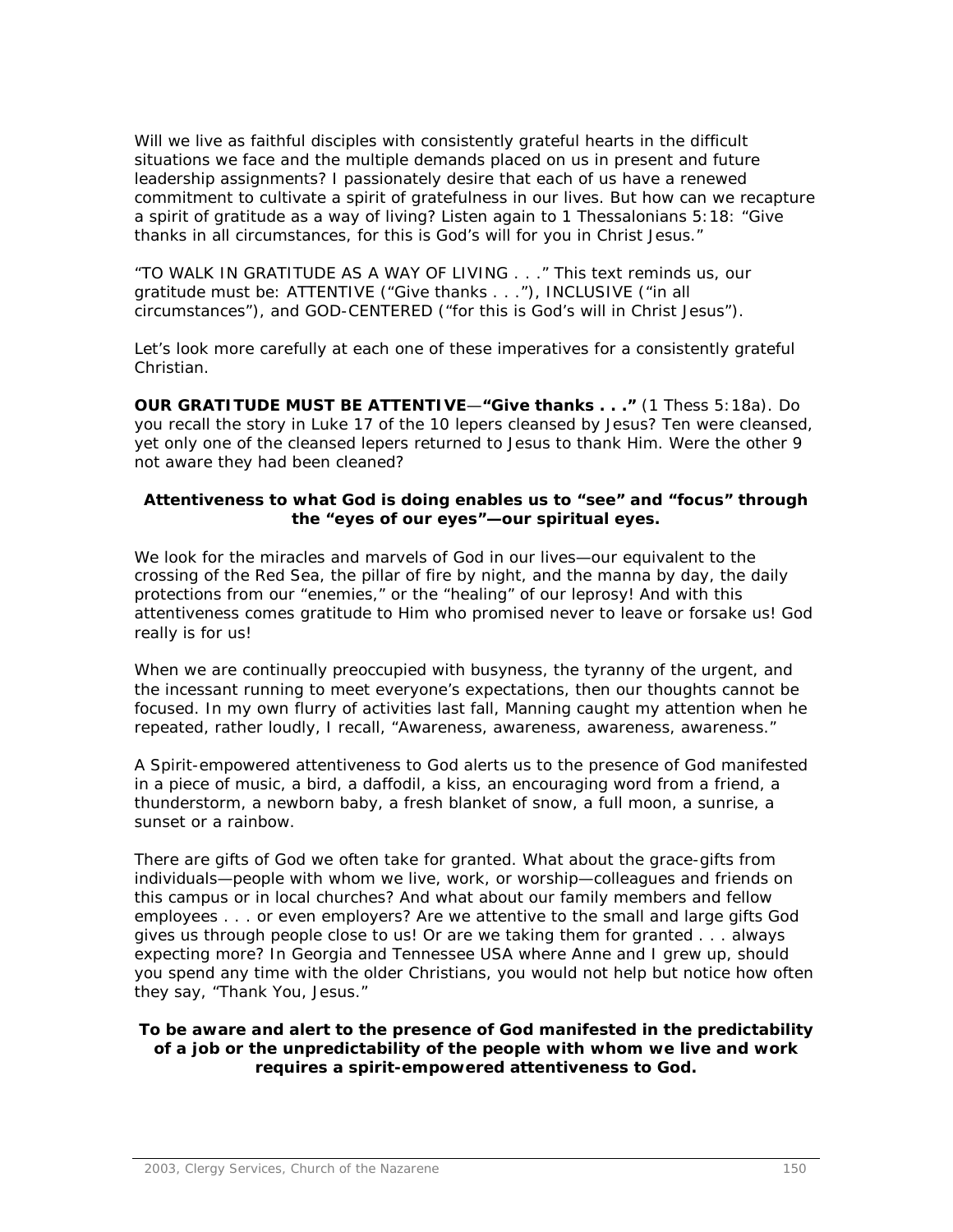From this perspective, the difficult people with whom we work (or will work!), the conflicting expectations placed on us, the multiple demands and the sheer exhaustion we experience can be placed in perspective. Through attentiveness to God's activities in our lives, the people around us and the place we work can be made a source of joy—abiding joy—in the midst of seemingly impossible situations. The Spirit of God within us enables us though attentiveness to "give thanks." Our gratitude must be attentive.

**OUR GRATITUDE MUST BE INCLUSIVE—"in all circumstances"** (1 Thess 5:18b). Job asks, "If we take happiness from God's hand, must we not take sorrow, too?" Nouwen wrote in an article of the spiritual work of gratitude:

*To be grateful for the good things that happen in our lives is easy, but to be grateful for all of our lives—the good as well as the bad, the moments of joy as well as the moments of sorrow, the successes as well as the failures, the rewards as well as the rejections—that requires hard spiritual work. Still, we are only grateful people when we can say thank you to all that has brought us to the present moment. As long as we keep dividing our lives between events and people we would like to remember and those we would rather forget, we cannot claim the fullness of our beings as a gift of God to be grateful for.<sup>35</sup>*

Don't focus just on the circumstances you normally would call wonderful. God may use difficult circumstances in a wonderful way. So we thank Him in the difficult circumstances, also! Manning told the story of a grateful, old woman in an extended care hospital:

*She had some kind of "wasting" disease, her powers fading away over the march of the month. A student worker spoke to her on a coincidental visit. The student kept going back, drawn by the strange force of a woman's joy. Though she could no longer move her arms and legs, the elderly lady would say, "I'm just so happy I can move my neck." When she could no longer move her neck, she would say, "I'm just so glad I can hear and see." When the young student finally asked the old woman what would happen if she lost sound and sight, the gentle old lady said, "I'll just be so grateful that you come to visit."<sup>36</sup>*

### **Remember to be thankful for little things.**

Jesus said, "Whosoever can be trusted with very little can be trusted with much" (Lk 16:10). If you are grateful in small things, even in a small way, you will naturally express gratitude in great things. Don't forget the 10 lepers. For whatever reason, 9 of the 10 cleansed lepers chose not to return to give thanks.

The discipline of giving thanks in all circumstances is so painful and difficult at times, especially when we have been hurt deeply. But I am learning to say, "Thank You, God, even in these times for the lessons You are teaching me about myself, my relationship to You, and others." Nouwen speaks of an old priest who told him, "My whole life I have been complaining that my work was constantly interrupted until I discovered that my interruptions were my work."<sup>37</sup>

Our gratitude must be inclusive—the joy and the sorrow, the small blessings as well as the large gifts from God, the interruptions and the routine. "Give thanks in all circumstances" (1 Thess 5:18b).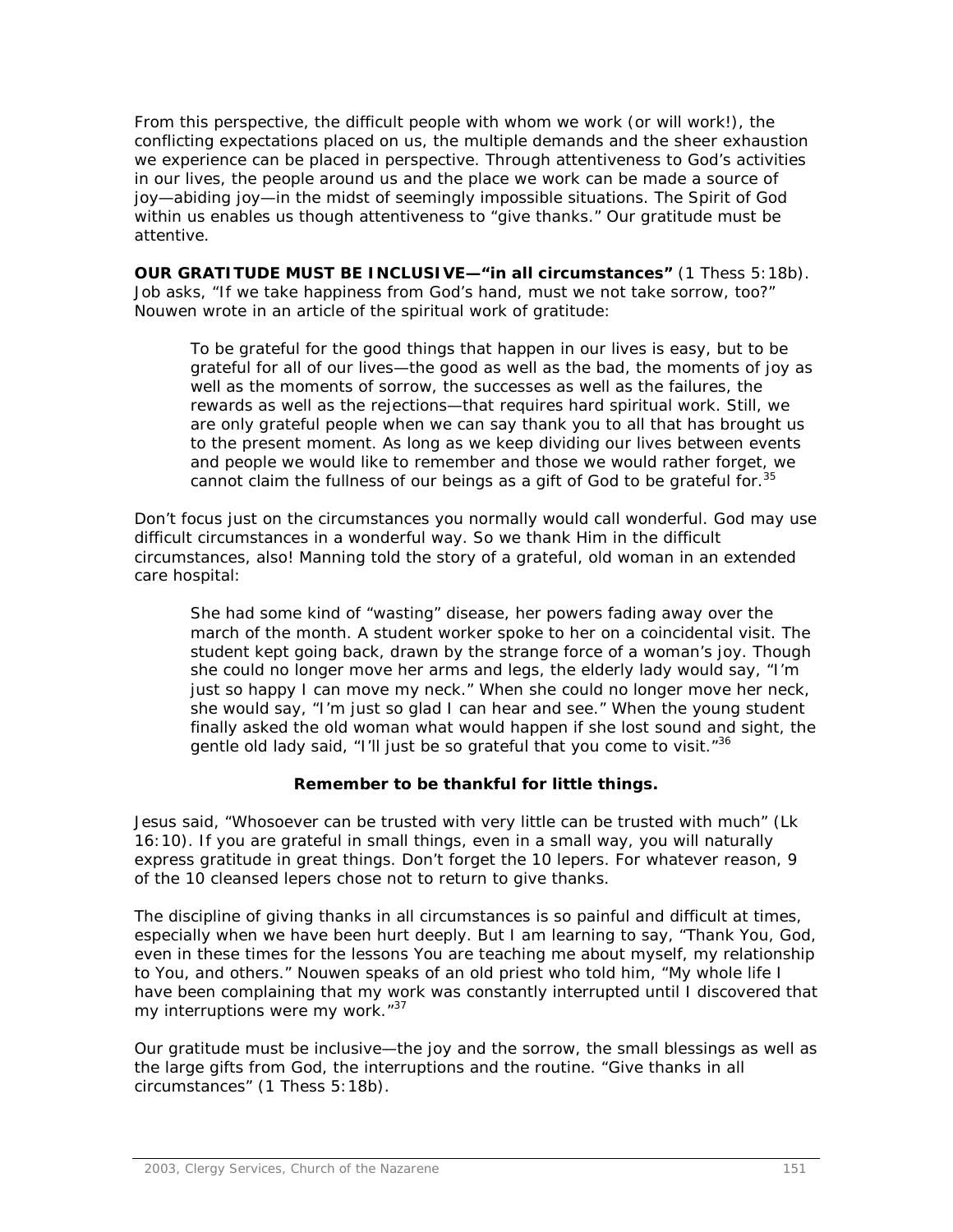**LASTLY, OUR GRATITUDE MUST BE GOD-CENTERED—"for this is God's will for you in Christ Jesus"** (1 Thess 5:18c). The theocentric or God-centered character of gratitude is anchored in ruthless trust that there is a God who is sovereign and whose providential care guides His people. By divine mercy, we have been given the unearned gift of salvation. We received this gift through no merit of our own. Our sins have been forgiven though the blood of Jesus Christ.

When we celebrate that we have received a gift we can never repay, we notify others with our faces and our actions. The tenor of our lives becomes one of humble and joyful thanksgiving. We rejoice in the gift. "Give thanks to the Lord for he is good, his love is everlasting" (Ps 107:1). "Now thanks be to God for his gift [of grace]" (2 Cor 9:15).

I was recently moved by an MVNU faculty member whose testimony reflected these passages. She said, **"I am learning new ways to see life and work as a means to express gratitude to God for His grace, mercy, and faithfulness."** New ways to see life and work—that is gratefulness!

God has reminded me throughout this year that the foremost quality of a trusting disciple and a Christian leader is gratefulness. Gratitude arises from the acceptance of all of life as grace—as an undeserved and unearned gift—a grace gift—from the Father's hand. And God has reminded me that: GRATITUDE IS GROUNDED IN A FOCUS ON GOD AND HIS MERCY AND GRACE, AND NOT IN A PREOCCUPATION WITH PEOPLE AND THEIR PROBLEMS. I state this with conviction because the opposite of gratitude is, of course, ingratitude, and the antithesis of giving thanks is grumbling.

So grievous was the matter of ingratitude in the mind of a great church leader that he wrote a letter stating: "that ingratitude is one of the most abominable of sins and that it should be detested." Why? "For it is a forgetting of the graces, benefits, and blessings received . . . [from our Creator and Lord.]" Remember ingratitude and negative attitudes were among the Israelites, major problems and caused them to wander in the wilderness for 40 years before entering the Promised Land. Grumblers are like a crew of vineyard workers who had labored from dawn to dusk and felt cheated when the latecomers received the same wage (Mt 20:1-16). Grumblers bellyache about the unfairness of life, the poverty of their resources, the insensitivity of their spouse or employer, the liberals, the conservatives, the hot weather, the cold weather, the rich, the poor, the inadequate administrator of a Christian university, and the incompetent pastor of the local church. Grumblers bellyache! Gratitude, however, is not grounded in murmuring, grumbling, fault-finding, or complaining, but in the conviction that God is big enough to handle any situation we encounter! Praise God!

I have come to see in a profound way that it is gratitude that makes us joyful, not the other way around. Too often we are not grateful to God because we are sad when things don't go our way. Slowly, very slowly but surely, I am coming to see that joy does not make us grateful. Rather it is gratitude that makes us joyful. "Give us inner eyes—spiritual eyes—to see and embrace this profound truth, O God!"

As a Christian leader, do you find it difficult to imagine that gratefulness can become the basic attitude of your life? This will only be possible when your gratefulness is Attentive ("Give thanks . . ."), inclusive ("in all circumstances . . .") and God-centered ("for this is the will of God in Christ Jesus").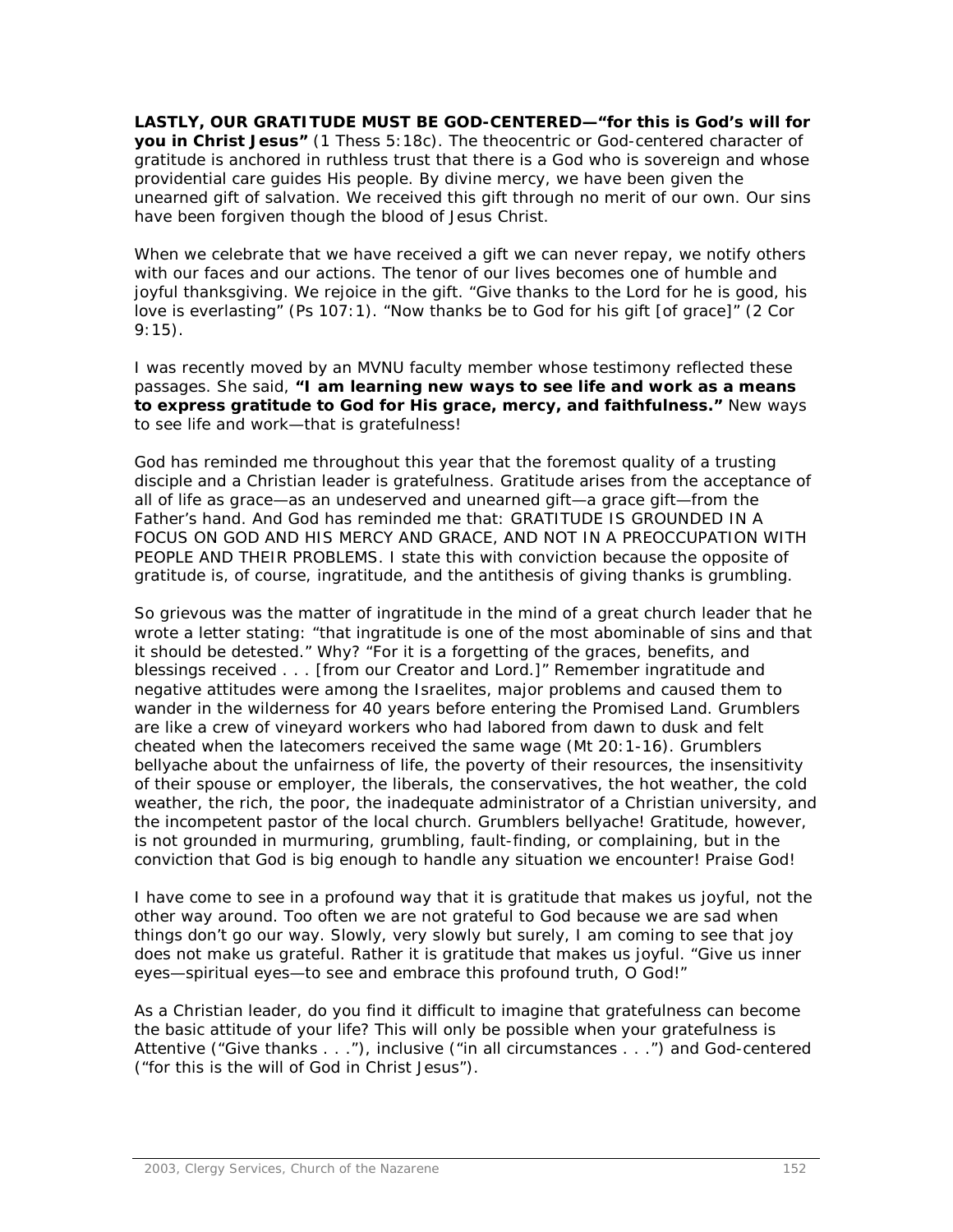The challenge for Christian leaders who desire to make a profound difference in the lives of the led is this: Give thanks to God in the midst of the most difficult situations, for this is the foundation of a spiritual life needed to sustain you during the months and years ahead. Don't let the routines of life dull you to the surprises of God!

"Give thanks with a grateful heart; Give thanks to the Holy one; Give thanks because he's given Jesus Christ, His Son. And now let the weak say, 'I am strong,' Let the poor say, 'I am rich,' and let us all say, 'I will be a consistently, grateful Christian, because of what the Lord has done for me. Give thanks!' "

Questions:

How does attentiveness as leaders enhance our ministry?

How can we "give thanks" at all times?

Whom have I recently shown gratitude toward?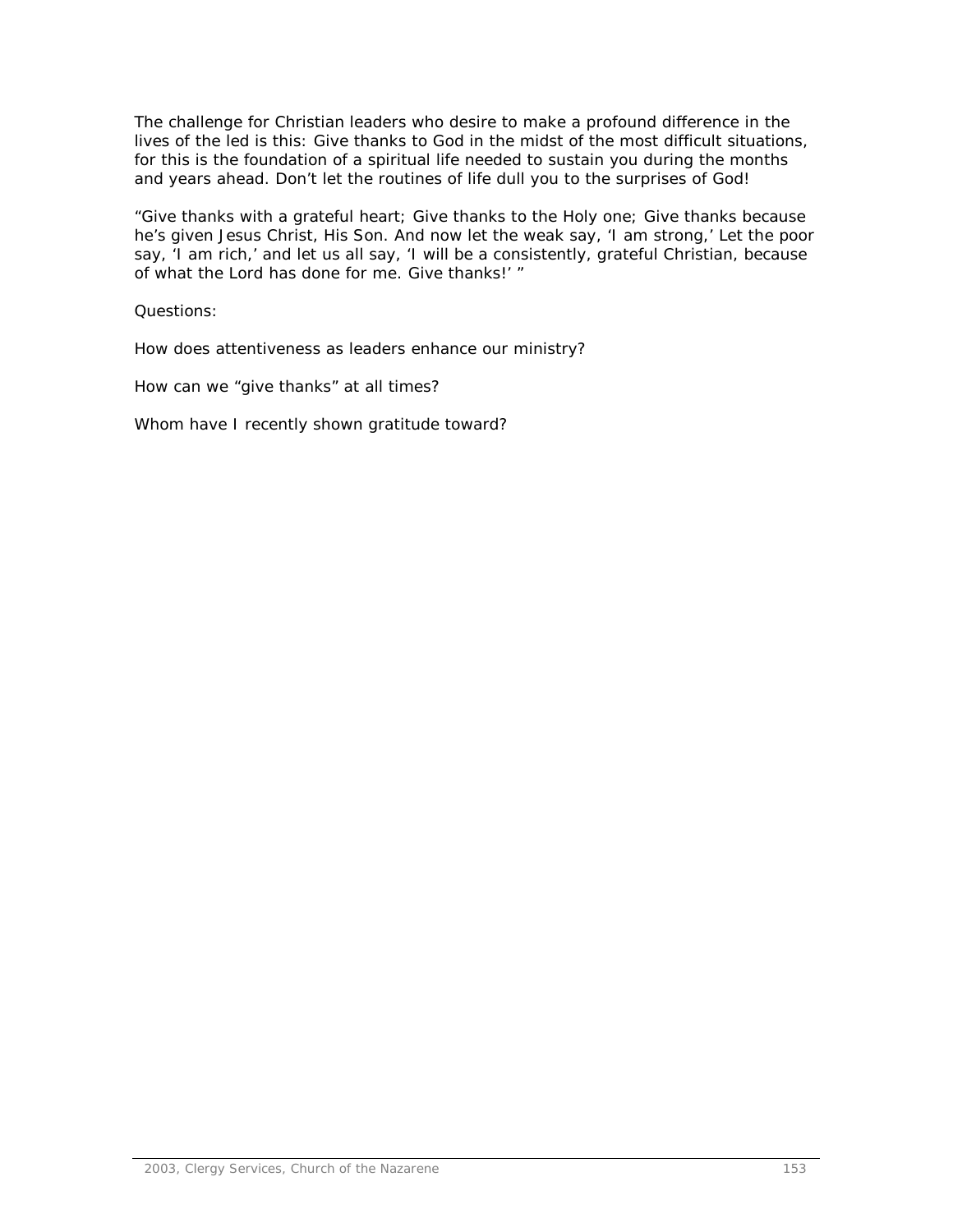# **Compassion LIFE IS TOO SHORT**

Baccalaureate 2000 E. LeBron Fairbanks (used by permission)

Ephesians 4:30—5:2 Philippians 2:5-8 2 Peter 1:5-9

### **Introduction**

- A. A colleague said to me recently, "Life is too short not to live together kindly, compassionately, and forgivingly."
- B. I was immediately reminded of the last verse of Ephesians 4, "Be kind and compassionate to one another, forgiving each other, just as in Christ God forgave you."
- C. As I reflected on the scriptural passage and the words of my friend, I said to myself, "I don't want to live my life as a 'bitter' man . . . and I don't want my students, colleagues, and friends to live their lives with 'bitterness, rage, and anger . . . slander . . . and malice' " (Eph 4:31).
- D. My parting words to each member of the MVNC class of 2000: Make it your prayer, intention, commitment—your resolve—to be known as a kind, compassionate, and forgiving person. Life is too short to live otherwise!
- E. I want to leave you with three legacy-building steps that I believe will lead us on our journey toward this Christlike way of living kindly, compassionately, and forgivingly. They are deceptively simple. These steps are:
	- #1 Speak carefully.
	- #2 Care deeply.
	- #3 Forgive quickly.
- Let me explain!

### **I. Step 1: Speak Carefully (Eph 4:30a)**

- A. Our words to others can bless or burn.
	- 1. The words we speak, in New Testament perspective, are to communicate grace to those who hear (4:29).
	- 2. The reality is that we live in an unkind, uncompassionate, and unforgiving world.
	- 3. Increasingly in the work-place, and sometimes in the home . . .
		- a. Abuse, slander, and misunderstanding are the norms, rather than the exception.
		- b. And the differences we experience because of our background, temperament, social status, or religious faith,
			- 1) Often divide us rather than provide a bridge for greater understanding and perspective.
			- 2) It even happens on a Christian college campus.
- B. In these real-life encounters, our conversation should be sacramental.
	- 1. For Paul, our words should communicate grace. They should . . .
		- a. Focus on others in conversation, not self
		- b. Focus on encouragement, not discouragement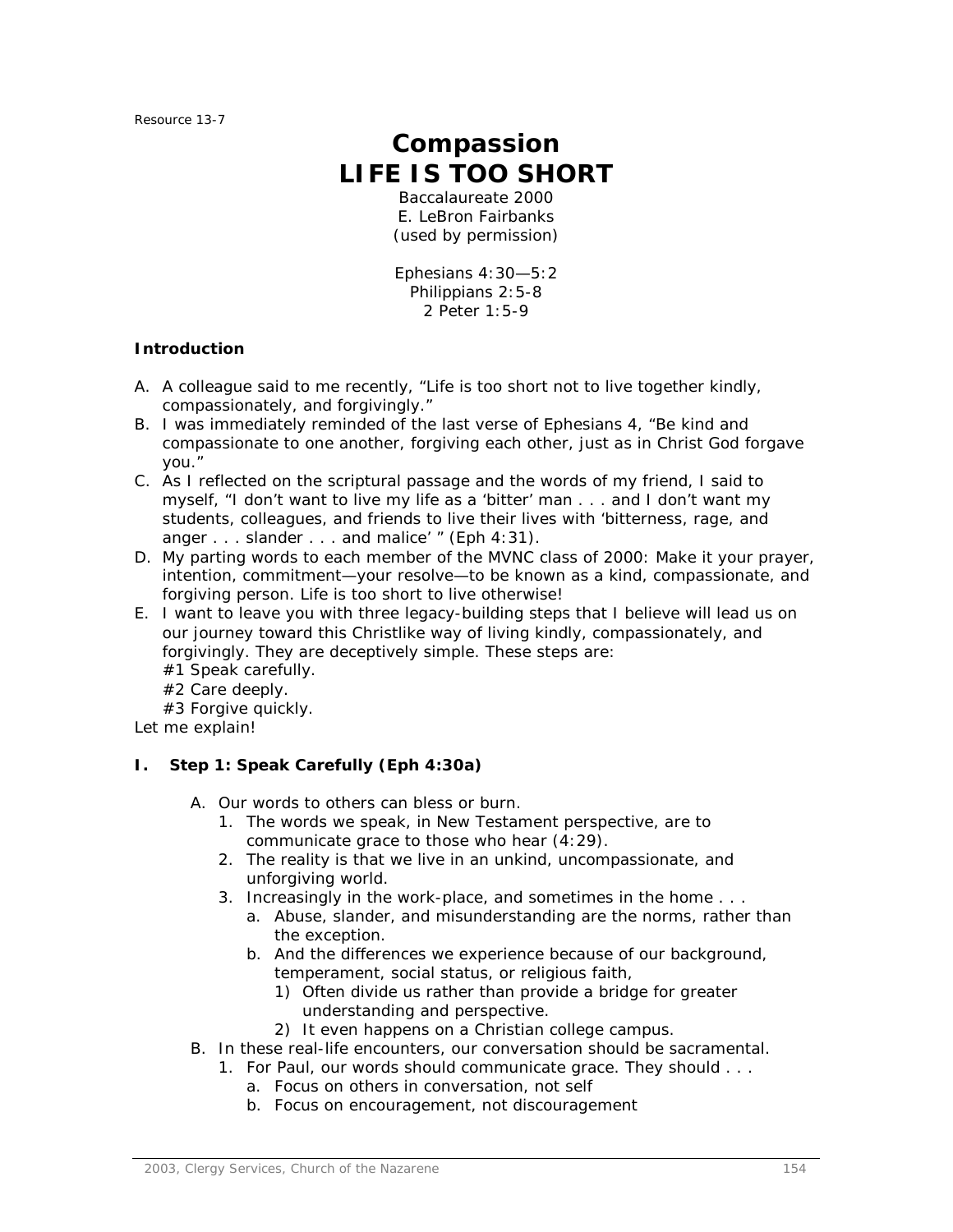- c. Focus on building up, not tearing down
- d. Focus on supporting, not undermining
- e. Focus on healing, not hurting
- f. Focus on caring, not indifference
- 2. Dialogue, for Paul, was a sacrament.
	- Through our words, God's very grace should flow.
	- Jesus said, "Out of our mouth comes the overflow of the heart."
- 3. Words we use can bless others or "burn" others (and we are so careless at times with our words).
- 4. Words that bless come from attitudes of the heart, not techniques of the head. The attitudes of our hearts should be:
	- I love you.
	- I care for you.
	- I need you.
	- I respect you.
	- I serve you.
- 5. These attitudes, when reflected to others, will make a difference in their lives.
	- a. People are so used to words that
		- tear down
		- discourage
		- undermine
		- hurt
		- are indifferent
		- and focus on oneself.
	- b. For these reasons, words that minister grace—words that become channels of God's grace—will have a powerful impact and make a difference.

Step 1: Speak carefully. Our words to others can bless or burn.

### **II. Step 2: Care Deeply**

- A. Our care for others can be intimate or distant.
	- 1. What do we mean by "care"?
		- a. The word "care" finds its root in the Celtic term *kara*, which means lament.
		- b. The basic meaning of care is "to grieve, to experience sorrow, to cry out with."
		- c. I am struck by the background of the word "care" because we tend to look at caring of the strong toward the weak, of the powerful toward the powerless, of the "haves" toward the "have-nots."
	- 2. I am coming to understand that biblical compassion is not a skill, which we acquire. Rather, it is a quality of the human heart, which must be revealed.
- B. The late Henri Nouwen often stated that you cannot get a Ph.D. in caring.
	- 1. Nouwen helped me to realize that when we see the other person and discover in that person gentleness, tenderness, and other beautiful gifts, which he or she is not able to see, then our compassionate heart is revealed!
	- 2. What a profound thought! Our compassionate heart is revealed as we enable others to see what they have not, nor cannot, see in themselves! a. We are talking about caring relationships with people.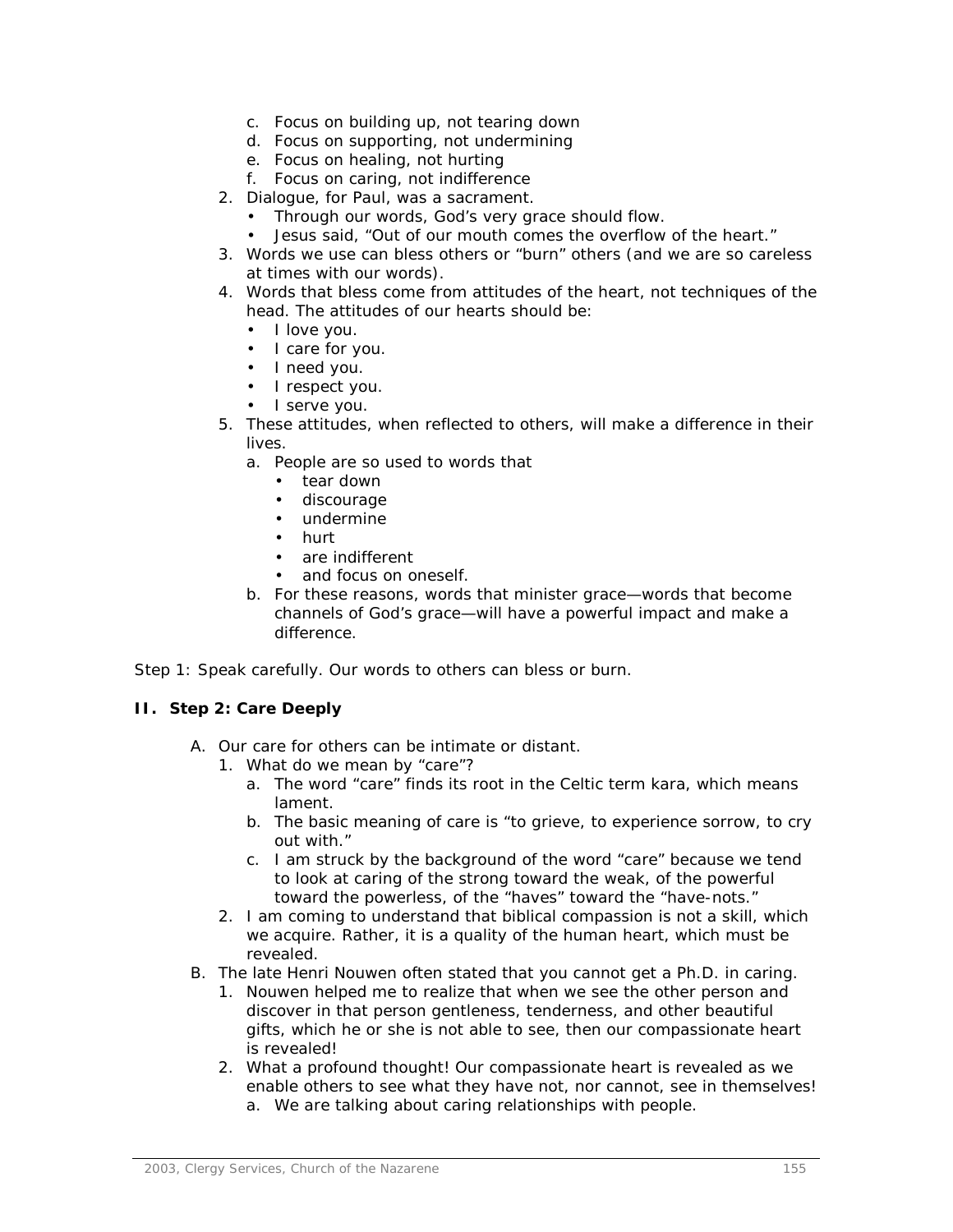- 1) To be compassionate is not, first of all, something we do for others, but rather it is discovering with others their divinely given resources and inner qualities.
- 2) It is a way of being present with others and standing with them in their times of need.
- b. I'm slowly coming to see that God wants us to be with others . . . not to prove that we are valuable to them.
- C. When we honestly ask ourselves which persons in our lives mean the most to us, we often find that it is those who, instead of giving much advice, solutions, or cures, have chosen rather to share our pain and touch our wounds with a gentle and tender hand.
	- 1. The friend who can be silent with us in a moment of despair or confusion
		- a. who can stay with us in an hour of grief and bereavement,
		- b. who can tolerate not knowing, not curing, not healing, and not doing—
		- c. that is the friend who cares.
- D. You may remember moments, as I do, in which we were called to be with a friend who had lost a brother, a sister, a wife or husband, child or parent.
	- 1. What can we say, do, or propose at such a moment?
		- a. There is a strong inclination to say: "Don't cry; the one you loved is in the hands of God."
		- b. "Don't be sad because there are so many good people and so many good things left worth living for."
	- 2. "Caring deeply" in these moments demands that . . .
		- a. We listen intently.
		- b. We speak directly and caringly.
		- c. We ask questions for the other person's sake and not for our own.
		- d. We are truly present, even in the quietness.
		- e. And we pray honestly, openly, and confidently!
- E. Nouwen introduced me to the phenomenal concept of voluntary displacement in his book entitled *Compassion* and in other books and numerous articles on the subject.
	- 1. Voluntary displacement means that for the sake of others, we willingly go to places we'd rather not go.
		- a. We move out of our comfort zones voluntarily.
		- b. And "displace" ourselves outside the familiar to us.
		- c. Why?
			- 1) A need exists
			- 2) A response from within is required
			- 3) An inward call from God is felt
			- 4) We go, because of who we are
	- 2. Voluntary displacement can take us . . .
		- a. To the inner city
		- b. Around the world
			- 1) This calling can be for a brief time
			- 2) For a lifetime.
	- 3. Let me illustrate from Nouwen's life how caring deeply for others often interrupts our routines of life.

It really was not difficult for Nouwen to leave his teaching positions at Notre Dame, Harvard, and Yale divinity schools to accept an invitation to spend the final 10 years of his life living and working as priest to the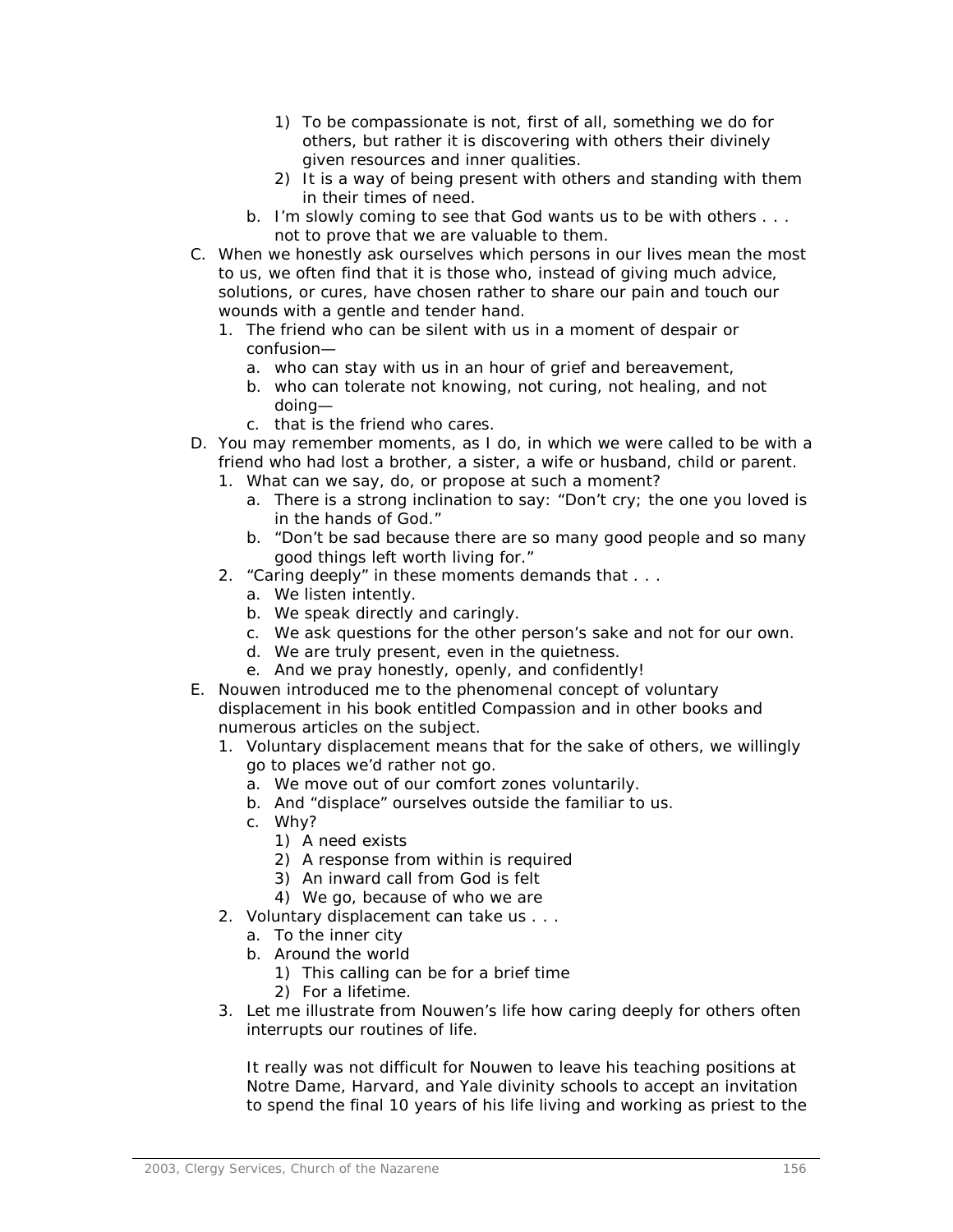L'Arche Community for the severely mentally handicapped in Toronto. His specific daily responsibility was to care for Adam. It took Nouwen two hours each day to prepare Adam for breakfast. Yet Nouwen wrote on several occasions, "I learned far more from Adam than he ever learned from me."

4. Again, I am coming to see that God wants us to be with others . . . not to prove that we are valuable to them.

Step #2: Care deeply. Our care for others can be intimate or distant.

### **III. Step 3: Forgive Quickly**

- A. Our forgiveness of others can be immediate or delayed.
- B. The words of Jesus on the Cross regarding forgiveness are profound. "Father, forgive them, they know not what they do."
	- 1. His words did not change the situation.
	- 2. His words did not change the people involved.
	- 3. His words did not reduce the pain He felt.
	- 4. His words did not change things externally.
- C. His words of forgiveness, on the Cross, changed everything internally.
	- 1. He was not going to let what others said and did to Him create within himself bitterness, resentment, and anger.
	- 2. He was not going to permit what others said and did to him to create a break in the relationship with God the Father.
		- a. It simply was not worth it!
		- b. He was not going to give others that much control over His life.
	- 3. It was as if He was saying, "Do what you have to do, say what you have to say, but I will not permit these words and deeds done to me and said against me to create a break in the relationship with the Father. It's just not worth it!"
- D. The issue is not so much the response from others to our efforts to be kind, compassionate, and forgiving . . .
	- 1. Our efforts may not always be received in the spirit they were given.
	- 2. But withholding forgiveness permits Satan to gain a foothold in our lives. a. Bitterness develops.
		- b. Anger increases.
		- c. Resentment manifests itself.
		- d. And Satan laughs.
	- 3. Our calling is to be Christlike even in the uncomfortable situations in which we sometimes find ourselves.
		- a. God will provide blessing and joy within us, regardless of the apparent rejection sometimes from the other persons involved.
		- b. Remember . . . as believers, we forgive, not to change people, but because God in Christ forgave us. And we were so undeserving.
- E. Sometimes we have been hurt so deeply that we can't reach out with integrity, in forgiveness to others.
	- 1. "Father . . . forgive them . . ." The words of Jesus were words of a prayer!
	- 2. And Paul reminds us that God's grace is sufficient for us, and His power is made perfect in our weakness.
	- 3. I received an email recently from a person who left campus some time ago. From this person's perspective, things were done and not done that continued to bother the individual. Accusations were made. I hurt for the individual, for the college, and personally. After several days, I responded,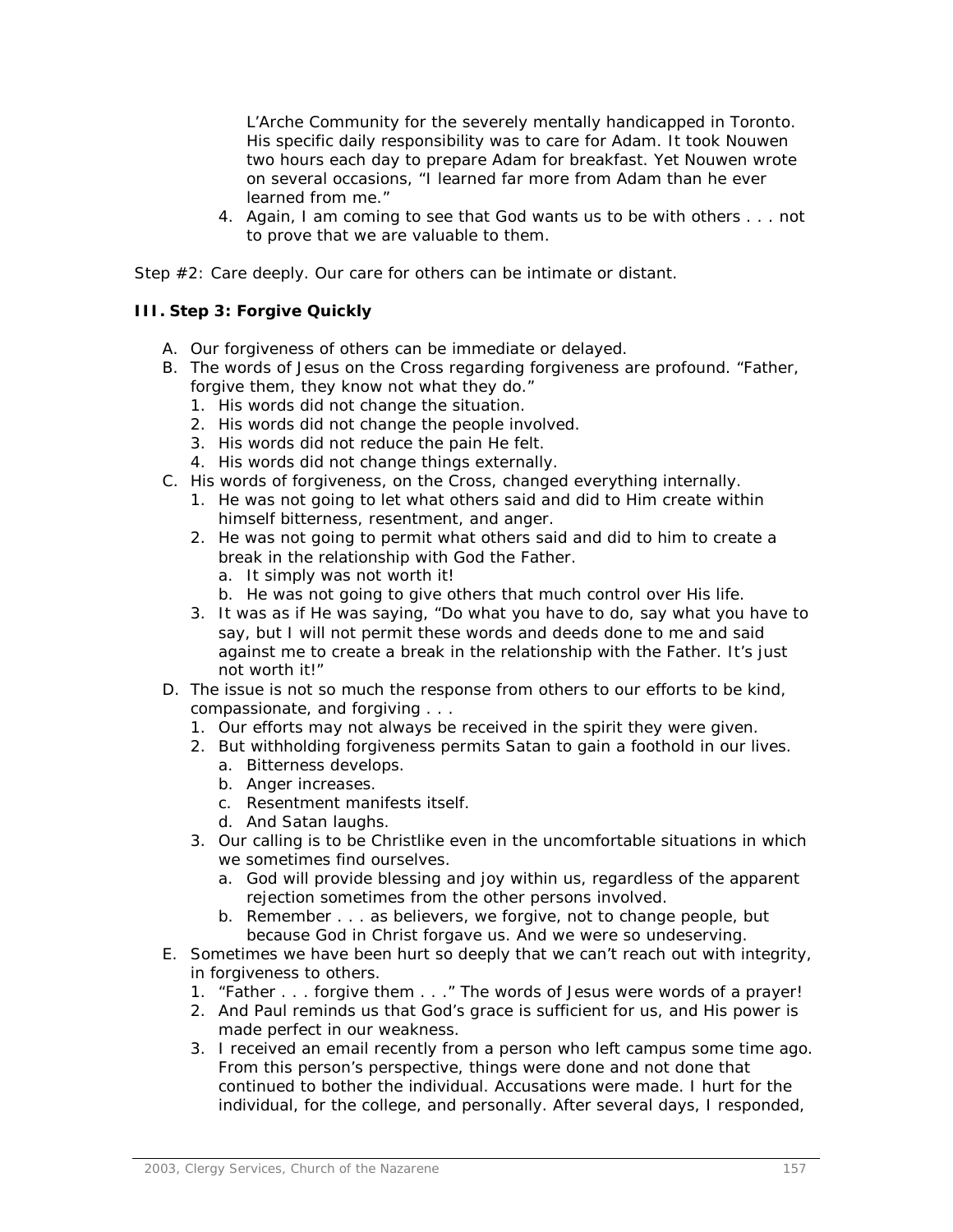not trying to answer each point made. Instead, I asked for forgiveness. Obviously, the school, collectively and individually, had not been for the individual what the person needed from us. I had a choice. I could "brew" over the stinging email; or genuinely seek forgiveness, asking God and the person to teach me through this situation.

### **Conclusion**

- A. Let me summarize these legacy-building steps to living a Christlike life of kindness, compassion, and forgiveness:
	- Jesus spoke words of grace to others. Therefore, we are to speak carefully.
	- Jesus humbled himself and did for us on the Cross what we could not do for ourselves. Therefore, we also are to care deeply.
	- Jesus forgave us while we were yet sinners. Therefore, we are to forgive quickly.
- B. I say to you again: "Life is too short not to live together kindly, compassionately, and forgivingly."
	- As we speak carefully, care deeply, and forgive immediately, Peter reminds us, our Christian life will be effective and productive.
- C. Before you leave campus this weekend, if you feel resentment, bitterness, or anger toward a student, a faculty or staff member, an administrator, a family member who may be here to celebrate with you, or if you know a person on campus who is hurting and grieving intensely,
	- 1. Locate the person.
	- 2. Ask God to strengthen you.
	- 3. Talk to the individual. Remember our words can be vehicles of grace!
	- 4. Ask him or her for forgiveness for your wrong spirit, or express to the person deep care and genuine compassion.
	- 5. Listen to the other person.
	- 6. Pray together, if possible, before you separate.
- D. This kind of Christlike living will make a difference—tonight and throughout your life—
	- 1. In the home
	- 2. In the community
	- 3. In the workplace
	- 4. In the lives of others
	- 5. Within yourselves
- E. Remember, "Life is too short not to live together kindly, compassionately, and forgivingly."
- F. Reflect on these words as the Collegians sing a song on forgiving and forgetting.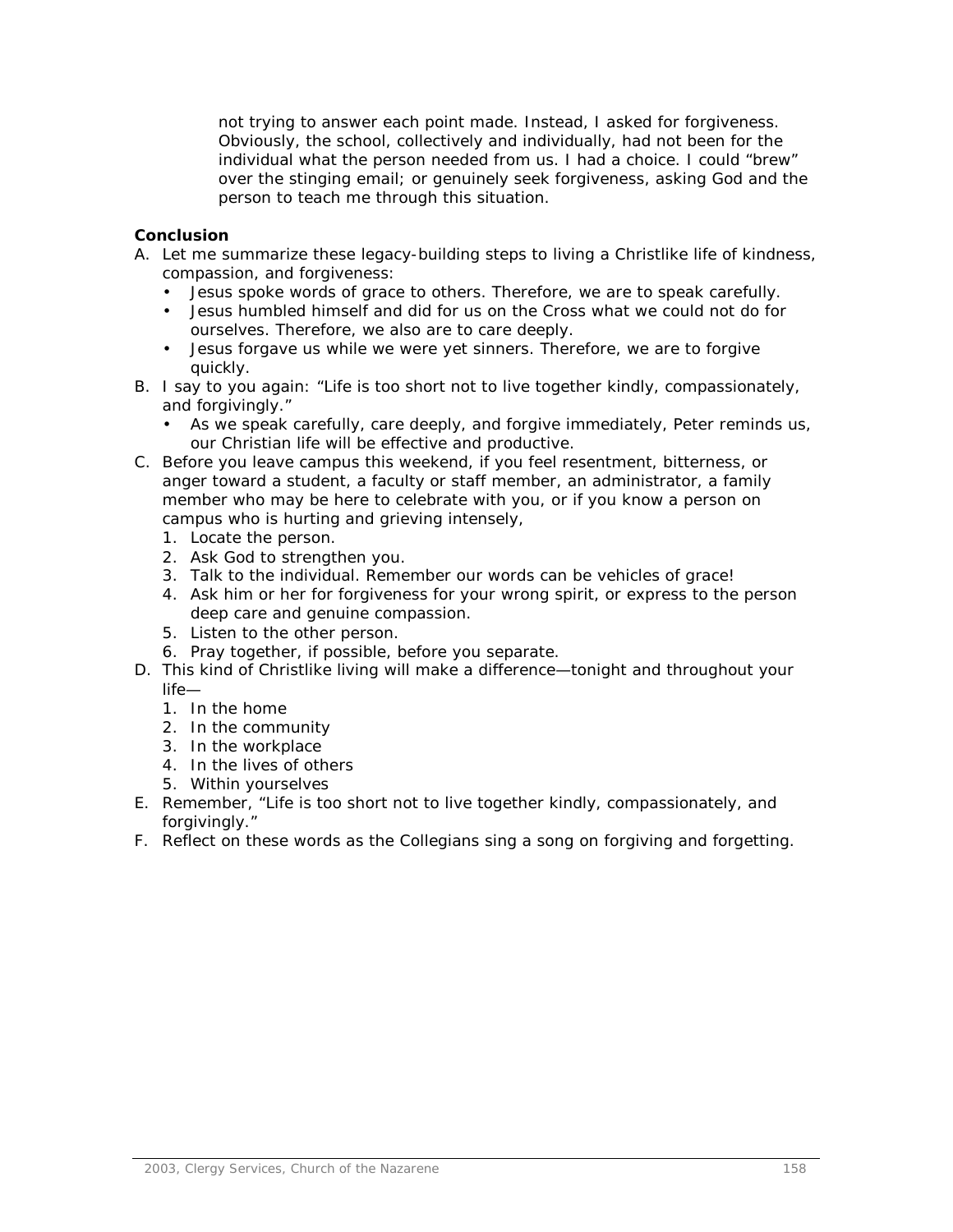Resource 13-8

### **Endurance The "Grace Gift" of Tenacity**

E. LeBron Fairbanks Mount Vernon Nazarene University Baccalaureate Address, May 24, 2003 (used by permission)

> Colossians 4:17 Acts 27:25

Captain Jessica Irwin, a Salvation Army officer graduating this weekend with the Master of Ministry degree, wrote to me recently following a class I taught in the program. Among other comments, she stated, "I cannot get away from the discussion of Paul's admonition to Archippus in Colossians 4:17. 'Do not walk away from the assignment God has given you.' "

Jessica continued, "The hardest orders I have received . . . have been those to stay in my assignment and continue God's work for me there." She concludes, "Staying orders were a lot harder to swallow than marching orders."

- 1. Who is this Archippus to whom Paul admonishes? There are only 2 references to him in the New Testament: Colossians 4:17 and Philemon 2. The Colossians' passage tells Archipppus, his friend, to complete the work God has given him to do. Philemon 2 implies that he is a leader in a house church; possibly the pastor of the church of Laodicea.
- 2. The message from Paul to Archippus is clear: "Don't walk away from the leadership assignment God has given to you."
- 3. Paul's message to this rather unknown Christian leader is my final word to you before you graduate from Mount Vernon Nazarene University.
	- Never give up on a God-given assignment until He releases you from the responsibility.
	- Don't fall apart with the first round of disappointments or problems, when your coworkers are grouchy, or the boss expects too much.
	- Don't quit when the pressure is on, when others are encouraging you to jump ship or change churches, and when "other opportunities" seem so inviting. Don't give up!
- 4. If God has given to you an assignment, led you to a job, or called you to be a faithful pastor or lay leader in a local congregation—be tenacious in that assignment or responsibility until God releases you. The issue is not longevity; rather, it is obedience and prayer! **This is spiritual tenacity!**
- 5. I have this poem hidden in my office so only I see it:

#### **Don't Quit**

*When things go wrong, as they sometimes will. When the road you're trudging seems all uphill. When the funds are low, and the debts are high, And you want to smile but you have to sigh. When care is pressing you down a bit. Rest if you must but don't you quit!*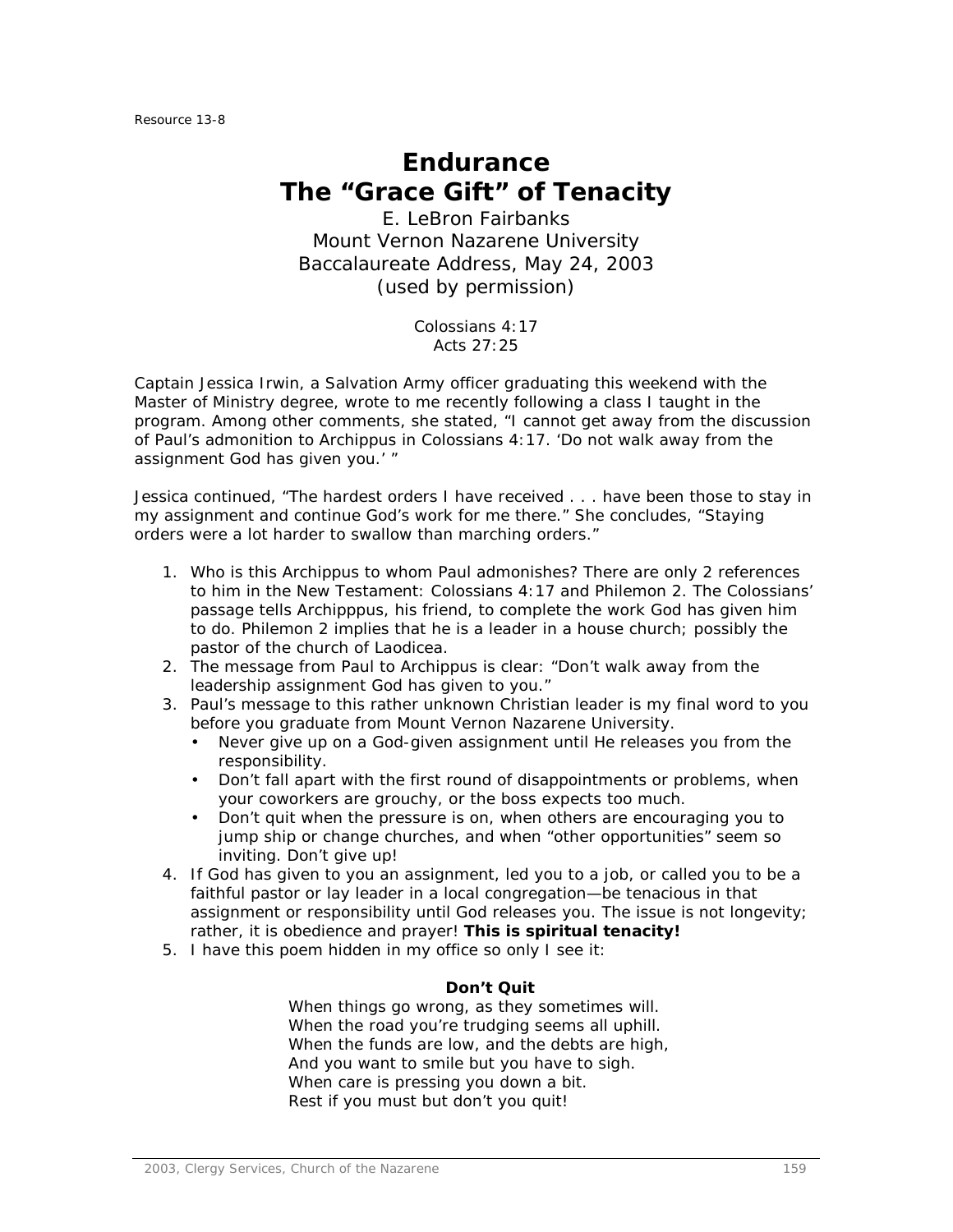*Life is queer with its twists and turns, As every one of us sometimes learns. And many a failure turns about, When he might have won had he stuck it out— Don't give up though the pace seems slow— You may succeed with another blow.*

*Success is failure turned inside out— The silver tint of the cloud of doubt. And you never can tell how close you are. It may be near when it seems so far. So stick to the fight when you're hardest hit— It's when things seem worst that you must not quit.<sup>38</sup>*

- 6. Why not quit? Because in these assignments, it is the Lord Christ whom you are serving, not people! As love and faith go together, so does service and perseverance!
	- As MVNU graduates, be tenacious in pursuing God's will and way in your home, on the job, with those in need, and with your local church.
- 7. Churchill returned to his high school to deliver an important speech. As Prime Minister of Great Britain, he received a long and glowing introduction. He arose, went to the podium, and this was his speech: "Never, never, never, never give up!" Then he sat down.
- 8. Churchill captured in his memorable address the admonition of the Apostle Paul to Archippus, "Don't walk away from your work until God releases you from it.
- 9. Recently I've been thinking about tenacity. It is always needed, often painful, and a gracious gift. Permit me to elaborate for a few moments on these thoughts.

### **I. First, the Need for Tenacity**

- A. Audacious tenacity—God inspired and empowered tenacity—spiritual tenacity, if you will—is needed in the home, on the job, with others in need, in the local congregation, and at Mount Vernon Nazarene University. We don't know why Paul was compelled to speak these words to Archippus. However, Paul's words to his friend cause us to question why we are so often tempted to give up on a project, an assignment, a responsibility, or a calling before genuine release comes from the Lord.
- B. Why are we tempted to give up as Christian workers?
	- 1. For sure the enemy of our soul wants to defeat the Christian worker. "Our struggle is not against flesh and blood, but against the rulers, against the authorities, against the powers of the dark world and against the spiritual forces of evil in the heavenly realms" (Eph 6:12).
	- 2. Another reason we give up is that the problems facing us at times seems insurmountable or impossible to solve. In the book *Staying Power*<sup>39</sup>, Anne and Ray Ortland talk about the three time periods all problems have.
		- a) Zone A is called "Desire to Achieve" and is characterized by idealism, perhaps naïveté, and maybe apprehension.
		- b) Zone B is called "Desire to Quit" and is characterized by confusion and conflict when problems arise. This is the danger zone: problems need to be separated, spelled out, and tackled one by one. Zone B will end in one of two ways: we will quit and abort the project, or we will persevere with "bulldog" tenacity, resisting the temptation to drop out. We can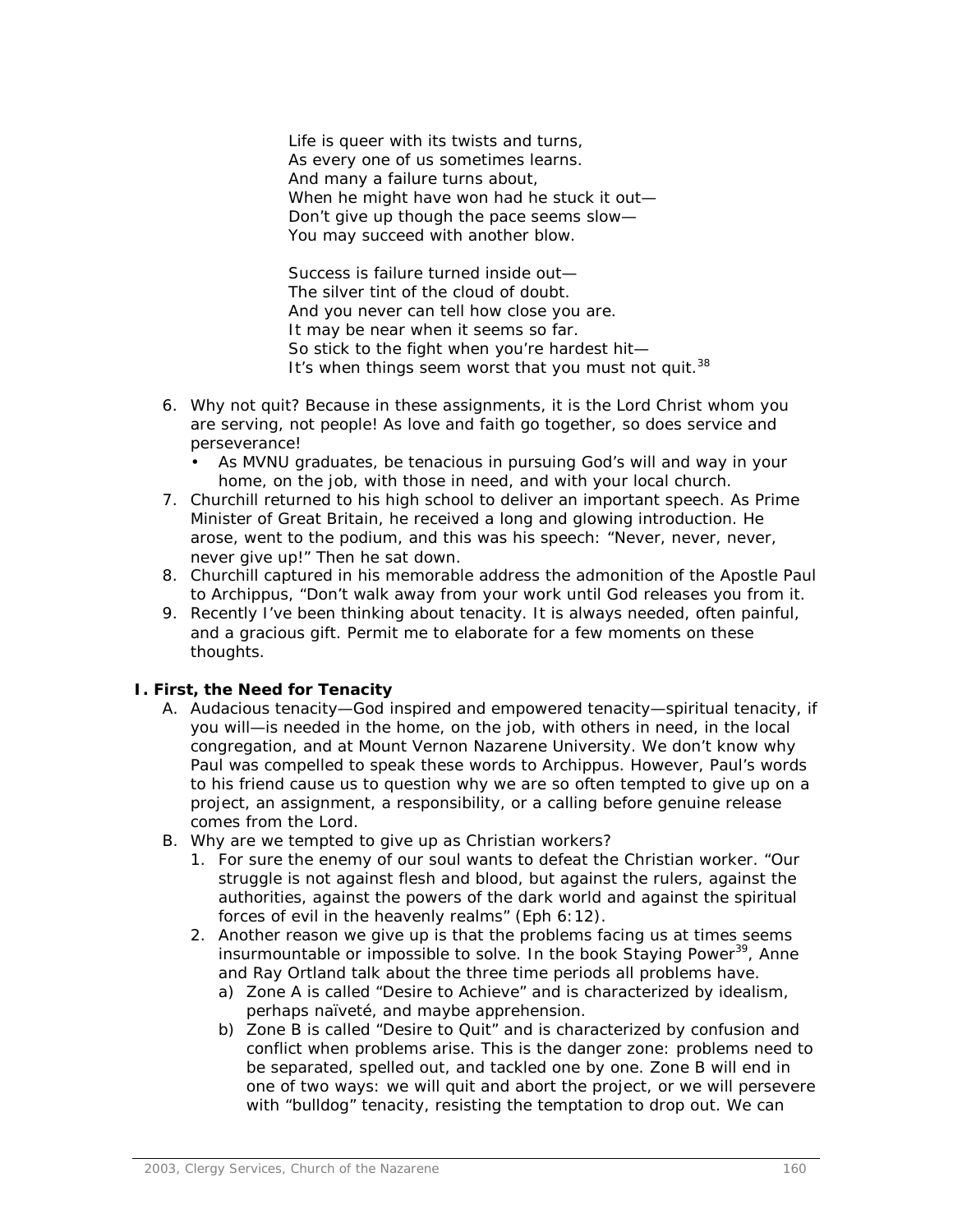choose to believe that, even in a seemingly impossible situation, the God who has promised never to leave us or forsake us is present. We can choose to believe that, by the grace of God, there is a way through, over, under, or around the confusing situation.

- c) This leads us to Zone C. Zone C is called "Achievement and Growth" and is characterized by faith and personal satisfaction, a sense of realism, maturity, and expectation.
- 3. We also give up because of misconceptions regarding the Christian life, work, and ministry. These misconceptions encourage us to give up before the job is done.
	- "Progress is only being made when things are running smoothly."
	- "The grass is greener on the other side."
	- "Bigger is better."
	- "Suffering and hardship can't be of God."
	- "This problem can't be solved."
	- "Success is gaining everyone's approval."
	- "Failure is final."
	- "I am nobody."
	- And one of the greatest misconceptions is that "good and godly people do not differ or make mistakes."
- C. Graduates, as you pray and believe for God's leadership in the next phase of your life, be known as one who has spiritual tenacity—God-given tenacity—in your graduate studies, on the job, in Christian service, and in your local church.
	- Don't jump from job to job or from church to church.
	- "The real test of a man's character is what it takes to stop him," states Howard Hendrix.
	- Let the characteristic of "sticktoitiveness" infect you and hold you steady.
- D. The need for tenacity is great!

### **II. I must remind you, secondly, of the Pain in Tenacity**

A. The tendency, I believe, is to "move on" when pressure builds, we do not get our way, or recognition we receive isn't what we desire.

To stay in the situation in the midst of conflict, uncomfortableness, misunderstanding power struggles, conflicting situations and inappropriate expectations until God releases us from these assignments is painful, very painful.

- B. "Enduring" hardship through extraordinary times and situations requires a resolute faith in the God who has placed us in these assignments. And in these "painful" experiences, we must convictionally believe that we remain where God has placed us until He releases us, because we serve Him in these painful times, not the people who sometimes inflict the pain.
- C. We can learn much about the pain of tenacity from Ernest Shackleton and his 1914 Antarctic Expedition. Not known as a Christian, yet, he taught us much through example about the necessity of endurance in our various leadership roles.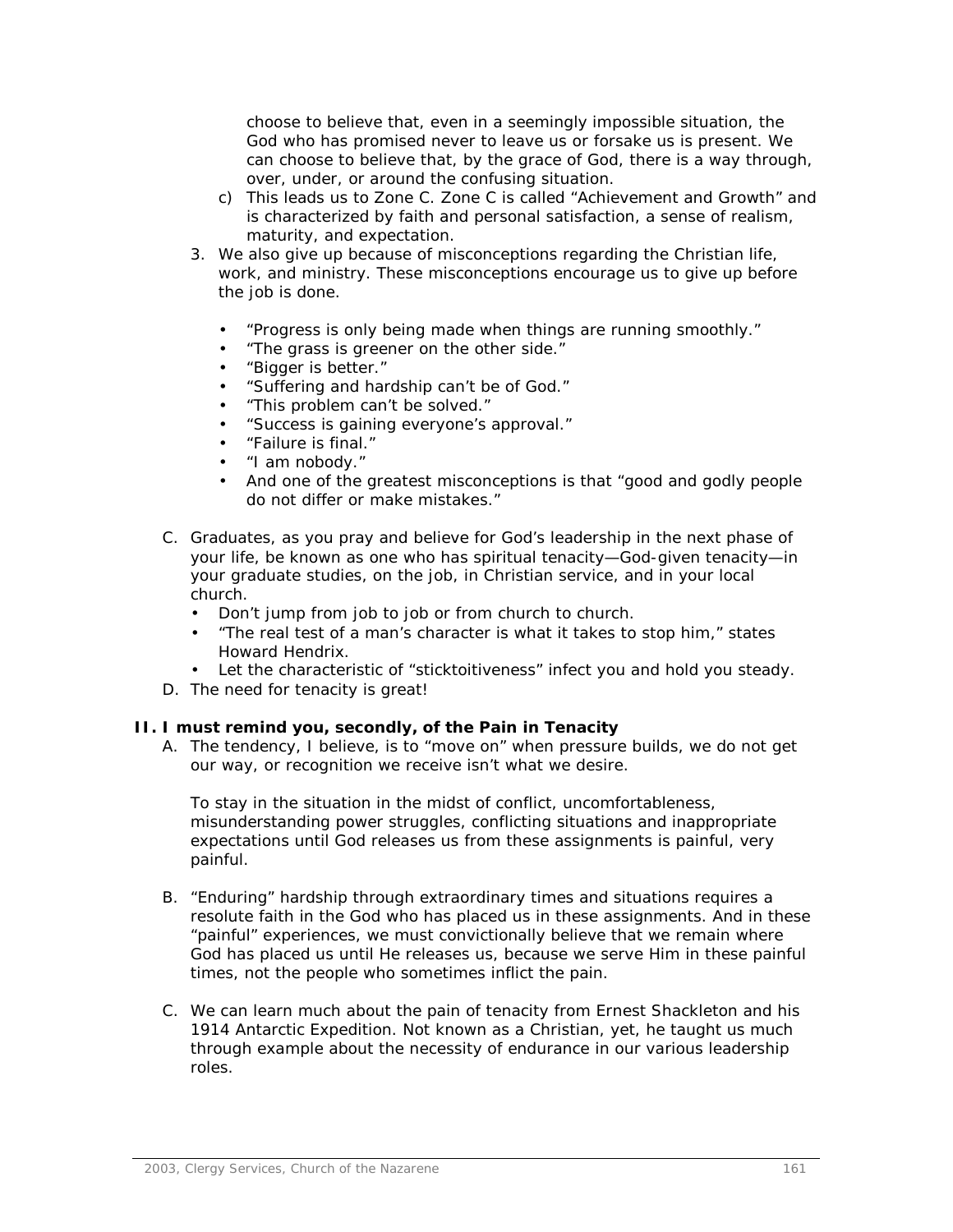In August 1914, Ernest Shackleton, an intrepid British explorer, boarded the ship *Endurance.* He and his team of 27 men set sail for the South Atlantic. The group wanted to be the first to cross the Antarctica.

Early the next year, their ship, the *Enduranc*e*,* was trapped by ice. By October 1915, still half a continent away from their intended base, the ship was crushed by ice. In the months that followed the crew's food and water disappeared. Shackleton and his men, drifting on ice packs, were castaways in one of the most savage regions of the world. They trekked endlessly over barren, frozen ice.

More than a year after the shipwreck Shackleton and his men were stranded on an island. They appeared safe for the moment. The food was dwindling, and there appeared little hope of rescue. Survival, Shackleton realized, depended on a bold act. He must reach an outpost by crossing 800 miles of tempestuous sea in an open boat, only to be confronted by the ominous glacier and mountains that he and two others would endure. He took the chance. Amazingly, everyone survived. Everyone!

- D. Paul's journeys, as outlined in the latter book of Acts, were filled with similar experiences! Listen again to Acts 27:25, "Keep up your courage, men, for I have faith in God, that it will happen just as he told me."
	- After being in jail for two years, Paul and others were on their way to Rome.
	- Paul's admonition to the men on board the ship was spoken in the middle of a typhoon, a shipwreck, and no food for 14 days.
	- BUT, God had earlier told Paul that "he would testify of God's grace in Rome" (Acts 23:11).
	- In the midst of the Pain of getting to Rome—
		- The jail experience,
		- Typhoon, shipwreck and no food;
	- Paul stated emphatically, "Keep up your courage, men, for I have faith in God that it will happen just as he told me."
- E. There is a need for tenacity, even in the midst of often great pain in tenacity. Now let me testify to:

### **III. The Gift of Tenacity**

- A. This gift of "stick-to-itiveness"—endurance or perseverance—is not a gift we give to other people. By **no** means.
	- Rather, the gift of tenacity is a grace gift from God to us . . . for the spiritual growth, Christian maturity and personal development we experience in the midst of "staying with it" until God releases us!
	- On many occasions I have stated, "Leading MVNU is the greatest journey of faith I have ever experienced." In exercising tenacity—staying power—I have been the greatest benefactor. In choosing to believe that God is in the midst of a process, problem, or confrontation, I have grown spiritually. I have matured in Christ significantly. Why? Because I have had to lead from my knees in dependency upon "the One who has called me to this assignment, believing He will complete in me and my work exactly what He has designed!"
- B. Remember the poem "Footprints"? The Christian, in a dream, looked back at a scene in his life and saw only one set of footprints. He questioned the Lord,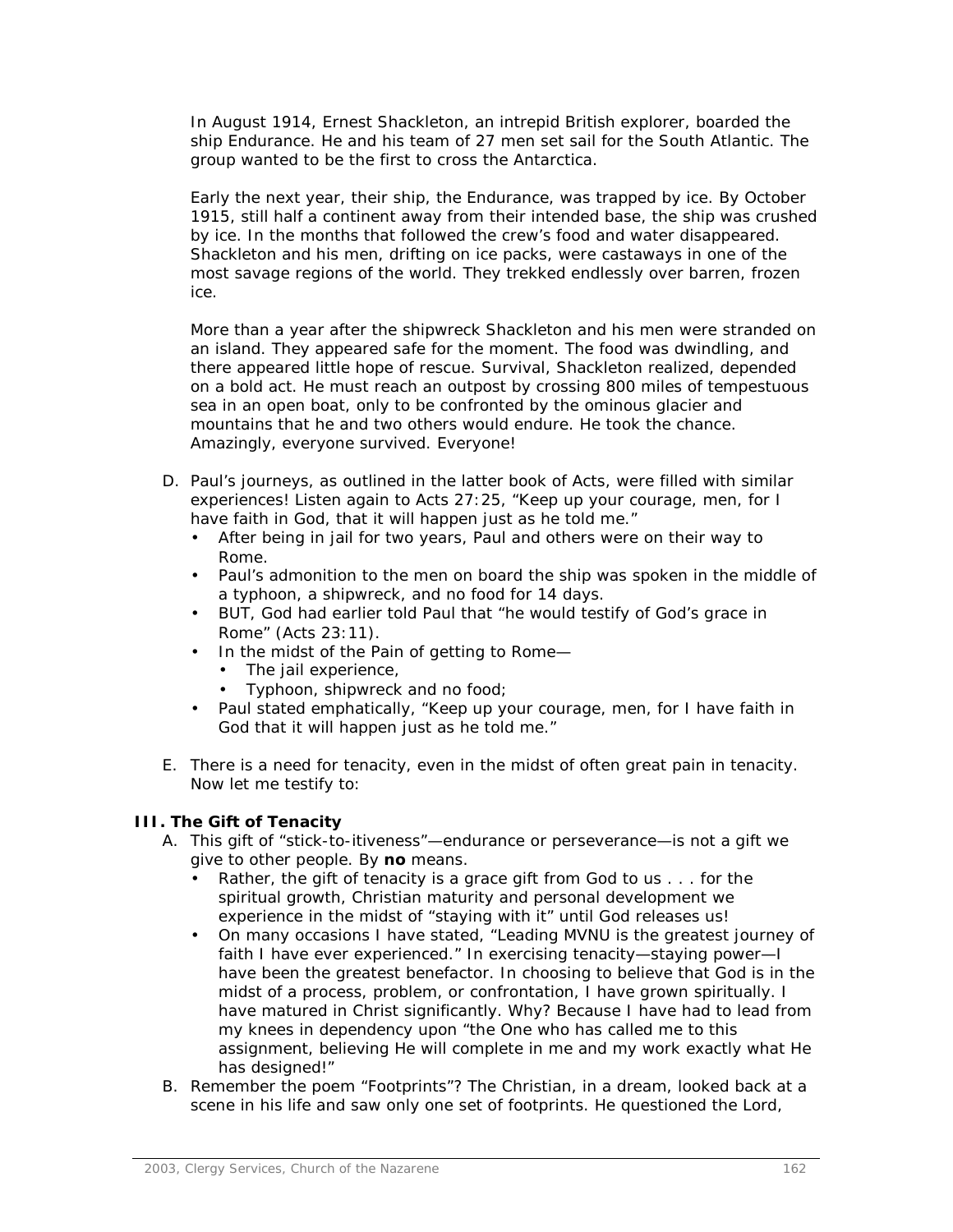"Lord, You told me when I decided to follow You, You would walk and talk with me all the way. But I'm aware that during the most troublesome times of my life there is only one set of footprints. I just don't understand why, when I need You most, You leave me." He whispered, "My precious child, I love you and will never leave you never, ever, during your trials and testings. When you saw only one set of footprints it was then that I carried you."

- I have prayed many times during the past year, not just that the Lord would be with me and give me wisdom for my work, but that He would carry me through the difficult times.
- C. Remember Moses and his excuses before God? God said to Moses, "I am sending you to the king of Egypt so that you can lead my people out of Egypt." Moses said, "I am nobody. No, Lord, don't send me! I am a poor speaker, slow and hesitant. No, Lord, please send someone else." God responded to Moses: "I will be with you!"

And God says to us, "It is I—the great 'I am' who calls, empowers, keeps, and carries us." Graduates, never forget! We are the blessed, graced, and gifted children of God!

And, God reminds us through Paul, "My grace is sufficient for you, my children, for my power is made strong in your weakness" (2 Cor 12:9).

D. Remember these prison words of Paul: "I have learned the secret of being content in any and every situation, whether well fed or hungry, whether living in plenty or in want. I can do *all* things **through him** who gives me strength" (Phil 4:21).

Regarding contentment, years ago, I read these words, "If we are not content with what we have, we will never be content with what we want!"

E. Tenacity, with contentment! What a profound gift from God to us! God enables us to "stay the course" until He releases us from an assignment! And who benefits the most? Only God knows. But, for sure, we who "endure" by God's grace are blessed. Tenacity is a grace gift from God to us!

### **Conclusion**

- A. I close this baccalaureate address with a reminder of Paul's words to Archippus: Do not walk away from the assignment God gives to you!
- B. *When the valley is deep, when the mountain is steep, When the body is weary, when we stumble or fall; When the choices are hard, when we're battered and scarred, When we've spent our resources, when we've given all— In Jesus' name, we press on. In Jesus' name, we press on.40*
- C. May God find each MVNU graduate faithful to the responsibilities He gives to you.
	- Complete the work to which God leads you.
	- By God's grace, don't quit, never give up!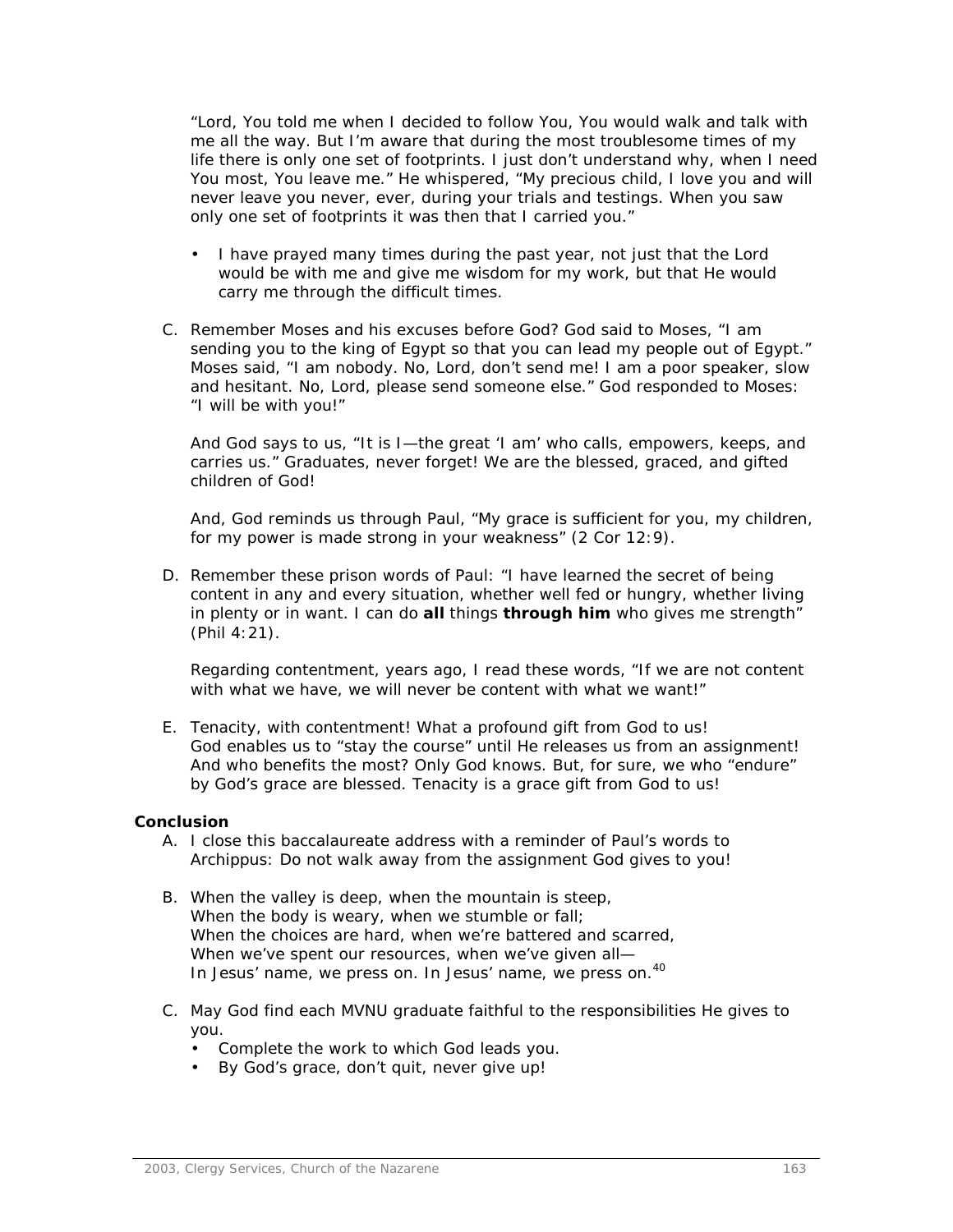### **Lesson 14: Core Qualities of the Servant Leader**

### **Due This Lesson**

Two-page paper Read Resource 13-6, 13-7, and 13-8. One-page paper Journaling

### **Learner Objectives**

At the end of this lesson, participants will

- describe the core qualities of servant leaders
- identify their personal strengths and weaknesses in relation to core qualities
- covenant to develop core qualities of servant leaders in their own lives

#### **Homework Assignments**

Write a one-page paper on the question following Resource 14-3.

Read Resource 14-7: *Church of the Nazarene Core Values* (also available at http://www.nazarene.org/welcome/values/index.html)

Read *For This We Stand—Values Underlying the Mount Vernon Nazarene University Faith Community* available at http://www.mvnu.edu/about/stand.htm

Write a two-page paper on "Lessons Learned from Shackleton's Antarctic Adventure."

Write in your journal.

- Toward whom have I recently shown gratitude?
- How can I increasingly make compassion central to my ministry?
- When have I been tempted to give up?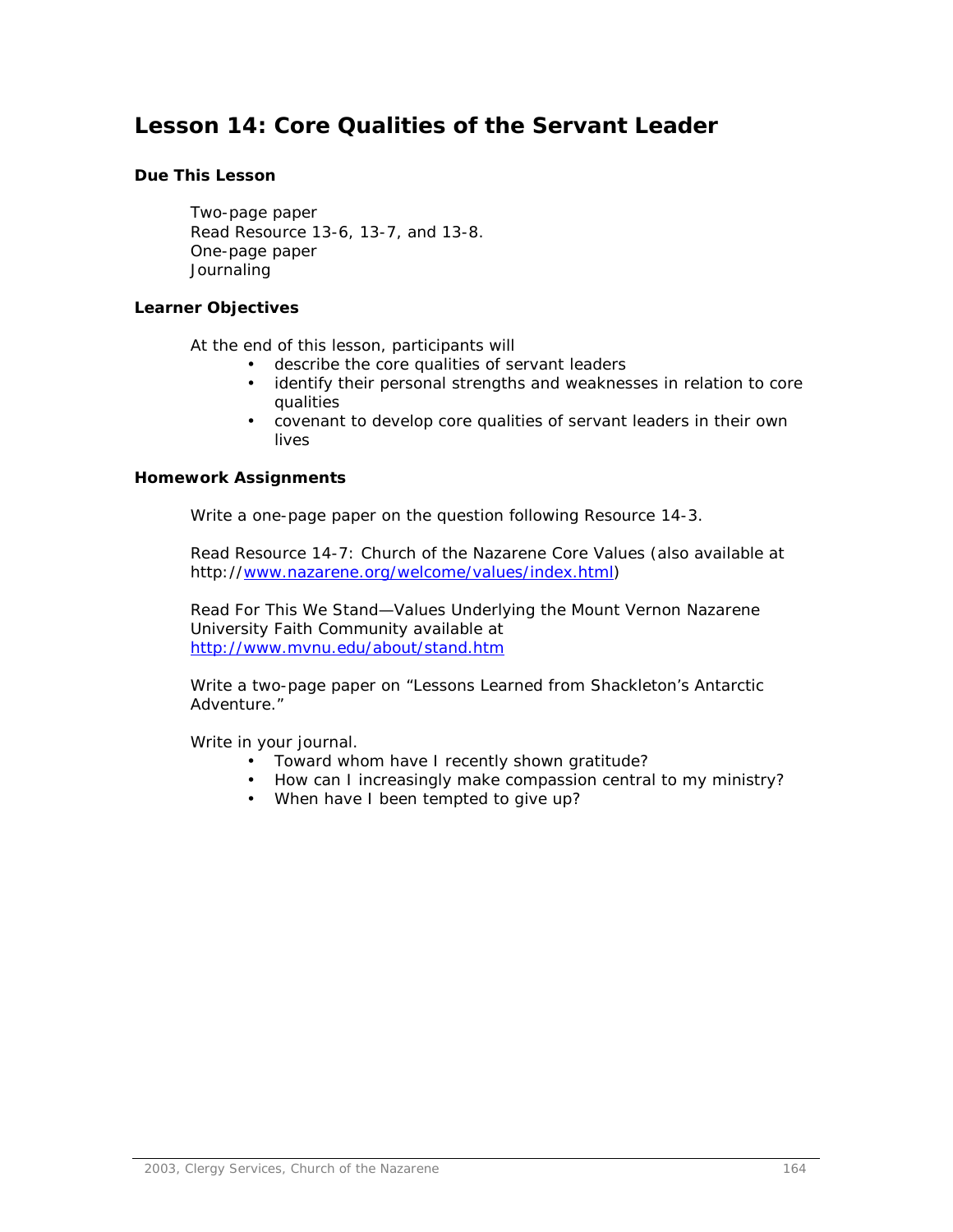## **Cultivating a Spirit of Gratefulness**

God desires a grateful people.

To walk in gratitude as a way of living

1. Our gratitude must be attentive—"Give thanks" (1 Thess 5:18a).

Attentiveness to what God is doing enables us to "see" and "focus" through the "eyes of our eye"—our spiritual eyes.

To be aware and alert to the presence of God manifested in the predictability of a job or the unpredictability of the people with whom we live and work requires a Spirit-empowered attentiveness to God.

2. Our gratitude must be inclusive—"in all circumstances" (1 Thess 5:18b).

Remember to be thankful for little things.

3. Our gratitude must be God-centered—"for this is God's will for you in Christ Jesus" (1 Thess 5:18b).

Gratitude is grounded in a focus on God and His mercy and grace, and not in a preoccupation with people and their problems.

Discussion Questions:

- 1. How does attentiveness as leaders enhance our ministry?
- 2. How can we "give thanks" at all times?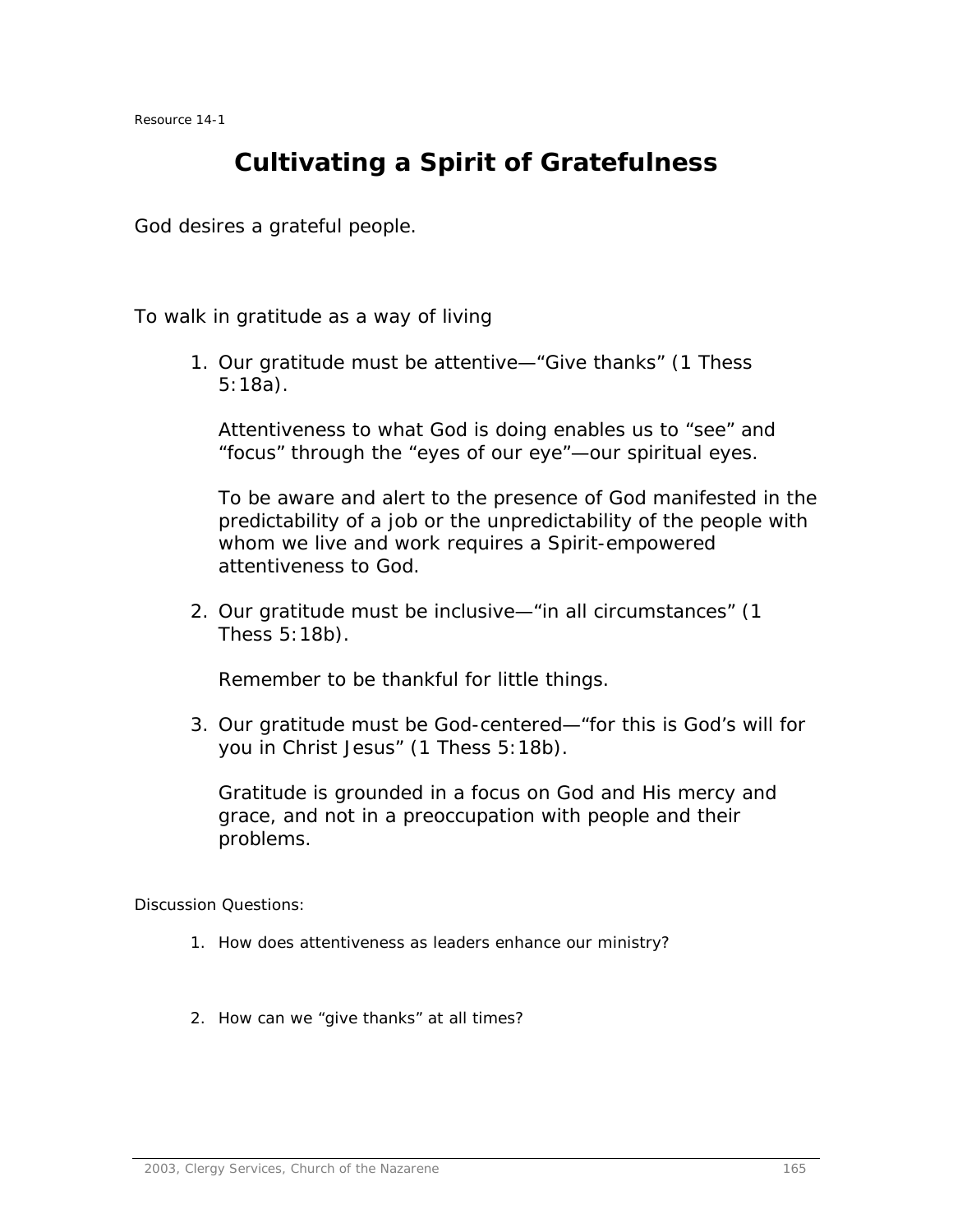# **Hospitality**

Biblically and theologically, the term "hospitality" is not limited to receiving a stranger into our homes. Foundationally, it is a core *attitude* toward others, which can be expressed by a great variety of behaviors. Hospitality challenges us to relate to others as if we were relating to Christ himself.

It is being to others with whom you live and work, a "living witness of the risen Christ."

Hospitality is an art that more Christians need to cultivate.

The challenge of "spiritual hospitality";

1. The gift of spiritual hospitality is a "love gift" *to* Christ. Colossians 3:17, 23-24 reminds us that our service to others is service to the Lord Christ.

Key Questions:

- What can I do to be Hospitable? Where can I be hospitable?
- How will my attitude of hospitality impact the way I live, learn, and work?
- How do I deal with my unfinished agenda for the day when I attempt to "create space" and make room for others and in so doing not accomplish what I think needs to get done?
- 2. The gift of spiritual hospitality becomes a love gift *from* Christ to us. We are blessed when we reach out to others. We find our Lord in the midst of our service to others.

Hospitality is nothing less than the amazing grace of God working *in* us and *through* us.

God has a way of using our availability and our efforts toward others in ways we could never imagine.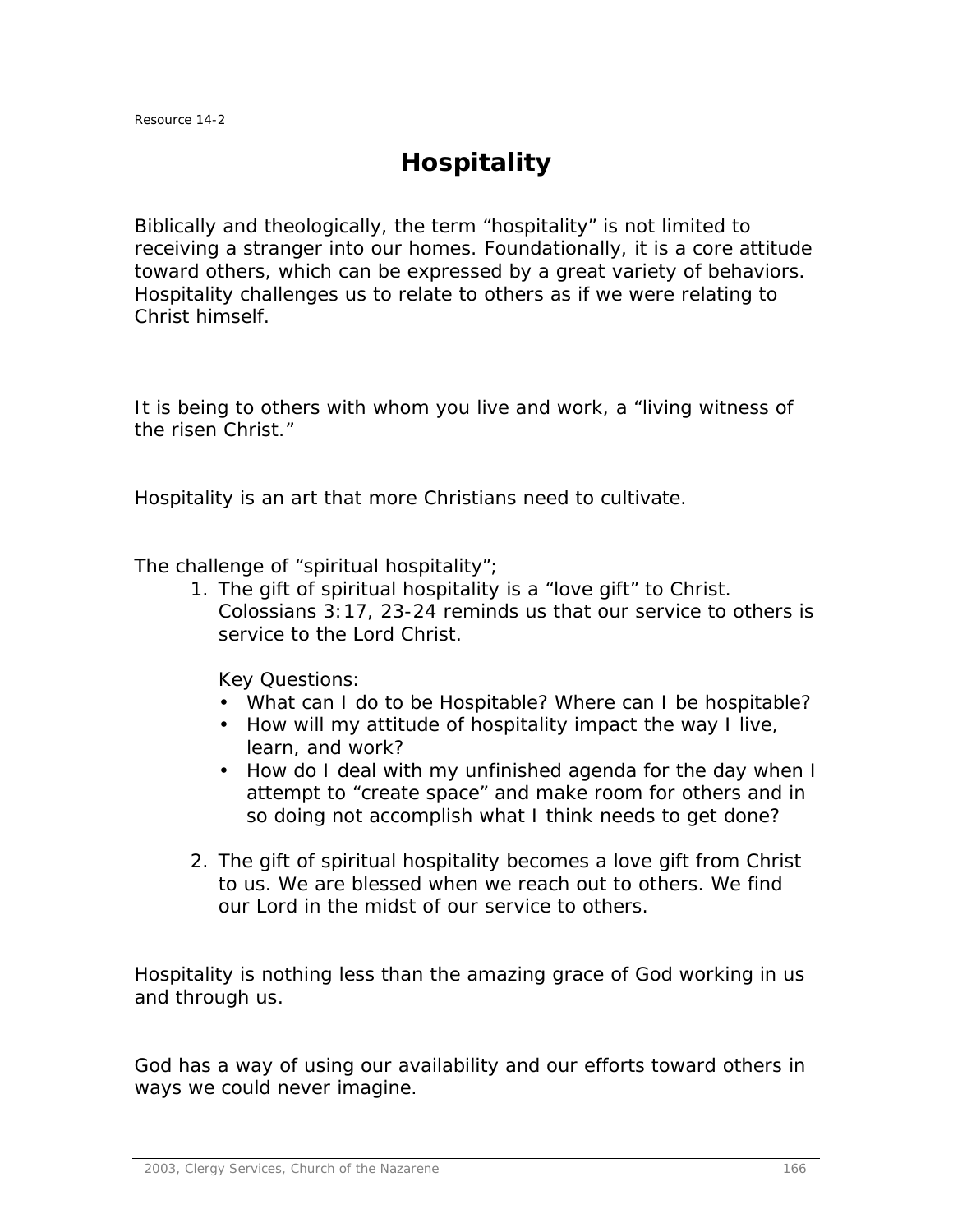### **Compassion**

The word "care" finds its root in the Celtic term *kara,* which means lament. The basic meaning of care is "to grieve, to experience sorrow, to cry out with."

Biblical compassion is not a skill, which we acquire. Rather, it is a quality of the human heart, which must be revealed.

Our compassionate heart is revealed as we enable others to see what they have not, nor cannot, see in themselves.

The friend who can be silent with us in a moment of despair or confusion—who can stay with us in an hour of grief and bereavement, who can tolerate not knowing, not curing, not healing, and not doing that is the friend who cares.

Questions: As a male pastor, how can one express compassion appropriately to females? Or, as a female pastor, how can one express compassion appropriately to males?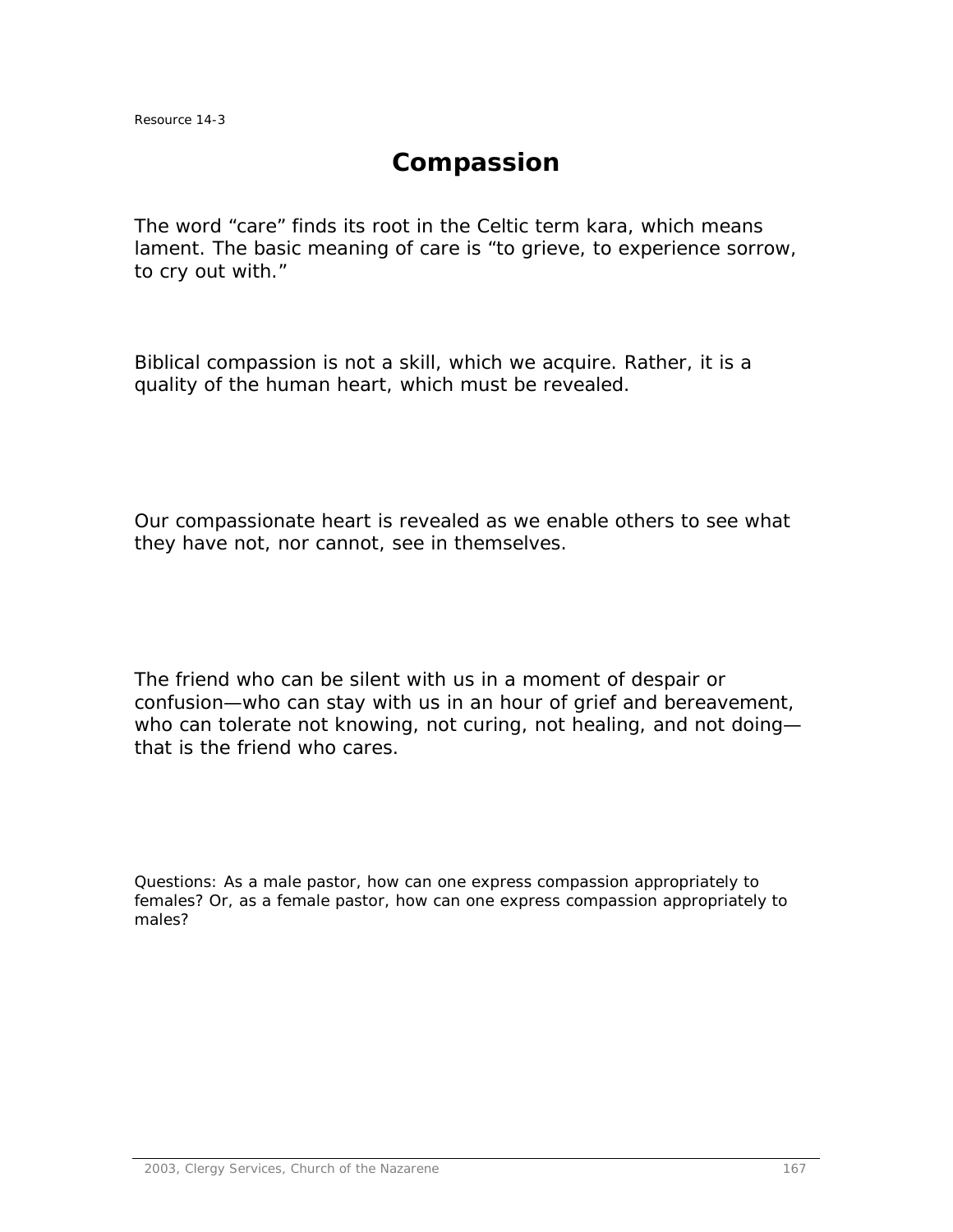# **Ten Strategies for "Enduring"41**

- 1. Vision and Quick Victories: Never lose sight of the ultimate goal and focus energy on short-term objectives.
- 2. Symbolism and Personal Example: Set a personal example with visible, memorable symbols and behaviors.
- 3. Optimism and Reality: Instill optimism and self-confidence, but stay grounded in reality.
- 4. Stamina: Take care of yourself: Maintain your stamina and let go of guilt.
- 5. The Team Message: Reinforce the team message constantly: "We are one—we live or die together."
- 6. Core Team Values: Minimize status differences and insist on courtesy and mutual respect.
- 7. Conflict: Master conflict—deal with anger in small doses, engage dissidents, and avoid needless power struggles.
- 8. Lighten Up! Find something to celebrate and something to laugh about.
- 9. Risk: Be willing to take the big risk.
- 10. Tenacious Creativity: Never give up—there's always another move.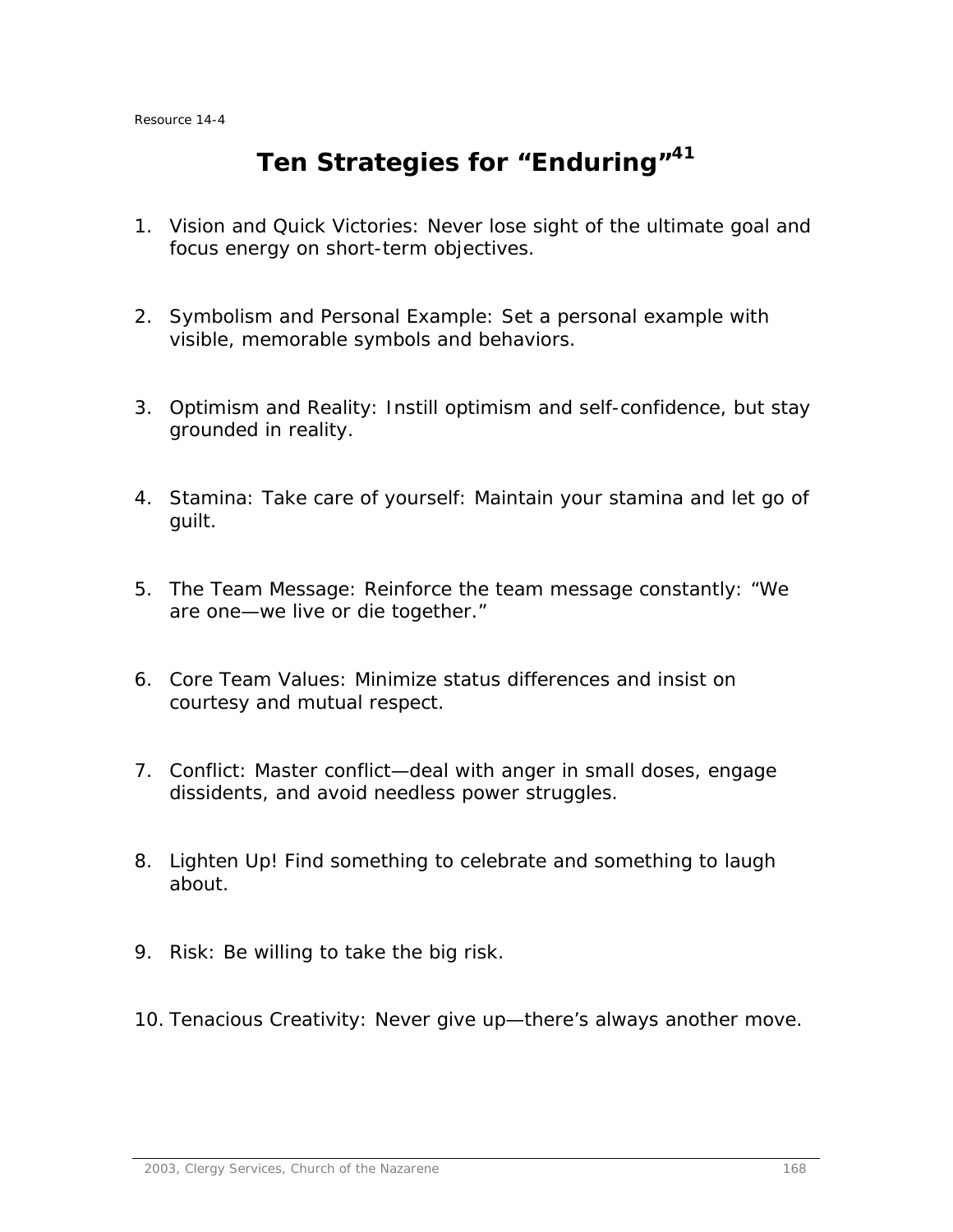## **Staying Power**

Why are we tempted to give up as Christian workers?

- 1. The enemy of our soul wants to defeat the Christian worker.
- 2. The problems facing us seem insurmountable The three time periods that all problems have:  $42$ 
	- Zone A: Desire to Achieve—characterized by idealism, perhaps naïveté, and maybe apprehension
	- Zone B: Desire to Quit—characterized by confusion and conflict
	- Zone C: Achievement and Growth—characterized by personal satisfaction, a sense of realism, maturity, perspective
- 3. Misconceptions regarding the Christian life, work, and ministry:
	- "The grass is greener on the other side." Believing that somehow if I could move to another assignment or have another position, life would be easier.
	- "Bigger is better." Believing that fulfillment in life comes through acquiring bigger or better positions, salaries, power bases and influences.
	- "Suffering and hardship can't be of God." Believing with Gideon who said, "If I may ask sir, 'If the Lord is with us, why have all of these things happened to us?' "
	- "Success is gaining everyone's approval." Believing that everyone must like me or I must not be doing a good job.
	- "This problem can't be solved." Believing that the situation is too demanding and complex to be solved.
	- "Progress is only being made when things are running smoothly." Believing that if problems arise, God must not be with me.
	- "Failure is final." Believing that people will never respect me or believe in me because I failed in one project.
	- "I am nobody, I can't do anything." Believing that I really don't have gifts or talents to bring to this project.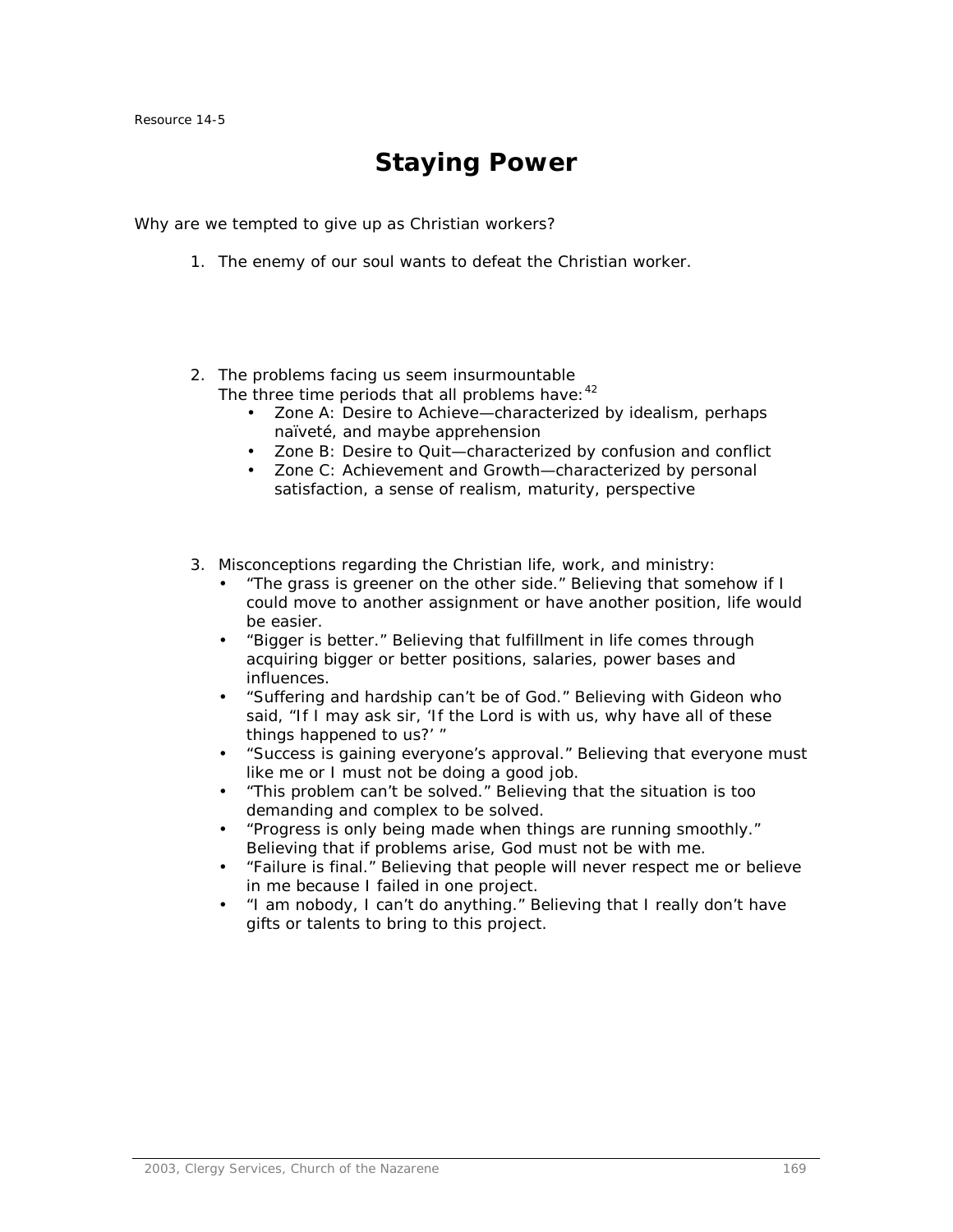Resource 14-6

## **Developing Staying Power**

How can we change if we really want our lives to be characterized by tenacity or staying power?

- We need some heroes.
- We need to refocus our thinking about the Christian life and ministry from the past (what has happened) to the future (what will happen).
- We need to refocus our thinking from a focus on ourselves and our limitations to God and His strength and grace.

2 Corinthians 12:9

Paul on suffering: Philippians 1:14

Philippians 1:29

Philippians 3:10

Paul on crucifixion: Galatians 2:20

1 Corinthians 15:31

Romans 12:1

Calvin Coolidge: "Nothing in the world can take the place of persistence. Talent will not; nothing is more common than unsuccessful men with talent. Genius will not; unrewarded genius is almost a proverb. Education will not; the work is full of educated derelicts. Persistence and determination alone are omnipotent. The slogan 'Press On' has solved, and always will solve the problems of the human race."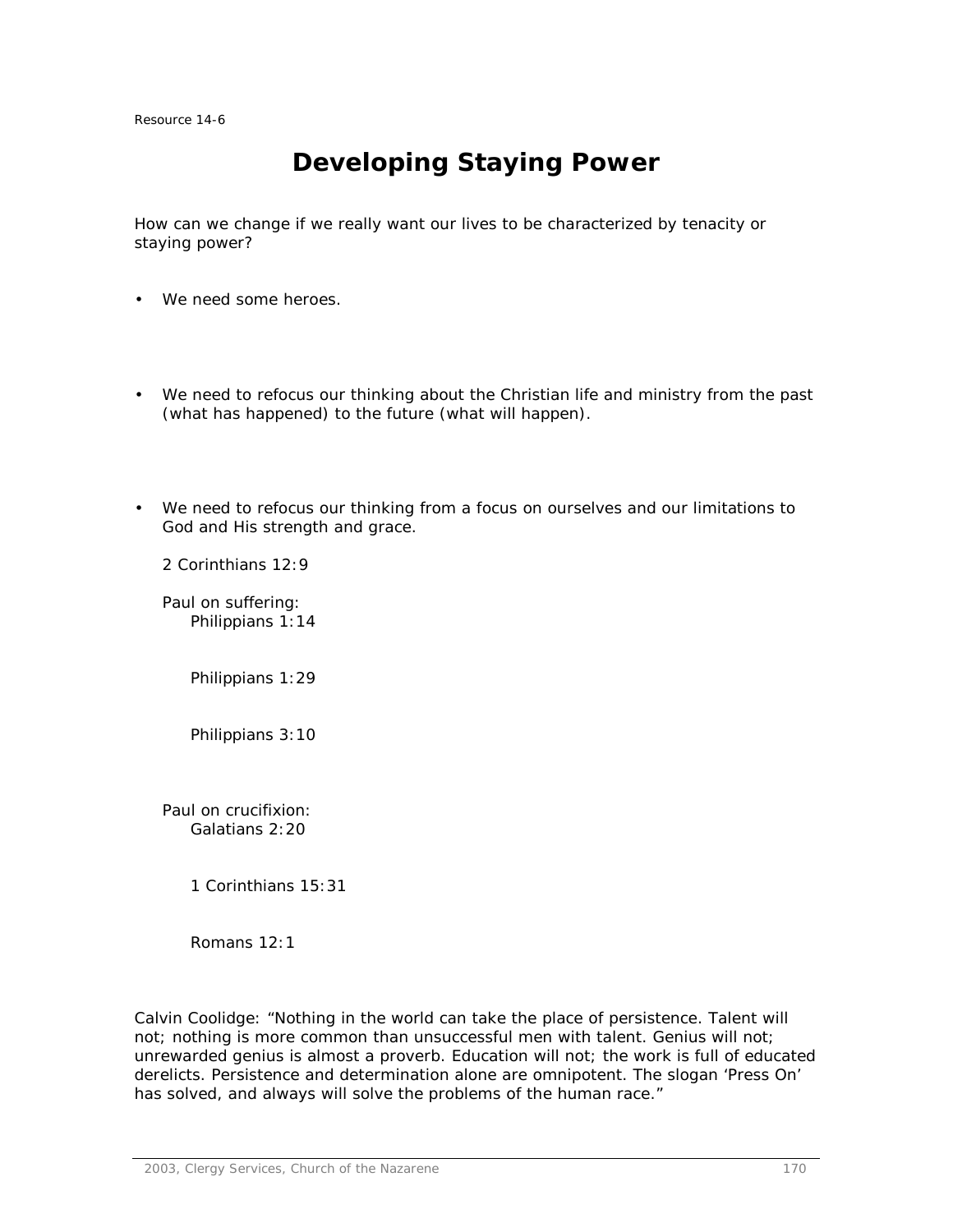#### Resource 14-7

## **Core Values: Church of the Nazarene<sup>43</sup> A Living Faith: What Nazarenes Believe**

Every organization that endures over time is based on a deeply shared combination of purpose, belief, and values. So it is with the Church of the Nazarene. It was founded to transform the world by spreading scriptural holiness. It is both a Great Commission church and a Holiness church at the same time. Our mission is to make Christlike disciples of all nations.

The present and future life of the Church of the Nazarene is defined by participation in the mission of God. It is therefore an expression of the Church of Jesus Christ and an organization made distinct not just by what it believes but by how it goes about contributing uniquely to the kingdom of God.

In the early years of this new millennium, it is appropriate for the Church of the Nazarene to identify those distinctives that we joyfully embrace and celebrate. Our most precious treasures—our mission, calling, beliefs, and highest values—we gladly offer as a gift to the generations to come.

We pray that our core values will continue to serve as a guiding light for those who must make their way through the light and shadows of the decades that lie ahead.

### **We Are a Christian People**

As members of the Church Universal, we join with all true believers in proclaiming the Lordship of Jesus Christ and in embracing the historic Trinitarian creedal statements of Christian faith. We value our Wesleyan–Holiness heritage and believe it to be a way of understanding the faith that is true to Scripture, reason, tradition, and experience.

We are united with all believers in proclaiming the Lordship of Jesus Christ. We believe that in divine love, God offers to all people forgiveness of sins and restored relationship. In being reconciled to God, we believe that we are also to be reconciled to one another loving each other as we have been loved by God, forgiving each other as we have been forgiven by God. We believe that our life together is to exemplify the character of Christ. We stand with Christians everywhere in affirming the historic Trinitarian creeds and beliefs of the Christian faith and deeply value our heritage in the Wesleyan–Holiness tradition. We look to Scripture as the primary source of spiritual truth confirmed by reason, tradition, and experience.

With all the people of God we confess and praise Jesus Christ the Lord.

Jesus Christ is the Lord of the Church, which, as the Nicene Creed tells us, is one, holy, universal, and apostolic. In Jesus Christ and through the Holy Spirit, God the Father offers forgiveness of sin and reconciliation to all the world. Those who respond to God's offer in faith become the people of God. Having been forgiven and reconciled in Christ, we forgive and are reconciled to one another. In this way, we are Christ's Church and Body and reveal the unity of that Body. As the one Body of Christ, we have "one Lord, one faith, one baptism." We affirm the unity of Christ's Church and strive in all things to preserve it (Eph 4:5, 3).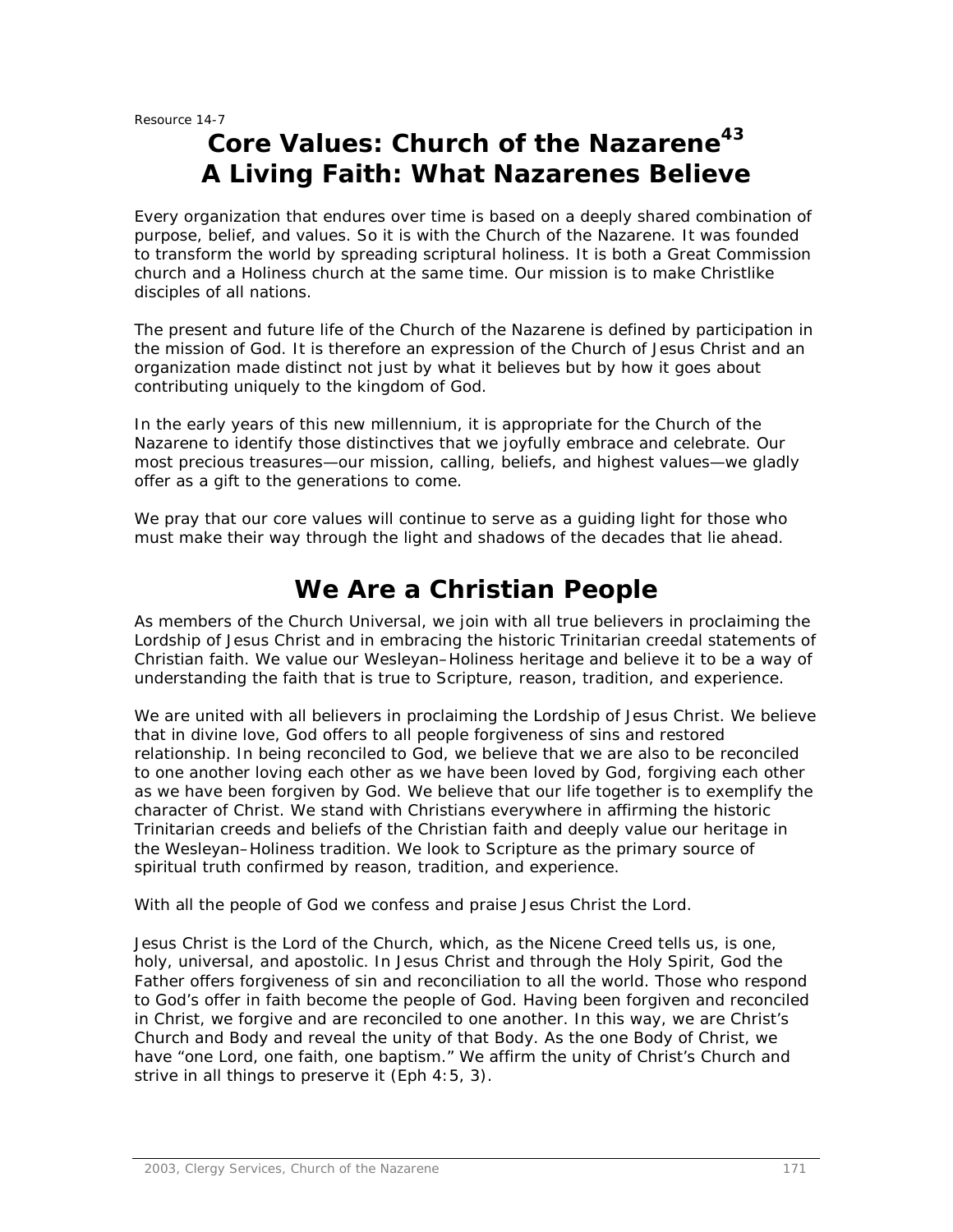Jesus Christ is the holy Lord. For this reason, Christ's Church is not only one but also holy. It is to be holy in its parts and in its totality holy in its members as it is in its Head. The Church is both holy and called to be holy. It is holy because it is the Body of Christ, who has become for us righteousness and holiness. It is called to become holy by God, who chose us before the foundation of the world that we should be holy and blameless. As Christ's one Body, our life together as a church should embody the holy character of Christ, who emptied himself and took on the form of a slave. We affirm the holiness of Christ's Church, both as a gift and as a calling.

Jesus Christ is the Lord of the Church. For this reason, the Church is not only one and holy but also universal, including all who affirm the essential beliefs of the Christian faith. We affirm the apostolic faith that has been held by all Christians, everywhere and at all times. We embrace John Wesley's concept of the universal spirit, by which we have fellowship with all those who affirm the vital center of Scripture, and we extend toleration to those who disagree with us on matters not essential to salvation.

Jesus Christ is the Lord of the Scriptures. For this reason, the Church is not only one, holy, and universal but also apostolic. It is built on the foundation of the apostles and prophets and continually devotes itself to the apostles' teaching. The Church especially looks to the Scriptures, which are the Church's only norm of faith and life. The Lordship of Jesus over the Scriptures means that we are to understand the Scriptures through the witness of the Holy Spirit as they testify to Jesus. To confirm and correct our understanding of the Scriptures, we honor and heed the ancient creeds and other voices of the Christian tradition that faithfully explain the Scriptures. We also allow our understanding of the Scriptures to be guided by the voice of the Holy Spirit speaking to us in repentance, faith, and assurance. Finally we test our understanding of the Scriptures by seeking the reasonableness and coherence of their witness to Jesus Christ.

We are especially called to witness to the holiness of Christ's Church as embraced in the Wesleyan–Holiness tradition. We affirm the principles of salvation by grace alone through faith in Jesus Christ our Savior. In doing so, we continue to affirm that Christ's Church is one, universal, and apostolic. But our special calling is to hold before the eyes of the world and the Church the centrality of holiness and to encourage the people of God to live in the fullness of the Father's holy love. For this reason we affirm the Wesleyan–Holiness understanding of the Christian faith and seek to remain faithful to its principal teachings: God's prevenient grace and the means of grace, repentance, faith, the new birth, justification, assurance, the Christian community and its disciplines, and the perfection of love.

### **We Are a Holiness People**

God, who is holy, calls us to a life of holiness. We believe that the Holy Spirit seeks to do in us a second work of grace, called by various terms including "entire sanctification" and "baptism with the Holy Spirit"—cleansing us from all sin; renewing us in the image of God: empowering us to love God with our whole heart, soul, mind, and strength, and our neighbors as ourselves; and producing in us the character of Christ. Holiness in the life of believers is most clearly understood as Christlikeness.

We are called by Scripture and drawn by grace to worship God and to love Him with our whole heart, soul, mind, and strength, and our neighbors as ourselves. To this end we commit ourselves fully and completely to God, believing that we can be "sanctified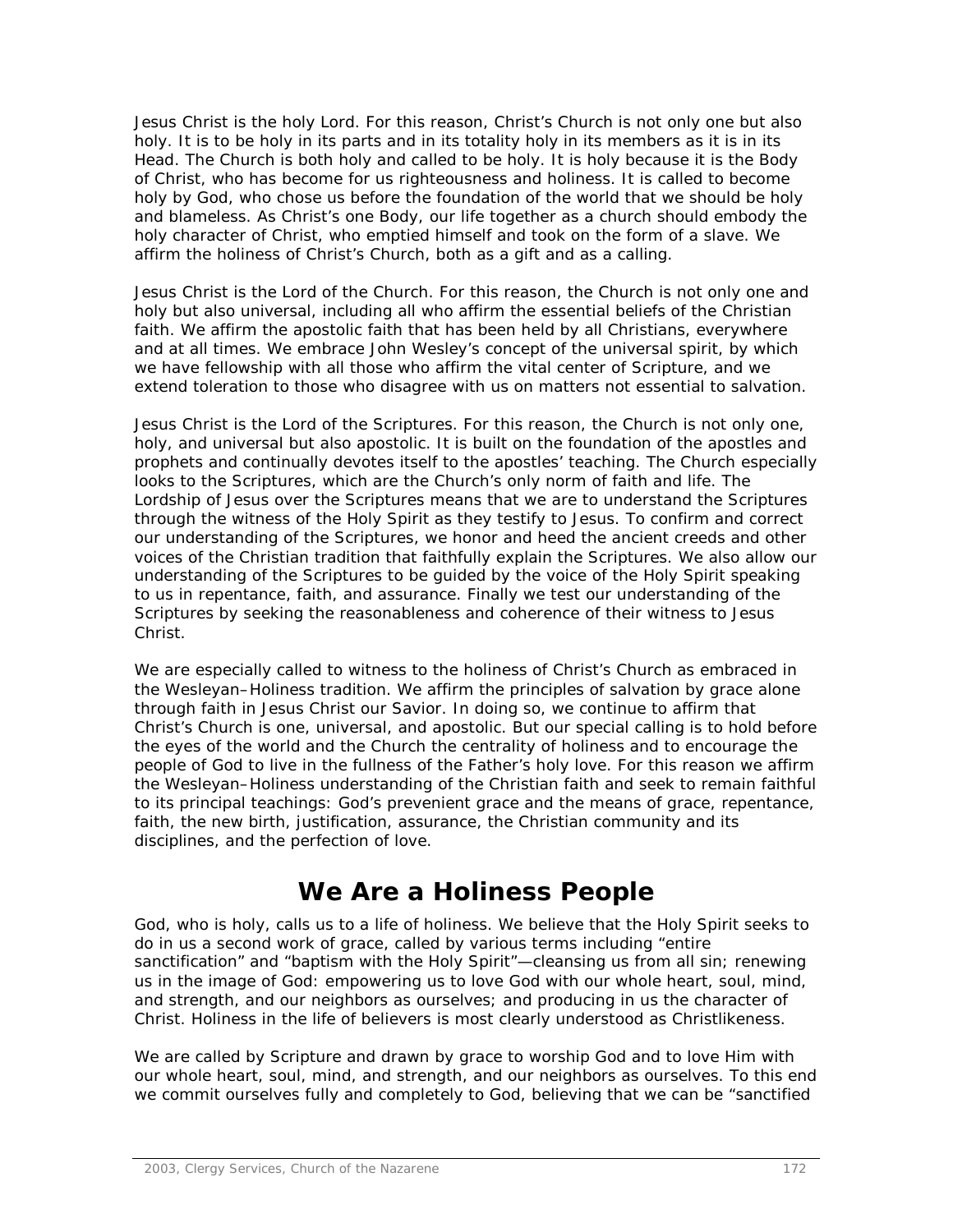wholly," as a second crisis experience. We believe that the Holy Spirit convicts, cleanses, fills and empowers us as the grace of God transforms us day by day into a people of love and spiritual discipline, ethical and moral purity, and compassion and justice. It is the work of the Holy Spirit that restores us in the image of God and produces in us the character of Christ. Holiness in the life of believers is most clearly understood as Christlikeness.

We believe in God the Father, the Creator, who calls into being what does not exist. We once were not, but God called us into being, made us for himself, and fashioned us in His own image. We have been commissioned to bear the image of God: "I am the LORD your God; consecrate yourselves and be holy because I am holy" (Lev 11:44).

Our hunger to be a Holiness people is rooted in the holiness of God himself. The holiness of God refers to His Deity His utter singularity of being. There is none like Him in majesty and glory. The appropriate human response in the presence of such a glorious being is worship of God as God. God's holiness is expressed in His gracious redemptive acts. Encounter with the God who reveals and gives himself makes worship possible, and worship becomes the primary way of knowing Him. We worship the holy redeeming God by loving what He loves.

Our worship of the great and gracious God takes many forms. Often it is praise and prayer with the faith community. It also expresses itself in acts of private devotion, thanksgiving and praise, and obedience. Evangelistic sharing of the faith, compassion toward our neighbor, working for justice, and moral uprightness are all acts of worship before our God of blazing holiness. Even the ordinary tasks of life become acts of worship and take on a sacramental significance as worship of a holy God becomes our way of life.

Jesus Christ revealed the one holy God to us and modeled worshipful holy living for us. Jesus informs our understanding of holiness through His life, sacrifice, and teachings as found in the Gospels, particularly the Sermon on the Mount. As a Holiness people we seek to be like Jesus in every attitude and action. By His grace God enables believers who worship Him with their whole hearts to live Christlike lives. This we understand to be the essence of holiness.

God has also given us the gift and responsibility of choice. Because we were born with a tendency to sin, we are inclined to choose our own way rather than God's (Isa 53:6). Having corrupted God's creation with our sin, we are dead in trespasses and sins (Eph 2:1). If we are to live again spiritually, God, who calls into being what does not exist, must graciously create us anew through the redemptive acts of His own Son.

We believe that God uniquely entered our world through the incarnation of His only Son, Jesus of Nazareth, the historical God–man. Jesus came to renew the image of God in us, enabling us to become holy people. We believe that holiness in the life of the believer is the result of both a crisis experience and a lifelong process. Following regeneration, the Spirit of our Lord draws us by grace to the full consecration of our lives to Him. Then, in the divine act of entire sanctification, also called the baptism with the Holy Spirit, He cleanses us from original sin and indwells us with His holy presence. He perfects us in love, enables us to live in moral uprightness, and empowers us to serve!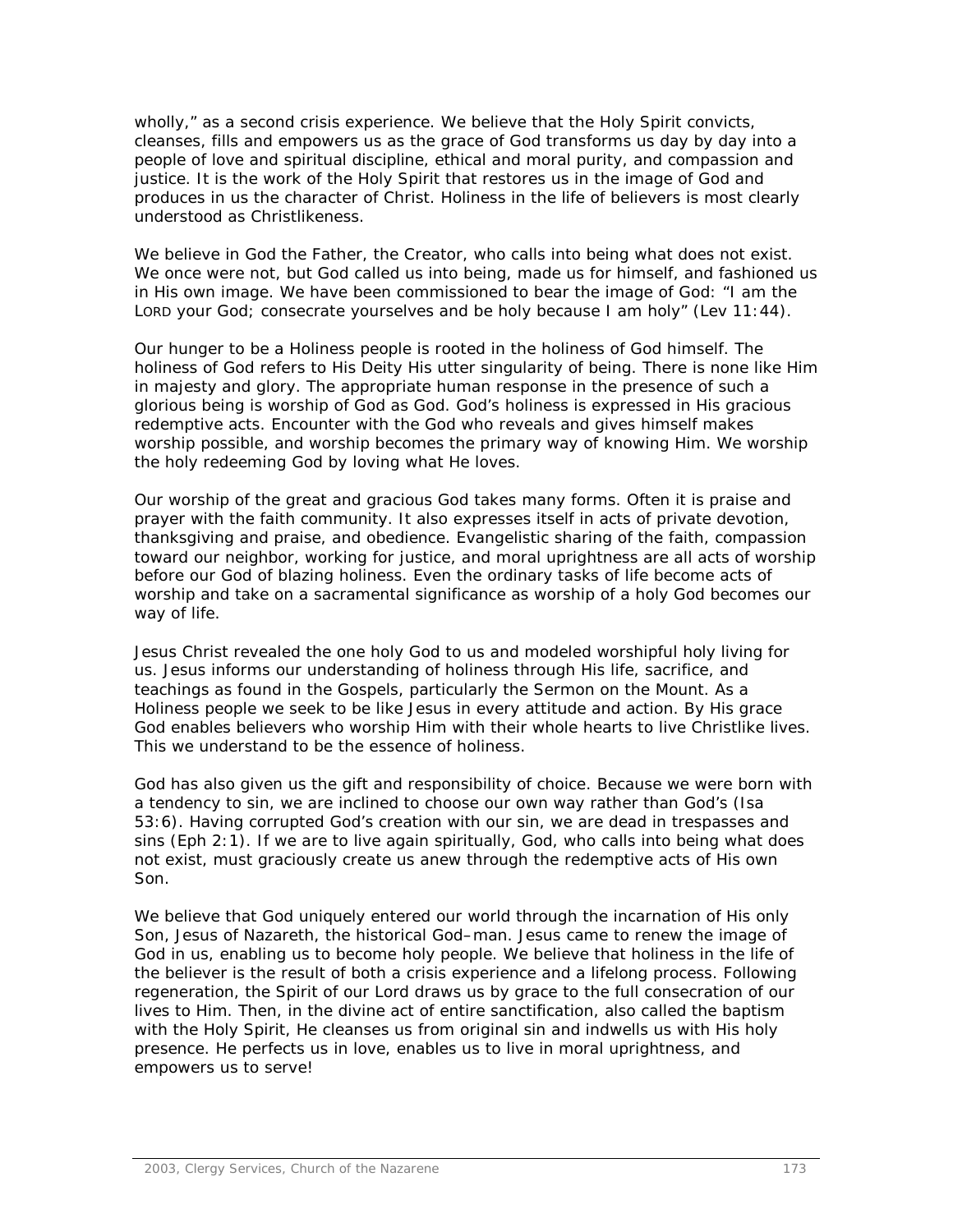The Spirit of Jesus works within us to reproduce in us His own character of holy love. He enables us to "put on the new self, created to be like God in true righteousness and holiness" (Eph 4:24). To be like God is to be like Jesus. Having had the divine image restored in us in God's act of entire sanctification, we acknowledge that we have not yet arrived spiritually; our lifelong goal is Christlikeness in every word, thought, and deed. By continued yieldedness, obedience, and faith, we believe that we are "being transformed in his [Christ's] likeness with ever-increasing glory" (2 Cor 3:18). We participate further in this process as we live a life of worship expressed in many ways, including embracing the spiritual disciplines and the fellowship and accountability of the local church. As a Body of Believers in a specific congregation, we endeavor to be a Christlike community, worshiping God with our whole hearts and receiving His gifts of love, purity power, and compassion.

As a Holiness people we do not exist in a historical and ecclesiastical vacuum. We identify with the New Testament and the Early Church. Our articles of faith clearly place us in the tradition of classical Christianity. We identify with the Arminian tradition of free grace (Jesus died for all) and human freedom—the God–given capacity of all to choose God and salvation. We also trace our ecclesiastical heritage to the Wesleyan Revival of the 18th century and to the Holiness Movement of the 19th and 20th centuries.

Through the centuries the Holiness people have had a "magnificent obsession" with Jesus. We worship Jesus! We love Jesus! We think Jesus! We talk Jesus! We live Jesus! This is the essence and overflow of holiness for us. This is what characterizes Holiness people.

### **We Are a Missional People**

We are a sent people, responding to the call of Christ and empowered by the Holy Spirit to go into all the world, witnessing to the Lordship of Christ and participating with God in the building of the Church and the extension of His kingdom (2 Corinthians 6:1). Our mission (a) begins in worship, (b) ministers to the world in evangelism and compassion, (c) encourages believers toward Christian maturity through discipleship, and (d) prepares women and men for Christian service through Christian higher education.

### **3a. Our Mission of Worship**

The mission of the church in the world begins in worship. It is as we are gathered together before God in worship—singing, hearing the public reading of the Bible, giving our tithes and offerings, praying, hearing the preached Word, baptizing, and sharing the Lord's Supper—that we know most clearly what it means to be the people of God. Our belief that the work of God in the world is accomplished primarily through worshiping congregations leads us to understand that our mission includes the receiving of new members into the fellowship of the church and the organizing of new worshiping congregations.

Worship is the highest expression of our love for God. It is God–centered adoration honoring the One who in grace and mercy redeems us. The primary context for worship is the local church where God's people gather, not in self–centered experience or for self–glorification, but in self–surrender and self–offering. Worship is the church in loving, obedient service to God.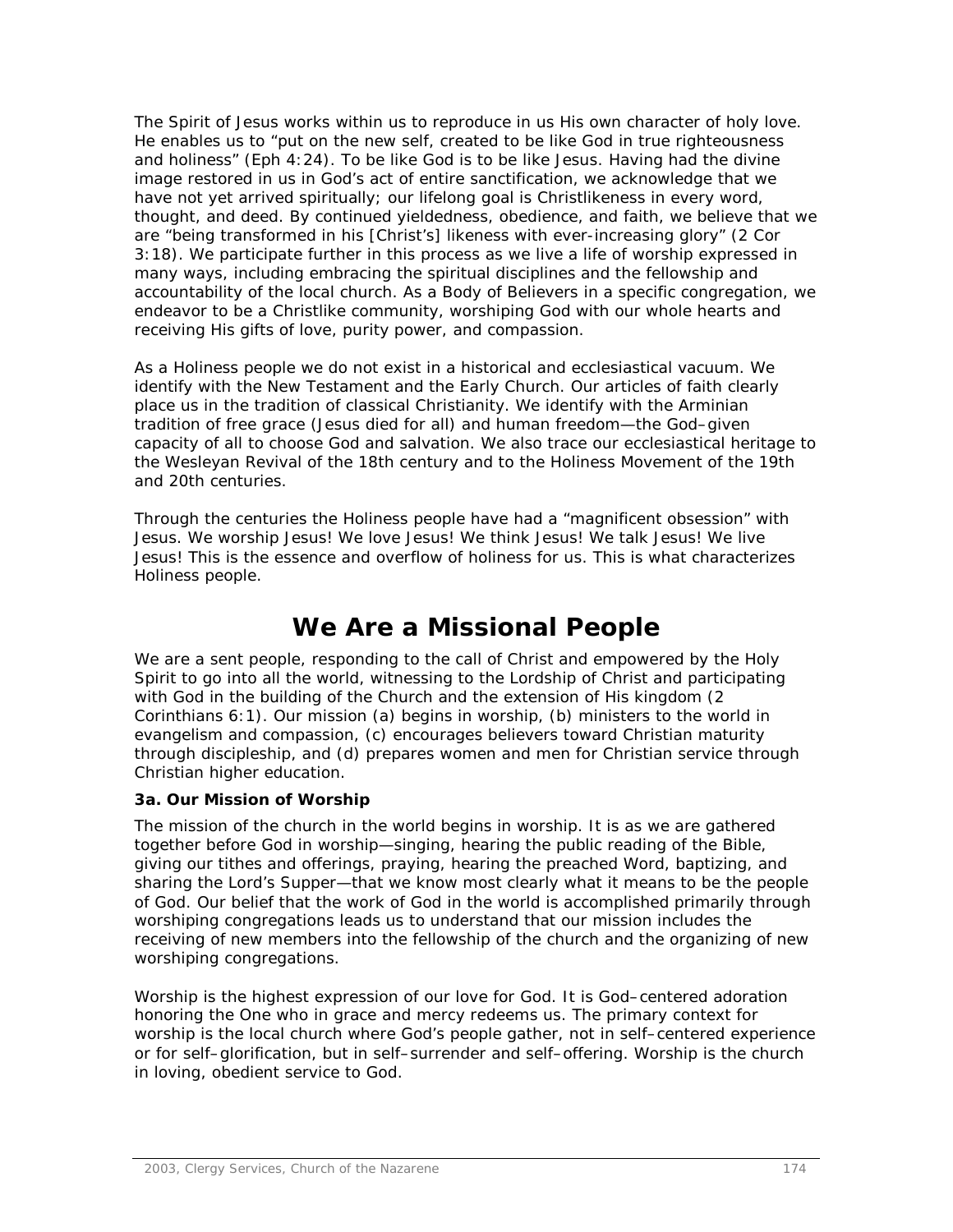Worship is the first privilege and responsibility of God's people. It is the gathering of the covenant community before God in proclamation and celebrative response of who He is, what He has done, and what He promises to do.

The local church in worship is at the core of our identity. The Church of the Nazarene is essentially local worshiping congregations, and it is in and through the local congregation that our mission is fulfilled. The mission of the church finds its meaning and orientation in worship. It is in the preaching of the Word, the celebration of the sacraments, the public reading of the Scripture, the singing of hymns and choruses, corporate prayer, and the presenting of our tithes and offerings that we know most clearly what it means to be the people of God. It is in worship that we understand most clearly what it means to participate with God in the work of redemption.

Our mission of worship is foundational for our church. As the Church of the Nazarene is essentially local worshiping congregations, our mission of worship will include a continued commitment to the starting of new congregations.

### **3b. Our Mission of Compassion and Evangelism**

As people who are consecrated to God, we share His love for the lost and His compassion for the poor and broken. The Great Commandment and the Great Commission move us to engage the world in evangelism, compassion, and justice. To this end we are committed to inviting people to faith, to caring for those in need, to standing against injustice and with the oppressed, to working to protect and preserve the resources of God's creation, and to including in our fellowship all who will call upon the name of the Lord.

Through its mission in the world, the church demonstrates the love of God. The story of the Bible is the story of God reconciling the world to himself, ultimately through Christ Jesus (2 Corinthians 5:16-21). The church is sent into the world to participate with God in this ministry of love and reconciliation through evangelism, compassion, and justice.

Both the Great Commission and the Great Commandment are central to the understanding of our mission. They are two expressions of a single mission, two dimensions of the one gospel message. Jesus, who directs us to "love the Lord your God with all your heart and with all your soul and with all your mind . . . and your neighbor as yourself" (Matthew 22:37, 39), also tells us to "go and make disciples of all nations, baptizing them in the name of the Father and of the Son and of the Holy Spirit, and teaching them to obey everything I have commanded you" (28:19-20).

The mission of the church in the world extends to all humanity, as all people, being created in the image of God, have ultimate value. It is our mission to love and value people as they are loved and valued by God, who seeks to bring them peace, justice, and salvation from sin through Christ. It is our mission to have compassion upon and to care for those in need. It is our mission to oppose social systems and policies that devalue or disempower people.

The mission of the church extends to the whole person. God has created us as whole persons, and it is our mission to be ministers of God's love to people as whole persons—body, soul, and spirit. Our mission of evangelism, compassion, and justice is a single integrated mission, engaging people in their physical, emotional, and spiritual need.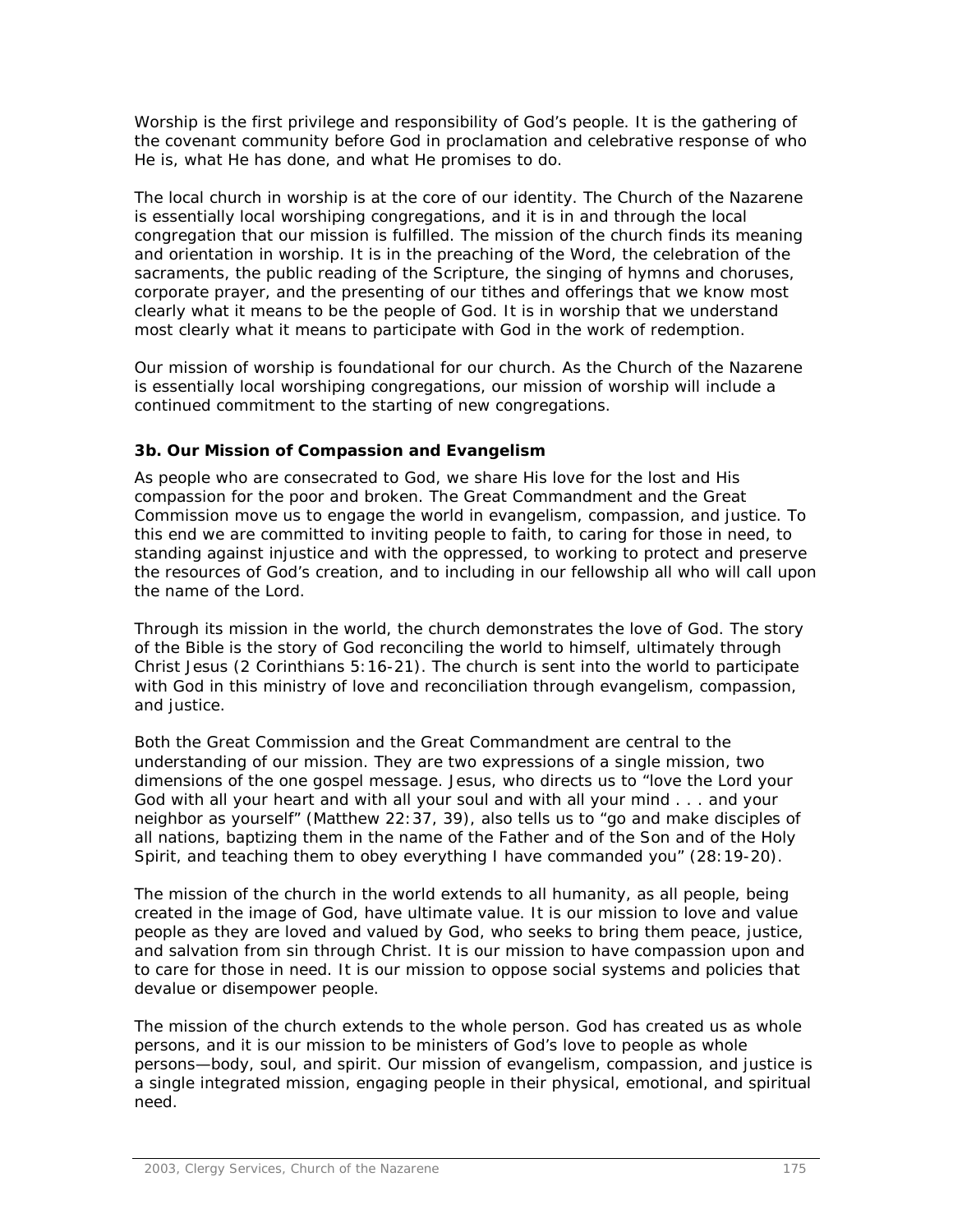The mission of the church in the world extends to all humanity because Jesus Christ has come into the world to save all who call upon His name. As the people of God, it is our privilege and responsibility to share the good news of the gospel with all who will hear. Whether in public services or in personal one–on–one witnessing, our passion is to take every opportunity to invite people to faith in Jesus Christ.

The mission of the church in the world extends to all people because the Holy Spirit, at Pentecost, was poured out upon all humanity (Acts 2). It is our mission to present the gospel of salvation through Jesus Christ to every person on earth. We are empowered by the Spirit to go into the world proclaiming the Kingdom and participating with God in the building of the church.

It is with a spirit of hope and optimism that we engage our God–given mission in the world. It is more than an expression of human concern or human effort. Our mission is a response to God's call. It is our participation with God in the Kingdom mission of reconciliation. It is the church's faithful witness to and expression of the love of God in the world—in evangelism, compassion, and justice. It is our faith in the ability of God's grace to transform the lives of people broken by sin and to restore them in His own image.

### **3c. Our Mission of Discipleship**

We are committed to being—and inviting others to become—disciples of Jesus. With this in mind, we are committed to providing the means (Sunday School, Bible studies, small accountability groups, etc.) through which believers are encouraged to grow in their understanding of the Christian faith and in their relationship with each other and with God. We understand discipleship to include submitting ourselves to obeying God and to the disciplines of the faith. We believe we are to help each other live the holy life through mutual support, Christian fellowship, and loving accountability. Wesley said, "God has given us to each other to strengthen each other's hands."

Christian discipleship is a way of life. It is the process of learning how God would have us live in the world. As we learn to live in obedience to the Word of God, in submission to the disciplines of the faith, and in accountability to one another, we begin to understand the true joy of the disciplined life and the Christian meaning of freedom. Discipleship is not merely human effort, submitting to rules and regulations. It is the means through which the Holy Spirit gradually brings us to maturity in Christ. It is through discipleship that we become people of Christian character. The ultimate goal of discipleship is to be transformed into the likeness of Jesus Christ (2 Cor 3:18).

By studying and meditating on the Scriptures, Christians discover fountains of refreshment in every thirsty valley on their discipleship journey. Invigorated by the washing of the Word, refined by immersion in the Word, drinking deeply the truths of the Word, the disciples discover to their happy surprise that they are being "transformed by the renewing of [their] mind" (Rom 12:2). The Christian way opens before them like a high and open road. Nerved by God, they proceed on a way of life that eclipses mere human and cultural values. Refreshed by the fountain of the Word, disciples give their life away in self–transcending service.

We affirm the life–giving value of the classic spiritual disciplines in the training of women and men as disciples of Christ. The disciplines of prayer and fasting, worship,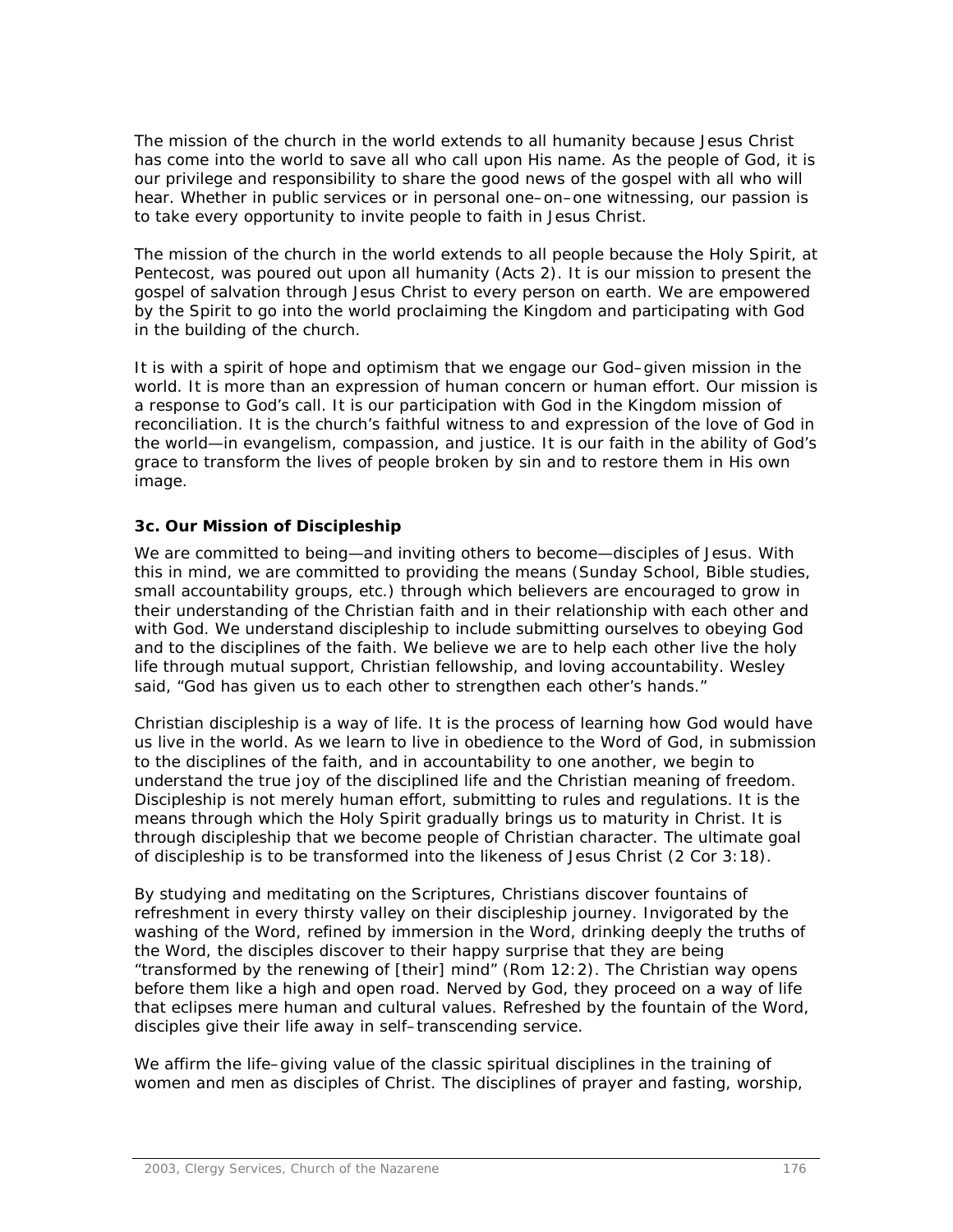study, solitude, service, and simplicity are at the same time natural expressions and intentional commitments in the life of the believer.

Discipleship requires mutual support and loving accountability. On our own, few of us will develop the spiritual disciplines that lead to Christian maturity. We believe that we are to encourage the mutual support provided through such means as Sunday School classes, discipleship groups, Bible study groups, prayer meetings, accountability groups, and Christian mentoring as necessary to our spiritual formation and maturity. Recognizing the role of accountability in the Wesleyan class meetings encourages us to support its place within the contemporary Christian congregation.

### **3d. Our Mission of Christian Higher Education**

We are committed to Christian education, through which men and women are equipped for lives of Christian service. In our seminaries, Bible colleges, colleges, and universities, we are committed to the pursuit of knowledge, the development of Christian character, and the equipping of leaders to accomplish our God–given calling of serving in the church and in the world.

Christian higher education is a central part of the mission of the Church of the Nazarene. In the early years of the Church of the Nazarene, institutions of Christian higher education were organized for the purpose of preparing men and women of God for leadership and Christian service in the global spread of the Wesleyan–Holiness revival. Our continued commitment to Christian higher education through the years has produced a worldwide network of seminaries, Bible schools, colleges, and universities.

Our mission of Christian higher education comes directly out of what it means to be God's people. We are to love God with our whole "heart, soul, and mind." We are therefore, to be good stewards in the development of our minds, our academic resources, and in the application of our knowledge. In this light, we are committed to the open and honest pursuit of knowledge and truth coupled with the integrity of our Christian faith. Christian higher education is an essential arena for the development of the stewardship of our minds. It is intended to be an arena characterized by the discussion and discovery of truth and knowledge about God and all of God's creation.

In Christian higher education faith is not compartmentalized, but wonderfully integrated with knowledge as faith and learning are developed together. The whole person is cultivated with every area of thought and life understood in relationship to the desire and design of God. Christian character and the equipping of Christian leaders for service in the church and the world are forged in the context of learning about God, humanity and the world. This commitment of Christian higher education to the formation of the whole person is critical for the development of Christian men and women for missional leadership in the church and the world.

As a redeemed people called to Christlikeness and sent as agents of God's love in the world, we participate with God in the work of redeeming humanity. Christian higher education contributes significantly to our being such a missional people—offering the broad range of knowledge—and it is necessary for effective service to God in our various vocations. Our faithful participation in God's redemptive work requires that we raise up men and women of God who can take their place as Christian servant leaders in the church and in the world.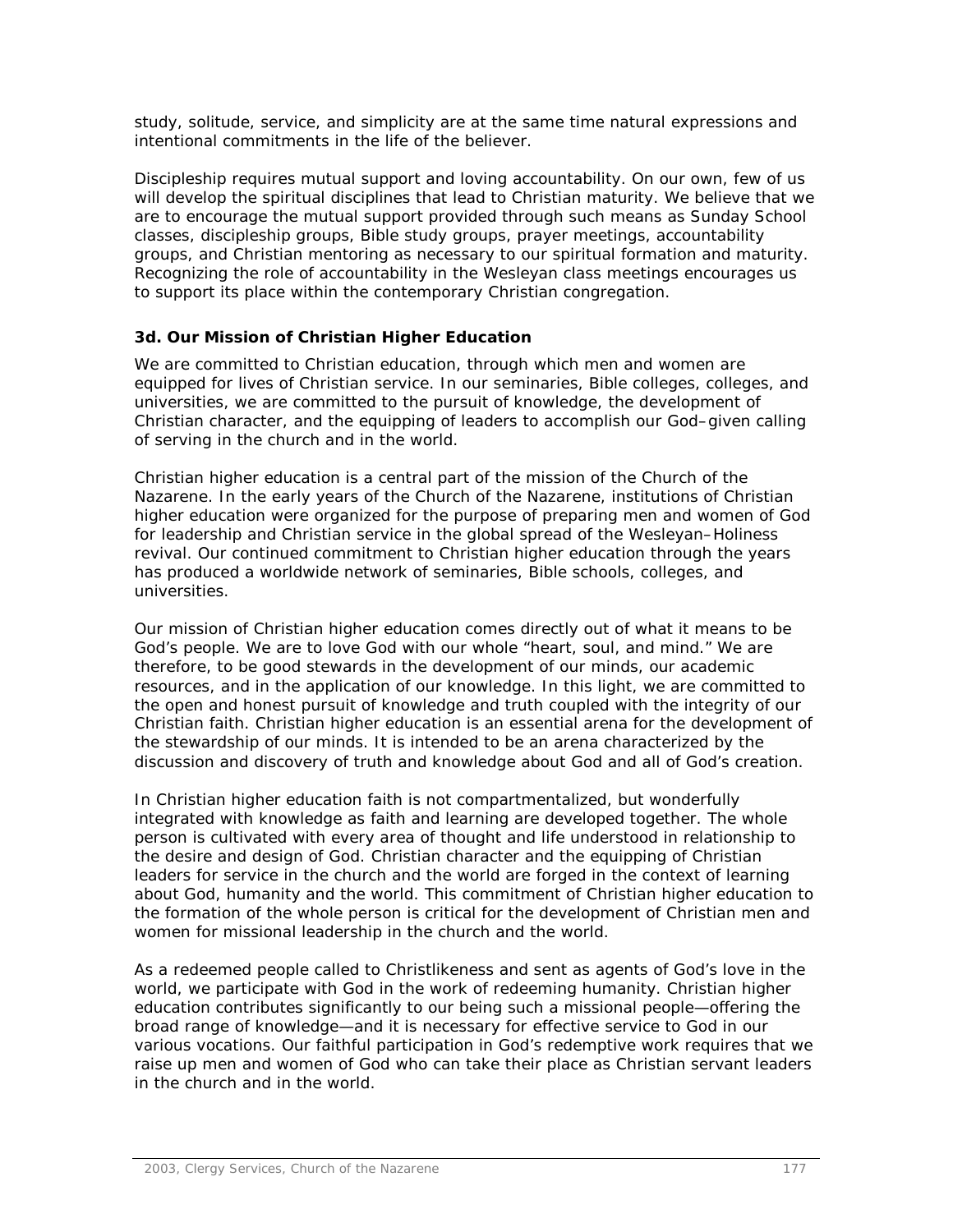The world in which we are called to serve is becoming more closely connected and more profoundly complicated each day. As God's work of redemption advances in present and future generations, our faithful witness to the Lordship of Christ and effective participation with God in the building of the church will continue to require a vital commitment to Christian higher education.

### **Conclusion**

At the turn of the 20th century, the Church of the Nazarene was born! P. F. Bresee and others were deeply convicted that God had raised them up for the express purpose of proclaiming to the church and world the gospel of Jesus Christ in the Wesleyan-Holiness tradition. There are unmistakable marks of providence on this denomination. From a fledgling movement, the Church of the Nazarene now exceeds 1.3 million in membership and is ministering in 135 countries of the world.

At the turn of the 21st century the future of this denomination has never been brighter! Many believe that we were raised up, not for the 20th century, but for the 21st century. We are positioned to make a major contribution to our post-modern world. This affirmation is grounded in our Wesleyan-Holiness heritage with its radical optimism of grace. We believe that human nature, and ultimately society, can be radically and permanently changed by the grace of God. We have an irrepressible confidence in this message of hope, which flows from the heart of our holy God.

P. F. Bresee was fond of saying, "The sun never sets in the morning." It is still morning in the church of the Nazarene, and the sun never sets on our denomination around the world. We are radically optimistic about impacting our 21st-century world with the Holiness message! With clarity of vision, total commitment, and firm faith, we view this new century as our day of greatest opportunity for making Christlike disciples of all nations.

All Scripture quotations are taken from the Holy Bible, *New International Version (NIV).* Copyright © 1973, 1978, 1984 by International Bible Society. Used by permission of Zondervan Publishing House. All rights reserved.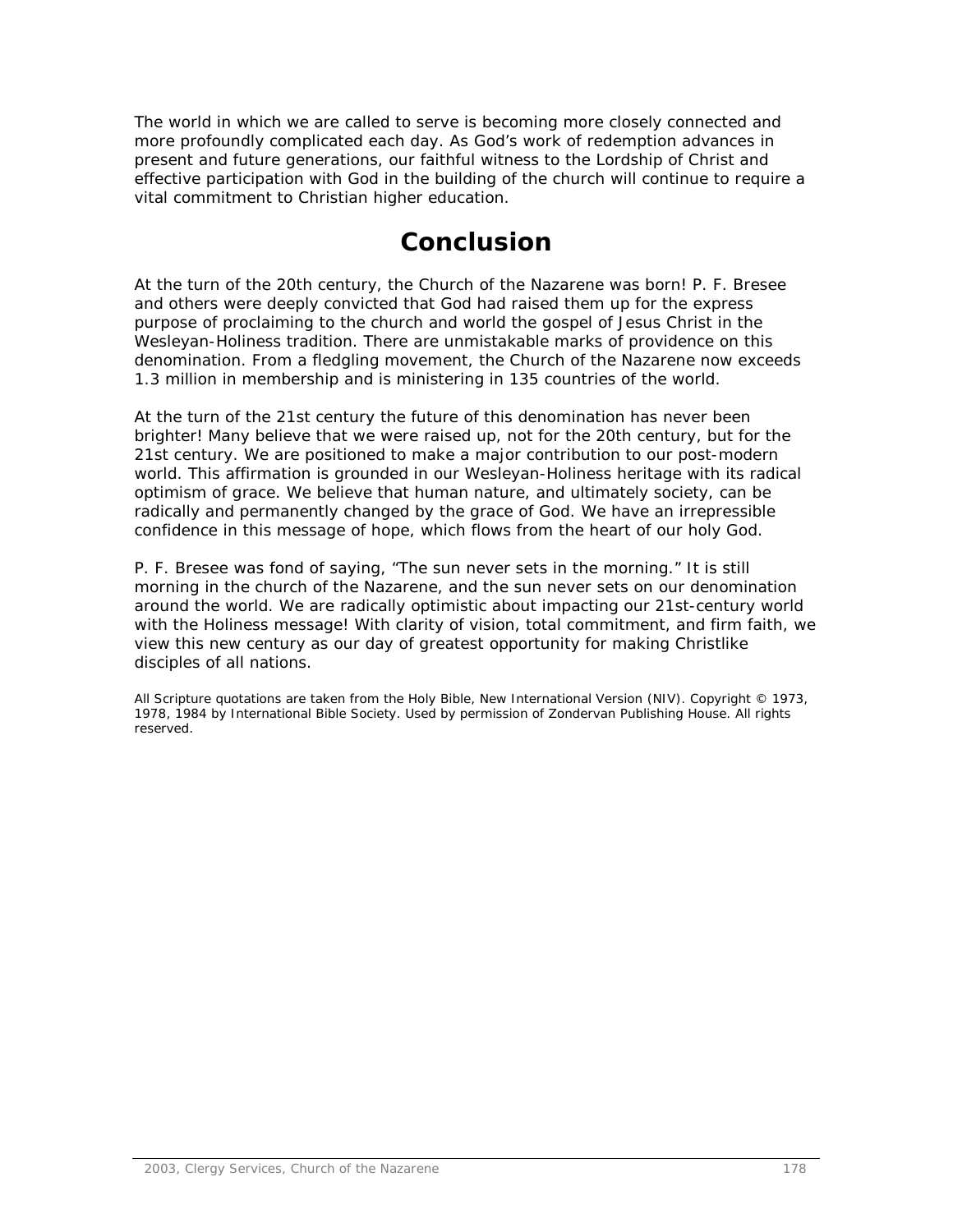### **Lesson 15: Core Values and Attitudes of the Servant Leader**

### **Due This Lesson**

One-page paper on Resource 14-3 Read *Church of the Nazarene Core Values* and *For This We Stand* Two-page paper on "Lessons Learned from Shackleton's Antarctic Adventure" Journaling

### **Learner Objectives**

At the end of this lesson, participants will

- relate the Church of the Nazarene Core Values and the MVNU Core Values [examples of institutional values] to the core values of Christian servant leaders
- describe core attitudes of the Christian servant leader
- identify needed areas of growth and development in their own lives

### **Homework Assignments**

Write a one-page response to one of the three Church of the Nazarene Core Values. How does the chosen core value relate to leadership within the church?

Re-read Resource 15-5 and develop a series of parallel questions for you to discuss with the persons whom you are responsible to lead. Remember, the PROOF of servant leadership is reflected in the qualitative growth of the led individually and as a group.

#### Theme 5 Review:

One of the module requirements is to write a staged, cumulative paper titled "My Philosophy of Servant Leadership." This review of Theme 5 will be the fifth stage of that paper. When you finish the Theme 5 review, put it with your other four theme reviews and edit them into a single complete paper.

The scriptures in Resource 15-6 are related to Theme 5. Read each passage and take notes on relationships that you find. Then, write a one- to two-page essay on Theme 5. Your essay should incorporate the insight you have gained and your understanding of the content from Lessons 13-15.

Resource 3-7 contains an Intercessory Prayer Work Sheet. Use the work sheet in your devotional time to note how God is opening your eyes to the needs within your circle of influence.

During the next classtime, journals will be checked. The individual entries will not be read but the faithfulness and completeness of the assignment will be checked.

Write in your journal.

• I need to forgive [insert name] so that my relationship with God will not be strained.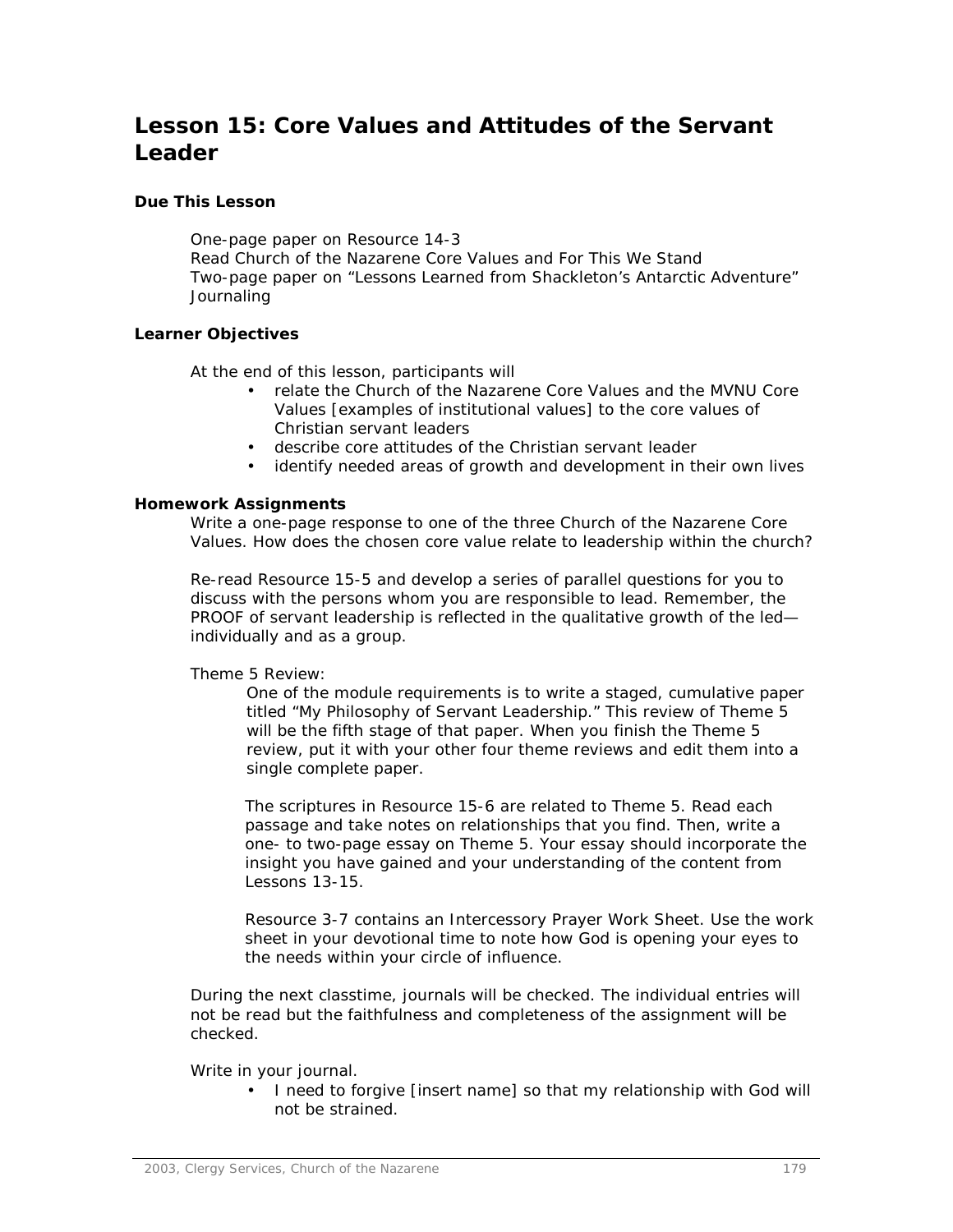- My devotional life can be strengthened by . . .
- I can show respect for the natural world by . . .
- I need to cultivate an authentic, transparent, and genuine nature by . . .
- Lord, I need to ask [insert name] for forgiveness because I put him or her down to make myself look better when I . . .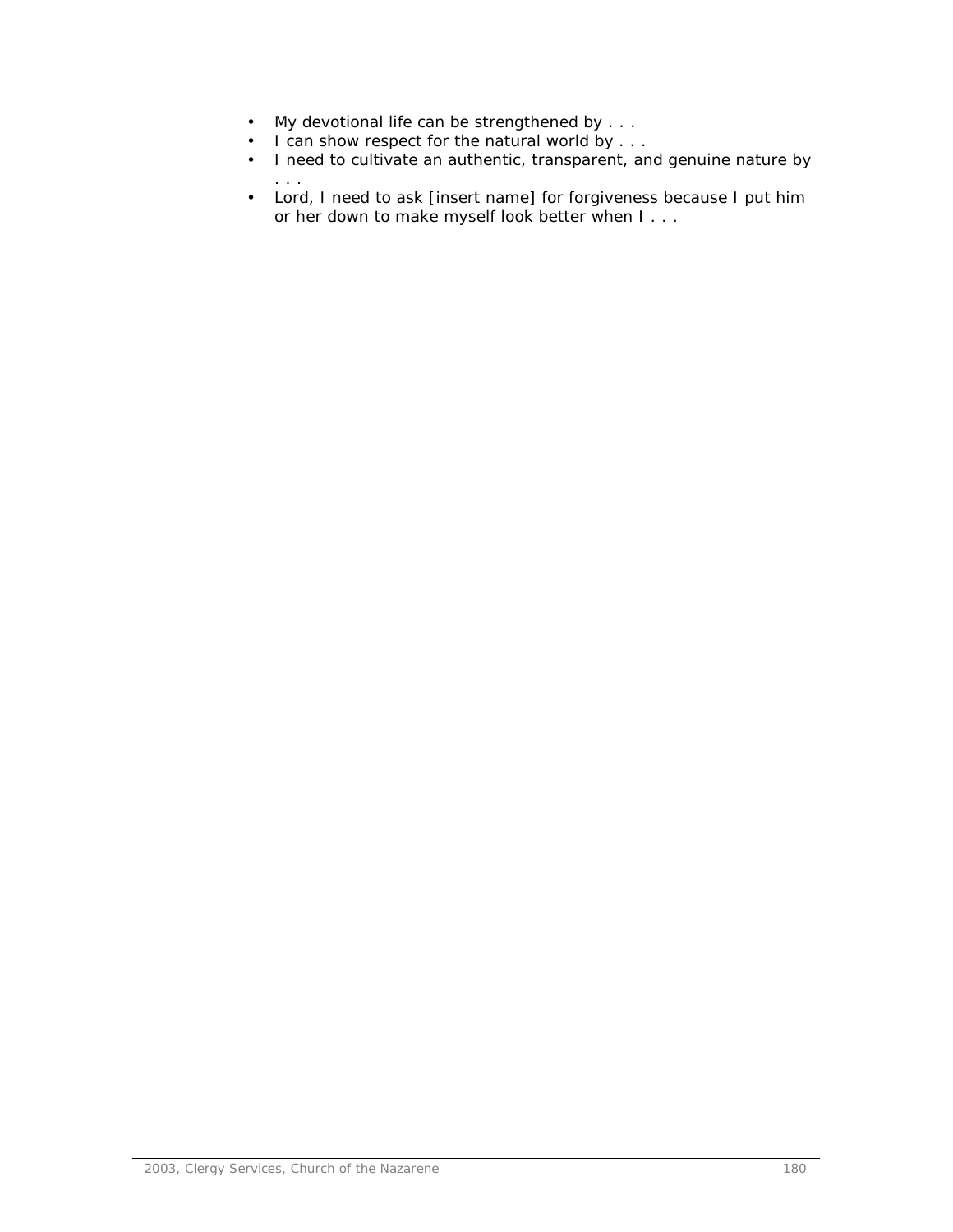# **Church of the Nazarene Core Values<sup>44</sup>**

Refer to Resource 14-7 for the full text.

### **We Are a Christian People**

As members of the Church Universal, we join with all true believers in proclaiming the Lordship of Jesus Christ and in embracing the historic Trinitarian creedal statements of Christian faith. We value our Wesleyan– Holiness heritage and believe it to be a way of understanding the faith that is true to Scripture, reason, tradition, and experience.

### **We Are a Holiness People**

God, who is holy, calls us to a life of holiness. We believe that the Holy Spirit seeks to do in us a second work of grace, called by various terms including "entire sanctification" and "baptism with the Holy Spirit"—cleansing us from all sin; renewing us in the image of God: empowering us to love God with our whole heart, soul, mind, and strength, and our neighbors as ourselves; and producing in us the character of Christ. Holiness in the life of believers is most clearly understood as Christlikeness.

### **We Are a Missional People**

We are a sent people, responding to the call of Christ and empowered by the Holy Spirit to go into all the world, witnessing to the Lordship of Christ and participating with God in the building of the Church and the extension of His kingdom (2 Cor 6:1). Our mission

- begins in worship
- ministers to the world in evangelism and compassion
- encourages believers toward Christian maturity through discipleship
- prepares women and men for Christian service through Christian higher education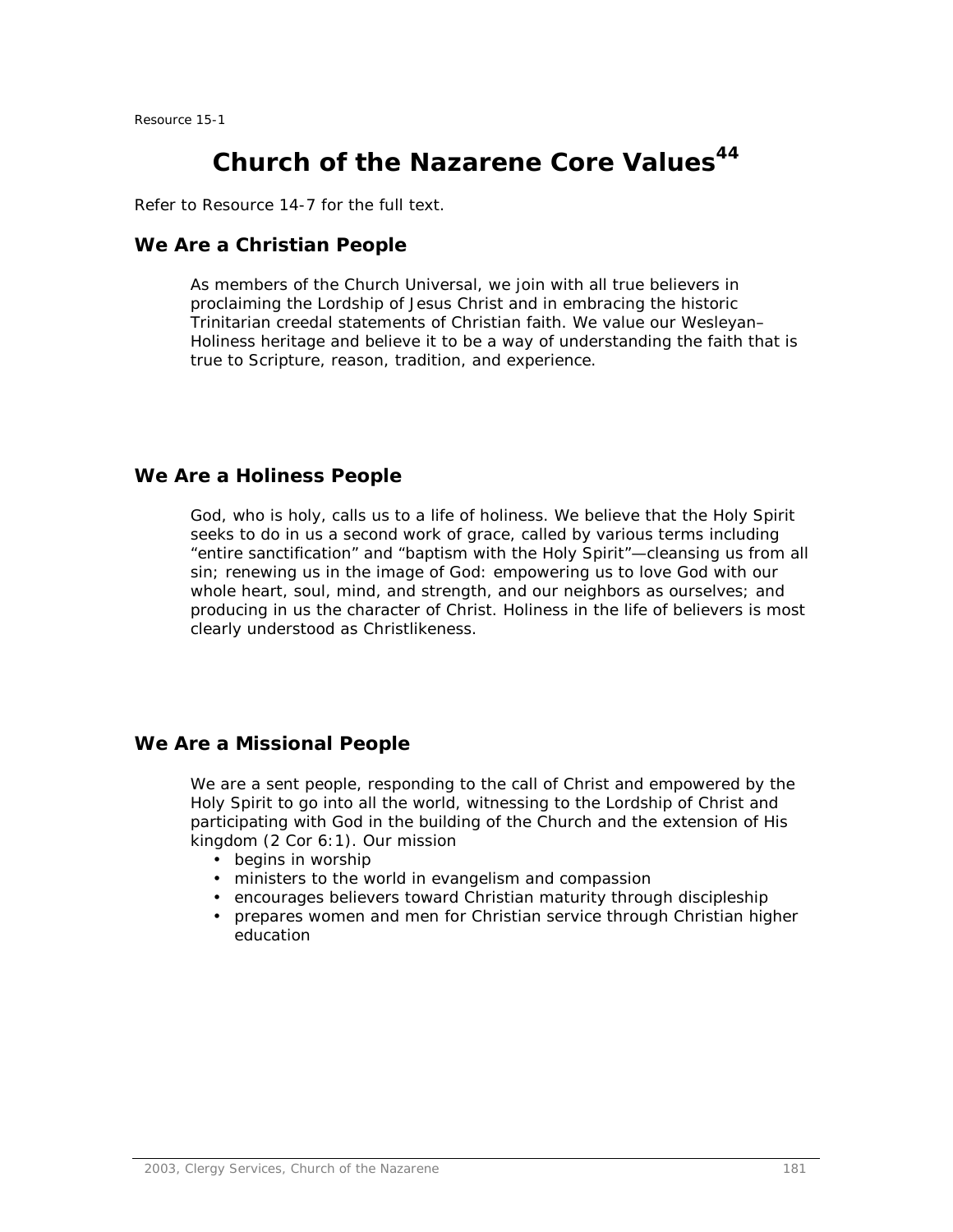### **Mount Vernon Nazarene University Core Values<sup>45</sup>**

Affirmation 1: **We Love God.** Therefore, we value and stand for

- 1. A Worshiping Community
- 2. A Biblical Faith
- 3. A Christlike Lifestyle
- 4. A Holiness Ethic
- 5. A Global Mission
- 6. A Creation Vision
- 7. A Spirit-Empowered Devotion

### Affirmation 2: **We Respect Others.** Therefore, we value and stand for

- 1. A Magnanimous Spirit
- 2. A Servant Mentality
- 3. A Trustworthy Character
- 4. A Positive Influence
- 5. A Courteous Response
- 6. A Giving Motivation
- 7. An Appreciative Attitude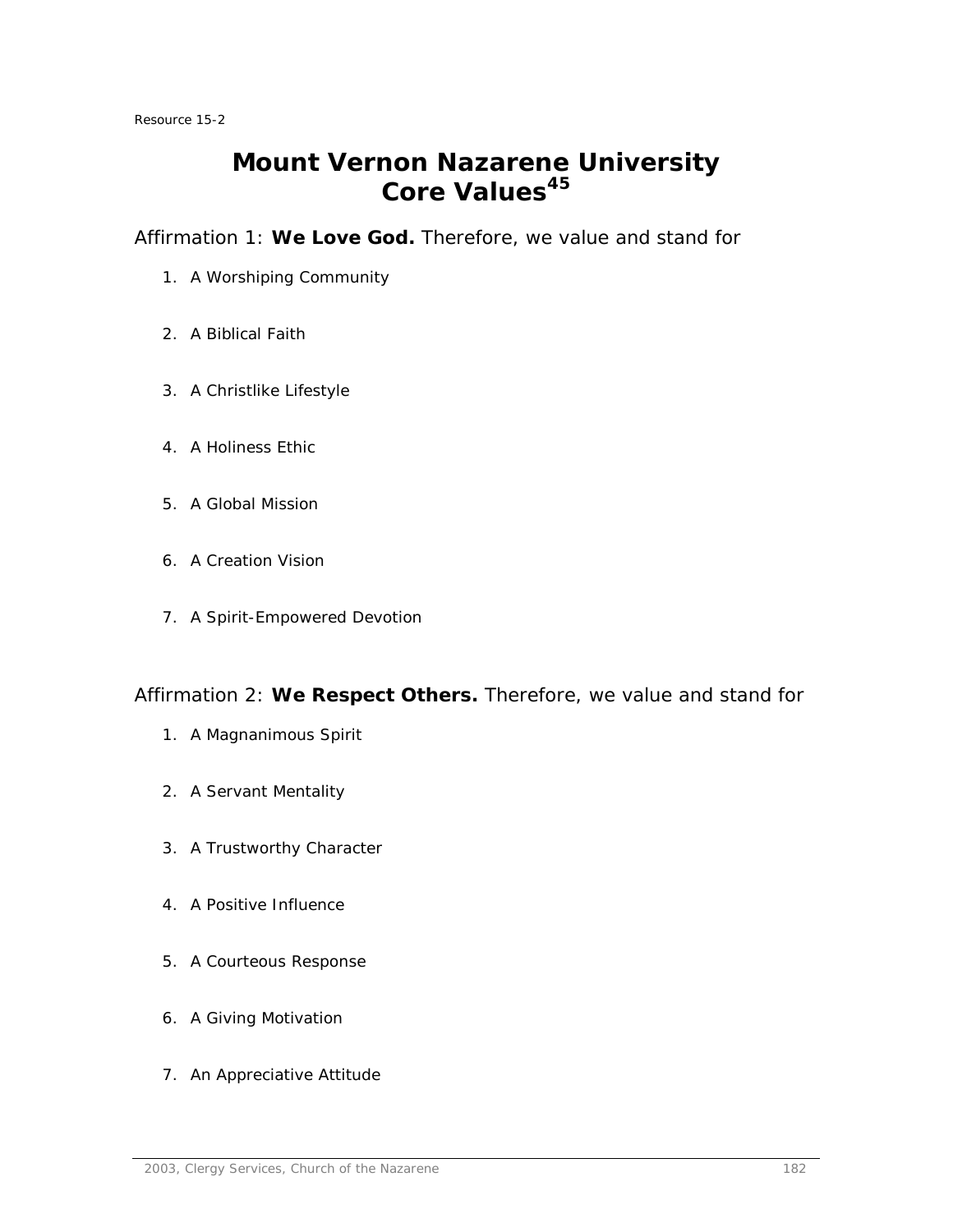## **Core Attitudes of the Christian Servant Leader**

Core attitudes of the heart (Eph 4:23) that should increasingly characterize Spirit-filled Christians and Christlike leaders include the following:

- 1. I love you—*you are my brother/sister in Christ.*
- 2. I need you—*you have strengths and gifts I do not have.*
- 3. I accept you—*you are being changed by Christ as I am being changed.*
- 4. I respect you—*you are different, yet we are one in Christ.*
- 5. I trust you—*you desire to serve the same Christ as I serve.*
- 6. I serve you—*I want to minister grace to you.*

These are key attitudes for the Christian leader who seeks to nurture faith and life in the persons he or she leads. From these basic attitudes, specific goals can be derived for the people we serve.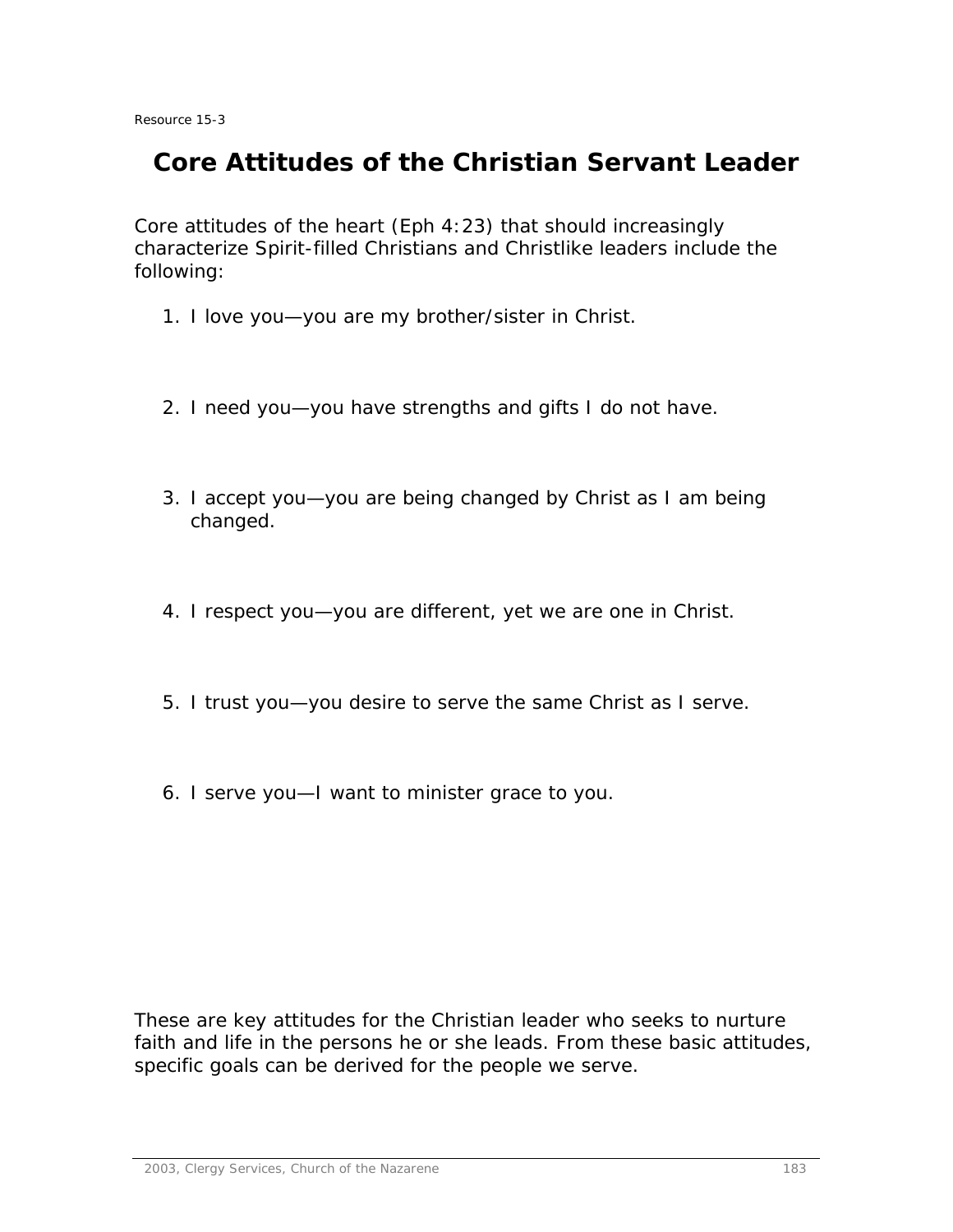## **Goals for Your Staff**

These goals remain very important since you want the faith of your employees to be strengthened as a result of working at your institution.

- 1. Honor their time. Don't over schedule. Honor time with God, themselves, their family, friends, etc.
- 2. Value their work. Enjoy your work and your working relationships. Even problem situations are opportunities to grow and strengthen their decision-making skills.
- 3. Build their confidence. Know your strengths and allow others to help you in areas that you are weak.
- 4. Increase their competence. Be willing to learn more.
- 5. Support their decisions. Do your homework/research. Be prepared and take extra time if necessary to make an informed decision.
- 6. Hear their words. Listen to yourself. Are your words appropriate and well-spoken to others?
- 7. Network their ideas. Get feedback from others inside and outside your organization.
- 8. Affirm their dreams. Have your dreams in writing. Talk with others who are successful in your field.
- 9. Simplify their assignment. Break down your assignment into smaller tasks and delegate what can be delegated.
- 10. Strengthen their faith. Take the time necessary for prayer, Bible study, inspirational reading, and rest.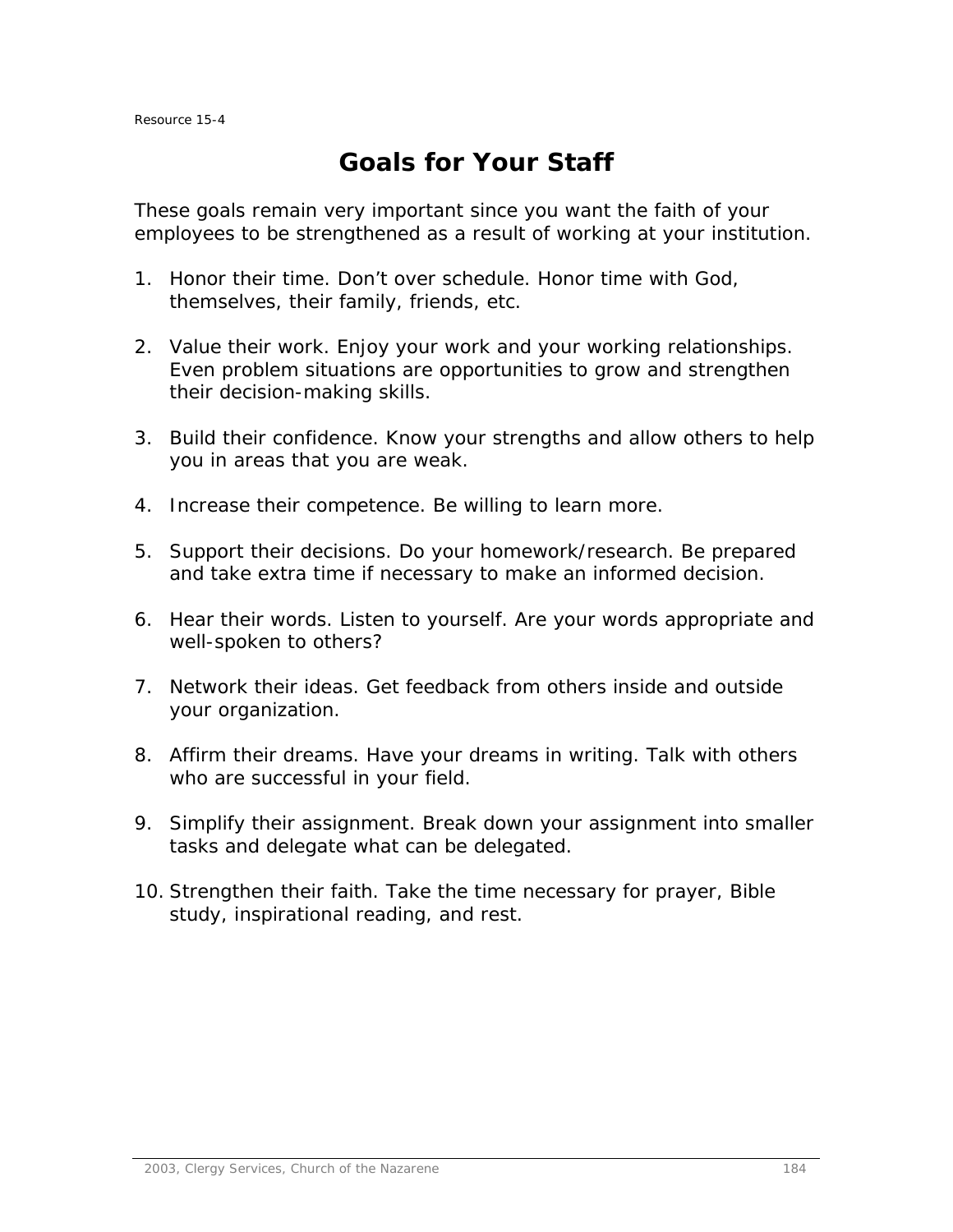### **Annual Review Questions**

The following questions help prepare employees for the employee review process. Notice the goal of the dialogue is the personal and professional growth of the employee.

- 1. How does your specific assignment fit into and support the overall mission and vision of Mount Vernon Nazarene University? How does your department do so?
- 2. In what ways have you developed and enhanced your job knowledge in the past year? Have adequate opportunities been provided both for training and for personal growth?
- 3. What specific tasks or accomplishments this year best express your commitment to quality service to students, fellow workers, and outside customers? How have you felt that your gifts and talents have been most effectively used*? (It is recommended that a written response to this question be given to your supervisor in advance of your review.)*
- 4. What aspects of your work this year reflect your stewardship of the responsibilities given to you? Are there additional avenues of service you would like to pursue (committees, new assignments, etc.)?
- 5. How would you describe your attitude toward your work? In what ways has your initiative contributed to the continuous improvement of our campus community? How does your work support the recruiting, retention, and care of our students?
- 6. How have problem solving and resourcefulness played a role in your successes or challenges this year? What additional resources might assist you as you strive for excellence?
- 7. In what ways have you contributed to teamwork in your area and how has teamwork influenced your work positively? How can the climate of collaboration at MVNU be enhanced?
- 8. Has your sense of calling and personal ministry been fulfilled through your work endeavors this year? Do you feel affirmed as a valuable asset to MVNU?
- 9. How has your leadership positively impacted those with whom you work and the campus as a whole? In what ways can those who lead you do so more effectively?
- 10. What short-term and long-term goals would you set for your work in the coming year? For your department as a whole?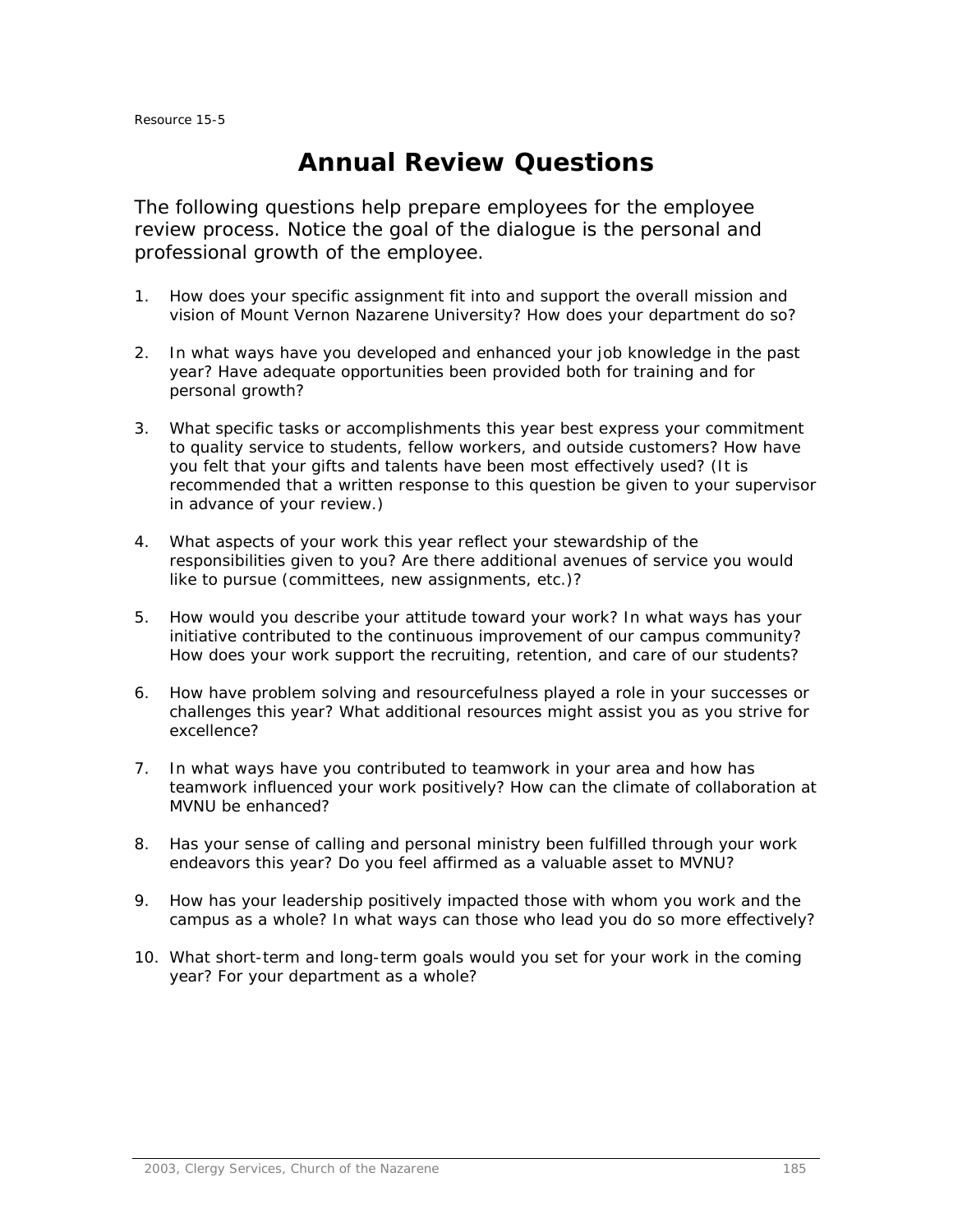## **Scriptures Related to Theme 5**

Theme 5: The PROOF of servant leadership is reflected in the qualitative growth of the led.

Related Scriptures:

Colossians 3:1-25

1 Corinthians 5:14-21

Matthew 22:37-39; 28:16-20

1 Timothy 2:5

1 and 2 Timothy

My ideas and paper outline: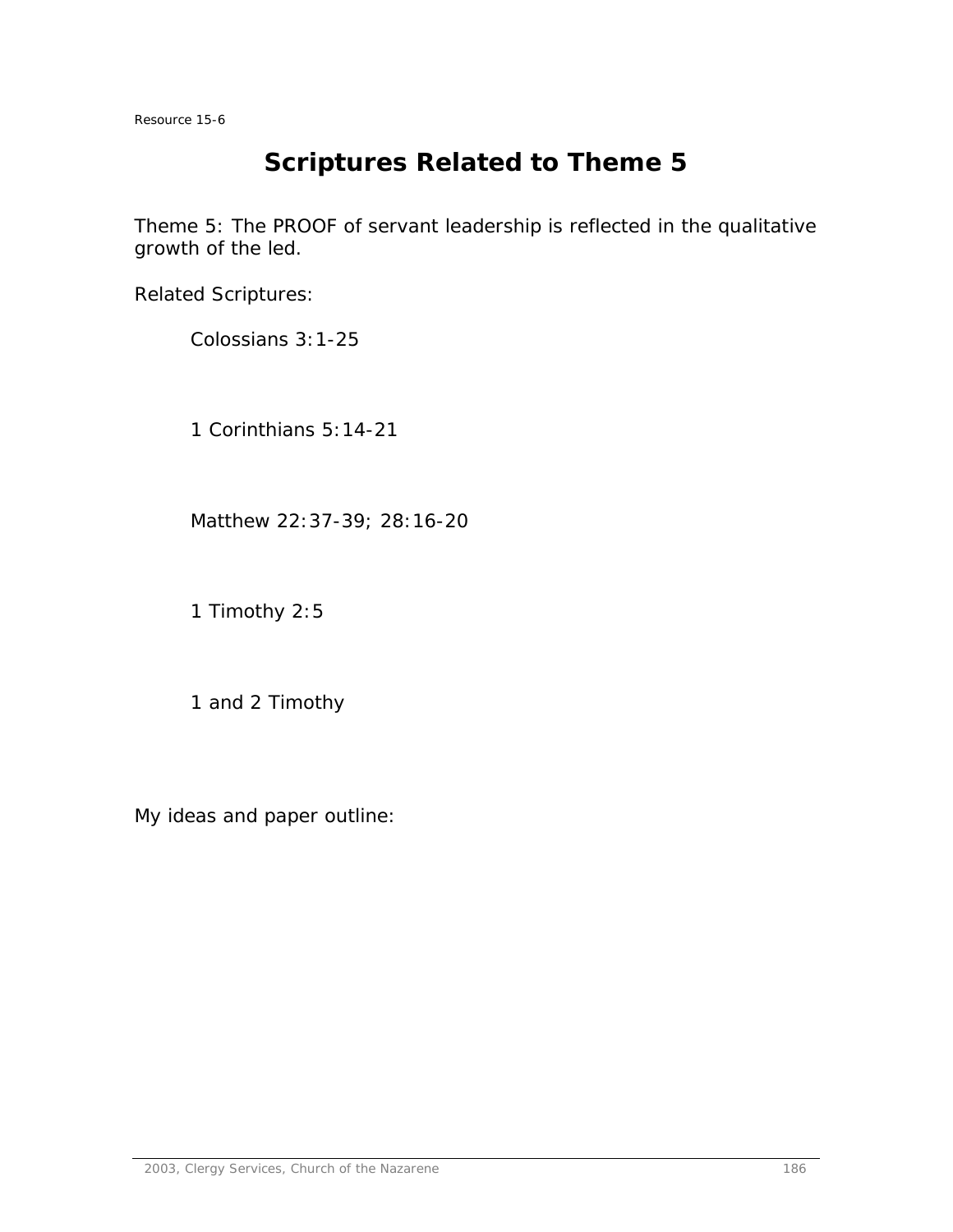### **Lesson 16: In Review**

#### **Due This Lesson**

Core Value paper Parallel questions Theme 5 Review Journals Journaling

#### **Learner Objectives**

At the end of this lesson, participants will

- understand the five themes for Christian servant leadership
- synthesize the themes to develop a model for servant leadership in their own ministry
- develop a plan for strengthening the characteristics, attitudes, and goals of servant leadership for their personal lives

#### **Homework Assignments**

Resource 16-4: "Final Thoughts from the Principal Contributor" is a summary by the module author. It contains the essence of the review provided in this module and can be used for future reference.

Write in your journal

- What have I learned from this module on Leading the People of God?
- What changes are required in my life because of what I have learned?
- What do I personally believe about Christian servant leadership?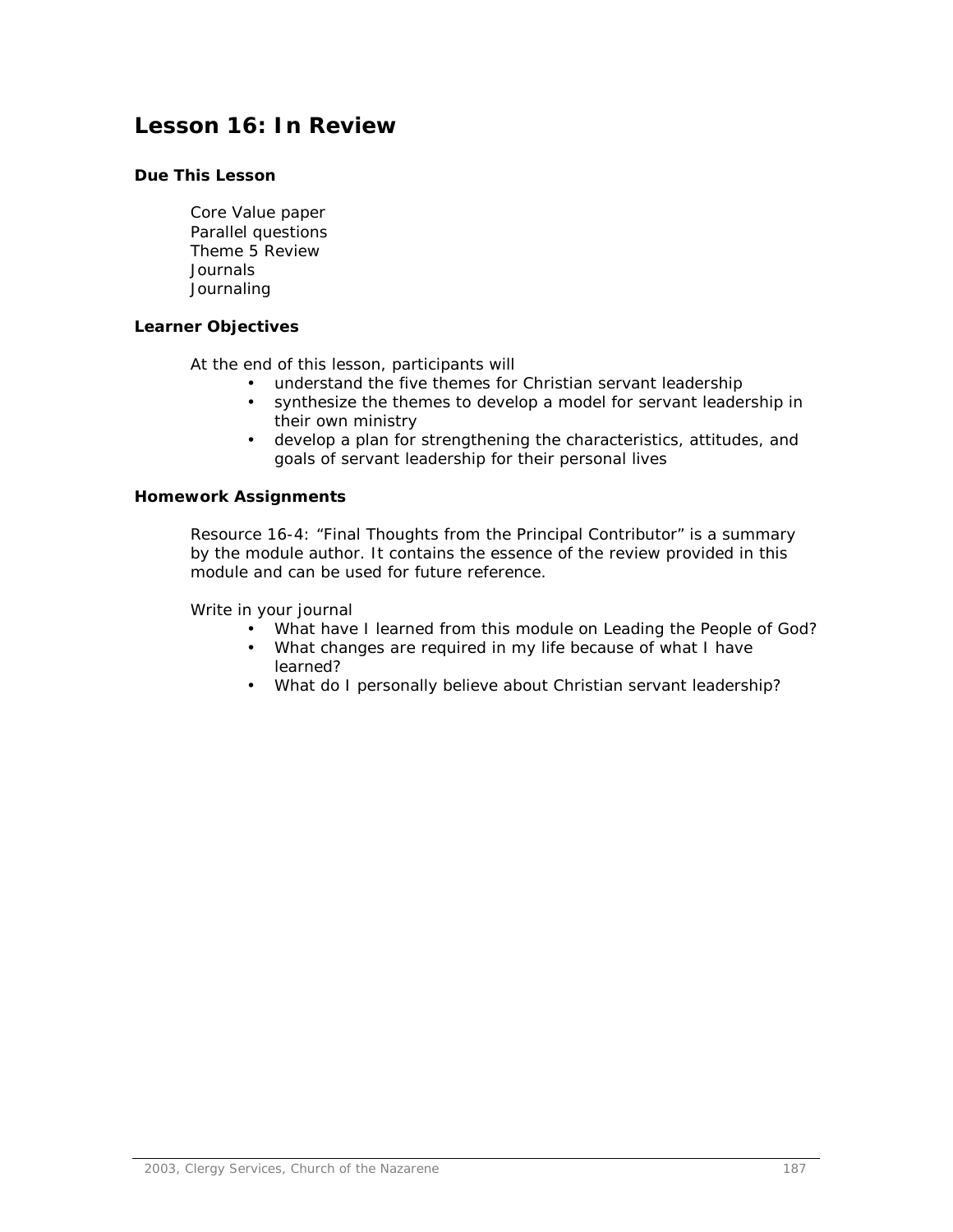Resource 16-1

### **Convictions of a Reconciled and Transformed Christlike Leader**

Conviction 1: Christlike leadership is rooted in A VISION FOR MINISTRY.

Conviction 2: Christlike leadership is rooted in A PASSION FOR FORMATION.

Conviction 3: Christlike leadership is rooted in AN OBSESSION FOR COMMUNITY.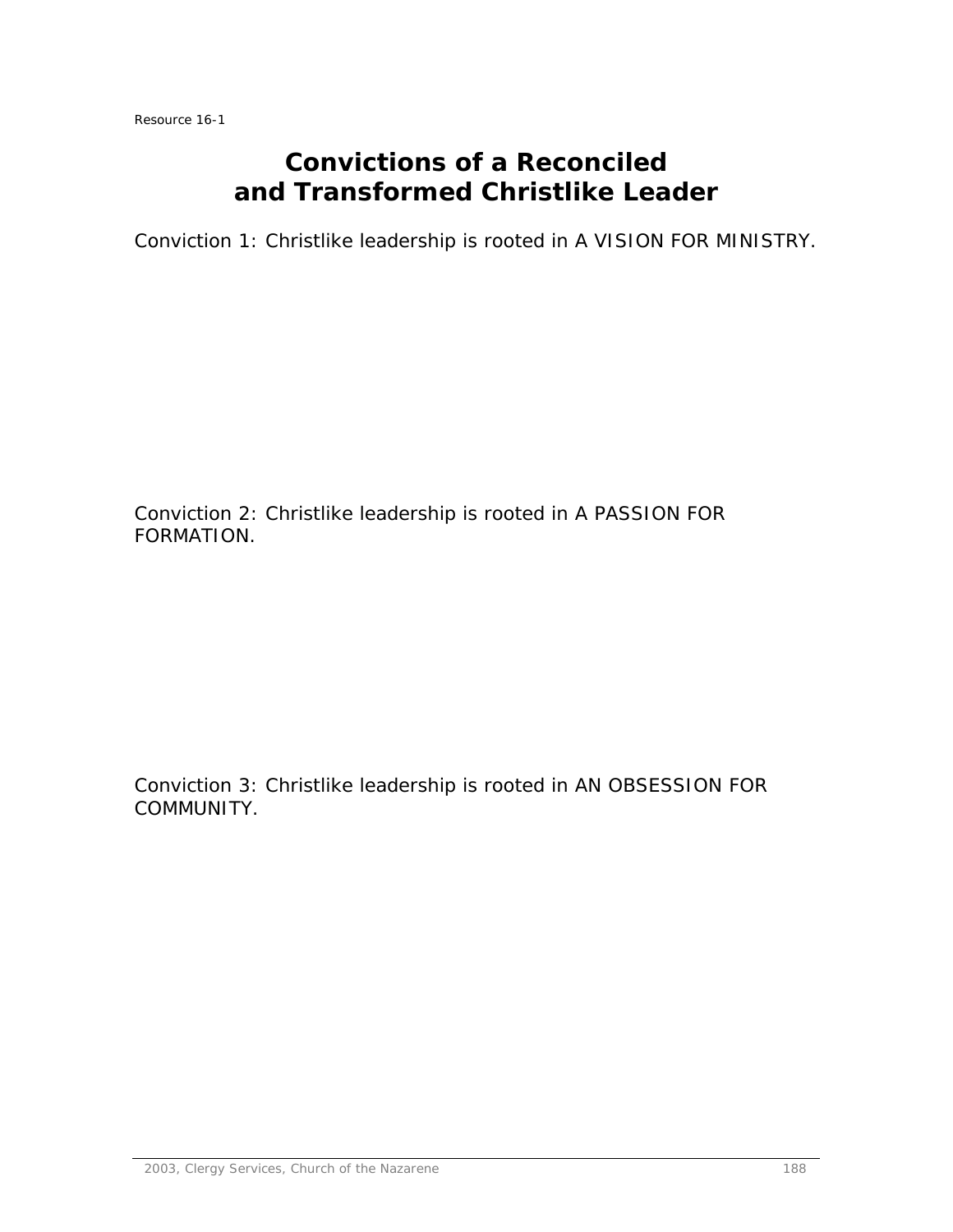# **The Heart of the Servant Leader<sup>46</sup>**

E. LeBron Fairbanks

#### **Introduction**

I am challenged by the words of "The Servant's Song" in our hymnal (no. 679). Remember the first two verses of the hymn?

*Brother, let me be your servant; let me be as Christ to you; Pray that I may have the grace to let you be my servant too.*

*We are pilgrims on a journey; we are brothers on the road.* We are here to help each other walk the mile and bear the load.<sup>47</sup>

Each time I sing this hymn, however, I am haunted by a question. Is it really possible to be a servant—a servant leader—in the real world of the local church or in an educational institution of the church with all of the conflicting expectations, demands, and pressures placed on us?

Let me express my concern differently. What will constitute "success" in our leadership ministry? The way we define success will determine our leadership focus.

My contention is that, regardless of where God places us as leaders within the Christian fellowship, we need—we must have at the core of our being—at least three compelling convictions:

- 1. A vision for who we are as the people of God
- 2. A passion for what we are called to do in the work of God
- 3. An obsession for how we live together as the family of God

These convictions are the heart of servant leadership. They comprise the essence of the Servant's Song.

Let's look more closely at these convictions to which the servant leader is captive.

#### **Conviction 1: Servant leadership is rooted in A VISION FOR MINISTRY.**

Vision has to do with seeing things clearly and at a great distance. It is seeing what others do not see. A vision is a consuming, fervent, and compelling inner picture. All leaders are supposed to have *vision*. Fundamental for the servant leader is not so much organizational *vision,* but theological *vision.*

Foundational to the servant leader is a theological vision of our identity within the Christian fellowship. Listen to the biblical images of our relationship to others:

- brothers and sisters in Christ
- fellow travelers on a spiritual journey
- members together of Christ's body
- a fellowship of God's people
- a microcosm of the Kingdom of God on earth
- a community of faith
- a sacramental community in and through which the grace of God flows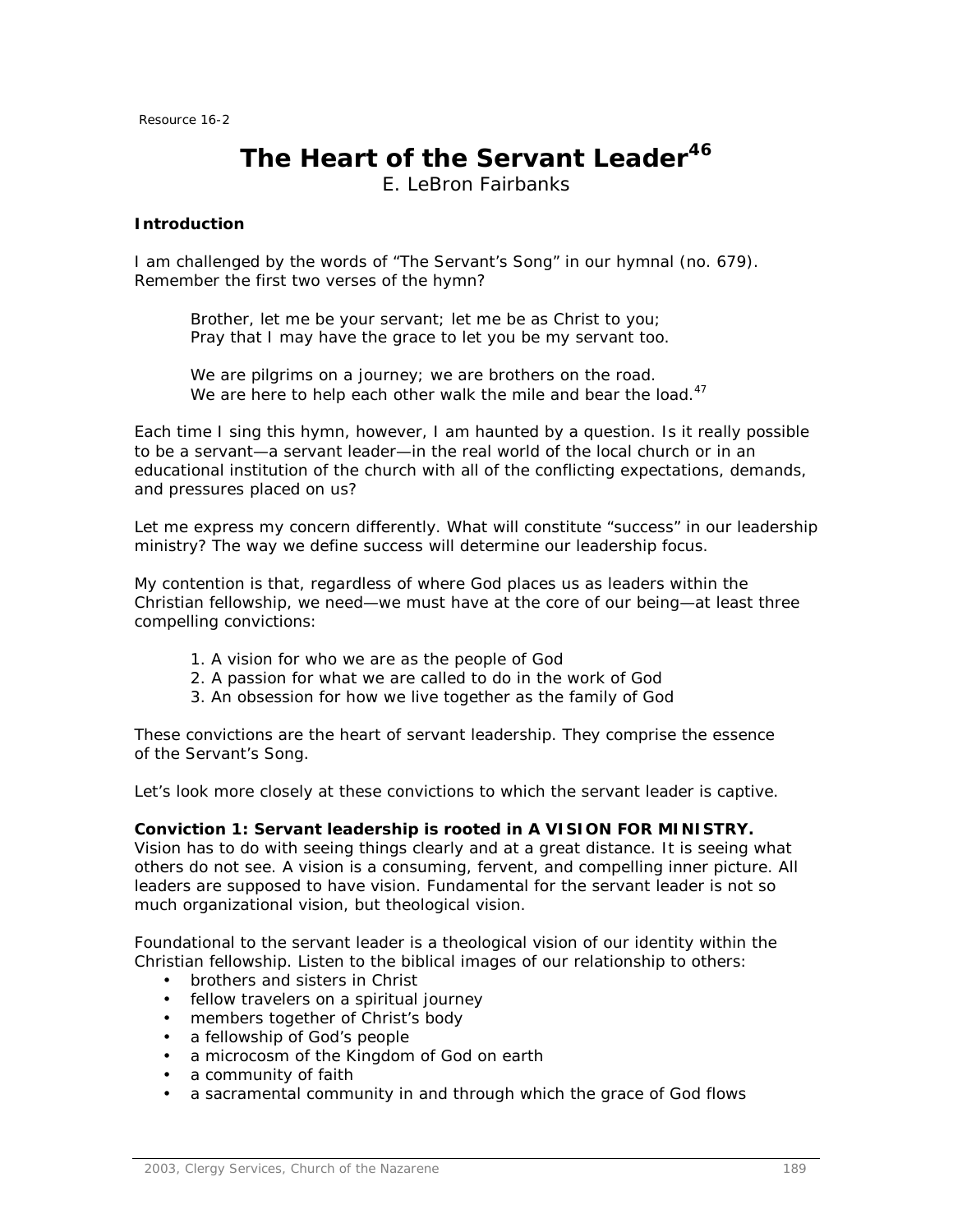Effective leadership within the Christian fellowship, I believe, is grounded in this biblical perspective of our identity, and not in organizational skills. Skills, of course, are needed. However, sharp skills without Christian motives easily lead to manipulation. The primary orientation and motivation of our actions as servant leaders must be deeply theological. The degree to which we remain captive to this conviction will determine the degree to which our leadership is judged "successful" in biblical perspective.

Affirming the identity of those with whom we work within the fellowship is fulfilling. However, the servant leader gets equally excited about helping others succeed regardless of where they are on their spiritual journey.

Ministry, as you know, is service to others in Jesus' name. It is the extension of the service of Jesus in our world. The people of God are Spirit-empowered to incarnate His healing, guiding, sustaining, and reconciling work in the lives of those with whom we work and live. If we are Christian, we are called to this ministry.

Dietrich Bonhoeffer in *Life Togethe*r*,* 48 lists seven expressions of ministry by which a Christian community must be judged and characterized.

- The Ministry of Holding One's Tongue
- The Ministry of Meekness
- The Ministry of Listening
- The Ministry of Active Helpfulness—Simply assisting others within the Christian community in trifling, external matters.
- The Ministry of Bearing (supporting)
- The Ministry of Proclaiming (enfleshing the Word of God through our words and deeds)
- The Ministry of Authority (leadership)

For Bonhoeffer, these practical expressions of Christian ministry provide the *context* within which our specific calling must function.

We may be specifically called to and gifted as pastor, teacher, evangelist, musician, or missionary. But it is futile and self-defeating to seek to function within a specific calling *while ignoring our broader ministry to serve others in Jesus' name.*

In the book *A Wesleyan-Holiness Theolog*y, Dr. J. Kenneth Grider, professor emeritus of Nazarene Theological Seminary, reflects on his own need to grow in grace through service. He shares in his book a prayer he often prays.

*Father, I am Your bread. Break me up and pass me around to the poor and needy of this world.*

*I am Your towel. Dampen me with tears and with me wash the feet of people who are weary with walking and with working.*

*I am Your light. Take me out to where the darkness is thick, there to shine and let Christ shine.*

*I am Your pen. Write with me whatever word You wish, and placard the word where the least and the lost of the world will see it and read it and be helped by it.*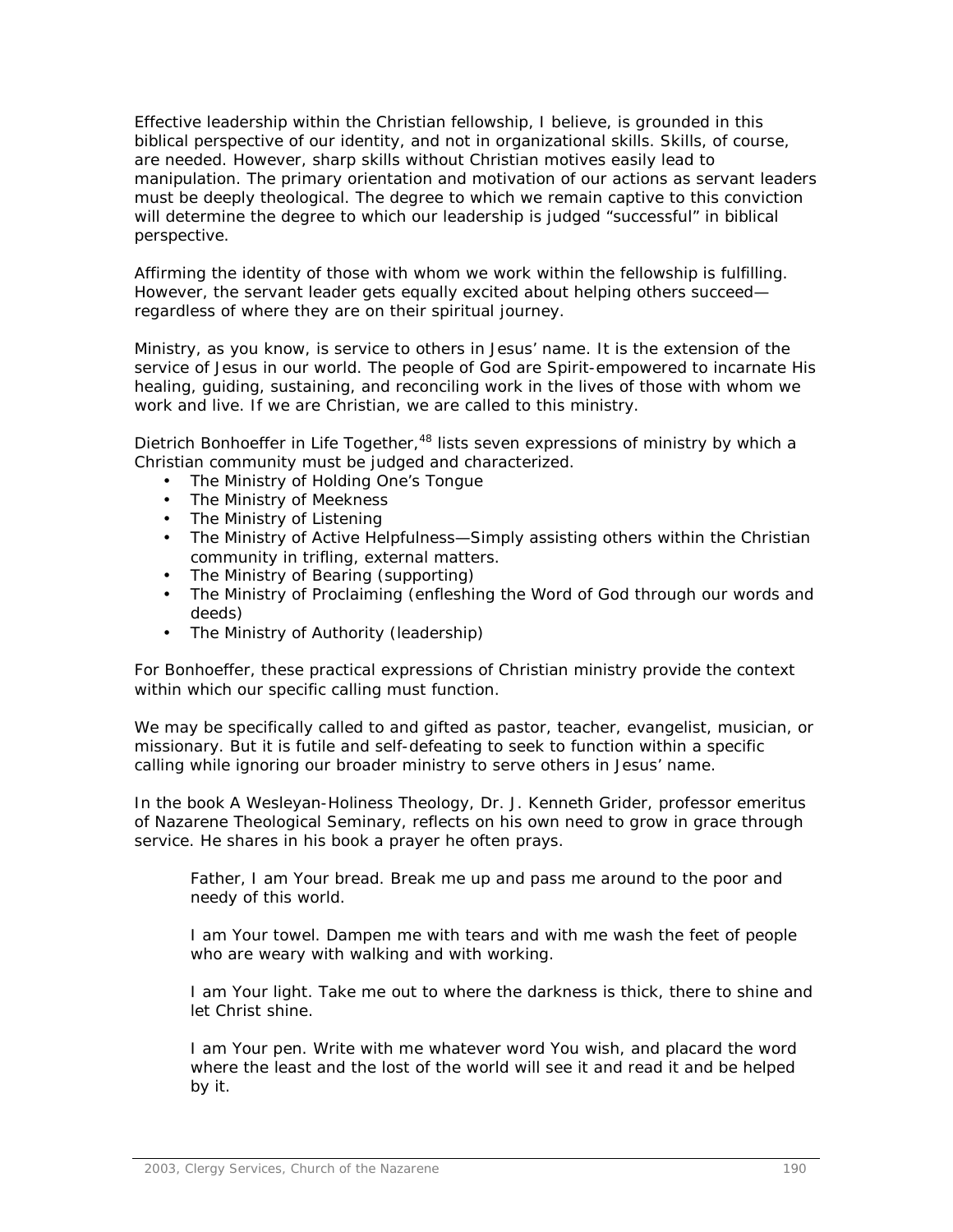*I am Your salt. Sprinkle me on all the things that You want for people, so that my faith and love and hope will flavor their experiences.*

*I am Your water. Pour me into people who thirst for You but do not even know that it is You for whom they thirst. Pour into them the trust that You have helped me to place in You. Pour into them the inward witness that is in me. Pour into them the promise that soon the summer drought will pass and refreshing rivers of water will gush down over them.*

*I am Yours, Lord God. Use me up in what You will, when You will, where You will, for whom You will, even if it means that I am given responsibilities that* are considerable and costly. Amen!!<sup>49</sup>

Jesus defined success in Christian ministry in terms of service or self-giving to others in the name and place of God (Mt 25:30-34). The call and command to serve must increasingly define and shape our vision for ministry.

**Conviction 2: Servant leadership is rooted in A PASSION FOR FORMATION.** Eighteen years ago, while teaching at the European Nazarene Bible College, I penned this definition of Christian leadership.

Christian leadership, I believe, is humble service to others in the community of faith whose head is Christ for the purpose of enabling them, through teaching and example, to live their lives under the Lordship of Christ, and to understand, accept, and fulfill their ministry to each other and their mission in the world.

Leadership, according to the late Dr. Harold Reed, "is known by the personalities it enriches, not by those it dominates or captivates." Our leadership within the community of faith must convictionally focus on the qualitative growth of the led as ministers of Jesus Christ.

This perspective on leadership forces us to ask some probing questions. How can our ministry of servant leadership enable *others* to fulfill *their* ministry to each other and *their* mission in the world? Are the people being served growing as Christians? Are they themselves becoming servants? These are crucial concerns for leadership in the community of faith.

ALL Christians—yes, even those with whom we work who sometimes make life so difficult—are *called* and gifted for the ministry of Christ. We must not ignore these challenging people. These individuals, as impossible as it may seem on some occasions, remain our responsibility. They, too, need to be enabled "through teaching and example, to live their lives under the lordship of Christ, and to understand, accept, and fulfill their ministry to each other and their mission in the world."

This conviction regarding our responsibility for those with whom we work demands keen insight, deep "caring," and Spirit-empowered understanding. "Only the person who can see the invisible can do the impossible," I once read. Questions such as "what if . . ." and "why not . . ." ought to permeate our mind-set regarding the Christians with whom we work. What if . . . they were all called to Christian ministry? Why not . . . assume they are, and proceed accordingly!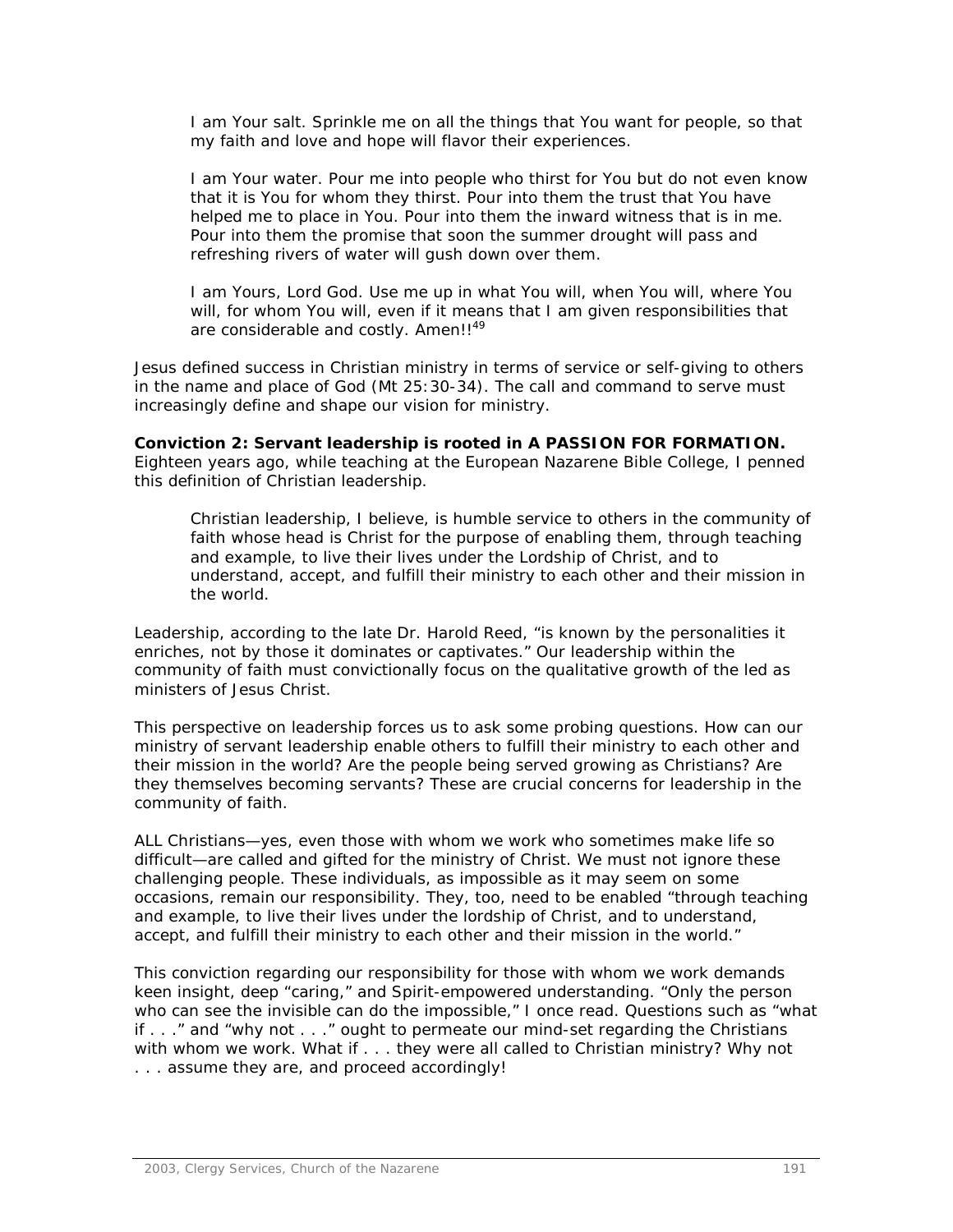If we are driven by this passion for formation, then ministry *to* the people, and ministry *for* the people will become ministry *with* the people and ministry *by* the people.

Let's review. Conviction 1: Servant leadership is rooted in a vision for ministry, and Conviction 2, in a passion for formation.

#### **Conviction 3: Servant leadership is rooted in AN OBSESSION FOR COMMUNITY.**

Jesus challenges us in Luke 6:40, "When a student is fully trained he will become like his teacher." (Or his school president, or his seminary prof, or his pastor!) Ministry is always incarnated and enfleshed. Ministry must be lived out!

What is it about ourselves that we want our community—our students and faculty, or our parishioners—to catch from us? We want our people to catch from us a servant spirit, committed to *motivatin*g*, equipping,* and *enabling others to also serve in Jesus' name.*

What we are confronted with is the need to communicate a lifestyle within the community that is distinctly Christian—and self-giving at the core. But how do you communicate a lifestyle? How do you teach commitments, priorities, values, and spiritual disciplines? How do you teach a lifestyle?

Whatever else it means, it demands taking seriously the principle of imitation. Herbert Mayer, in his book *Pastoral Care, Its Roots and Renewa*,<sup>50</sup> reminds us that this principle was a key in Christian leadership for eighteen centuries. We must recapture this principle if we take seriously the biblical mandate to be an example to believers. Recall the words of the Apostle Paul:

- *Follow me as I follow Christ.*
- *You ought to follow my example.*
- *Put into practice what you have learned, received or heard from me or seen in me.*
- *We did this in order to make ourselves a model for you to follow.*

Paul gave these instructions with humility to the Christians under his care. We must do the same for those for whom we are responsible. Justin Martyr, Tertullian, John Chrysostom, Martin Luther, Richard Baxter, and John Wesley, to name only a few, were not hesitant to claim their responsibility to be an example to their believers.

The broad principle of imitation must possess us if we are to effectively transfer our vision, passion, and obsession within the Christian fellowship. This principle is developed and made specific in Ephesians 4:25-32. The passage outlines a servant leadership lifestyle within the Christian community.

Chapter 4 begins with the challenge to walk worthy of our calling as Christians. The characteristics of the person "walking worthy" follow the challenge. We are instructed to be gentle, humble, patient, and supportive of each other. In so living, we will "maintain the unity of the spirit in the bond of peace" (v. 3).

But, as Christian *leaders,* how do we express gentleness, humbleness, patience, and supportiveness? The key leadership principle captivating the leader in community is found in Ephesians 4:15—"speak the truth in love," and this critical concept is fleshed out in verses 25-32.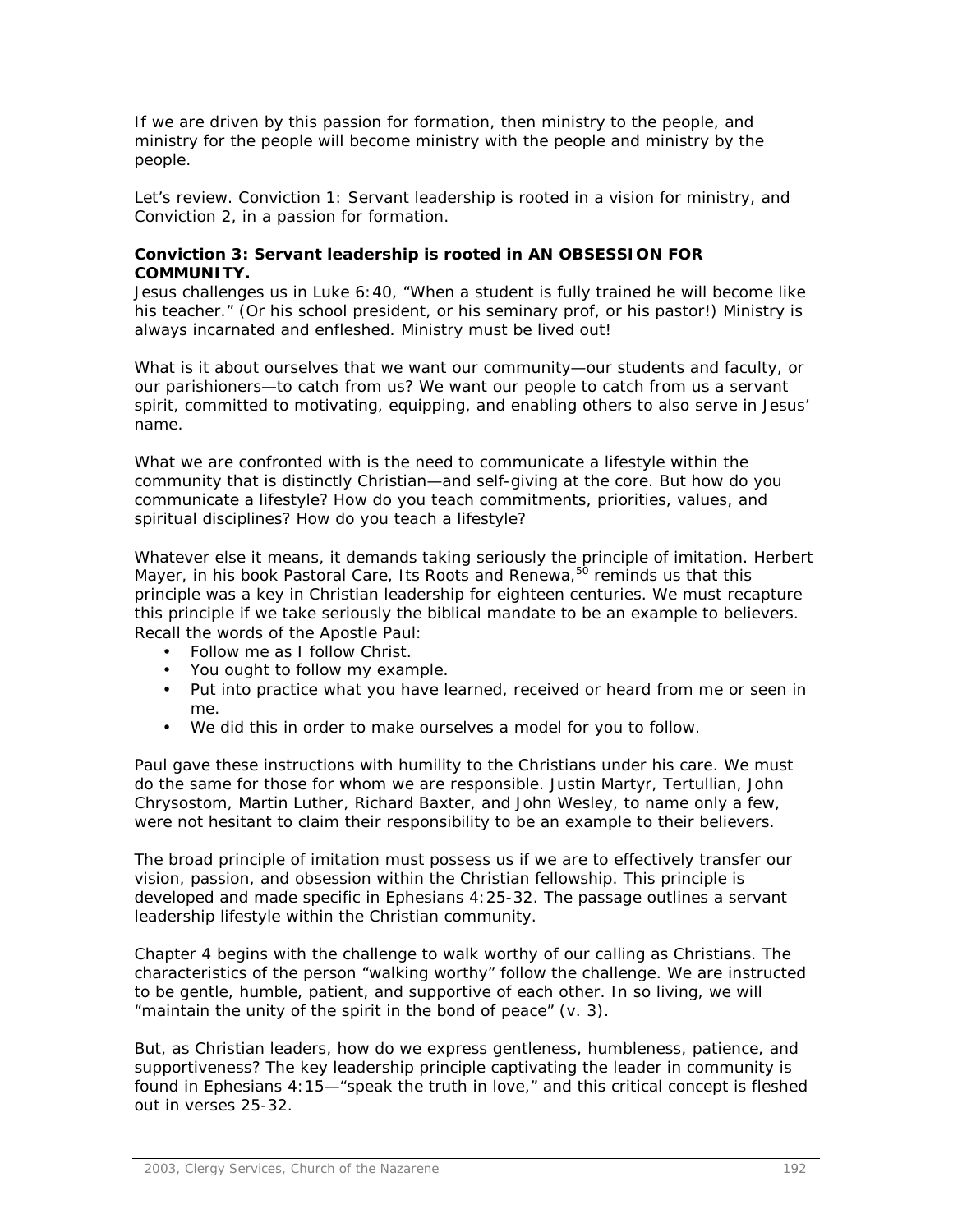Paul, in these verses, is not so much talking about administrative techniques, but Christian attitudes underlying our actions and activities within the community. We are co-laborers together in the Body of Christ (v. 25). We relate with others in the fellowship out of an "I-Thou" frame of reference. The people with whom we work are God's own creation.

Because of this fundamental Christian conviction, we can *be honest* . . . with the believers; *immediate* . . . in dealing with conflict among us; *upbuilding* . . . with our words; and *forgiving,* even when others do not forgive us.

We express, therefore, gentleness, humbleness, patience, and supportiveness through words and deeds, which consistently communicate:

*I love you, I accept you, I respect you, I need you, I trust you, I serve you, I forgive you, and I accept your forgiveness.*

Words and deeds done by others to us must never be permitted to create bitterness and resentment within us.

An obsession for community is not an option for the servant leader. It is an imperative, even in conflictual situations. Because relationships are so important to us, we "care enough to confront" our brother or sister in Christ. We care too much about the relationship to ignore destructive behavior. We speak the truth in love, and we care enough to allow our brother or sister in Christ to speak truthfully to us.

Paul's instructions are not psychological in nature; they are deeply theological. The Spirit of God is deeply concerned with the speech of His people (Eph 4:30a).

These instructions may not be found in the latest secular textbook on leadership. They are foundational for servant leaders who take seriously the principle of imitation, and who want their faith community to catch from them a servant spirit.

#### **As I conclude . . .**

Let me share with you a question I ask myself. "What does it mean to be a servant to my students, faculty, and staff where I must function in the role of college president?" What does it mean to be a servant in the midst of *all* the expectations, roles, and functions?

And what about the risks? Misunderstandings? Abuses? Betrayals? Pain? Hurts? Is it worth the risks? Is it really worth the risk of being a servant leader?

I am growing in my understanding of the profoundness of my questions. Slowly, but with inner confidence, I am developing a deep conviction—theologically grounded that I must accept the risks and serve my people with humility, gentleness, patience, and encouragement if I am to be a servant leader.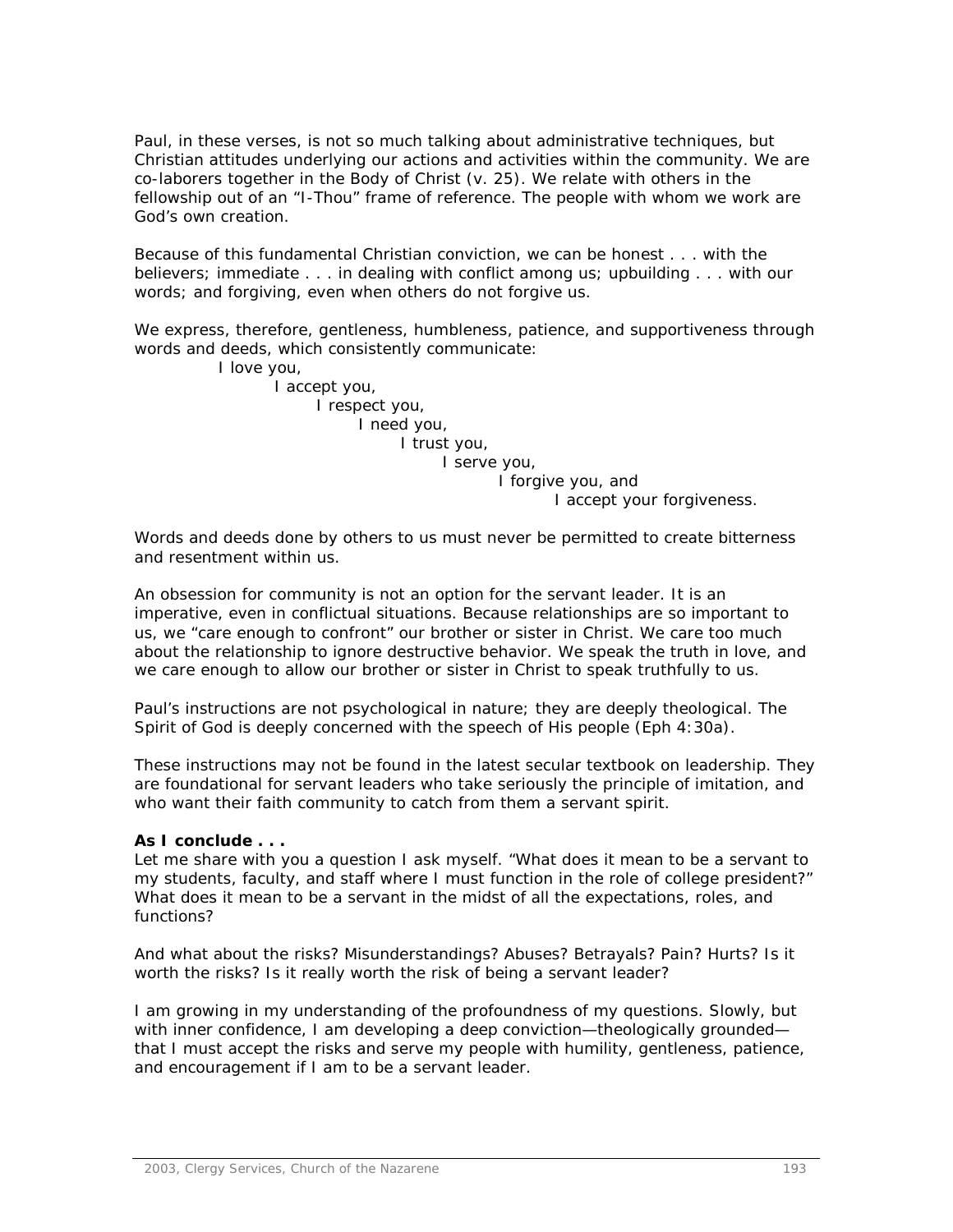And you, too, will be challenged to find such responses in the situations you face or will face! Our people will not see us as finished products. Rather, they will discover in us an on-going process of transformation into Christlikeness (2 Cor 3:18).

A student of mine gave me a poem by Leonard Nimoy while I served on the faculty of European Nazarene Bible College. It reads:

*What mark will I leave behind? How will anyone ever know that I've been here? What sign will tell the future traveler that I've existed? Shall I carve it on the door? "I am here! Today, I exist!" I believe the deepest impression is made in the moments when I can say, "I care; I love."<sup>51</sup>*

The poem captures the heart of the servant leader.

What mark will you leave behind when you depart your present or your next leadership assignment?

I believe the deepest impressions will be made in those moments when you say, I love you, I care for you, I am your brother or sister in Christ, I will serve you regardless of the costs, ignoring the risks, and the conflicting roles, functions, expectations, and misunderstandings.

Our challenge is to lead with a servant's heart. If we are captured by a vision for ministry, motivated by a passion for ministry formation, and characterized by an obsession for a servant leadership lifestyle within the community, then our group regardless of its size—will be life-giving, growth-producing, and *distinctly Christian.* In addition, this vision, passion, and obsession will increasingly empower our responsibility groups to reach out and serve others in Jesus' name.

*This* is servant leadership! To *this* ministry we are uniquely called. We measure our success in ministry by *this* standard!

*Brother/sister, let me be your servant, let me be as Christ to you. Pray that I may have the grace to let you be my servant too.52*

May it be so, Lord. Amen!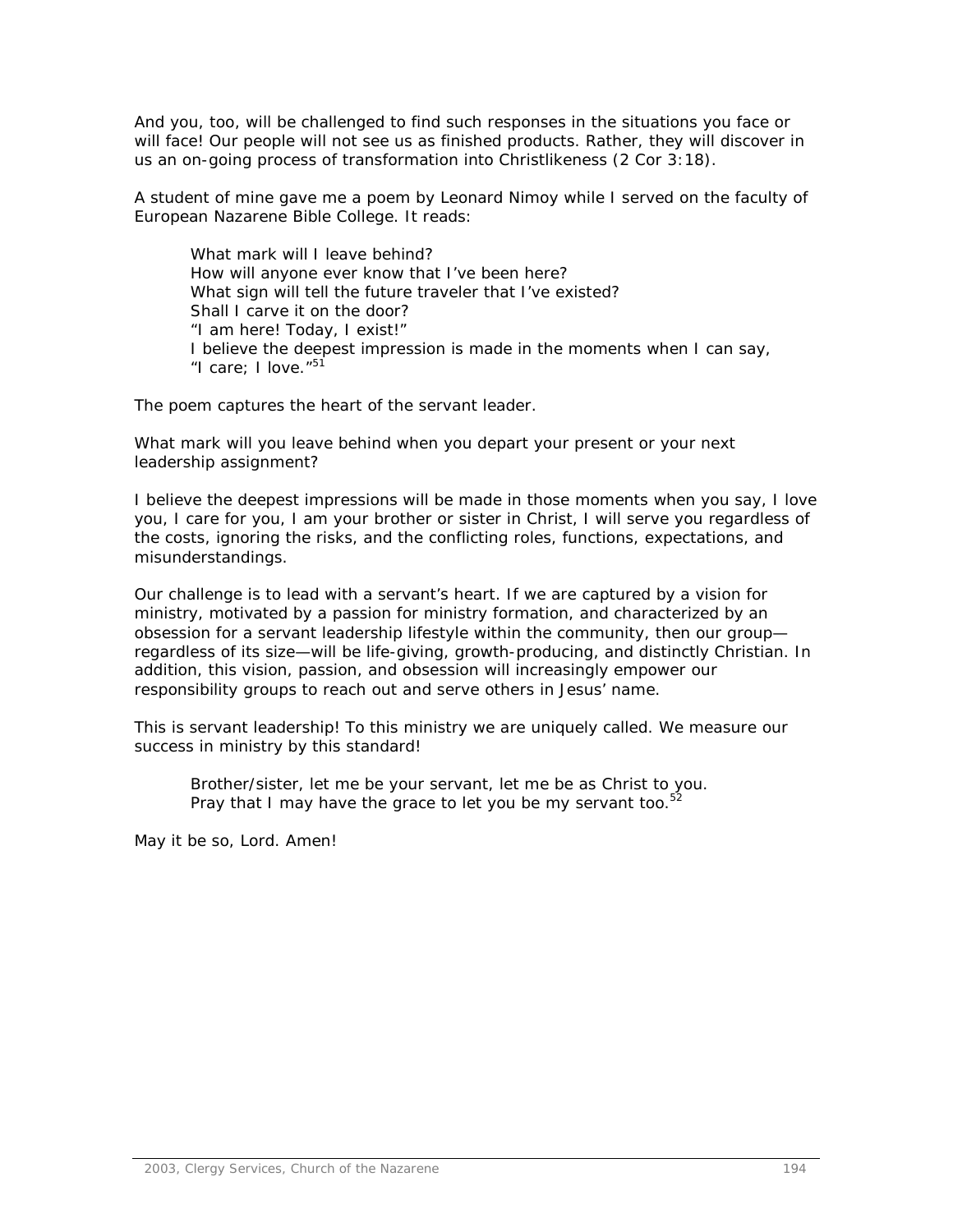Resource 16-3

# **Small-Group Review**

What were the three top highlights of the module?

1.

- 2.
- 3.

What were the three most important insights you gained from studying the module?

1.

- 2.
- 3.

What are three suggestions for improving the content or learning activities of the module?

1.

2.

3.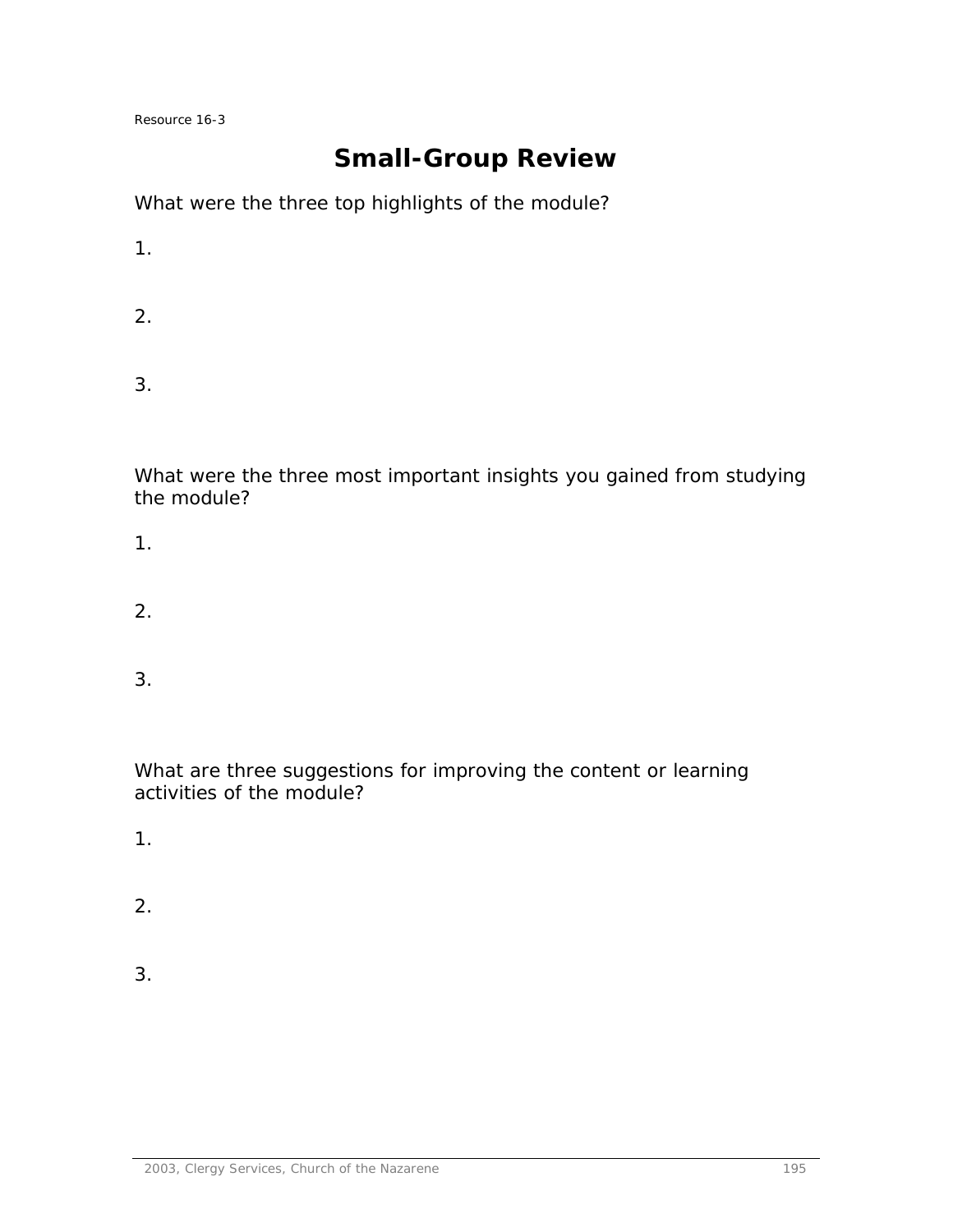# **Final Thoughts from the Principal Contributor**

These convictions are foundational to me and have been crystallizing within me so that I feel I am now a willing captive to these convictions.

In my years of leading various faith communities in Europe, Asia, and in the United States I have come to realize that these theological convictions find expression and structure in the daily routines of the Christian Servant Leader.

In my years of leading Christian higher education institutions, the five themes as they are developed in the module emerged as I sought to be faithful to the theological convictions outlined above. If leaders are to assist the "led" to think and act Christianly, we must wholeheartedly embrace the servant leadership motifs around which this module was built:

- 1. The *Passion* of servant leadership is grounded in a theology of ministry.
- 2. The *Power* of servant leadership is rooted in a relentless pursuit of Christlikeness.
- 3. The *Purpose* of servant leadership is focused on effectively preparing the Body of Christ—the People of God—for mission and ministry.
- 4. The *Plan* of servant leadership is biased toward spiritual formation and congregational transformation.
- 5. The *Proof* of servant leadership is the qualitative growth of the led.

Please share with me your leadership convictions and pilgrimage by emailing me at fairbanks@mvnu.edu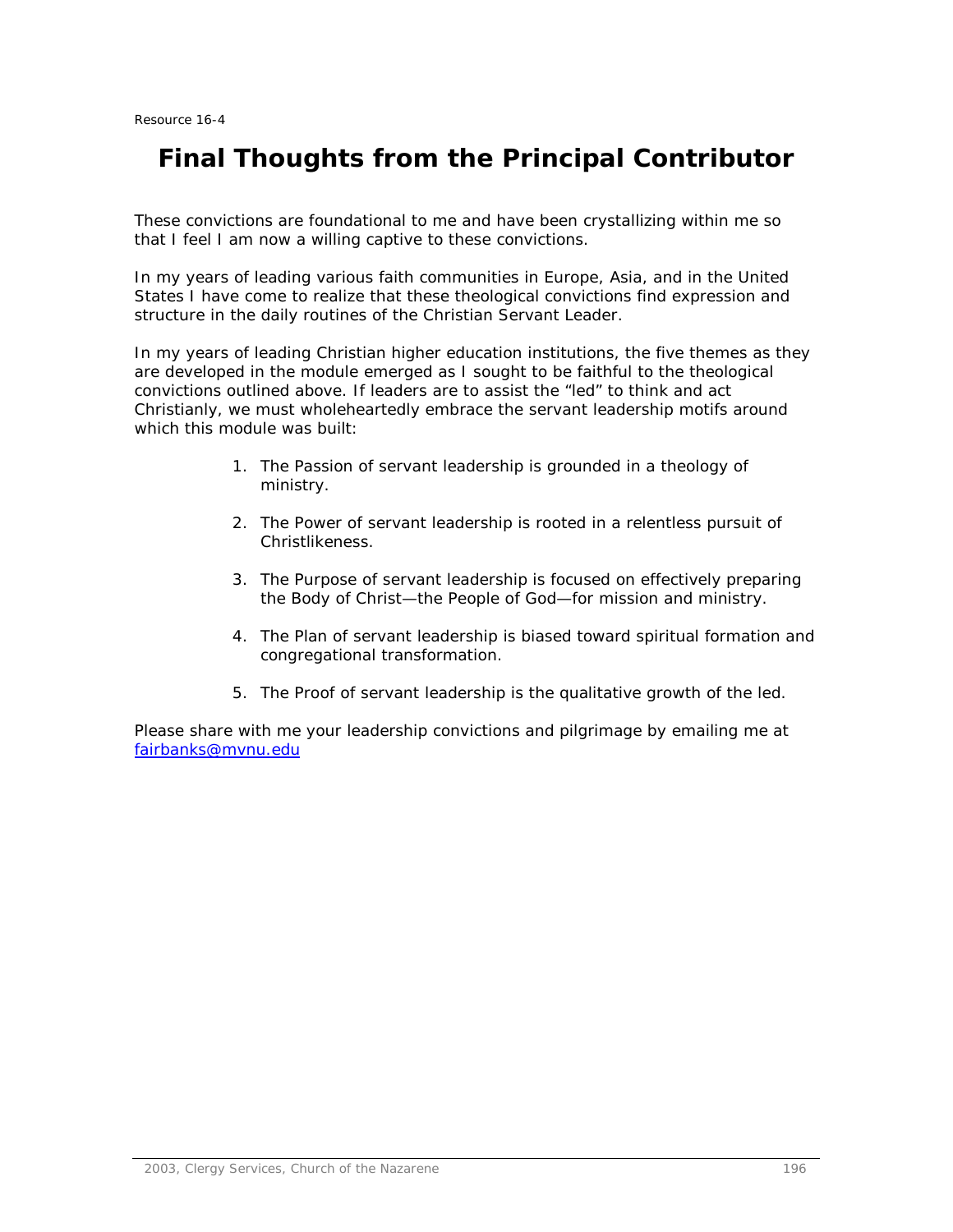### **Endnotes**

1 Markham, Donna J. *Spiritlinking Leadership: Working Through Resistance to Organizational Change*. New York: Paulist Press, 1999, 1-2.

-

2 Freeborn, E. Dee, Janine Tartaglia, and Morris Weigelt*. The Upward Call: Spiritual Formation and the Holy Life*. Kansas City: Beacon Hill Press of Kansas City, 1994.

3 Bonhoeffer, Dietrich. *Life Together: The Classic Exploration of Faith in Community.* San Francisco: HarperSanFrancisco, 1978.

4 From *Leadership 2000: Addresses on the Theme of Leadership* by the late Olivet Nazarene University President Dr. Harold Reed.

5 Powell, John. *Why Am I Afraid to Tell You Who I Am?* Allen, TX: Thomas More Publishing, reprint edition, 1995.

6 Satir, Virginia. *Peoplemaking.* Palo Alto, CA: Science and Behavior Books, 1972.

7 Satir, Virginia. *Making Contact.* Millbrae, CA: Celestial Arts, 1976.

8 Nouwen, Henri. *Out of Solitude*. Notre Dame, IN: Ave Maria Press, 1984, 55.

<sup>9</sup> This paper is a digest of Alan Nelson's, *Hey, Coach,* in <u>REV</u>. Jan/Feb 2003, 52-58 along with some of my own thoughts. Nelson's web site is listed below: www.leadingideas.org

10 Maxwell, John. *Developing the Leader Within You.* Nashville: Thomas Nelson, 1993.

11 Covey, Stephen R. *The 7 Habits of Highly Effective People: Powerful Lessons in Personal Change.* New York: Simon & Schuster, Inc., First Fireside Edition, 1990, 145- 82.

<sup>12</sup> *Transformation* (January 1999) 16:1, 34-39. Used with permission.

<sup>13</sup> Dr. Peter Kuzmic is a Croatian who serves as president of the Croatian Theological Seminary and a distinguished Professor of World Missions at Gordon-Conwell Theological Seminary.

14 Greenleaf, Robert K. *Servant Leadership: A Journey into the Nature of Legitimate Power and Greatness.* New York: Paulist Press, 2002.

 $15$  This letter was used by permission of the letter writer.

<sup>16</sup> Philander Chase, in 1824, founder of Kenyon College, Gambier, Ohio.

<sup>17</sup> Dr. Robert Jarvik, inventor of the Jarvik-7 artificial heart.

18 The summary was prepared by LeBron Fairbanks from Bowling, John C. *Grace-Full Leadership: Understanding the Heart of a Christian Leader.* Kansas City: Beacon Hill Press of Kansas City, 2000.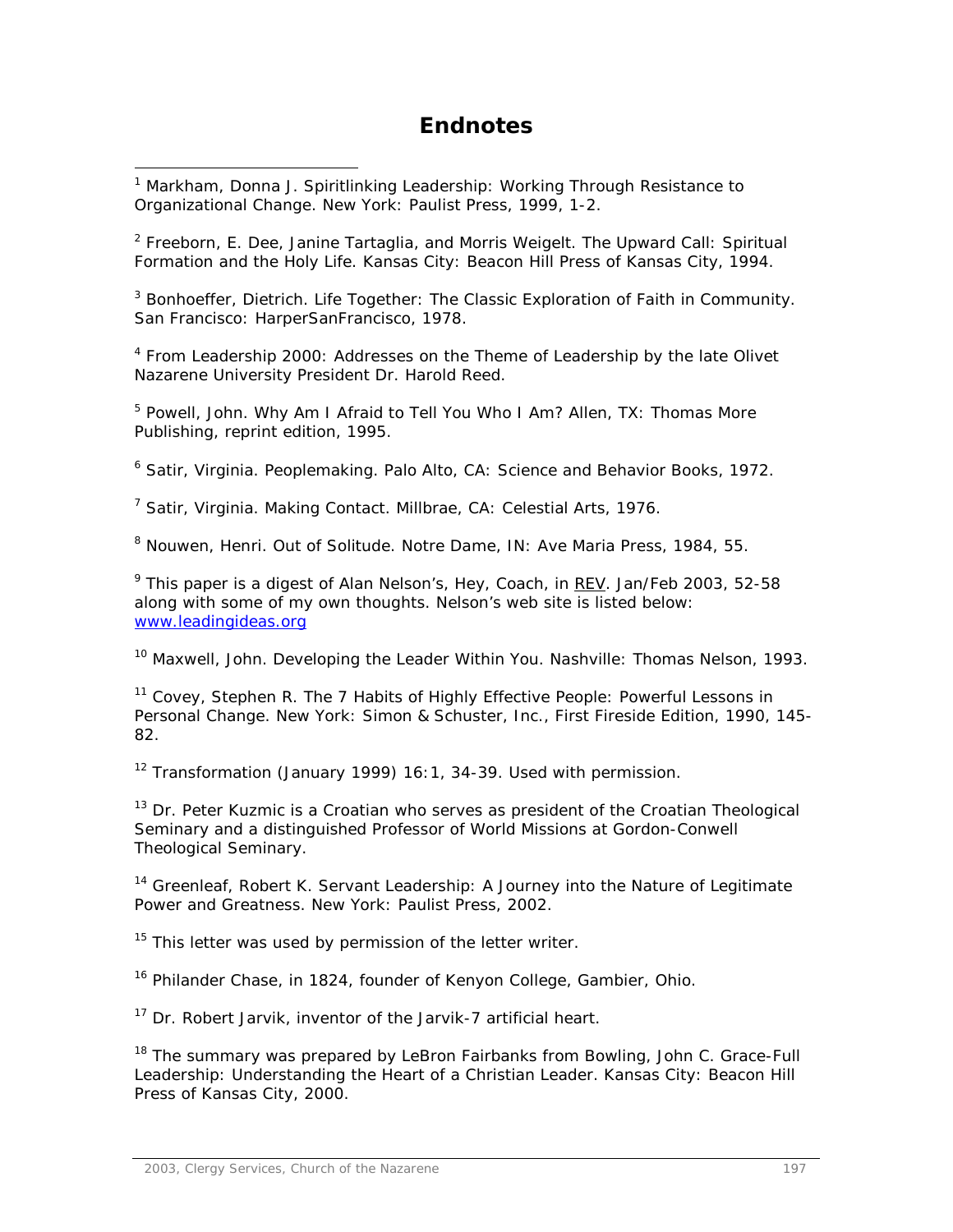19 Trueblood, Elton. *Your Other Vocation.* New York: Harper, 1952.

20 Bowling, John C. *Grace-Full Leadership: Understanding the Heart of a Christian Leader.* Kansas City: Beacon Hill Press of Kansas City, 2000.

 $21$  September 11, 2001 was the day that terrorists bombed the World Trade Center in New York City by flying two hijacked commercial airliners into the building. Thousands of people including the terrorists died in the attack.

<sup>22</sup> "Ground Zero" refers to the cite where the New York City World Trade Center stood prior to the terrorist attack on September 11, 2001, that leveled the building.

23 Mote, Edward. "The Solid Rock," *Sing to the Lord.* Kansas City: Lillenas Publishing Co., 1993, 436.

<sup>24</sup> Need Citation.

 $\overline{a}$ 

<sup>25</sup> Need Citation.

<sup>26</sup> Need Citation.

27 Parrott, Richard L. *Leadership Character.* Ashland, KY: Sandberg Leadership Center, Ashland Seminary Press, 2002, 19-27. Used by permission.

28 Nelson, Alan E. *Broken in the Right Place: How God Tames the Soul.* Nashville: Thomas Nelson, 1994.

<sup>29</sup> Need Citation.

<sup>30</sup> *Sing to the Lord.* Kansas City: Lillenas Publishing Company, 1993, 734.

<sup>31</sup> Need Citation.

<sup>32</sup> Sing to the Lord. Kansas City: Lillenas Publishing Company, 1993, 484.

 $33$  Ibid.

<sup>34</sup> Words and Music by Henry Smith, 1978.

<sup>35</sup> Need Citation.

<sup>36</sup> Need Citation.

<sup>37</sup> Need Citation.

<sup>38</sup> Need Citation.

39 Ortland, Anne and Ray. *Staying Power: How You Can Win in Life's Tough Situations.* Nashville: Thomas Nelson, 1986*.*

<sup>40</sup> Need Citation.